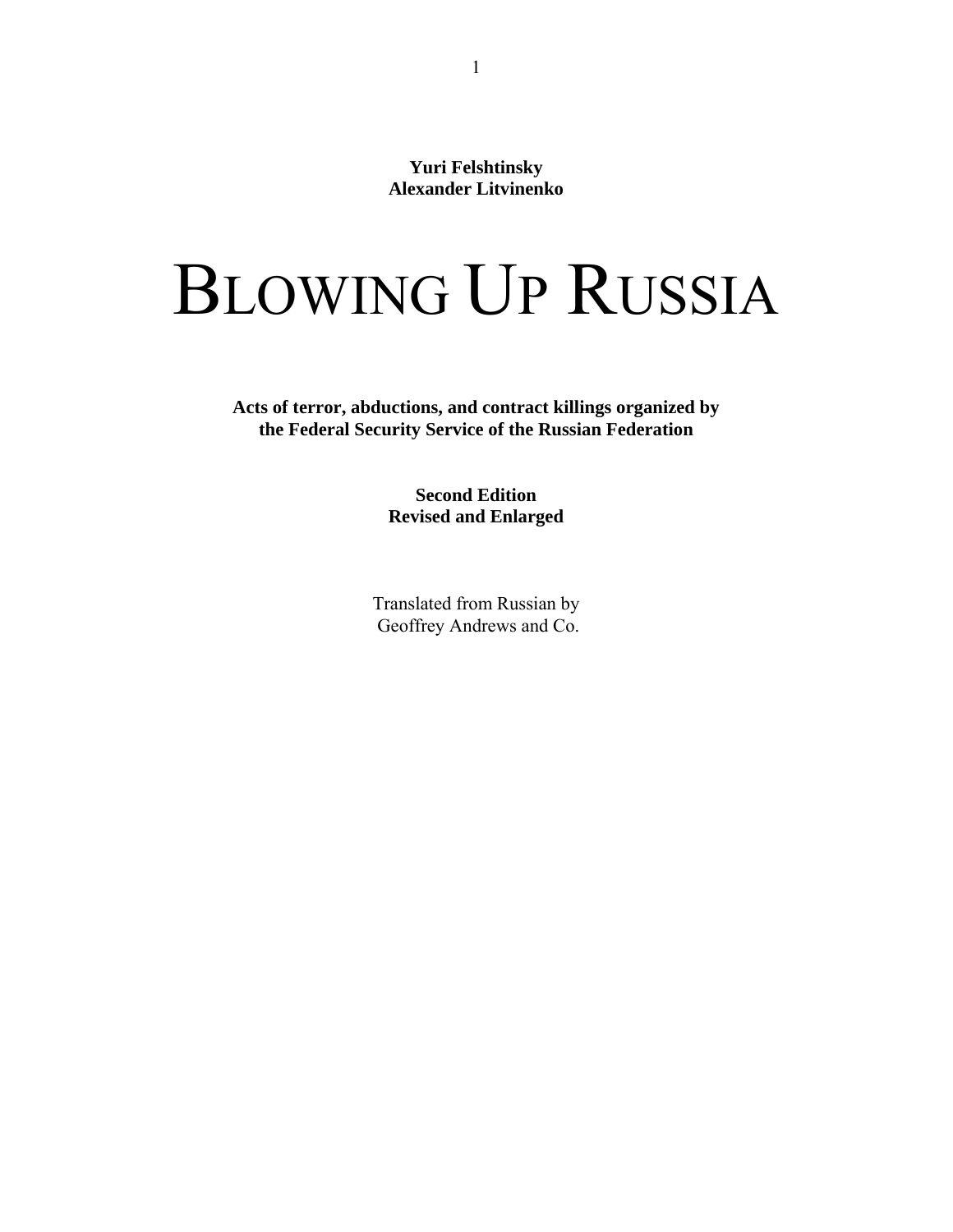# **Contents**

**Foreword to the Second Edition** 

**Foreword to the First Edition** 

**Chapter 1. The secret services foment war in Chechnya** 

**Chapter 2. The security services run riot** 

**Chapter 3. Moscow detectives take on the FSB** 

**Chapter 4. Nikolai Platonovich Patrushev (a biographical note)** 

**Chapter 5. The FSB fiasco in Ryazan** 

**Chapter 6. The FSB resorts to mass terror: Buinaksk, Moscow, Volgodonsk** 

**Chapter 7. The FSB against the people** 

**Chapter 8. The FSB sets up free-lance special operations groups** 

**Chapter 9. The FSB organizes contract killings** 

**Chapter 10. The secret services and abductions** 

**Chapter 11. The FSB: reform or dissolution?** 

**The FSB in power (in place of a conclusion)** 

**Epilogue**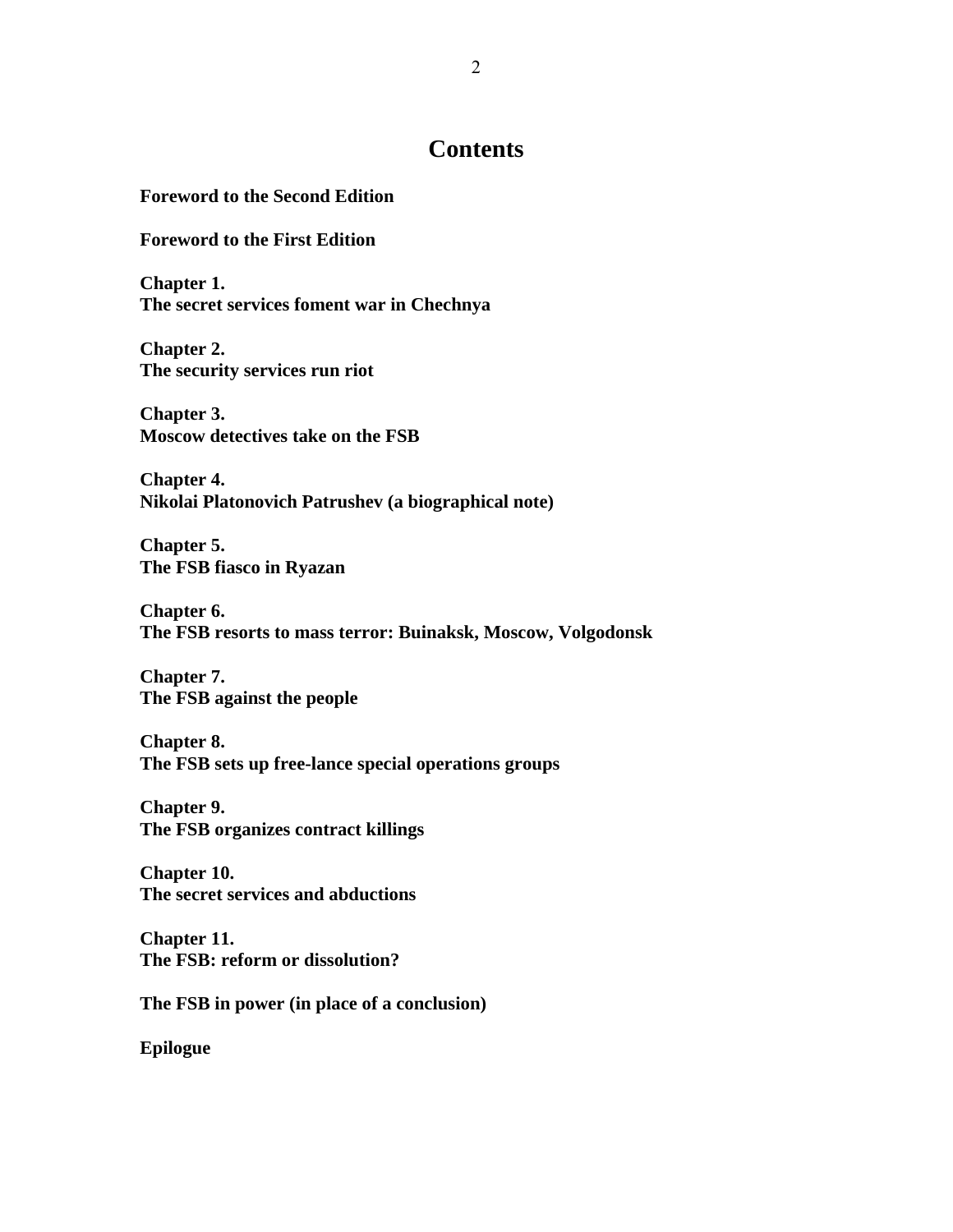# **Appendices**

**Appendix 1: Transcript of the Meeting of the State Duma Council of the Federal Assembly of the Russian Federation, September 13, 1999** 

**Appendix 2: Transcript of the Plenary Meeting of the State Duma of the Russian Federation, September 17, 1999** 

**Appendix 3: Statement of the President of the Chechen Republic of Ichkeria, February 11, 2002** 

**Appendix 4: First expert analysis of Achemez Gochiyaev's photographs** 

**Appendix 5: Second expert analysis of Achemez Gochiyaev's photographs** 

**Appendix 6: Expert assessment of incident in Ryazan on September 22, 1999** 

**Appendix 7: Expert assessment of suspected improvised explosive device** 

**Appendix 8: Expert assessment of explosive device found in Ryazan apartment house** 

**Appendix 9: Testimony of Senior Lieutenant Alexei Galkin** 

**Appendix 10: Abu Movsaev's talk with a group of foreign journalists about the testimony of Senior Lieutenant A. Galkin** 

**Appendix 11: Transcript of Radio Liberty Discussion of** *Blowing Up Russia*

**Appendix 12:** *A. Litvinenko, Y. Felshtinsky.* **Letter to S. Kovalyov about A. Gochiyaev's statement** 

**Appendix 13: Written statement by A. Gochiyaev, April 24, 2002** 

**Appendix 14: Transcript of the hearings of the Public Commission for the investigation of the apartment-house bombings in Moscow and Volgodonsk and the training exercise Ryazan in September 1999. TV-bridge Moscow-London, June 25, 2002** 

**Appendix 15: An open letter to the Public Commission by Krymshamkhalov and Batchaev** 

**Appendix 16: Yuri Felshtinsky interview with Somnenie.narod.ru**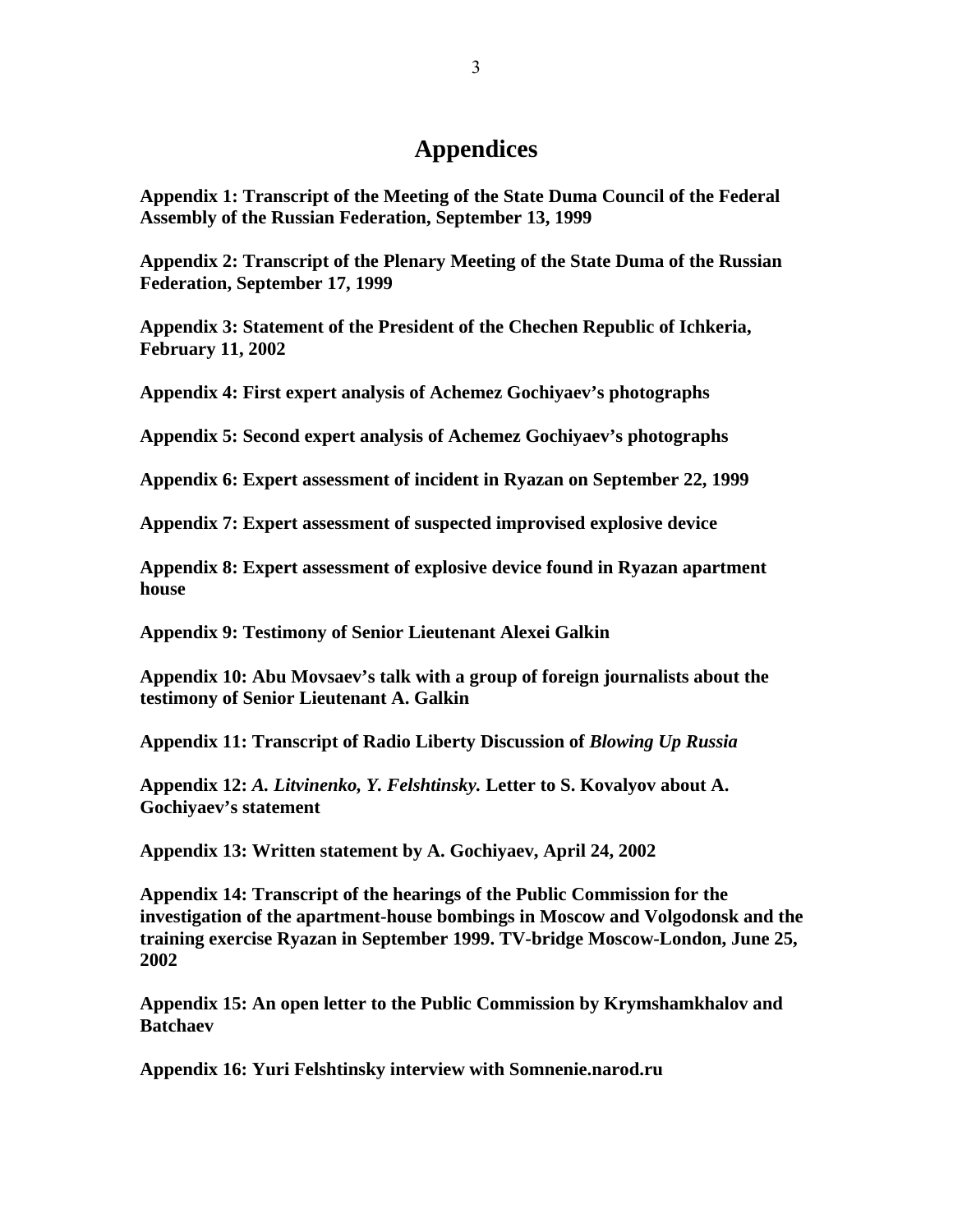**Appendix 17: Yuri Felshtinsky interview with** *Novaya Gazeta*

**Appendix 18: Print-out of interview with A. Gochiyaev, August 20, 2002** 

**Appendix 19:** *A. Litvinenko, Y. Felshtinsky.* **Questions for A. Gochiyaev** 

**Appendix 20: Statement by Nikita Chekulin** 

**Appendix 21:** *N. Chekulin.* **The Terrorist Attacks of 1999: What Explosives Were Used?** 

**Appendix 22:** *Y. Felshtinsky.* **The Hexogene Trail**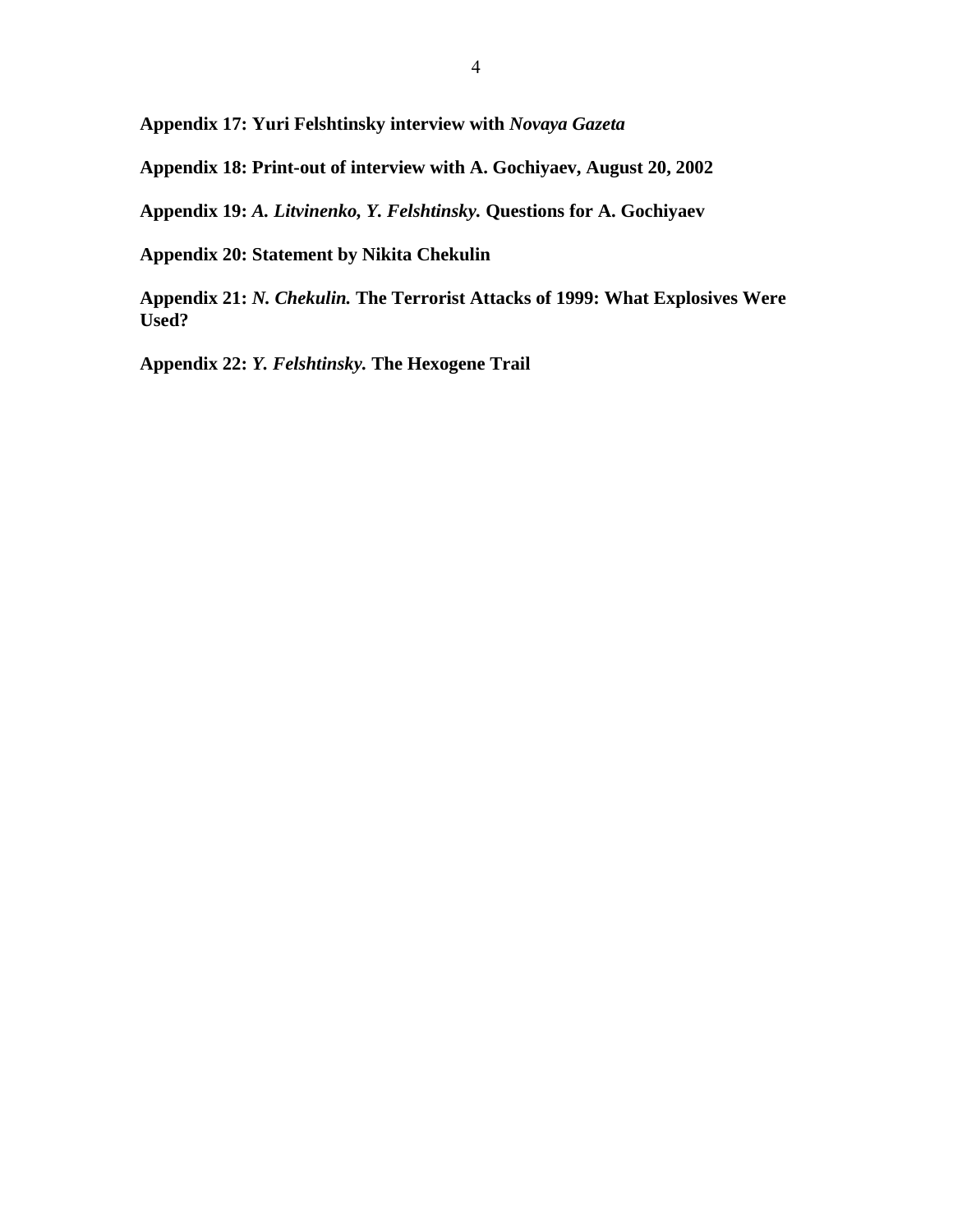## **Foreword to the Second Edition**

On 27 August 2001, several chapters from *Blowing Up Russia* were published in a special edition of *Noyava Gazeta*. Since then, two and a half years have passed. Our book has been published in Russian and English, and it has served as the basis for a documentary film, *Assassination of Russia* (which has been shown in Russian, French, German, and English in many countries, including the United States, Australia, Western and Eastern Europe, and the states of the FSU). To our great disappointment, the film and the book have both been banned in Russia. Knowledgeable readers could find the text on the internet, but the print version remained inaccessible to the Russian audience. An indicative episode from the recent past—the confiscation of a shipment of copies of *Blowing Up Russia* from Latvia on the Volokolamskoye Highway on 29 December 2003—has brought an end to the life of the first edition. The need for a second edition has become all the more acute.

However, we felt that we had no right to deny readers the opportunity to read the original text. The second edition consists of this text (with minor emendations and additions) and appendices: the most important and interesting documents that have been collected by us since the publication of the first edition of the book, as well as the most significant articles and interviews pertaining to the events of September 1999.

Our hope is that the second edition will not meet the fate of the first edition. We assure our readers that we understand what kind of time we are living in and that, if necessary, we are prepared to publish a third, fourth, fifth... edition.

> **Alexander Litvinenko Yuri Felshtinsky**

> > *February 2004*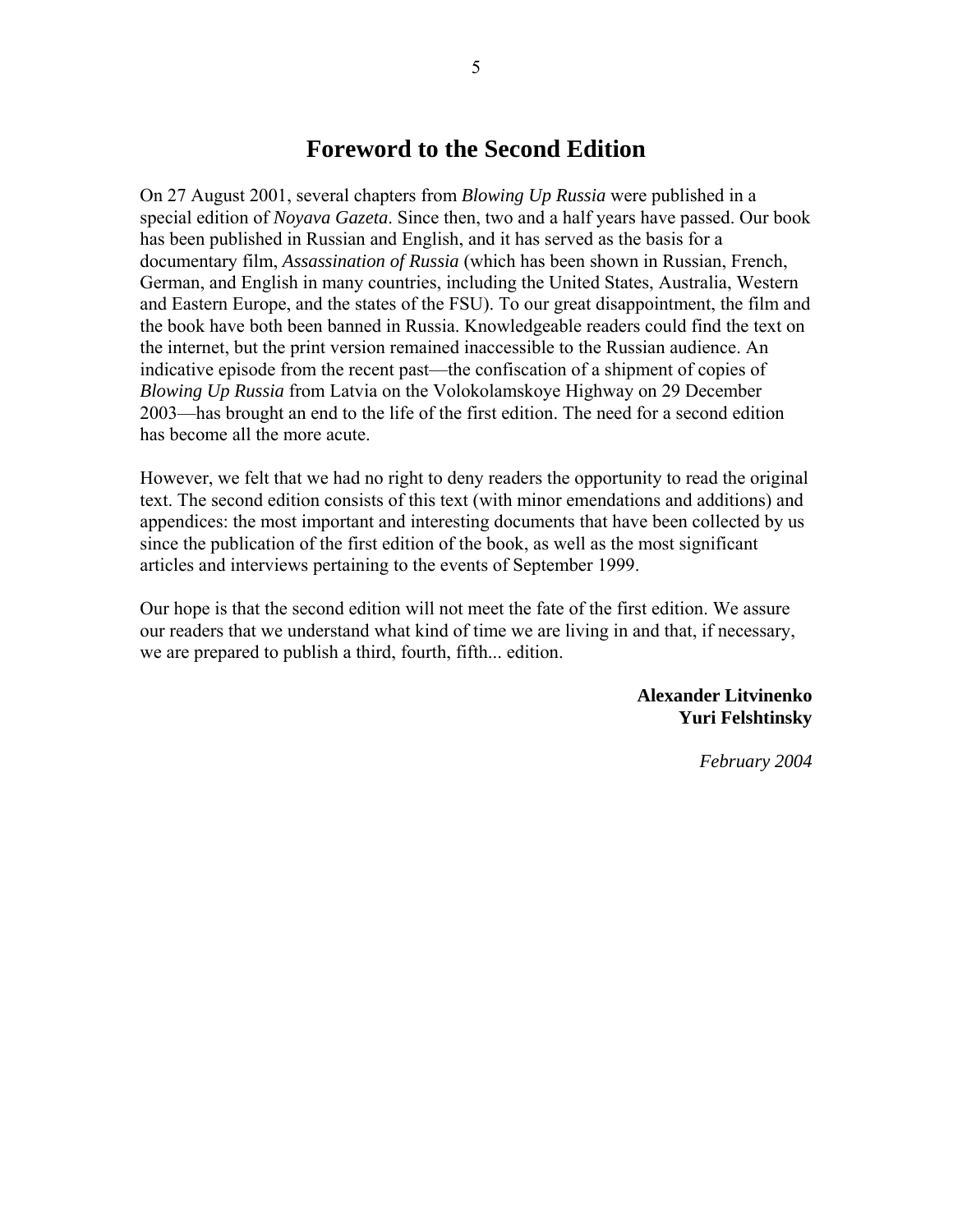### **Foreword to the First Edition**

*We did not reject our past. We said honestly: "The history of the Lubyanka in the twentieth century is our history..."*  **N. P. Patrushev, Director of the FSB** 

From an interview in *Komsomolskaya Pravda* on 20 December 2000, on the Day of the Cheka

The pedigree of the Federal Security Service of the Russian Federation (FSB RF) scarcely requires any comment. From the very earliest years of Soviet power, the punitive agencies established by the Communist Party were alien to the qualities of pity and mercy. The actions of individuals working in these departments have never been governed by the values and principles of common humanity. Beginning with the revolution of 1917, the political police of Soviet Russia (later the USSR) functioned faultlessly as a mechanism for the annihilation of millions of people; in fact, these structures have never taken any other business in hand, since the government has never set any other political or practical agenda for them, even during its most liberal periods. No other civilized country has ever possessed anything to compare with the state security agencies of the USSR. Never, except in the case of Nazi Germany's Gestapo, has any other political police ever possessed its own operational and investigative divisions or detention centers, such as the FSB's prison for detainees at Lefortovo.

The events of August 1991, when a rising tide of public anger literally swept away the communist system, demonstrated very clearly that the liberalization of Russia's political structures must inevitably result in the weakening, perhaps even the prohibition, of the Committee of State Security (KGB). The panic which reigned among the leaders of the coercive agencies of the state during that period found expression in numerous, often incomprehensible, instances of old special service agencies being disbanded and new ones set up. As early as May 6, 1991, the Russian Republic Committee of State Security was set up with V.V. Ivanenko as its chairman in parallel to the All-Union KGB under the terms of a protocol signed by Russian president, Boris Yeltsin, and chairman of the USSR KGB, V.A. Kriuchkov. On November 26, the KGB of Russia was transformed into the Federal Security Agency (AFB). Only one week later, on December 3, the president of the USSR, Mikhail Gorbachev, signed a decree "On the reorganization of the agencies of state security." Under the terms of this law, a new Interdepartmental Security Service (MSB) of the USSR was set up on the basis of the old KGB, which was abolished.

At the same time, the old KGB, like some multi-headed hydra, split into four new structures. The First (Central) Department (which dealt with external intelligence) was separated out as the new Central Intelligence Service, later renamed the External Intelligence Service (SVR). The KGB's Eighth and Sixteenth Departments (for governmental communications, coding, and electronic reconnaissance) were transformed into the Committee for Governmental Communications (the future Federal Agency for Governmental Communications and Information, or FAPSI). The border guard service became the Federal Border Service (FPS). The old KGB Ninth Department became the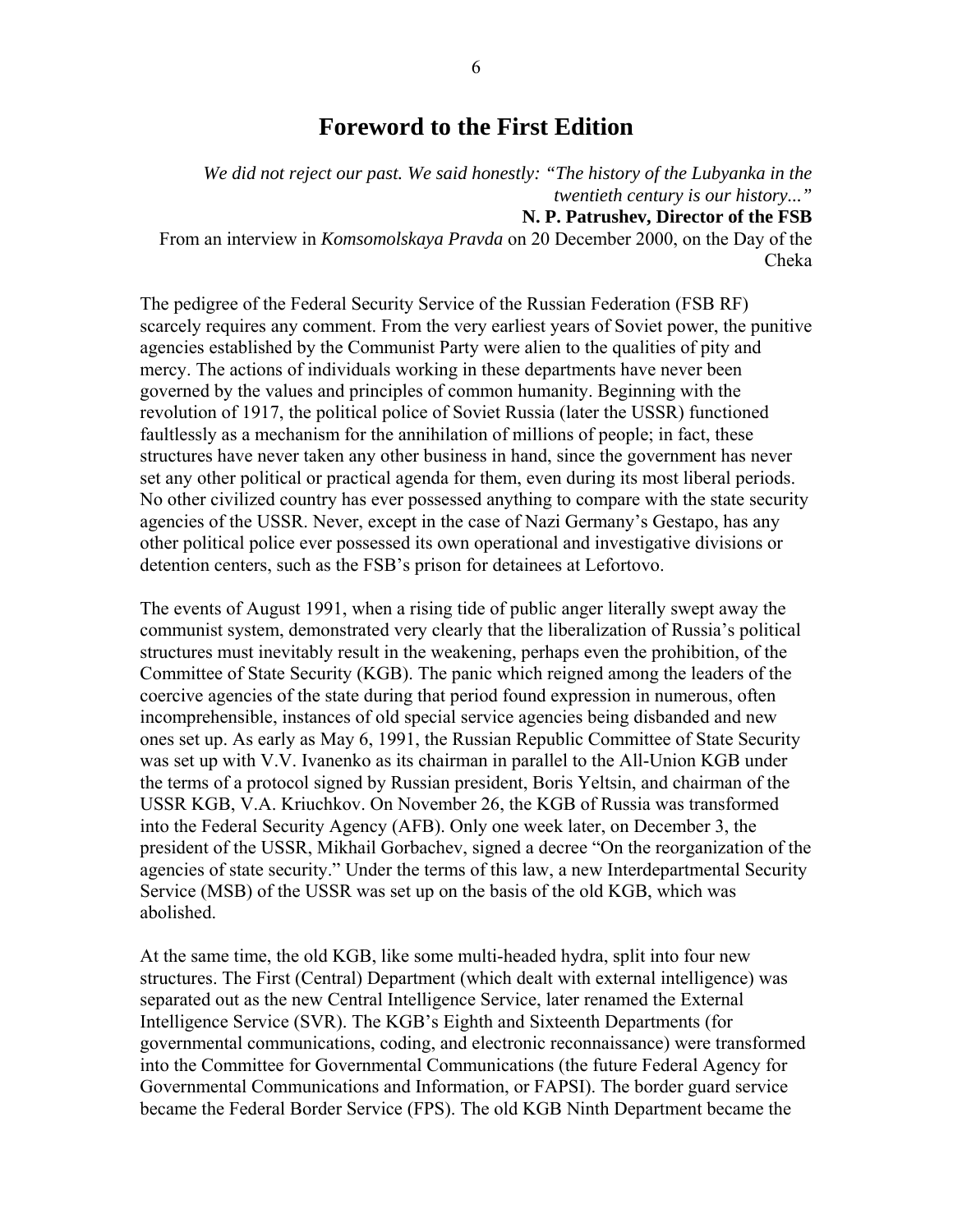Bodyguard Department of the Office of the President of the RSFSR. The old Fifteenth Department became the Governmental Security and Bodyguard Service of the RSFSR. These last two structures later became the President's Security Service (SBP) and the Federal Bodyguard Service (FSO). One other super-secret special service was also separated out from the old Fifteenth Department of the KGB: the President's Central Department for Special Programs (GUSP).

On January 24, 1992, Yeltsin signed a decree authorizing the creation of a new Ministry of Security (MB) on the basis of the AFB and MSB. A Ministry of Security and Internal Affairs appeared at the same time, but only existed for a short while before being dissolved. In December 1993, the MB was, in turn, renamed the Federal Counterintelligence Service (FSK), and on April 3, 1995, Yeltsin signed the decree "On the formation of a Federal Security Service in the Russian Federation," by which the FSK was transformed into the FSB

This long sequence of restructuring and renaming was intended to shield the organizational structure of the state security agencies, albeit in decentralized form, against attack by the democrats, and along with the structure to preserve the personnel, the archives, and the secret agents.

A largely important role in saving the KGB from destruction was played by Yevgeny Savostianov (in Moscow) and Sergei Stepashin (in Leningrad), both of whom had the reputation of being democrats, appointed in order to reform and control the KGB. In fact, however, both Savostianov and Stepashin were first infiltrated into the democratic movement by the state security agencies, and only later appointed to management positions in the new secret services, in order to prevent the destruction of the KGB by the democrats. Although, as the years went by, very many full-time and free-lance officers of the KGB-MB-FSK-FSB left to go into business or politics, Savostianov and Stepashin did succeed in preserving the overall structure. Furthermore, the KGB had formerly been under the political control of the Communist Party, which served to some extent as a brake on the activities of the special agencies, since no significant operations were possible without the sanction of the Politburo. After 1991, however, the MB-FSK-FSB began operating on Russian territory absolutely independently and totally unchecked, apart from the control exercised by the FSB over its own operatives. This all-pervading predatory structure was now unrestrained by either ideology or law.

Following the period of evident confusion, resulting from the events of August 1991, and the mistaken expectation that operatives of the former KGB would be subjected to the same ostracism as the Communist Party, the secret services realized that this new era, free of communist ideology and party control, offered them certain advantages. The former KGB was able to exploit its vast personnel resources (both official and unofficial) to position its operatives in virtually every sphere of activity throughout the vast state of Russia.

Somehow, former prominent KGB men began turning up at the very highest echelons of power, frequently unnoticed by the uninitiated: the first of them were secret agents, but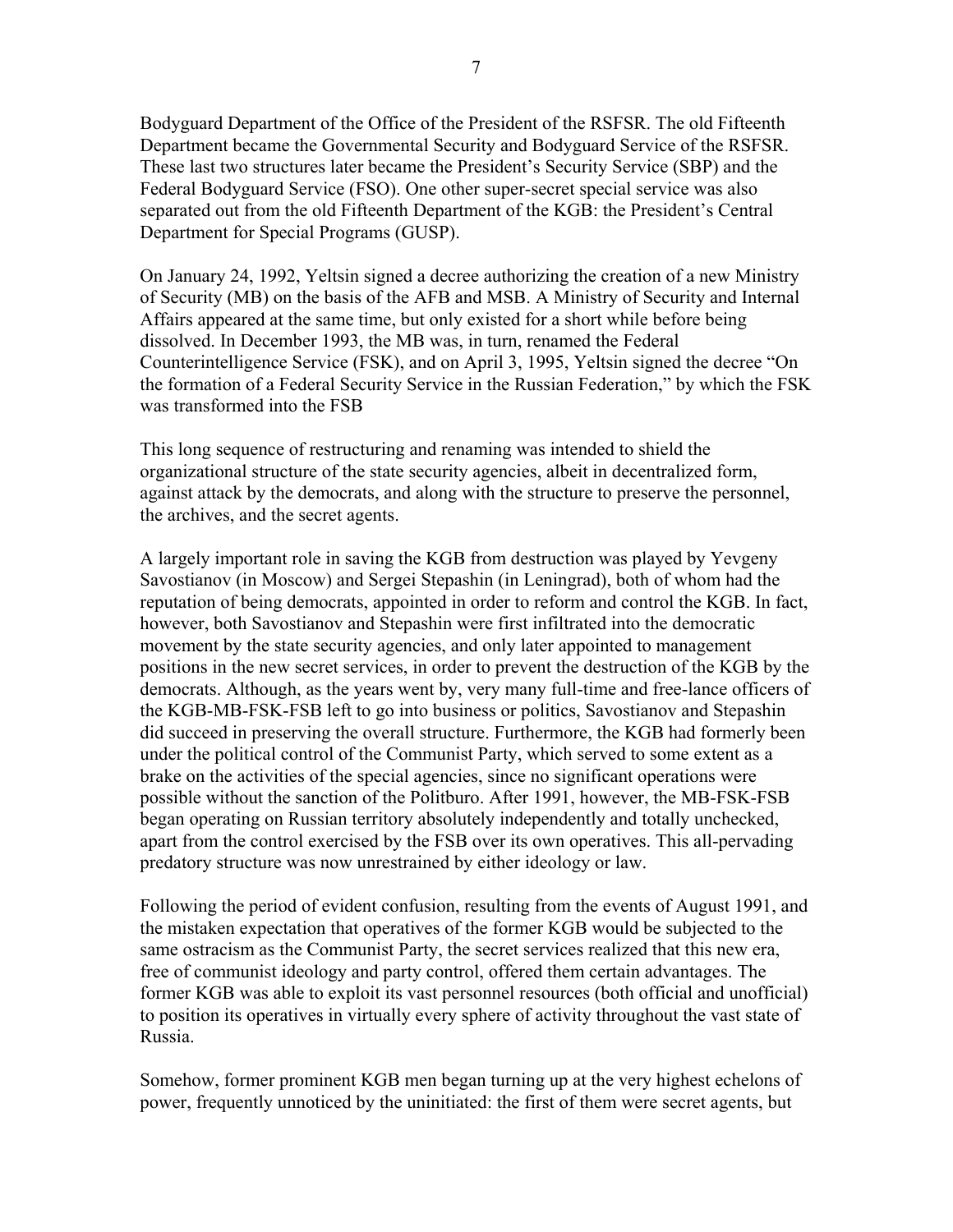later, they were former or serving officers. Standing at Yeltsin's back, from the very first days of the events of August 1991, was KGB man Alexander Vasilievich Korzhakov, former bodyguard to the chairman of the KGB and general secretary of the Communist Party, Yury Andropov. The security service of the MIKOM Group was headed by retired GRU colonel Bogomazov, and the vice-president of the Financial and Industrial Group was N. Nikolaev, a KGB man of twenty years' standing, who had once worked under Korzhakov.

Filipp Denisovich Bobkov, four-star general and first deputy chairman of the KGB of the USSR, who in Soviet times had been the long-serving head of the so-called "fifth line" of the KGB (political investigation), found employment with business tycoon Vladimir Gusinsky. The "fifth line" numbered among its greatest successes the expulsion from the country of Alexander Isaevich Solzhenitsyn and Vladimir Konstantinovich Bukovsky, as well as the arrest and detainment in camps for many years of those who thought and said what they believed was right and not what the party ordered them to think and say. Standing at the back of Anatoly Sobchak, mayor of Leningrad (St. Petersburg) and a prominent leader of the reform movement in Russia, was KGB man Vladimir Putin. In Sobchak's own words, this meant that "the KGB controls St. Petersburg."

How this all came about has been described in detail by the head of the Italian Institute of International politics and Economics, Marco Giaconi, who teaches in Zurich. "The attempts made by the KGB to establish control over the financial activities of various companies always follow the same pattern. The first stage begins when gangsters attempt to collect protection money or usurp rights which are not their own. After that, special agency operatives arrive at the company to offer their help in resolving its problems. From that moment on, the firm loses its independence forever. Initially, a company snared in the KGB's nets has difficulty obtaining credit or may even suffer major financial setbacks. Subsequently, it may be granted licenses for trading in such distinctive sectors as aluminum, zinc, foodstuffs, cellulose, and timber. These provide a powerful stimulus for the firm's development. This is the stage at which it is infiltrated by former KGB operatives and also becomes a new source of revenue for the KGB."

However, the years from 1991 to 1996 demonstrated that despite being plundered rapaciously by the coercive state structures (who acted both openly, and through organized criminal groups under the total control of the secret services), Russian business had managed, in a short period, to develop into an independent political force which was by no means always under the full control of the FSB. Following Yeltsin's destruction in 1993 of the pro-communist parliament, which sought to halt liberal reform in Russia, the leaders of the former KGB, who had gone on to head Yeltsin's MB and FSK, decided to destabilize and compromise Yeltsin's regime and his reforms by deliberately exacerbating the criminal situation in Russia and fomenting national conflicts, first and foremost in the North Caucasus, the weakest link in the multinational Russian state.

At the same time, an energetic campaign was launched in the mass media to promote the message that impoverishment of the general public and an increase in criminal and nationalist activity were the results of political democratization, and the only way to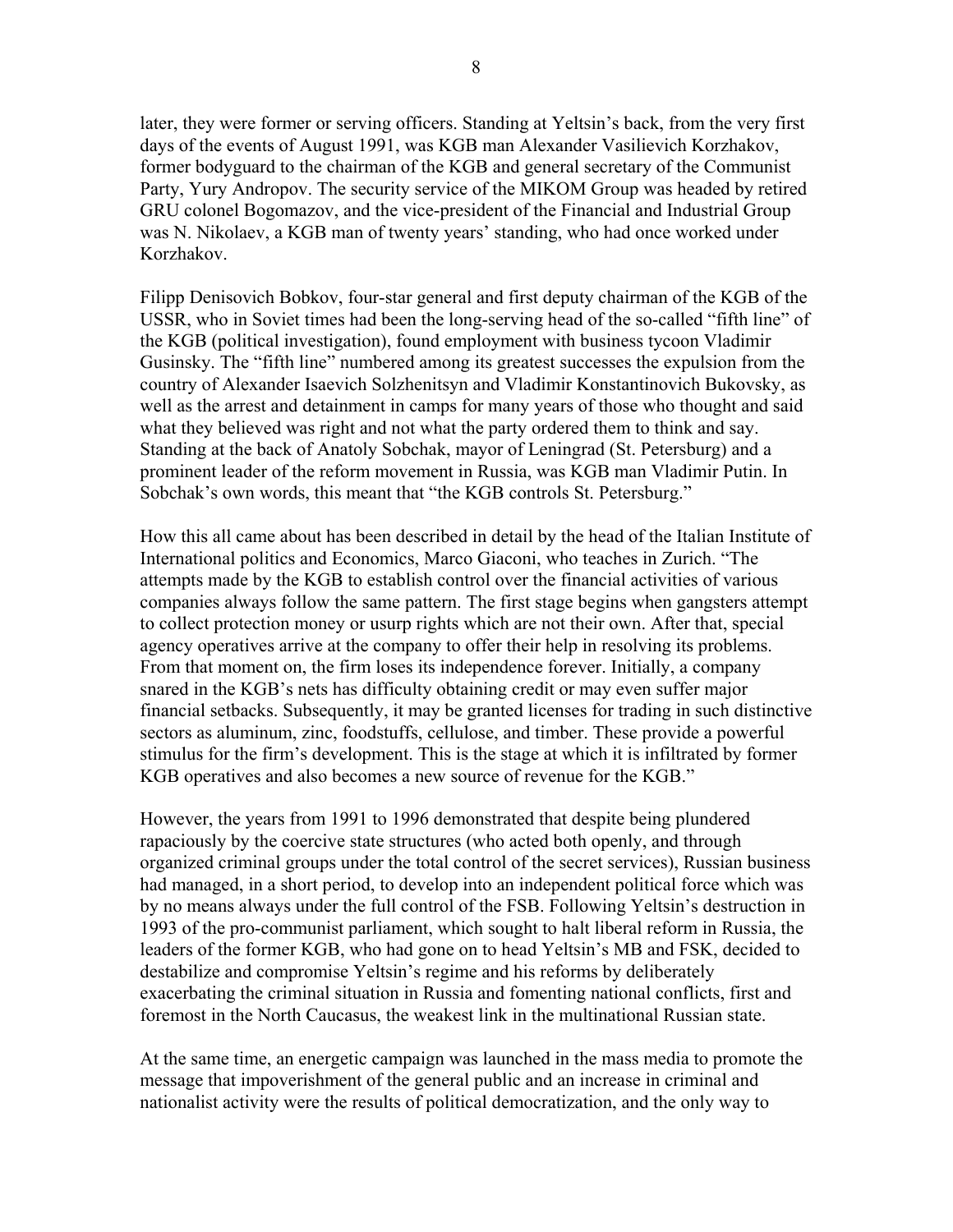avoid such excesses was for Russia to reject democratic reforms and Western models, and follow its own Russian path of development, which should be based on public order and general prosperity. What this propaganda really promoted was a dictatorship similar to the standard Nazi model. Of all the dictators, great and small, enlightened and bloodthirsty, the one chosen as a model was the most personable and least obvious, the Chilean general, Augusto Pinochet. For some reason, it was believed that if a dictatorship did emerge in Russia, it would be no worse than Pinochet's Chile. Historical experience, however, demonstrates that Russia always chooses the worst of all possible options.

Until 1996, the state security services fought against the democratic reformers, since they saw the most serious threat in a democratic ideology, which demanded the immediate implementation of radical, pro-Western economic, and political reforms, based on the principles of a free-market economy, and the political and economic integration of Russia into the community of civilized nations. Following Yeltsin's victory in the 1996 presidential election, when Russian big business showed its political muscle for the first time by refusing to permit the cancellation of the democratic elections and the introduction of a state of emergency (the demands being made by the pro-dictatorship faction in the persons of Korzhakov, FSO head M.I. Barsukov, and their like) and, most importantly, was able to ensure the victory of its own candidate, the state security services redefined the major target of their offensive as the Russian business elite. Yeltsin's victory at the polls in 1996 was followed by the appearance, at first glance inexplicable, of propaganda campaigns dedicated to blackening the reputations of Russia's leading businessmen. Heading up the vanguard in these campaigns were some familiar faces from the agencies of coercion.

Russian language acquired a new term, "oligarch," although it was quite obvious that even the very richest man in Russia was no oligarch in the literal meaning of the word, since he lacked the basic component of oligarchy, power. Real power remained, as before, in the hands of the secret services.

Gradually, with the help of journalists, who were operatives or agents of the FSB and SBP, and an entire army of unscrupulous writers eager for easy, sensational material, the small number of "oligarchs" in Russian business came to be declared thieves, swindlers, and even murderers. Meanwhile, the really serious criminals, who had acquired genuine oligarchic power and pocketed billions in money that had never been listed in any accounts, were sitting behind their managers' desks at the Russian state's agencies of coercion: the FSB, the SBP, the FSO, the SVR, the Central Intelligence Department (GRU), the General Public Prosecutor's Office, the Ministry of defense (MO), the Ministry of the Interior (MVD), the customs service, the tax police, and so on.

It was these people who were the true oligarchs, the gray cardinals and shadowy managers of Russian business and the country's political life. They possessed real power, unlimited and uncontrolled. Behind the secure protection of their identity cards from the agencies of coercion, they were genuinely untouchable. They abused their official positions on a regular daily basis, taking bribes and stealing, building up their ill-gotten capital, and involving their subordinates in criminal activity.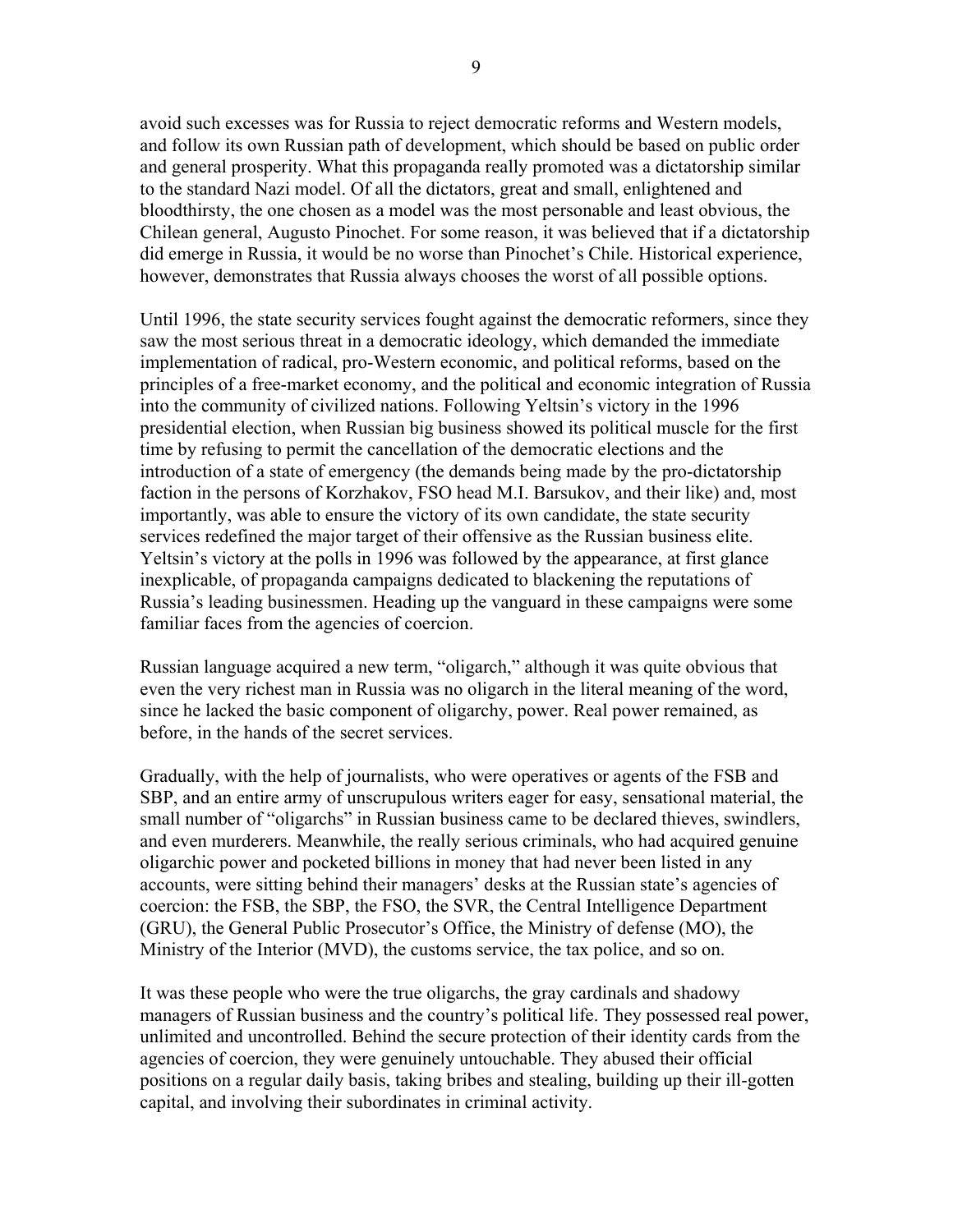This book attempts to demonstrate that modern Russia's most fundamental problems do not result from the radical reforms of the liberal period of Yeltsin's terms as president, but from the open or clandestine resistance offered to these reforms by the Russian secret services. It was they who unleashed the first and second Chechen wars, in order to divert Russia away from the path of democracy and towards dictatorship, militarism, and chauvinism. It was they who organized a series of vicious terrorist attacks in Moscow and other Russian cities as part of their operations intended to create the conditions for the first and second Chechen wars.

The explosions of September 1999, in particular the terrorist attack which was thwarted in Ryazan on September 23, are the central theme of this book. These explosions provide the clearest thread for following the tactics and strategy of the Russian agencies of state security, whose ultimate aim is absolute power. This book is about the tragedy that has befallen all of us, about missed opportunities, about lost lives. This book is for those who, recognizing what has happened, will not be afraid to influence the future.

After the publication of excerpts from the book in *Novaya Gazeta* on 27 August 2001, as well as after the publication of the American edition of the book in January of this year in New York, we were repeatedly asked about our sources. We would like to assure our readers that the book contains no fabricated facts and unfounded assertions. We concluded, however, that given the current situation in Russia—with many government officials whom we suspect to have been involved in the organization, execution, or sanctioning of the terrorist atrocities of September 1999 active in the leadership of the country—it would be premature to publish the names of our sources. At the same time, in the very first interviews given by us after 27 August 2001, we indicated that these sources would be immediately released to any Russian or international commission formed to investigate the terrorist atrocities of September 1999. Our position remains unchanged to this day: all of the materials used in the writing of this book will be given to those who undertake impartially to discover what happened.

A brief word about the authors.

Yuri Georgievich Felshtinsky was born in Moscow in 1956. In 1974, he began studying history at the Moscow State Pedagogical Institute. In 1978, he immigrated to the USA and continued his study of history, first at Brandeis University and later at Rutgers, where he was awarded the degree of Doctor of Philosophy (History). In 1993, he successfully defended his doctoral thesis at the Institute of Russian History of the Russian Academy of Sciences, and became the first citizen of a foreign state to be awarded a doctoral degree in Russia. He has compiled and edited several dozen volumes of archival documents and is the author of the following books: *The Bolsheviks and the Left SRS* (Paris, 1985); *Towards a History of Our Isolation* (London, 1988; Moscow 1991); *The Failure of World Revolution* (London, 199I; Moscow 1992); *Big Bosses* (Moscow 1999).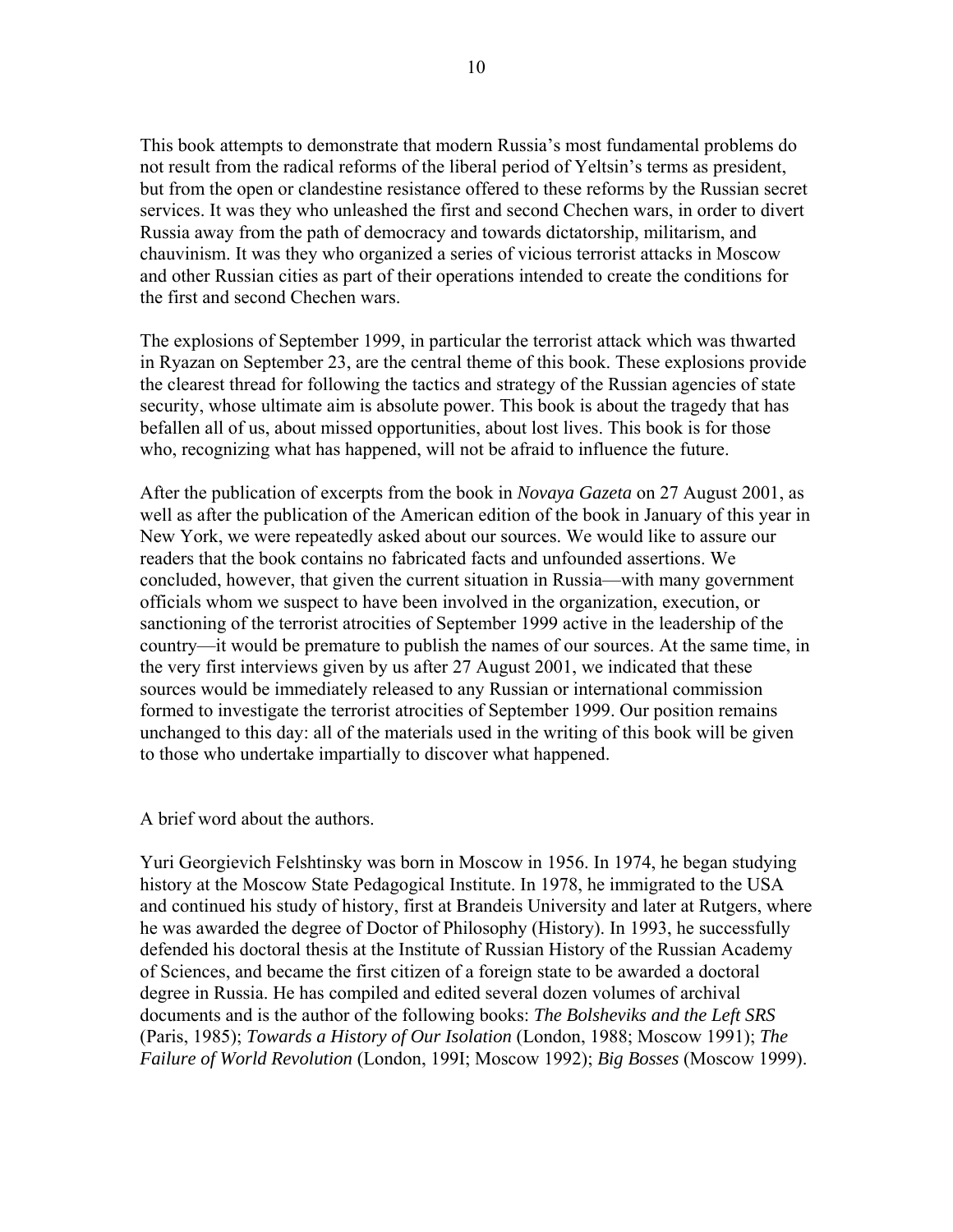Alexander Valterovich Litvinenko was born in Voronezh in 1962. After graduating from school in 1980, he was drafted into the army and over the next twenty years, he rose through the ranks from private to lieutenant colonel. Beginning in 1988, he served in the counterintelligence agencies of the Soviet KGB, and from 1991, in the Central Staff of the MB-FSK-FSB of Russia, specializing in counter-terrorist activities and the struggle against organized crime. For operations conducted with MUR (Moscow criminal investigation department), he was awarded the title of "MUR veteran." He saw active military service in many of the so-called "hot spots" of the former USSR and Russia, and in 1997, he was transferred to the most secret department of the Russian KGB, the Department for the Analysis of Criminal Organizations, as senior operational officer and deputy head of the Seventh Section. He is a Candidate Master of Sport in the modern pentathlon. In November 1998, at a press conference in Moscow, he publicly criticized the leadership of the FSB and disclosed a number of illegal orders, which he had been given. In March 1999, he was arrested on trumped-up charges and imprisoned in the FSB prison at Lefortovo in Moscow. He was acquitted in November 1999, but no sooner had the acquittal been read out in court than he was arrested again by the FSB on another trumped-up criminal charge. In 2000, the criminal proceedings against him were dismissed for the second time, and Litvinenko was released after providing written assurances that he would not leave the country. A third criminal case was then instigated against him. After threats were made against his family by the FSB and the investigating officers, he was obliged to leave Russia illegally, which led to yet another, fourth criminal charge being brought against him. At the present time, he lives with his family in Great Britain, where he was granted political asylum in May 2001.

The reader may find the genre of this work somewhat surprising, something between an analytical memoir and a historical monograph. The abundance of names and facts and the laconic style of presentation will come as a disappointment to anyone hoping for an easyreading detective story. As conceived by the authors, this book should be distinguished from superficial journalism and belletristic memoirs by its intrinsic faithfulness to historical fact. It is a book about a tragedy which has overtaken us all, about wasted opportunities, lost lives, and a country that is dying. It is a book for those who are capable of recognizing the reality of the past and are not afraid to influence the future.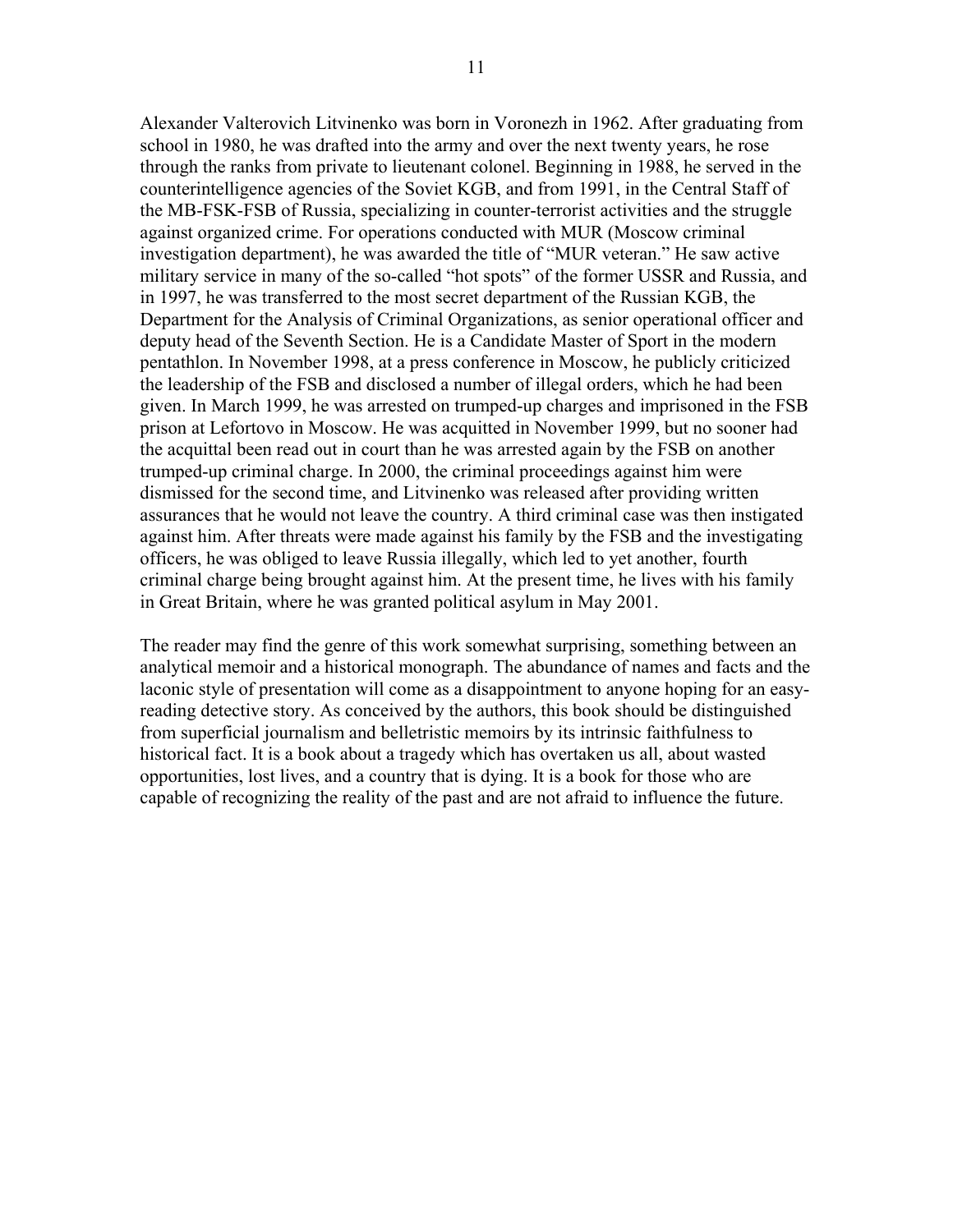#### **Chapter 1**

#### **The FSB foments war in Chechnya**

No one but a total madman could have wished to drag Russia into any kind of war, let alone a war in the North Caucasus. As if Afghanistan had never happened. As if it weren't clear in advance what course such a war would follow, or just what would be the outcome and the consequences of a war declared within the confines of a multinational state against a proud, vengeful, and warlike people. How could Russia possibly have become embroiled in one of its most shameful wars during the very period of its development which was most democratic in form and most liberal in spirit? This war required the mobilization of resources and increased budgets for agencies of coercion, government departments, and ministries. It enhanced the importance and increased the influence of men in uniform and sidelined or rendered irrelevant the efforts made by supporters of peace, democracy and liberal values to maintain the impetus of pro-Western economic reforms. This war resulted in the isolation of the Russian state from the community of civilized nations, since the rest of the world did not support it and could not understand it. A previously popular, well-loved president, therefore, sacrificed the support of both his own public and the international community. Once he had fallen into the trap, he was left with no option but to resign before the end of his term, and hand over power to the FSB in return for a guarantee of immunity for himself and his family. We know who it was that benefited from all of this—the people to whom Yeltsin handed over power. We know how the result was achieved—by means of the war in Chechnya. All that remains to be discovered is who set the process in motion.

Chechnya had become the weakest link in Russia's multinational mosaic, but the KGB raised no objections when Djokhar Dudaev came to power there, because they regarded him as one of their own. General Dudaev, a member of the Communist Party of the Soviet Union (CPSU) since 1968, might as well have been transferred from Estonia to his hometown of Grozny*,* especially so that in 1990 he could retire, stand for election in opposition to the local communists, become president of the Chechen Republic, and in November 1991, proclaim the independence of Chechnya, thereby seeming to demonstrate to the Russian political elite the inevitability of Russia breaking apart under Yeltsin's liberal regime. It was probably no accident that another Chechen who was close to Yeltsin, Ruslan Khazbulatov, would also be responsible for inflicting fatal damage on his regime. Khazbulatov, a former Communist Youth Organization Central Committee functionary and a Communist Party member since 1966, had become chairman of the parliament of the Russian Federation in September 1991.

The history of escalation in the complex and confused relations between Russia and Chechnya is a theme for a different book. In any case, by 1994, the political leadership of Russia was already aware that it could not afford to grant Chechnya independence like Belarus and Ukraine. To grant Chechnya sovereign status could pose a genuine threat of the disintegration of Russia. But could they afford to start a civil war in the northern Caucasus? The "party of war," based on the military and law enforcement ministries,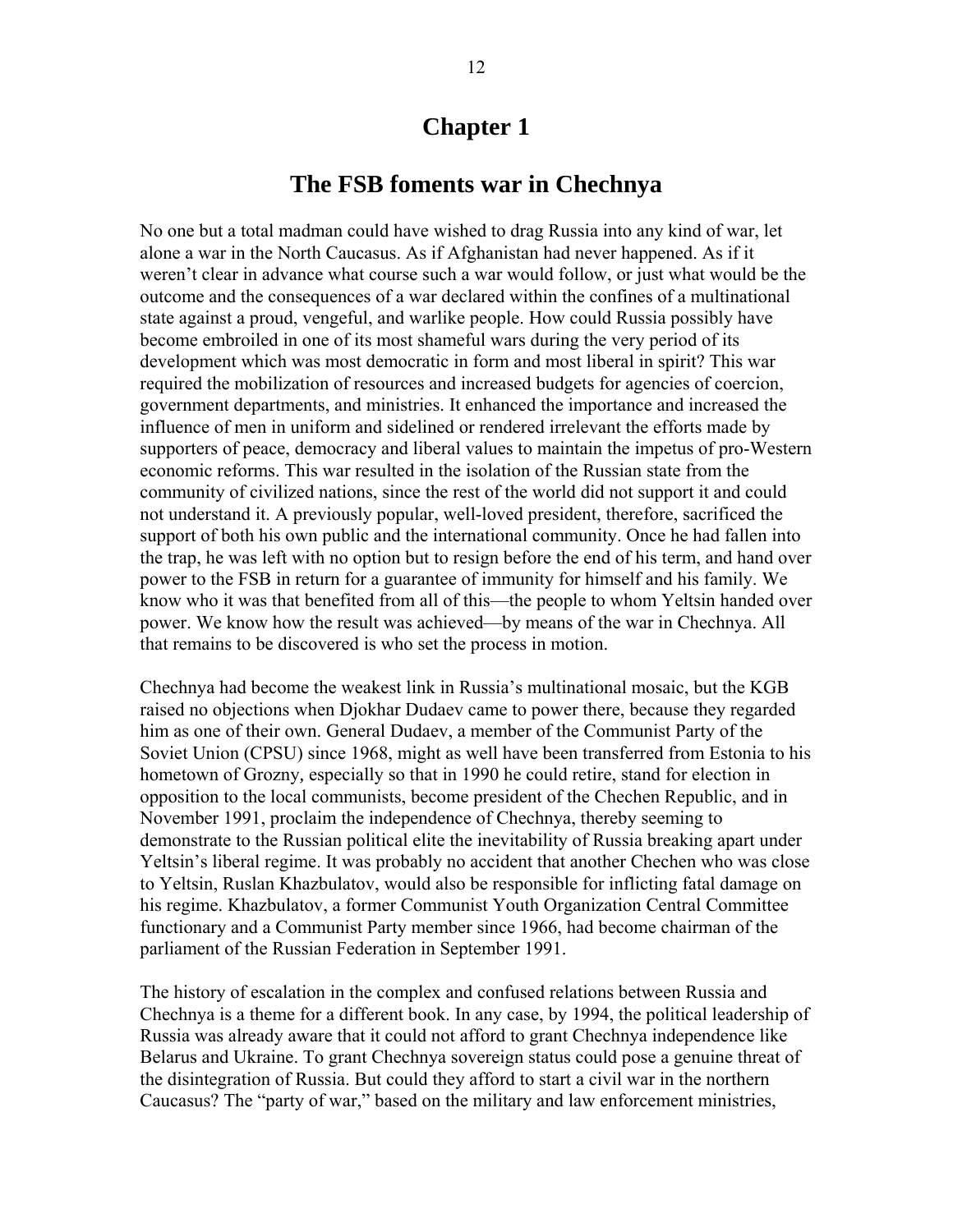believed that they could afford it, if only the public could be prepared for it, and it should be easy enough to influence public opinion, if the Chechens were seen to resort to terrorist tactics in their struggle for independence. All that was needed was to arrange terrorist attacks in Moscow and leave a trail leading back to Chechnya.

Knowing that Russian troops and the forces of the anti-Dudaev opposition might begin their storm of Grozny at any day, on November 18, 1994, the FSK made its first recorded attempt to stir up anti-Chechen feeling by committing an act of terrorism and laying the blame on Chechen separatists: if the chauvinist sentiments of Muscovites could be inflamed, it would be easy to continue the repression of the independence movement in Chechnya.

It should be noted that on November 18 and in later instances, the supposed "Chechen terrorists" set off their explosions at the most inopportune times, and then never actually claimed responsibility (rendering the terrorist attack itself meaningless). In any case, in November 1994, public opinion in Russia and around the world was on the side of the Chechen people, so why would the Chechens have committed an act of terrorism in Moscow? It would have made far more sense to attempt to sabotage the stationing of Russian troops on Chechen territory. Russian supporters of war with Chechnya were, however, only too willing to see the hand of Chechnya in any terrorist attack, and their response on every occasion was to strike a rapid and quite disproportionately massive blow against Chechen sovereignty. The impression was naturally created that the Russian military and law enforcement agencies, while quite unprepared for the terrorist attacks, were incredibly well-prepared to launch counter-measures.

The explosion of November 18, 1994, took place on a railroad track crossing the river Yauza in Moscow. According to experts, it was caused by two powerful charges of about 1.5 kilograms of TNT. About twenty meters of the railroad bed were ripped up, and the bridge almost collapsed. It was quite clear, however, that the explosion had occurred prematurely, before the next train was due to cross the bridge. The shattered fragments of the bomber's body were discovered at a distance of about a hundred meters from the site of the explosion. He was Captain Andrei Shchelenkov, an employee of the oil company Lanako, and he had been blown up by his own bomb as he was planting it on the bridge.

It was only thanks to this blunder by the operative carrying out the bombing that the immediate organizers of the terrorist attack became known. The boss of Lanako, who had given his firm a name beginning with the first two letters of his own last name, was thirty-five-year-old Maxim Lazovsky, a highly valued agent of the Moscow and Moscow Region Department of the FSB, who was known in criminal circles by the nicknames of "Max" and "Cripple." At the risk of anticipating events, we can also point out the significant fact that every single one of Lanako's employees was a full-time or free-lance agent of the Russian counterespionage agencies.

On the day of the explosion on the river Yauza, November 18, 1994, an anonymous phone call to the police claimed that a truck full of explosives was standing outside the Lanako offices. As a result, the FSB department actually did discover a ZIL-131 truck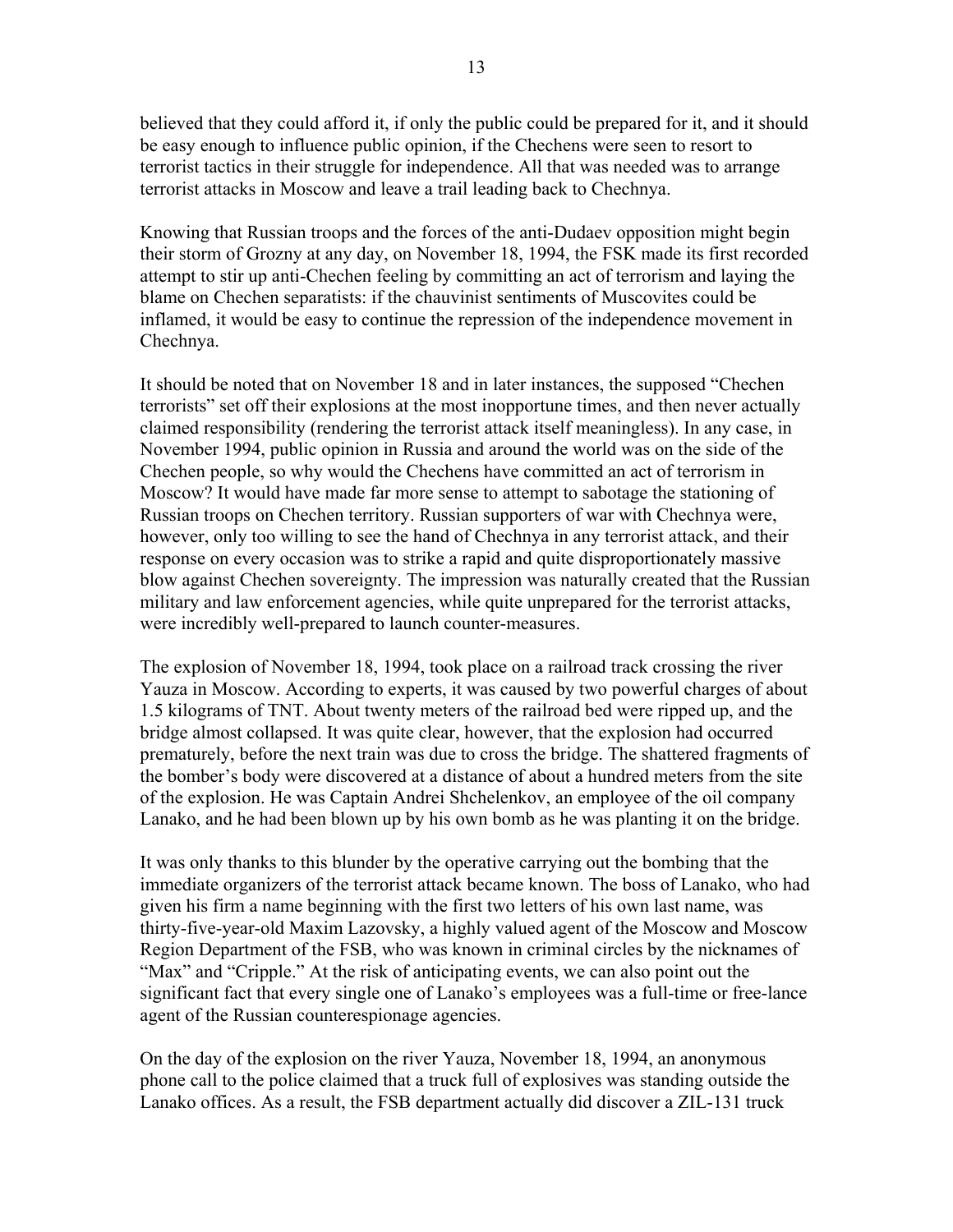close to the firm's offices containing three MON-50 mines, fifty charges for grenade launchers, fourteen RGD-5 grenades, ten F-1 grenades, and four packs of plastic explosive, with a total weight of six kilograms. The FSB claimed, however, that it had been unable to determine who owned the truck, even though a Lanako identity card was found on Shchelenkov's remains, and the explosive used in the Yauza bombing was of the same kind as that on the truck.

War in Chechnya offered a very easy way to finish off Yeltsin politically, a fact understood only too well by those who provoked the war and organized terrorist attacks in Russia. There was, in addition, a primitive financial aspect to relations between the Russian leadership and the president of the Chechen Republic: the Russians were continuously extorting money from Dudaev. It began in 1992, when bribes were accepted from the Chechens in payment for the Soviet armaments left behind in Chechnya that year. The bribes for these weapons were extorted by head of the SBP Korzhakov, head of the FSO Barsukov, and First Deputy Prime Minister of the Russian Federation Oleg Soskovets. Of course, the Ministry of Defense was in on the deal. Some years later the naive citizens of Russia began to wonder how all those weapons the Chechens were using to kill Russian soldiers could have been left behind in Chechnya. The answer was nothing if not mundane: they were paid for by Dudaev in multi-million dollar bribes to Korzhakov, Barsukov, and Soskovets.

After 1992, the Moscow bureaucrats continued their successful bribe-based collaboration with Dudaev, and the Chechen leadership continued sending money to Moscow on a regular basis, because there was no other way Dudaev could resolve a single political question. However, in 1994, the system began to falter, as Moscow extorted larger and larger sums of money in exchange for political favors relating to Chechen independence. Dudaev started refusing to pay. The financial conflict gradually developed into a political standoff, and then a contest of strength between the Russian and Chechen leaderships. The threat of war hung heavily in the air. Dudaev requested a personal meeting with Yeltsin, perhaps even intending to tell him what had been going on. But the threesome, who controlled access to Yeltsin, demanded a bribe of several million dollars for organizing a meeting between the two presidents. Dudaev refused to pay and demanded that the meeting with Yeltsin take place without any money changing hands in advance. Furthermore, for the first time, he threatened the people who had been helping him strictly for payment with the disclosure of documents in his possession, which contained compromising information about the functionaries' self-serving dealings with the Chechens. Dudaev believed that possession of these documents was his insurance against arrest. He could not be arrested; he could only be killed, since he was an eyewitness to crimes committed by members of Yeltsin's entourage. Dudaev had miscalculated. His blackmail failed, and the meeting he wanted never took place. The president of Chechnya was now a dangerous witness who had to be removed. So a cruel and senseless war was deliberately provoked. Let us trace the sequence of events.

On November 22, 1994, the State Defense Committee of the Chechen Republic, which Dudaev had founded by decree the previous day, accused Russia of launching a war against Chechnya. As far as the journalists could see, there was no war, but Dudaev knew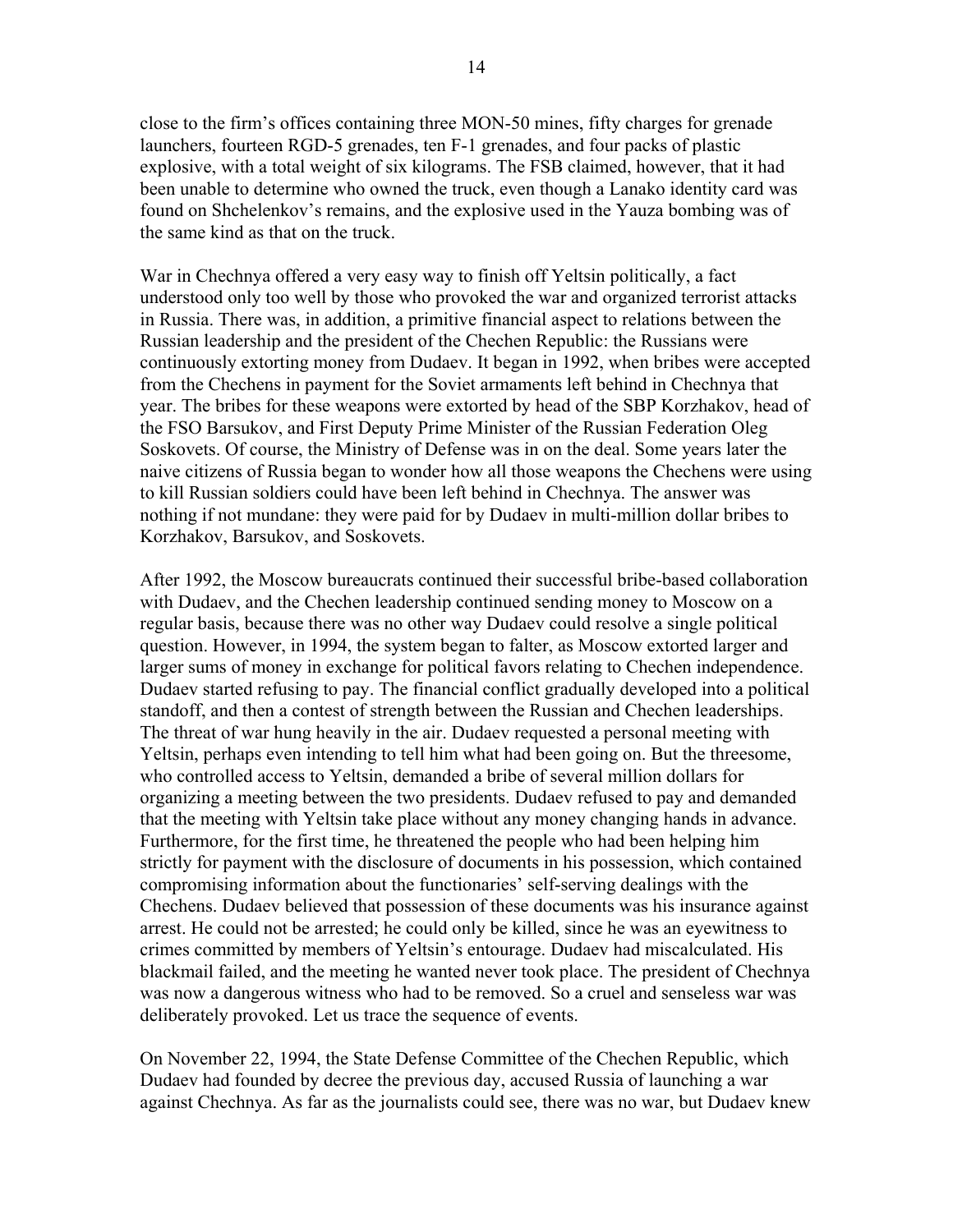that the "party of war" had already made its decision to commence military action. The Chechen State Defense Committee which, in addition to Dudaev, included the leaders of the military and other agencies of coercion, as well as a number of key governmental departments and ministries, held an emergency session in response to "the threat of military incursion" into Chechnya. A statement by the State Defense Committee which was distributed in Grozny, claimed that "Russian regular units are occupying the Nadterechny district, part of the territory of the Chechen Republic," adding that in the days immediately ahead, it was planned "to occupy the territory of the Naursk and Shelkovsk districts. For this purpose, use is being made of regular units of the North Caucasus Military District, special subunits of the Russian Ministry of the Interior, and army aircraft from the North Caucasus Military District. According to information received by the State Defense Council, special subunits of the Russian FSK are also taking part in the operation."

The Central Armed Forces HQ of Chechnya confirmed that military units were being concentrated on the border with Chechnya's Naursk district, in the village of Veselaia, in the Stavropol Region: there were heavy tanks, artillery and as many as six battalions of infantry. It later became known that the backbone of the forces, drawn up for the storming of Grozny, consisted of a column of Russian armored vehicles assembled on the initiative of the FSK, which paid for it and also hired soldiers and officers on contract, including members of the elite armed forces from the armored Taman and Kantemirov divisions.

On November 23, nine Russian army helicopters, presumably MI-8s, from the North Caucasus Military District, launched a rocket attack on the town of Shali, located approximately forty kilometers from Grozny, in an attempt to destroy the armored vehicles of a tank regiment located there, and were met with anti-aircraft artillery fire. There were wounded on the Chechen side, which announced that it had a video recording showing helicopters bearing Russian identification markings.

On November 25, seven Russian helicopters from a military base in the Stavropol Region fired several rocket salvoes at the airport in Grozny and at nearby apartment buildings, damaging the landing strip and the civilian aircraft standing on it. Six people were killed and about twenty-five were injured. In response to this raid, the Ministry of Foreign Affairs of Chechnya forwarded a statement to the authorities of the Stavropol Region pointing out, among other things, that the region's leaders "bear responsibility for such acts, and in the case of appropriate measures being taken by the Chechen side," all complaints "should be directed to Moscow."

On November 26, the forces of the "Provisional Council of Chechnya" (the Chechen opposition), supported by Russian helicopters and armored vehicles, attacked Grozny from all four sides. More than 1,200 men, fifty tanks, eighty armored personnel carriers, and six SU-27 planes from the opposition took part in the operation. An announcement, made by the Moscow center of the puppet "Provisional Council of Chechnya," claimed that "the demoralized forces of Dudaev's supporters are offering virtually no resistance, and everything will probably be over by the morning."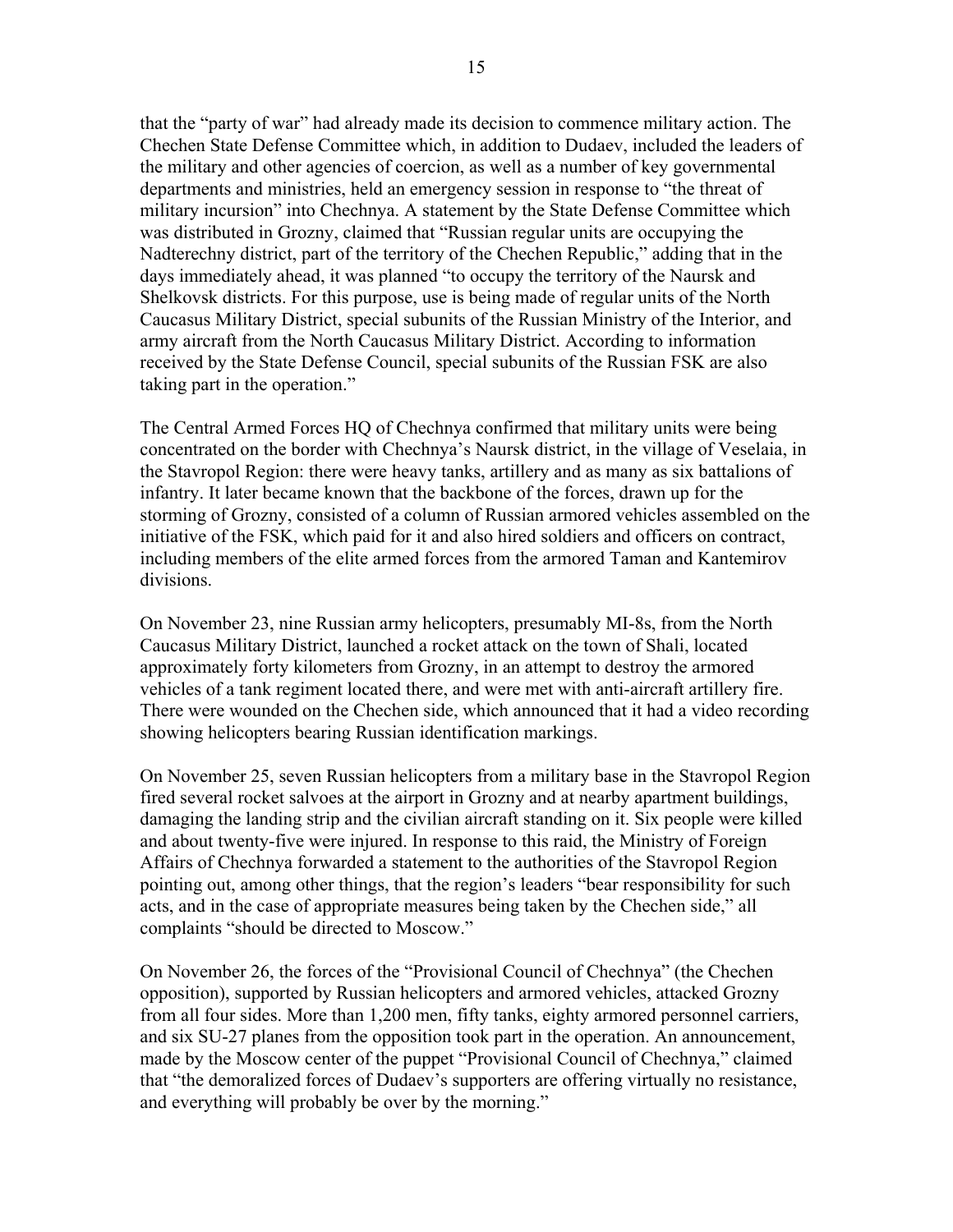In fact, the operation was a total failure. The attackers lost about 500 men and more than twenty tanks, and another twenty tanks were captured by Dudaev's forces. About 200 members of the armed forces were taken prisoner. On November 28, a column of prisoners was marched through the streets of Grozny "to mark the victory over the forces of opposition." At the same time, the Chechen leadership disclosed a list of fourteen captured soldiers and officers who were members of the Russian armed forces. The prisoners confessed in front of television cameras that most of them served in military units 43162 and 01451 based outside Moscow. The Ministry of Defense of the Russian Federation replied that the individuals concerned were not serving members of the Russian armed forces. In response to an inquiry concerning prisoners Captain Andrei Kriukov and Senior Lieutenant Yevgeny Zhukov, the Ministry of Defense stated that these officers had indeed been serving in army unit 01451, but they had not reported to the unit since October 20,1994, and an order for their discharge from the armed forces was being drawn up. In other words, the Russian Ministry of Defense declared the captured soldiers to be deserters. The following day, Yevgeny Zhukov's father refuted the ministry's statement. In an interview with the Russian Information Agency Novosti, he said that his son had left his unit on November 9, telling his parents that he had been assigned for ten days to Nizhny Tagil. The next time Yevgeny's parents had seen him was in a group of captured Russian soldiers in Grozny on the weekly television news program Itogi on November 27. When he was asked how their son came to be in Chechnya, Unit Commander Zhukov refused to answer.

A little later the following colorful account of the events of November 26 was given by Major Valery Ivanov, following his release in a group of seven members of the Russian armed forces on December 8:

"By unit order of the day, all those who had been recruited were granted compassionate leave due to family circumstances. For the most part, they took officers without any settled domestic arrangements. Half of them had no apartments—you were supposed to be able to refuse, but if you did refuse, when they started handing out apartments you'd find yourself left out. On November 10, we arrived in Mozdok in northern Ossetia. In two weeks we made ready fourteen tanks with Chechen crews and twenty-six tanks for Russian servicemen. On November 25, we advanced on Grozny... I personally was in a group of three tanks which took control of the Grozny television center at mid-day on the 26th. There was no resistance from the Interior Ministry forces defending the tower. But three hours later, in the absence of communications with our command, we came under attack by the famous Abkhazian battalion. We were surrounded by tanks and infantry and decided it was pointless to return fire, since the [anti-Dudaev] opposition forces had immediately run off and abandoned us, and two of our three tanks were burnt out. The crews managed to bail out and surrender to the guards of the television center, who handed us over to President Dudaev's personal bodyguard. They treated us well, in the last few days they hardly guarded us at all, but then there was nowhere we could run off to."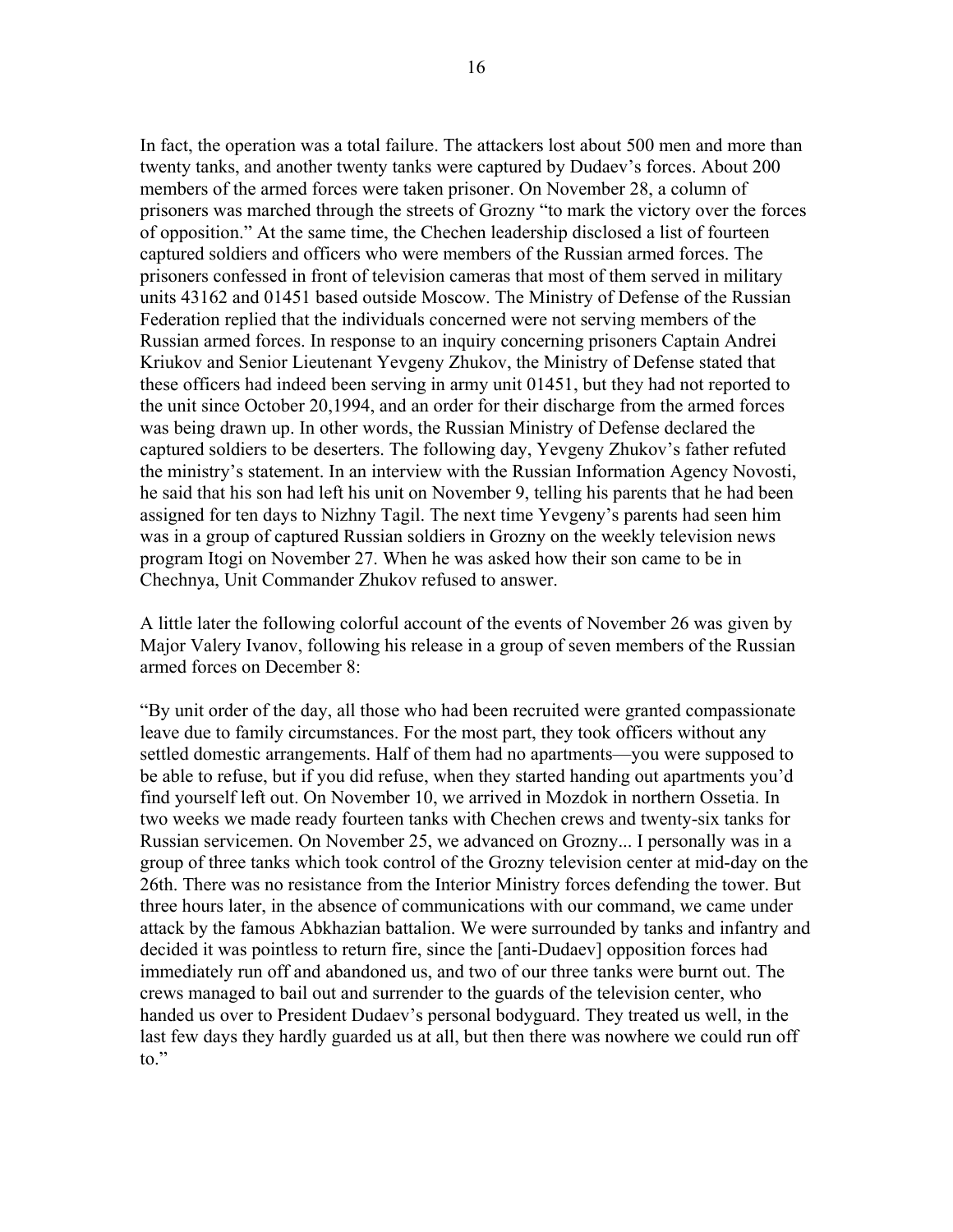The impression given by all this was that the armored column had been deliberately introduced into Grozny on November 26, so that it would be destroyed. The column was not capable of disarming Dudaev and his army, or of taking the city and holding it. Dudaev's army was at full strength and well-armed. The column could not possibly have been anything more than a moving target.

Russian Minister of Defense Grachyov hinted that he had not been involved in the irresponsible attempt to take Grozny. From a military point of view, Grachyov declared at a press conference on November 28, 1996, it would be entirely possible to take Grozny "in two hours with a single regiment of paratroopers. However, all military conflicts are ultimately settled at the negotiating table by political methods. Introducing tanks into the city without infantry cover was really quite pointless." But why then were they sent in?

General Gennady Troshev would later tell us about Grachyov's doubts concerning the Chechen campaign: "He tried to do something about it. He tried to extract a clear assessment of the situation from Stepashin and his special service, he tried to delay the initial introduction of troops until the spring, he even tried to reach a personal agreement with Dudaev. We know now that such a meeting did take place. They didn't come to any agreement." General Troshev, who at this stage was in control of the second war in Chechnya, could not understand how Grachyov had failed to reach an understanding with Dudaev. The reason, of course, was that Dudaev insisted on a personal meeting with Yeltsin, and Korzhakov refused to set up the meeting unless he was paid.

The brilliant military operation in which a Russian armored column was burnt out was, indeed, not organized by Grachyov, but by director of the FSK Stepashin and head of the Moscow UFSB Savostyanov, who was responsible for handling questions relating to the overthrow of Dudaev's regime and the introduction of troops into Chechnya. Those who expatiated at great length on the crude miscalculations of the Russian military leaders, who had sent the armored column into the city only for it to be destroyed, failed to understand the subtle political calculations of the provocateurs who organized the war in Chechnya. The people who planned the introduction of troops into Grozny wanted the column to be wiped out in spectacular fashion by the Chechens. It was the only way they could provoke Yeltsin into launching a full-scale war against Dudaev.

Immediately after the rout of the armored column in Grozny, President Yeltsin made a public appeal to Russian participants in the conflict in the Chechen Republic, and the Kremlin began preparing public opinion for imminent full-scale war. In an interview for the Russian Information Agency Novosti, Arkady Popov, a consultant with the president's analytical center, announced that Russia could take on the role of a "compulsory peacemaker" in Chechnya, and that all the indications were that the Russian president intended to take decisive action. If the president were to declare a state of emergency in Chechnya, the Russian authorities could employ "a form of limited intervention, which would take the form of disarming both sides to the conflict by introducing a limited contingent of Russian troops into Grozny"—exactly what had been tried in Afghanistan. So, having provoked a conflict in Chechnya by providing political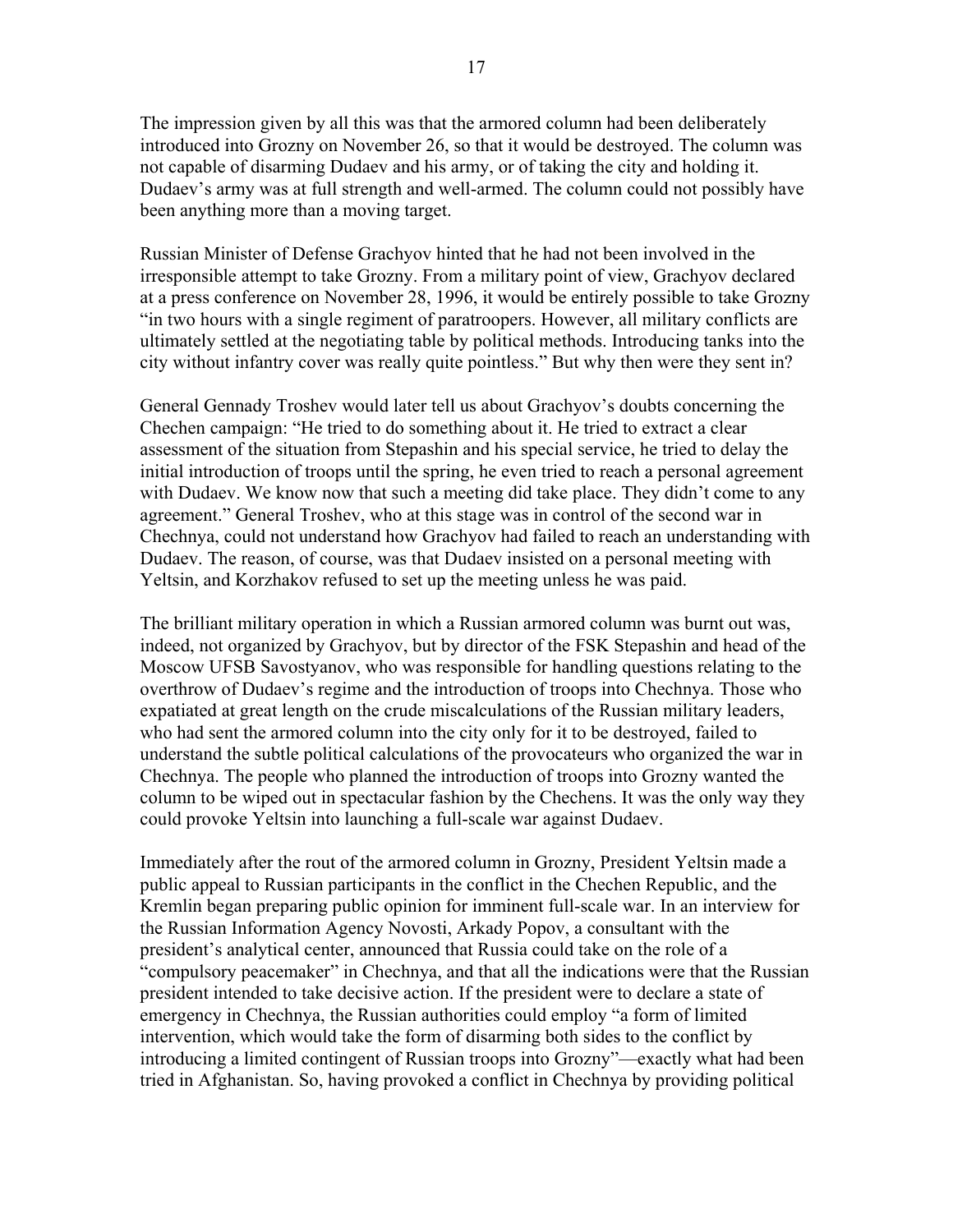and military support to the Chechen opposition, the FSK now intended to launch a war against Dudaev under cover of peacemaking operations.

The Chechen side took Yeltsin's statement to be an "ultimatum" and a "declaration of war." A statement issued by the Chechen government confirmed that this statement, and any attempt to put it into effect, were "in contravention of the norms of international law," and gave the government of Chechnya "the right to respond by taking adequate measures for the protection of its independence and the territorial integrity of its state." In the opinion of the government of the Chechen Republic, the threat of a Russian declaration of a state of emergency on Chechen territory expressed "an undisguised desire to continue military operations and interfere in the internal affairs of another state."

On November 30, Grozny was subjected to air strikes by the Russian air force. On December 1, the Russian military command refused to allow into Grozny an aircraft carrying a delegation of members of the Russian State Duma. The delegation landed in the Ingushetian capital of Nazran and set out overland to Grozny for a meeting with Dudaev. While they were traveling to the Chechen capital, on December 1, at about 14.00 hours, eight SU-27 planes carried out a second raid on the Chechen capital, encountering dense anti-aircraft fire in the process. The planes specifically shelled the district of the city where Dudaev lived. According to the Chechen side, one plane was shot down by anti-aircraft defense forces.

On December 2, the chairman of the Duma Defense Committee and head of the delegation that had arrived in Grozny, Sergei Yushenkov, declared that reliance on force in Russian-Chechen relations was doomed to failure. Yushenkov also stated that familiarization with the situation on the ground had convinced him that negotiation was the only possible way to resolve the situation that had arisen, and claimed that the Chechen side had not set any preconditions for negotiations.

Public opinion was still on the side of the Chechens, but the leadership of the FSB had become absolutely convinced that it could be manipulated by the use of acts of terrorism blamed on the Chechens. On December 5, the FSK informed journalists that foreign mercenaries had surged across the state border into Chechnya and, therefore, "activity by the terrorist groups being infiltrated into Russia today cannot be ruled out in other regions of the country as well." This was the first undisguised announcement by the FSK that acts of terrorism with "a trail leading back to Chechnya" would soon begin in Russia. At this point, however, they still spoke of Russia being infiltrated by foreign agents, a ploy drawn, no doubt, from the pages of the old Soviet KGB handbooks.

On December 6, Dudaev declared in an interview that Russia's policy was creating a rising tide of Islamic sentiment in Chechnya: "Playing the 'Chechen card' may bring into play the global interests of foreign Islamic states, who could make it impossible to control the development of events. A third force has now emerged in Chechnya, the Islamists, and the initiative is gradually shifting over to them." Dudaev characterized the mood of the new arrivals in Grozny with the words: "We are no longer your soldiers, Mr.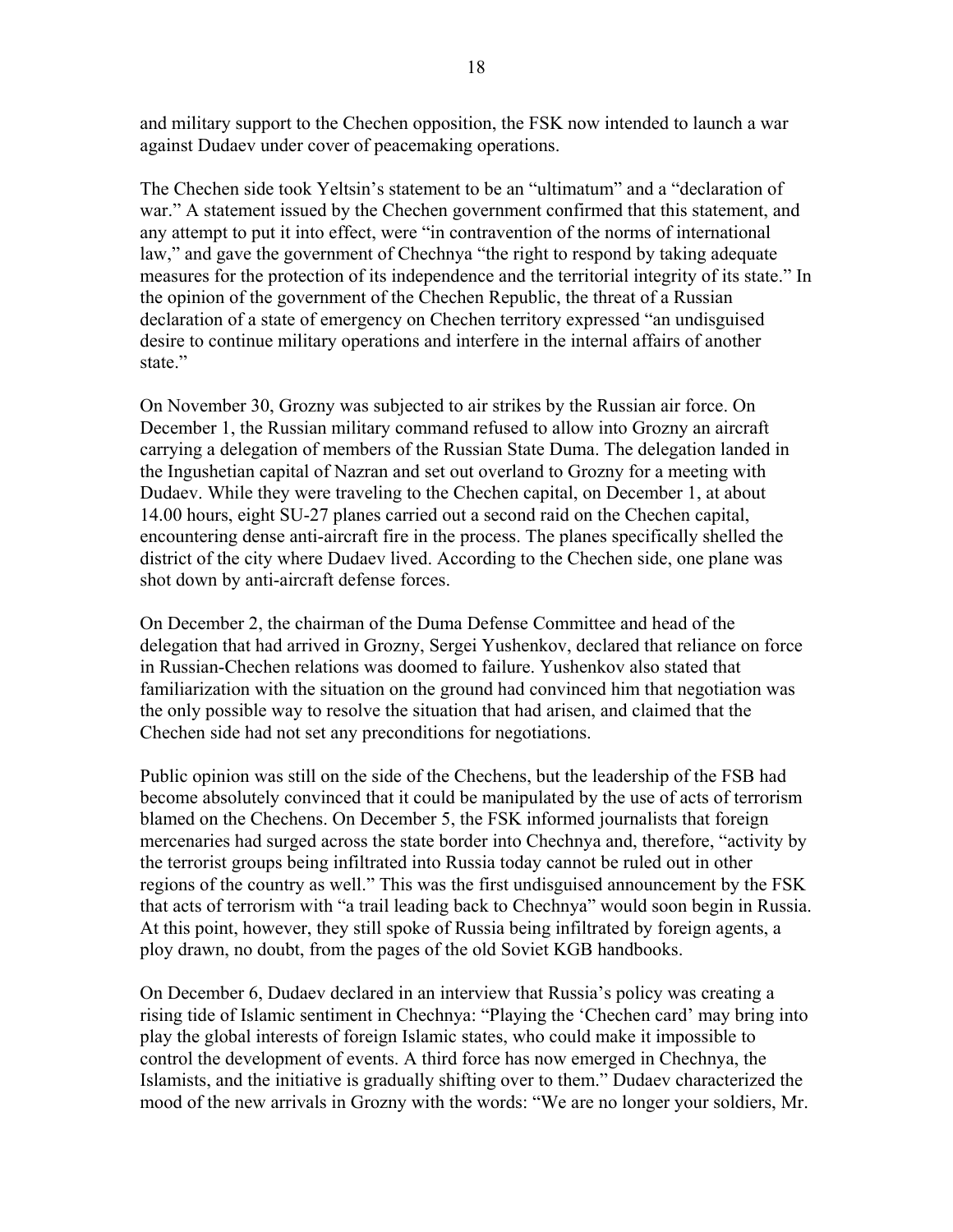President, we are the soldiers of Allah," and summed up: "the situation in Chechnya is beginning to get out of control, and this concerns me."

As though in reply to Dudaev, Russian Minister of Defense Grachyov held a public relations exercise which took the external form of a peacemaking gesture, but in reality, provoked a further escalation of the conflict. Grachyov proposed that the Chechen opposition headed by Avturkhanov, which was financed, armed, and staffed by the FSK, should disarm, on condition that Dudaev's supporters would agree to give up their weapons at the same time. In other words, he suggested to Dudaev that the Chechens should disarm unilaterally (since there was no suggestion of the Russian side disarming). Naturally this proposal was not accepted by the government of the Chechen Republic. On December 7, Grachyov had a meeting with Dudaev, but the discussions proved fruitless.

On the same day in Moscow, the Security Council held a session devoted to events in Chechnya, and the State Duma held a closed session, to which the leaders of the government departments responsible for the armed forces and other agencies of law enforcement were invited. However, they failed to show up at the Duma, because they did not wish to answer the parliamentarians' questions about who had given the orders to recruit members of the Russian armed forces and bomb Grozny. We now know that the Russian military personnel were recruited by the FSK on Stepashin's instructions, and that the directives to bombard Grozny were issued by the Ministry of Defense.

On December 8, the Chechen side announced it was in possession of information that Russia was preparing to advance its forces on to Chechen territory and launch an all-out land war against the republic. At a press conference, held at the State Duma in Moscow on December 9, the chairman of the Duma Federal Affairs and Regional Policy Committee and chairman of the Republican Party of Russia, Vladimir Lysenko, announced that in that case, he would table a motion in the Duma for the Russian government to be dismissed. On December 8, the Working Commission on Negotiations for the Settlement of the Conflict in the Chechen Republic managed to broker an agreement between the representatives of President Dudaev and the opposition, under which negotiations were due to start in Vladikavkaz at 15.00 hours on December 12. The Russian federal authorities' delegation to the negotiations was to have consisted of twelve members led by the deputy minister for nationalities and regional policy, Vyacheslav Mikhailov. The delegation from Grozny was to have numbered nine members, headed by the Chechen minister of the economy and finance, Taimaz Abubakarov. From the opposition there was to have been a three-man delegation led by Bek Baskhanov, the public prosecutor general of Chechnya. It was provisionally agreed that the main problems to be discussed at the negotiations between Moscow and Grozny were halting the bloodshed and establishing normal relations. Negotiations with the supporters of the Chechen opposition were only supposed to deal with questions of disarmament.

All this increased the chances of peace being preserved, and left the "party of war" with very little time until December 12. In effect, the announcement by the Working Commission for the Settlement of the Chechen Conflict determined the date on which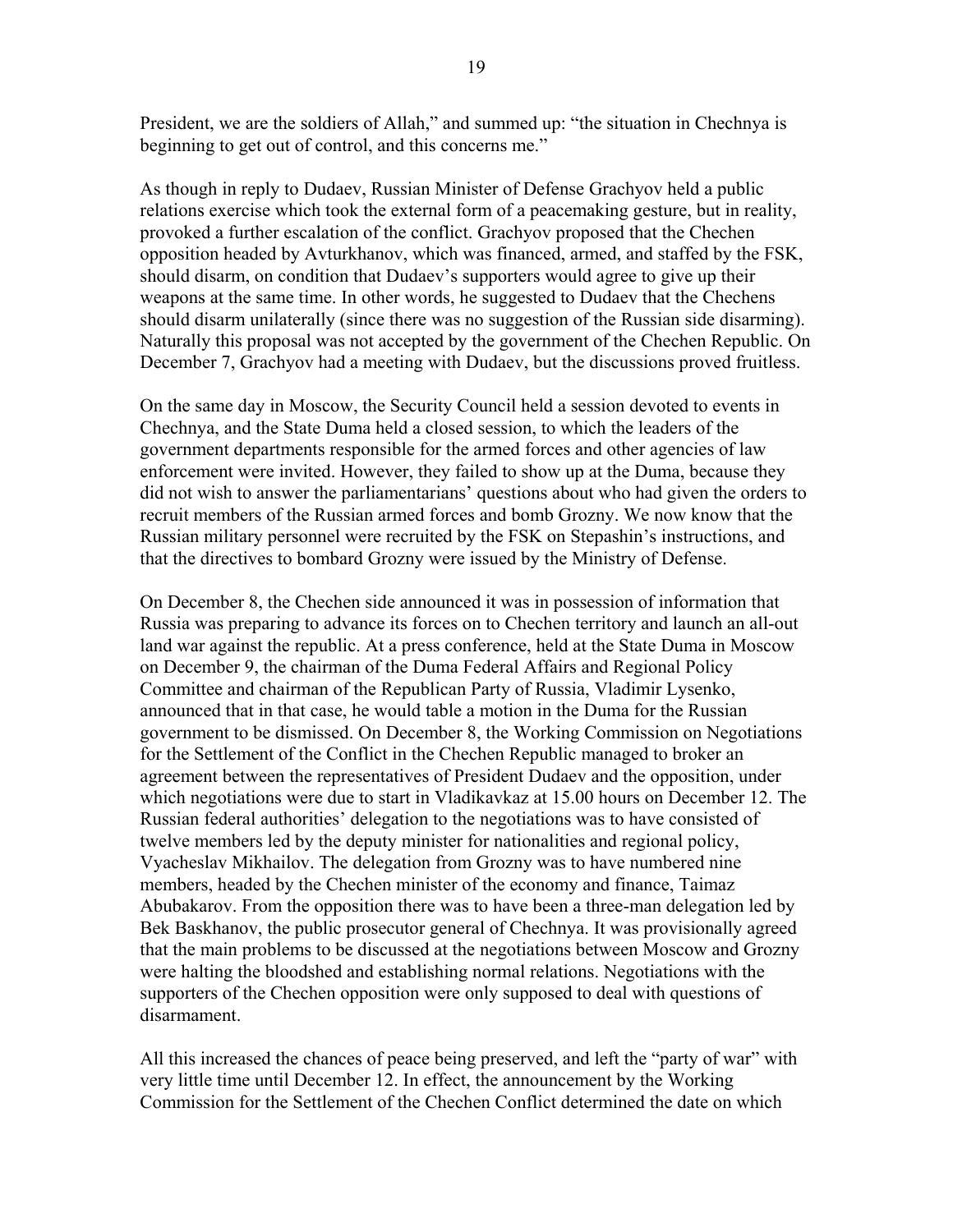military land operations began. If the peace negotiations were due to start on December 12, the war had to be launched on December 11. The Russian leadership acted accordingly: on December 11, land forces crossed the demarcation line into the Chechen Republic, and for the first few days, Russian military reports spoke of the absence of any real resistance or any losses.

By December 13, Soskovets had already determined his main lines of action, and he informed journalists that the total cost of implementing measures to normalize the situation in Chechnya could amount to about a trillion rubles. (This was the sum that would first have to be allocated from the budget, so that it could be systematically embezzled.) He said that the government's first priority was to get the aid delivered to the population of Chechnya, and special attention would be paid to ensuring that it was not wasted or stolen (we now know for certain that no aid ever reached Chechnya, and all of it was wasted and stolen).

Soskovets emphasized that members of the Chechen diaspora, living in Moscow and other Russian cities, should not be considered potential terrorists. Note this phrase. So far, nobody had even dreamed of regarding the members of the Chechen diaspora as potential terrorists, and there had not actually been any terrorist attacks. The war with Chechnya was still not even regarded as a war, but something more in the nature of a police operation, and there had not yet been any serious casualties. Yet, for some reason the First Deputy Prime Minister seemed to think it possible that the Chechens might organize acts of terrorism on Russian soil. Soskovets' remark that no discriminatory measures would be applied to the general mass of Chechen citizens, and that the federal authorities were not even considering the enforced deportation of Chechens, was clearly a suggestion from the "party of war" that war should be waged against the entire Chechen people throughout the whole of Russia, including by both discriminatory measures and enforced deportation.

Lieutenant-General Alexander Lebed, commander of the 14th Russian Army in Pridniestrovie (the region along the Dniestr River in Moldova), fiercely opposed the "party of war," because he understood perfectly well what Soskovets was hinting at and the price Russia would have to pay. In a telephone interview from his headquarters in Tiraspol, he declared that "the Chechen conflict can only be resolved by diplomatic negotiations. Chechnya is repeating the Afghanistan scenario point for point. We are risking unleashing war with the entire Islamic world. Solitary fighters can go on forever burning our tanks and picking off our soldiers with individual shots. In Chechnya, we have shot ourselves in the foot exactly as we did in Afghanistan, and that is very sad. A well-reinforced and well-stocked Grozny is capable of offering long and stubborn resistance." Lebed reminded everyone that in Soviet times Dudaev had commanded an airborne division of strategic bombers capable of waging war on a continental scale, and that "fools were not appointed" to such posts.

Beginning on December 14, Moscow was transferred to a state of semi-military alert, and Muscovites were deliberately frightened with the prospect of inevitable Chechen terrorism. The agencies of the Ministry of the Interior stepped up their protection of the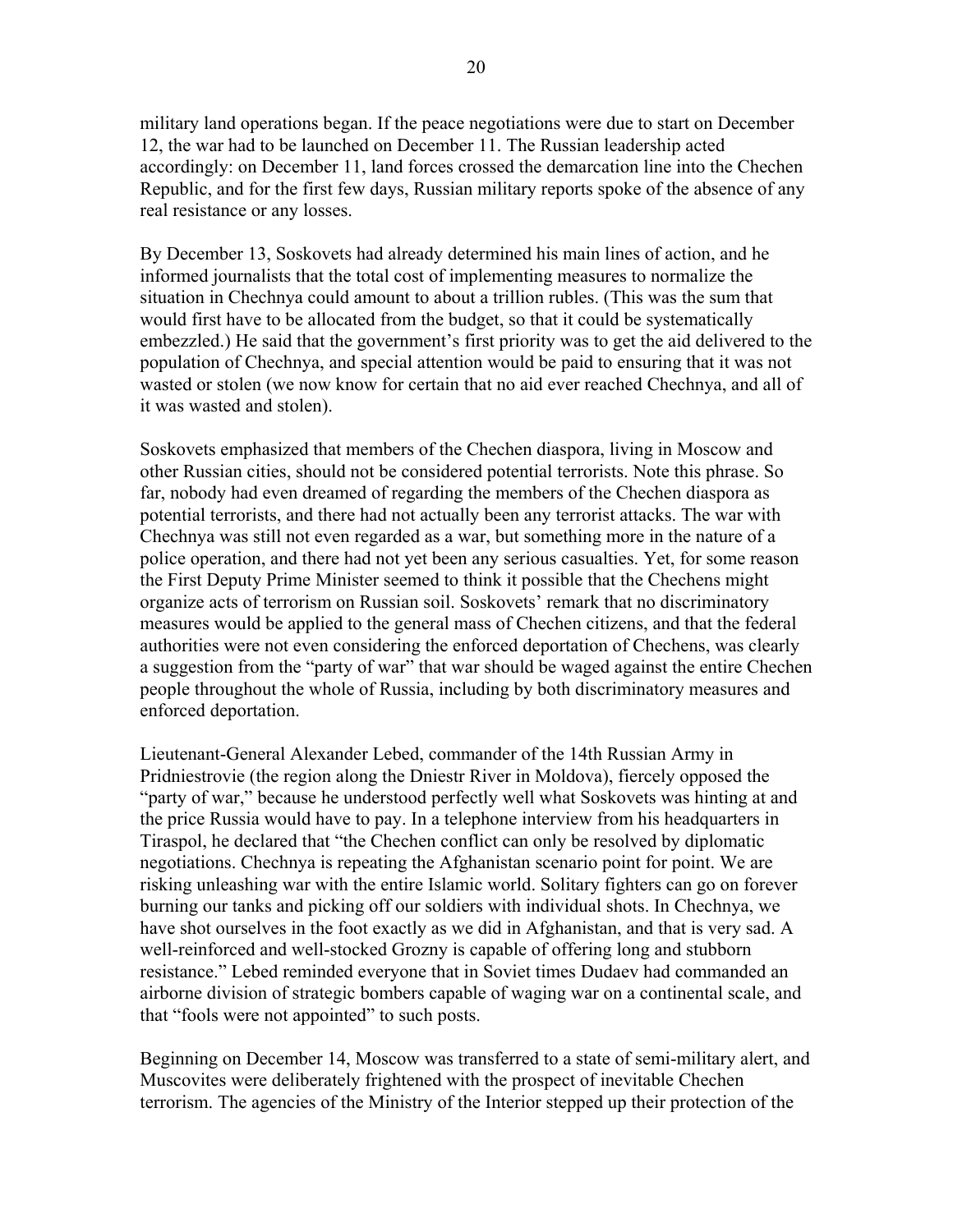city's vital installations, and FSK personnel worked to improve their security. A large number of state institutions were guarded by police patrols armed with automatic weapons. The Ministry of the Interior announced that this was all a response to the threat of terrorist groups being sent to Moscow from Grozny. The first suspected Chechen terrorists began to be sought out. On the evening of December 13, the Chechen Israil Getiev, a native and resident of Grozny, had been arrested for setting off New Year firecrackers outside the Prague restaurant on New Arbat Street and detained at the station of the Fifth Moscow Police Precinct. At this stage, announcements like this could still raise a smile, but on December 14, it was suddenly announced that after less than three full days of military operations, "casualties on both sides are already in the hundreds." It was all getting beyond a laughing matter.

On December 15, the true scale of the operation being launched was revealed. Advancing on Grozny, alongside subunits of the Ministry of the Interior, were two general army divisions from the North Caucasus Military District and two assault brigades at full strength. Chechen territory was also entered by composite regiments from the Pskov, Vitebsk, and Tula divisions of the airborne assault forces (VDV), with 600 to 800 men in each. In the region of Mozdok, disembarkation had begun of composite regiments from the Ulyanovsk and Kostroma divisions of the VDV. Grozny was being approached along four main lines of advance: one from Ingushetia, two from Mozdok, and one from Dagestan. The Russian forces were preparing to storm the city. On the Chechen side, according to information from the Russian Ministry of the Interior and the FSK, more than 13,000 armed men had been assembled in and around Grozny.

Yeltsin was moving towards the edge of an abyss. A session of the Security Council, held under his chairmanship on December 17, reviewed a plan for "the implementation of measures to restore constitutional legality, the rule of law and peace in the Chechen Republic." The Security Council made the Ministry of Defense (Grachyov), the Ministry of the Interior (Viktor Yerin), the FSK (Stepashin), and the Federal Border Service (Nikolaev) responsible for using every possible means to disarm and destroy illegal armed formations in Chechnya and to secure the state and administrative borders of the Chechen Republic. The work was to be coordinated by Grachyov. This was the day that marked the end of Russia's liberal-democratic period. President Yeltsin had committed political suicide.

On December 17, the Russian Ministry of Foreign Affairs announced that from 00.00 hours on December 18, units of Interior Ministry and Defense Ministry forces would be obliged to take decisive action, and make use of all means at their disposal to re-establish constitutional legality and the rule of law on the territory of Chechnya. Groups of bandits would be disarmed and, if they offered resistance, destroyed. The Ministry of the Interior statement claimed that the civilian population of Chechnya had been informed of the urgent need to leave Grozny and other centers of population in which rebel groups were located. The Interior Ministry strongly recommended foreign citizens and journalists in the zone of hostilities to leave Grozny and make their way to safe areas. (Despite the warnings from the Russian leadership, most of the foreign journalists remained in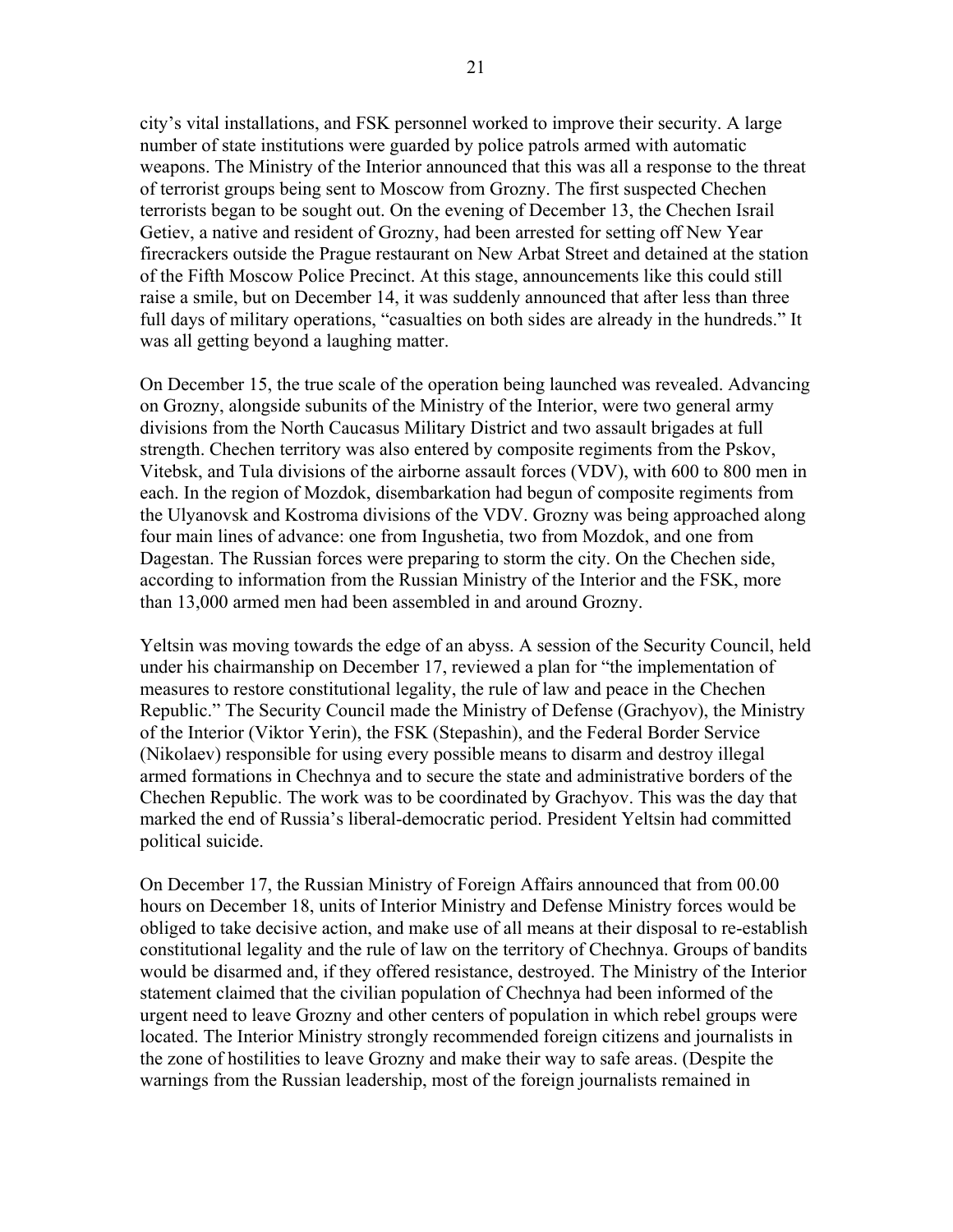Grozny, and at The French Courtyard Hotel where they stayed, rooms were in as short supply as ever.)

On the same day, Soskovets announced to the world that President Dudaev had been summoned to Mozdok to meet a Russian government delegation headed by Deputy Prime Minister Nikolai Yegorov and FSK director Stepashin. Soskovets stated that if Dudaev did not come to Mozdok, the Russian forces would take action in accordance with the regulations for the elimination of illegal armed formations, and he also announced that expenditure on the operations over the preceding week amounted to sixty billion rubles by the Ministry of the Interior and 200 billion rubles by the Ministry of Defense.

Four hours before the deadline expired, at eight in the evening on December 17, Dudaev made his final attempt to avert war and wired the Russian leadership that he would agree "to start negotiations at the appropriate level without any preconditions and to lead the governmental delegation of the Chechen Republic in person." In other words, Dudaev was again demanding a personal meeting with Yeltsin, but since Dudaev persisted in his refusal to pay any money for such a meeting to be arranged, his cable went unanswered.

At nine in the morning on December 18, the Russian forces blockading Grozny began storming the city. Front-line air units and army helicopters delivered "precision blows against Dudaev's command post at Khankala near Grozny, the bridges over the Terek River to the north and also against maneuverable groups of armored vehicles." An announcement from the Temporary Information Center of the Russian High Command stated that following the destruction of the armored vehicles, the plan was for the forces blockading Grozny to advance and proceed with the disarmament of illegal armed groups on the territory of Chechnya. President Yeltsin's plenipotentiary representative in Chechnya announced that Dudaev now had no choice but to surrender.

On December 18, Soskovets, having been appointed to yet another post as head of the Russian government's operational headquarters for the coordination of action taken by agencies of the executive authorities, informed the press that in Grozny "they are studying the possibility" of carrying out terrorist attacks aimed at military and civilian targets in Central Russia and the Urals, and also of hijacking a civilian passenger plane. The First Deputy Prime Minister's astonishingly detailed information was, in fact, an indication that terrorist acts could be expected within a few days.

On December 22, the press office of the Government of the Russian Federation announced that Chechens were blowing themselves up in order to throw the blame for the explosions on to the Russian army. The statement issued read as follows:

"Today at 10 in the morning a meeting was held under the chairmanship of first deputy chairman of the government Oleg Soskovets which was attended by members of the government, members of the Security Council, and representatives of the President's Office. The meeting discussed the situation which has arisen in the Chechen Republic and the measures being taken by the president and the government to restore constitutional legality and provide economic assistance to the population of areas which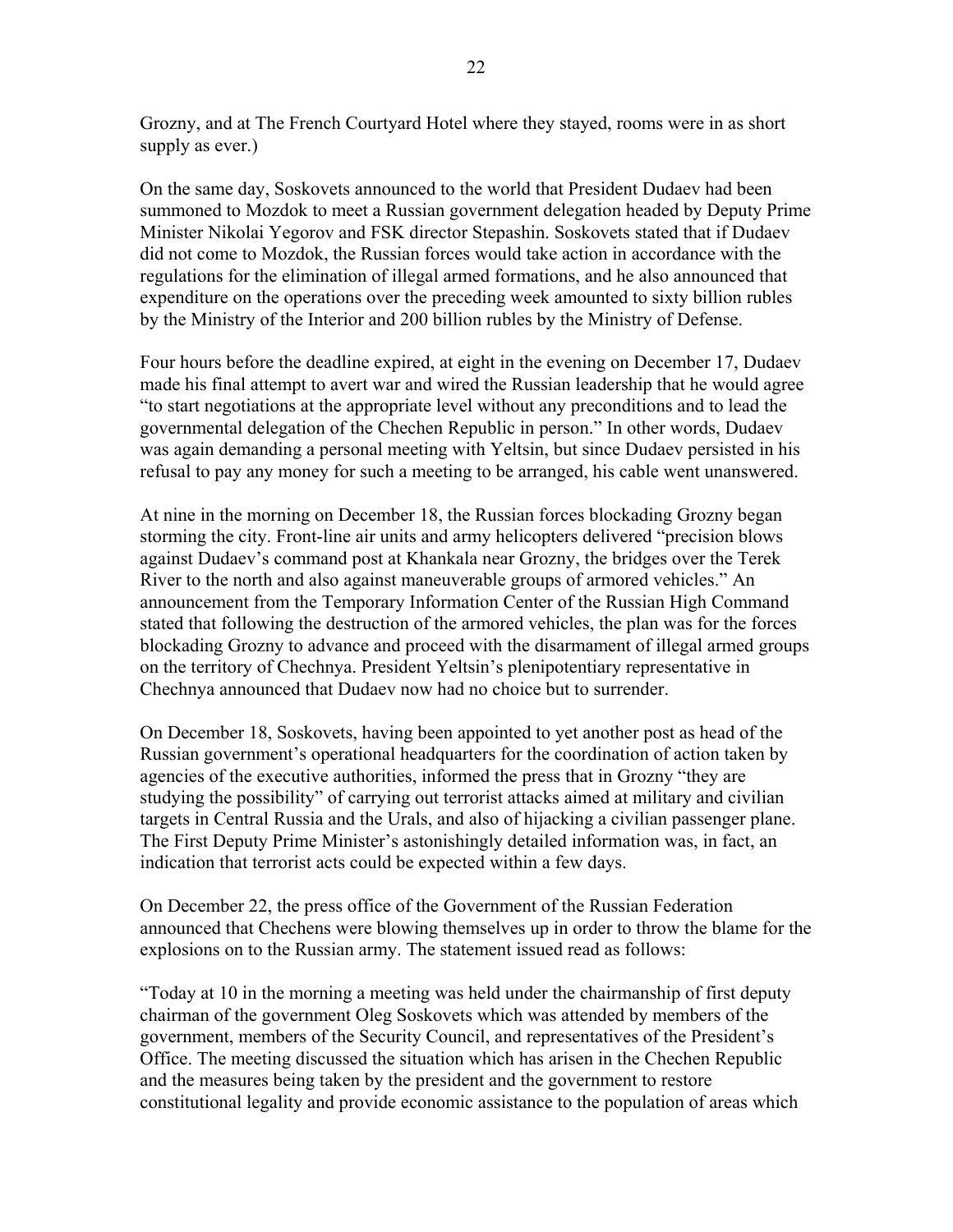have been liberated from the armed formations of the Dudaev regime. Reports made by those present at the meeting indicate that last night operations to disarm the armed bandit formations continued, and bombing raids were carried out against their strongholds. The city of Grozny was not subjected to bombardment. However, the guerrillas made attempts to imitate the bombardment of housing districts. At about one in the morning, an office building and an apartment block were blown up. The residents, both Chechen and Russian, were not given any warning of the planned attack. The imitation of bombardment was undertaken in order to demonstrate the thesis of 'a war being waged by the Russian leadership against the Chechen people.' This thesis was proclaimed yesterday in Dudaev's 'appeal to the international community.'"

In other words, the Russian government's press office attempted to blame the Chechens for the destruction by Russian forces of an office building and apartment block containing civilians.

Initiated by Soskovets, this announcement couched in Stalinist prose was made public one day before the explosion between the stations of Kozhukhovo and Kanatchikovo on the Moscow circular railroad (there were no casualties and no terrorists were found).

December 23 is the date which can be regarded as the beginning of the FSB's terrorist campaign against Russia. From then on, terrorist attacks became a commonplace occurrence.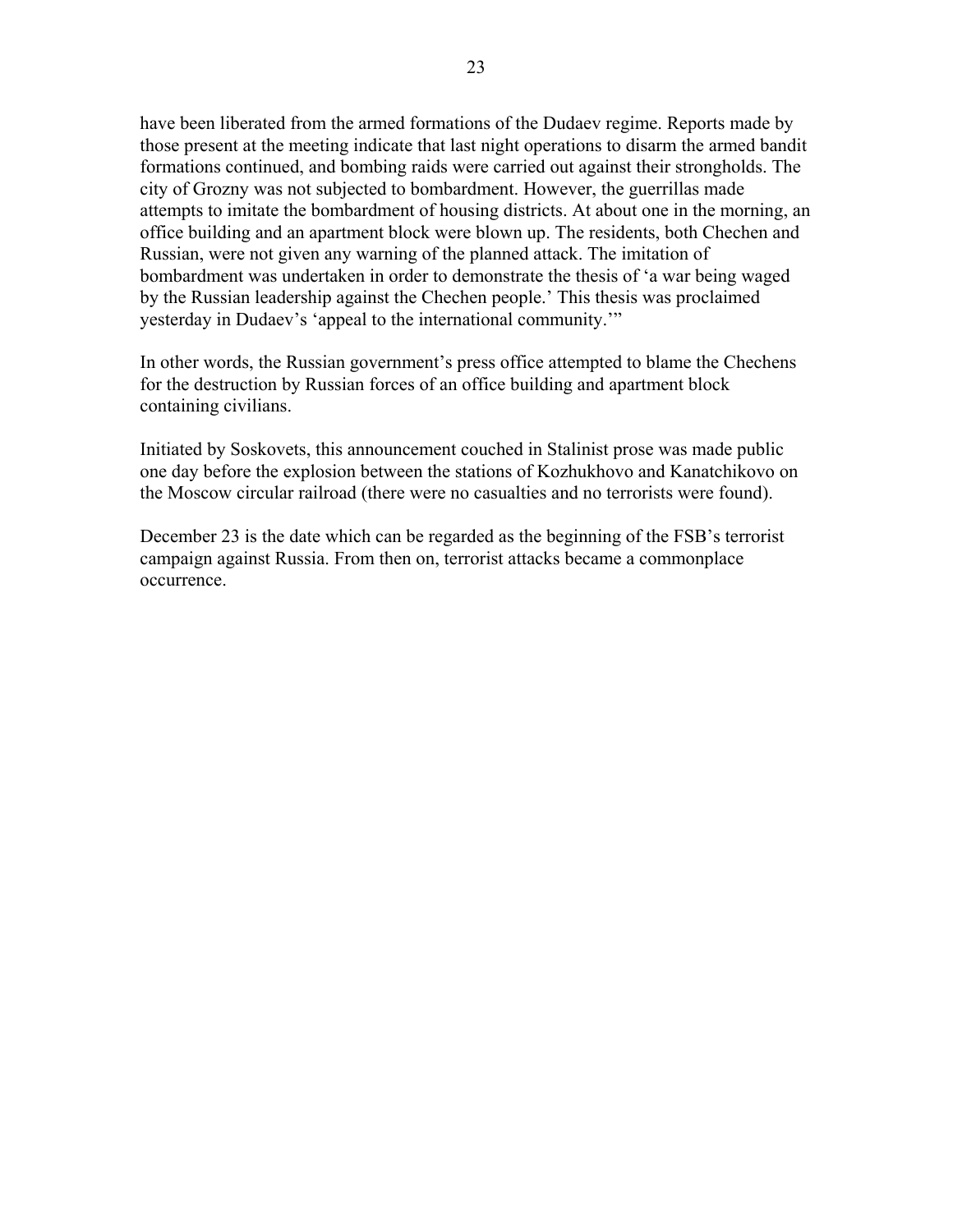# **Chapter 2**

#### **The secret services run riot**

It is worth noting the way in which the press office of the Russian government described the terrorist attack carried out on December 23: "Information has been received concerning the dispatch to Moscow [from Chechnya] of three experienced guerrilla fighters, including one woman, who have instructions to assume the leadership of groups of terrorists sent here previously. A group of foreigners who were seeking contact with guerrillas from Grozny has been detained, and a number of radio-controlled explosive devices they were carrying have been confiscated, together with twenty kilograms of TNT and sixteen radio-controlled anti-personnel and anti-tank mines. On the night of December 23, the rails were blown up on one section of the Moscow circular railroad. Another bomb was rendered harmless. Measures are being taken to identify sabotage groups active in Moscow and the Moscow Region."

No investigation of any acts of terrorism was carried out. The picture was clear enough anyway: first the Chechens sent "sabotage groups" to Moscow and the Moscow Region; then they sent three experienced guerrilla leaders to help them; and finally, a "group of foreigners" was brought in to help them from abroad with TNT and bombs (apparently they were carrying the bombs on their persons as they entered the country). The result of all these complicated preparations was a terrorist attack on one section of the Moscow circular railroad, which indicated that the groups of saboteurs already sent to Moscow and the Moscow Region had not yet been neutralized (one could assume that the terrorist attacks would continue).

Everything in the press office statement was absolutely untrue, except for the announcement that there had been an explosion on a section of the Moscow circular railroad on December 23. The modus operandi suggests that this attack was also carried out by Lazovsky's people. In any case, it is impossible to regard as mere coincidence the fact that only four days later yet another terrorist attack was carried out in Moscow. At nine in the evening on December 27, 1994, Vladimir Vorobyov, a free-lance FSB agent and employee of Lazovksy's company Lanako, who came from a long line of military men (in 1920, his grandfather had been in charge of the Arsenal arms plant in Tula), and had a Candidate degree (i.e. Ph.D.) in Technical Sciences and was employed at the Zhukovsky Academy (on the development of a new anti-missile defense system), planted a remote-controlled bomb in a bus at a bus stop on Route 33 between the All-Union Economic Exhibition (VDNKh) and the Yuzhnaya subway station. There were no passengers on board the bus when the bomb exploded, and the only casualty was the driver, Dmitry Trapezov, who suffered severe bruising and concussion. Trolley buses standing close by were lacerated by shrapnel.

Vorobyov's boss, Lazovsky, worked not only for the FSK, but also for the SVR, where his controller was the experienced officer, Pyotr Yevgenievich Suslov, who was born in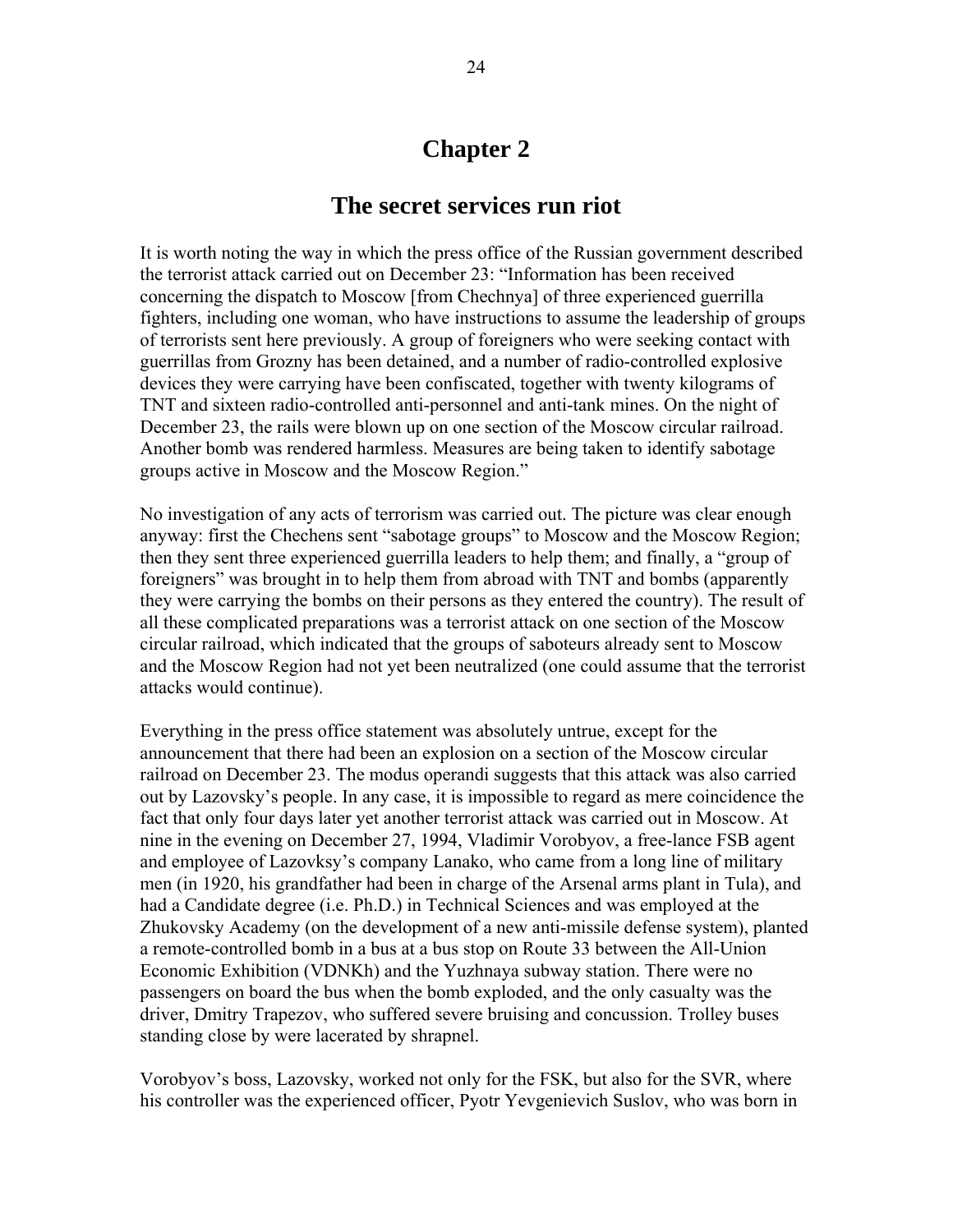1951. Lazovsky was one of his secret agents. Suslov officially quit the intelligence service and went into business in 1995, after which he made repeated journeys to wartorn Grozny, Baghdad, Teheran, the Arab Emirates, and other countries in the Middle East. In fact, Suslov was organizing extra-legal reprisals. In order to carry out missions involving acts of coercion and killings, he hired qualified former operatives from special units, in particular from the special missions unit of the First (Central) Department (PGU) of the KGB of the USSR, known as Vympel, who possessed advanced sniper's skills. Vympel's officers were involved both as instructors and front line operatives, and a special Vympel Fund was even established to finance this work. The chairman of the fund was a criminal "boss" well known in Russia, Sergei Petrovich Kublitsky (his underworld nickname was Vorkuta). Suslov was the vice-chairman. At the same time, Suslov was also chairman of the board of directors of the "Law and Order Center" regional social fund (Moscow, Voronkovskaya Street, 21).

Suslov maintained extensive contacts in the state's departments of law enforcement and agencies of coercion, including the leadership of the FSB. Operational data obtained through the Central Office of the Interior for the Moscow Region indicates, in particular, that Suslov maintained close contact with Major-General Yevgeny Grigorievich Khokholkov, head of the Long-Term Programs Office (UPP) established in summer 1996, which provided the basis for the establishment in 1997 of the FSB's Office for the Analysis and Suppression of the Activity of Criminal Organizations (URPDPO), more commonly known as the Office for the Analysis of Criminal Organizations (URPO). Alexei Kimovich Antropov, a graduate of the intelligence school of the External Intelligence Service, was a sector head in the Third Section of the URPO, specializing in the struggle against internal terrorism. Both Lazovsky and Suslov were on good terms with Antropov.

It is worthwhile examining in greater detail this secret department of the FSB with its long, incomprehensible title that is impossible to remember and was frequently changed to prevent the public penetrating its veil of secrecy. The Office for the Analysis of Criminal Groups was established in order to identify and then neutralize (liquidate) sources of information representing a threat to state security. In other words, to carry out extra-judiciary killings, acts of provocation and terrorism, and abductions. One of Khokholkov's deputies was major-general N. Stepanov and another was the former minister of state security for the Republic of Kabardino-Balkaria, A.K. Makarychev. The UPP possessed its own external surveillance section; its own security consultant, Colonel Vladimir Simaev; its own technical measures section, and two private detective and bodyguard agencies called Stealth and Cosmic Alternative. The latter specialized in bugging pagers and mobile phones and other technical operational measures, while Stealth had a legendary reputation.

A private bodyguard and detective agency which changed its name periodically, just like the UPP, Stealth was registered as a business in 1989, at the very dawn of perestroika by a resident of Moscow called Ivanov, who was an agent of the Fifth Department of the KGB of the USSR (which subsequently became Department Z). Ivanov was used in the struggle against internal terrorism, and his line of contact was with a member of Colonel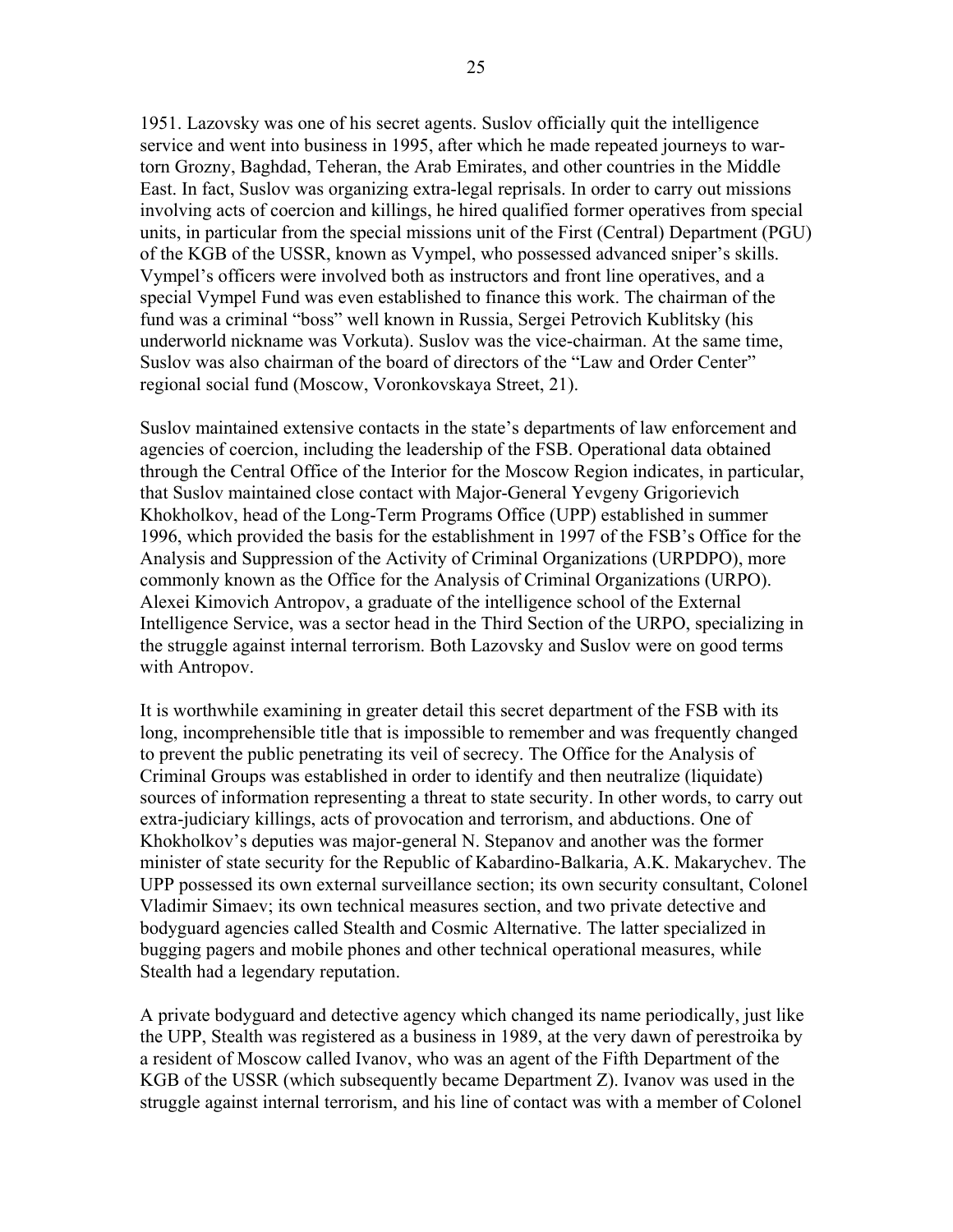V.V. Lutsenko's department, which had provided operational support for the establishment and activities of Stealth. With the assistance of Lutsenko, who used the private bodyguard firm to resolve personal rather than operational matters (the free provision of various types of protection, or "roofs," for commercial organizations), during the period from 1989 to 1992, Stealth developed extensive contacts in the criminal underworld and the sphere of law enforcement, becoming one of the most well-known security agencies in Russia.

Following his discharge from the special agencies in 1992, Lutsenko took control of the detective and bodyguard firm, which he re-registered with himself as one of the partners. Lutsenko's solid connections in various departments of the former KGB, in combination with the exodus from the Russian security services of large numbers of experienced operatives who also maintained their own well-tested contacts and networks of agents, meant that Lutsenko was able to hire highly qualified professionals to work in Stealth.

From his old area of operations (the struggle against terrorism) Lutsenko had retained reliable contacts with representatives of the former Ninth Department of the KGB (protection of high-level national leaders). This made it possible for him to contact Korzhakov, Barsukov and their entourages and offer them the services of Stealth, under his management, to assist the SBP and FSK in the less traditional forms of struggle against organized criminal activity.

His suggestion met with approval, and a general plan of action was rapidly developed with input from Korzhakov's first deputy, General G.G. Ragozin. The program envisaged the use of criminal and extremist organizations, individual criminals, and retrained military personnel from the special missions department of the GRU of the Ministry of Defense, the Ministry of the Interior, and the FSB to undermine and break up criminal groupings and physically eliminate underworld "bosses" and leaders of criminal organizations.

In practice, everything turned out according to that eternal Russian principle: "we wanted to do better, but things turned out the same as always." Stealth provided a "roof" for a range of commercial organizations and carried out various kinds of operations to put pressure on criminal and commercial competitors, up to and including contract killings. In support of this activity, Korzhakov, Barsukov, and Trofimov arranged for any possible criminal investigations of the bodyguard firm by the agencies of law enforcement and the security forces (the FSB, Ministry of the Interior, the tax police, the Public Prosecutor's Office) to be neutralized. The heads of all of these state departments were informed of the contents of the initial program for which Stealth had been set up, and an understanding was reached that their agencies would not investigate Stealth's activities.

Stealth used the Izmailovo organized criminal group as its strike force, but gradually the financial influence of the group and the infiltration of its personnel transformed Stealth into the Izmailovo group's "roof," or cover, and Lutsenko became its puppet leader. Other private security companies, such as Kmeti and Cobalt, also found themselves in the same situation. All of them were exploited to implement the existing program for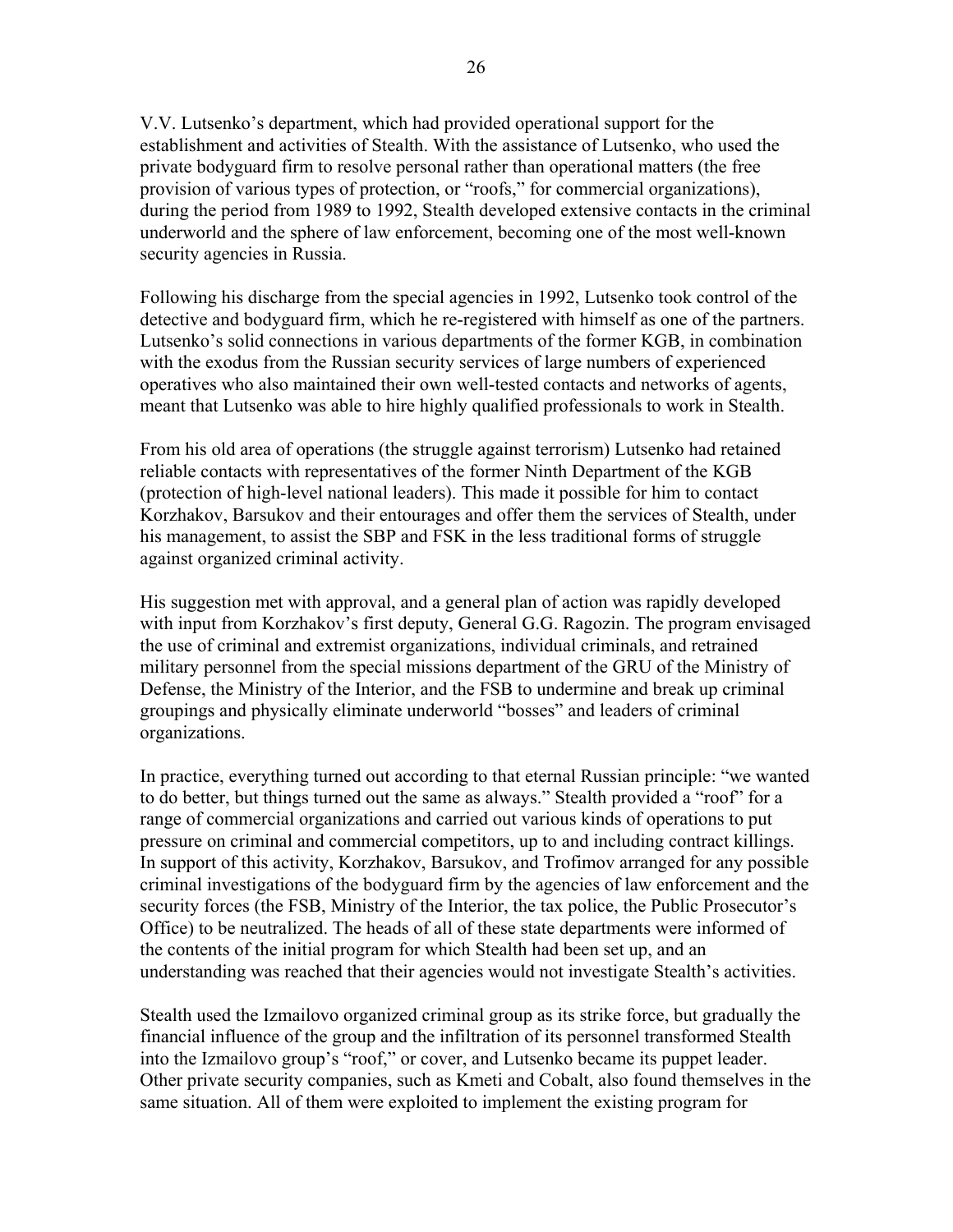combating organized crime by non-traditional means. They became implicated in a series of well-known contract killings of criminal leaders, businessmen, and bankers. The operatives who carried out these murders were hired killers from free-lance special agency groups. As a rule, all of the operations were planned and carried out in a highly professional manner, with the subsequent elimination, if necessary, of the hired killers themselves and the individuals who provided their cover. There was no prospect of investigations into this kind of crime ever producing a trial. Any criminals involved in the crimes, who happened to be detained, simply didn't live long enough to get to the court.

In time, Stealth developed into an efficient bodyguard and detection organization, equipped with a wide range of technology, including special items and weapons (some of them illegal), with a payroll of up to 600 individuals. Approximately seventy percent of its personnel consisted of former members of the FSB and SBP, and about thirty percent were former members of the police force. Stealth was transferred to the UPP when it was set up in 1996, although it did maintain a certain degree of autonomy.

The main principle on which the UPP operated was "problem-solving": if there's a problem, then a solution must be found. Clues to the existence of this operating principle can be found in Pavel Sukhoplatov's memoirs, published in Moscow in 1996, which happen to be the favorite reference text of the UPP's leaders. The murder of the president of Chechnya, Djokhar Dudaev, provides a good example of the problem-solving approach to the achievement of a combat goal. The people who organized this killing were also involved in setting up the UPP.

In a certain sense Dudaev's murder was a contract killing, but in this case, the contract was put out by the leadership of the state. The oral, but nonetheless official, order to eliminate Dudaev was given by Russian President Yeltsin. The prehistory to this decision is vague and mysterious. Some time after May 20, 1995, informal negotiations began between the Russian and Chechen sides on a cessation of military operations and the signing of a peace agreement. On the Chechen side, the negotiations were organized by the former General Public Prosecutor of Chechnya, Usman Imaev, and on the Russian side by the well-known businessman, Arkady Volsky. The Russians tried to persuade the Chechens to capitulate. On behalf of the Russian leadership, Volsky offered Dudaev the chance to leave Chechnya for any other country on his own terms (as Yeltsin put it: "anywhere he wants, and the farther from Russia the better").

The meeting with Dudaev was far from pleasant for Volsky. Dudaev felt he had been insulted, and he was in a fury. Volsky was probably only saved from immediate measures of reprisal by his parliamentary status. Imaev was not spared Dudaev's wrath either; soon afterwards he was accused of collaborating with the Russian secret services. Having been withdrawn from the negotiation process and demoted, Imaev returned to his native village of Kulary, where he turned pious and began preaching the norms of Muslim Shariah law. The Russian authorities made no attempt to prevent Imaev from travelling to Istanbul and Cracow, where the Chechens felt secure enough to engage in open anti-Russian propaganda. Dudaev expressed concern about Imaev's journey. Imaev returned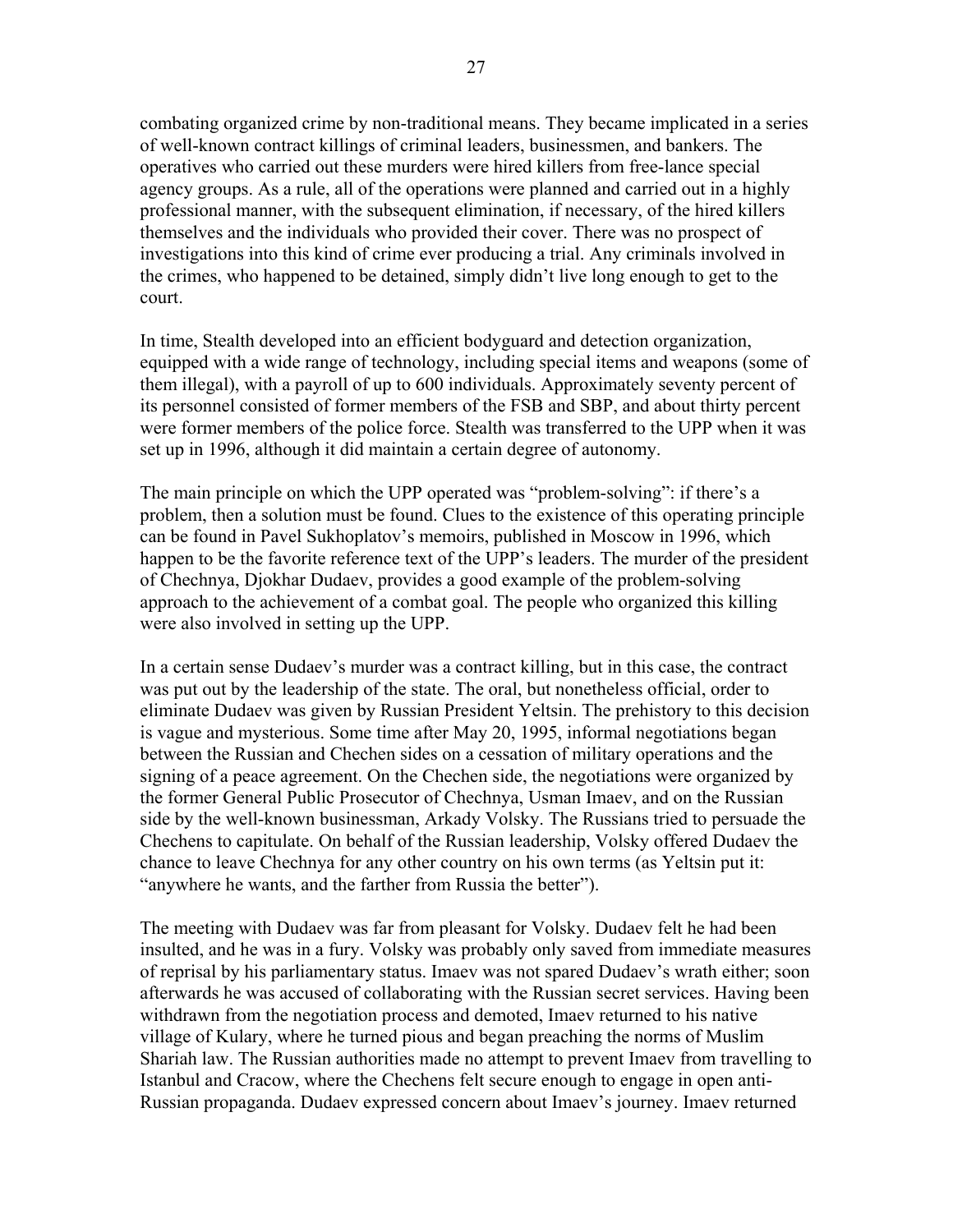to Chechnya shortly before the Chechen president was assassinated and was last seen at a Russian fortified position near the village of Kulary, where he had gone for a meeting with representatives of the federal authorities. Imaev told the men who accompanied him on the way to Kulary that he would be back in a week. He and the people who had been waiting for him flew off in a helicopter to an unknown destination, and he was never seen again.

However, the negotiations begun by Volsky and Imaev did have a sequel: Dudaev was able to reach an agreement with Moscow on halting military operations. For the appropriate decree, Dudaev was asked to pay another multi-million dollar bribe. He paid the money so that no more people would be killed for nothing, but no decree calling a halt to military operations emerged. The people in Yeltsin's entourage had "dumped" the Chechens.

Then Dudaev ordered his lieutenant, Shamil Basaev, either to get the money back or arrange for the beginning of peace talks and the halt to military action, for which money had already been paid over. Basaev came up with a novel idea. On June 14, 1995, he attempted to coerce Korzhakov, Barsukov, and Soskovets into honoring their debt by seizing a hospital in Budyonnovsk, with more than a thousand hostages. After all, this was a serious business deal he was trying to close!

Responding to Basaev's occupation of the hospital, the Russian special operations squad Alpha had already taken the first floor of the building and was on the point of freeing the hostages and disposing of the terrorists, when Russian Prime Minister Chernomyrdin, who had undertaken to mediate, judged correctly that the Chechens had been "dumped out of order." He promised to start peace talks immediately, insisted on a halt to the operation to free the hostages and guaranteed Basaev's men an unhindered withdrawal to Chechnya. There was another chance to liberate the hostages and eliminate Basaev's men on their way home, with the interior forces special subunit Vityaz standing by, simply waiting for the order. However, the order was not given: Chernomyrdin had given Basaev certain guarantees, and he had to keep his word.

On July 3, 1995, President Yeltsin signed the decree that Dudaev had paid for, No. 663: "On the stationing of agencies for the military management of communications, military units, institutions, and organizations of the armed forces of the Russian Federation on the territory of the Chechen Republic." On July 7, Yeltsin signed a second decree detailing the procedure for implementing the first.

After the seizure of the hostages at Budyonnovsk the Kremlin bureaucrats added Shamil Basaev's name to Dudaev's in their list of undesirable witnesses. They decided to eliminate him with the assistance of a specially established combat operations unit, commanded by the head of the Third Section (Intelligence) of the Military Counterintelligence Department of the FSB of the Russian Federation, Major-General Yury Ivanovich Yarovenko.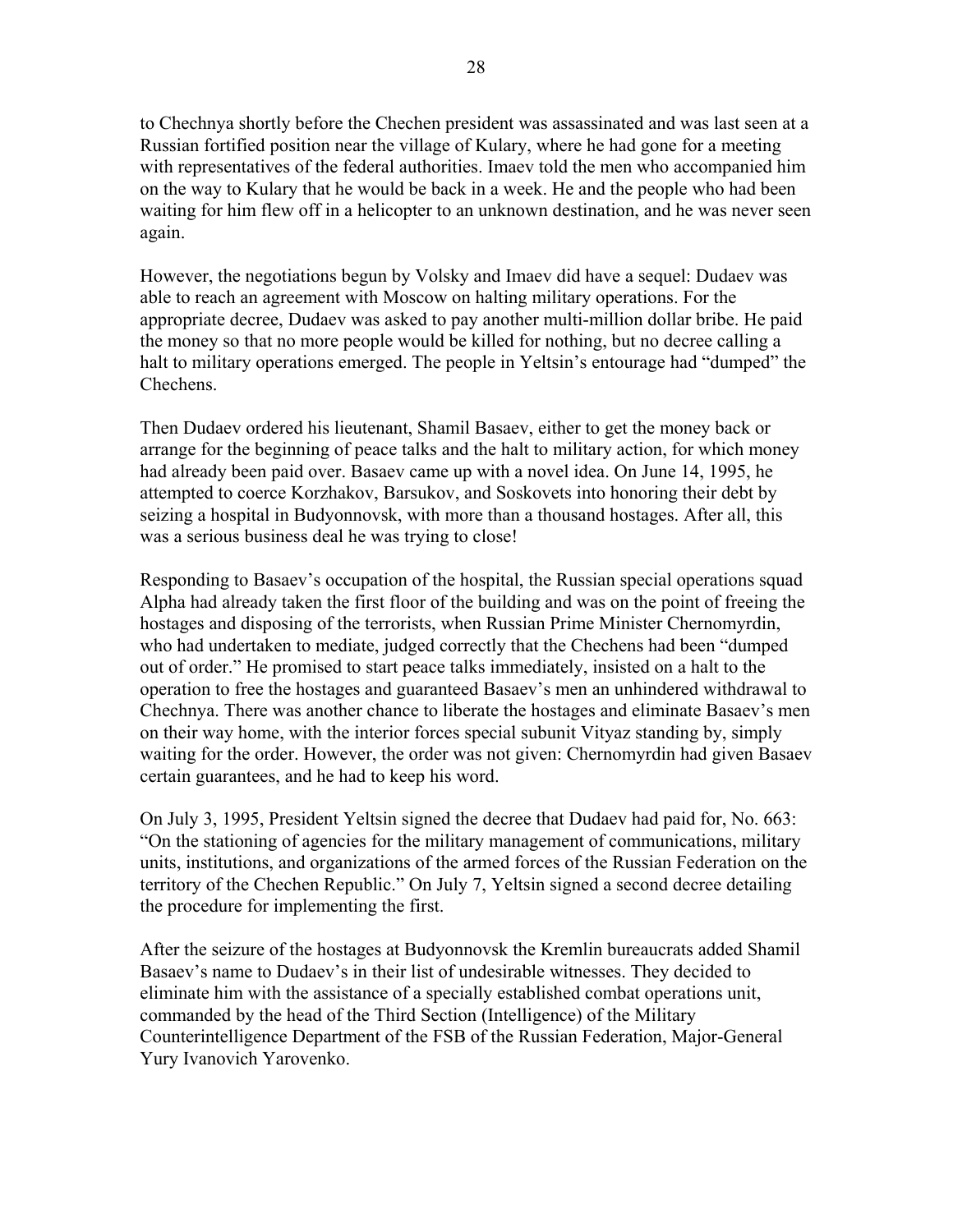At the same time, a combat operations group was set up under the command of Khokholkov (in Chechnya, he worked under the pseudonym Denisov) in order to eliminate Dudaev. The group included a captain, first rank, Alexander Kamyshnikov (the future deputy head of URPO), and a number of other officers. It was stationed at the military base in Khankala. Chechen nationals were also brought into the group, such as Umar Pasha, who had previously served in Dagestan, and following Dudaev's elimination was promoted and transferred to Moscow. Also used in the operation was the air arm of the GRU, which had two planes for targeting rockets on beacons in radiotelephones. Dudaev's ordinary phone was successfully switched for one with such a beacon.

On April 22, 1996, Dudaev, his wife Alla, and several companions set out from the settlement of Gekhi-Chu in the Urus-Martansk district of western Chechnya, where they had spent the night, and made their way into the woods. Dudaev always moved out of settled areas when he needed to make phone calls, because it was harder to get a fix on his position away from centers of population. There was no unbroken forest cover in that area, only scrub with occasional trees. Alla began preparing a meal, while the men stood off to one side. Dudaev didn't allow them to come close to him when he was talking on the phone, since there had already been one case of an air-strike against him while he was making calls, but on that occasion the rocket had missed.

This time, however, Dudaev spoke on the phone for longer than usual (they say he was talking with the well-known Russian businessman and politician, Konstantin Borovoi, who stayed on the line to Dudaev until he was cut off). A guided missile from a Russian SU-24 assault plane, targeted on the signal from Dudaev's satellite phone, exploded close to Dudaev, and his face was burned a yellowish-orange color. The car was brought up, they put Dudaev on the back seat, and his wife sat beside him. Dudaev was unconscious, and he had a wound behind his right ear. He died without regaining consciousness. The State Defense Committee of Chechnya entrusted the arrangements for his funeral to Lecha Dudaev, the Chechen president's nephew. Dudaev's burial place can only have been known to a very narrow circle of individuals, including Zelimkhan Yandarbiev, who succeeded Dudaev as the chairman of the State Defense Committee and acting president of the Chechen Republic until the election of 1997, when Aslan Maskhadov was elected as president. According to Chechen sources, when Alla, the president's widow, and Musa Idigov, the president's personal bodyguard, were arrested at the airport in the town of Nalgik, Dudaev's remains were hurriedly reburied at a new site. Since Lecha Dudaev was killed during the second Chechen war, there have been no official sources which can say where Djokhar Dudaev is buried.

The elimination of Dudaev was probably the most successful operation carried out by Khokholkov and his group. Khokholkov himself was nominated for the order of "Hero of Russia" for successfully completing his mission, but he preferred the post of head of the newly founded UPP, with the rank of major-general.

In the summer of 1996, after the Korzhakov-Barsukov-Soskovets group had fallen from power and General Lebed had been dismissed from his post as secretary of the Security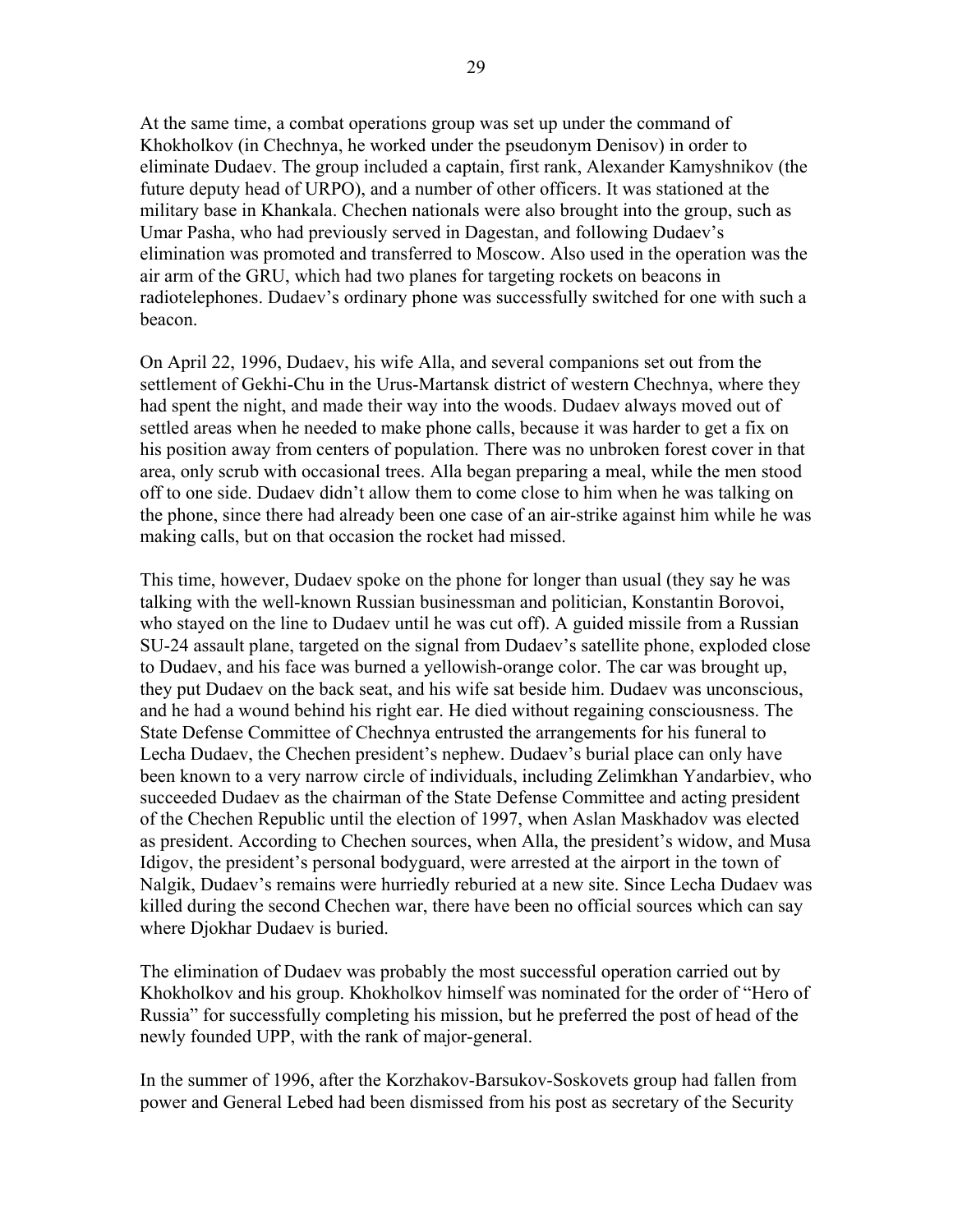Council, Stealth could no longer count on support from state structures and was left entirely under the control of the Izmailovo criminal group. Lutsenko's only remaining serious contacts at state level were now in the UPP-URPO, which was headed by General Khokholkov. The absorption of organized criminal groups into the state's agencies of coercion had seemed a natural and logical step to the leadership of the FSB. Unfortunately the logic of events tended more and more frequently to draw the secret services into purely criminal activity. In theory this tendency should have been countered by the USB of the FSB, but in practice, the USB was incapable of maintaining the fight against mass crime committed with the direct connivance or participation of the FSB and the SBP. The only hope left was the single remaining law enforcement agency, the criminal investigation department (UR). In January 1996, thirty-eight-year-old Vladimir Ilyich Tskhai, "criminal investigation's last romantic," was transferred to MUR, the Moscow Criminal Investigation Department.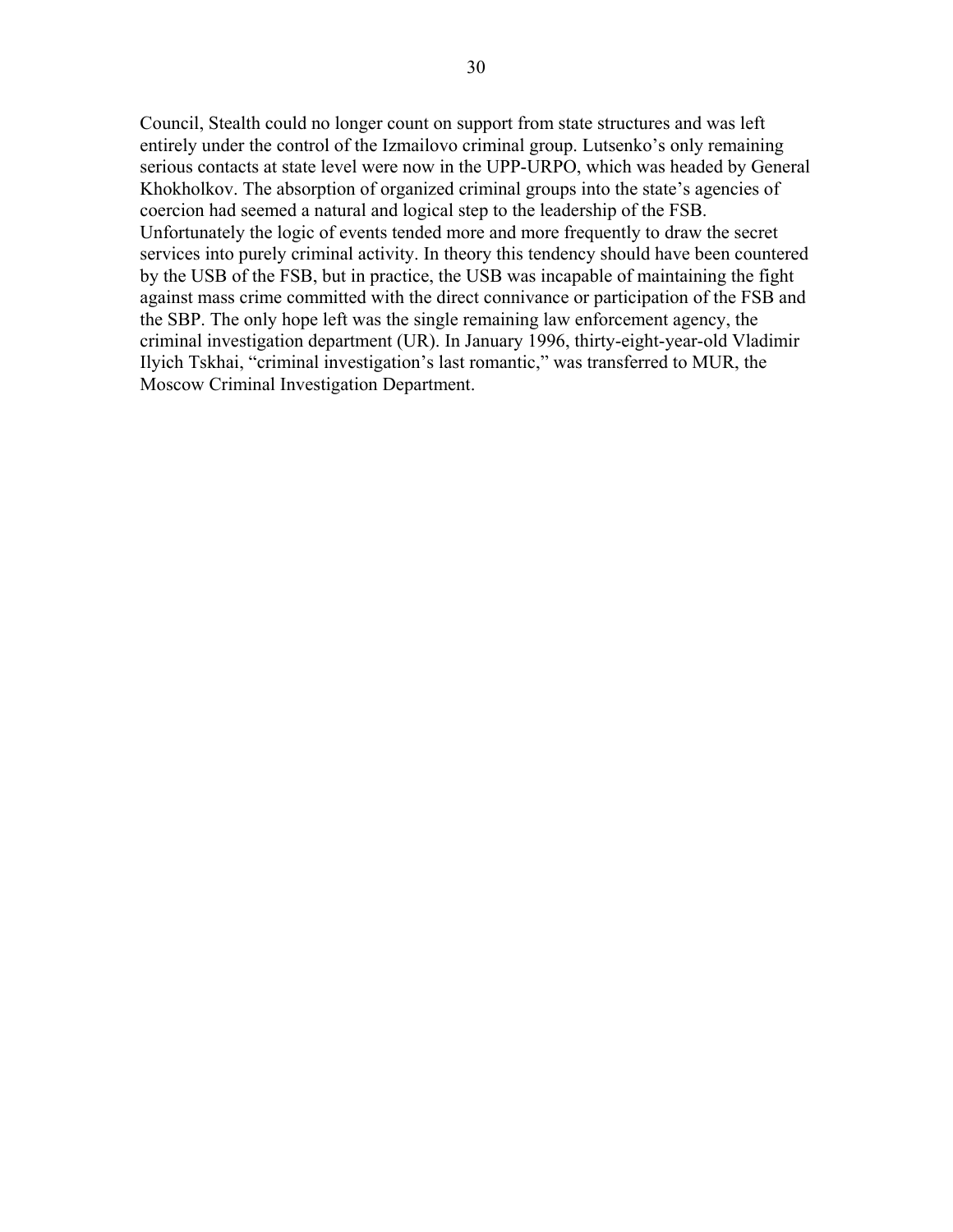# **Chapter 3**

#### **Moscow detectives take on the FSB**

Tskhai was made head of the Twelfth Section, which specialized in solving contract killings, and only ten months later, he was already the deputy chief of MUR (Moscow Criminal Investigation Department). He had previously worked in the Central Criminal Investigation Department (GUUR) of the Russian Ministry of the Interior. Tskhai was regarded as being an exceptionally hardworking and talented detective. "He was a born detective, and there'll never be another like him," was what his friends told us. "Tskhai was easy and interesting to work with," said Andrei Suprunenko, especially important cases investigator for the Moscow Public Prosecutor's Office. "A competent and decent man. One of the romantics. He provided the link between the operatives and the investigators, he believed that even the most complicated cases could be untangled..."

It was Tskhai who succeeded in exposing the group that produced fake identity cards from the departments of coercion. In that case, FAPSI contributed the efforts of its USB, under the leadership of Colonel Sergei Yurievich Barkovsky. In an article which was evidently commissioned by the FSB, the Moscow journalist, Alexander Khinshtein, wrote that Lazovsky himself oversaw the production of false documents, and that was why his people had cover documents from the FSB, FAPSI, GRU, and MO. However, this was not the case. Lazovsky had absolutely nothing to do with the business of forging official identity documents, which Tskhai uncovered. Naturally enough, Barkovsky doesn't even mention Lazovsky in his version of events and names entirely different people as the organizers. Here are Barkovsky's own words:

"Even the specialists found it rather difficult to distinguish the fakes from genuine documents. Sometimes the quality of the 'dud' was actually better. Expert analysis showed that there was clearly just one workshop involved. Following a whole series of operational and investigative measures four, very far from ordinary people were detained. One was the former deputy head of a section of the KGB of the USSR, who had become the head of a firm with the attractive name of Honor. Another was the head of one of the printing shops in Moscow and the former head of the printing shop of the administration of the Central Committee of the Communist Party of the Soviet Union (CC CPSU). Detained together with them was a former FAPSI lieutenant who had been involved in processing passes during his period of service. It is assumed that the idea of producing counterfeit documents must have been his. And there was one very talented engraver."

From Barkovsky's account, it follows that the forgeries were not produced by bandits, but by a former member of the nomenklatura, the Soviet professional elite (from the administrative apparatus of the CC CPSU) and a member of the secret services (FAPSI). If that is the case, the possibility cannot be excluded that the laboratory for producing high-quality forgeries was also set up with the permission of the FSB and FAPSI, and controlled by them.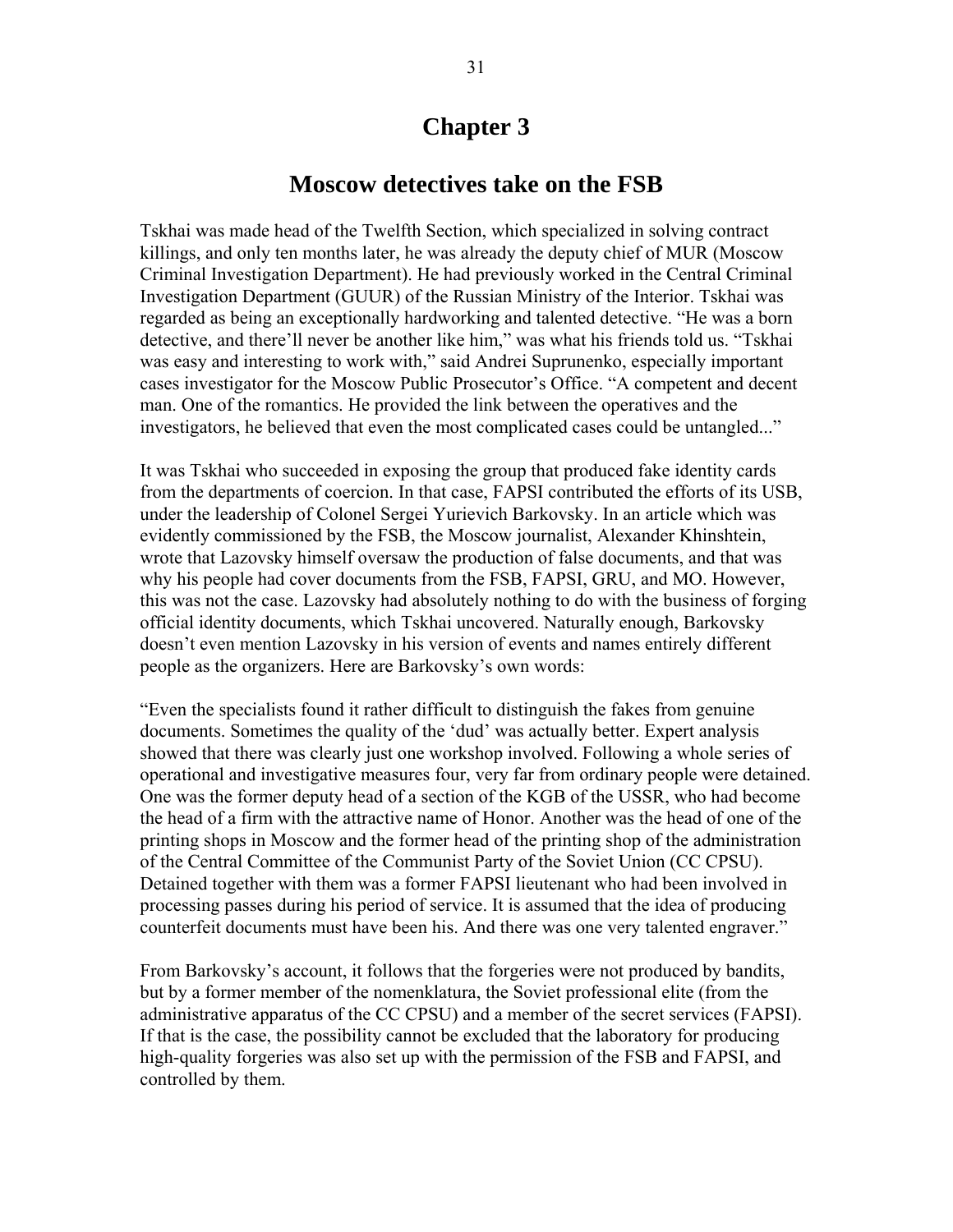Let us get back to Lazovsky. The liquidation of his group during the period from February to August of 1996, was the greatest success achieved by the Twelfth Section of MUR. The personnel of Lazovsky's group were not organized on local territorial lines like ordinary criminal groupings. Lazovsky's brigade was international, which was a pointer to its distinctive nature. Working under Lazovsky were Chechens and people from Kazakhstan and gunmen from groups based in towns close to Moscow. Marat Vasiliev was a Muscovite, Roman Polonsky was from Dubna, and Vladimir Abrosimov was from Tula, Anzor Movsaev was from Grozny... The brigade was very well equipped, too.

Lazovsky had been on the Russian federal wanted list from 1995, for offenses under article 209 ("banditry") of the Criminal Code of the Russian Federation. He was accused in connection with a number of different episodes. For instance, in December 1993, Lazovsky's group killed the guards who were transporting cash for the MMST Company, and 250 thousand dollars were stolen.

At the same, time there were disputes between Lanako and the Viktor Corporation over deals involving deliveries of oil products. On January 10, 1994, persons unknown (obviously working for the Viktor Corporation) shelled the automobile of Vladimir Kozlovsky, a director and chairman of the management board at Lanako, with a grenade thrower. (The first syllable of Kozlovsky's surname had provided the third syllable of the name Lanako.) Barely two days later, on January 12, a bomb exploded outside an apartment belonging to one of Viktor's managers with such massive controlled force that the steel door was hurled into the apartment and clean through the next wall standing in its way. It was purely a matter of luck that no one in the apartment was hurt. The explosion, however, triggered off a fire in the apartment block, and neighbors were forced to jump from the windows. Two of them were killed, and several other people were injured.

On January 13, persons unknown turned up at Lanako's Moscow premises, at corpus 3 of 2 Perevedenovsky Lane, where insult swapping with Lanako staff was followed by an exchange of gunfire. Ten minutes later, two busloads of OMON officers (the special operations police brigade) arrived at the Lanako offices, where they overcame armed resistance and took the office by storm (it was only by good luck that there were no casualties). They then proceeded to ransack the premises, arrest about sixty people, and take them away to the station, where they were recorded on videotape. After that, almost everyone was allowed to go. The only persons still detained at the station the following day were four bodyguards who had firearms in their possession when they were arrested. They were later tried, but received surprisingly lenient treatment for a shoot-out with the police. Two were released by the court, and two were given one year's penal servitude.

On March 4, 1994, a full-scale battle broke out in the Dagmos Restaurant on Kazakov Street between Lazovsky's gunmen and members of a Dagestan criminal organization, with about thirty men involved from each side. The final tally was seven dead and two wounded. All of the dead were members of the Dagestan group.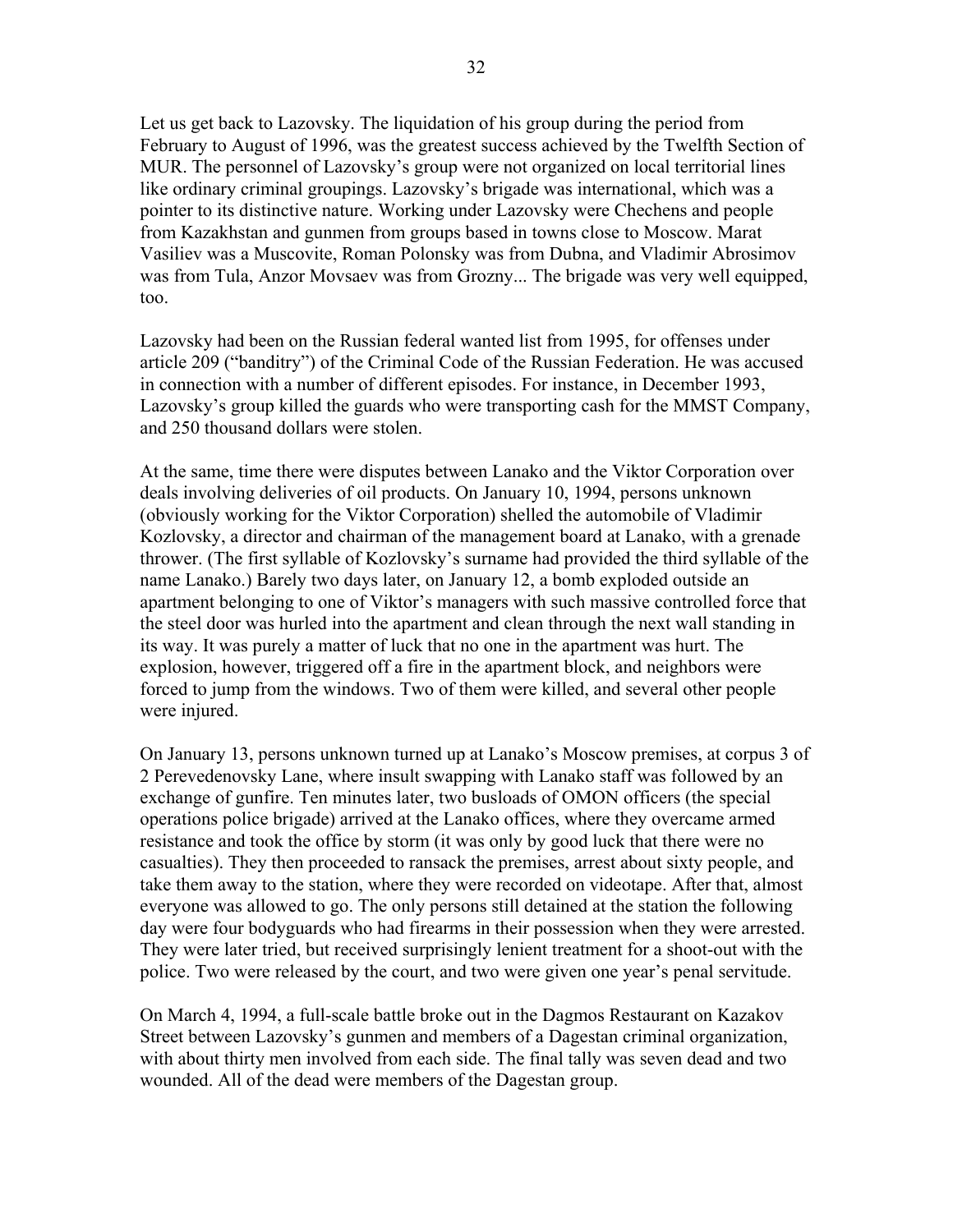On June 16, 1994, three members of the Taganka criminal group were mowed down by machine-gun fire near the offices of the Credit-Consensus Bank. Lazovsky had demanded that the bank pay him two-and-a-half billion rubles in interest on a sum of money over which the bank was in dispute with the Rosmyasmoloko firm, and the bank had turned for help to the Taganka group, its "roof." The battle was sparked off by the Taganka bandits' refusal to pay Lazovsky.

Lazovsky committed one of his most brutal crimes on September 5, 1994. That year, arguments had flared up between Lazovsky and his partner, the joint owner of the Grozny Oil Refinery, Atlan Nataev (whose surname had provided the second syllable of Lanako's company title). Nataev was last seen at about ten o'clock in the evening on September 5, close to the Dynamo subway station, in a dark-blue BMW 740 which belonged to Lanako. He was with two bodyguards, Robert Rudenko and Vladimir Lipatov, who disappeared with him. Lazovsky did not bother to report the disappearance of his colleagues to the police.

By circumstantial coincidence, on September 7, the head of the Regional Department for Combating Organized Crime (RUOP), Vladimir Dontsov, escorted by ten men wielding automatic weapons, carried out an "operational inspection" at the Lanako offices. During the search Moscow, RUOP's personnel discovered a certain quantity of unlicensed arms, in particular "TT" pistols intended for resale on the illegal market. However, the find was not treated as seriously as it should have been, and no arrests were made.

It emerged later that Nataev, Rudenko, and Lipatov had been kidnapped by Polonsky and Shchelenkov, and taken to a dacha in the Academy of Science's suburban settlement outside Moscow. Nataev was killed, and his corpse was beheaded. Then the corpse and the two bodyguards were driven to the peat bogs in the Yaroslavl district, where Rudenko and Lipatov were also beheaded. All three bodies were buried in the peat, from which they were recovered in 1996 by members of MUR. The identity pass of a General Staff officer was discovered on Nataev's corpse.

On September 18, Nataev's brother arrived in Moscow in a state of alarm. Lazovsky summoned him to talks at a parking lot on Burakov Street, which belonged to his uncle, Nikolai Lazovksy. The owner of the parking lot sent his bodyguards home so that there would be no witnesses, and when the second Nataev, arrived Shchelenkov, Polonsky, and Grishin met him with a hail of bullets from automatic weapons, pistols and even a sawnoff shotgun. Nataev returned fire fourteen times, and before he was killed himself, he managed to gun down Polonsky and Grishin. The exchange of fire was so intensive that several cars in the parking lot caught fire. When the police arrived on the scene, all they found were pools of blood and spent cartridges. A few minutes later, news reached them from an emergency ambulance station where doctors had Polonsky's body (six unknown persons had blocked off Korolenko Street with their Volga automobile, stopped an emergency ambulance, and handed over Polonsky to the medics).

Lazovsky's group was also responsible for the killing of the general director of the Tuapsi Oil refinery, Anatoly Vasilenko, an old business associate of Lanako, who was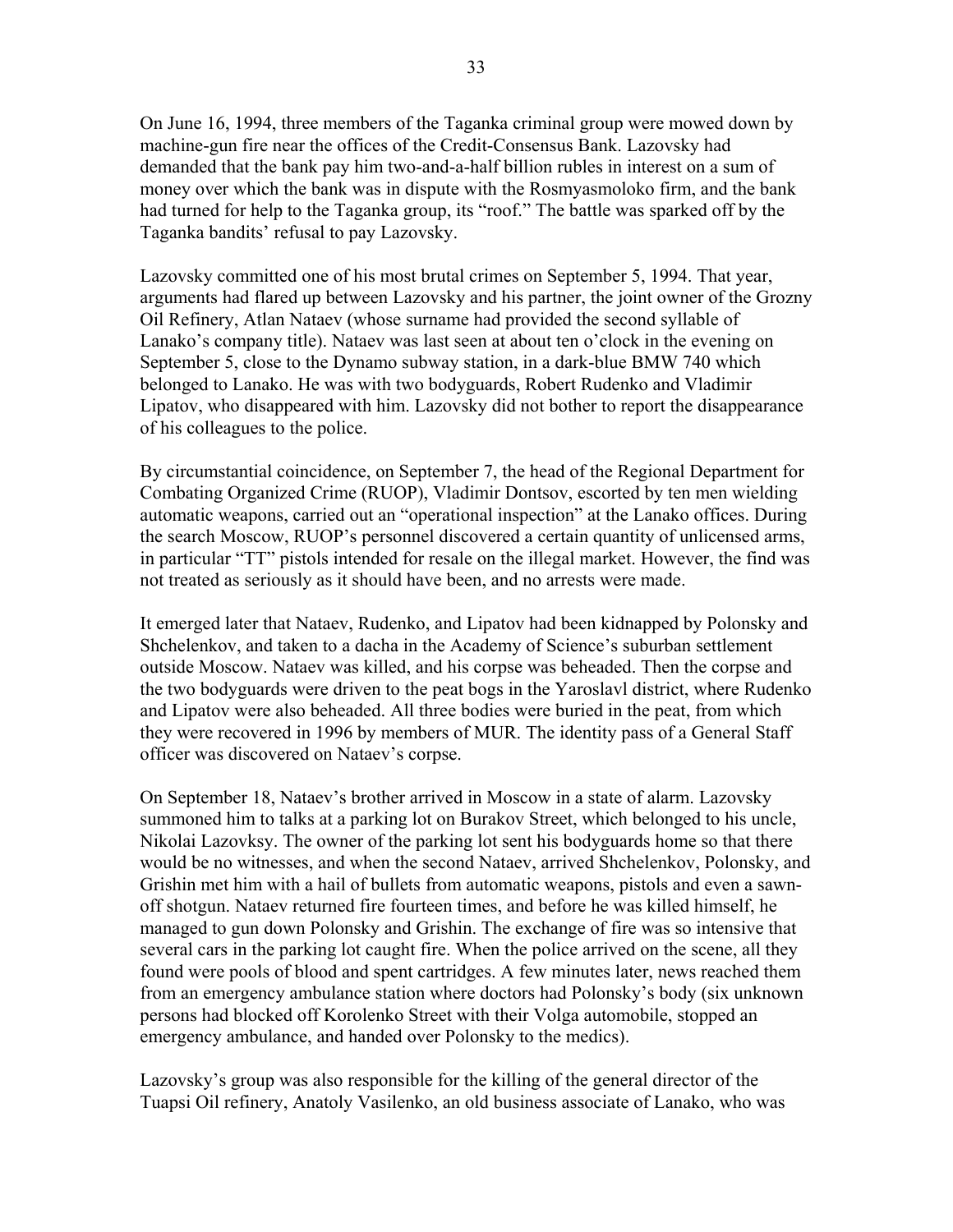shot in Tuapsi shortly before a meeting of the partners in the refinery. According to operational information, not long before the shooting, Lazovsky had taken a charter flight to Tuapsi for a meeting with Vasilenko (Lazovsky was met at the airport by members of the Tuapsi FSB), and had apparently failed to reach an understanding with him. Lazovsky was also suspected of the abduction in 1996 of State Duma deputy Yu.A. Polyakov, but this case remained a "loose end" that was never tied up.

It is obvious that no attempt was made to bring in Lazovsky before Tskhai was transferred to MUR. No attention had been paid to Lanako after the Yauza bombing, primarily because it was an FSB outfit. According to MUR, almost all the members of Lazovsky's group used "cover documents" which were not fakes, but the genuine item. This led MUR operatives to draw the correct conclusion that Lanako had close links with the secret services, especially as Lazovsky himself took part in operations to free FSB personnel who had been taken prisoner in Chechnya.

MUR, which at that time was headed by Savostianov, repeatedly observed and even detained senior Lanako personnel in the company of FSB officers. Lazovsky's personal bodyguard and his firm's security service were headed by a serving officer from the Moscow Department for Illegal Armed Formations of the UFSB, Major Alexei Yumashkin, who employed FSB officers Karpychev and Mekhkov (on one of the occasions when Lazovsky was arrested, they produced their FSB passes and were released, together with Lazovsky). Lazovsky's close friend and comrade-in-arms, Roman Polonsky, used to carry in his pocket the identity card of a member of the GRU and General Staff officer. When Polonsky was shot down at the parking lot on Burakov Street on September 18, he had a Ministry of Defense GRU holster on his belt and a GRU identity card in his pocket.

In February 1996, MUR operatives traced Lazovsky to an apartment on Sadovo-Samotechnaya Street in Moscow, which belonged to an individual by the name of Trostanetsky. Lazovsky and his bodyguard Marcel Kharisov were arrested in the yard of the building as they got into a jeep, which was being driven by Yumashkin (who was also immediately detained). Tskhai arrested Lazovsky in person. He himself had obtained the sanction for his arrest and the search warrants, since no one else wanted to get involved in the case. When searched, Lazovsky was found to be carrying 1.03 grams of cocaine and a loaded "PM" pistol, while a revolver, a grenade, and a shotgun were removed from Trostanetsky's apartment. Kharisov was also discovered to be carrying an unlicensed "TT" pistol. He and Lazovsky were taken to the FSB's detention center at Lefortovo, where they refused to answer the investigator's questions. Yumashkin was taken away by the UFSB duty officer.

In addition to MUR, Lazovsky's case was also dealt with by the First Section of the Department for Combating Terrorism (UBT) of the FSK of the Russian Federation, where it had been handled since 1994 by Major Evgeny Makeiev, a senior operations officer for especially important cases. The head of the First Section at that time was Alexander Mikhailovich Platonov. Even then, the operatives understood just who Lazovsky was and who stood behind him, which was why Platonov warned Makeiev that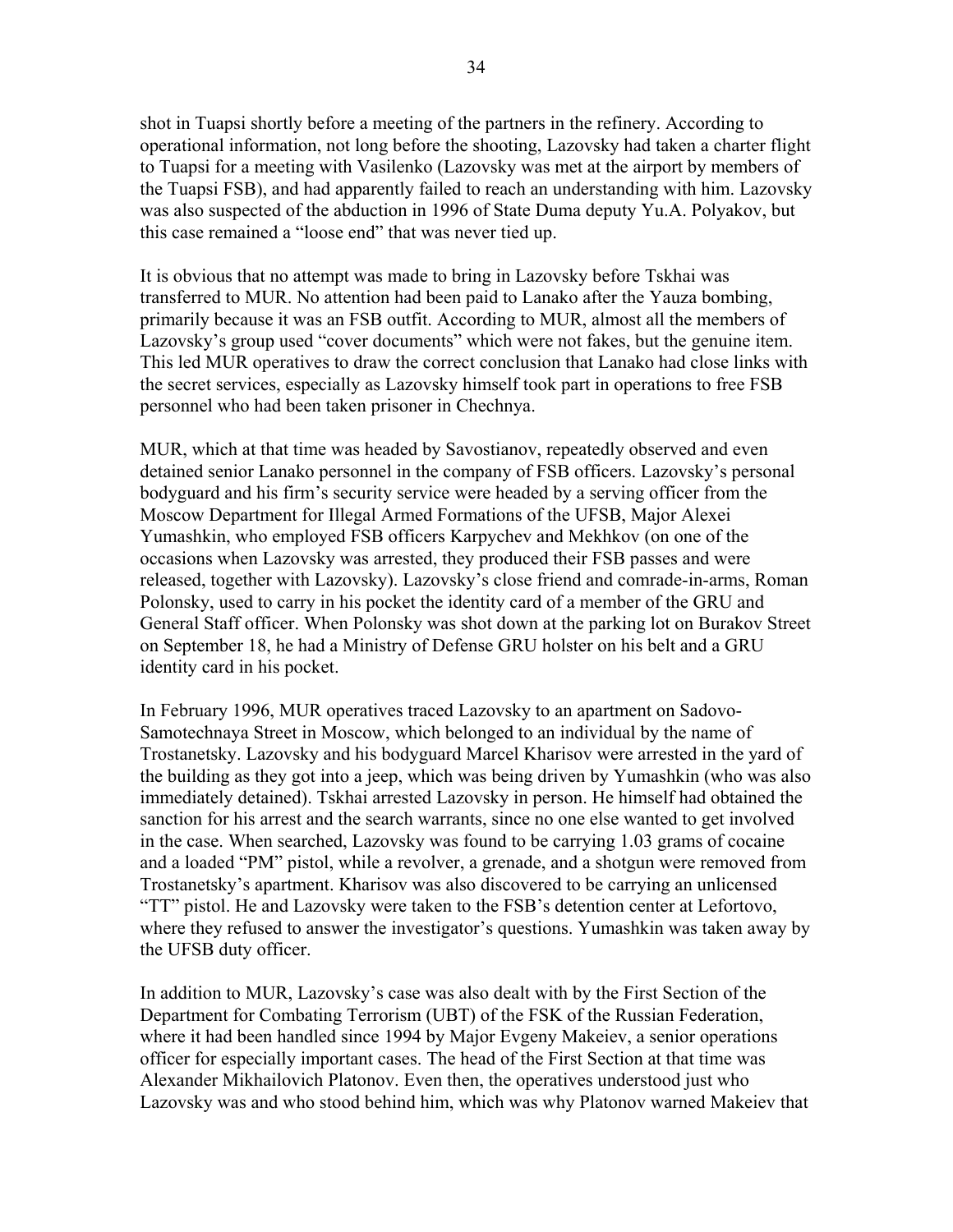it was a difficult and complicated case, gave him a small separate office to share with just one colleague on the ninth floor of the newly refurbished old Lubyanka building, and asked him not to discuss the contents of the operational report with any one. The colleague who found himself in Makeiev's office was Alexander Litvinenko, one of the authors of this book, who first learned from Makeiev that the Moscow Department of the FSB had been transformed into a gang of criminals.

Makeiev worked in a highly conspiratorial manner. As a rule, he himself was the only member of his section who attended joint operations meetings with MUR, carrying a MUR identity pass as a cover. In 1995, Platonov was removed from operational duties and Lieutenant Colonel Evgeny Alexandrovich Kolesnikov (who is now a major-general) became the new head of the section. Kolesnikov joined the FSB from the FSO after Barsukov was appointed head of the FSB in June 1995. Further work on the case of Lazovsky's group was blocked. The only person who would now sanction any measures concerning Lazovsky was the deputy section head, Anatoly Alexandrovich Rodin, who was appointed in Platonov's time. Then Rodin and Makeiev were both dismissed.

In its investigations into Lazovsky and Lanako*,* MUR identified six Moscow UFSB operatives as being involved in Lazovsky's gang. Journalists got wind of this and on November 11, 1996, *Novaya Gazeta* published the text of a letter of inquiry written by its deputy senior editor, Yury Shchekochikhin, a deputy of the State Duma:

"To: Director of the FSB of the Russian Federation N.D. Kovalyov

"Copies: Minister of the Interior of the Russian Federation A.S. Kulikov; Public Prosecutor General of the Russian Federation Yu.I. Skuratov; Head of the Office of the President of the Russian Federation A.B. Chubais.

"The Security Committee of the State Duma of Russia has received a letter addressed to me from a high-ranking officer of the Ministry of the Interior of the Russian Federation. The letter claims, in particular, that 'recent times have seen the emergence of a tendency for organized criminal groupings to merge with members of the agencies of law enforcement and the secret services.' In order to be able to confirm or refute the conclusion drawn by the author of the letter, I request you to reply to the following series of questions.

"1. Are the following people named in the letter listed among the personnel of the UFSB for Moscow and the Moscow Region: S.N. Karpychev, A.A. Yumashkin, E.A. Abovian, L.A. Dmitriev, A.A. Dokukin?

"2. Is it true that since last year Sergei Petrovich Kublitsky, who has a criminal record and is now the president of the firm Vityaz, which specializes in oil operations, has been using as his personal bodyguards members of the UFSB for Moscow and the Moscow Region, S.N. Karpychev and S.N. Mekhkov, and that on several occasions they have accompanied him to meetings with the management of the Tuapsi Oil Refinery and representatives of the firm Atlas, which holds a controlling interest in the refinery?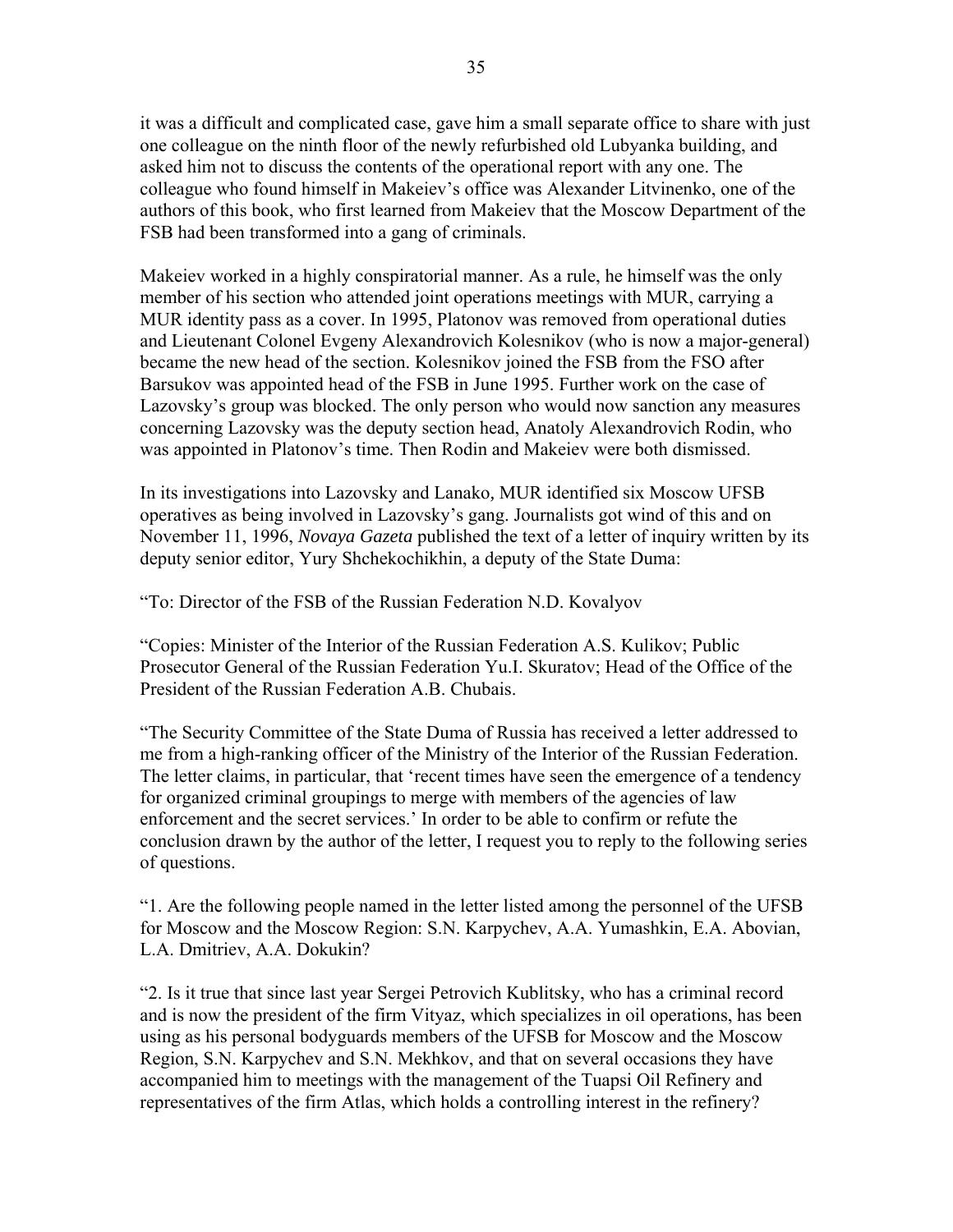"3. Is it true that investigators from the Public Prosecutor's Office of the city of Krasnodar have made several attempts to interview as a witness to the murder of a director of the Tuapsi Oil Refinery one Major A.A. Yumashkin, an employee of the UFSB for Moscow and the Moscow Region, who also provides personal security services to M. M. Lazovsky, the leader of an inter-regional criminal grouping, but that they been unable to do so? How accurate is information that since 1994, Major A.A. Yumashkin has been Lazovsky's intimate business partner and that they have on several occasions traveled together to Tuapsi and Krasnodar, where they have jointly decided matters relating to the oil business?

"4. Is it true that on February 17 of this year, employees of the UFSB of the Russian Federation for Moscow and the Moscow Region, A.A. Yumashkin, S.N. Karpychev, and S.N. Mekhkov, were detained together with S.P. Kubitsky and M.M. Lazovsky by employees of the Ministry of the Interior of the Russian Federation? If so, then how true is it that after the FSB identity cards presented by Karpychev and Mekhkov had been checked, they were both released? Were the leadership of the FSB of the RF and First Deputy Minister of the Interior of the RF Lieutenant-General V.I. Kolesnikov informed that employees of the UFSB for Moscow and the Moscow Region had been detained? It is true that the prisoner Lazovsky is suspected by agencies of law enforcement and the Office of the Public Prosecutor of the RF of involvement in a number of contract killings? Has the prisoner Kublitsky been questioned at the request of specialists from the law enforcement agencies of the Krasnodar Region who are investigating the murder of the director of the Tuapsi Oil Refinery?

"5. Is it true that on October 16 of last year, employees of the Moscow RUOP detained A.N. Yanin, born 1958, a resident of Moscow, and that the documents confiscated from him included a check for luggage checked in at the left luggage office of the Central Airport Terminal? Is it true that members of the police discovered in Yanin's luggage five AKS-74U automatic weapons not registered in the card index of the MVD of the RF, five magazines for the AKSes, 30 5.45 caliber, and three 7.62 caliber cartridges? Is it accurate to assert that these arms had been confiscated from criminal groups and, according to official documents, were kept at the premises of the UFSB for Moscow and the Moscow Region? Is the information correct, according to which after investigator Sholokhova initiated criminal proceedings against A.N. Yanin at the 'Airport' Criminal Police Service [SKM] under the number 1646 in accordance with article 218 4.1 of the Criminal Code of the Russian Federation, two employees of the Service for Combating Illegal Armed Formations and Banditry of the UFSB for Moscow and the Moscow Region arrived at RUOP and that one of them, Colonel Edward Artashesovich Abovian, obtained the release of the prisoner Yanin from custody? If this is so, did Colonel Abovian, in insisting on Yanin's release, have any basis for asserting, and did he, in fact, assert that he was carrying out instructions from his immediate superior, General Semeniuk, and that First Deputy Director of the FSB of the RF and head of the UFSB for Moscow and the Moscow Region, General Trofimov, was aware of this? Does Colonel Abovian have free access to the special technology and armaments, which the UFSB for Moscow and the Moscow Region has at its disposal? What connection, if any, exists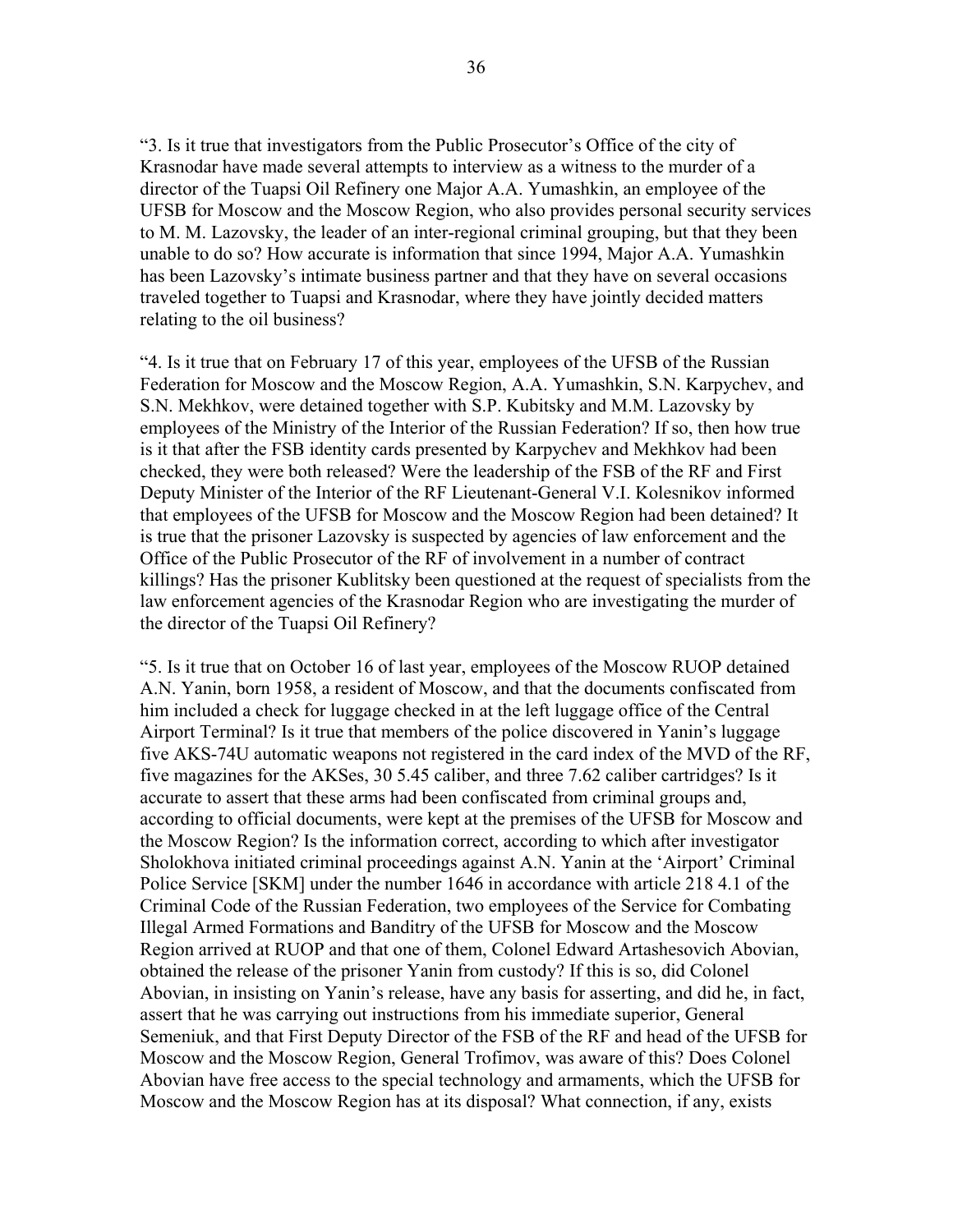between colonel Abovian and the commercial activities of the Mosinraschyot Bank and the Tver Beer Combine?

"6. Is it true that on October 17 of this yea, employees of the ROOP of the Northern District of the City of Moscow detained a BMW 525 automobile with detachable number plates 41-34 MOK, which had previously been used by S.P. Kubitsky, whom I have already mentioned and who is better known in criminal circles as 'Vorkuta'? Did the automobile contain a driver who was carrying no documents and three passengers who showed the ROOP employees identity cards for employees of the UFSB for Moscow and the Moscow Region in the names of captain L.A. Dmitriev and Warrant Officer A.A. Dokukin, following which they were released?

> "Yours sincerely, Yury Shchekochikhin, Member of the Security Committee of the State Duma of the Russian Federation"

Abovian, the FSB colonel working in the section for combating illegal bandit groups who is mentioned in Shchekochikhin's inquiry, was Lazovsky's controller at the FSB.

On November 23, 1996, First Deputy Minister of the Interior Vladimir Kolesnikov, sent Shchekochikhin a reply via the Duma committee in which he stated: "Indeed... in the course of operations undertaken in Moscow to capture armed criminals in addition to Lazovsky, the persons handed over to the agencies of the Ministry of the Interior included individuals who presented identification from the agencies of law enforcement and other state services... Under the present state of measures taken, Lazovsky and the other accomplices stand accused of more than ten premeditated murders in various regions of Russia..."

Kolesnikov avoided giving direct answers to the specific questions raised by Shchekochikhin in his inquiry. There was nothing to do but wait for the criminals to be brought to trial.

FSB director Kovalyov had two meetings with Shchekochikhin. At the end of the year, Shchekochikhin received two replies from him, essentially identical in content. One was secret and has remained in the archives of the State Duma. Shchekochikhin made the other, open reply public:

"The Federal Security Service has carried out an internal investigation into facts and circumstances presented in the Duma deputy's letter of inquiry in *Novaya Gazeta*... Investigations have determined that the actions of the [UFSB employees] involved certain deviations from the requirements of departmental regulations which, in combination with a lack of practical experience and professionalism, could well have served as the cause of the incident which has attracted your attention. In this regard, particular concern is occasioned by the fact that a conflict occurred between the members of two departments which engage in operational and investigative activity in the criminal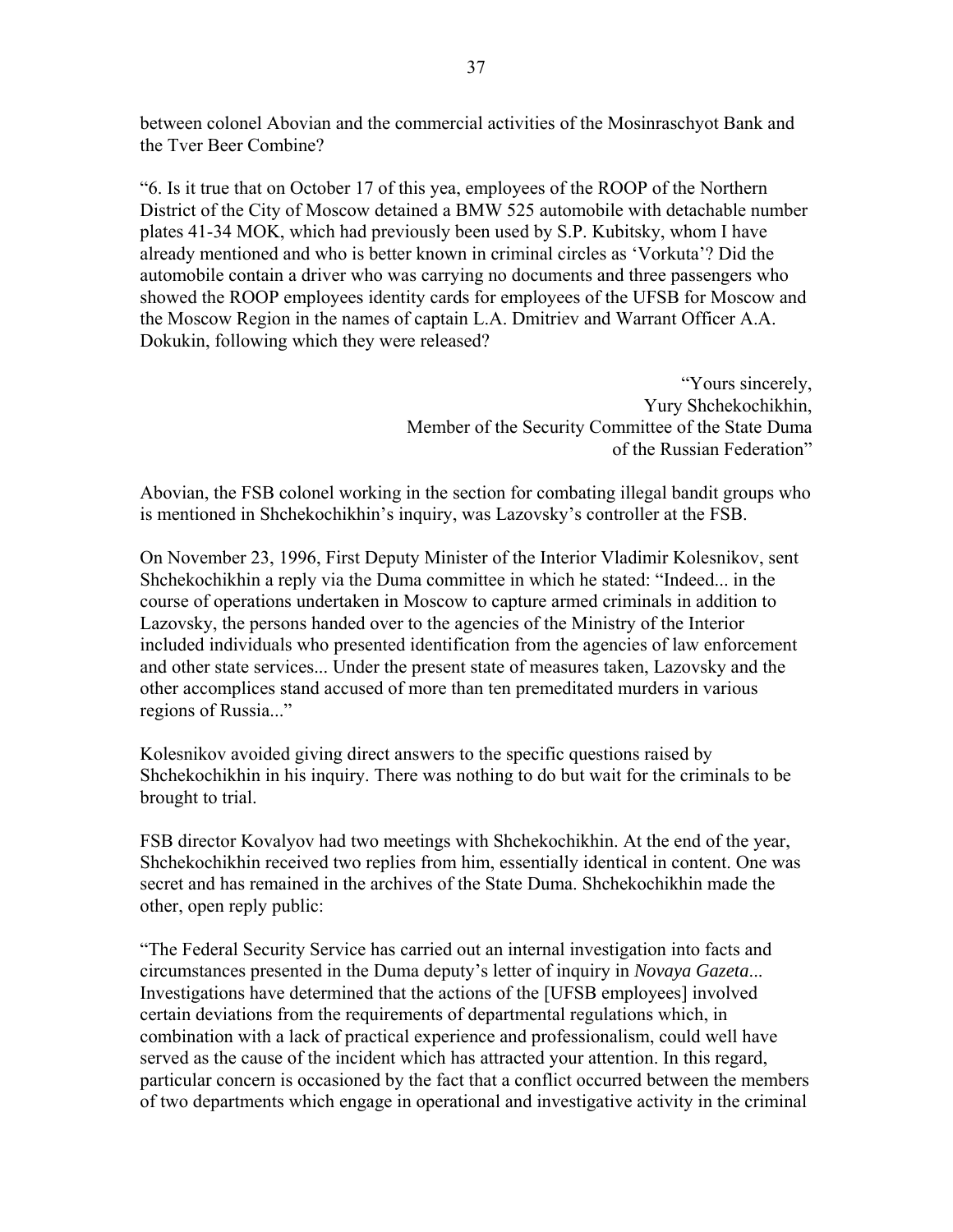environment. Nonetheless, despite this regrettable misunderstanding, the main goal was achieved, since Lazovsky's gang was neutralized..."

Kovalyov's "particular concern" was not occasioned by the collaboration of the UFSB for Moscow and the Moscow Region with organized criminal groups, terrorists, and underworld "bosses," but by the actions of MUR employees under Tskhai's leadership. As for the actual employees of the UFSB, Kovalyov discerned in their behavior no more than "certain deviations from the requirements of departmental regulations." From his own point of view Kovalyov was right. He saw no difference in principle between members of the secret services and Lazovsky's gunmen, and so he genuinely could not understand the reasons for Shchekochikhin's indignation. Shchekochikhin believed that the representatives of the people, in the persons of members of the State Duma, and the agencies of state security, fight together against bandits and terrorists. However, Kovalyov knew that the FSB and the extra-departmental agencies of coercion, which the people call bandits and terrorists, actually wage their struggle against the very people represented in the Duma by Shchekochikhin and others like him.

Naturally, no internal FSB inquiry was ever held, and nobody was dismissed. Abovian was apparently given a new name and retained in service. No records of any investigations were submitted to any court or military tribunal. A reply was received from the first deputy senior military prosecutor, lieutenant-general of justice G.N. Nosin, to the following effect: "On the basis of the results of an investigation concerning the officers of the UFSB for Moscow and the Moscow Region mentioned in the letter, the instigation of criminal proceedings has been rejected." In reply to an inquiry from a correspondent of the *Kommersant* newspaper concerning Yumashkin, the Moscow UFSB gave the honest answer that Yumashkin had been carrying out a special mission to monitor the activities of Lazovsky's group. In 1997, however, Major Yumashkin was finally exposed and became a key figure in criminal proceedings concerning contract killings, which were initiated by the Tagansky District Public Prosecutor's Office of the City of Moscow. Since even his involvement in organizing contract killings was apparently part of his special mission, Yumashkin continued to serve in the Moscow UFSB, and in 1999, he was promoted on schedule to the military rank of lieutenant colonel.

The only person to suffer as a result of Shchekochikhin's inquiry was the head of the Moscow UFSB and deputy director of the FSB of Russia, Anatoly Trofimov, who was removed from his post in February 1997. Sergei Yastrzhembsky, press secretary to the president of Russia, declared that Trofimov had been removed "for gross irregularities exposed by an inquiry conducted by the Accounting Chamber of the Russian Federation and dereliction of duty." It is widely believed, however, that Trofimov was simply made a scapegoat.

According to another version of events, Trofimov was dismissed because he attempted to do something about the substance of Shchekochikhin's inquiry. Supposedly, having read the letter of inquiry, Trofimov summoned one of his deputies and ordered him to draw up the paperwork for the dismissal of all the members of the FSB who were mentioned in it.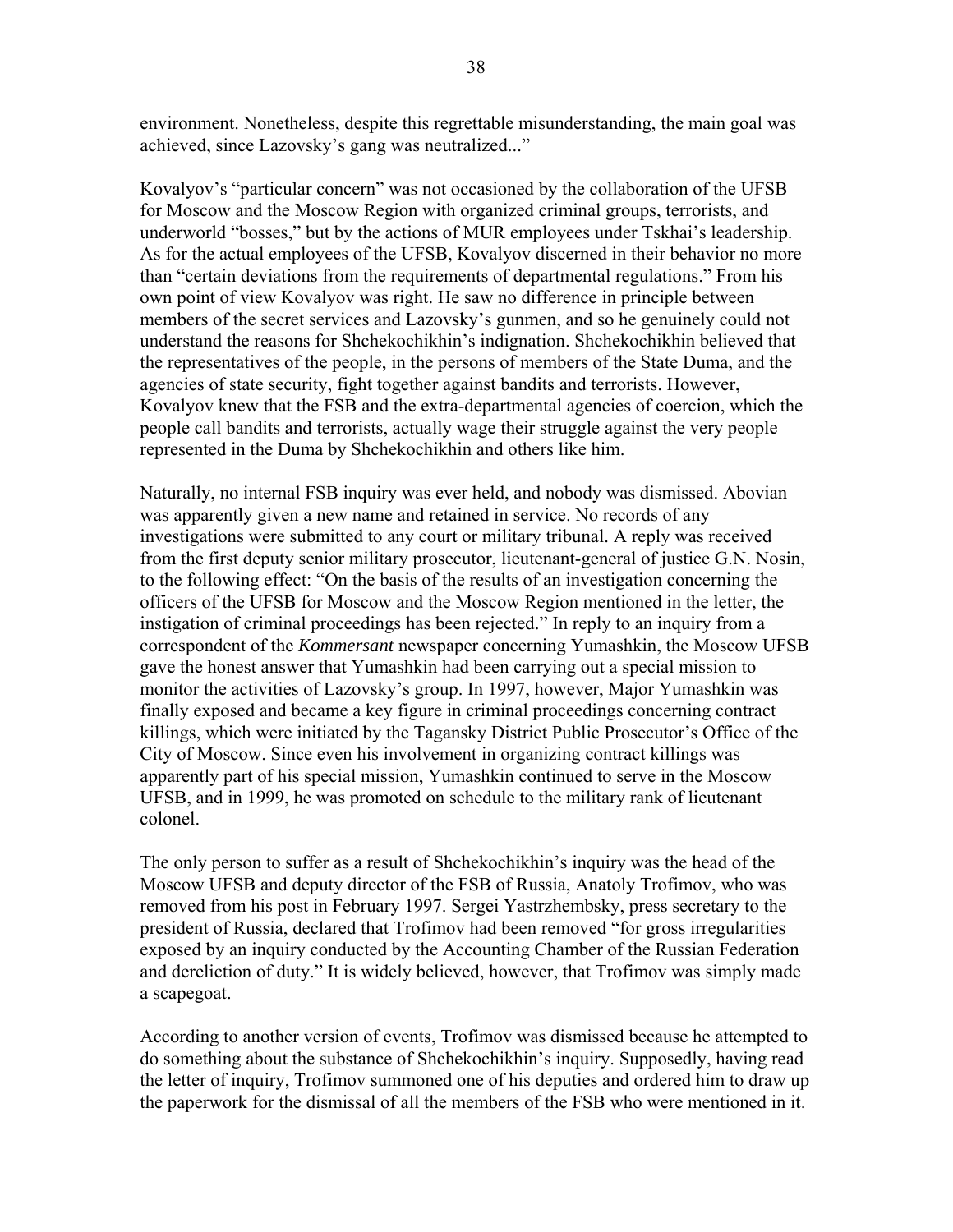His deputy refused. Trofimov then suggested that he should submit his resignation. In the end, the scandal surrounding the arrest of two of Trofimov's subordinates was exploited to have Trofimov himself dismissed. The two were arrested for dealing in cocaine by MUR and the Central Department for the Illegal Circulation of Narcotics. Trofimov was sacked two days after the media reported the arrest of drug dealers carrying the identity passes of officers in the Moscow UFSB.

It should be emphasized that the question of the involvement of particular FSB officers or of the FSB, as a whole, in terrorist activity, which had been attributed to the Chechens, was not raised either in Shchekochikhin's letter inquiry or in the replies given by various officials. The court did not pass a guilty verdict on any of the members of the coercive departments who were suspected, according to Kolesnikov, of a total of more than ten murders. On January 31, 1997, Lazovsky and Kharisov appeared before the Tver court in a trial, which lasted only three days. They were accused of possessing weapons and drugs and of forging FAPSI and MO documents. Not a single prosecutor or judge so much as hinted at terrorist attacks and contract killings. The accused's lawyers demonstrated quite correctly that no forgery had been committed, since they had carried genuine identity documents for agents of the secret services and agencies of coercion, and so the charge of forging documents had to be dropped. The case materials contained no information at all about the use of forgeries by the accused (which was in itself weighty evidence of the interfusion of the structures headed by Barsukov, Kovalyov and Lazovsky). The count of possessing and transporting dangerous drugs was also dropped—so that Lazovsky and Kharisov would not have to be charged under such a serious article of the Criminal Code.

Lazovsky's lawyer, Boris Kozhemyakin, also tried to have the charge of possessing weapons set aside. He claimed that when they were arrested, Lazovsky and Kharisov were with UFSB employee Yumashkin, with whom they had spent a large part of the day, that both Lazovsky and Kharisov were engaged in carrying out certain tasks for the secret services, and that was why they had been given weapons and cover documents. (When he was arrested, UFSB agent Yumashkin was also found to be in possession of a cover document, a police identity card.) However, for some reason, the question of collaboration between Lazovsky and Kharisov and the secret services failed to interest judge Elena Stashina, and representatives of the UFSB refused to appear in court, with the result that the accused were in any case found guilty of the illegal possession of weapons, and sentenced by an impartial court to two years' imprisonment and a fine of forty million rubles each. When he heard the sentence, Boris Kozhemiakin said, he had been counting on a more lenient verdict.

Lazovsky served his time in one of the prison camps near Tula together with his codefendant and bodyguard Kharisov (which is strictly forbidden by regulations). While in the camp, he recruited new members for his group from among the criminal inmates, studied the Bible, and even wrote a treatise on the improvement of Russia. He was released in February 1998, since the time he spent in custody, while under investigation, was counted against his sentence.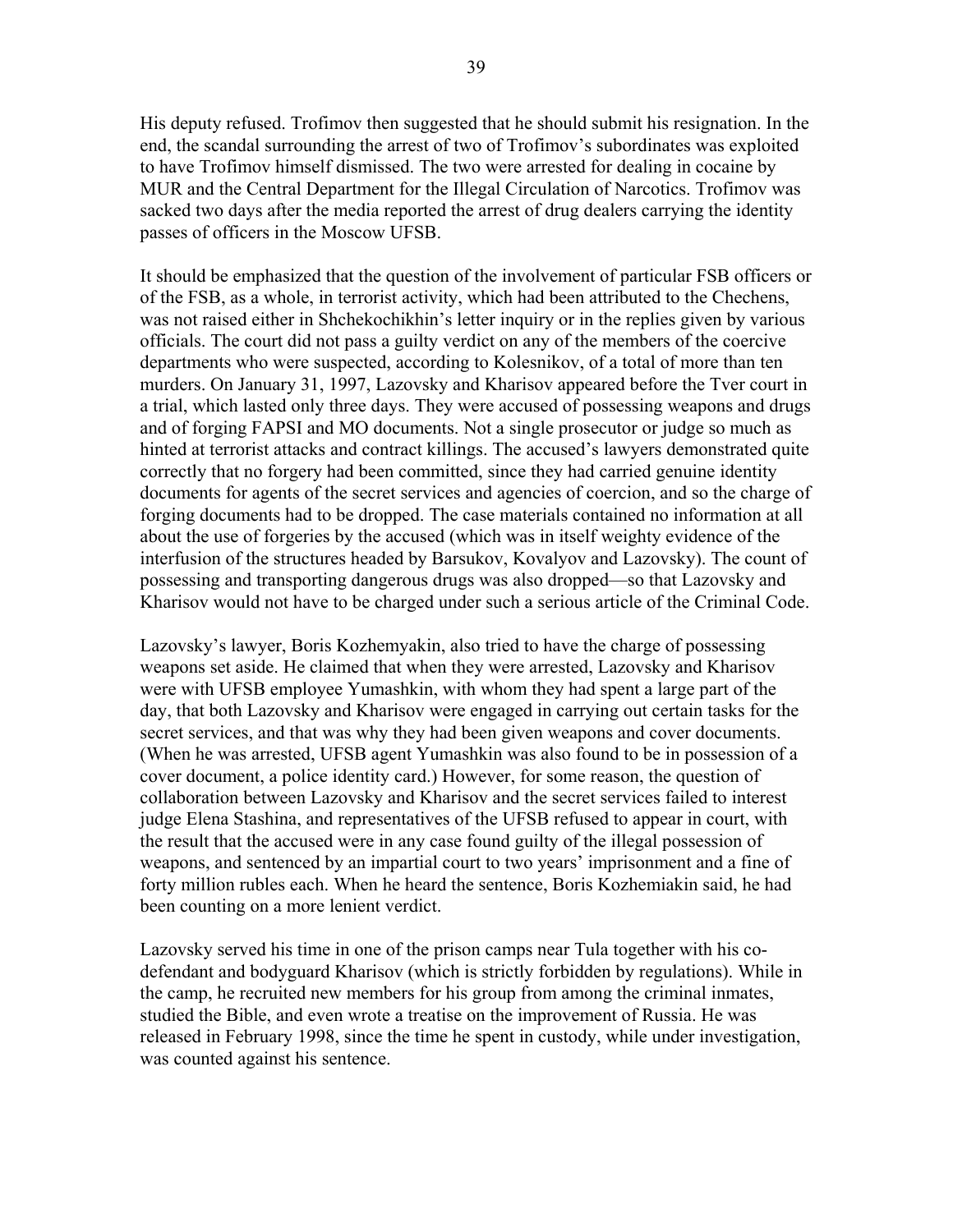Meanwhile, in 1996, Russia had lost the war in Chechnya. Military operations had to be halted and political negotiations conducted with the Chechen separatists. There was a real threat that the conflict between two nations, which had cost the secret services so much effort to provoke, might end in a peace agreement, and Yeltsin might be able to return to his program of liberal reforms. In order to undermine the peace negotiations, the FSB carried out a series of terrorist attacks in Moscow. Since terrorist attacks, which didn't kill or maim had failed to make any impression on the inhabitants of the capital, the FSB began carrying out attacks which did. Note, once again, how well the supporters of war timed their terrorist attacks, and how damaging they were to the interests of supporters of peace and the Chechens themselves.

Between nine and ten in the evening on June 11, 1996, there was an explosion in a halfempty carriage in a train at the Tulskaya station of the Serpukhovskaya line of the Moscow subway. Four people were killed and 12 were hospitalized. Exactly one month later, on July 11, a terrorist bomb exploded in a number twelve trolley in Pushkin Square: six people were injured. The following day, July 12, a number 48 trolley on Mir Prospect was destroyed by an explosion: twenty-eight people were injured. Information about the "Chechen connection" of the terrorist attacks was actively disseminated throughout Moscow (even though no terrorists were caught, and it was never actually determined whether they were Chechens or not). Before even a provisional investigation had been conducted, the mayor of Moscow, Yury Luzhkov, declared at the site of the second trolley explosion that he would expel the entire Chechen diaspora from Moscow, even though he had no reason to suspect that the explosions were the work of the diaspora, or even of individual Chechen terrorists.

However, this second wave of terror failed, like the first, to produce any sharp swing in public opinion. In early August 1996, guerrilla fighters battled their way into Grozny*,* and in late August, the Khasaviurt Accords were signed by Security Council Secretary A. Lebed and the new president of Chechnya, Aslan Maskhadov. The supporters of war in Chechnya had lost, and terrorist attacks in Moscow came to a halt—until the FSB launched a new operation designed to spark off another Chechen war.

It is hard to tell just which of the FSB's operatives organized the explosions in Moscow in the summer of 1996. Lazovsky was under arrest. It is clear, however, that the FSB had a choice of many similar structures, and not just in Moscow. On June 26,1996, the newspaper *Segodnya* published a commentary on the FSB's criminal organization in Petersburg, which consisted "primarily of former members of the KGB." Having set up several firms, in addition to what might be called "clean" business dealings the ex-KGB men also managed the trade in hand-guns, explosives and drugs, dealt in stolen automobiles and imported stolen Mercedes and BMWs into Russia.

The explosions in Moscow could, however, have been set up by members of Lazovsky's group who were still at large. In fact, there is very good reason for believing this to be the case.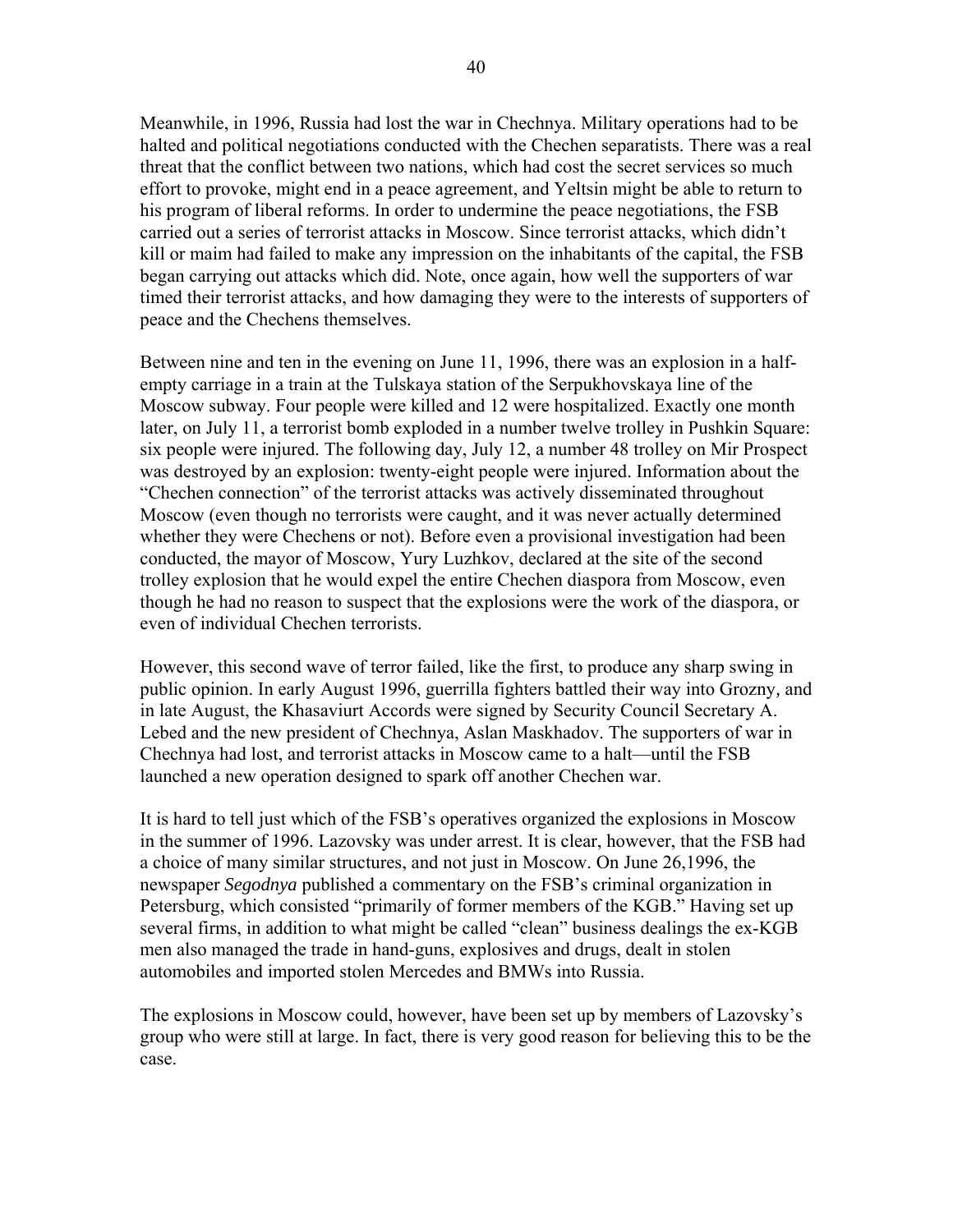In February 1996, MUR agents arrested a certain Vladimir Akimov outside the pawnshop on Moscow's Bolshaya Spasskaya Street for trying to sell a "Taurus" revolver. Akimov turned out to be Lazovsky's former chauffeur. Under the influence of reports in the media about the new wave of terrorist attacks on public transport in Moscow in June and July 1996, Akimov began providing testimony about an explosion in a bus on December 27, 1994. "Today, here in detention center 48/1, and seeing the political situation on the television," Akimov wrote, "I consider it my duty to make a statement on the explosion of the bus..." In his statement he claimed that on December 27, he and Vorobyov had set out to "reconnoiter" the VDNKh-Yuzhnaya bus stop in a Zhiguli automobile. They noted possible lines of retreat. On the evening of the same day, Akimov and Vorobyov left the Zhiguli not far from the stop at the end of the bus route and went back to Mir Prospect, where they boarded the number 33 bus, a LiAZ. When there were just a few passengers left in the bus, Akimov's testimony continued, they planted a bomb with forty grams of ammonite under a seat the right rear wheel. When they got out at the last stop, Akimov went to warm up the engine of their car, and Vorobyov used a remote control unit to set the bomb off.

On the morning of August 28, 1996, retired Lieutenant Colonel Vorobyov had been arrested by Tskhai, as he was on his way to a meeting with an FSB agent and taken to the MUR premises at 38 Petrovka Street, where, if the judgment of the court is to be believed, he told the entire story to the Moscow detectives without attempting to conceal anything, including the fact that he was a free-lance FSB agent. Shortly thereafter, Akimov withdrew his testimony, even though it had been given in writing. Vorobyov then also withdrew his testimony. The Moscow City Court, under presiding Judge Irina Kulichkova, evidently acting under pressure from the FSB, dropped the charges against Akimov of complicity in a terrorist bombing and sentenced him to three years imprisonment for the illegal sale of a revolver. Since the guilty verdict was pronounced in late April 1999, and Akimov had spent three years in custody while under investigation, he left the court a free man.

Vorobyov was sentenced to five years in the prison camps. The case was held *in camera*, and not even Vorobyov's relatives were allowed into the courtroom. As his employer, the FSB gave Vorobyov a positive character reference that was included in the case materials. In his final address, Vorobyov declared that the case against him had been fabricated by parties who wished to blacken the name of the FSB and his name as a freelance agent of the special service. Vorobyov described the sentence as "an insult to the special agencies." Later, the Supreme Court of the Russian Federation reduced Vorobyov's sentence to three years (most of which Vorobyov had already served by that time). In late August 1999, Vorobyov was released, despite the fact that Akimov and the investigators believed that he had been involved in the terrorist attacks of 1996. The FSB had demonstrated yet again that it would not abandon its own agents and would eventually obtain their release.

Tskhai also learned about the involvement of Lazovsky's group in the summer explosions from one other source, Sergei Pogosov. In the late summer and early fall of 1996, an operational source reported that a certain Sergei Pogosov was living in the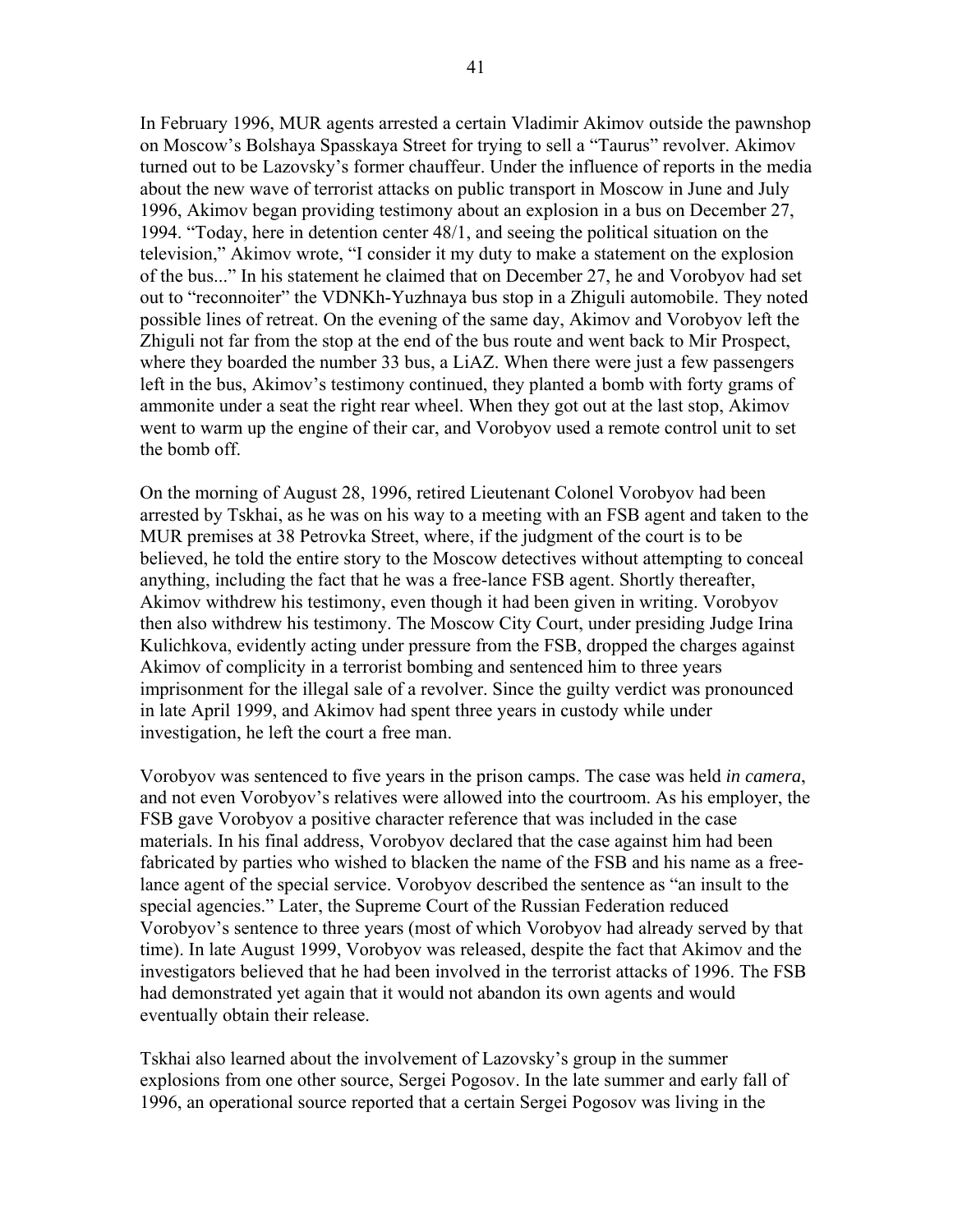center of Moscow on the Novyi Arbat, not far from the bookstore Dom Knigi and the Octyabr cinema in a huge penthouse apartment with a floor area of 100 or 150 square meters. His firm's office was located in the ground-floor apartment of the same block. According to information received, Pogosov was directly linked with Lazovsky and his gunmen and financed many of Lazovsky's undertakings. Pogosov's telephones (home number 203-1469, work number 203-1632, and mobile number 960-8856) were tapped and monitored for two weeks on the instructions of the First Section of the Antiterrorist Center (ATTs, the former UBT) of the FSB. From conversations overheard, it became clear that Pogosov was paying Lazovsky's legal fees and was preparing a large sum of money to pay bribes for his release.

This operational information was relayed to Tskhai, who personally obtained permission from the Public Prosecutor's Office for a search of Pogosov's flat and office as part of the criminal investigation into Lazovsky's case. A few days later, the search was carried out jointly by the Twelfth Section of MUR and the First Section of the ATTs of the FSB of the Russian Federation (Platonov's former subordinates), lasting almost right through the night. Under Pogosov's bed, a sack was found containing 700 thousand dollars. No one tried to count the rubles, which were lying everywhere, even in the kitchen in empty jars. Cocaine was also found in the apartment (Pogosov's girlfriend was a drug addict). The search at Pogosov's office on the ground floor turned up several mobile phones, one of which was registered to Lazovsky. Pogosov and his girlfriend were taken to the police station, but that very day a member of the Moscow UFSB drove round to the station and collected them. The police did not confiscate the money. The tax police said that it had nothing to do with them and didn't even bother to turn up. No criminal case was brought in connection with the discovery of cocaine. Apparently nobody was interested in Pogosov or his money.

Knowing the way things were done in the Russian agencies of coercion, Pogosov expected that the people who had come to search his apartment would just take him away and kill him, so he attempted to save himself by giving a written undertaking to cooperate (under the pseudonym of Grigory). Pogosov told one of the operatives about Lazovsky's connections in the Moscow UFSB and the kind of activity in which he was involved. Pogosov had heard from "Max" that his brigade was not a group of bandits, but more like a secret military unit, that Lazovsky handled tasks of state importance, and there were people like him in every country. Pogosov said Lazovsky was a state assassin who eliminated people according to instructions, and organized acts of sabotage and terrorism. Lazovsky himself only carried out instructions, and he got those from the top.

Concerning the money, Pogosov said it was for Lazovsky, and he was only an intermediary. Pogosov's legal cover for his activities was importing 'Parliament' cigarettes into Russia, which generates quite a good income in itself. Pogosov said that he expected Lazovsky to be freed soon, since he hadn't broken down under questioning, he hadn't given anyone away, and had behaved "with dignity." Pogosov sincerely recommended not interfering with the activities of Lazovsky's group and said Tskhai would have serious problems if he tried.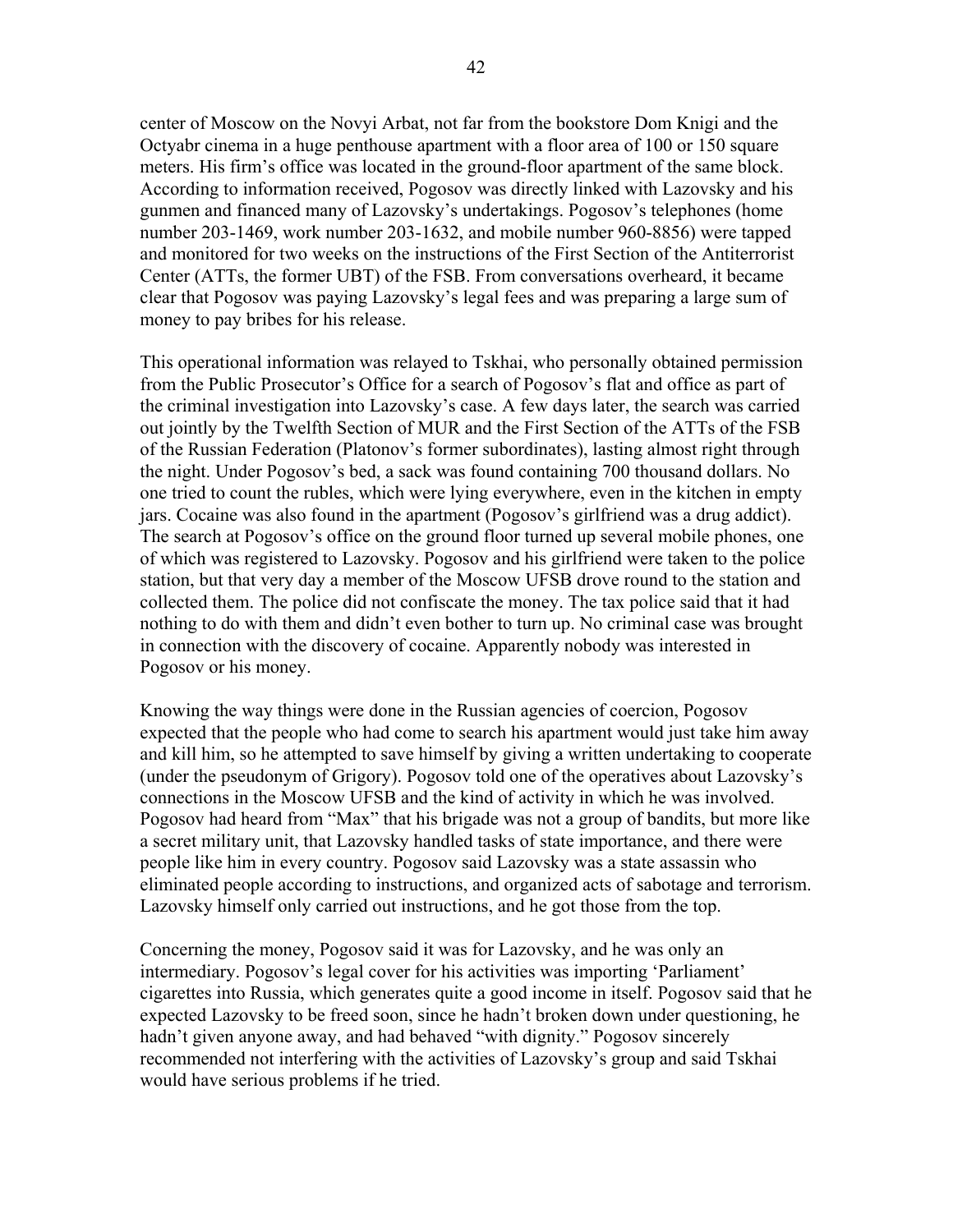A few days after Pogosov was released, he had his second and final meeting with the operative who had recruited him. First of all, Pogosov offered money for the return of his note about collaboration. He said that his controllers in the Moscow UFSB were extremely displeased about his note and had told Pogosov to "ransom" it. His controllers had also made direct threats against Tskhai.

Pogosov's written undertaking was not returned, and the offer of a bribe was not accepted. The following day, the recruitment of agent Grigory was officially reported to the chief. A few days later, the phone rang in the office of the operative who had recruited Pogosov. The caller spoke from the Moscow UFSB, on behalf of their own chief, politely recommending that Pogosov should be left in peace and threatening that if he weren't, there would be an investigation into money that had supposedly been stolen during the search at Pogosov's apartment. The operative never saw Pogosov again and never received any secret information from him. On April 12, 1997, at the age of thirtynine, Tskhai died suddenly from cirrhosis of the liver, although he didn't drink or smoke. Presumably he was poisoned by the FSB, because he had discovered the identities of the true leaders of Lazovsky's group and realized exactly who had organized the explosions in Moscow. Poisons of a type that could have been used to kill Tskhai were made in a special FSB laboratory, which according to some sources was located at 42 Krasnobogatyrskaya Street in Moscow. The same building is also said to have been used for printing the high-quality counterfeit dollars used by the FSB to pay for contract killings and other counterintelligence operations. The laboratories had been in existence since Soviet times (the dollars were supposed to be printed in case of war).

On April 15, 1997, a funeral service was held for Tskhai at the Cathedral of the Epiphany, and he was buried at the Vagankovskoe Cemetery. After Tskhai's death, the investigation into Lazovsky's group deteriorated into a series of sporadic episodes. At MUR, Lazovsky's case supposedly became the responsibility, by turn, of Pyotr Astafiev, Andrei Potekhin, Igor Travin, V. Budkin, A. Bazanov, G. Boguslavsky, V. Bubnov, and A. Kalinin, and it was also dealt with by the investigator for specially important cases of the Department for the Investigation of Banditry and Murder of the Moscow City Public Prosecutor's Office, Suprunenko, who first interrogated Lazovsky as early as 1996.

When he was released in February 1998, Lazovsky bought himself a luxurious mansion in an elite rural housing estate at Uspenskoe in the Odinovtsovsky district of Podmoskovie (the area round Moscow), which was reached by way of the Rublyovskoe Highway, and then set up a fund "for the support of peace in the Caucasus" under the title of Unification, in which he took the position of vice-president. Lazovsky continued his collaboration with the secret services. He was kept under observation following his release by Mikhail Fonaryov, an officer of the Criminal Investigation Department of the Moscow district GUVD, but no details are known of his activities during this period.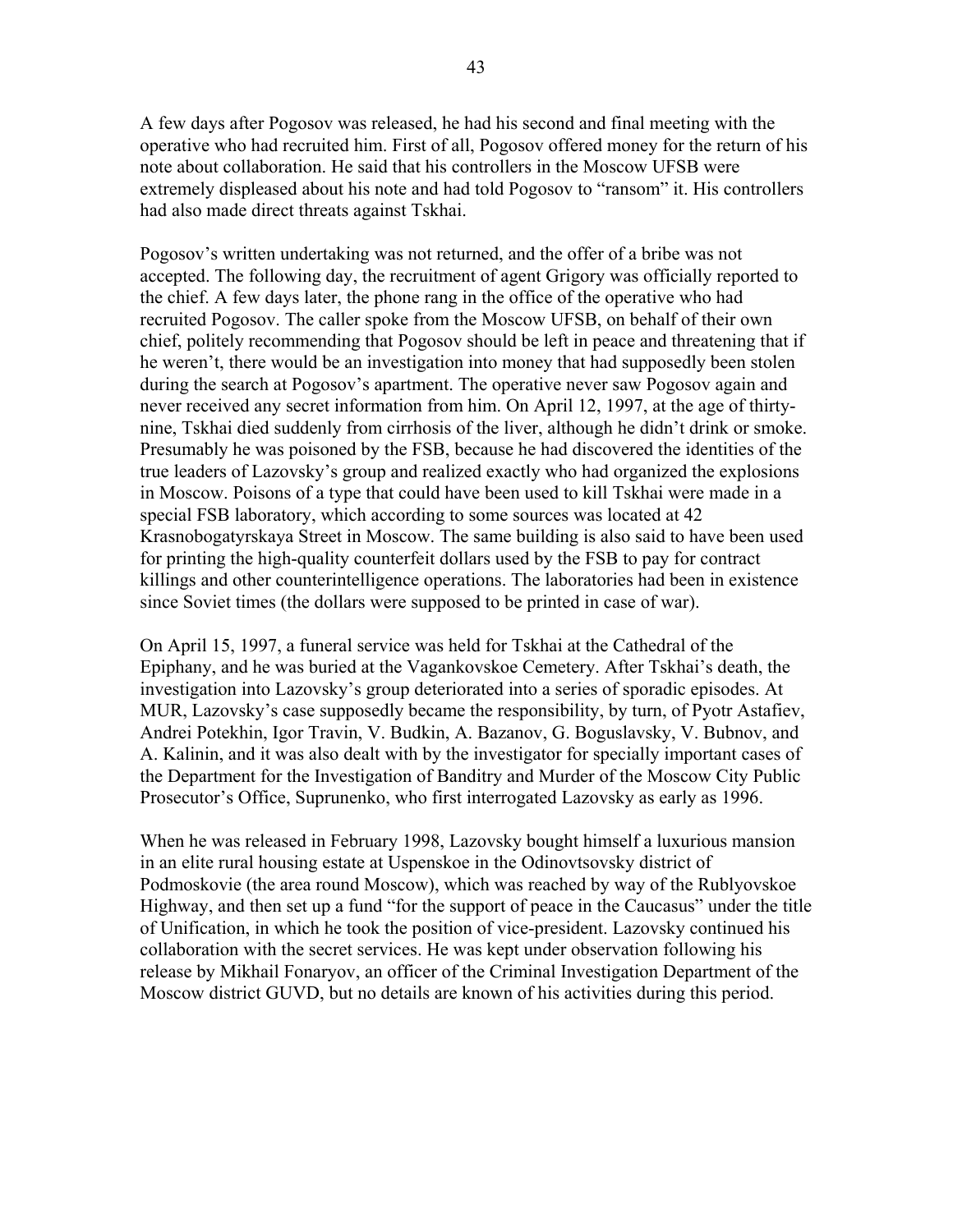### **Chapter 4**

### **Nikolai Platonovich Patrushev (a biographical note)**

Whereas during the first Chechen war of 1994-1996, the state security forces had simply been attempting to forestall Russia's development towards a liberal-democratic society, the political goals of the second Chechen war were far more serious: to provoke Russia into war with Chechnya, and to exploit the ensuing commotion to seize power in Russia at the forthcoming presidential elections in 2000. The "honor" of provoking a war with Chechnya fell to the new director of the FSB, Colonel-General Patrushev.

Patrushev was born in Leningrad on July 11, 1951. In 1974, he graduated from the Leningrad Shipbuilding Institute and was assigned to the institute's design office, where he worked as an engineer. Just one year later, in 1975, he was invited to join the KGB, completed the one-year course at the Higher School of the KGB of the USSR, specializing in law, and joined the KGB's Leningrad branch. There, he served as junior operations officer, head of the city agency, deputy head of the regional agency, and head of the service for combating smuggling and corruption of the KGB Department for Leningrad and the Leningrad Region. By 1990 he had risen to the rank of colonel. Until 1991, he was a member of the Communist Party.

In 1990 Patrushev was transferred to Karelia, where he initially served as head of the local counterintelligence department. In 1992, he became the Karelia's Minister of Security. In 1994, when the Leningrader Stepashin became director of the FSK, he called Patrushev to Moscow to serve as head of one of the key divisions in the Lubyanka, the Internal Security Department (USB) of the FSK of the Russian Federation. The USB of the FSK was counterintelligence within counterintelligence, the section which gathered compromising information on the FSK's own personnel. The head of the FSB had always been the FSK/FSB director's most trusted ally, reporting to him directly.

By moving Patrushev to Moscow, Stepashin saved him from the consequences of a serious scandal. In Karelia, Patrushev had gotten into difficulties over the theft and smuggling of precious Karelian birch timber, and the Public Prosecutor's Office of Petrozavodsk had initiated criminal proceedings against him, although he had initially only been a witness in the case. In the course of the investigation, facts had emerged which virtually proved his guilt as an accomplice. It was at this moment that Stepashin transferred Patrushev to a very high position in Moscow, well beyond the reach of the Public Prosecutor's Office of Karelia. Fortunately for Patrushev, the head of the UFSB for the Republic of Karelia, Vasily Ankudinov, who could have told us a great deal about Patrushev and Karelian birch, died at the age of 56 on May 21, 2001.

In June 1995, Mikhail Barsukov replaced Stepashin as head of the FSK. In the summer of 1996, Nikolai Kovalyov replaced Barsukov. Neither Barsukov nor Kovalyov regarded Patrushev as their own man and did nothing to promote him. Then Vladimir Putin, who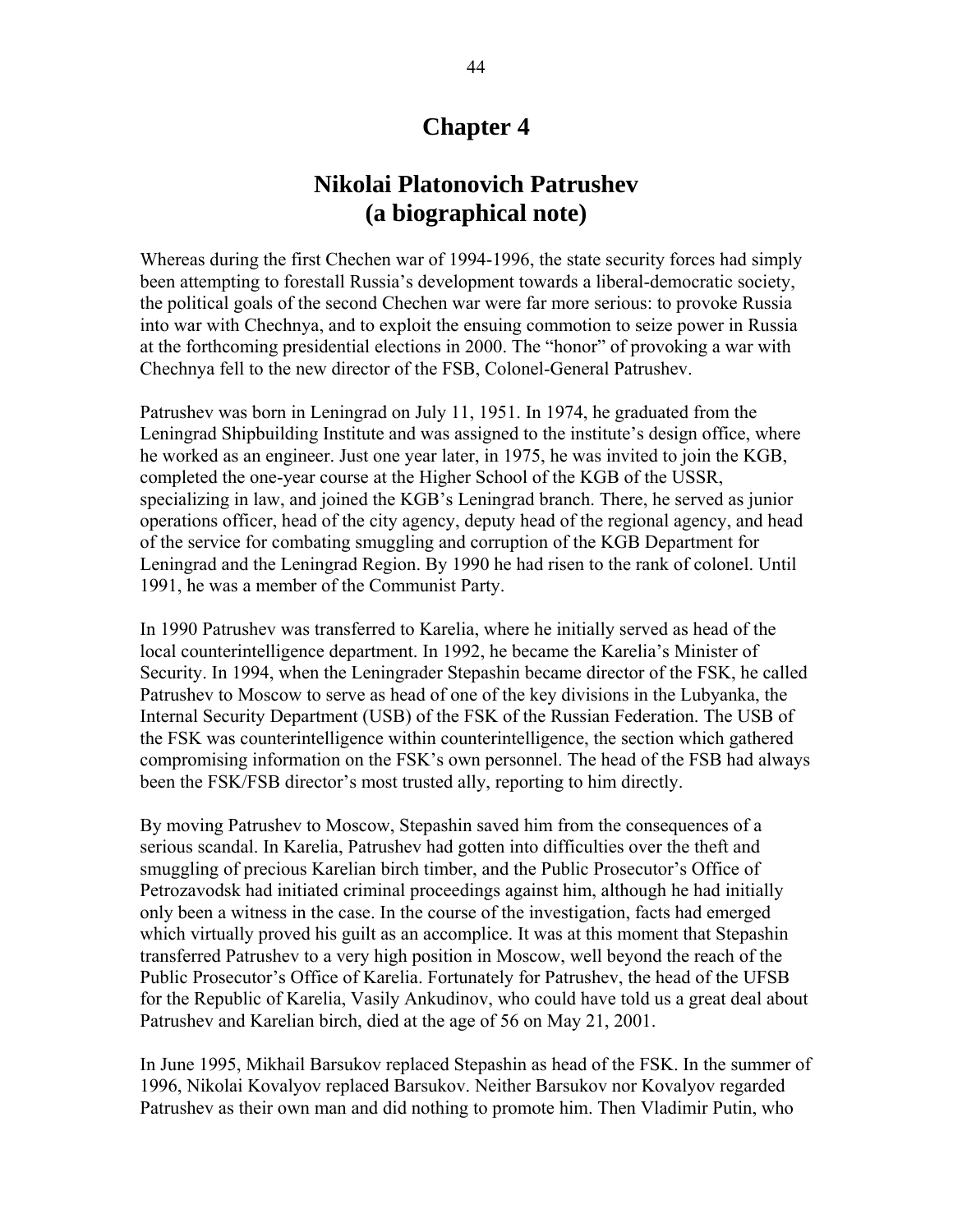knew Patrushev from Leningrad, became the head of the president's Central Control Department (GKU) and invited his old acquaintance to become his first deputy. Patrushev moved over to Putin's team.

Patrushev's subsequent rapid professional ascent is linked with Putin's own rise. When Putin became first deputy head of the Kremlin Administration in May 1998, he promoted Patrushev to the vacant position of head of the president's GKU. In October the same year, Patrushev returned to the Lubyanka, initially as Putin's deputy, a post to which he was appointed by Yeltsin in a decree of July 25, 1998, and later as First Deputy Director of the FSB.

On March 29, 1999, Yeltsin appointed Putin secretary of the Security Council of the Russian Federation, while leaving him in position as director of the FSB, and on August 9 the same year, Yeltsin appointed Putin Prime Minister of Russia. In summing up the first few months of his administration, *Novaya Gazeta* wrote: "Long, long ago in a highly democratic country an elderly president entrusted the post of chancellor and Prime Minister to a young and energetic successor. Then the Reichstag went up in flames... Historians have not yet given us an answer to the question of who set fire to it, but history has shown us who benefited." In Russia, however, "an elderly Guarantor [of the Constitution] entrusted the post of prime minister to a successor who had yet to be democratically elected. Then apartment blocks were blown up, and a new war began in Chechnya, and this war was glorified by arch-liars."

These events which shook the entire country were also linked with the ascendancy of one other man: on the day Putin became Prime Minister of Russia, Patrushev was given the directorship of the FSB. People with inside knowledge claim that Putin had no choice but to promote Patrushev, because Patrushev was in possession of compromising material about him. On August 17, 1999, Nikolai Platonovich Patrushev was appointed director of the Federal Security Service of Russia. And then it began...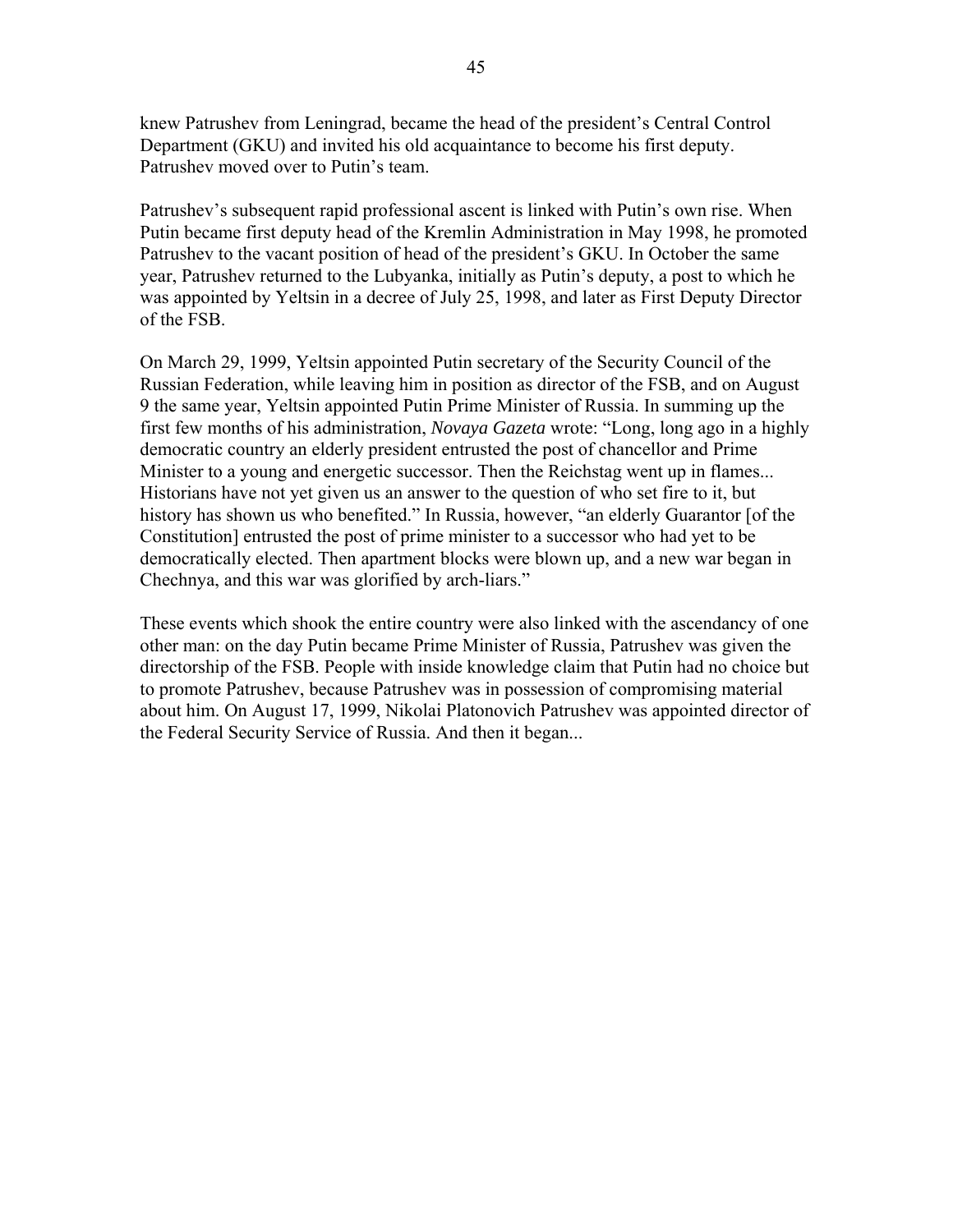# **Chapter 5**

## **The FSB fiasco in Ryazan**

*When someone commits a crime, it's very important to catch them while the trail is still hot.* 

#### **Nikolai Patrushev—about the events in Ryazan.** *Itogi***, 5 October 1999**

In September 1999, monstrous acts of terrorism were perpetrated in Buinaksk, Moscow, and Volgodonsk.

We shall begin with the terrorist attack which could have been the most terrible of them all, if it had not been foiled. On September 22, something unexpected happened: in Ryazan, FSB operatives were spotted planting sugar sacks containing hexogene in the bedroom community of Dashkovo-Pesochnya.

At 9:15 p.m., Alexei Kartofelnikov, a driver for the Spartak soccer club who lived in the single-entrance twelve-story block built more than twenty years earlier at number 14/16 Novosyolov Street, phoned the Dashkovo-Pesochnya office of the Oktyabrsky Region Department of the Interior (ROVD) in Ryazan and reported that ten minutes earlier, he had seen a white model five or seven Zhiguli automobile with the Moscow license plate T534 VT 77 RUS outside the entrance to his apartment block, where there was a twentyfour hour "Night and Day" shop on the ground floor. The car had driven into the yard and stopped. A man and a young woman got out, went down into the basement of the building, and after a while came back. Then the car was driven right up against the basement door, and all three of the people in it began carrying some kind of sacks inside. One of the men had a mustache and the woman was wearing a tracksuit. Then all of them got into the car and drove away.

Note how quickly Kartofelnikov reacted. The police were less prompt in their response. "I spotted the model seven Zhiguli as I was walking home from the garage," Kartofelnikov recalled, "and I noticed the license plate out of professional habit. I saw that the regional number had been masked by a piece of paper with the Ryazan serial number '62'. I ran home to phone the police. I dialed '02' and got this lazy reply: 'call such-and-such a number.' I called it, and it was busy. I had to keep dialing the number for ten minutes before I got through. That gave the terrorists enough time to carry all of the sacks into the basement and set the detonators... If I'd gotten through to the police immediately...the terrorists would have been arrested right there in their car."

When they arrived at 9:58 p.m. Moscow time, the policemen, commanded by warrant officer Andrei Chernyshov, discovered three fifty-kilogram sugar sacks in the basement of a residential block containing seventy-seven apartments. Chernyshov, who was the first to enter the mined basement, recalled: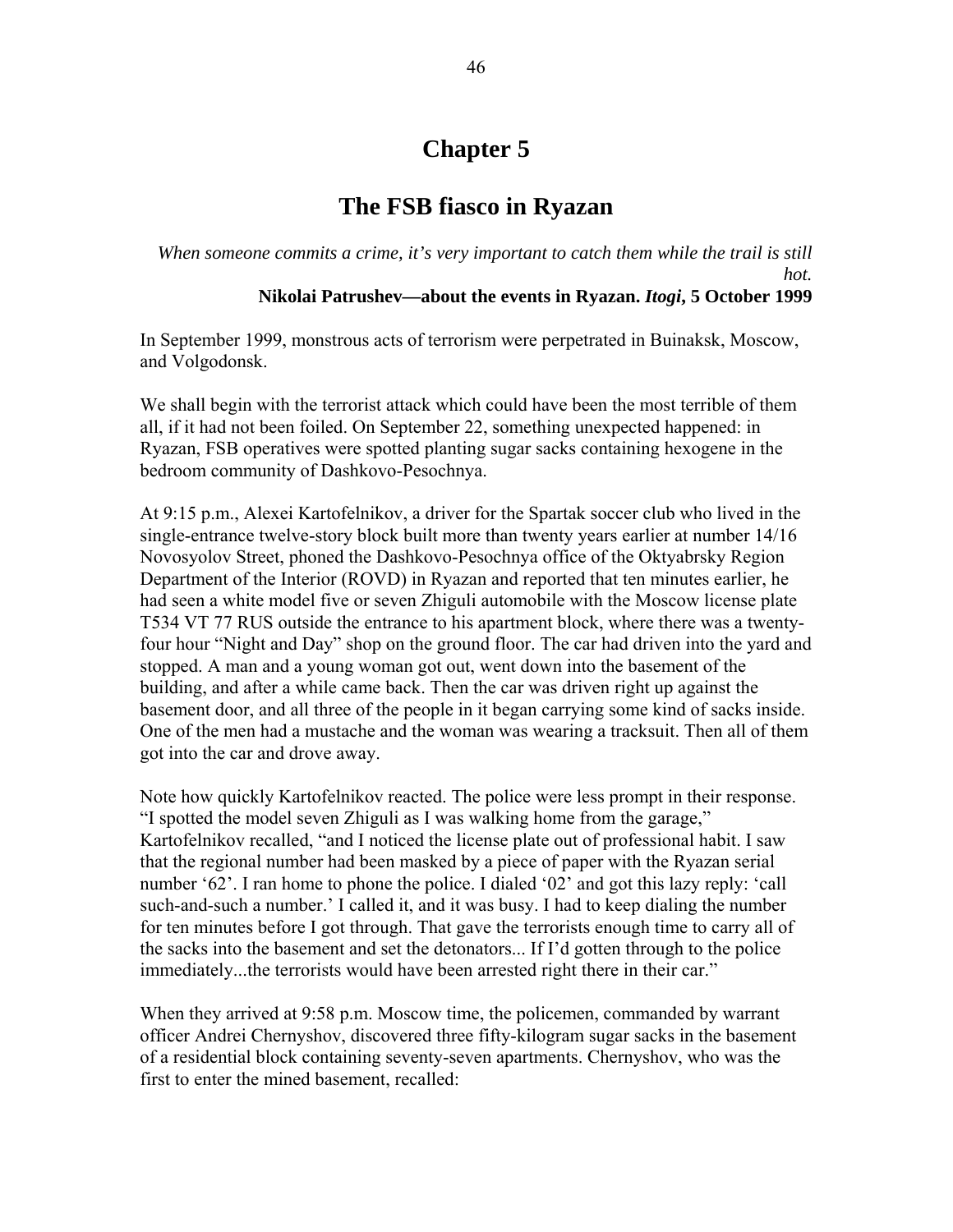"At about ten, we got a warning call from the officer on duty: suspicious individuals had been seen coming out of the basement of house number 14/16 Novosyolov Street. Near the house we were met by a girl who told us about a man who had come out of the basement and driven away in a car with its license plates masked. I left one officer in front of the entrance and went down into the basement with the other. The basement in that house is deep and completely flooded with water. The only dry spot is a tiny little storeroom like a brick shed. We shined the light in, and there were several sugar sacks arranged in a stack. There was a slit in the upper sack, and we could see some kind of electronic device: wires wrapped round with insulating tape, a timer... Of course, it was all a bit of a shock for us. We ran out of the basement, I stayed behind to guard the entrance, while the guys went to evacuate the inhabitants. After about fifteen minutes, reinforcements arrived, and the chief of the UVD turned up. The sacks of explosive were removed by men from the Ministry of Emergencies [MChS] in the presence of representatives of the FSB. Of course, after our bomb technicians had rendered them harmless. No one had any doubt that this was a genuine emergency situation."

One of the sacks had been slit open, and a homemade detonating device had been set inside, consisting of three batteries, an electronic watch, and a homemade detonating charge. The detonator was set for 5.30 a.m. on Thursday morning. The bomb technicians from the police engineering and technology section of the Ryazan Region UVD took just eleven minutes to disarm the bomb, under the leadership of their section head, police Lieutenant Yury Tkachenko, and then immediately, at approximately 11 p.m., they conducted a trial explosion with the mixture. There was no detonation, either because the sample was too small, or because the engineers had taken it from the upper layers of the mixture, while the main concentration of hexogene might be in the bottom of the sack. Express analysis of the substance in the sacks with the help of a gas analyzer indicated "fumes of a hexogene-type explosive substance ." It is important at this point to note that there could not have been any mistake. The instruments used were modern and in good condition, and the specialists who carried out the analysis were highly qualified.

The contents of the sacks did not outwardly resemble granulated sugar. All the witnesses, who discovered the suspicious sacks, later confirmed that they contained a yellow substance in the form of granules that resembled small vermicelli, which is exactly what hexogene looks like. On September 23, the press center of the Ministry of the Interior of Russia also announced that "analysis of the substance concerned indicated the presence of hexogene vapor," and that an explosive device had been disarmed. In other words, on the night proceeding September 23, local experts had determined that the detonator was live, and the "sugar" was an explosive mixture. "Our initial examination indicated the presence of explosive substances... We believed there was a real danger of explosion," Lieutenant Colonel Sergei Kabashov, head of the Oktyabrsky Region OVD, later stated.

House number 14/16 on Novosyolov Street was no chance selection on the bombers' part. It was a standard house in an unprestigious part of town, inhabited by simple people. Set up against the front of the house was a twenty-four hour shop selling groceries. The inhabitants of the house would surely not suspect that people unloading goods by the trap door of a twenty-four hour food store might be terrorists. The house stood on the edge of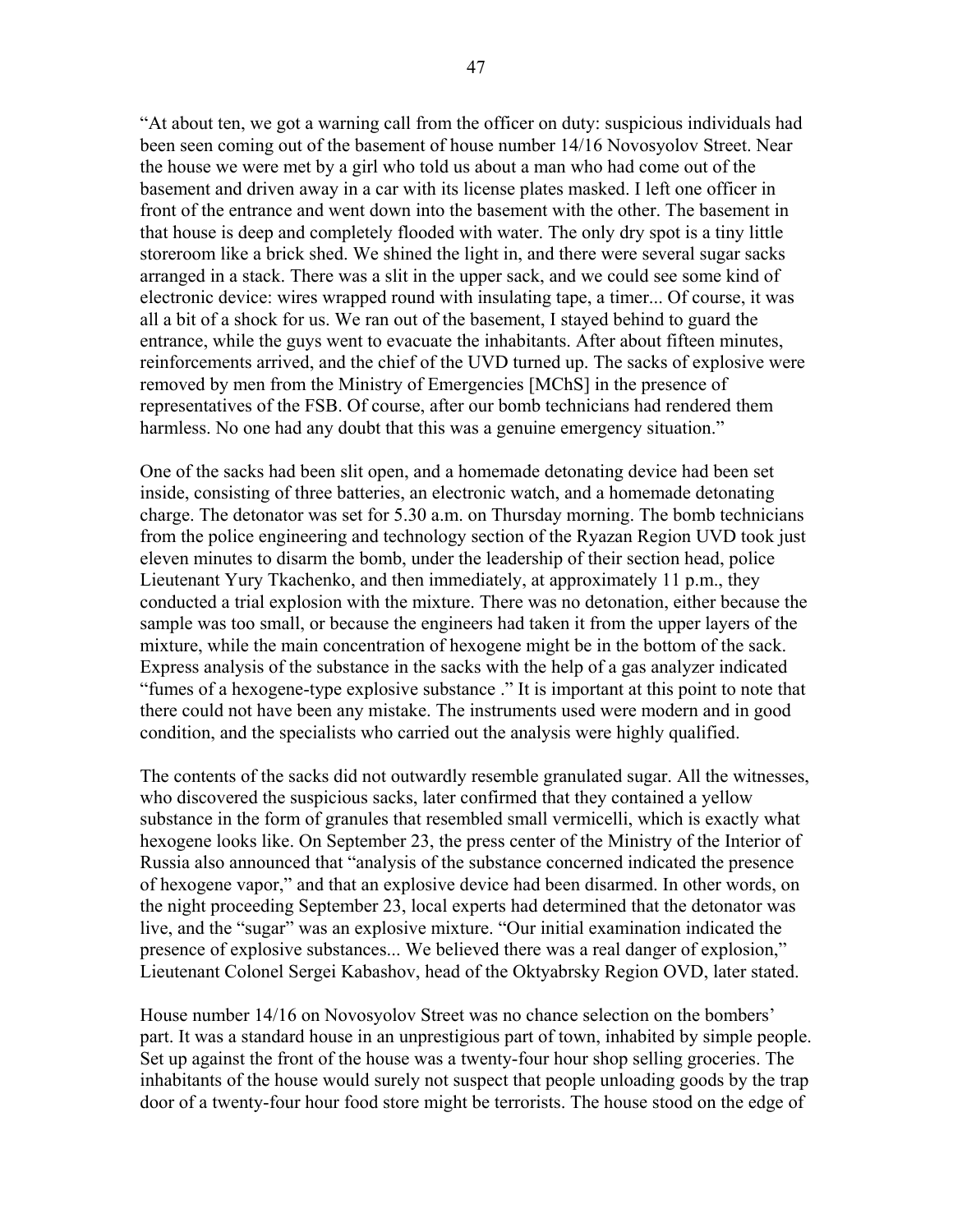Ryazan close to an open area, which was known to local people as "the Old Circle," on a low rise. It was built of silicate brick. The sacks of explosives in the basement had been placed beside the building's main support, so if there had been an explosion, the entire building would have collapsed. The next house, built on the soft sandy soil of the slope, could also have been damaged.

So the alarm was raised, and the inhabitants of a house in Ryazan were roused from their beds and evacuated into the street in whatever they happened to be wearing at the time. This is how the newspaper *Trud* described the scene: "In a matter of minutes, people were forced to abandon their apartments without being allowed to gather their belongings (a fact which thieves later exploited) and gather in front of the dark, empty house. Women, old men, and children shuffled about in front of the entrance, reluctant to set out into the unknown. Some of them were not wearing outer clothing, or were even barefooted... They hopped from one foot to the other in the freezing wind for several hours, and the invalids who had been brought down in their wheelchairs wept and cursed the entire world."

The house was cordoned off. It was cold. The director of the local cinema, the Oktyabr, took pity on the people and let them into the hall, and she also prepared tea for everyone. The only people left in the building were several old invalids, who were in no physical condition to leave their apartments, including one old woman who was paralyzed and whose daughter stayed all night with the police cordon expecting an explosion. This is how she recalled the event:

"Between 10 and 11 p.m., police officers went to the apartments, asking people to get outside as quickly as possible. I ran out just as I was, in my nightshirt, with only my raincoat thrown over it. Outside in the yard, I learned there was a bomb in our house. I'd left my mother behind in the flat, and she can't even get out of bed on her own. I dashed over to the policemen in horror: 'Let me into the house, help me bring my mother out!' They wouldn't let me back in. It was half past two before they started going to each of the flats with its occupants and checking them for signs of anything suspicious. They came to me too. I showed the policeman my sick mother and said I wouldn't go anywhere without her. He calmly wrote something down on his notepad and disappeared. And I suddenly had this realization that my mother and I were probably the only two people in a house with a bomb in it. I felt quite unbearably afraid... But then suddenly there was a ring at the door. Standing on the doorstep were two senior police officers. They asked me sternly: 'Have you decided you want to be buried alive, then, woman?' I was so scared my legs were giving way under me, but I stood my ground, I wouldn't go without my mother. And then they suddenly took pity on me: 'All right then, stay here, your house has already been made safe.' It turned out they'd removed the detonators from the 'charge' even before they inspected the flats. Then I just dashed straight outside..."

All kinds of emergency services and managers turned up at the house. In addition, since analysis had determined the presence of hexogene, the cordon was ordered to expand the exclusion zone, in case there was an explosion. The head of the local UFSB, Major-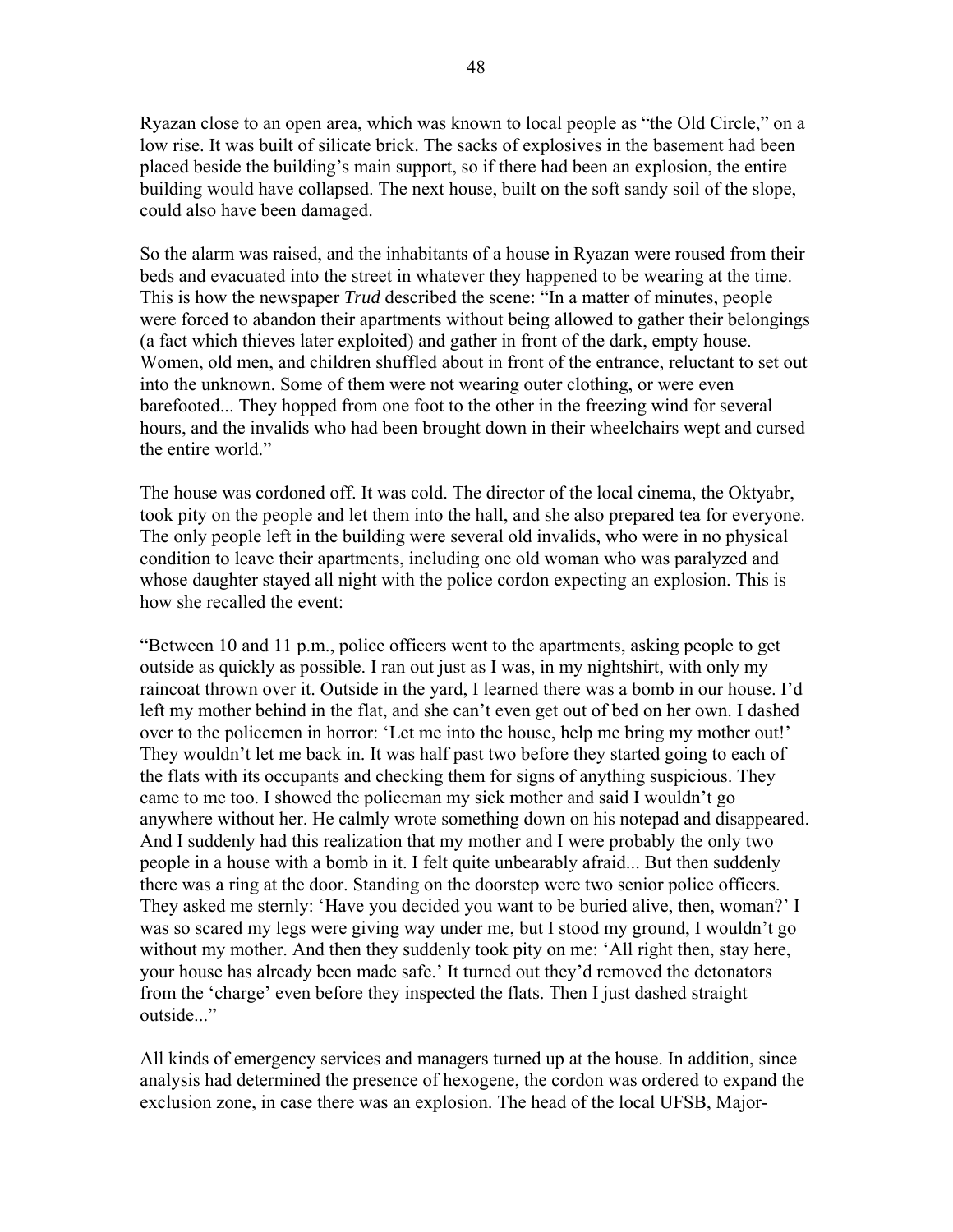General Alexander Sergeiev, congratulated the inhabitants of the building on being granted a second life. Hero of the hour Kartofelnikov was told that he must have been born under a lucky star (a few days later, he was presented with a valuable gift from the municipal authorities for finding the bomb—a Russian-made color television). One of the Russian telegraph agencies informed the world of his fortunate discovery as follows:

#### **"Terrorist bombing thwarted in Ryazan: sacks containing a mixture of sugar and hexogene found by police in apartment house basement.**

"First deputy staff officer for civil defense and emergencies in the Ryazan Region, Colonel Yury Karpeiev, has informed an ITAR-TASS correspondent that the substance found in the sacks is undergoing analysis. According to the operations duty officer of the Ministry of Emergencies of the Russian Federation in Moscow, the detonating device discovered was set for 5.30 Moscow time on Thursday morning. Acting head of the UVD of the Ryazan Region, Alexei Savin, told the ITAR-TASS correspondent that the make, color, and number of the car in which the explosive was brought to the scene had been identified. According to Savin, specialists were carrying out a series of tests to determine the composition and explosion hazard posed by the mixture discovered in the sacks... First deputy mayor of the region, Vladimir Markov, said that the situation in Ryazan is calm. The inhabitants of the building, who were rapidly evacuated from their apartments immediately following the discovery of the suspected explosive, have returned to their apartments. All the neighboring houses have been checked. According to Markov, it is the inhabitants themselves who must be the main support of agencies of law enforcement in their struggle with 'this evil which has appeared in our country... The more vigilant we are, the more reliable the defense will be.'"

At five minutes past midnight, the sacks were carried out of the basement and loaded into a fire engine. However, it was four in the morning before a decision was taken on where the explosives should be taken. The OMON, the FSB, and the local military units refused to take in the sacks. In the end, they were taken to the yard of the Central Office for Civil Defense and Emergencies of Ryazan, where they were stacked in a garage, and a guard was placed over them. The rescuers later recalled that they would have used the sugar in their tea, except that the analysis had shown the presence of hexogene.

The sacks lay at the civil defense base for several days, until they were taken away to the MVD's expert center for criminalistic analysis in Moscow. The press office of the UVD of the Ryazan Region actually announced that the sacks had been taken to Moscow on September 23. At 8.30 in the morning, the work of removing the bomb and checking the building was completed, and the residents were allowed to return to their apartments.

On the evening of September 22, 1,200 policemen were put on alert and a so-called Intercept plan was set in motion. Several eyewitnesses were identified, sketches were produced of three suspects, and roadblocks were set up on highways in the region and in nearby localities. The witnesses' testimony was quite detailed, and there was some hope that the perpetrators would be apprehended.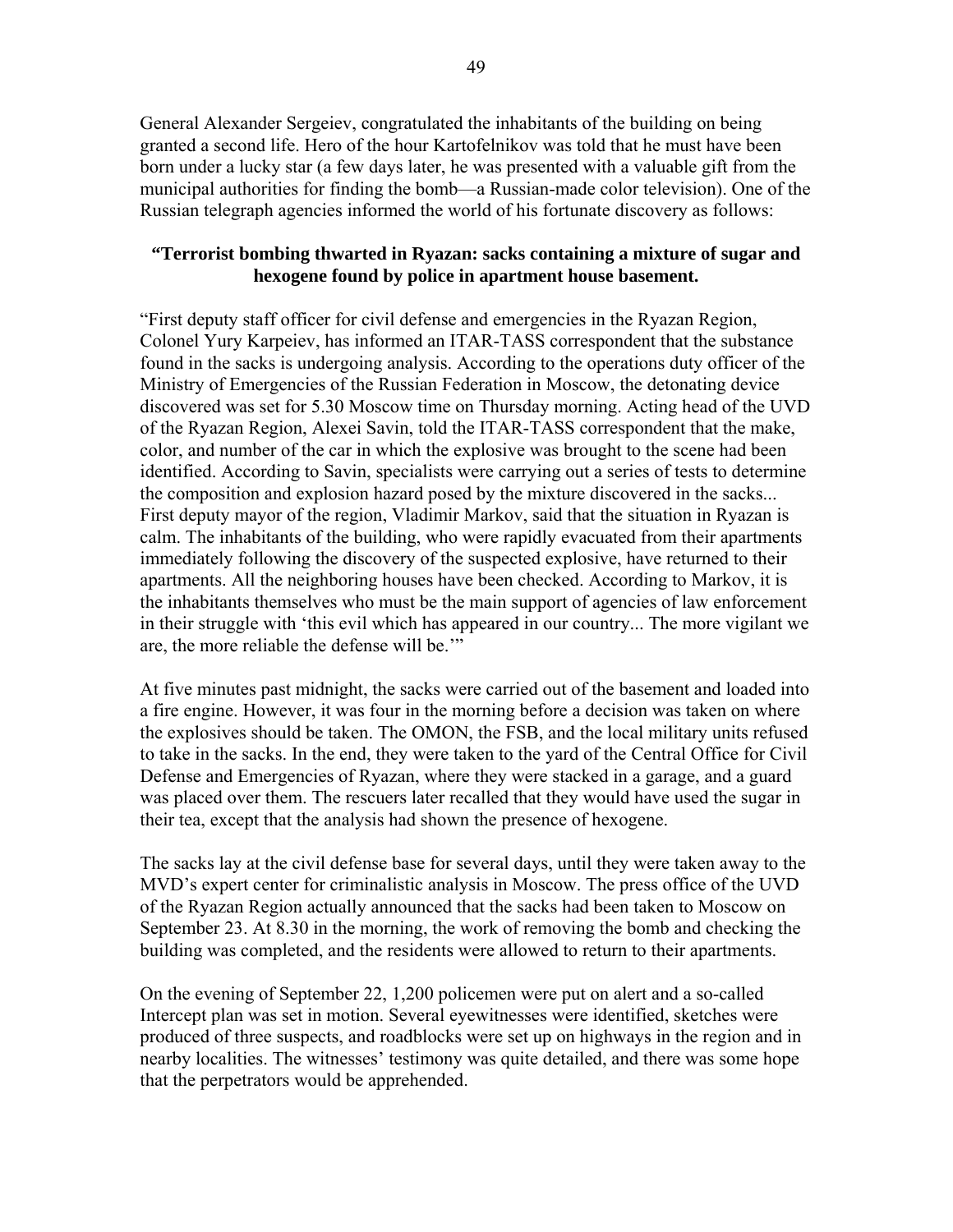The governor of the region and the municipal authorities allocated additional funds to the counter-terrorist offensive. Members of the armed forces were used to guard apartment blocks, and at night watch was organized among residents in all the buildings, while a further search was carried out of the entire residential district, especially of the apartment houses (by Friday, eighty percent of the houses in the town had been checked.) The city markets were deserted, with traders afraid to bring in their goods and customers afraid to go out shopping. According to the deputy mayor of Ryazan, Anatoly Baranov, "Practically no one in the town slept, and not only did the residents of that house spend the night on the street, so did the entire 30,000 population of the suburb of Dashkovo-Pesochnya in which it is located." The panic response in the city grew stronger: there were rumors circulating that Ryazan had been singled out for terrorist attack, because the 137th airborne assault guards regiment which had fought in Dagestan, was stationed there. In addition, the Dyagilev military aerodrome, from which military forces had been airlifted to the Caucasus, was located close to Ryazan. The main road out of Ryazan was jammed solid, because the police were checking all cars leaving the city. However, Operation Intercept failed to produce any results, the car used by the terrorists was not found, and the terrorists themselves were not arrested.

On the morning of September 23, the Russian news agencies broadcast the sensational news that "a terrorist bombing had been foiled in Ryazan." From eight in the morning, the television channels started broadcasting details of the failed attempt at mass murder: Every TV and radio broadcasting company in Russia carried the same story: "According to members of the law enforcement agencies of the Ryazan UVD, the white crystalline substance in the sacks is hexogene."

At 1 p.m., the TV news program *Vesti* on the state's RTR channel carried a live interview with S. Kabashov: "So provisional guidelines have been issued for the detention of an automobile matching the features which residents have described. There are no results so far." *Vesti* announced that "bomb specialists from the municipal police have carried out an initial analysis and confirmed the presence of hexogene. The contents of the sacks have now been sent to the FSB laboratory in Moscow for definitive analysis. Meanwhile, in Ryazan the mayor, Pavel Dmitrievich Mamatov, has held an extraordinary meeting with his deputies and given instructions for all basements in the city to be sealed off, and for rented premises to be checked more thoroughly."

And so it turned out that the contents of the sacks were sent for analysis, not only to the MVD laboratory, but to the FSB laboratory, as well.

Mamatov answered questions from journalists: "Whatever agencies we might bring in today, it is only possible to implement all the measures for sealing off attics and basements, repairs, installing gratings, and so on in a single week on one condition—if we all combine our efforts." In other words, at 1 p.m. on September 23, all of Ryazan was in a state of siege. They were searching for the terrorists and their car and checking attics and basements. When *Vesti* went on air again at 5 p.m., it was mostly a repeat of the broadcast at 1 p.m.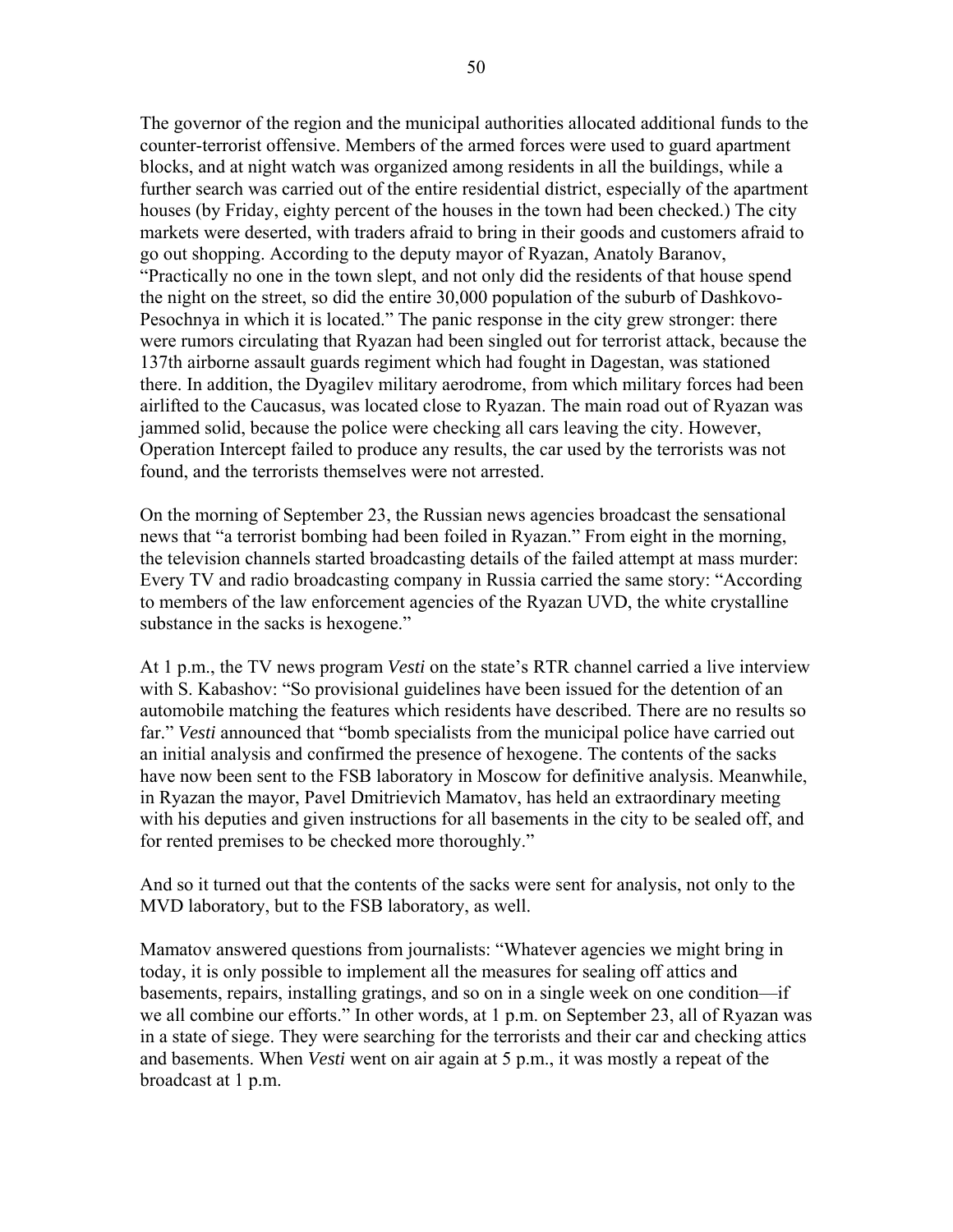At 7 p.m., *Vesti* went on air with its normal news coverage: "Today, Russian Prime Minister Vladimir Putin spoke about the air strikes on the airport at Grozny." So while they were looking for terrorists in Ryazan, Russian planes had been bombarding Grozny. The people of Ryazan were avenged. Those who were behind the terrorist attack would pay dearly for their sleepless night and their spoiled day.

Putin answered questions from journalists: "As far as the strike on Grozny airport is concerned, I can't make any comment. I know there is a general directive under which bandits will be pursued wherever they are. I'm simply not in the know, but if they were at the airport, that means at the airport. I can't really add anything to what has already been said." Evidently, as Prime Minister, Putin had known something the general public hadn't heard yet, that there were terrorists holed up at Grozny airport.

Putin also commented on the latest emergency in Ryazan: "As for the events in Ryazan, I don't think there was any kind of failure involved. If the sacks which proved to contain explosives, were noticed, that means there is a positive side to it, if only in the fact that the public is reacting correctly to the events taking place in our country today. I'd like to take advantage of your question in order to thank the public of our country for this... This is absolutely the correct response. No panic, no sympathy for the bandits. This is the mood for fighting them to the very end. Until we win. And we shall win."

Rather vague, but the general meaning is clear enough. The foiling of the attempted bombing in Ryazan is not a fumble by the secret services, who failed to spot the explosive being planted, but a victory for the entire Russian people who were keeping a vigilant lookout for their cruel enemies even in provincial towns like Ryazan. For that, the Prime Minister expresses his gratitude to the public.

This is a good point at which to draw our first conclusions. The FSB subsequently claimed that training exercises were being held in Ryazan, but this is contradicted by the following circumstances. On the evening of September 22, after the sacks of explosives had been discovered in the basement of the apartment building, the FSB made no announcement that training exercises were being held in Ryazan, that the sacks contained ordinary sugar, or that the detonating device was a mock-up. The FSB had a second opportunity to issue a statement concerning exercises on September 23, when the news agencies of the world carried the story of the failed terrorist attack in Ryazan. The FSB did not issue any denial, nor did it announce that training had been taking place in Ryazan. As of September 23, the Prime Minister of Russia and Yeltsin's successor in the post of president, Vladimir Putin, still supported the FSB version of events and sincerely believed (or at least pretended to believe) that a terrorist attack had been thwarted in Ryazan.

Let us imagine just for a moment that training exercises really were taking place in Ryazan. Could we possibly expect the FSB to say nothing all day long on September 23, while the whole world was buzzing with news of a failed terrorist attack? It's impossible to imagine it. Is it possible to imagine that the Prime Minister of Russia and former director of the FSB, who, moreover, has personal links with Patrushev, was not informed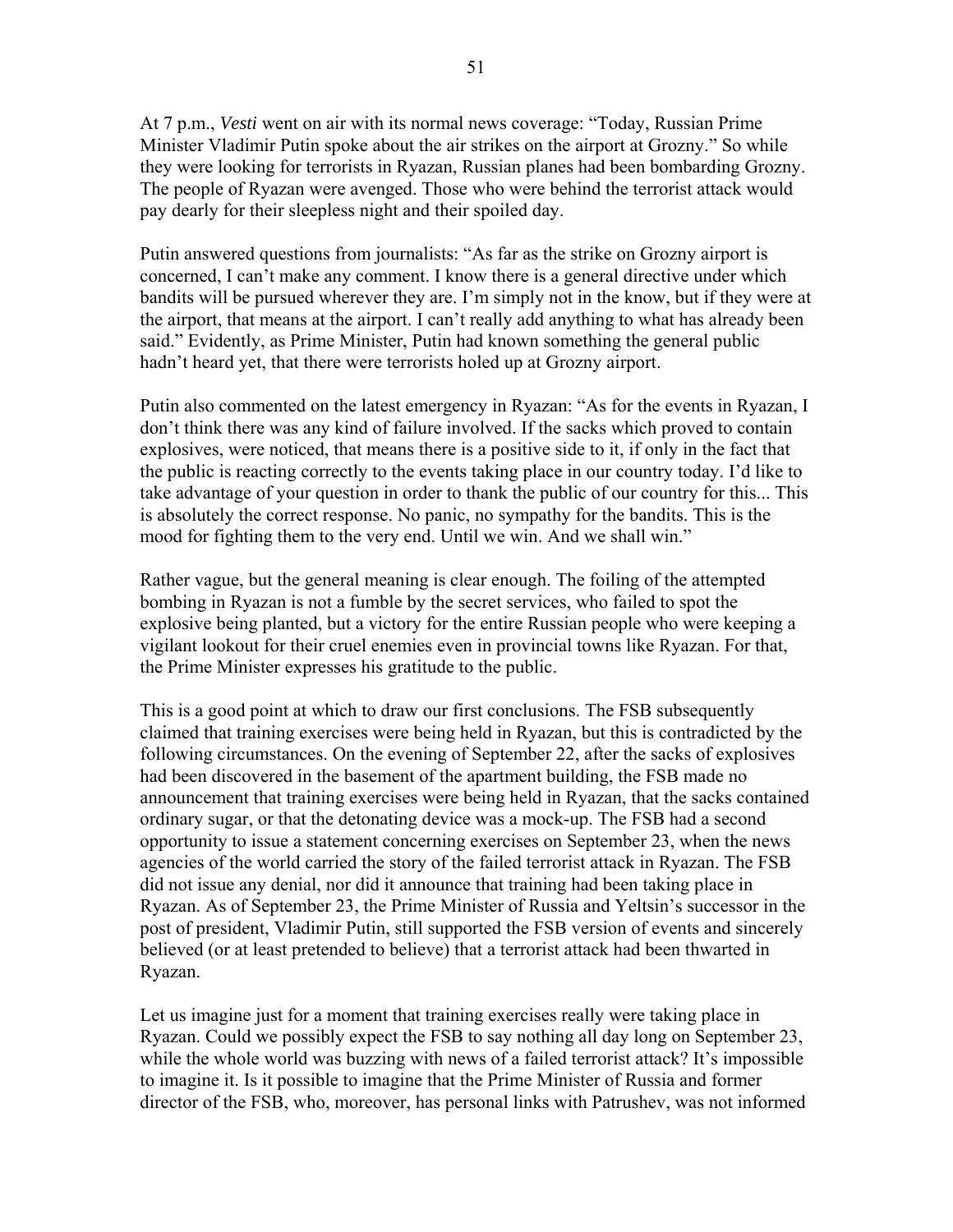about the "exercises"? It is quite impossible to imagine it, even in your wildest dreams. It would be an open gesture of disloyalty to Putin by Patrushev, after which one or the other of them would have had to quit the political arena. The fact that at seven o'clock in the evening, on September 23, 1999, Putin did not make any statement about training exercises taking place in Ryazan was the weightiest possible argument in favor of interpreting events as a failed attempt by the FSB to blow up an apartment building in Ryazan.

The mayor of Moscow, Yury Luzhkov, who has pretty good contacts among the departments of the armed forces and law enforcement, was not informed about any FSB "exercises" in Ryazan, either. On the contrary, on September 23, the Moscow authorities gave instructions for intensive precautions to be taken to prevent terrorist attacks in the capital, primarily because in the opinion of representatives of the agencies of law enforcement, the composition of the explosive found in Moscow and Ryazan, and the way it was planted, were similar. The Moscow police were given instructions to thoroughly check all premises, including non-residential, from top to bottom, and to carefully inspect every vehicle carrying goods into the city. In Moscow, the events in Ryazan were seen as a prevented terrorist attack.

But the most remarkable thing of all is that not even Rushailo, who headed the commission for combating terrorism and supervised the Whirlwind Anti-Terror operation, knew anything at all about exercises in Ryazan. Oleg Aksyonov, head of the information department of the MVD of Russia, later said: "For us, for the people of Ryazan, and the central administration, this is a total surprise; it was treated as a serious crime." On September 23, in his capacity as press secretary for the MVD, Aksyonov met the press several times. To Rushailo's shame, Aksyonov announced that, having familiarized himself with the situation, the minister had ordered that all the basements and attics in Ryazan should be checked once again in the space of a day and that vigilance should be increased. Aksyonov emphasized that the implementation of the order was to be closely monitored, since "people could pay for a minor slip-up with their lives."

Even on September 24, when he addressed the First All-Russian Congress for Combating Organized Crime, Rushailo spoke about the terrorist attack that had been thwarted in Ryazan and said that "a number of serious miscalculations have been made in the activities of the agencies of the interior" and that "harsh conclusions" had been drawn. Having pointed out the miscalculations of the agencies that had failed to spot the explosives being planted, Rushailo followed Putin in praising the people of Ryazan who had managed to foil the terrorist attack. "The struggle against terrorism is not the exclusive prerogative of the agencies of the interior," said Rushailo. A significant role in this matter was allotted to "the local authorities and administrations, whose work, however, also contains significant flaws." Rushailo recommended to his audience "the immediate creation of interdepartmental monitoring and that would travel to the regions to check the implementation of decisions on site and to provide practical assistance." He pointed out that in the MVD such work was already being carried out and there had been definite improvements, such as the foiling of the attempt to blow up the apartment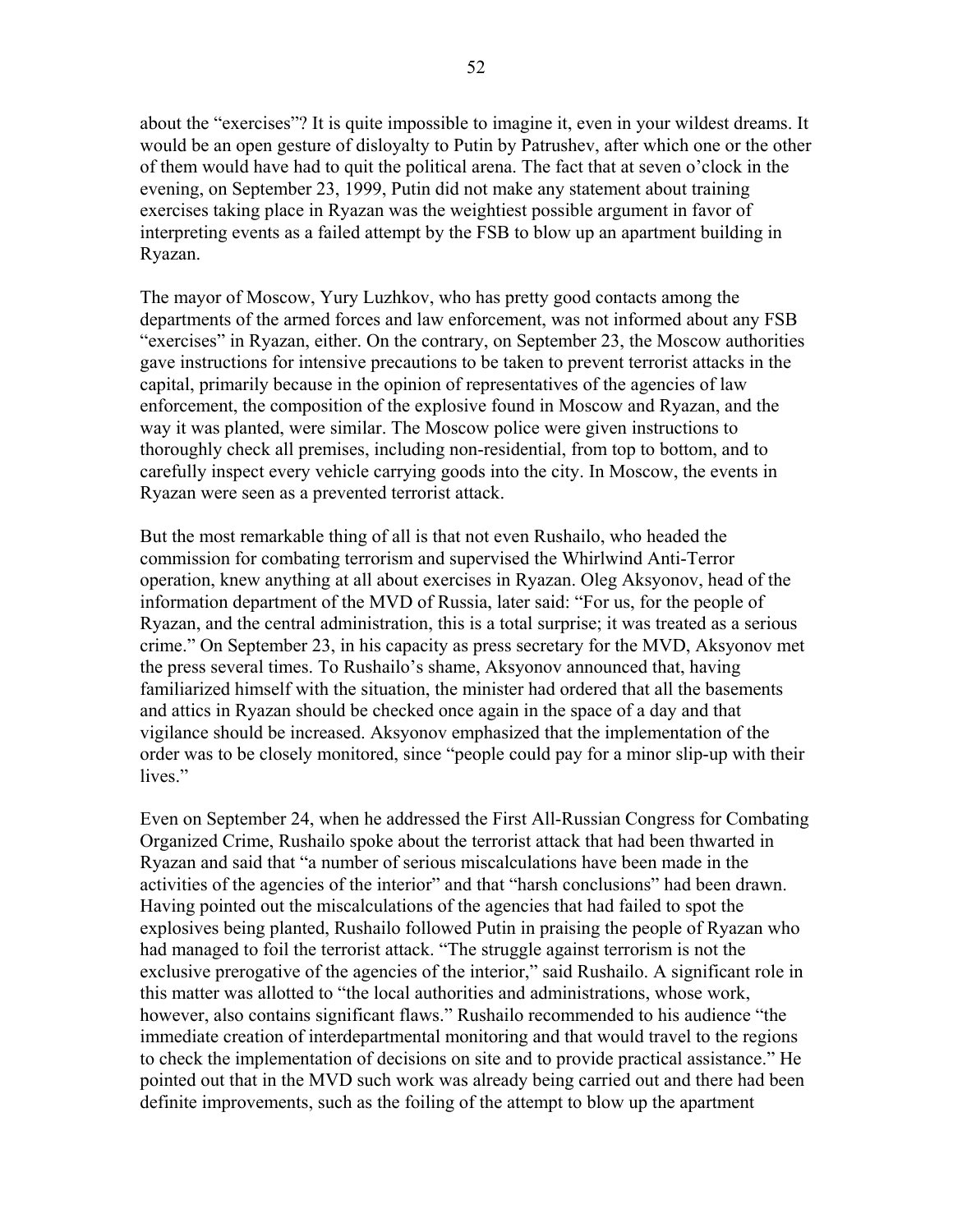building in Ryazan. "The thwarting of new terrorist attacks and the punishment of the guilty parties in crimes already committed is the main task facing the MVD of Russia at the present stage," Minister of the Interior Vladimir Rushailo emphasized with pride in the one thwarted terrorist attack he already had to his credit—in Ryazan.

If the minister himself regarded the Ryazan episode as a foiled terrorist attack, then what can we say about the regional UVD? The appeals composed in revolutionary style simply begged to be set to music:

"The war declared by terrorism against the people of Russia continues. And this means that the unification of all the forces of society and the state to repel the treacherous foe is the essential requirement of the present day. The struggle against terrorism cannot remain a matter only for the police and the secret services. The most striking possible confirmation of this is the report of an attempt to blow up an apartment building in Ryazan which was thwarted thanks to the vigilance of the public. On September 23, in Ryazan... while checking the basement of an apartment building a police detachment discovered an explosive device consisting of three sacks of hexogene and a timing mechanism set for half-past five in the morning. The terrorist attack was thwarted thanks to the inhabitants of the building, which the criminals had chosen as their target. The evening before, they had noticed strangers carrying sacks of some kind into the basement from a Zhiguli automobile with its license plate papered over. The residents immediately contacted the police. Initial analysis of the contents of the sacks showed that they actually did contain a substance similar to hexogene mixed with granulated sugar. The sacks were immediately dispatched to Moscow under guard. Following expert analysis, the staff at the FSB laboratory will give a final answer as to whether this was an attempted terrorist attack or merely a diversionary ploy.

"In this connection, the department of the interior for the region wishes to remind citizens yet again of the need to remain calm and take an organized, business-like approach to ensuring one's own safety. The best reply to the terrorists will be the vigilance of us all. All this requires is to look a little closer at the people around you, pay attention to strangers noticed in the entrance way, in the attic, or the basement of your building, to abandoned automobiles parked directly beside apartment buildings. At the slightest suspicion phone the police.

"Do not on any account attempt to examine the contents of any suspicious boxes, bags, and other unidentified objects, which you may find. In such situations you should restrict access to them by other people and call the police.

"The establishment of house committees to organize the protection of buildings and surrounding territory during the night will also serve to reduce significantly the likelihood of terrorist incidents in our city. Remember, today it depends on every one of us just how effective the fight against evil will be."

—UVD Information Group.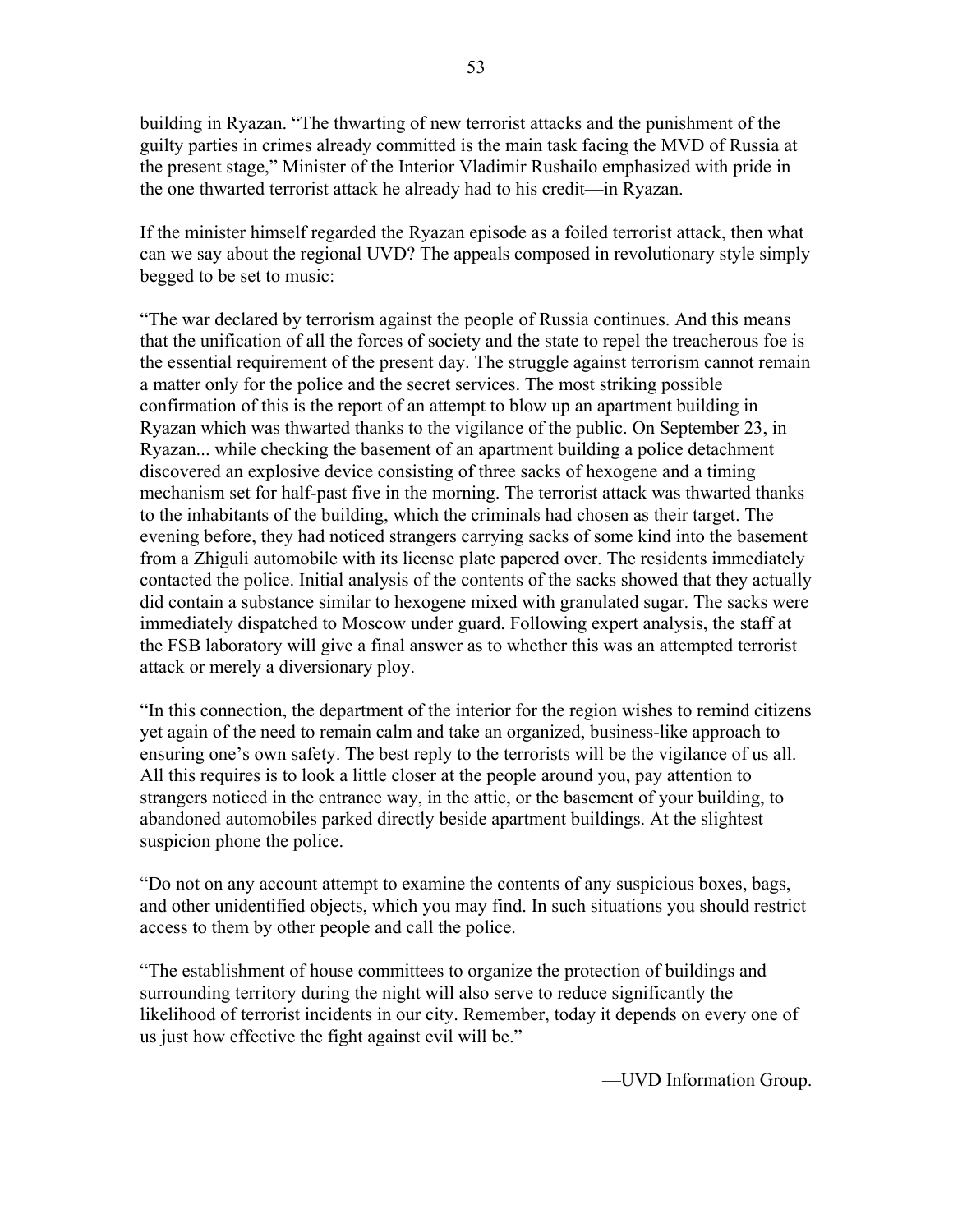Unfortunately for him, on September 23 ,1999, General Alexander Zdanovich, head of the Center for Public Relations of the FSB of Russia, was due to appear in the television program *Hero of the Day* on the NTV channel. Thanks to this, we have yet another important piece of evidence that the FSB was planning to just sit it out and allow the people of Ryazan and the journalists to swallow the version of events as a failed terrorist attack by Chechens. It is obvious that prior to Zdanovich's appearance, the FSB had no intention of making any statement about "exercises." Their calculations were simple enough: the police had not found any terrorists from the FSB or the car. The story of the thwarted terrorist attack was still working, and, best of all, it suited everyone, since even Rushailo could claim a share of the credit for thwarting the bombing.

Zdanovich had, however, been instructed by his bosses to try feeling out the public reaction to the fairy tale about "exercises," in case something went wrong or there was a leak of information about the FSB's involvement in the terrorist attack in Ryazan. Note how gently Zdanovich began hinting that no actual crime had been committed in the attempt to blow up the house in Ryazan, as if trying to convince people that there was nothing to get excited about. The press secretary of the FSB declared that the initial report indicated that there was no hexogene in the sacks discovered in the basement of one of the apartment blocks in the city, but that they contained "something like remotecontrol devices." Nor were there any detonating mechanisms, although it was now possible to confirm that "certain elements of a detonating mechanism" had been discovered.

At the same time, Zdanovich emphasized that the final answer would have to be given by the experts, his colleagues from the FSB laboratory in Moscow, who were Patrushev's subordinates. Zdanovich knew perfectly well just what "final answer" would be given by the FSB experts: it would be the one their boss ordered them to give (this answer would be communicated to us only after a certain delay, on March 21, 2000, a year-and-a half after the foiled terrorist attack, and just five days before the presidential election).

But even so, at the beginning of the program *Hero of the Day*, Zdanovich was not in possession of any information to the effect that the FSB had apparently been carrying out "exercises" in Ryazan. He did not even hint at the possibility that training exercises might be involved. In his interview, Zdanovich did express doubts that the sacks contained explosive and that there was a live detonating device, but there was not a single word about any possible exercises. This discrepancy was yet another indication that the secret services had planned a terrorist attack in Ryazan. It is simply not possible to imagine that the leadership of the FSB had kept information on exercises already completed in Ryazan a secret from Zdanovich.

The evening of September 23 brought yet another absurdity. The *Novosti* news agency broadcast a recording of the NTV interview with General Zdanovich and announced that the Intercept search plan for the white VAZ-2107 automobile was still continuing. "A lot of things about this entire story are unclear." In particular, the witnesses gave different descriptions of the color and make of the automobile. Doubts had even arisen about whether the car's license plate had been papered over. At the same time, as the press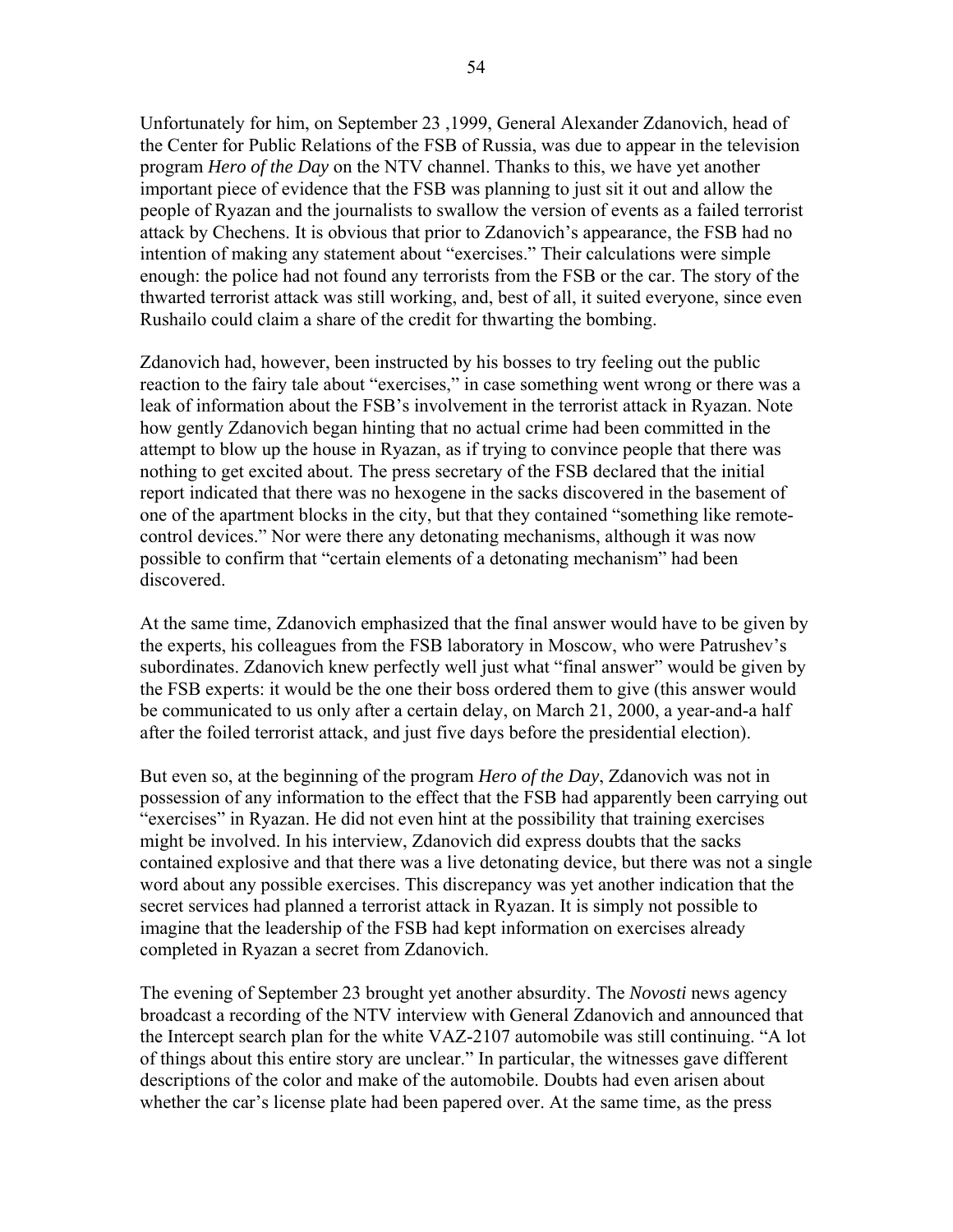center remarked, the search for the car was being continued "in order to reconstruct an objective picture."

Despite Zdanovich's assurances that there had been no explosive or detonating device, the Ryazan UFSB was still unable "to reconstruct an objective picture." On September 24, the morning newspapers carried details of how the terrorist attack in Ryazan had been foiled, but still no statement from the FSB about exercises.

Not until September 24 did FSB director Patrushev finally decide to issue a statement about the "exercises" which had been held in Ryazan. What could have made Patrushev shift tactics in this way? Firstly, the main clues, three sacks of explosive with a live detonating device, had been delivered into Patrushev's hands in Moscow, which was good news for Patrushev. Now he could substitute the sacks and confidently assert that the provincials in Ryazan had made a mistake, and the results of their analysis were wrong. There was also bad news: the Ryazan UFSB had detained two terrorists.

Let's lend the FSB a hand in establishing the "objective picture" which was so zealously concealed from the people. In simplified form, the most brilliant part of the joint operation, conducted by the Ryazan police and the Ryazan Region UFSB, went as follows.

Following the discovery in Ryazan of the sacks containing explosive and a live detonating device, the Intercept plan had been announced in the city. The senior officer responsible for public relations (press secretary) of the UFSB of the Ryazan Region, Yury Bludov, announced that Patrushev's statement had come as a complete surprise to the local members of the state security services. "Until the last moment , we worked across the board in close collaboration with the police, just as though the threat of a terrorist attack was real, we made up sketches of the suspected terrorists; on the basis of the results of the analysis, we initiated criminal proceedings under article 205 of the Criminal Code of the Russian Federation (terrorism); we conducted a search for cars and terrorists."

After the announcement of Operation Intercept, when the routes out of town were already closed off, the operational divisions of the Ryazan UVD and UFSB attempted to determine the precise location of the terrorists they were seeking. They had a few lucky breaks. Nadezhda Yukhanova, an employee of the Electrosvyaz Company (the telephone service), recorded a suspicious call to Moscow. "Leave one at a time, there are patrols everywhere," replied the voice at the other end of the line. Yukhanova immediately reported the call to the Ryazan UFSB, and it was a simple technical matter for the suspicious telephone to be monitored immediately. The operatives had no doubt that they had located the terrorists. However, difficulties arose, because when the bugging technology identified the Moscow telephone number the terrorists were ringing, it turned out to be the number of one of the offices of the FSB in Moscow.

After leaving Novosyolov Street shortly after 9 p.m. on September 22, the terrorists had not risked driving straight to Moscow, because a solitary car is always noticeable on a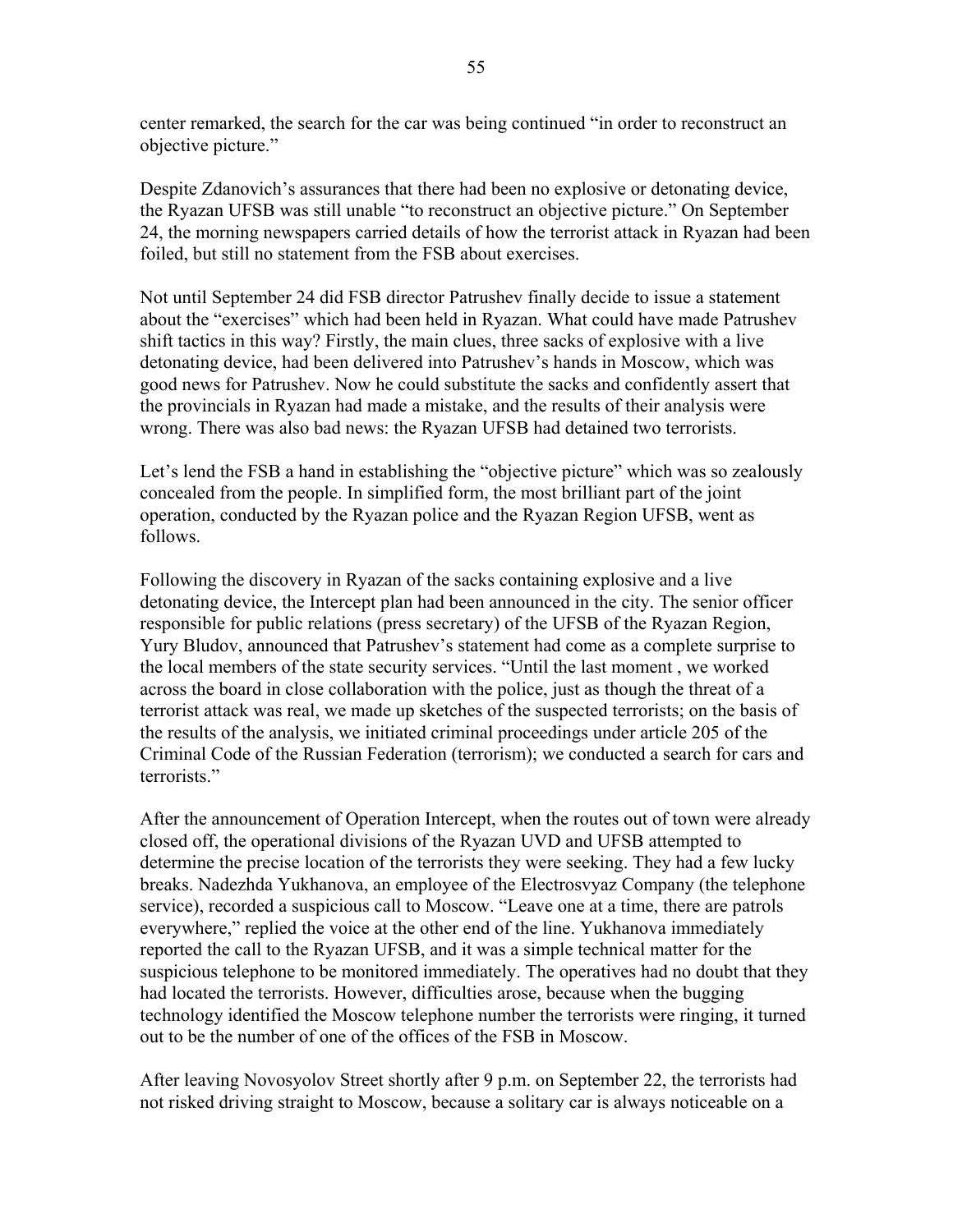deserted highway at night, and the chances of being stopped at a traffic police post were too high. Any car stopped at night would be noted in the duty officer's journal, even if the people sitting in it were members of the FSB or other secret services, and the next day when the news of the explosion was announced, the policeman would be bound to recall stopping a car with three people. If there also happened to be reports by witnesses in Ryazan, they would pick up the car and its passengers immediately. The terrorists had to wait until the morning, since they couldn't leave the target area until after the explosion had taken place, and their military mission had been accomplished. In the morning, there would be a lot of cars on the highway. For the first few hours after the attack, there would be panic. If witnesses had spotted two men and a woman in a car, the police would be looking for three terrorists, two men and one woman. One person alone in a car could always give any police cordon the slip.

That this was the way things really were is clear from the report of operation Intercept in the newspaper *Trud*: "By now the situation in Ryazan had reached red hot. Reinforced patrols of police and cadets from the local military colleges walked the streets. All road routes out of and into the city were blocked by the patrols and sentries armed to the teeth and road traffic police. Miles-long traffic jams had built up with cars and trucks moving to and from Moscow. They searched all the cars thoroughly, looking for three terrorists, two men and a woman, whose descriptions were posted on almost every street lamp post."

Following instructions received, one of the terrorists set out towards Moscow in the car on September 23, abandoned the car in the area of Kolomna*,* and made his way to Moscow unhindered. One of the terrorists had now escaped the clutches of the Ryazan police and taken the car with him as well. Late in the day of September 23, less than twenty-four hours later, an empty car was found by the police on the Moscow-Ryazan highway close to Kolomna, about halfway to Moscow. It was the same car "with the papered-over license plates, which was used to transport the explosive," Bludov announced. The car turned out to be registered as missing with the police. In other words, the terrorists had carried out their operation in a stolen car (a classical feature of terrorist attacks).

The car had not been dumped near Kolomna by chance. If it had been stolen in Moscow or the Moscow Region, the police would have returned it to the owner at his home address, and it would probably never have entered anyone's head to think it might be the car used by unknown terrorists to transport hexogene for blowing up a building in a different region of the country, in Ryazan. Accordingly, they wouldn't have bothered to analyze the contents of the car for microparticles of hexogene and other explosive substances. The accomplice could go back for the two terrorists left behind in Ryazan the next day in a standard FSB operational vehicle and take them to Moscow without any risk of being caught. On the other hand, if it were discovered that the car found near Kolomna was the one used for the terrorist attack, the fact that it was abandoned halfway to Moscow would tell the Ryazan police that the terrorists had gotten away. The cordon in place around Ryazan would then be relaxed, which would make it easier for the remaining two terrorists to leave.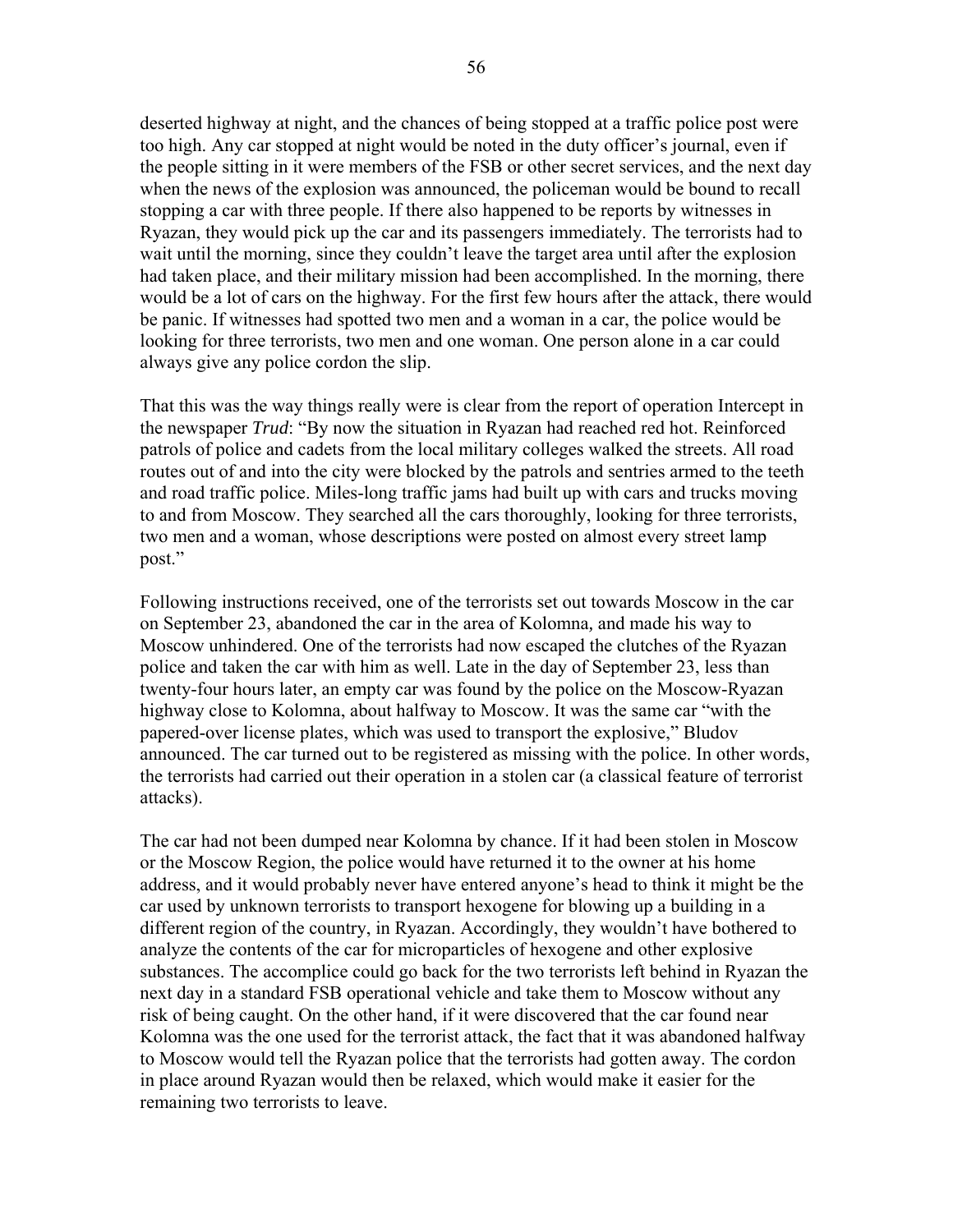So now there were two terrorists left in Ryazan. From information provided by the Ryazan UFSB, we know that the terrorists stayed overnight somewhere in Ryazan and didn't spend the night of September 22 hanging about in the hallways of buildings in a strange and unfamiliar town. The conclusion must be drawn that the terrorists had arranged places to stay in advance, even if they themselves were not from Ryazan. In that case, it is clear that they had time to choose their target, which was far from random, and to prepare for their terrorist attack. When they were caught by surprise by operation Intercept starting earlier than expected, the terrorists decided to wait it out in the town. The arguments in support of this interpretation are as follows.

It is very important to note that the leaders of the Ryazan Region were not aware of the explosion planned for Ryazan (or the "exercises," as the events are referred to diplomatically by all the officials involved in them and by employees of the agencies of coercion). The governor of the region, V.N. Liubimov, announced this in an interview broadcast live on September 24, when he said: "Not even I knew about this exercise." Mamatov, the mayor of Ryazan, was frankly annoyed: 'They've used us as guinea pigs. Tested Ryazan for lice. I'm not against exercises. I served in the army myself, and I took part in them, but I never saw anything like this."

The FSB department for the Ryazan Region was also not informed about the "exercises." Bludov stated that "the FSB was not informed in advance that exercises were being conducted in the city." The head of the Ryazan UFSB, Major-General A.V. Sergeiev at first stated in an interview with the local television company Oka that he knew nothing about any "exercises" being held. It was only later, in response to a question from journalists about whether he had in his possession any official document confirming that exercises were held in Ryazan, that he answered through his press secretary that he accepted as proof of the exercises the television interview given by FSB director Patrushev. One of the women living in house 14/16, Marina Severina, recalled how, afterwards, the local FSB went round the apartments apologizing: "Several people from the FSB came to see us, led by a colonel. They apologized. They said that they hadn't known anything, either." This is one case in which we can believe the members of the FSB and accept their sincerity.

The Ryazan UFSB realized that the people of Ryazan had been "set up" and that the Public Prosecutor's Office of Russia and the public might accuse the Ryazan UFSB of planning the explosion. Shaken by the treachery of their Moscow colleagues, the Ryazan UFSB decided to provide themselves with an alibi and announced to the world that the Ryazan operation had been planned in Moscow. There could be no other explanation for the statement from the Ryazan Region UFSB, which appeared shortly after Patrushev's interview about "exercises" in Ryazan. We give the text of the statement in full.

"It has become known that the planting on 22.09.99 of a dummy explosive device was part of an ongoing interregional exercise. This announcement came as a surprise to us and appeared at a moment when the department of the FSB had identified the places of residence in Ryazan of those involved in planting the explosive device and was preparing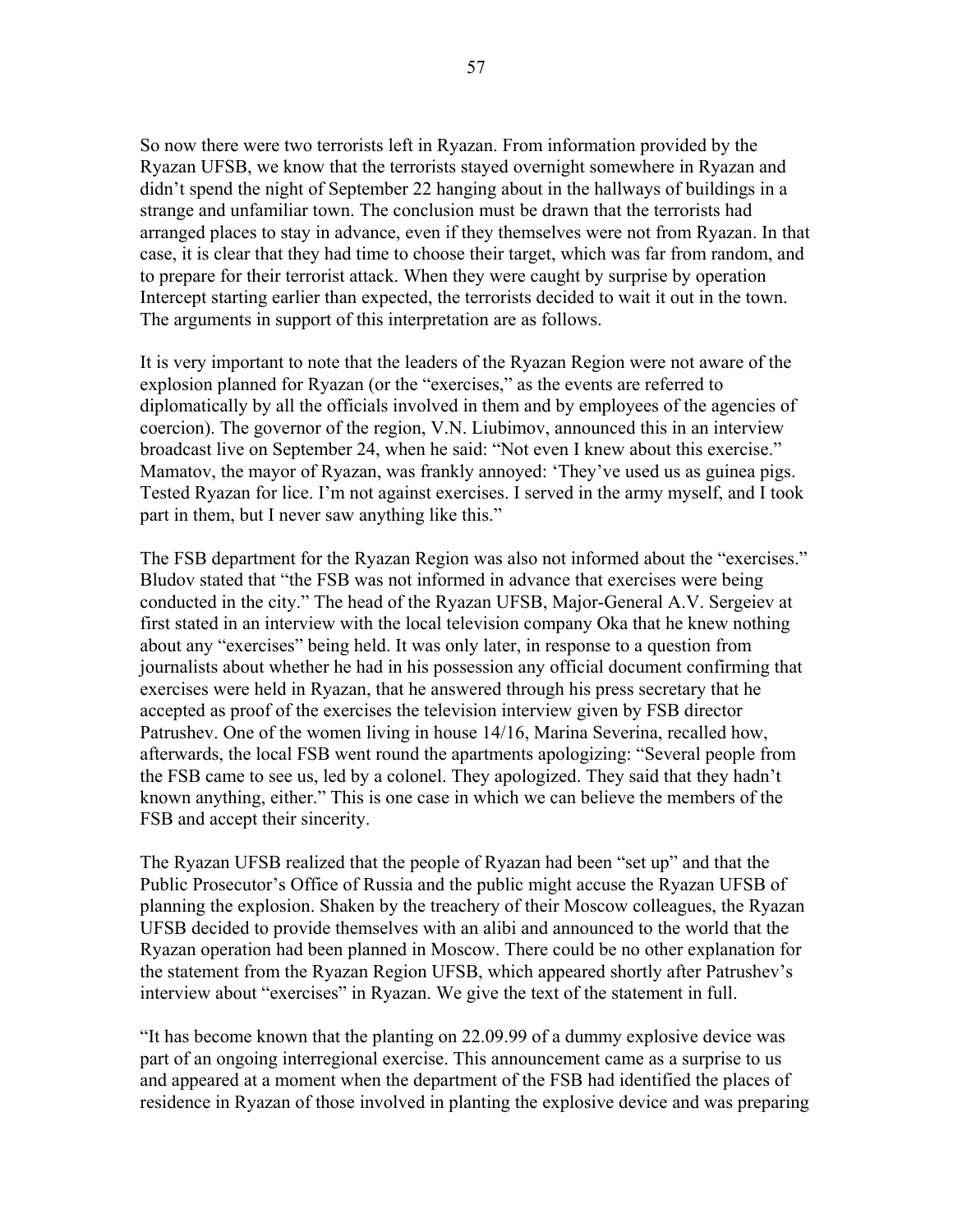58

to detain them. This had been made possible due to the vigilance and assistance of many of the residents of the city of Ryazan, collaboration with the agencies of the Ministry of the Interior and the professionalism of our own staff. We thank everyone who assisted us in this work. We will continue in future to do everything possible to ensure the safety of the people of Ryazan."

This unique document provides us with answers to the most important of our questions. Firstly, the Ryazan UFSB had nothing to do with the operation to blow up the building in Ryazan. Secondly, at least two terrorists were discovered in Ryazan. Thirdly, the terrorists lived in Ryazan, if only temporarily, and evidently a network of at least two secret safe apartments were uncovered. Fourthly, just at the moment when arrangements were in hand to arrest the terrorists, the order came from Moscow not to arrest them, because the terrorist attack in Ryazan was only an FSB "exercise."

In order to remove any doubts that the UFSB statement was both deliberate and accurate, the leadership of the Ryazan UFSB repeated it almost word-for-word in an interview. On May 21, 2000, just five days before the presidential election, when the failed explosion in Ryazan had been put back on the public agenda for political reasons by the parties competing for power, the head of the investigative section of the UFSB for the Ryazan Region, Lieutenant Colonel Yuri Maximov, stated as follows:

"We can only feel sympathy for these people and offer our apologies. We also find the situation difficult. We took all the events of that night seriously, regarding the situation as genuinely dangerous. The announcement about exercises held by the FSB of the Russian Federation came as a complete surprise to us and appeared at a moment when the department of the FSB had identified the places of residence in Ryazan of those involved in planting the dummy (as it subsequently emerged) device and was preparing to detain them. This had been made possible due to the vigilance and assistance of the inhabitants of Ryazan, collaboration with the agencies of the ministry of the interior, and the professionalism of our own staff."

It was thus, twice confirmed in documentary form that the terrorists who had mined the building in Ryazan were employees of the FSB, that at the time of the operation they were living in Ryazan, and that the places where they lived had been identified by employees of the UFSB for the Ryazan Region. This being so, we can catch Patrushev out in an obvious lie. On September 25, in an interview with one of the television companies, he stated that "those people who should in principle have been found immediately were among the residents who left the building, in which an explosive device was supposedly planted. They took part in the process of producing their own sketches, and held conversations with employees of the agencies of law enforcement."

The real facts were quite different. The terrorists scattered to different safe apartments. No sooner had the leadership of the Ryazan UFSB reported in the line of duty by phone to Patrushev in Moscow, that the arrest of the terrorists was imminent than Patrushev gave the order not to arrest the terrorists and announced that the foiled terrorist attack in Ryazan was only an "exercise." One can imagine the expression on the face of the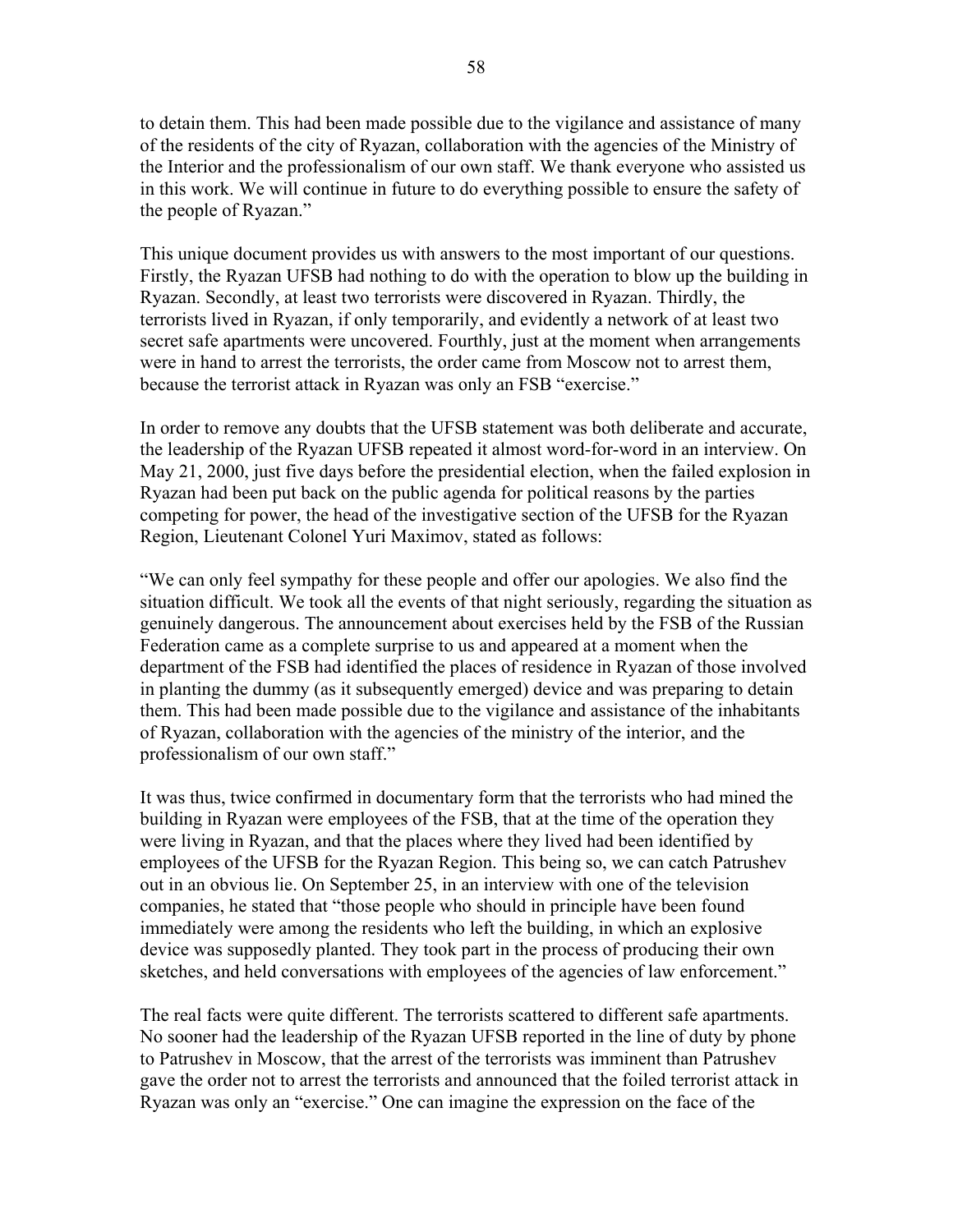Ryazan UFSB officer concerned: most likely Major-General Sergeiev was reporting to Patrushev in person when he was ordered to let the terrorists go.

Immediately after he put down the phone, Patrushev gave his first interview in those days to the NTV television company: "The incident in Ryazan was not a bombing, nor was it a foiled bombing. It was an exercise. It was sugar; there was no explosive substance there. Such exercises do not only take place in Ryazan. But to the honor of the agencies of law enforcement and the public in Ryazan, they responded promptly. I believe that exercises must be made as close as possible to what happens in real life, because otherwise we won't learn anything and won't be able to respond to anything anywhere." A day later, Patrushev added that the "exercise" in Ryazan was prompted by information about terrorist attacks planned to take place in Russia. In Chechnya several groups of terrorists had already been prepared and were "due to be advanced into Russian territory and carry out a series of terrorist attacks... It was this information which led us to conclude that we needed to carry out training exercises, and not like the ones we'd had before, and to make them hard and strict... Our personnel must be prepared; we must identify the shortcomings in the organization of our work and make corrections to its organization."

The *Moscow Komsomolets* newspaper managed to joke about it: "On September 24, 1999, the head of the FSB, Nikolai Patrushev, made the sensational announcement that the attempted bombing in Ryazan was nothing of the sort. It was an exercise... The same day, Minister of the Interior Vladimir Rushailo congratulated his men on saving the building in Ryazan from certain destruction."

But in Ryazan, of course, no one was laughing. Obviously, even though Patrushev had forbidden it, the Ryazan UFSB went ahead and arrested the terrorists, considerably roughing them up in the process. Who was arrested where, how many there were of them, and what else the Ryazan UFSB officers found in those flats we shall probably never know. When they were arrested, the terrorists presented their "cover documents" and were detained, until the arrival from Moscow of an officer of the central administration with documents which permitted him to take the FSB operatives, who had been tracked down so rapidly, back to Moscow with him.

Beyond this point our investigation runs up against the old familiar "top secret" classification. The criminal proceedings instigated by the UFSB for the Ryazan Region in connection with the discovery of an explosive substance under article 205 of the Criminal Code of the Russian Federation (terrorism) was classified, and the case materials are not available to the public. The names of the terrorists (FSB operatives) have been concealed. We don't even know if they were interrogated and what they said under interrogation. Patrushev certainly had something to hide. "There's nothing I can do, guys. The analysis shows explosive materials, I'm obliged to initiate criminal proceedings"—such was the stubborn reply made by the local FSB investigator to his Moscow colleagues, when they tried putting pressure on him. So then, people from the FSB's central administration were sent down and simply confiscated the results of the analysis.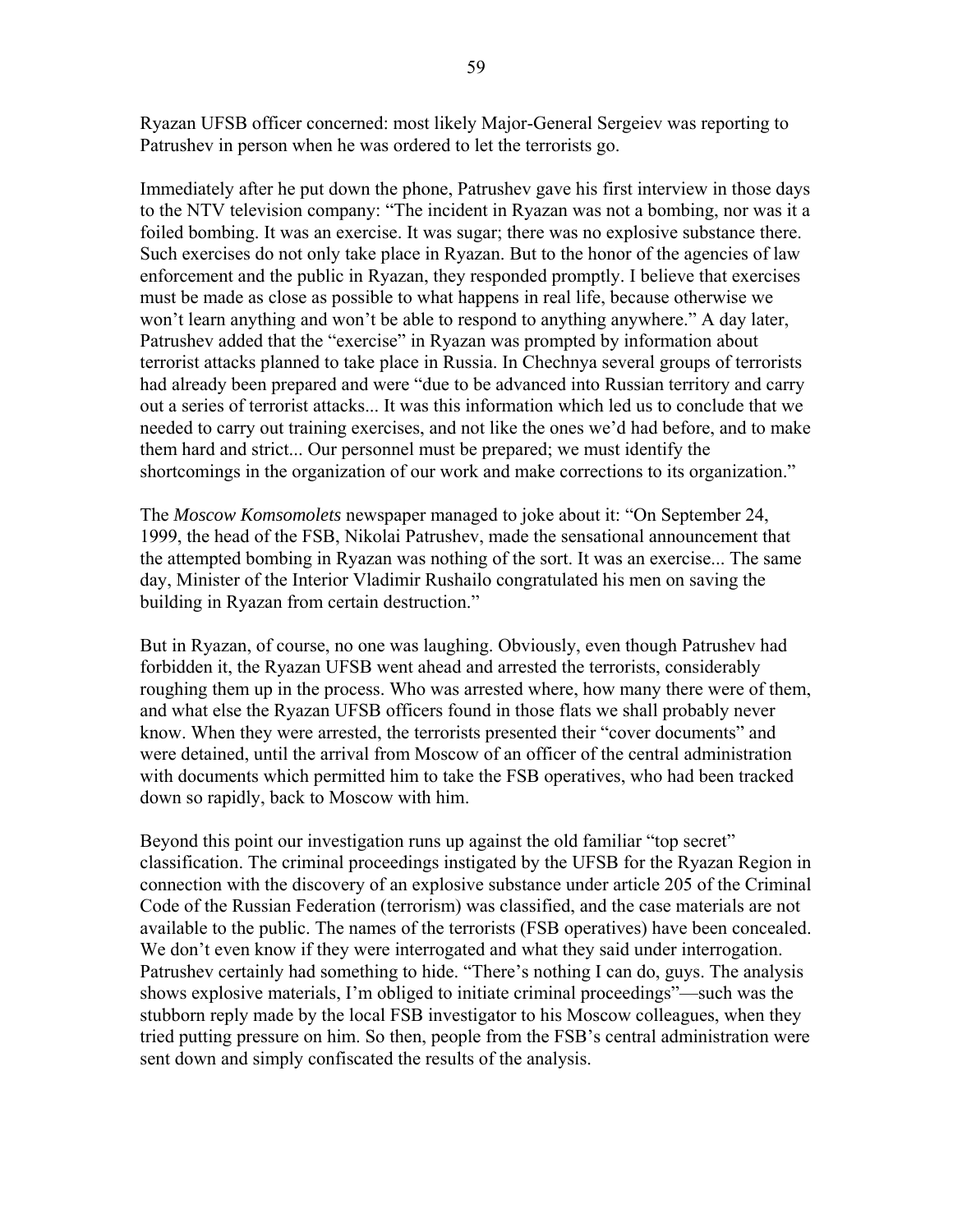On September 29, 1999, the newspapers *Cheliabinsky Rabochy* and *Krasnoyarsky Rabochy*, and on October 1, the *Volzhskaya Kommuna* of Samara carried identical articles; "We have learned from well-informed sources in the MVD of Russia that none of the MVD operatives and their colleagues in the UFSB of Ryazan believes in any "training" involving the planting of explosive in the town... In the opinion of highly placed employees of the MVD of Russia, the apartment building in Ryazan actually was mined by persons unknown using genuine explosives and the same detonators as in Moscow... This theory is indirectly confirmed by the fact that the criminal proceedings under the article on terrorism have still not been closed. Furthermore, the results of the original analysis of the contents of the sacks, carried out at the first stage by local MVD experts, were confiscated by FSB personnel who arrived from Moscow, and immediately declared secret. Policemen who have been in contact with their colleagues in criminalistics, who carried out the first investigation of the sacks, continue to claim that they really did contain hexogene, and there is no possibility of any error."

Trying to put pressure on the investigation and declaring a criminal case classified were illegal acts. According to article 7 of the law of the Russian Federation, "On state secrecy," adopted on July 21, 1993, "information... concerning emergencies and catastrophes which threaten the safety and health of members of the public and their consequences; ...concerning instances of the violation of human and civil rights and freedoms; ... concerning instances of the violation of legality by the agencies of state power and their officials...shall not be declared a matter of state secrecy and classified as secret." The same law goes on to state: "officials who have made a decision to classify as secret the information listed, or to include it for this purpose in media which contain information that constitutes a matter of state secrecy, shall be subject to criminal, administrative, or disciplinary sanction, in accordance with the material and moral harm inflicted upon society, the state, and the public. Members of the public shall be entitled to appeal such decisions to a court of law."

Unfortunately, it looks as though those responsible for classifying a criminal case will not be held to account under the progressive and democratic law of 1993. As one of the residents of the ill-fated (or fortunate) building in Ryazan put it, they have "pulled the wool down hard over our eyes."

Certainly, in March 2000 (just before the presidential election), the voters were shown one of the three terrorists (a "member of the FSB special center"), who said that all three members of the group had left Moscow for Ryazan on the evening of September 22, that they had found a basement which happened by chance not to be locked; they had bought sacks of sugar at the market and a cartridge at the Kolchuga gun shop, from which they had constructed "mock-ups of an explosive device" on the spot, and "the whole business was concentrated together to implement the measure concerned... It was not sabotage, but an exercise. We didn't even really try to hide."

On March 22 (with four days left to the election), The Association of Veterans of the Alpha Group came to the defense of the story about FSB exercises in Ryazan, in the person of lieutenant-general of the reserve and former commander of the Vympel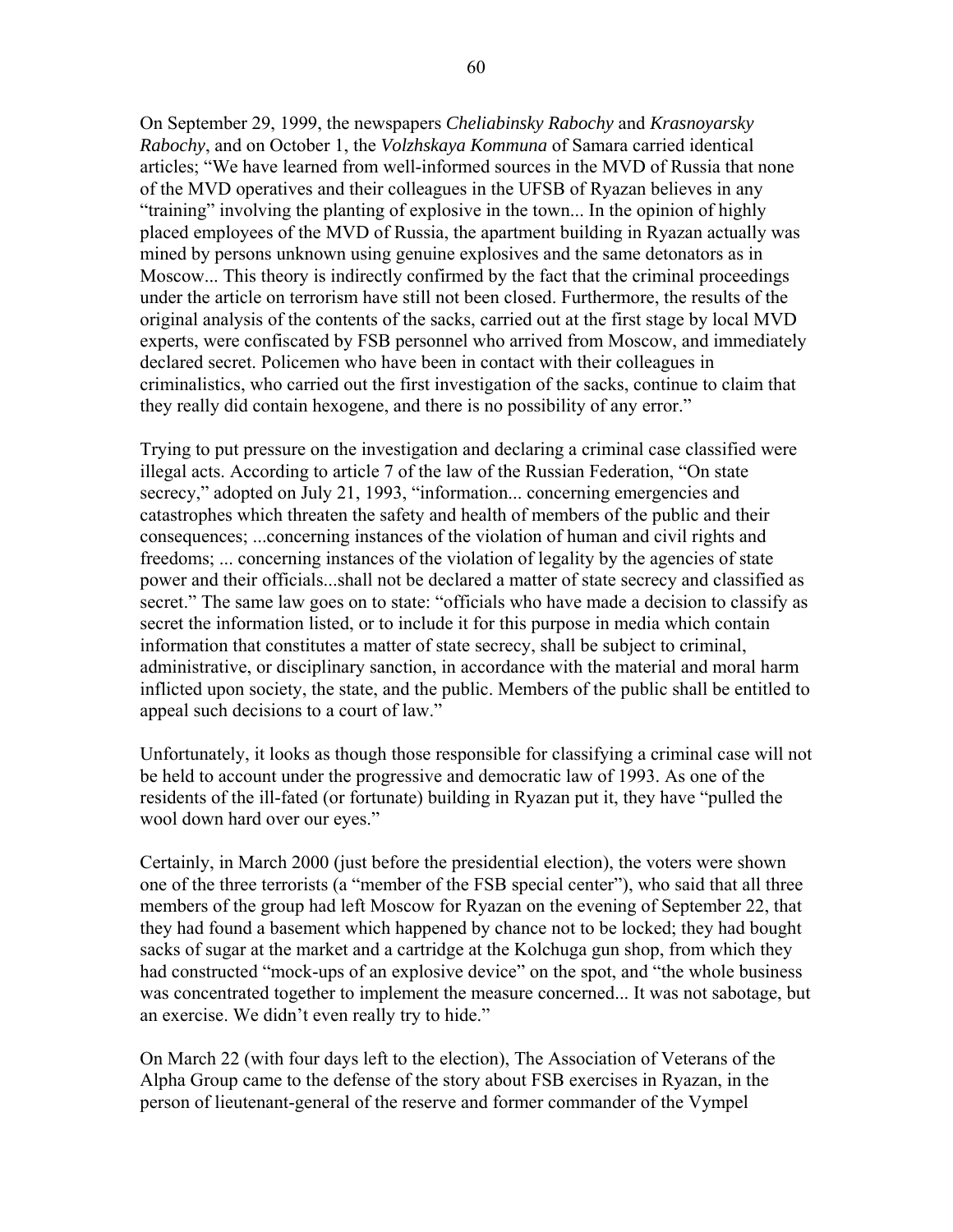division of the FSB of Russia, Dmitry Gerasimov, and retired Major-General Gennady Zaitsev, the former commander of the Alpha group and a "Hero of the Soviet Union." Gerasimov declared that live detonating devices were not used in the exercises in Ryazan, and what was used instead was "a cartridge containing round shot," which was meant to produce "a shock effect." Since the impression produced by the detonating device really was shocking, from that point of view the "exercise" had been a success.

In Zaitsev's opinion, the story that live detonating devices had been involved in the exercise came about because the instruments used by the UFSB for the Ryazan Region were faulty. He announced that members of Vympel had also been involved in the exercise in Ryazan, and that a special group had left for Ryazan in a private car on the eve of the events concerned, and had actually deliberately drawn attention to itself. A cartridge containing round shot was bought in the Kolchuga shop; "The ill-fated sugar, which some later called hexogene, was bought by the special group at the local bazaar. And, therefore, it could not possibly have been explosive. The experts simply ignored basic rules and used dirty instruments on which there were traces of explosives from previous analyses. The experts concerned have already been punished for their negligence. Criminal proceedings have been initiated in connection with this instance."

The naiveté of the interview given by the "member of the special center" and the simplemindedness of the statements made by Gerasimov and Zaitsev are genuinely astounding. First and foremost, it could well be true that three Vympel officers did set out for Ryazan in a private car on the evening of September 22, that they did buy three sacks of sugar and a cartridge from the Kolchuga shop. But exactly how did they try to attract attention to themselves? After all, it was sugar they were sold at the market, not hexogene. What was there to attract attention? A single shotgun cartridge bought in a shop?

Patrushev evidently also believed that in a country where sensational murders take place every day and houses with hundreds of inhabitants are blown up, suspicion should be aroused by people buying sugar at the market and a shotgun cartridge in a shop. "Everything that the supposed terrorists planted was bought in Ryazan, the sacks of sugar and the cartridges, which they bought without anyone asking them whether they had any right to do so." A minor point, of course, but now we have a mystery: just how many cartridges did the FSB operatives buy, one or several? (The purchases could have been an operation to cover for the real terrorists, who planted quite different sacks containing explosives in the basement of the building in Ryazan, sacks that had nothing to do with the Vympel group. In that case, the Vympel operatives themselves might not have known the purpose of the task they had been assigned of buying one cartridge and three bags of sugar.)

Finally, Zaitsev deliberately misled his readers by claiming that criminal proceedings had been initiated against Senior Lieutenant Yury Tkachenko, the explosives technician at the engineering and technical section, for conducting the analysis incorrectly, when they had actually been initiated against the terrorists who had turned out to be FSB operatives. On September 30, Tkachenko and another Ryazan police explosives specialist, Pyotr Zhitnikov, had, in fact, been awarded a bonus for their courage in disarming the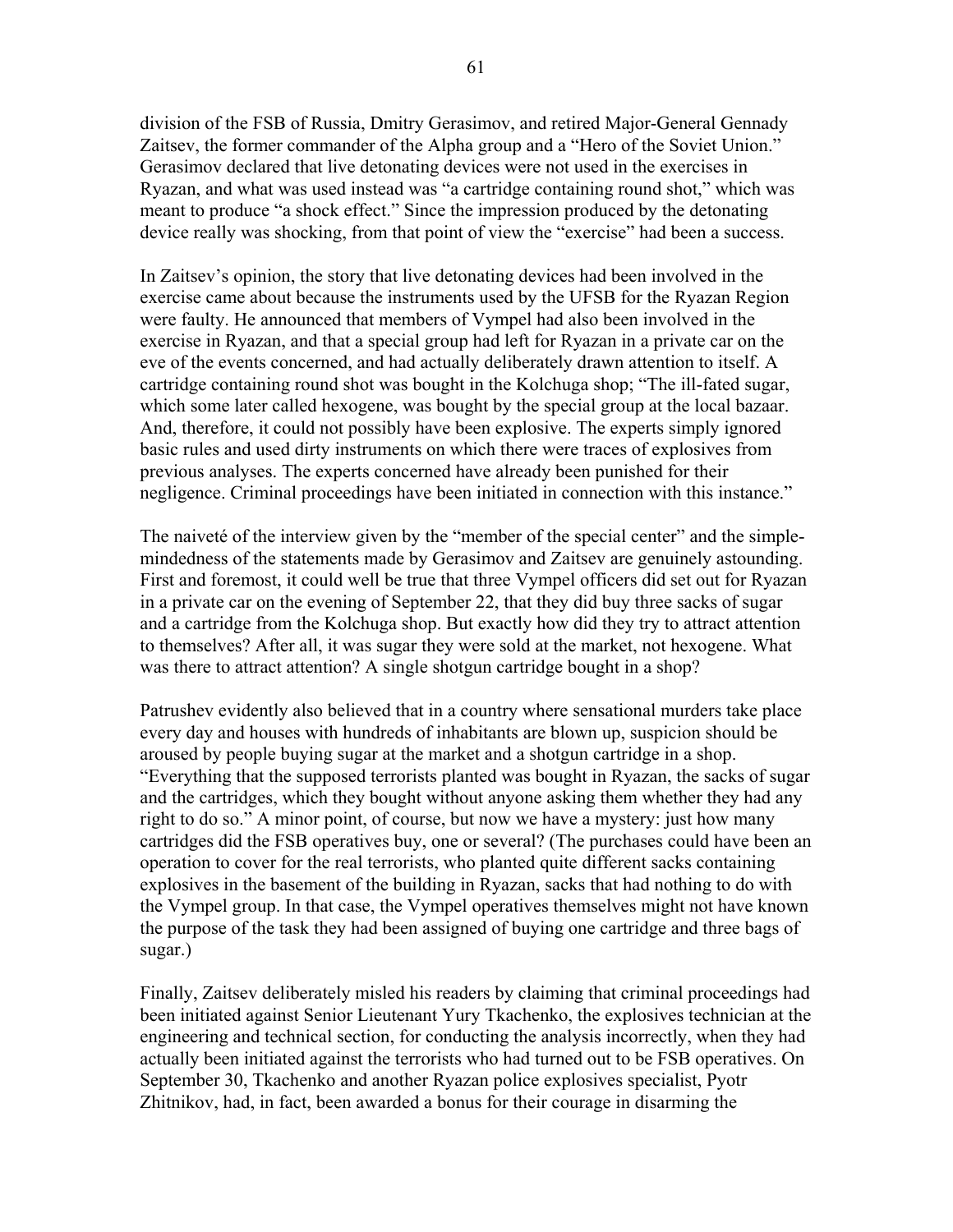explosive device. Incidentally, Nadezhda Yukhanova, the telephone operator who intercepted the terrorists' telephone conversation with Moscow, was also paid a bonus for her assistance in capturing them.

The only thing that can be said in Zaitsev's defense is that a technical expert does bear criminal responsibility for the quality and objectivity of the results of his analysis, and if Tkachenko had carried out a flawed analysis and issued an incorrect result, then criminal proceedings would, indeed, have been taken against him. But as we know, this was not done, precisely because the result provided by the analysis was accurate: the sacks contained an explosive substance.

The testimony of the "member of the special center" and Zaitsev also suffers from serious inconsistencies of time-scale. The terrorists were spotted near the building in Ryazan only shortly after 9 p.m. On a weekday, they could not possibly have covered the 180 kilometers from Moscow to Ryazan in less than three hours, and then they still had to select a building in an unfamiliar town, buy the sacks of sugar, buy the cartridge at the Kolchuga shop, and put together the mock-up. On a weekday, the market in Ryazan closes at 6 p.m. at the latest. The Kolchuga shop closes at 7 p.m. So just when and how was the sugar bought? When was the cartridge bought? When did the terrorists leave Moscow? How long did the journey take? When did they arrive in Ryazan?

It is obvious that the entire story about the evening trip from Moscow by Vympel operatives is an invention from start to finish. Zaitsev himself provided legally valid proof of this. On September 28, 1999, a press conference was held by members of the departments of law enforcement and the armed forces in the office of the Kolomna security firm Oskord, at which the representative of the Alpha Group veterans' association, G.N. Zaitsev explained his position with regard to the "incident" in Ryazan: "Training exercises of this kind make me really angry. It's not right to practice on real people!" On October 7, a report on the press conference was published by the local Kolomna newspaper *Yat*. The only conclusion which can be drawn from Zaitsev's statement is that he had taken no part in the Ryazan escapade. But with only four days to go to the presidential election, when all forces were mobilized for Putin's victory, and the end justified any means, Zaitsev was forced to appear at a press conference and acknowledge his own blame and the involvement of Vympel operatives in the Ryazan "exercise." Naturally, those who involved Zaitsev in this propaganda show were not aware of his press conference in Kolomna.

Zaitsev's false testimony of March 22, 2000, served to emphasize an extremely important point: the employees of the secret services will lie if it is required by the interests of the agencies of state security, if they have been ordered to lie.

Half of the criminals in Russia make themselves out to be lunatics or total idiots. It's better that way; you get a shorter sentence or even simply get off ("What can you expect from a fool?" as the Russian saying has it). Patrushev calculated correctly that for terrorism against the citizens of one's own country, you could get life, but in Russia, you wouldn't even get sacked for being an idiot. (In any case, just who could have sacked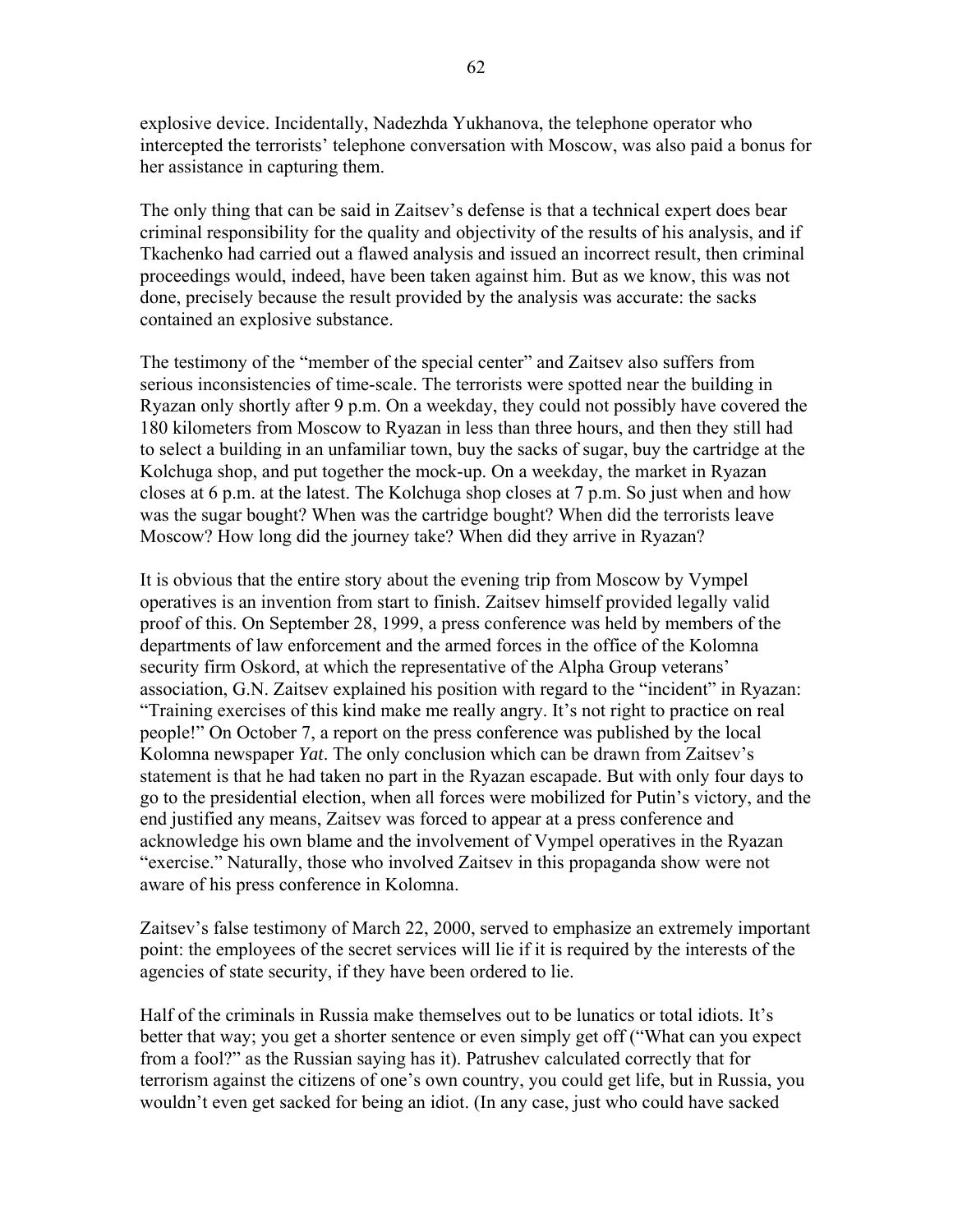Patrushev? No one but Putin!) Not a single employee of the FSB was sacked as a result of the Ryazan escapade. Indeed, according to Shchekochikhin, Patrushev was made a "Hero of Russia," and he has recently been promoted to four-star general!

Patrushev's psychological calculations proved correct. It was more convenient for the political elite of Russia to regard Patrushev as an idiot than as a villain. Commenting on Patrushev's statement about "exercises" in a live broadcast on the radio station *Ekho Moskvy,* chairman of the State Duma deputies' grouping "The Russian Regions," Oleg Morozov, said: "It seems monstrous to me. I understand that the secret services have the right to check up on what's being done, but not so much by us as by themselves." In addition, he said it was "difficult to imagine yourself in these people's places" (in Ryazan) and, therefore, "it wasn't worth it, there was no way such a price should have been paid for a check" on the activities of the FSB and the vigilance of the public.

Morozov declared that it might be possible to forgive the actions of the FSB, if the FSB promised there would be no more terrorist attacks. That was, in fact, the main point which he made: Russians had to be saved from the FSB terror. The subtle diplomat Morozov offered the terrorist Patrushev a deal: we don't punish you, and we close our eyes to all the explosions that have taken place in Russia, and you halt all operations in Russia for blowing up people's homes. Patrushev heard what Morozov was saying, and the explosions ceased. Patrushev was branded an idiot and allowed to remain at his desk. Perhaps the question of just who turned out to be the idiot in this situation should be regarded as undecided.

There were some people who were of the opinion that Patrushev was not an idiot but insane. On September 25, 1999, the newspaper *Novye Izvestiya* carried an article by Sergei Agafonov which, in view of the circumstances, failed even to offend Patrushev: "I wonder just how accurate an idea the head of the FSB actually has of what is going on? Does the head of the secret services have an adequate perception of surrounding reality? Does he not perhaps confuse colors, does he recognize his relatives? My soul is tormented by these alarming questions, since there seems to be no possible rational explanation for the FSB's all-Russian special training exercise using real people." Agafonov assumed that "General Patrushev is seriously unwell" and "he should be released from the excessive burdens of duty and given urgent treatment."

Of course, the FSB itself could not be unanimous in its attitude to Patrushev's operation. After the fiasco in Ryazan, even his own subordinates were prepared to criticize the head of the FSB (and Patrushev was prepared to tolerate this criticism abjectly). For instance, the press secretary of the UFSB for Moscow and the Moscow Region, Sergei Bogdanov, called the "exercise" in Ryazan "crude and poorly planned work" (if they were caught, their work must have been crude). The head of the UFSB for the Yaroslavl Region, Major-General A.A. Kotelnikov, replied as follows to a question about the "exercise": "I have my own point of view concerning the Ryazan exercises, but I would not wish to comment on the actions of my colleagues" (as if there were any way that he could!).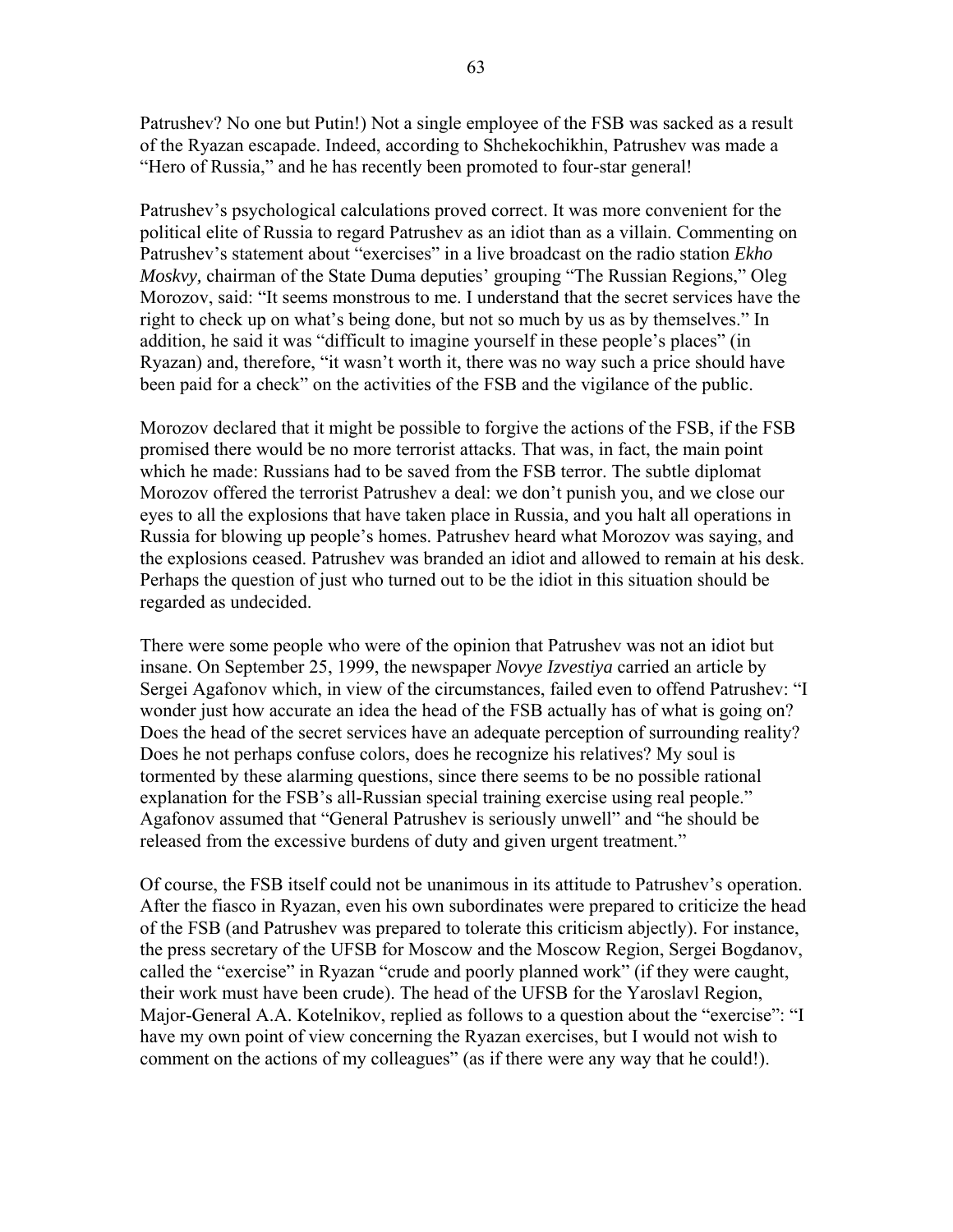Note that not a single acting or retired senior member of the FSB made any attempt at a serious analysis of the actions of his "colleagues." The professionals of the armed services departments left that honorable task to the journalists, who did the best they could in the face of the attacks made on them by the FSB. They began, naturally enough, with the sugar.

The three sacks of sugar bothered everybody. Supposedly, the terrorists from the FSB (but probably it was a quite different group of FSB operatives) bought the sugar at the local market. They said that it was produced by the Kolpyansk Sugar Plant in the Orlov Region. But if it was just plain ordinary sugar from the Orlov Region, why was it sent off to Moscow for analysis? More importantly, why did the laboratory accept it for analysis? Not just one laboratory, but two in different state departments (the MVD and the FSB). And why was an additional analysis carried out later? Surely it should have been possible to recognize sugar the first time around? Further, why did it all take several months? It only made sense for Patrushev to have the sugar brought to Moscow for analysis, if he wanted to take the material evidence away from his colleagues in Ryazan, and only if the sacks did contain explosives. Why would Patrushev insist on sacks of sugar being sent to Moscow? His own men would have made him a laughing stock.

In the meantime, the FSB press office issued a statement saying that in order for the contents of the sacks from Ryazan to be checked, they were taken to an artillery range, where attempts were made to explode them. The detonation failed because it was ordinary sugar, the FSB reported triumphantly. "One wonders what sort of idiot would try to explode three sacks of ordinary sugar at an artillery range," the newspaper *Versiya* commented ironically. Why, indeed, did the FSB send the sacks to the artillery range if it knew that "exercises" were being conducted in Ryazan, and the sacks contained sugar bought at the local bazaar by Vympel operatives?

Then other sacks which did contain hexogene were discovered not far from Ryazan. There were a lot of them, and there was just a hint of a connection with the GRU. In the military depot of the 137th Ryazan regiment of the VDV, located on the territory of a special base for training intelligence and sabotage units close to Ryazan, hexogene was stored, packed in fifty-kilogram sugar sacks like those discovered on Novosyolov Street. In the fall of 1999, airborne assault forces (military unit 59236) Private Alexei Pinyaev and his fellow soldiers from Moscow were assigned to this very regiment. While they were guarding "a storehouse with weapons and ammunition," Pinyaev and a friend went inside, most probably out of simple curiosity, and saw sacks with the word "Sugar" on them.

The two paratroopers cut a hole in one of the sacks with a bayonet and tipped some of the state's sugar into a plastic bag. Unfortunately, the tea made with the stolen sugar had a strange taste and wasn't sweet at all. The frightened soldiers took their bag to their platoon commander. He suspected something wasn't right, since everyone was talking about the story of the explosions, and he decided to have the "sugar" checked out by an explosives specialist. The substance proved to be hexogene. The officer reported to his superiors. Members of the FSB from Moscow and Tula (where an airborne assault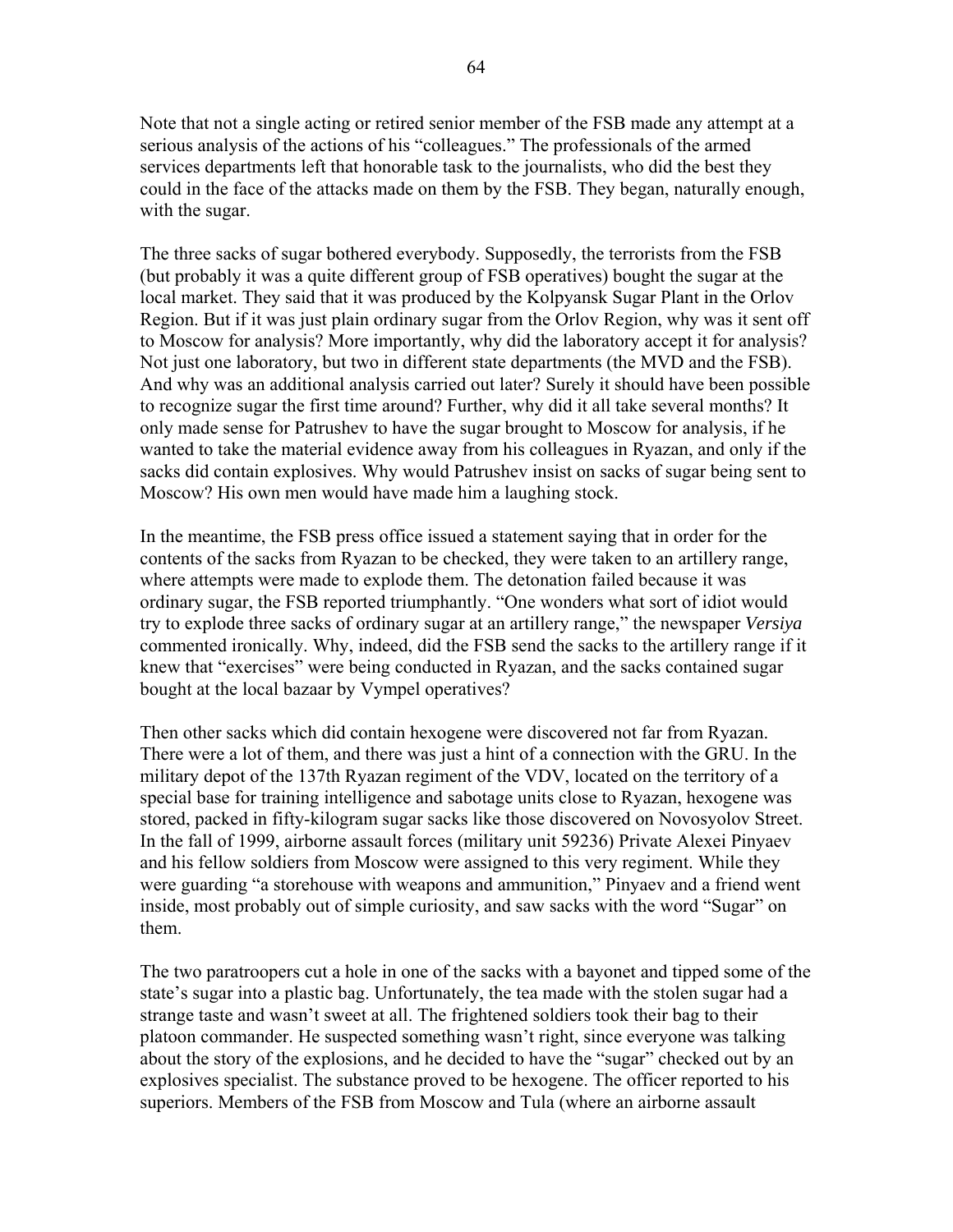division was stationed, just like in Ryazan) descended on the unit. The regimental secret services were excluded from the investigation. The paratroopers who had discovered the hexogene were interrogated "for revealing a state secret." "You guys can't even imagine what serious business you've got tangled up in," one officer told them. The press was informed that there was no soldier in the unit with the name of Pinyaev and that information about sacks containing hexogene being found in the military depot had simply been invented by Pavel Voloshin, a journalist from *Novaya Gazeta*. The matter of the explosives was successfully hushed up, and Pinyaev's commander and fellow soldiers were sent off to serve in Chechnya.

For Pinyaev himself, they devised a more painful punishment. First, he was forced to retract what he had said (it's not too hard to imagine the kind of pressure the FSB could bring to bear on him). Then the head of the Investigative Department of the FSB announced that "the soldier will be questioned in the course of the criminal proceedings initiated against him." A female employee of TsOS FSB summed it all up: "The kid's had it..." In March 2000, criminal proceedings were initiated against Pinyaev for the theft of army property from a military warehouse containing ammunition...the theft of a bagful of sugar! One must at least grant the FSB a sense of humor. But even so, it's hard to understand why the Investigative Department of the FSB of Russia should have been concerned with the petty theft of food products.

According to the engineers in Ryazan, explosives are not packed, stored, or transported in fifty-kilogram sacks, it's just too dangerous. Five hundred grams of mixture is sufficient to blow up a small building. Fifty-kilogram sacks, disguised as sugar, could only be required for acts of terrorism. Evidently this was the warehouse which provided the three sacks, which were later planted under the loadbearing support of the building in Ryazan. The instruments of the Ryazan experts had not lied.

There was a sequel to the story of the 137th regiment of the VDV. In March 2000, just before the election, the paratroop regiment sued *Novaya Gazeta*, the newspaper had published the interview with Pinyaev. The writ, which dealt with "the protection of honor, dignity and business reputation" was submitted to the Basmansky Intermunicipal Court by the regimental command. The commander himself, Oleg Churilov, declared that the article in question had insulted the honor not only of the regiment, but of the entire Russian army, since in September 1999, there had not been any such private in the regiment. "And it is not true that a soldier can gain entry to a warehouse where weapons and explosives are stored, because he has no right to enter it, while he is on guard duty."

So Pinyaev did not exist, but he was still handed over for trial. The sacks contained sugar, but "a state secret had been breached." And the 137th regiment had not taken *Novaya Gazeta* to court over the article about hexogene, but because a private on guard duty has no right to enter the warehouse he is guarding, and any claims to the contrary were an insult to the Russian army.

The question of the detonating devices wasn't handled so smoothly, either. Despite all of Zdanovich's efforts to persuade people to the contrary, the device was genuine and live,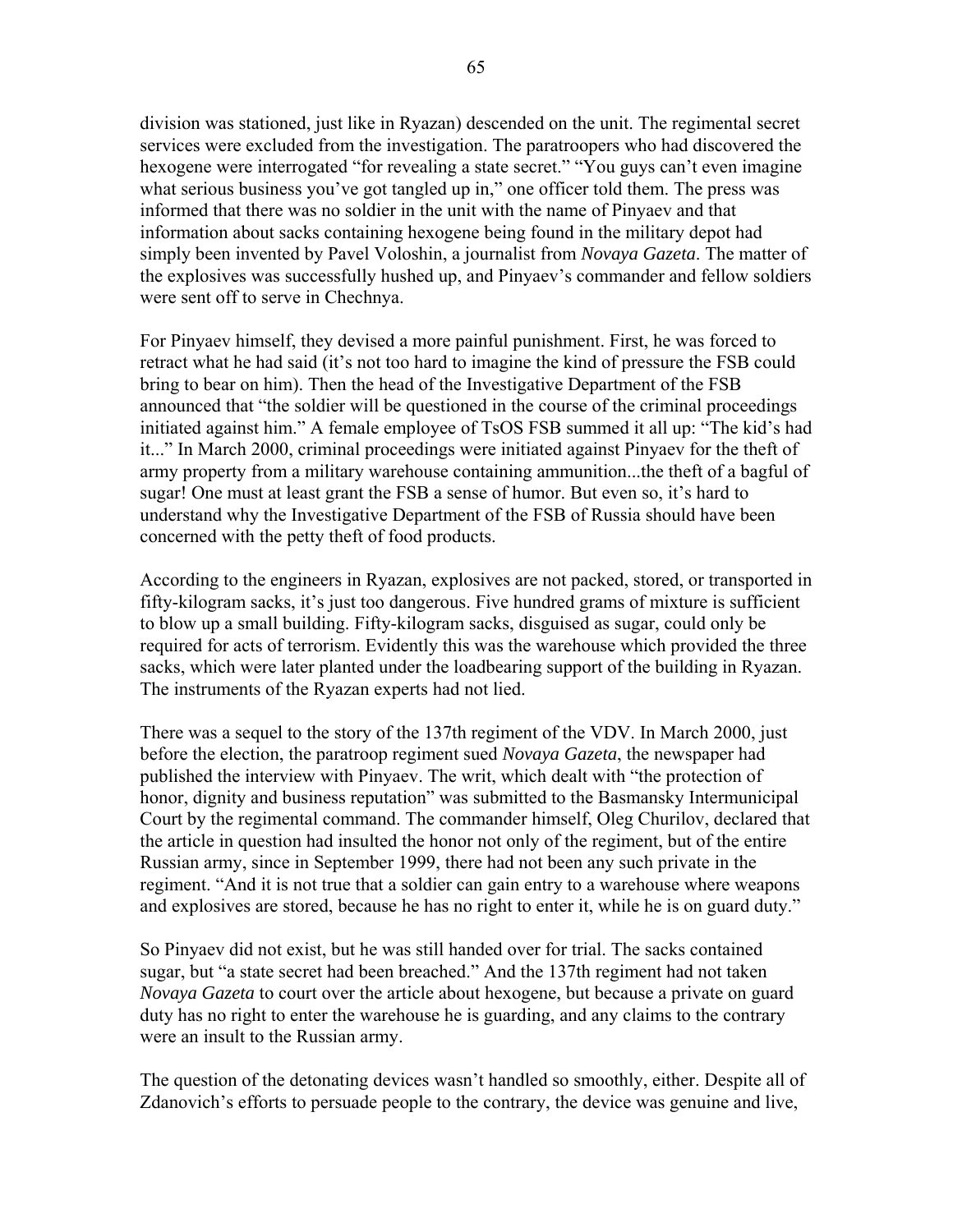as the chairman of the Ryazan regional Duma, Vladimir Fedotkin, firmly asserted in an interview with the Interfax news agency on September 24: "It was an absolutely genuine explosive device, nothing to do with any exercises."

The detonating device is a very important formal point. Instructions forbid the use of a live detonating device for exercises involving civilian structures and the civilian population. The device might obviously be stolen (and somebody would have to be held responsible), or it might be triggered by children or tramps, if they found it in the sack of sugar. If the detonating device was not live, then no criminal case could have been brought under article 205 of the Criminal Code of the Russian Federation (terrorism), the case would have been based on the discovery of the explosive and turned over to the MVD, not the FSB. In the final analysis, if we are talking about an "exercise," then the vigilance of the people of Ryazan was checked to see how promptly they would discover sacks containing explosives, not what they would do with a detonating device. The FSB could not have carried out such a check using a live device.

In order to find out whether this was really true, *Novaya Gazeta* turned for assistance to one of its military specialists, a colonel, and asked him the questions: "Are exercises conducted using real explosive substances," and "Are there any instructions and regulations which govern this kind of activity?" Here is the colonel's answer:

"Powerful explosive devices are not used even in exercises involving live shelling. Only blanks are used. If it is required to check the ability to locate and disarm an explosive device, a mine for instance, models are used which contain no detonator and no TNT. Exercises on the use of explosives, of course, involve the real detonation of quite powerful explosive devices (the specialists have to know how to disarm them). But...such exercises are conducted in restricted areas without any outsiders. Only trained personnel are present. There is no question of involving civilians. The whole business is strictly regulated. There are instructions covering the equipment required, instructions for clearing mines, appropriate instructions and orders. Undoubtedly, these are similar for the army and the secret services."

It is difficult for the uninitiated to appreciate the significance of the innocent phrase: "the initiation of criminal proceedings under article 205." Most importantly of all, it means that the investigation will not be conducted by the MVD, but by the FSB, since terrorist activity falls into the FSB's area of investigative competence. The FSB has more than enough cases to deal with, and it won't take on any unnecessary ones. In order to take on a case, it has to have very cogent reasons, indeed (in this case the cogent reasons were provided by the results of the analysis). The FSB investigation is supervised by the Public Prosecutor's Office, and the search for the perpetrators is conducted by the FSB jointly with the MVD. A crime for which criminal proceedings have been initiated is reported within twenty-four hours to the FSB of Russia duty officer at phone numbers (095) 224-3858 or 224-1869; or at the emergency line numbers 890-726 and 890-818; or by high-frequency phone at 52816. Every morning, the duty officer submits a report on all messages received to the director of the FSB himself. If something serious is going on, such as the foiling of a terrorist attack in Ryazan, the duty officer is entitled to phone the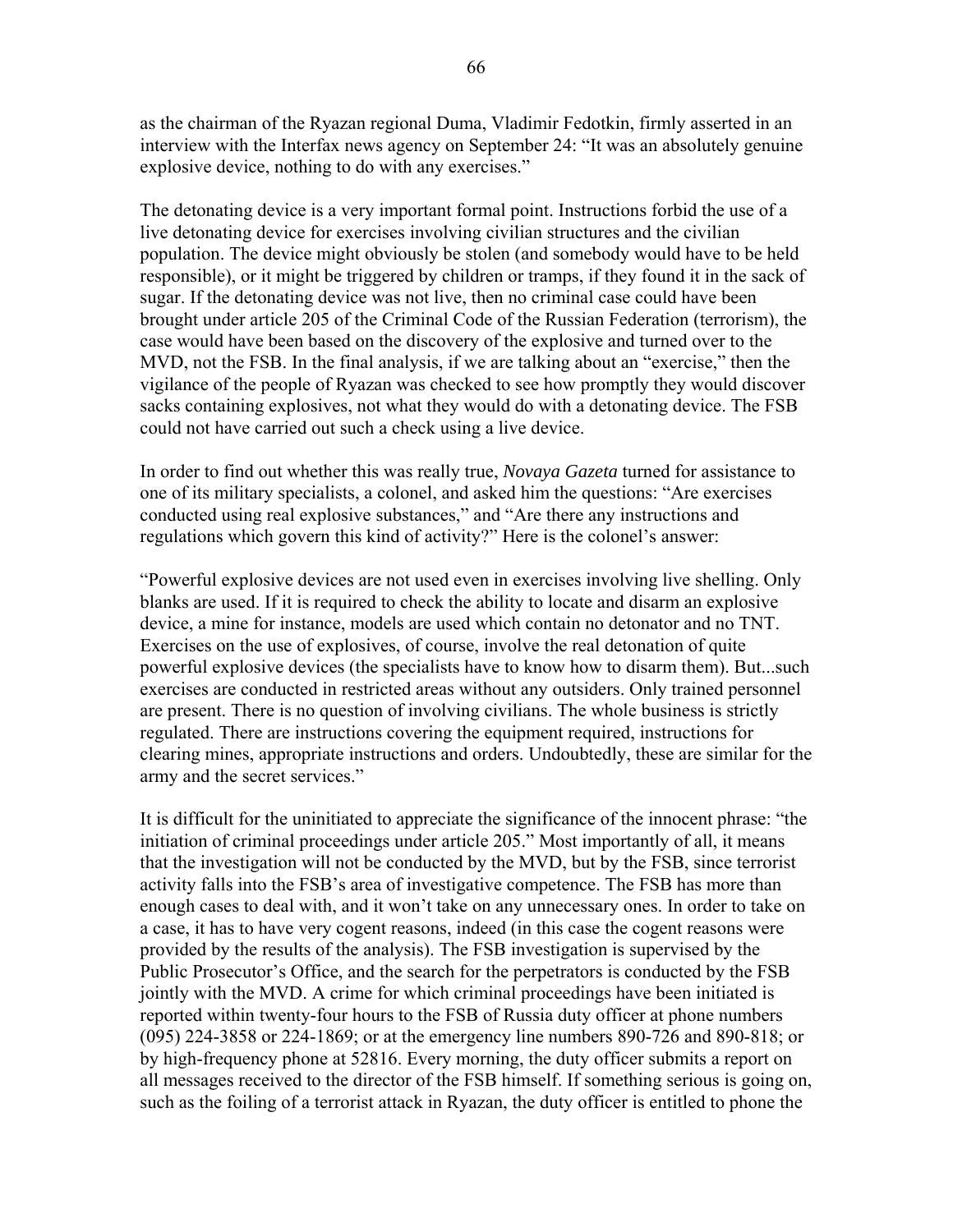director of the FSB at home, even at night. Reports in the media about the FSB and its members are also presented every day in a separate report.

Within a few days of the instigation of criminal proceedings requiring investigation by the FSB, an analytical note is compiled on possible lines of action. For instance, the head of the section for combating terrorism at the Ryazan UFSB draws up a note for the head of the Department for Combating Terrorism of the FSB of Russia. This note is then submitted via the secretariat of the deputy director of the FSB with responsibility for monitoring the corresponding department, and from there the note goes to the director of the FSB. All of which means that Patrushev knew about the discovery in the basement of a building in Ryazan of sacks containing explosives and a live detonating device no later than seven o'clock on the morning of September 23. When there are explosions happening everywhere, for a subordinate not to report to the top that a terrorist attack has been thwarted would be tantamount to suicide. The foiling of a terrorist attack is an occasion for rejoicing. It means medals and promotion and bonuses. And also, of course, public recognition.

This time, the apparent cause for celebration created a tricky situation. In connection with the incident in Ryazan, Zdanovich announced on September 24 that the FSB offered its apologies to the people of the city for the inconvenience and psychological stress they had suffered as a result of anti-terrorist exercises. Note that a day earlier, in his interview with NTV, Zdanovich had not apologized, which means that on September 24, Patrushev must have sent Zdanovich the directive to write everything off to sheer stupidity in order to avoid being accused of terrorism.

"General Alexander Zdanovich today apologized to the inhabitants of Ryazan on behalf of the Federal Security Service of Russia for the inconvenience they had suffered in the course of antiterrorist exercises and also for the psychological stress caused to them. He emphasized that 'the secret services thank the people of Ryazan for the vigilance, restraint, and patience they have shown.' At the same time, Zdanovich called on Russians to take a tolerant view of the need to hold 'hard-line' checks on the preparedness, in the first instance, of the agencies of law enforcement to ensure public safety, and also on the vigilance of the public in conditions of heightened terrorist activity. The general told us that this week, as part of the Whirlwind Anti-Terror operation, the FSB had implemented measures in several Russian cities designed to check the response of the agencies of law enforcement, including the territorial divisions of the FSB itself, and of the population to 'modeled' terrorist activity, involving the planting of explosive devices. The representative of the secret services observed that 'serious shortcomings had been uncovered.' 'Unfortunately, in some of the cities tested, there was no response at all from the agencies of law enforcement to the potential planting of bombs.' According to Zdanovich, the FSB conducted its operation in conditions as close as possible to a real terrorist threat, otherwise there would have been no point to these checks. Naturally neither the local authorities nor the local law enforcement agencies were informed. Precisely for this reason, the results of the check provide an accurate picture of the degree to which the security of the Russian public is guaranteed in various cities in the country. The general emphasized that the last of these cities to be checked, Ryazan, proved to be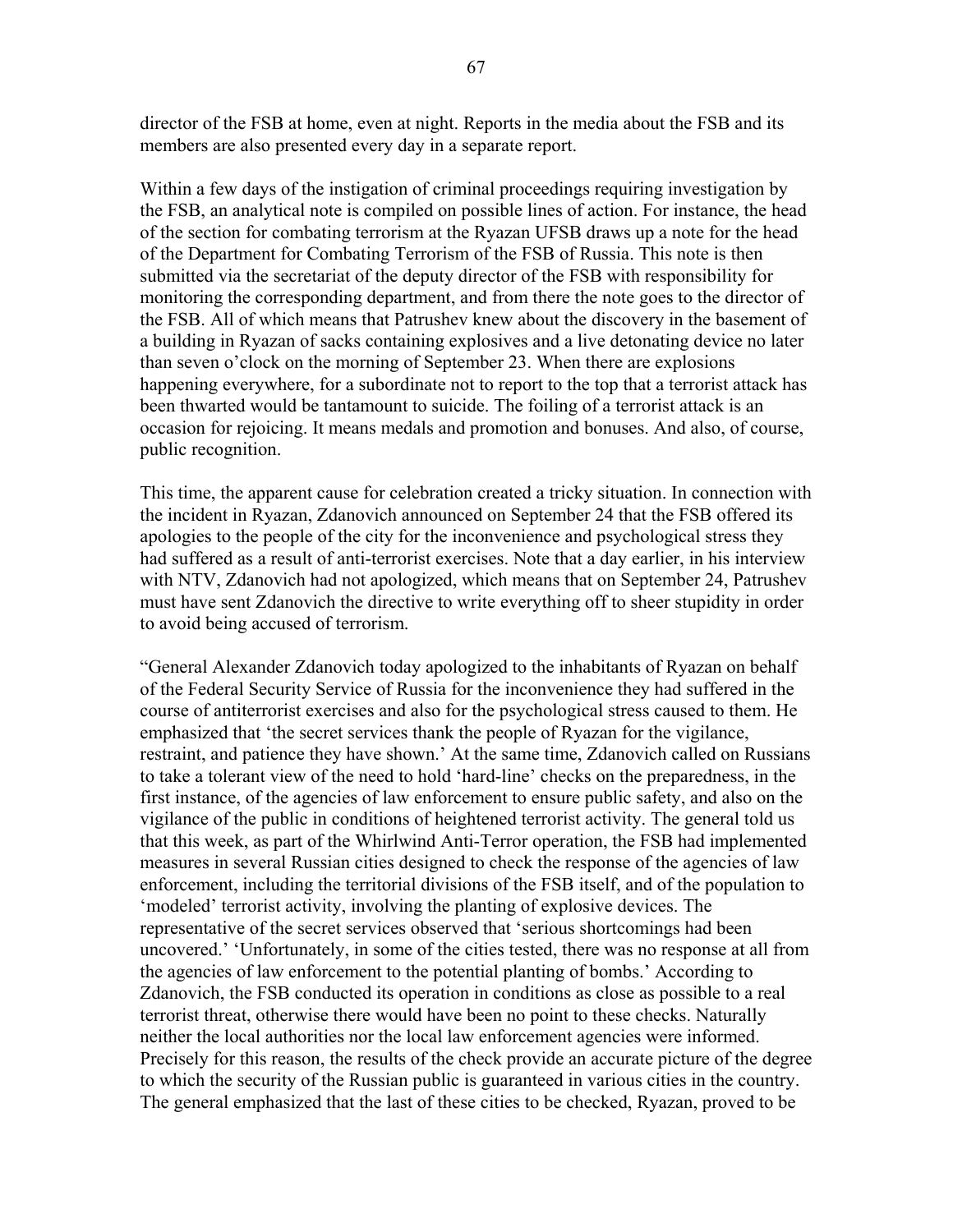by no means the last in terms of the vigilance of the public, but was, unfortunately, less successful in terms of the actions of the agencies of law enforcement. The FSB RF is currently analyzing the results of the checks carried out in order urgently to introduce the necessary correctives to the work of the agencies of law enforcement in ensuring the safety of the Russian public. Alexander Zdanovich assured us that once the results had been summed up and the reasons for the 'failures' in the operation itself explained, appropriate measures would be taken immediately."

In this way, the FSB issued an unambiguous statement that Ryazan was the last city in which exercises had been conducted. In actual fact, September 23 marked the beginning of the urgent organization by the FSB (despite Zdanovich's assurances) of an absolutely idiotically conceived exercise to check the vigilance of the public and the agencies of coercion. The press was full of reports of "practice bombings," which were quite impossible to distinguish from the hooligan escapades of telephone terrorists: mock-ups of bombs were planted in one crowded place after another, in post offices, in public institutions, in shops, and the following day, the media reported in graphic detail how the exhausted public had failed to pay any attention to them. This was Patrushev providing himself with an alibi, attempting to prove that the Ryazan "exercises" had been only one episode in a series of checks organized across the whole of Russia by the idiotic FSB.

The journalists had a field day, showering colorful epithets on the dimwitted FSB operatives who hadn't caught a single real terrorist, but kept thinking up stupid war games in a country where real terrorism was rampant. Headlines such as "FSB baseness and stupidity," "The Federal Sabotage Service," "Land of frightened idiots," "Man is Pavlov's dog to man. Let them hold these exercises in the Kremlin," or "The secret services have screwed the people of Ryazan," hardly even stood out against the general background. But the "base and stupid" leadership of the FSB demonstrated remarkable stubbornness, carrying out more and more "practice bombings" and for some reason failed to take serious offense at the journalists' new-found boldness—with only one exception, which was when they wrote about Ryazan.

Here are a few typical "training exercises" from late September and October 1999.

In Moscow, FSB operatives checking on police readiness arrived at a police station with a box on which the word 'bomb" was written. They were allowed inside, where they left their package in one of the offices and then left. The box was only discovered two days later

A mock-up of an explosive device was planted in a pizzeria on Volkhonka Street in Moscow (it was not discovered).

In Balashikha outside Moscow, an abandoned building was selected, and exercises were conducted in and around it on rescuing the victims of an explosion that had supposedly already taken place in the building, with the involvement of the police, the FSB, and the MChS.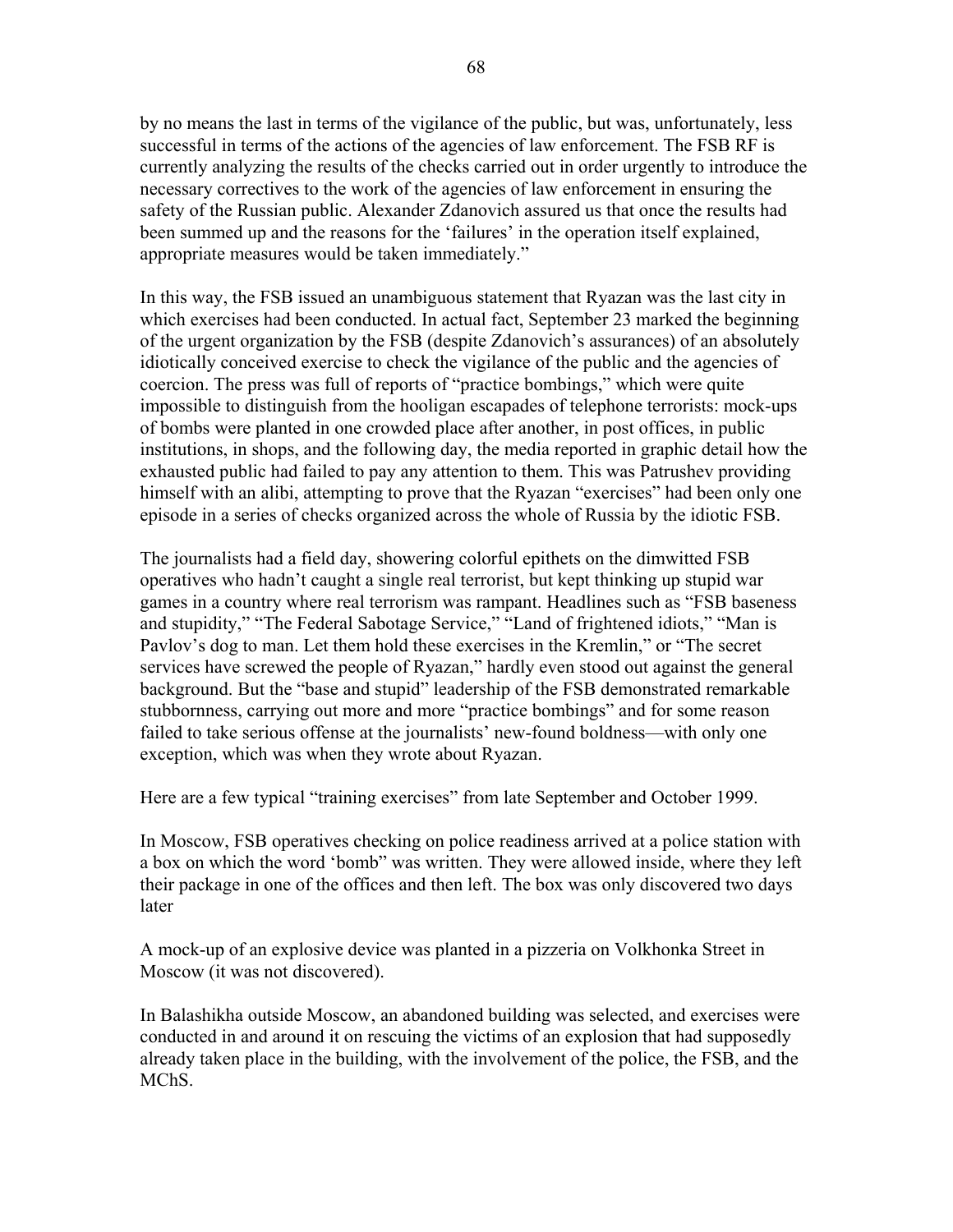In Tula and Chelyabinsk, there were repeated instances of mock bombs being planted, perhaps as an exercise, perhaps out of simple hooliganism.

In late October in Omsk employees of the Omsk Region department of the FSB for counterfeit documents drove a vehicle on to the grounds of the Omskvodokanal Company without encountering any obstacles, broke through the company's triple-level defenses, and "exploded" containers of liquid chlorine.

In Ivanovo, FSB operatives planted sacks containing sugar in the basement of a five-story apartment building (they were not discovered).

Also in Ivanovo, a mock-up of an explosive device was left in a trolley. Vigilant passengers immediately spotted the box with wires and handed it over to the driver, who put it in his compartment and drove around with it all night. Afterwards, he took the box to the terminus and dismantled it himself.

On another occasion in Ivanovo, a box containing a mock-up of a bomb was left in a taxi. The driver rode around with it all day long and then threw it out on to the edge of the road, where it lay for several more hours unnoticed by passing pedestrians.

On September 22, an explosive device was discovered in the toilet at the Central Market in Ivanovo. The market was cordoned off, and all the sales personnel and customers urgently evacuated. The military personnel who arrived at the market took an hour to work out what kind of bomb they were supposed to be dealing with. It turned out to be a mock-up. The law enforcement agencies began trying to identify who was responsible for such a professional "joke," especially since the bomb was located in a locked toilet reserved for the use of a small number of people working at the market. The entire personnel of the Ivanovo police was thrown into the search for the culprits. At the height of the operation, spokesmen for the FSB of Moscow officially announced that an exercise had been conducted at the market. The mock-up had been planted by Moscow FSB operatives.

In Toliatti, the Volga Automobile Plant (VAZ) was "mined." A mock-up of an explosive device was discovered and disarmed. Also in Toliatti, one of the hotels with about fifty people inside was "blown up." One-and-a-half hours was allowed for the "rescue." The exercise involved policemen, firemen, the MChS, the emergency ambulance service, and the gas company. A practice bombing was also held at the Chapaev Meat Combine. The employee who found the "explosive device" took it apart and kept the timing mechanism used in the mock-up for himself.

In Novomoskovsk in the Tula Region an FSB operative disguised as a saboteur gained entry to the Azot Chemical Combine, wrote the word "mined" on a tank of ammonia, and left without being observed. Two weeks before the exercise, a spokesman for Azot had told a session of the regional anti-terrorist commission that Azot did not have the capability required to guard the plant and also had no money for external security provision.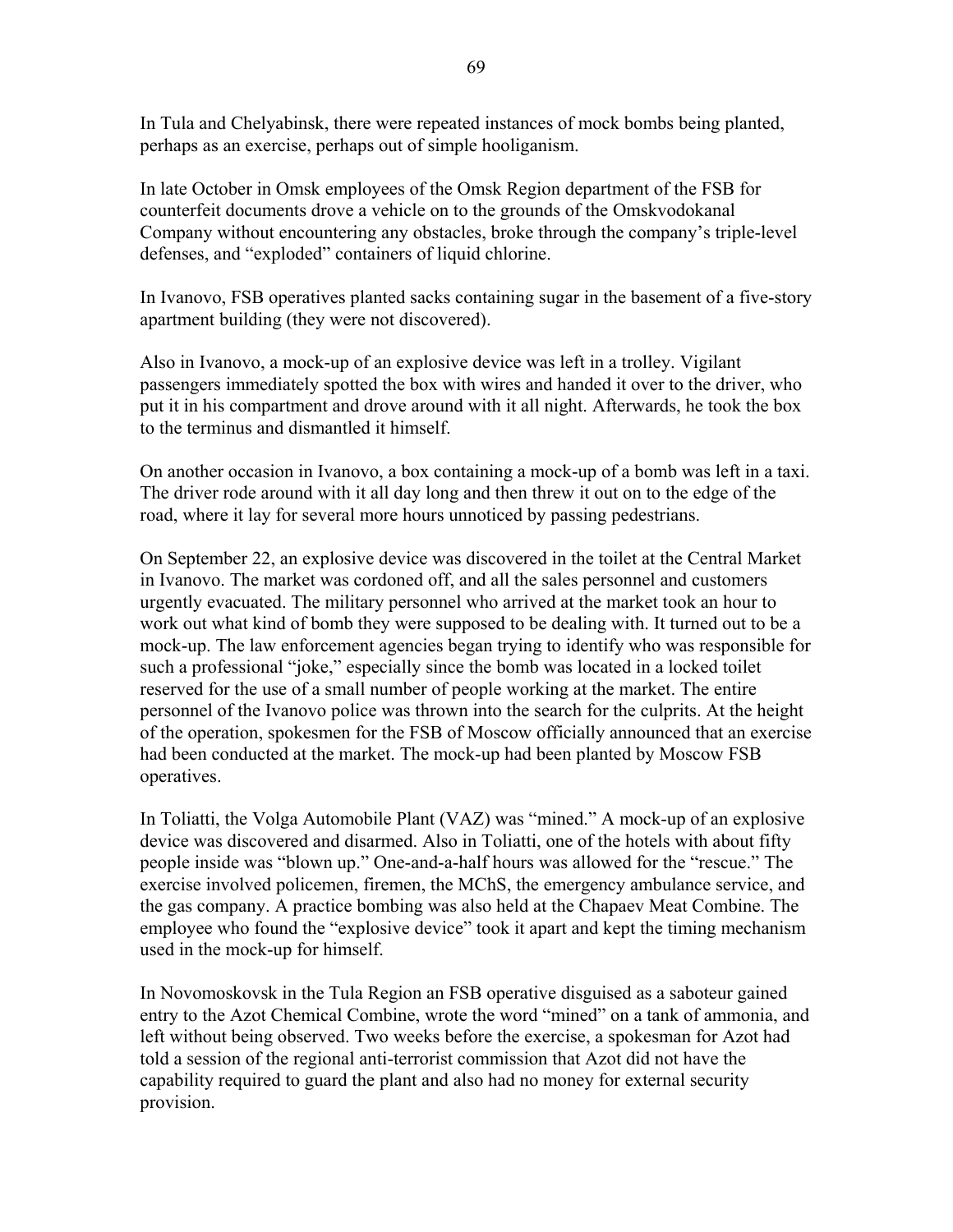Exercises conducted in St. Petersburg entailed consequences. A truck with a number from another town, filled with sacks of supposed explosive, was parked in the special parking lot on Zakharevskaya Street in front of the premises of the investigative department of the GUVD and UFSB of St. Petersburg and the Leningrad Region. The "terrorist" vehicle stood there for days without attracting any attention, although no one had ever seen a truck in the official parking lot before. The outcome of the exercise was the sacking of the head of the GUVD of St. Petersburg and the Leningrad Region majorgeneral of the police, Victor Vlasov (which was, in fact, the real reason for leaving the truck in the GUVD parking lot).

Any abortive terrorist attack or straightforward incident of banditry could now easily be written off to possible FSB exercises. In early October, the residents were hastily evacuated from a nine-story house at number 4, Third Grazhdanskaya Street in Moscow. Someone had found four crates containing 288 mine detonators on the stone steps leading down into the basement. That was enough explosive to blow up the building.

According to the residents, two Zhiguli automobiles had stopped in the yard of their house, and several hefty men had taken four massive iron-bound wooden crates out of the trunks of the cars, and left them on the basement steps before leaving again. Less than two minutes later, the first police units were already working at the scene. Another fifteen minutes later, the crates were being examined by explosives specialists from the FSB, and an "exclusion zone" had been established around the building.

The police were unable to establish who owned the cars from which the munitions had been unloaded, and they were not able to create sketches of the sturdy, fit-looking terrorists, either. In addition to the traditional explanation of the "Chechen connection," the police officers conducting the investigation came up with the alternative of a test of vigilance conducted by the secret services.

The work-rate of the law enforcement agencies in Ryazan was truly impressive during the days when Patrushev decided to hold his "exercises" there. From September 13 to September 22, the Ryazan special units responded to more than forty reports from local residents of sightings of explosive devices. On September 13, all the inhabitants of house number 18 on Kostiushko Street and the houses adjacent to it were evacuated in only twenty minutes. In only one-and-a half hours, the building was searched from the basements to the attics. The operation involved VDV cadets, police units, ambulance brigades, employees of the MChS, and OMON engineers. A similar evacuation also took place from a house on Internatsionalnaya Street. During this period the editorial staff of the newspaper *Vechernyaya Ryazan* and the pupils of school No. 45 had to be evacuated. Every case proved to be a false alarm. School children tossed a live RGD-22 shell into one of the entranceways of house No. 32 on Stankozavodskaya Street out of sheer mischief. There was also a bomb-clearance operation in the center of the city, on Victory Square. The suspicious object there proved to be a gas cylinder half-buried in the ground. In addition to all this, the "Dynamite" and "Foreigner" stages of the Whirlwind Anti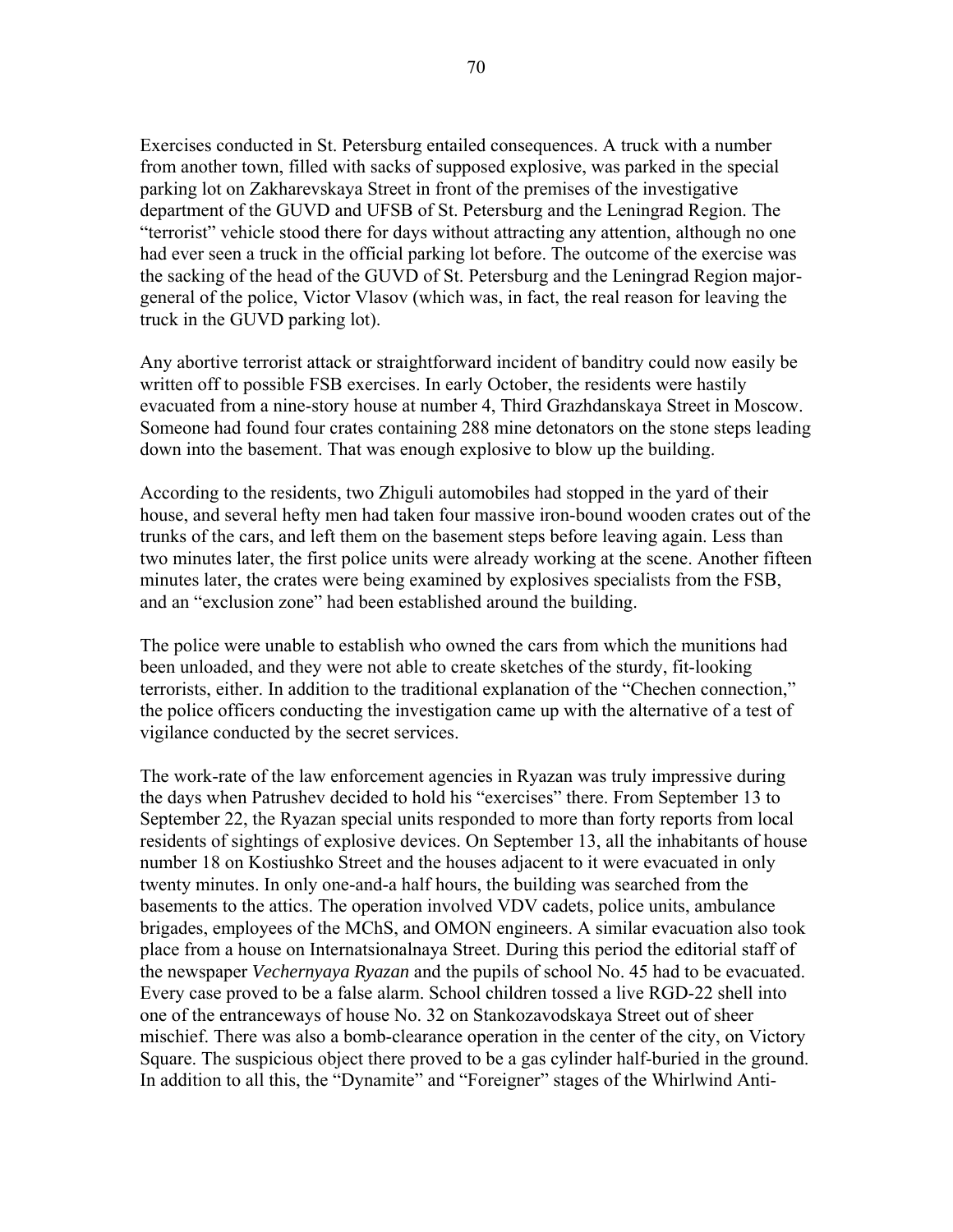Terror operation were taking place in the city, with special detachments checking 3,812 city basements and 4,430 attics three times every day.

In the afternoon of September 22, Ryazan received a message from the Moscow FSB that, according to information received in Moscow, one of the houses on Biriuzov Street was mined, but which one was not known. In Ryazan, they immediately began checking all the houses along the street. Thousands of people were temporarily evacuated, and all the apartments were checked. Nothing was found. It was later established that it had been a false alarm from a telephone terrorist. Then at this point, Patrushev decided to check the vigilance of the people of Ryazan during the night hours.

For a number of formal reasons, the planting of the sacks in the apartment building in Ryazan could not have been an exercise. When a training exercise is held, there has to be a previously determined plan to work to. The plan must specify the manager of the exercise, his deputy, the observers, and the parties being tested (the inhabitants of Ryazan, the employees of the UFSB for the Ryazan Region, and so on). The plan must list the items which are to be checked. The plan must have a so-called "plot," a specific scenario for the performance to be given. In the Ryazan incident, the scenario was the planting of sacks of sugar in the basement of an apartment building. The plan must define the material requirements of the exercise: vehicles, money (for instance, to buy three fifty-kilogram sacks of sugar), food (if a large number of people are taking part in the exercise), weapons, communications equipment, and coding systems (code tables), etc.

After all this has been included, the plan is approved by senior command and only then, on the basis of the approved plan, is a written instruction (it must be written) issued for the exercise, to be held. Immediately before the start of the exercise the individual who approved the plan for the exercise and issued the order for it to be held reports that it is beginning. After the completion of the exercise, he reports that it is over. Then a compulsory report is drawn up on the results of the exercise, identifying the positive outcomes and the shortcomings, individuals who have distinguished themselves are praised, and miscreants are identified. This same order lists the material resources consumed or destroyed in the course of the exercise (in the case of the Ryazan incident, at least three sacks of sugar and a cartridge for the detonator).

It is compulsory for the head of the local UFSB to be notified of a planned exercise. He is directly subordinate to the director of the FSB, and no one has the right, for instance, to check on Sergeiev's performance without Patrushev's permission. Likewise, no one has the right to check up on Sergeiev's subordinates, the employees of the Ryazan UFSB, without Sergeiev's permission. This means that Patrushev and Sergeiev must already have known on September 22 about any "exercises" which were due to be conducted. But Patrushev did not issue a statement to that effect until September 24, and Sergeiev has never issued one, because he knew nothing at all about the "exercises."

Under the terms of its statute, the FSB is only entitled to check on itself. It is not allowed to check the performance of other organizations or of private individuals. If the FSB carries out a check on the MVD (the Ryazan police, for instance), it has to be a joint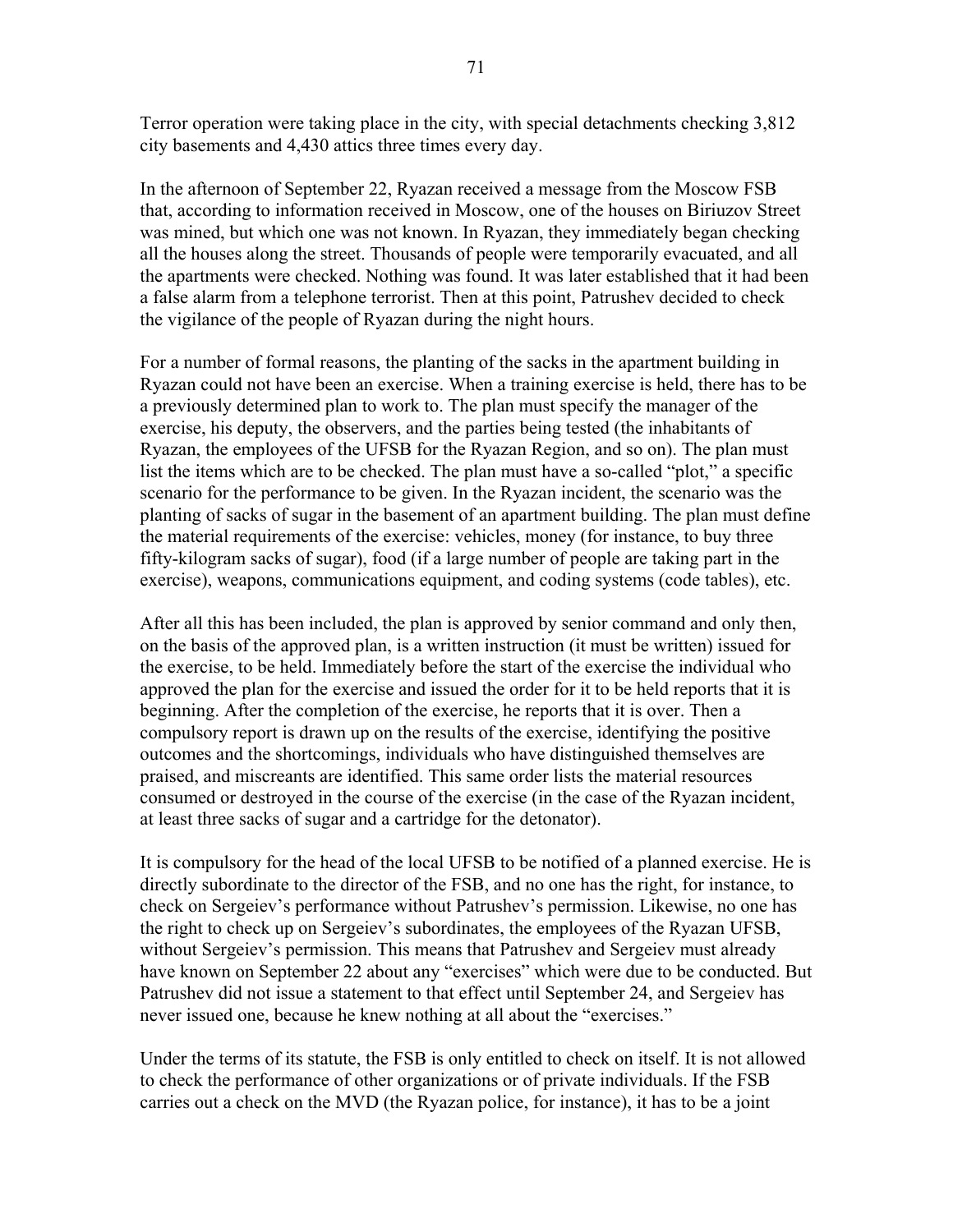exercise with the MVD, and the appropriate officials of the MVD in the center and the provinces have to be notified. If the exercise affects the civilian population (as was the case in Ryazan), then the civil defense service and the MChS are also involved. In all cases, a joint plan of the exercise has to be drawn up and signed by the heads of all the relevant departments. The plan is approved by the individual who coordinates all the various agencies of coercion which are involved in the exercise. Exercises may be made as close as possible to real situations, such as exercises involving live shelling. However, it is absolutely forbidden to conduct exercises in which people might be hurt, or which might pose a threat of damage to the environment. There is a specific prohibition on holding exercises that involve members of the armed forces and military units on active service, or ships standing at battle station. If a frontier guard is on duty at his post, it is forbidden to imitate a breach of the frontier in order to test his vigilance. If a facility is under guard, it is forbidden to attack that facility as part of an exercise.

Active service differs from an exercise in that during periods of duty military goals are pursued with the use of live weapons. Each branch of the forces (and the police) has an active service charter which lays everything out in detail. On September 22-23 1999, the police patrols on the streets of Ryazan were on active service, carrying weapons and special equipment, which they were entitled to use to detain FSB operatives planting mysterious sacks in the basement of an apartment building. Following the series of explosions in Ryazan, the entire police force of the city was operating in an intensive regime in response to the real threat of terrorist attacks, which meant that unfortunate FSB operatives involved in unannounced exercises could quite simply have been shot.

That brings us to the initiation of criminal proceedings under article 205, which means that an investigator had issued a warrant for the location and arrest of the suspects, and that they could have been killed in the process of arrest. The basis for the instigation of criminal proceedings is clearly defined in the Criminal Procedural Code of the Russian Federation, which does not contain any points concerning the instigation of criminal proceedings during exercises or in connection with exercises. The unfounded or illegal instigation of criminal proceedings is in itself a criminal offense, as is their illegal termination.

And finally, exercises cannot be held without observers, who objectively assess the results of an exercise and then draw up reports on its successes and failures, apportion praise and blame, and draw conclusions. There were no observers in Ryazan.

If Patrushev were to have defied the existing regulations, charters and statutes and dared to order secret exercises, his action would have had to be regarded as a crime. Let us start from the fact that Patrushev would have violated the Federal Law on the agencies of the Federal Security Service in the Russian Federation as adopted by the State Duma on February 22, 1995, and ratified by the president. Article No. 8 of this law states that "the activities of the agencies of the Federal Security Service and the methods and the means they employ must not cause harm to people's lives and health or cause damage to the environment." Article No. 6 of the law describes the responsibilities of the FSB and the rights of private individuals at length: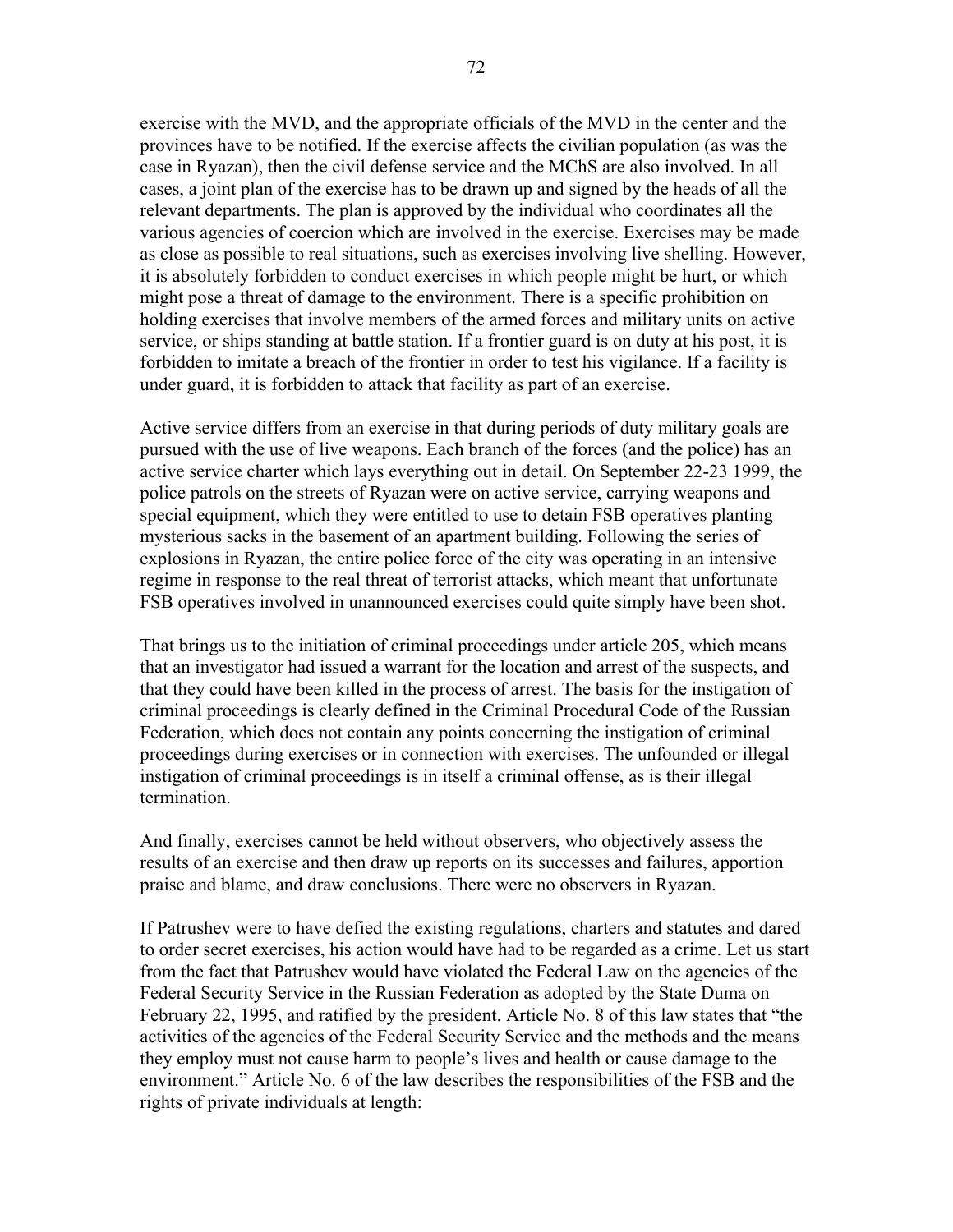"The state guarantees the observance of human and civil rights and freedoms in the performance of their duty by the agencies of the Federal Security Service. No limitation of human and civil rights and freedoms shall be permitted with the exception of those cases specified by federal constitutional laws and federal laws.

"An individual who believes that the agencies of the Federal Security Service or their officers have infringed his rights and freedoms shall be entitled to make appeal against the actions of the aforementioned agencies and their officers to a superior agency of the Federal Security Service, the Public Prosecutor's Office, or a court.

"Agencies of the state, enterprises, institutions, and organizations, regardless of their form of ownership, and also public organizations and individuals shall be entitled in accordance with the legislation of the Russian Federation to receive an explanation and information from the agencies of the Federal Security Service in cases where their rights and freedoms have been restricted...

"In a case of the infringement of human and civil rights by employees of the agencies of the Federal Security Service, the head of the respective agency of the Federal Security Service, public prosecutor, or judge is obliged to take measures to restore such rights and freedoms, make good any damage caused, and call the guilty parties to account as specified under the legislation of the Russian Federation.

"Officers of the agencies of the Federal Security Service who have committed an abuse of power or exceeded the bounds of their official authority shall be held responsible as specified under the legislation of the Russian Federation."

The criminal acts described in article 6 of the Federal Law on the FSB fall under the following articles of the Criminal Code of the Russian Federation:

Article 286. Exceeding the bounds of official authority.

Acts committed by an officer which clearly exceed the bounds of his authority and have resulted in violation of the rights and legitimate interests of individuals or organizations... The same action committed by an individual occupying an official state post of the Russian Federation...with the use of force or threat of its use; with the use of a weapon or special means; resulting in grave consequences...shall be punishable by a term of imprisonment of from three to ten years and deprivation of the right to hold specified posts or engage in specified forms of activity for a period of up to three years.

Article 207. Deliberate provision of false information concerning an act of terrorism. The deliberate provision of false information concerning a planned explosion, act of arson, or other actions which constitute a threat to the lives of individuals and a danger of substantial damage to property...shall be punishable by a fine...or by imprisonment for a term of up to three years.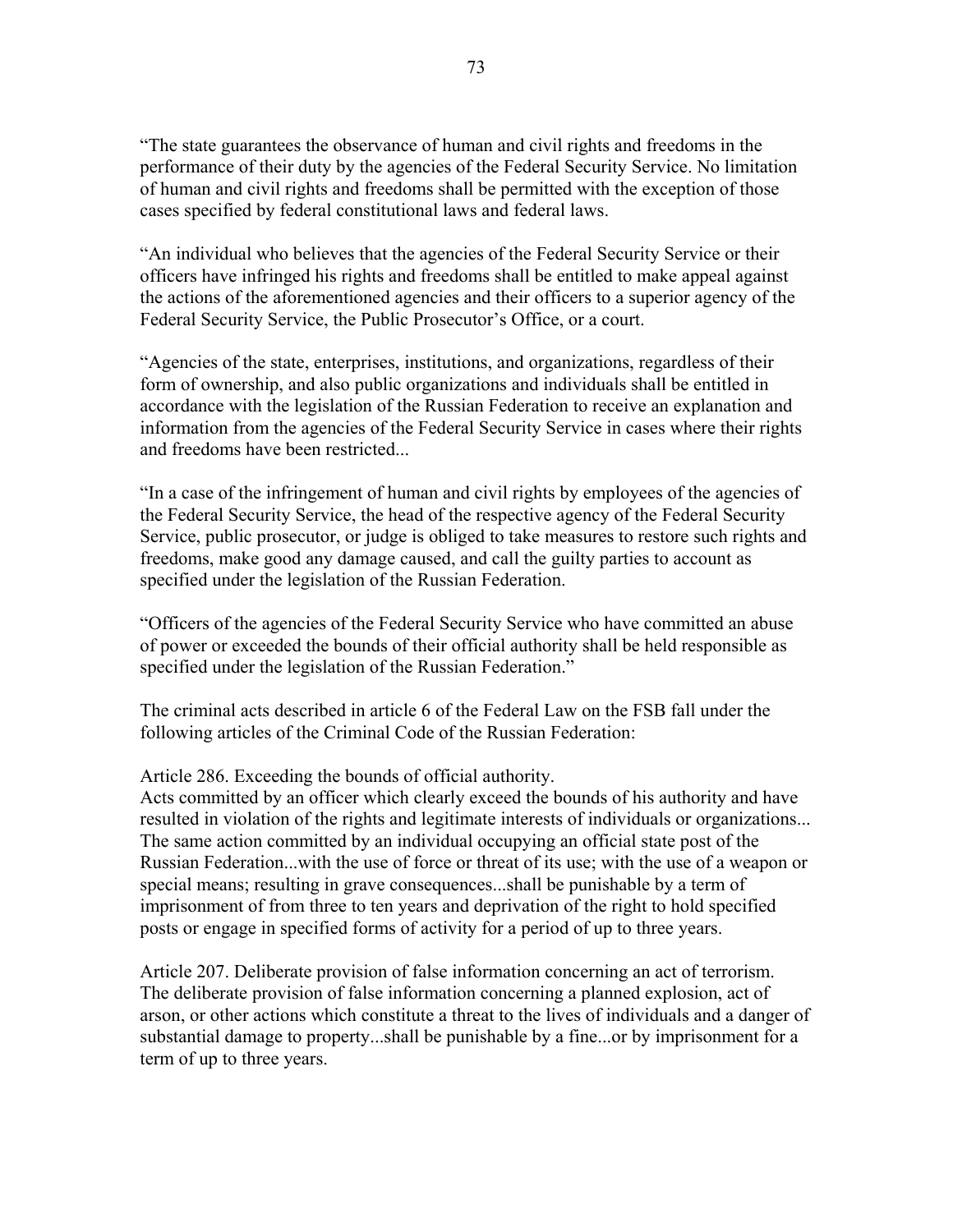And finally, article 213. "Hooliganism, a gross violation of public order clearly expressive of disrespect for society...shall be punishable...by imprisonment for a term of up to two years."

An officer occupying an official state post, FSB director Patrushev, issued orders for the use of special means (sacks with unidentified contents and a shotgun cartridge) for the forcible exclusion of residents from a building in Ryazan for the entire night. This absolutely illegal action, which has no basis in any military or civil charters or statutes, and certainly not in any laws, entailed grave consequences in the form of damage to health and severe psychological stress suffered by individuals, specifically the serious cold contracted by one child whose mother was ordered by the police to take him outside straight from his bath without any chance to dress him properly, as well as heart attacks and hypertensive crises suffered by several of the residents.

At least two medical experts provided opinions concerning the psychological consequences of the "exercise" for the people who were driven out of their homes. In the opinion of Nikolai Kyrov, head of administration of the psychotherapeutical support service of the Moscow Public Health Committee, the residents of the building in Ryazan were subjected to serious psychological trauma: "It is comparable with what people would have suffered during a genuine terrorist attack. And people who have survived an explosion are changed forever; they've been taken right up to the boundary between life and death. The mind never lets go of such significant moments. At least some time in the middle of the experiment, the inhabitants of the house should have been informed that it was not a real emergency, but only an exercise." Yury Boiko, Moscow's senior psychotherapist, drew an even gloomier picture: "The result of uncertainty and fear will be a sharp increase in the consumption of nicotine, alcohol, and simply food. Part of the public is already turning for help to non-professionals: people's interest in all sorts of sects, magicians, and fortune-tellers is on the increase." (The penalty on this charge is from three to ten years, with exclusion from holding office for three years.)

Although supposedly aware that an exercise was being conducted in Ryazan, Patrushev failed to inform the public and the inhabitants of the building in Ryazan for one and a half days, which is tantamount to deliberately providing false information concerning an act of terrorism. (We can settle for the fine on this charge —and then, under the terms of article 213, add two years for flagrant disrespect for society.)

Let us also note that, under the terms of part IV of the Statute on the Federal Security Service of the Russian Federation of July 6, 1998, "the director of the FSB of Russia bears personal responsibility for the achievement of the objectives set for the FSB of Russia and the agencies of the Federal Security Service." Perhaps the General Public Prosecutor of Russia will take up the case? He has already rejected the instigation of criminal proceedings for terrorism.

An exercise could not legally have been conducted using a stolen car. According to the Criminal Code of the Russian Federation the theft of an automobile is a crime, and a person who has committed such a crime bears criminal responsibility. Under the terms of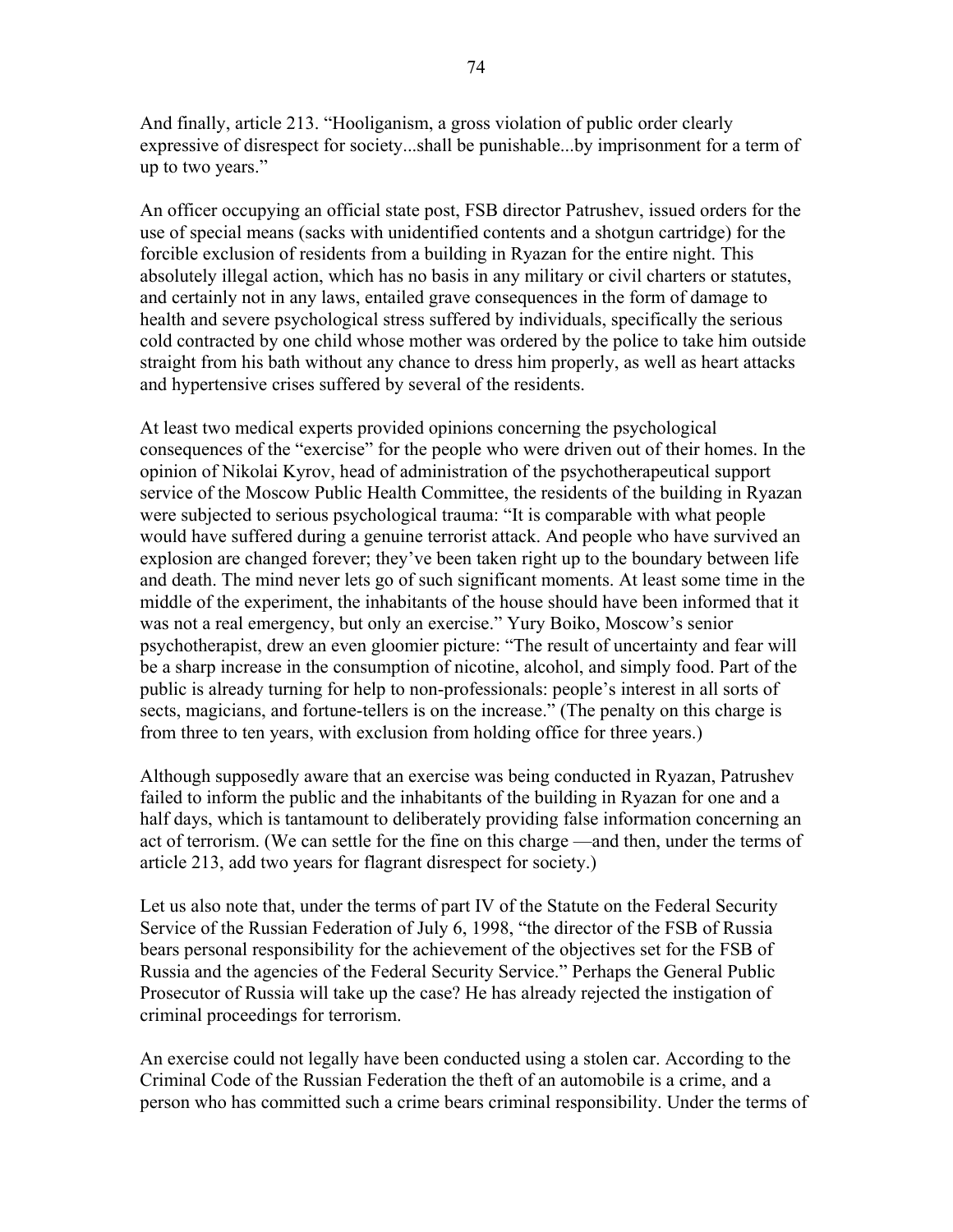the law on the FSB, the service's operatives have no right to commit a crime, even when in pursuit of military objectives. Only the FSB's own vehicles are used in operational exercises involving agents (including operational passenger automobiles, of which the FSB has two full parking lots for its central administration alone). If one of these cars is stopped by the GAI, for instance, for speeding on the Moscow-Ryazan highway, or detained by the Ryazan police because paper has been pasted over the Moscow license plate, obscuring it in a suspicious manner, the car can immediately be identified as one that is specially registered. Any policeman will recognize this as indicating that the car is one of the operational vehicles belonging to the agencies of law enforcement or the secret services.

Exercises would have been conducted using operational vehicles. However, the FSB could not use operational vehicles to commit an act of terrorism. The car might be noticed (as it was) and identified (as it was). It would look really bad if terrorists blew up a building in Ryazan using a car registered to the FSB transport fleet, but if terrorists blew up the building using a stolen car that would only be normal and natural. On the other hand, if FSB operatives driving in a stolen car by day (not by night) were stopped for a routine check or for speeding, they would simply present their official identity cards or "cover documents" and after that, no policeman would bother to check the documents for the car, so he would never know it was wanted by the police.

FSB agents on operational duty often carry a MUR identity card, printed in the special FSB laboratory as a "cover document." On the occasion of his arrest, Khinshtein, a Moscow Komsomolets journalist, famed for his remarkable and far from accidental knowledge concerning cases residing in the safes of the secret services, presented MUR identity card No. 03726 of a certain Alexander Yevgenievich Matveiev, a captain in the criminal investigation department, issued by the Moscow GUVD. In addition Khinshtein was carrying a special pass forbidding the police to search his car. When the police asked him where the documents came from, he replied honestly that they belonged to him and were his "cover documents."

If official identity cards of that kind were found on someone like Khinshtein, one can imagine what an array of "cover documents" was carried by the FSB operatives setting out to blow up the building in Ryazan. And if the car's documents were checked, and it was discovered to be stolen, they could always say they'd just found it and were returning it to its owner.

The car in which the terrorists arrived was the only clue left after the attempt to blow up the apartment building, the beginning of the only trail that might lead back to the perpetrators. The car is the weakest link in the planning and implementation of any act of terrorism. It was only possible to blow up the building in Ryazan if a stolen car was used.

In conclusion, we would like to quote the opinion expressed by former Public Prosecutor General of Russia, Yu.I. Skuratov in an interview with the Russian-language Paris newspaper *Russkaya Mysl* for October 29, 1999: "I was very much disturbed and alarmed by what happened in Ryazan. In this case, it certainly is possible to construct a scenario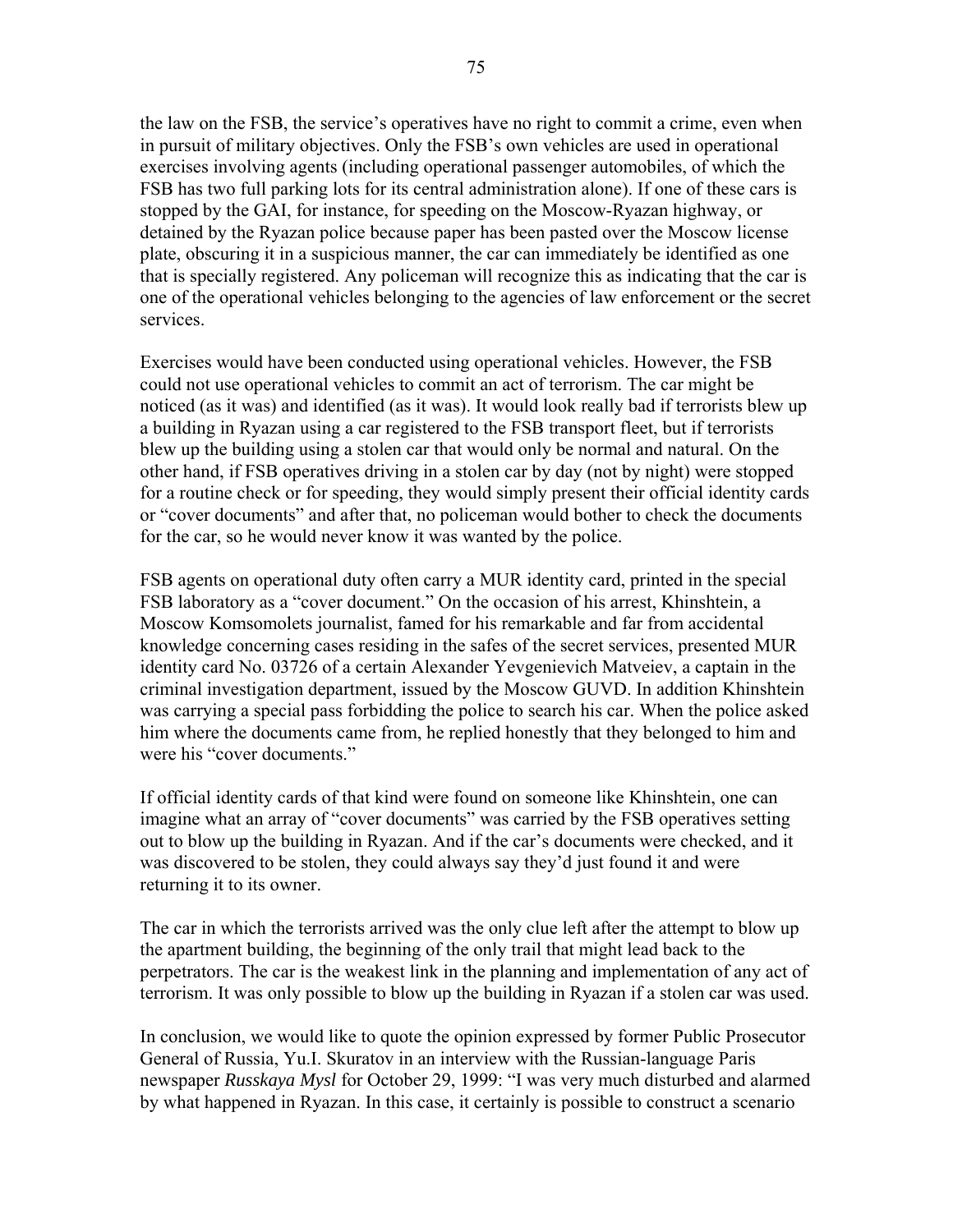with the secret services themselves involved in planning an explosion in Ryazan, and making very clumsy excuses when they were caught out. I am amazed that the public prosecutor's office never did get to the bottom of the business. That's its job."

So we are left with no indication that an exercise was being carried out in Ryazan, except the oral statements of FSB chief Patrushev, his subordinate Zdanovich, who is bound in the line of duty to support everything Patrushev says, and several other FSB officers. All the facts, however, indicate that a terrorist attack was, indeed, thwarted in Ryazan. Those who commissioned, planned, carried out, and abetted this crime have yet to be tried and convicted. But since we know the suspects' names, positions, work and home addresses, and even their telephone numbers, arresting them should not be too difficult.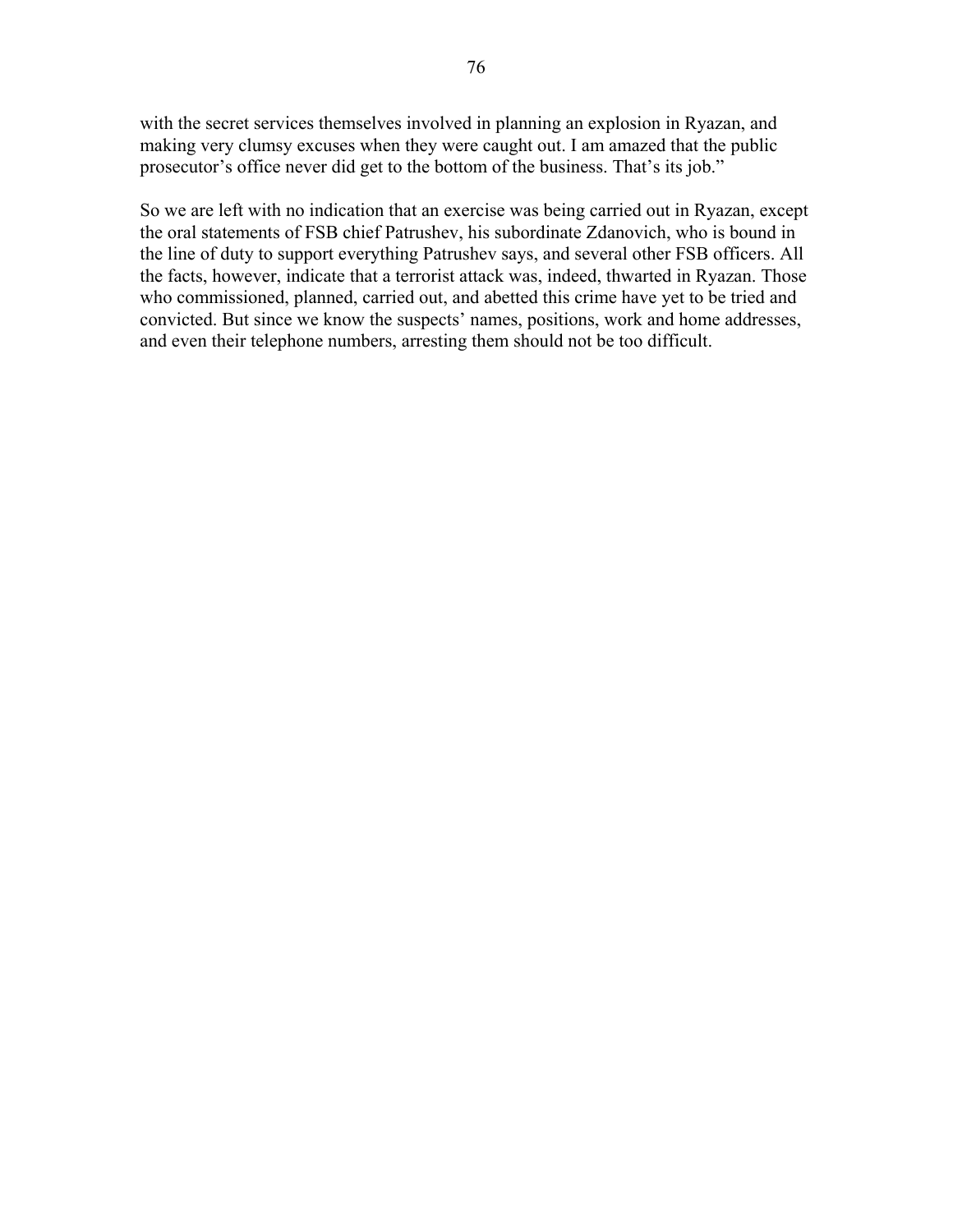## **Chapter 6**

# **The FSB resorts to mass terror: Buinaksk, Moscow, Volgodonsk**

The perpetrators of the terrorist attacks in Buinaksk, Moscow, and Volgodonsk were never found, and we can only guess at who was behind the attacks by analogy with the events in Ryazan. In these three towns, the Ryazan-style "exercises" were carried through to their intended conclusion, and the lives of several hundred people were abruptly cut short or totally ruined.

In August 1999, all the members of Lazovsky's group were at large in society, including even Vorobyov. At that time, yet another military operation was just approaching its conclusion in Dagestan, into which the Chechen separatists had made an incursion. A lot has been said and written since that time about this Chechen encroachment into Dagestan territory. It has been claimed that the invasion was planned in the Kremlin and deliberately provoked by the Russian secret services. The Russian media were full of articles about a conspiratorial meeting in France, between Shamil Basaev and the head of the president's office, Alexander Voloshin, organized by the Russian intelligence agent, A. Surikov, in France. We are not in possession of enough facts to draw absolutely definite conclusions. Let us begin with Surikov's interview.

On 24 August 1999 the newspaper *Versiya*—a part of the holding company "Sovershenno sekretno" that was headed by Borovik, who died in a plane crash together with the Chechen businessman Bazhaev on 9 March 2000—published an interview with Colonel Surikov of the GRU, a person close to Evgeny Primakov on the one hand and to Yuri Maslyukov on the other. During the Georgian-Abkhazian conflict, Surikov served under Abkhazian Defense Minister Sultan Sosnaliev. In the course of the war he became acquainted with Basaev. From then on, he was considered an expert on the Caucausus. In the editorial note that preceded the inteview, *Versiya* reporter that it was Surikov who had organized the "secret meeting with the head of the president's office, Voloshin." Neither Surikov nor Voloshin denied this statement. Surikov reported that:

*Shamil Basaev and Khattab created fortified areas in Dagestan on a scale not even suspected by the press. They dug trenches, erected fortifications, established arms and ammunition supply lines from Chechnya. They also established communication and transportation networks between each other and Chechnya. The fortified areas are surrounded by mine fields. My professional opinion is that using artillery and aviation alone, as the federal troops have been doing in the mountains of Dagestan, is not enough. So far the federation's actions have been ineffective and have not caused damage to the enemy's forces or fortifications. In order to liquidate the fortified areas, a ground offensive with air support is necessary...* 

*The federal formations being organized in Dagestan are made up of odd scraps. Policemen from the Urals, OMON agents from Murmansk, various components from the*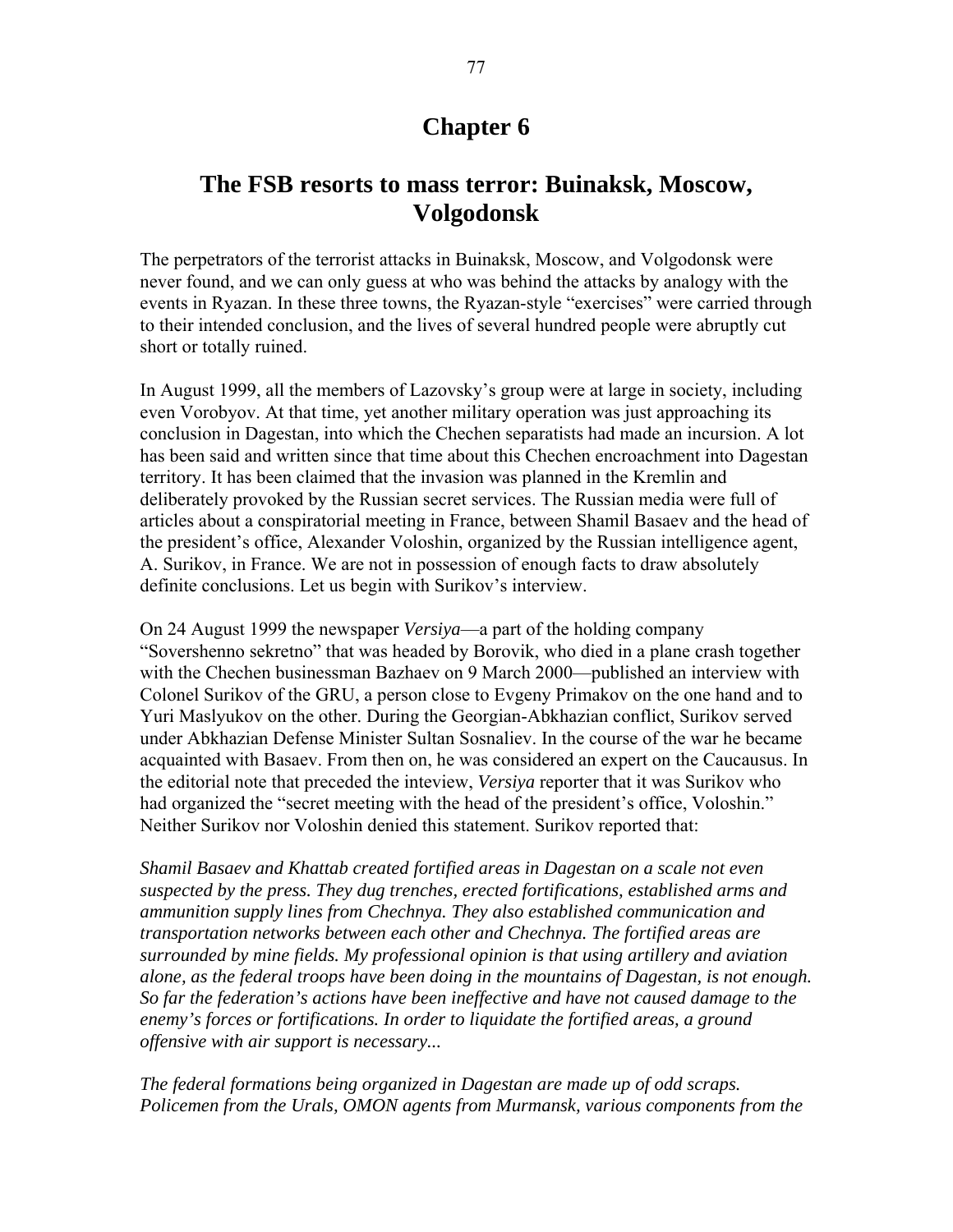*Defense Ministry, large numbers of conscripts. According to my sources, conscripts constitute one third—contrary to the generals' assurances that conscripts aren't sent to Dagestan. It is pointless to talk about "stream-lining" such a diverse crowd for active duty. There are as many as thirty generals in the region at the moment, although a single well-coordinated regiment would be sufficient to liquidate the Chechen fighters. And with coordinated activity and unified command in place, a single colonel could be in charge of the entire operation. At the moment, all of these generals are simply making a huge mess of the chain of command since they belond to different departments.* 

*Therefore, in the current situation a military operation would cause great casualties among our soldiers and policemen. I would predict that 300-400 of our men would die in an attack, and we already have approximately 250 dead and wounded. Despite the generals' assertions to the contrary, the Chechen fighters have suffered minimal losses about 40 people. They might lose about as many in an assault. .In general, reports about*  losses on the Chechen side—thousands killed in one day—remind me of reports from the *Chechen War of 1995-1997.* 

*Our generals evidently fail to take into account the fact that Shamil Basaev is an experienced guerrilla fighter who became an expert in sabotage long before the war in Chechnya. He went through a complete training course in one of the Russian intelligence agencies. This was during the peak of the Georgian-Abkhazian war. At that time, Moscow took a cowardly stance, and instead of acting in defense of Abkhazia, where a genocide was taking place, the only thing that the Russian forces did was to offer unofficial assistance to the volunteer detachments that went off to war. Pavel Sergeevich Grachev, who was Minister of Defense at the time, pretended not to know about this. And one fourth of these volunteers, who came to fight in Abkhazia, were Chechens. And their leader was Shamil Basaev.* 

*Basaev is now making significant tactical improvements to the military actions in Dagestan. He's holding down a fortified area in Botlikha, but this is merely a diversionary maneuver. He's starting to establish a guerrilla movement. Along with sabotage, this is the most effective means to conduct a war in a forested mountainous region. Now his tactics consist in short attacks on columns of federal forces, organizing ambushes, mining roads, shelling strategic targets with RPGs....* 

*The Kremlin knew that Dagestan was about to be invaded by the Wahhabists. They could not not have known it. They were warned about it by the secret services. Even "Versiya" wrote about it. So why did they blow it? Because there are people in the Kremlin who seriously believe that individuals such as Basaev can be paid to do anything that Moscow tells them....* 

*On the whole, the Russian secret services also slept through Basaev's invasion of Dagestan. Because our secret services are now at that stage of decay when it becomes hard to deal with direct obligations on account of business commitments. They're only capable of bulldozing reporters like Pasko, and even then unsuccessfully. The situation in the Caucauses can still be salvaged. But there's no one to salvage it.*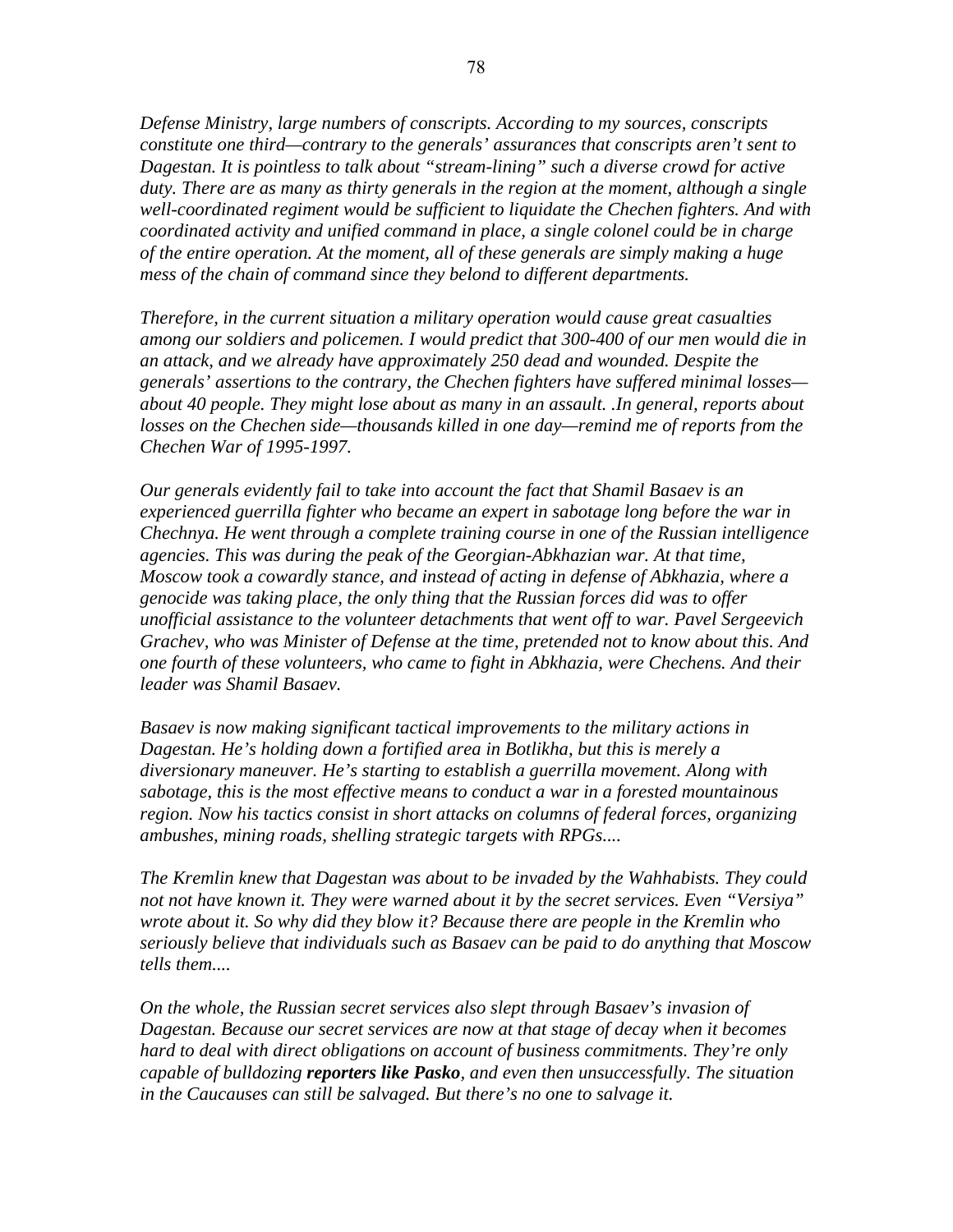What is remarkable is not that Surikov gave *Versiya* an interview, but that his interview was given three weeks after *Versiya*'s publication of the original materials about the meeting between Voloshin and Basaev. Had Surikov thought that *Versiya*'s earlier article did not correspond to reality, he would have either refused to grant *Versiya* an interview or else made use of the opportunity to refute it.

*Versiya*'s original article was titled "The Agreement." It was published on 3 August 1999:

*A luxurious villa in the French town of Beaulieu, situated between Nice and Monaco, has been watched by the French secret services for a long time. The villa belongs to the international arms dealer Adan Khashoggi. And although nothing can be said against Khashoggi from the perspective of the French criminal code, the Saudi billionaire has a suspicious reputation.* 

*"Versiya" was informed about the heightened interest in Khashoggi by a source in the French secret services whose name we will not publish. He is a professor of political sicence and at the same time an expert in Russian defense, security, and organized crime issues. He frequently speaks out in the press and takes part in investigative reporting. He works under contract for French government agencies, including French counterintelligence.* 

*This source has reported that the French put the villa under close surveillance at the beginning of July, when the Venezuelan Banker Alfonso Davidovich moved in there with his young black secretary. In the Latin American press, Davidovich is described as a money launderer for the left-wing insurgent organization FARC ( Fuerzas Armadas Revolucionarias de Colombia), which has been engaged in a military conflict with the official authorities for several decades. FARC's principal source of funds is believed to be the drug trade.* 

*It soon turned out that one of Davidovich's rather frequent visitors was a certain French businessman of Israeli-Soviet origin, the Sukhumi-born 53-year-old Yakov Kosman. In a short while, Kosman arrived at the villa with six people who had come through Austria with Turkish passports. One of these Turks was identified by the secret services as Tsveiba, who had at one time so distinguished himself in the Georgian-Abkhazian war that he is still charged with war crimes by the authorities in Tbilisi, including massacres of the civilian population. All six moved into the villa and did not leave its premises for three weeks.* 

*Finally, the secret services were able to observe Kosman together with Tsveiba and one other guest—presumably an Abkhazian—departing for the local airport in Nice. At the same time, two people arrived at the airport in a private plane from Paris. One of them— Sultan Sosnaliev—had been the Abkhazian Minister of Defense during the years of the Georgian-Abkhazian war and effectively the number two man in the republic after Vladislav Ardzinba. The second person who came out of that airplane was another*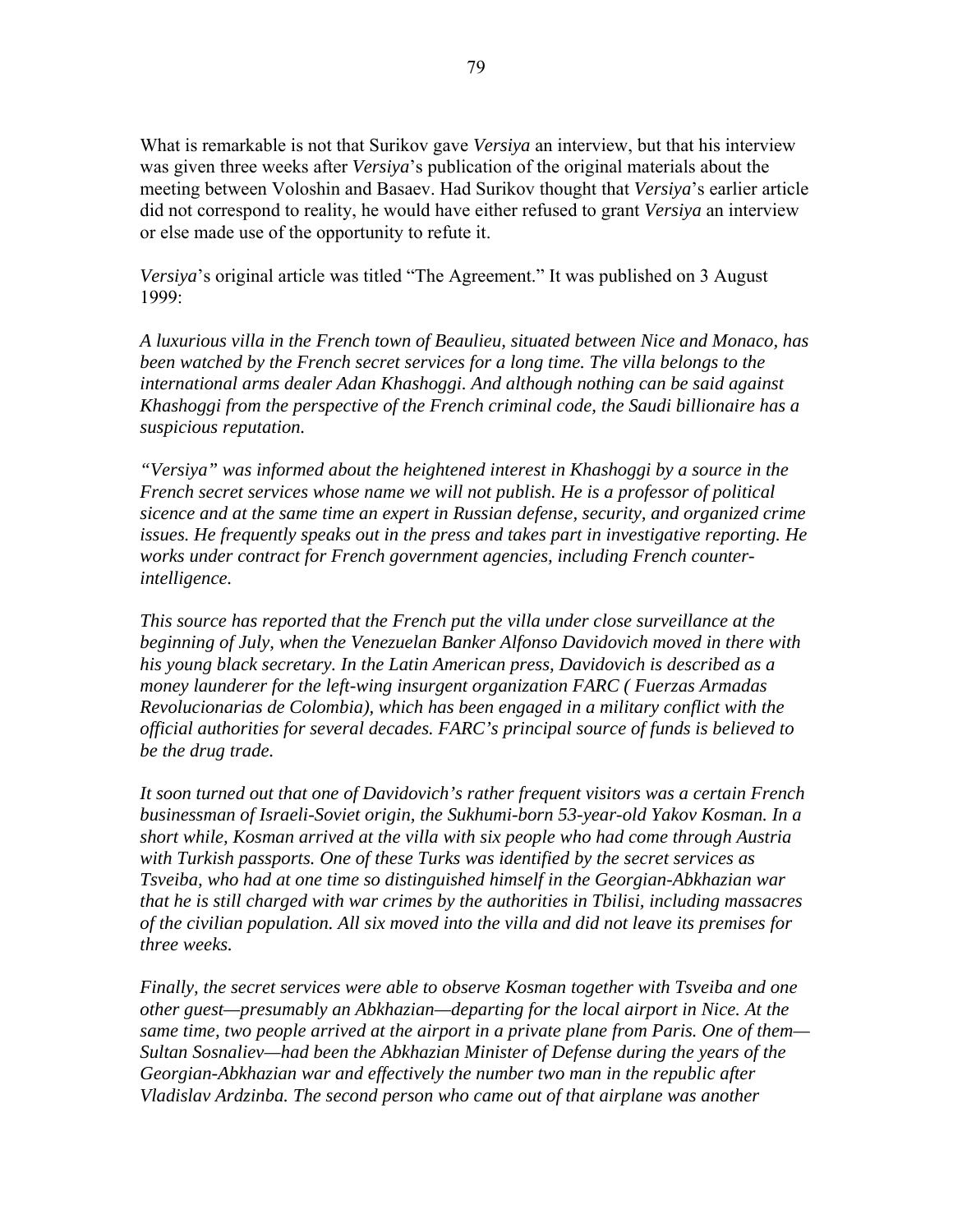*individual from Sukhumi—Anton Surikov. During the years of the war in Abkhazia, Surikov had served under Sosnaliev. Operating under the assumed name "Mansur," he was responsible for organizing acts of sabotage. Subsequently, under his real name, Surikov occupied a key post in the administration of Evgeny Primakov, although his official title was merely assistant to First Deputy Prime Minister Yuri Maslyukov. Both of them proceeded to the villa in Beaulieu.* 

*In the middle of July, two days after the couple's arrival, the private Biritish yacht "Magia" arrived in the port of Beaulieu from Malta. Two "Englishmen" came ashore from the boat. If their passports are to be believed, one of these "Englishmen" was a certain Turk by the name of Mehmed, formerly a consultant to the Islamist Prime Minister of Turkey Erbakan, a rather influential figure in Turkish, Middle Eastern, and Causasian Wahhabist circles. The second person, to the surprise of the secret services, was the well-known Chechen field commander Shamil Basaev. Incidentally, he had also at one time been Sosnaliev's deputy and headed the Chechen forces in Abkhazia. The French became alert and intensified their surveillance. And for good reason. Late in the evening, on an airplane belonging to one of Russia's oil companies, a man arrived at the Nice airport. The man was balding, had a beard, sharp eyes, and bore a strong resemblance to the head of the Kremlin administration. After passing through French passport control, this individual looked around intently. He was dressed in a formal suit, with a suitcase and without any bodyguards. The balding man calmed down only when he saw the people who were there to meet him—two Abkhazians and Surikov. All of them got inside a Rolls-Royce and drove off to the villa in Beaulieu.* 

*That whole night, something went on at the villa. The villa's security was especially vigilant, and there was so much magnetic radiation in the area surrounding the villa that cell phones within a radius of several hundred yards stopped working. In the morning, the same Rolls-Royce drove off to the airport and the person who resembled Voloshin flew back to Moscow. During the following day, all of the guests at the villa departed.* 

It should be noted that *Versiya* turned out to be remarkably unyielding, even stubborn, in insisting on the theory that the invasion of Dagestan in August 1999 was organized by Russian secret services. In particular, on 29 February 2000, a few days before the deaths of Borovik and Bazhaev and the presidential election that brought Putin to power, the newspaper published an article titled "Khasbulatov's Conspiracy":

*After Khasbulatov informs the Kremlin about the coup d'etat being prepared [in Chechnya], the head of the president's office Alexander Voloshin, according to certain sources, hurries to a meeting with Shamil Basaev in France. This meeting is organized for Voloshin by Anton Surikov, a GRU colonel close to the authorities, or more concretely, close to the circle of Evgeny Primakov, the former head of federal intelligence. Immediately after the talks in France, Shamil Basaev invades Dagestan. Then come the apartment-house bombings in Moscow and other Russian cities. And then the second Chechen campaign. That is how wars start.*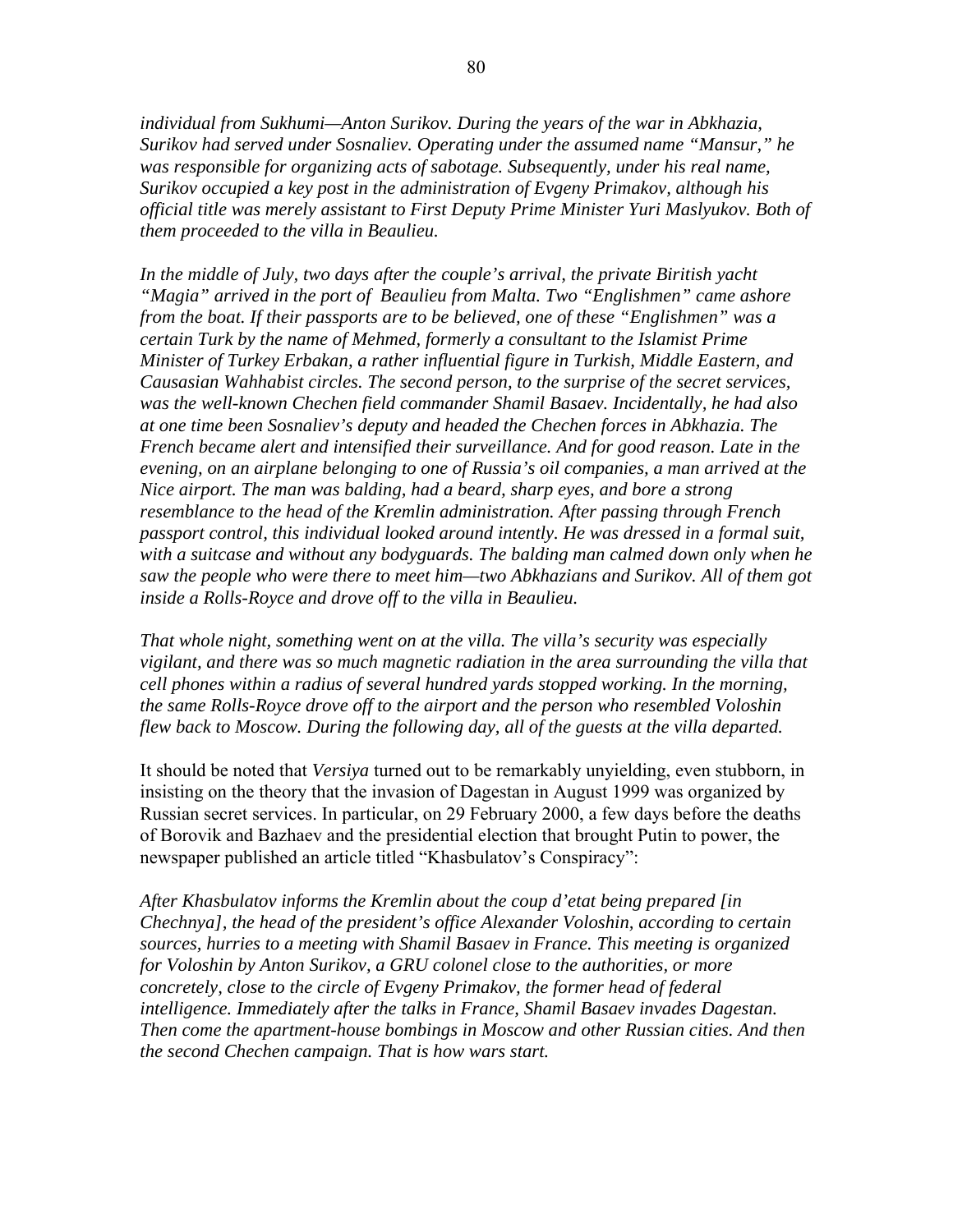The bibliography of the meeting between Voloshin and Basaev would not be complete without a reference to "Conspiracy-2," the final article in this series. The article was published—again in *Versiya*—on 2 July 2000, after Putin's election victory, outside the context of any election campaign. It represented an expanded version of the earlier article, "Conspiracy," with new excerpts:

*The meeting supposedly took place at the villa of the international arms dealer Adnan Khashoggi in the village of Beaulieu near Nice on 4 July 1999.... Earlier, sources in the French and Israeli secret services, which had provided this information, reported that "there exists a video of the meeting at the villa in Beaulieu." However, they offered no evidence. At the end of June, "Versiya" received a large mail envelope without a return address. The envelope contained a photograph of three men. Pictured on the left was an individual resembling Anton Surikov, assistant to former First Deputy Prime Minister Yuri Maslyukov. Pictured in the middle was a person bearing a very close resemblance to the head of the Kremlin office, Alexander Voloshin—balding and with a similar beard. Next to these two individuals was a squatting person wearing shorts—balding, but with a more substantial beard. After some time, "Versiya" received a phone call, and the caller, without introducing himself, said: "This is a photograph of the meeting between Voloshin and Basaev. Voloshin is easy to recognize. Basaev is the bearded man on the right..".. The unidentified caller specified that the photo was printed from a still-frame, and that the recording was made on an analog videocamera....* 

*At the time of the meeting, Surikov was a consultant to the general director of RSK "MiG." At present he is still working with Maslyukov, but now heads the Committee on Industry, Construction, and Scientific Technology in the Duma....* 

*According to verifiable information from the French and Israelis, the private British yacht "Magia" arrived at the Beaulieu port from Malta on July 3. Two passengers disembarked. If their passports are to credible, one of these "Englishmen" was a certain Turk by the name of Mehmet.... The second person, to the surprise of the intelligence officers, was Chechen field commander Shamil Basaev....* 

Late in the evening of July 4, a man arrived at the Nice airport in a private plane *belonging to one of Russia's oil companies. The man was balding, with a small beard, sharp eyes, and resembled the head of the Kremlin office....* 

*Whether by coincidence or not, some time later— in August—Shamil Basaev's group invaded Dagestan. The resignation of Prime Minister Sergei Stepashin soon followed. He was replaced by the former head of the FSB. After this, federal troops successfully repulsed the attack on Dagestan, and in pursuit of the Chechen fighters, once again entered rebellious Chechnya. The "anti-terrorist operation" in the Chechen Republic has been going on since that time and is unlikely to end in the near future. It should be noted that different sources have given different explanations of the purpose of the visit to Beaulieu by individuals resembling Voloshin and Basaev. According to one hypothesis, the subsequent invasion of Dagestan constituted a public relations stunt within the framework of the operation "Heir." According to a contrary hypothesis, the man*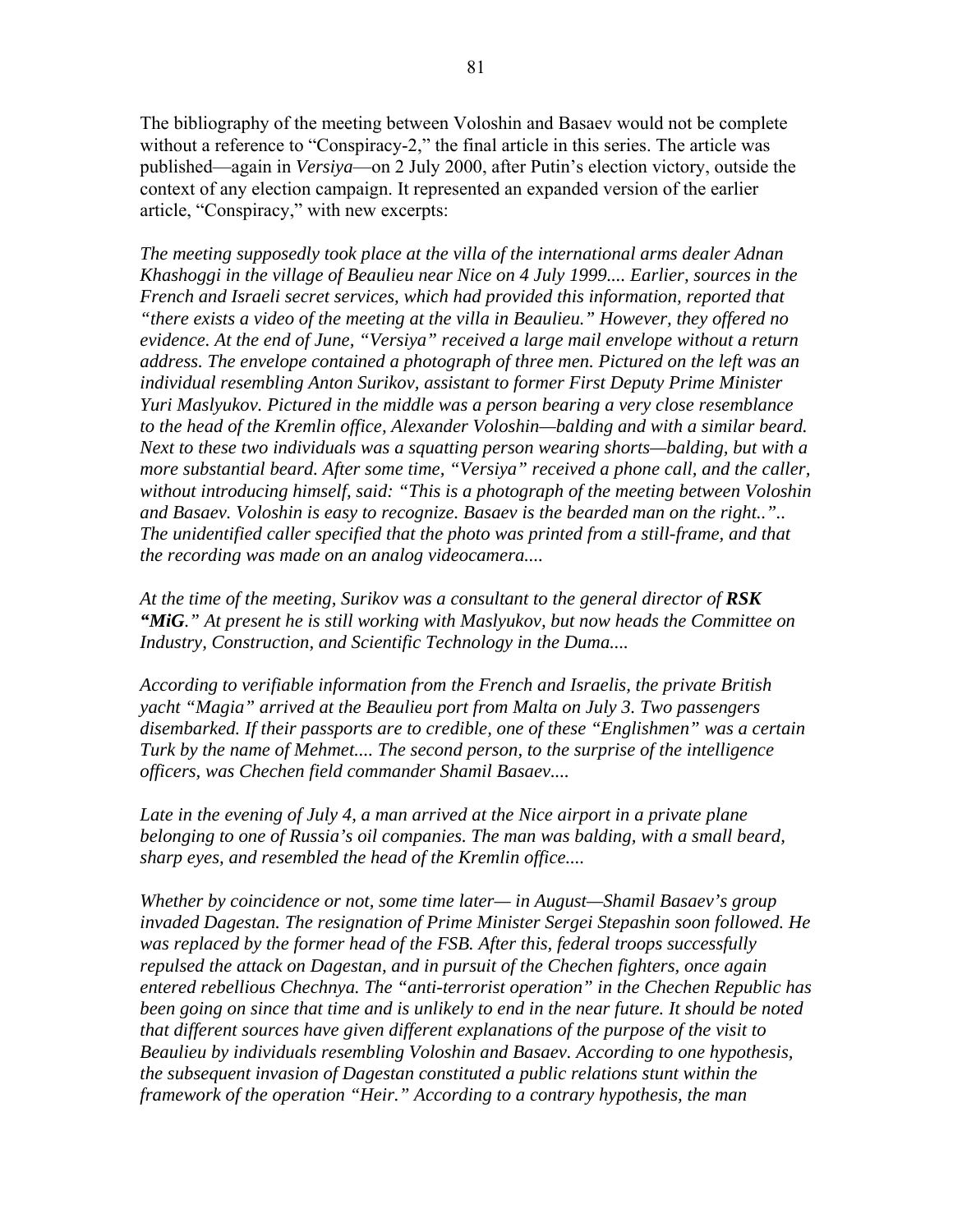*resembling the head of the Kremlin office had learned from the Russian secret services about Basaev's intentions and had asked individuals who had once worked with him presumably Anton Surikov—to arrange a meeting with Basaev, in order to attempt to prevent the invasion.* 

Ilyas Akhmadov, the Chechen minister of foreign affairs in the government of Aslan Maskhadov, believed that the operation in Dagestan was provoked by Moscow:

"The leadership of Chechnya has condemned the Dagestan campaign. For us this is really a big problem. But remember what happened in July, when the Russian army destroyed our fortified position and then an entire battalion of Russian soldiers invaded our territory. Surely, that is provocation? Pilgrims from Dagestan came to Basaev and asked him to free them from 'the Russian yoke,' then when he began the campaign, they began saying on television that they didn't want it, and they wanted to live in Russia. It's an obvious set-up."

According to Abdurashid Saidov, founder and former chairman of the Islamic Democratic Party of Dagestan, from 1997 onwards, following the adoption by the Dagestan Parliament of its famous law "On the struggle against Islamic fundamentalism," members of the religious minority (the Vahhabites) were deliberately forced out of Dagestan into Chechnya. Persecution and threats of physical violence simply made it impossible for Vahhabites to live in Dagestan. At the same time, the Dagestan leadership was well aware that the Vahhabites would be greeted with open arms in Chechnya. Once forced out of Dagestan into Chechnya the Dagestan Islamists joined the opposition and were prepared in time to return to Dagestan in the new capacity of rulers of the state. Rumors of a forthcoming invasion from Chechnya had circulated in Dagestan in 1997 and 1998, at a time when Russia had left the borders with Chechnya in the Tsumadin, Botlikha, and Kazbek districts of Dagestan exposed. Active members of the radical Dagestan opposition moved freely between the territories of the two republics, but there was no reaction from the FSB, which at that time was headed by Putin. It is possible that the retinue of the leader of the Dagestan Islamist radicals, Bagaudin, who had sought refuge from pursuit in Chechnya, included provocateurs operating on the orders of certain Russian departments of coercion, and they were the ones who, when the right moment came, pushed Bagaudin, and through him Basaev and Khattab, into the invasion of Dagestan.

From May to June 1999, every market trader in Grozny already knew that an invasion of Dagestan was inevitable. For some reason, only the Russian secret services knew nothing about it. From July, there were several hundred armed Dagestan Vahhabites in the Dagestan village of Echeda in Russia, where they had dug themselves in and reinforced their positions in the inaccessible ravines on the Russian border with Chechnya and Georgia. Long before the arrival in the Tsumadin Region of the Islamist rebels, the area was bristling with weapons. In late July, at the height of a fuel crisis in the region, heavy tankers delivered fuel, tons at a time, to the guerrilla camps in the hills above the very windows of the UVD and UFSB of the Tsumada district. The FSB failed to react,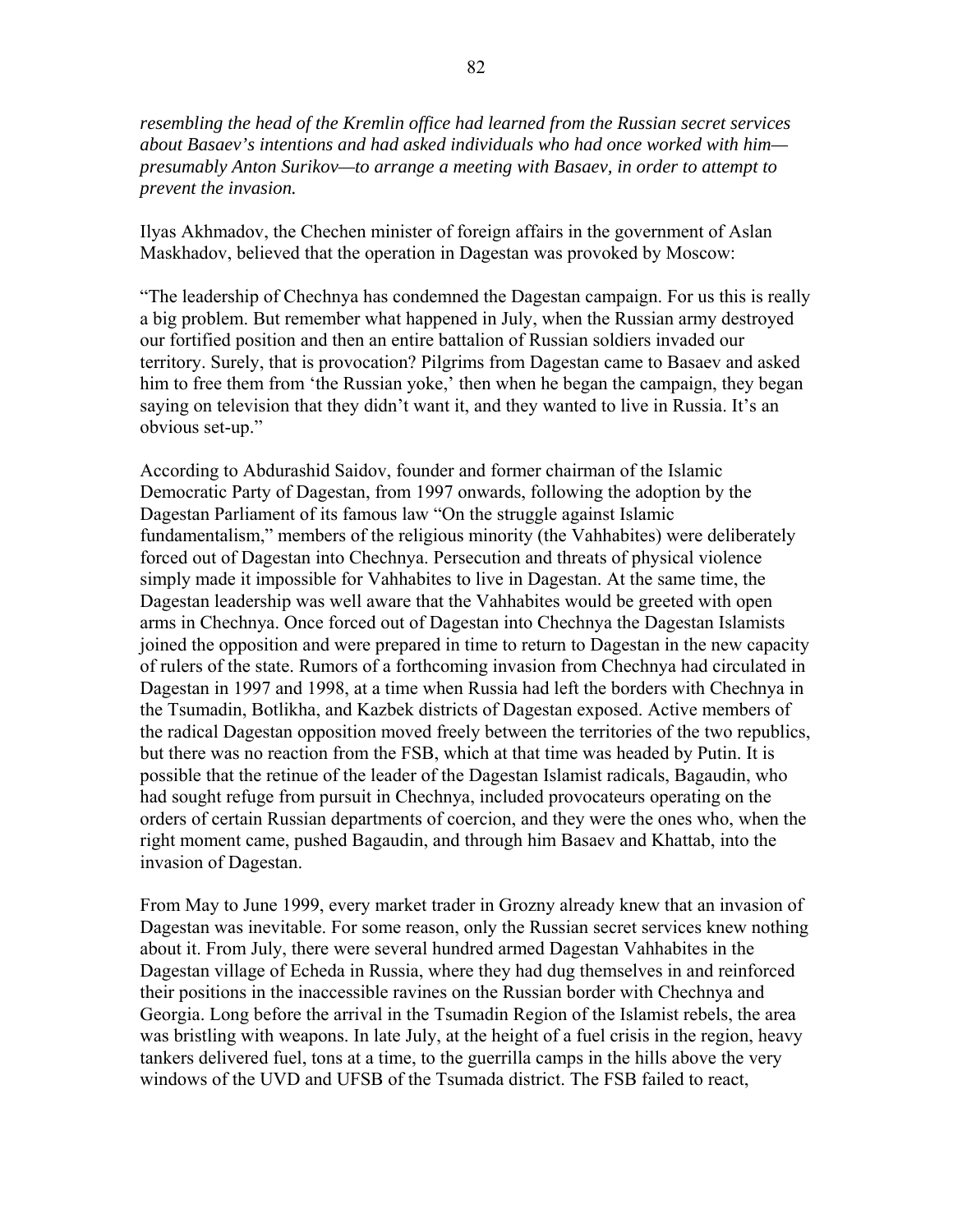because the prospective armed conflict between the Chechens and the Dagestanis would be to the Kremlin's advantage.

At the same time, Bagaudin was receiving encouraging reports from his agents: "There's no one in Tsumada apart from policemen, and they won't go against their own. We'll be in the regional center in no time at all. This is your home region, the people are waiting for you, support is guaranteed, so push on!" And Bagaudin fell into the trap. On the eve of the invasion, Basaev actually suggested joint operations with Bagaudin, but the offer of help was refused, so that Basaev and Khattabi were forced to act separately, advancing in the direction of Botlikha, which was most opportune for the Russian leadership, indeed perfectly timed for the organizers of Putin's election campaign. At this precise point in time, Russia was hit by an unprecedented series of terrorist attacks.

The motivation behind the September attacks was provided by the FSB itself. An official information release from the UFSB for Moscow and the Moscow region, formulated the goals of the terrorists, who blew up apartment houses in Moscow in September 1999, as follows: "One of the main explanations under consideration by the investigators was the perpetration of a terrorist attack intended to destabilize the situation in Moscow, intimidate the public, and influence the authorities into taking certain decisions, which are in the interests of the organizers of the attack." The very same idea was formulated in the language of satirical polemic by the newspaper *Vechernyaya Moskva*: "The terrorists' main aim is to create a heinously oppressive atmosphere in society. To make me turn coward so that I slap my neighbor from the Caucasus across the face, and he pulls out his dagger, and then it all starts... So that the party of idiots can emerge from underground, and the mass arrests can start—only don't ask what party this is, and where this underground is located."

It's clear enough which kind of "particular decisions" the authorities could be influenced into taking by the bombings, and which kind they could not. The explosions could easily result in a decision to introduce troops into Chechnya. But there was absolutely no way terrorist attacks could produce the decision the Chechens wanted on granting Chechnya formal independence (by this time it had already achieved informal independence). In other words, the bombings were needed by the Russian secret services, in order to start a war with Chechnya, but not by the insurgents in Chechnya to encourage the legal recognition of their independent republic. Future events confirmed that this was indeed the case: the war began, the secret services came to power in Russia, and Chechen independence came to an end. And all as a result of the terrorist attacks carried out in September.

On August 31, a trial bombing took place in the Okhotnyi Ryad shopping center on Manege Square in the center of Moscow. One person was killed, and forty were injured The government immediately put forward the "Chechen connection" as an explanation, although it was hard to imagine that the Chechen terrorists would attack a shopping complex where the director was the well-known Chechen, Umar Djabrailov. The person later arrested for planning and carrying out the terrorist attack was "a certain Ryzhenkov," who according to the FSB "impersonated an FSB general." In fact,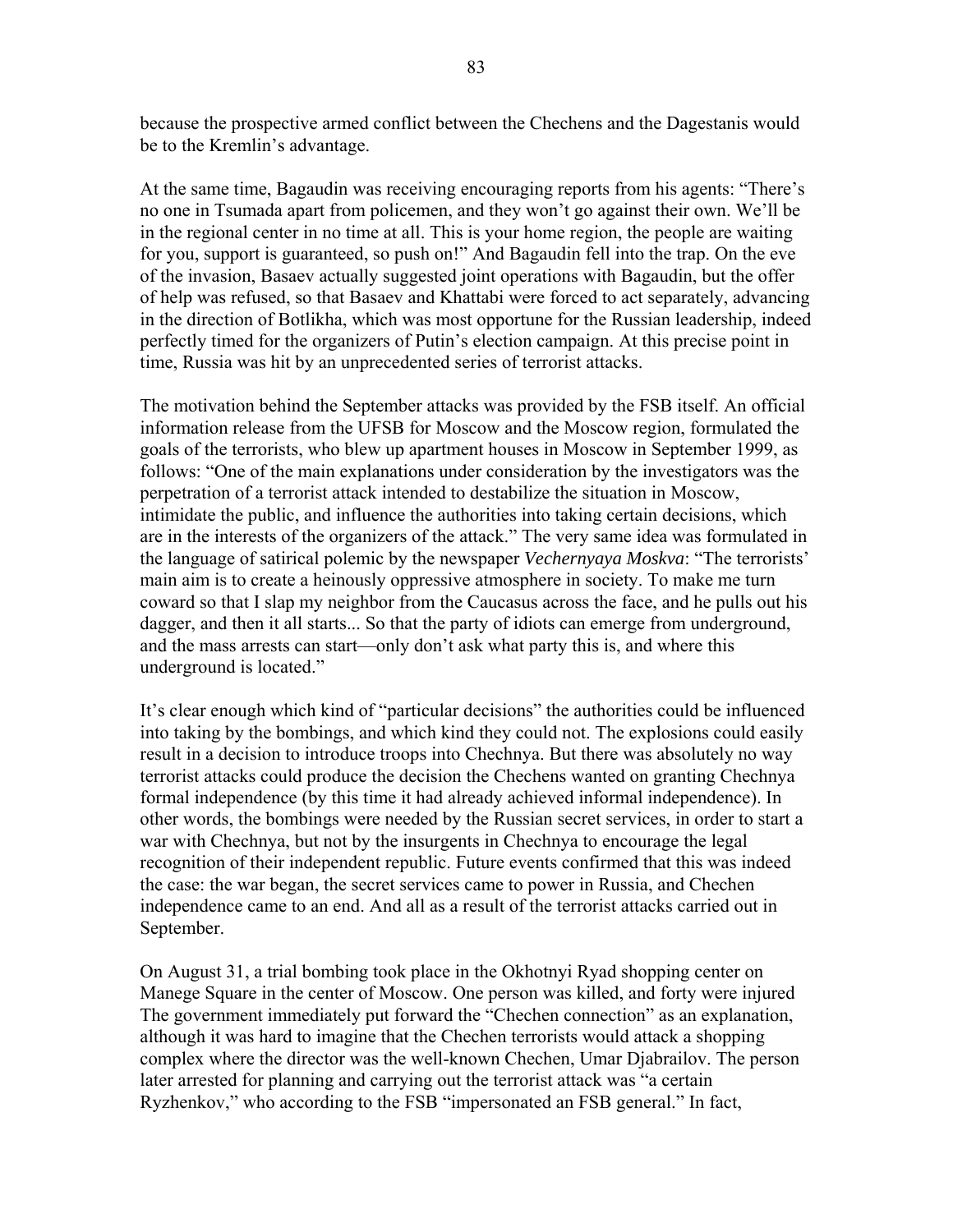however, as early as 1996, Nikolai Vasilievich Zelenko, head of military intelligence in General Rokhlin's 8th Army Corps, had reported to the FSB that FSB General Ryzhenkov was "definitely working" for terrorists.

Military intelligence engages in operational activity, both inside and outside Russia, and it has its own staff of secret agents. The 8th Army Corps was stationed at Volgograd, had fought in Chechnya, and was especially active in recruiting agents among the Chechens. Shamil Basaev underwent training at the GRU firing range in Volgograd before the conflict between Georgia and Abkhazia, and it was military intelligence that trained him. If Zelenkov had learned something about who was behind the bombing at the Okhotnyi ryad shopping complex, and about Ryzhenkov, he certainly must have reported it to General Rokhlin, who was chairman of the Defense Committee of the State Duma. At the time, however, Ryzhenkov was not detained. On the contrary, it was Zelenko who was arrested.

Zelenko had served almost all of his time in the army in the Caucasus. He'd been in all the hot spots: Karabakh, Baku, Tbilisi, Abkhazia, Dagestan, and Chechnya. He only missed out on Grozny itself, because he had been seriously wounded. FSB employees turned up to see Zelenko twenty days after he'd had a heart operation at the Burdenko Hospital in Moscow. They accused him of possessing an unregistered pistol and planning to kill a certain businessman, and they took him as far away from Moscow as possible, to the prison in Chelyabinsk.

So why was Zelenko arrested? Rokhlin was on good terms with the head of the FSB's military intelligence at the time, Vladimir Ivanovich Petrishchev, and would have been obliged to report to him any information received from Zelenko. That was when strange things started to happen: first Zelenko was arrested, and then on July 3, 1998, General Rokhlin was murdered.

The FSB itself effectively confirmed that the arrest of Zelenko, the murder of Rokhlin, and the terrorist attacks in Russia were all interconnected. All of the cases were handled by the same investigator from the office of the Public Prosecutor General, N.P. Indiukov, who had a great deal of experience in the investigation of cases fixed, in which it was important to make sure that the investigation was directed along a false trail. Indiukov was appointed to conduct the investigation into the case of Tamara Pavlovna Rokhlina, who was accused of murdering her husband. The various stages of this great masterpiece of Russian jurisprudence are well known. Tamara Rokhlina was arrested after the general's murder, and in November 2000, she was sentenced to eight years' imprisonment. In December, the length of her sentence was halved. On June 7, 2001, the Supreme Court of the Russian Federation quashed Rokhlina's conviction, and on June 8, she was released from custody. Indiukov made no attempt whatever to investigate claims that the general had been killed by three unknown men wearing masks.

However, the most remarkable thing in all of this is that Zelenko's case, following his arrest on completely unrelated charges of common criminal activity, was also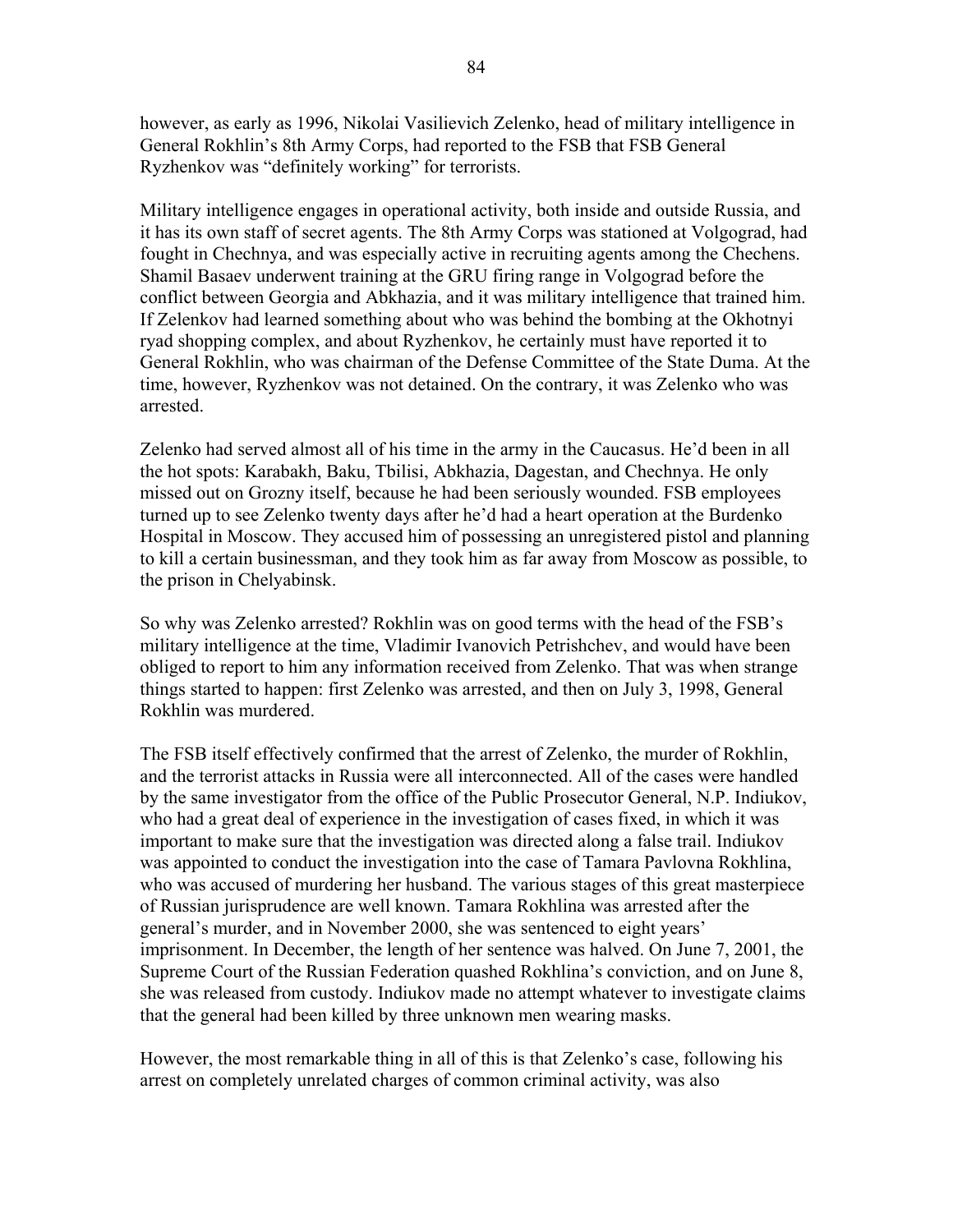investigated by Indiukov, and that the case never even reached the courts. Zelenko was quietly released without any publicity following General Rokhlin's death.

These strange killings, dubious investigations and deliberately provoked incursions into foreign territory provided the background to the blowing up of a residential building in the district of Buinaksk in Dagestan. Sixty-four of the building's residents were killed. This terrorist attack was deliberately linked with the defeat of the Chechen rebel detachments in Dagestan, even though there were no Chechens among the perpetrators of the attack, and those accused of planning the bombing claimed that they were innocent. On the same day, a ZIL-130 automobile loaded with 2,706 kilograms of explosive was found in Buinaksk. The car was in a parking lot in a region containing residential buildings and a military hospital. An explosion was only averted thanks to the vigilance of local people. In other words, a second terrorist bombing in Buinaksk was foiled by members of the public, not the secret services.

During the night of September 8-9, the nine-story apartment house at number 19 Guryanov Street in Moscow was torn apart by an explosion. The blast killed ninety-four people and injured 164 more. The first account put forward was an explosion due to a gas leak. The following day, the UFSB for Moscow and the Moscow Region announced that "the collapse of the third and fourth entranceways was induced by the detonation of about 350 kilograms of a high-explosive mixture. The explosive device was located at ground floor level. Physical and chemical investigation of items removed from the site of the occurrence revealed traces...of hexogene and TNT on their surfaces."

It was apparent immediately after the first bombing of an apartment block that the attack was the work of professionals, not so much from the actual implementation of the terrorist attack itself as from its planning and preparation. A massive terrorist bombing, which involves the use of hundreds of kilograms of explosive, several vehicles, and a number of people is hard to put together in a hurry. Many former and serving members of the secret services including, a former GRU employee, retired Colonel Robert Bykov, believe that the terrorists must have shipped the explosives into Moscow in several batches over a period of four to six months. Modeling of terrorist attacks has shown that it would have been impossible to prepare for an explosion of this type any quicker. The model was constructed to take account of all the stages of the operation: finalization of the contract, making initial calculations based on the plan of the building, visiting the site, adjusting the initial calculations, determining the optimal composition of the explosive, ordering its manufacture, making final calculations adjusted according to the actual composition of the explosive, renting premises, and shipping in the explosive, etc. This meant that the preparations would have had to begin in the spring of 1999. During that period, the Chechens could not have been preparing terrorist attacks in response to the counter-offensive by Russian forces in Dagestan, since the Chechens had not yet made their own incursion into Dagestan territory.

Rumors about imminent terrorist attacks had been circulating long before the first explosions occurred. On July 2, 1999, the journalist Alexander Zhilin obtained possession of a certain document dated June 29, 1999. He believed that it originated from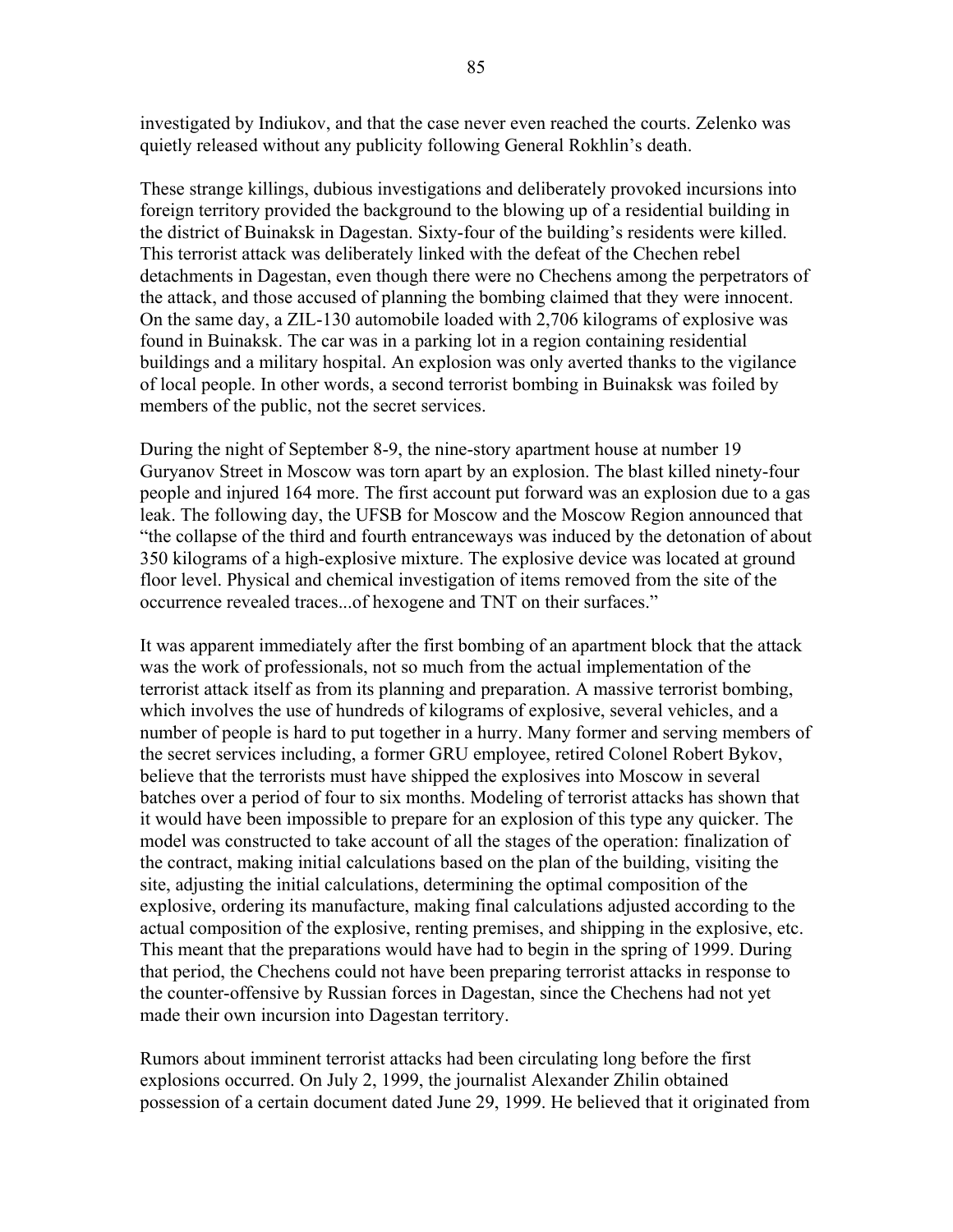the Kremlin and that the leak had been arranged by Sergei Zverev, deputy head of the president's office, which was why he was removed from his post.

The contents of the document were baffling, but even so Zhilin. passed it on to Sergei Yastrzhembsky, vice-premier in the government of Moscow. Yastrzhembsky, however, failed to react to it (some time later Yastrzhembsky left Luzhkov's administration, which is hardly surprising; however, he was then taken on by Putin, which really is surprising). If the document had been published after the explosions, everyone would have believed it was a fake produced after the fact. But the newspaper *Moskovskaya pravda* went ahead with the publication of the document under the headline "Storm in Moscow" on July 22, before the explosions had occurred:

#### "Confidential

"Certain information concerning plans with regard to Yu.M. Luzhkov and the situation in Moscow.

"The following information has been received from reliable sources. One of the analytical groups working for the president's office has developed a plan for discrediting Luzhkov by means of acts of sabotage intended to destabilize the public mood in Moscow. The plan is known by the planners as 'Storm in.'

"According to our sources, the city can expect serious upheavals. For instance, it is planned to carry out sensational terrorist attacks (or attempted terrorist attacks) against a number of state institutions: buildings of the FSB and MVD, the Council of the Federation, the Moscow Municipal Court, the Moscow Arbitration Court, and a number of buildings. The abduction of well-known people and ordinary citizens by 'Chechen guerrillas' is envisaged.

"A separate chapter is devoted to 'armed criminal' activities directed against commercial organizations and businessmen who support Luzhkov. The order has been given to dig up and also manufacture 'operational' material on Kobzon, Gusinsky, and the Most-Media group, Djabrailov, Luchansky, Tarpishchev, Tarantsev, Ordjonikidze, Baturina (Luzhkov's wife), Gromov, Yevtushenkov, P. Gusev, and others. In particular, incidents in the close vicinity of Kobzon's office and [the company] 'Russian Gold' have supposedly gone off according to the plan in question. The purpose is to create the firm conviction that the businesses of those who support Luzhkov will be destroyed and that the safety of his confederates themselves is not guaranteed.

"A separate program has been developed in order to set the organized criminal groups active in Moscow against each other and provoke war between them, which the authors of the report believe will, on the one hand, create an intolerable crime wave in the capital and, on the other hand, provide a screen for the planned terrorist attacks against state institutions in the form of a settling of accounts between criminals, and general chaos.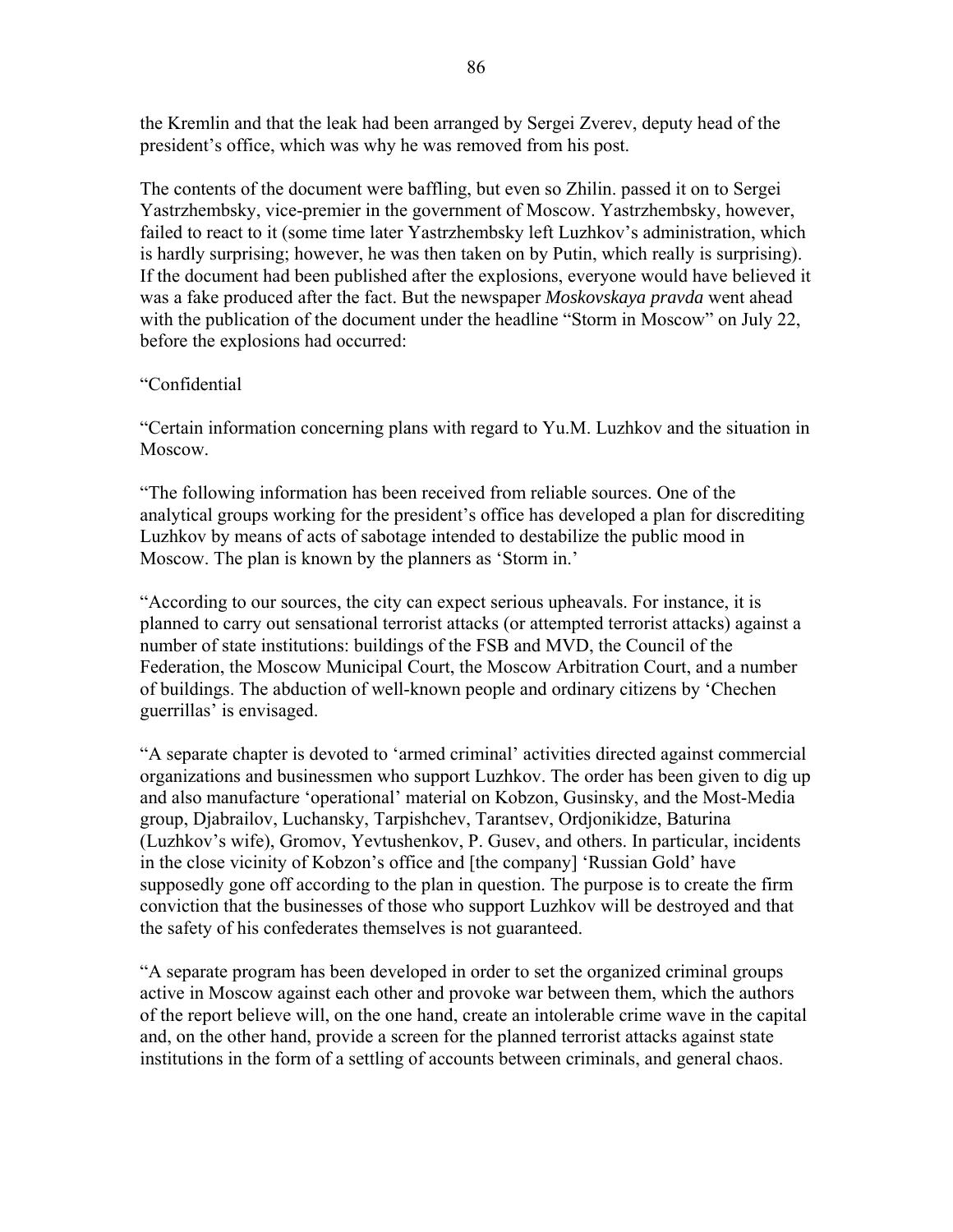"These 'measures' pursue several goals: creating an atmosphere of fear in Moscow and the illusion of entirely unfettered criminal activity; initiating the process of removing the present head of the UVD of Moscow from his post; instilling in Muscovites the conviction that Luzhkov has lost control of the situation in the city.

"In addition, according to information from our sources, while all of this is going on, the press will be swamped with information about who in the government of Moscow has links with the mafia and organized crime. The particular individual represented as the major controller for organized criminal groups will be Mr. Ordjonikidze, who will be linked in the press, amongst others, with Chechen criminals 'who have been granted use of the Kiev railway station, the Radisson-Slavyanskaya Hotel, the shopping complex on Manezhnaya Square,' etc. Material will be placed in the 'red' and 'patriotic' press about the domination of Moscow by people from the Caucasus, about their wild excesses in the capital and the damage done to the security and material welfare of Muscovites. The statistics on this are already being put together in the MVD. In addition, the same channel will be exploited for materials already fabricated concerning 'Luzhkov's links with international Zionist and sectarian organizations.'"

Several days before the explosions took place State Duma deputy Konstantin Borovoi had a meeting with a GRU officer who gave him a list of the names of participants in a terrorist attack. Borovoi immediately passed on the list to the FSB, but his warning met with absolutely no response. Borovoi believes that he was not the only channel through which the secret services received warnings about imminent terrorist attacks, but no measures were taken to prevent them. It would be possible to dismiss Borovoi's opinion if it only it did not coincide with the opinion of one of the most famous Russian specialists in sabotage and terrorist activity, retired colonel and former GRU officer Ilya Starinov. He declared that it was simply impossible for his department not to have known about the planned explosions. This fatal disregard by the FSB of warnings of imminent terrorist attacks can only be explained by the fact that the FSB itself was planning the attacks.

One of the organizers of the explosions in Moscow was FSB Major Vladimir Kondratiev. On March 11, 2000, he sent a letter of penitential confession entitled "I bombed Moscow!" via the internet to the electronic publication *FLB* of the Free Lance Bureau at the Federal Investigative Agency. It should be emphasized at this point that, as patriotic citizens should, the employees of the *FLB* site immediately informed the FSB about the letter, and its contents were reported to Patrushev. Two computer specialists from the FSB promptly arrived, downloaded the letter, and promised to get to the bottom of the whole business. No one ever saw them again. Here is an extract from that letter:

"Yes, I was the one who blew up the house on Guryanov Street in Moscow. I am not a Chechen or an Arab or a Dagestani, I am a genuine Russian, Vladimir Kondratiev, a major in the FSB, a member of the top secret Department K-20. Our department was set up immediately after the signing of the Khasaviurt Accords. We were set the task of planning and carrying out operations to discredit the Chechen Republic, so that it would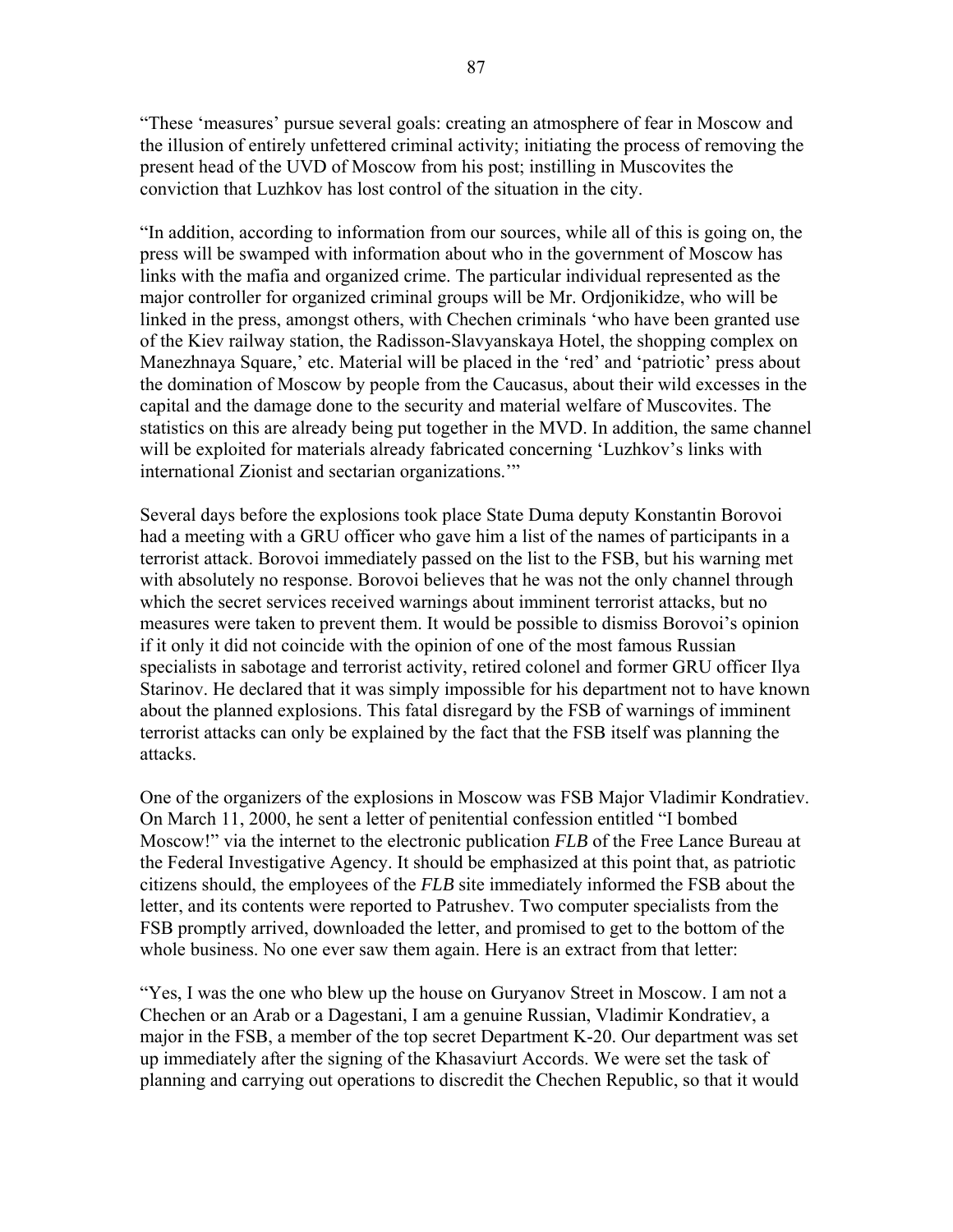not receive international recognition. For this purpose, we were granted very extensive powers and access to virtually unlimited financial and technical resources.

"One of the first operations we planned and carried out successfully was called Kovpak. It essentially consisted in our traveling round all of Russia's [penal] colonies and recruiting criminals (preference was given to individuals from the Caucasian nationalities), assembling them into groups, giving them weapons and money, and then transporting them to Chechnya, and setting them free with a single specific goal, to abduct people, in particular foreigners. And it should be said that our pupils handled it very well.

"Maskhadov and his people were traveling all round the world, trying in vain to obtain foreign support, and at the same time, foreigners were disappearing in their republic. The most effective points of this operation were the abduction and murder of British and Dutch engineers, carried out on our orders.

"In June last year, our section was set a new task, provoking general hatred in Russia for Chechnya and the Chechens. We worked up some ideas through the effective use of brainstorming. One of our brainstorming sessions produced several ideas, including distributing leaflets with threats from the Chechens throughout the country, murdering the country's favorite singer Alla Pugachova, blowing up apartment buildings, and then throwing all the blame on to the Chechens. All of these suggestions were reported to the leadership of the FSB, which selected the final one as the most effective, and gave the 'go-ahead' for its implementation.

"We planned bombings in Moscow, Volgodonsk, Ryazan, Samara, as well as in Dagestan and Ingushetia. Specific buildings were picked, the explosive was selected, and the amount calculated. The operation was given the code name 'Hiroshima.' I was made directly responsible for its implementation, since I was the only explosives expert in our section, and I also had quite a lot of experience. Although in my heart, I did not agree with the idea of blowing up apartment blocks, I could not refuse to carry out the order, because ever since our section was set up, every member of it has been put in a situation, which means he has had to obey any order. Otherwise, he was simply silenced for all eternity. So I carried out the order!

"The day after the bombing, I went to the site of the operation, intending to assess its implementation and analyze the results. I was shaken by what I saw there. I have already mentioned that I had blown up buildings before, but they were not people's houses, and they were not in Russia. But here I'd blown up a Russian house and killed Russian people, and the Russian woman weeping over Russian corpses were cursing the one who'd done this in my own native language. And standing beside them, I could physically feel the curses enveloping me, sinking into my head and my chest, filling my body, infusing every cell. And I realized that I WAS CURSED!

"Going back to the section, instead of reporting on the implementation of the operation, I wrote out a statement requesting to be transferred to another section on grounds of mental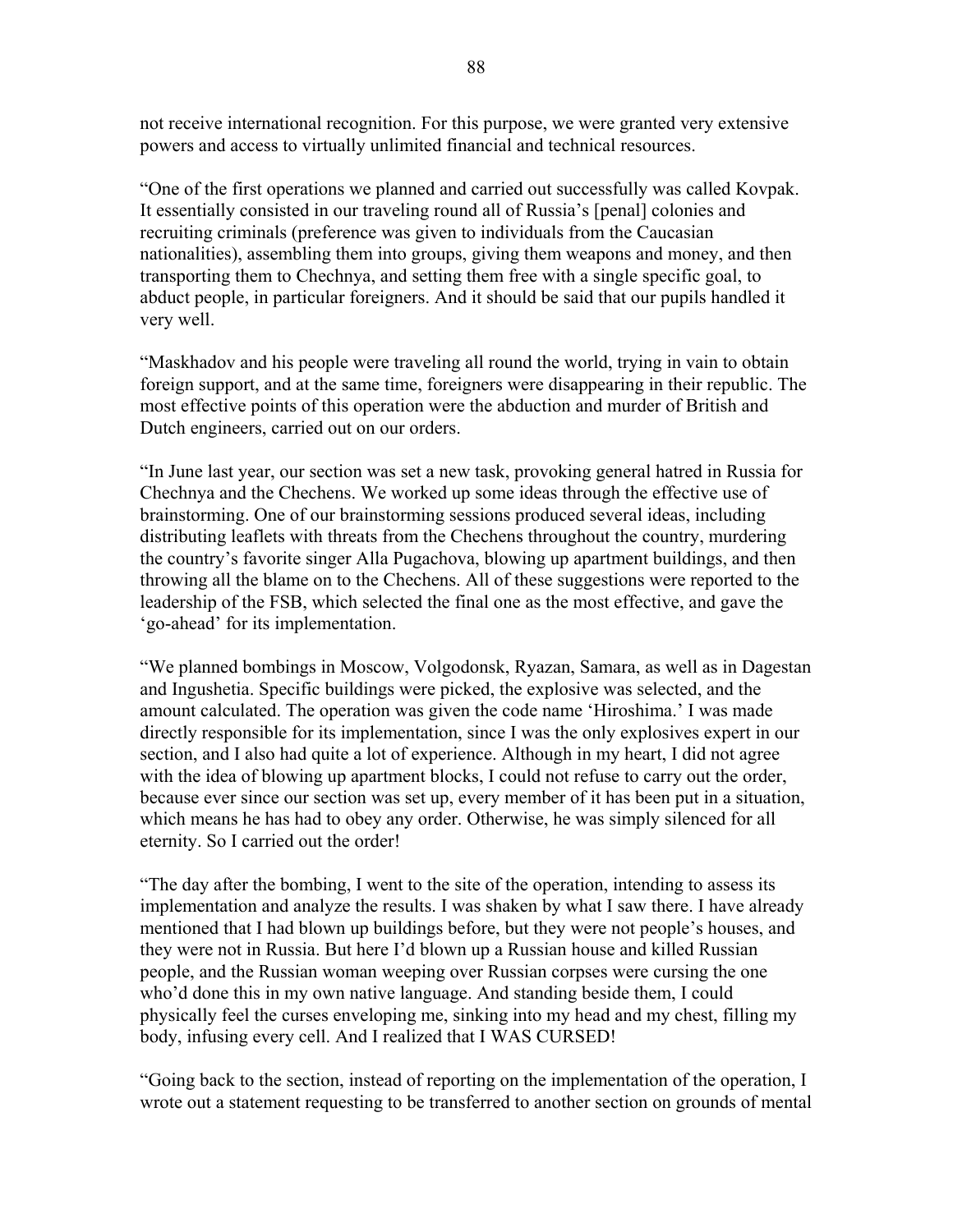and physical exhaustion. In view of the state I was in, I was temporarily suspended from all operations, and the second bombing, which was planned for Monday, was entrusted to my partner. To make sure I couldn't do anything to prevent it, they decided quite simply to eliminate me.

"On Saturday, in order to be alone and think over what I should do and gather my thoughts, I went out of town to my dacha. On the way, I felt the brakes fail in my car, which I had always taken good care of and which had never let me down.

"I realized they had decided to get rid of me in the classic way used in my department, and I did exactly what we'd been taught to do in such situations and drove the car into water, since there happened to be a small river on my route, and that very day, I used operational channels to get out of Russia.

"Now I live thousands of kilometers away from my homeland. My documents are in order—I am now a citizen of this small country. I have a non-Russian name, and no one here has any idea who I really am. I know that the FSB is capable of anything, but I hope my colleagues will not find me here.

"In my new country, I have set up a small business, I have money, and now I can live here in peace for the rest of my days. So why am I writing all of this to you and risking exposure? (Even though I have taken precautions by having the letter sent from a third country by a third party.)

."..I have already mentioned Samara as one of the towns planned for a bombing. The victims there were to have been the residents of a house on Novovokzalnaya Street. Although I think it is possible that after the failed attempt to blow up the building in Ryazan, our section might have

completely given up operations like this, even so I consider it my duty to warn you about it."

Following the publication of Kondratiev's letter in the internet, the Association of Alpha Veterans issued a denial just a few days before the presidential elections, stating among other claims that there was no section

K-20 in the secret services. It is, therefore, worth our while to take a moment to trace the history of Department K's creation.

Back in 1996, an Anti-Terrorist Center (ATTs) was established in the FSB on the basis of the Department for Combating Terrorism. The ATTs included an operations department (OU), which built up information on terrorists and tracked them down, and a Department for the Defense of the Constitutional Order (Department K), the former Fifth Department of the KGB, which built up information on political and religious groups, organizations, and dissidents. Later, the ATTs was transformed (or rather simply renamed) into the Department for Combating Terrorism and the Department of Constitutional Security (Department K). On August 28,1999, before the September wave of bombings began, it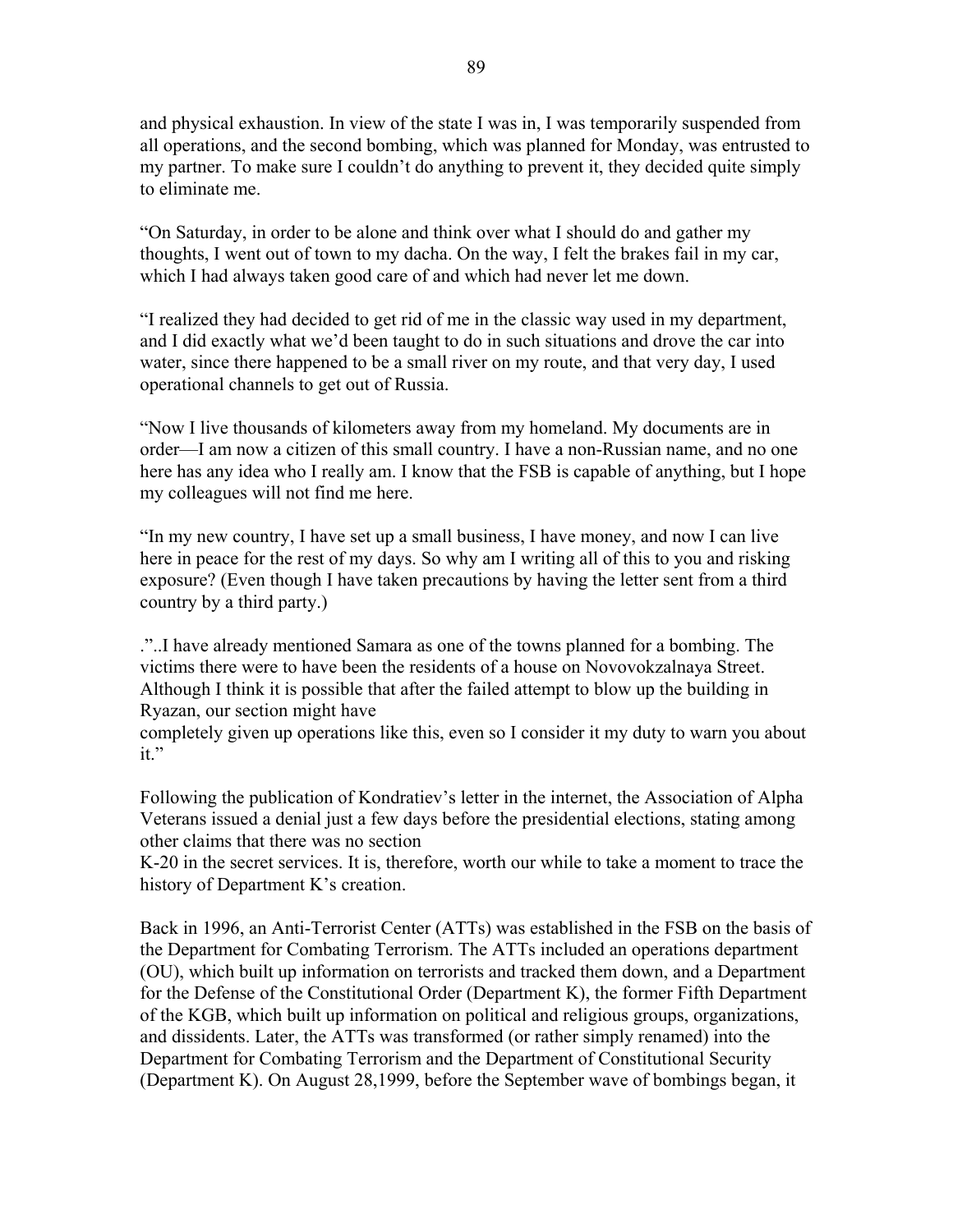went through yet another transformation, becoming the Department for the Protection of Constitutional Order and Combating Terrorism.

These numerous reorganizations should not be regarded as simple coincidence. In restructuring various "departments" and "offices," the FSB was simply attempting in the most primitive manner to cover its tracks. In the face of such frequent transformations, it seemed absolutely impossible for any outsider to figure out who was in charge of what, who gave the orders, and who was subordinate to whom. These complicated and confusing titles, so similar to each other, were created quite deliberately. All this also served to throw journalists off the scent. In reality everybody stayed in his own job, and to this day, officers of the state security service sit in their offices on the seventh and ninth floors of the building at number 1 Bolshaya Lubyanka Street, just as Sudoplatov sat there in Stalin's time. Nothing has changed.

The head of the new department was Vice-Admiral Herman Alexeievich Ugriumov, who died in his office in Khankala in Chechnya on May 31, 2001. Immediately after his death, information began to circulate that Ugriumov had committed suicide. It was reported that a man dressed in civilian clothes had entered Ugriumov's office at 1 p.m. and left half an hour later. The vice-admiral supposedly shot himself fifteen to twenty minutes after that.

If former members of the Fifth Department of the KGB were entrusted with the task of combating terrorism and defending the constitutional order of democratic Russia, we may be sure that the only business conducted by Department K was organizing terrorist attacks and opposing democracy. As Sobchak (the mayor of St. Petersburg) said, these were people for whom the words "legality" and "democracy" simply had no meaning. "Nothing exists for them except orders, and for them laws and rights are a mere hindrance." Does this mean that apart from the secret section K-20 mentioned by Major Kondratiev, there were at least another nineteen special groups?

Remarkably enough, even state security agents believed that the terrorist attacks were the work of the FSB. Erik Kotlyar, a journalist at the newspaper *Moskovskaya pravda*, described one particular instance in an article of February 10, 2000: "Last fall I happened to have a meeting with a member of a super-secret service... And this is what he told me: 'That evening I got back late. There was no one at home. My wife, daughter and motherin-law were at the dacha. I'd just cracked some eggs into the frying pan, when there was a deafening explosion outside the window. Lumps of glass came flying straight into the room together with clouds of fumes and dust! I dashed out onto the landing, my neighbors were out there in a panic. For some reason they were trying to call the lift. I shouted at them: "Go down the stairs, the lift might fall."..'I dashed out on to the street, and there was almost nothing left of the middle section of the house opposite! . . The next day I got answers to a few questions and made a firm decision: I'm taking my family out of Russia, it's dangerous to live here, and I've only got one daughter!' 'But it was the Chechens who planted the bombs in Moscow...' 'The Chechens had nothing to do with it,' he said gesturing his hand angrily." Kotlyar drew the conclusion that his acquaintance knew something.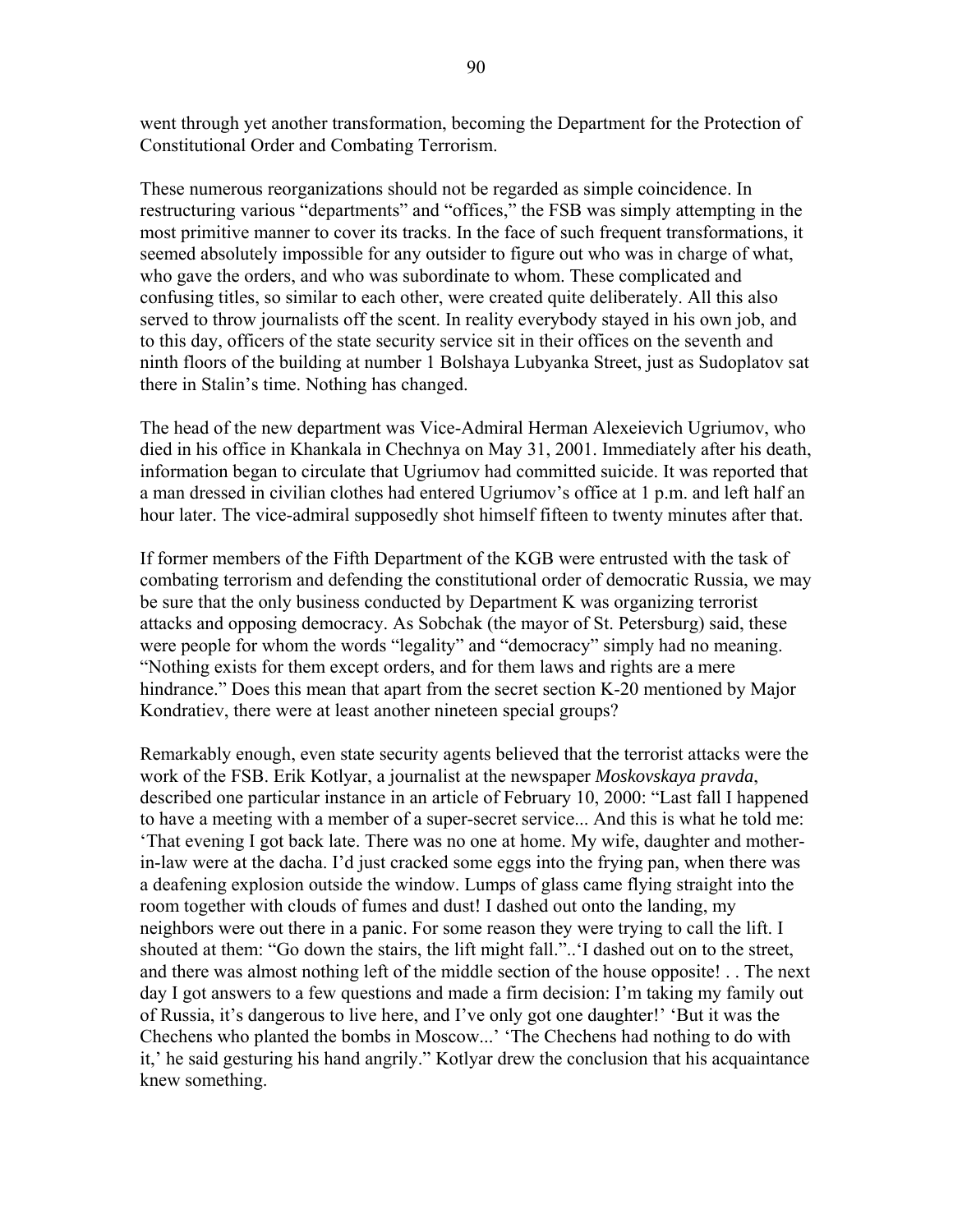On September 10, the governor of the Altai Territory, Alexander Surikov announced that "the explosions in Moscow were due to echoes from Dagestan," but that the people who were interested in terrorist attacks were in Russia and in Moscow. Surikov proposed holding an extraordinary session of the Council of the Federation (SF) to discuss the declaration of a state of emergency in the country.

During the night of September 12-13, the newspaper *Moskovsky komsomolets* set up for printing an article entitled "The secret account of a bombing." It attempted to analyze what had happened.

"Chechen guerrillas took no direct part in the preparations for the terrorist attack. To judge from the general picture of the explosion, the bomb was planted by specialists who had been trained in Russian secret service departments. It also happens that all the previous terrorist attacks, with trails generally supposed to lead back to Chechnya, were carried out according to exactly the same scenario: a car bomb exploding close to a building. The car is usually parked in front of the intended target only a few hours in advance. The detonator is equipped with a timing mechanism. Even if the car bomb is discovered, explosives experts have only a matter of minutes to disarm it (as they did last Sunday outside the military hospital in Buinaksk)... This love of car bombs is very easy to explain. Explosives are very expensive nowadays, and terrorists pay for every kilogram of TNT or any other substance in cash. And planting the bomb at the target even one day before the deadline is fraught with the danger of failure, the risk of the bomb being discovered is too great... However, the general picture of the explosion on Guryanov Street suggests that it was planned by people who are not used to economizing, i.e. members of the secret services... Experts have determined that the main charge in the house on Guryanov Street was planted in the rented premises of a shop on the ground floor. And moreover, the explosive was there a long time before the explosion took place. The criminals were evidently wasting no time on trifles, and if the explosive were discovered the attack would simply have been transferred to another district of the capital. This tactic is similar to the use of the secret addresses so beloved of secret services the whole world over. When one of them is exposed, the operation simply takes place in a different area. During the days of the USSR, specialists capable of carrying out such a terrorist attack served in both the KGB and the Second Central Department of the General Staff (better known as the GRU)."

In other words, *Moskovsky Komsomolets* was hinting, ever so gently, that the FSB was behind the bombings.

On September 12, the Moscow police received a phone call from the inhabitants of house number 6/3 on the Kashirskoe Chaussee: "Something's not right in our basement," the concerned members of the public reported. A squad of policemen arrived. At the entrance to the basement, they were met by a person they took to be an employee of the district housing management office (REU), who told them that everything was in order in the basement, and "our people" were in there. The policemen lingered at the door to the basement for a while without going in and then went away again.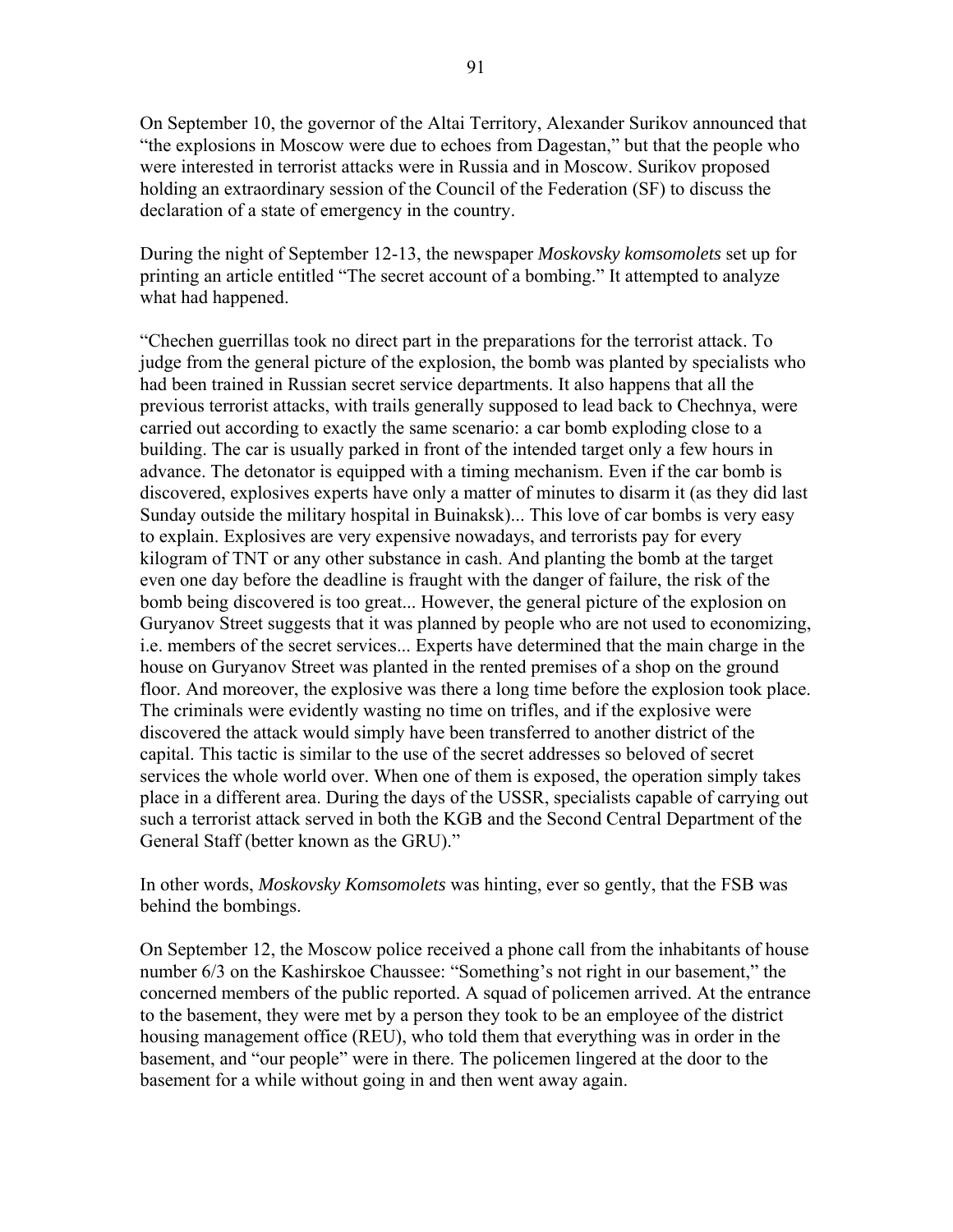Early next morning, just as the edition of *Moskovsky Komsomolets* with the article "The secret account of a bombing" was being delivered to Moscow's news kiosks, the eightstory building at number 6/3 Kashirskoe Chaussee was blown into the air, the same building where the polite "REU employee" had spoken with the policemen outside the entrance. He had been right, everything in the basement was in order—for a terrorist bombing.

A few days later, *Moskovsky Komsomolets* attempted to track down the resourceful "REU employee": "I had a meeting with the housing managers of the Kashirskoe Chaussee district," the newspaper's correspondent related. "As yet we are unable to work out which REU employee had covered for the man who subleased the premises in the basement of house number 6 'on the sly'. No one admits to it. It's either an engineer or foreman or a district manager." Neither the "REU employee" nor those who sublet the basement were ever found.

By 2 p.m. on September 13, the rubble of the house which was bombed on the Kashirskoe Chaussee had yielded up 119 dead bodies and thirteen fragments of bodies. The dead included twelve children. The experts quickly established that the two Moscow explosions were absolute identical in nature, and the composition of the explosive was the same in both cases. A thorough check of buildings, attics, and basements was launched. At one address, number 16/2 on Borisovskie Prudy Street a cache of explosives was discovered. Together with the hexogene mixture and eight kilograms of plastic explosive, which was used as a detonator, they also found six electronic timers made from Casio wristwatches. Five of them were already programmed for specific times. All the terrorists had to do was take the timers to their sites and attach them to the detonators. One of the mined houses was on Krasnodorskaya Street.

The last house they were planning to destroy was the one on Borisovskie Prudy Street, at five minutes past four in the morning of September 21. It is remarkable that the FSB, which was hunting terrorists in Moscow, chose not to set an ambush at Borisovskie Prudy Street to apprehend the terrorists—who undoubtedly would have sooner or later come for the detonators—but instead hurried to inform the criminals via the mass media that the cache at Borisovskie Prudy Street had been discovered. It is absolutely impossible to assume that the FSB's announcement about the discovery of the secret terrorist cache was an accident. Not even a beginning investigating officer could have made such a mistake.

The information about the explosives discovered after the terrorist attacks and the quantity discovered was not consistent. In Moscow, they found thirteen tons of explosive. There were three or four tons in the house on Borisovskie Prudy Street, even more at a cache in the district of Liublino, and four tons in a car shelter in Kapotnya. Some time later, it was discovered that six tons of heptyl (a rocket fuel of which hexogene is one of the components) had been taken from the Nevinnomyssk Chemical Combine in the Stavropol Territory. Six tons of heptyl could have been used to produce ten tons of explosives. But there's no way to process six tons of heptyl into ten tons of explosives in a kitchen, a garage or an underground laboratory. The heptyl was evidently processed at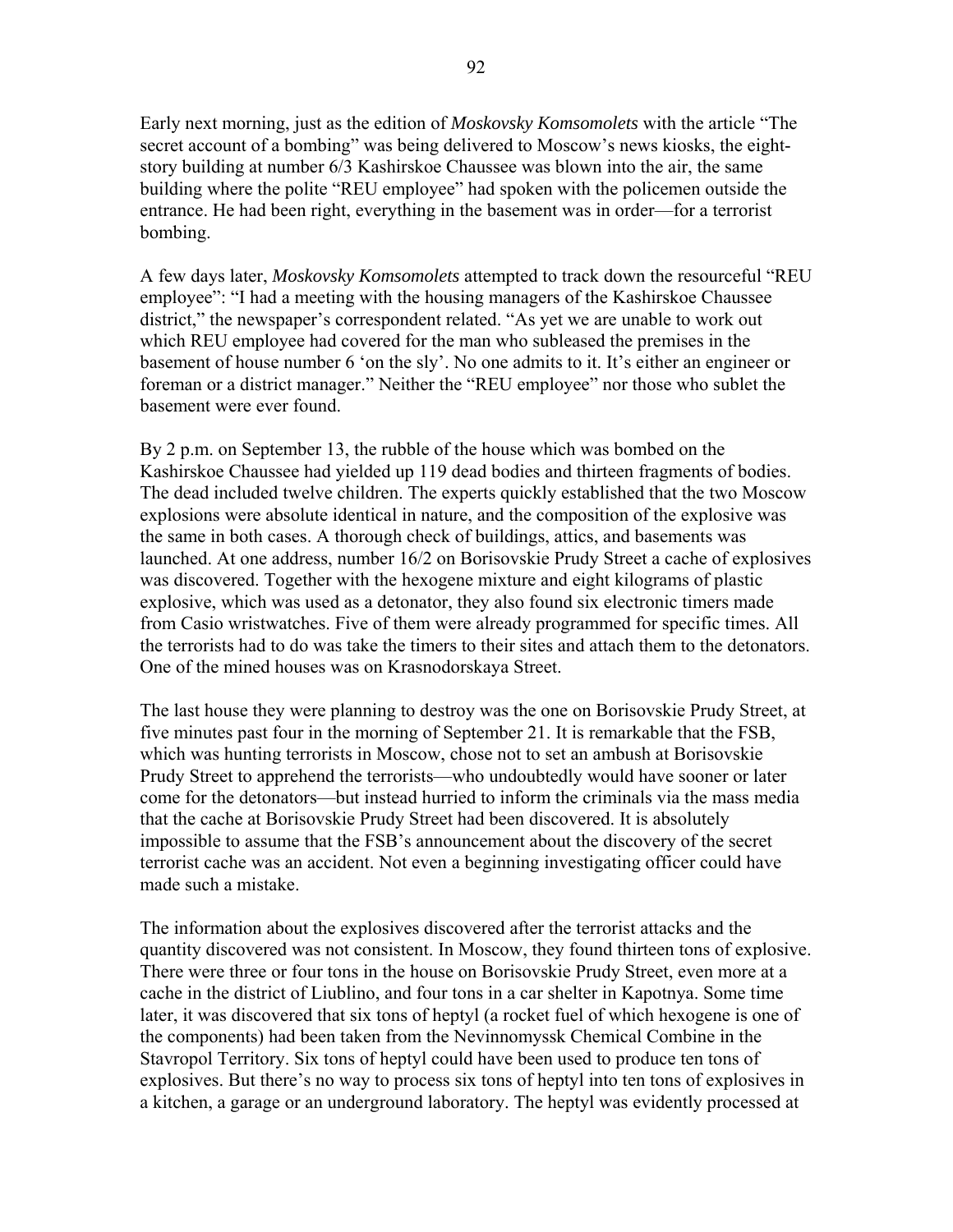an army depot. Then the sacks had to be loaded into a vehicle and driven out under the eyes of the guards, with some kind of documents being presented. So transporting the material required drivers and trucks. Overall, an entire group of people must have been involved in the operation, and if that's the case, information must have been received through the FSB's secret agents and the agents of military counter-intelligence.

The explosives were packed in sugar sacks bearing the words "Cherkessk Sugar Plant," but no such plant exists. If "sugar" had been carried throughout the whole of Russia in sacks like that, especially with counterfeit documentation, the chances of discovery would have been too great. It would have been simpler to draw up documentation for the "sugar" from a plant that actually exists. Several conclusions can immediately be drawn from this fact, for instance, that the terrorists wanted to point the investigation in the direction of the Republic of Karachaevo-Cherkessia, since it was obvious that sooner or later, at least one sack from the "Cherkessk Sugar Plant" would fall into the hands of the investigators; also that the terrorists were not afraid of transporting sacks with a false name and documents into Moscow, since they were clearly quite certain, both they themselves and their goods were safe. Finally, it is reasonable to assume that the explosives were packed in the sacks in Moscow.

It would have been hard to finance the terrorist attacks without leaving any tracks. The intelligence services must have heard something, at least about a large sale of heptyl or hexogene from the depots, since no one would have given terrorists explosives for free. Only the agencies of state security or military officers could have gotten hexogene from a factory or a store without paying for it.

Such were precisely the conclusions reached by many reporters and specialists, trying to figure out the clever plan by which the hexogene could have been delivered to Moscow. The plan turned out to be exceedingly simple, since it had been worked out by the FSB itself. It consisted of the following steps.

On 24 October 1991, the scientific research institute "Roskonversvzryvtsenr" opened in Moscow. The institute was located in the center of the city—Bolshaya Lubyanka 18, building 3—and it was created for the "utilization of convertible explosive materials in national agriculture." The head of the institute from 1991 to 2000 was Yu.G. Shchukin. In reality, the institute was a cover, a front—a link between the army and the "consumer"—and its business was illegal trade in explosives. Hundreds of thousands of tons of explosive substances, mainly TNT, passed through the institute. The institute purchased explosives from the military for utilization and conversion, or from chemical factories for "research." It then sold explosives to consumers, which included real and legitimate commercial enterprises, such as the Belorussian government enterprise "Granit." Naturally, the institute had no right to sell explosives. But for some reason no one seemed to notice, including the heads of the security agencies, least of all Patrushev.

Among the numerous large contracts for shipments of hundreds of thousands of tons of TNT and TNT charges, brokered by the institute between the supplier (the army) and the consumer (the commercial enterprises), there occasionally appeared small orders for one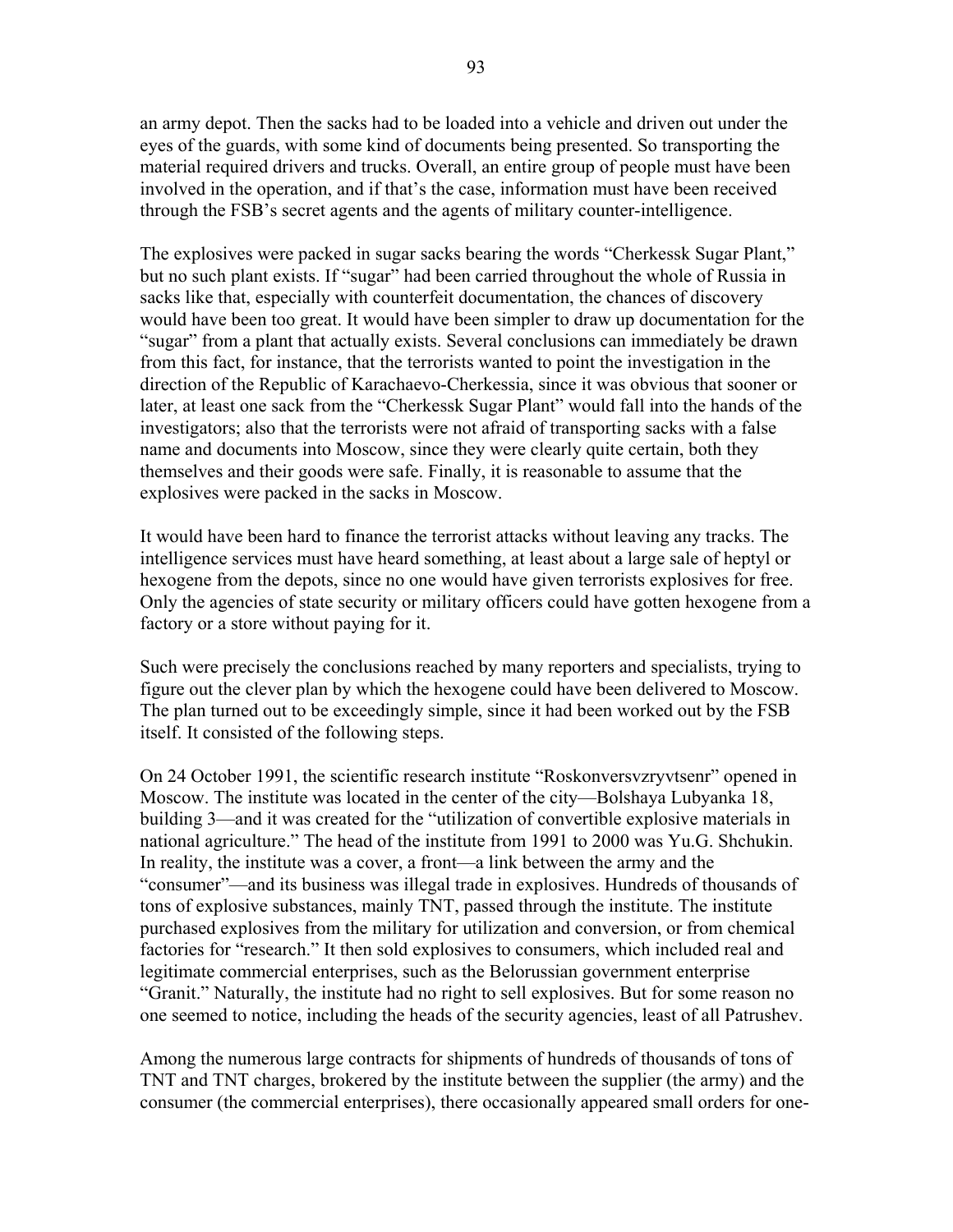two tons of TNT charges. These orders contained detailed descriptions of the obligations of both sides, although the sale of a ton of "goods" brought no more than \$300-350, barely enough to cover trucking expenses. In reality, these small orders for the delivery of "TNT charges" were contracts for hexogene shipments. Through the institute hexogene was purchased from the army and delivered to the terrorists for the bombing of buildings in Moscow and other Russian cities. These deliveries were possible only because Yu.G. Shchukin's scientific research institute "Roskonversvzryvtsenr" had been created by the secret services, and the terrorists who received the "TNT charges" were agents of the FSB.

And so... The hexogene, packed in 50-kilogram sacks labeled "Sugar," was stored in the only place where it could have been stored—in military warehouses, guarded by armed soldiers. One such warehouse was the warehouse of the 137th Ryazan Airborne Regiment. One of its guards was private Alexei Pinyaev. For the price of TNT charges namely, 8900 rubles per ton (roughly \$300-350)—the institute purchased hexogene from the military warehouse, nominally for research. In the invoices the hexogene was treated as TNT. Order forms were made out to "recipient"—the link between the institute and the terrorists. In the order forms the TNT charges went under the innocent label A-IX-1. Only an extremely narrow circle of people knew that the label A-IX-1 denoted hexogene. It is possible that the go-betweens who drove the hexogene out of the military warehouses in their own vehicles did not know about it.

The small shipments of "TNT charges" (hexogene) transported from the military warehouses literally vanished (were given to the terrorists). In the overall flow of hundreds of thousands of tons of TNT charges, small orders in the range of \$300-600 were impossible to trace.

Reporters have tried to understand how exactly the terrorists transported the hexogene across the expanse of Russia. But there was no need to transport it. The hexogene was used were it was found. Thus, the hexogene from the warehouse of the 137th Ryazan Airborne Regiment was used on Novosyolov Street in Ryazan. The hexogene from the military warehouses outside of Moscow ended up in Moscow... The system was ingeniously simple. Everything had been foreseen, except, perhaps, entirely accidental omissions, which, certainly, were not worth taking into account: the observant driver Alexei Kartofelnikov, the curious private Alexei Pinyaev, the fearless *Novaya Gazeta* reporter Pavel Voloshin. And what was absolutely impossible to foresee was the departure for London, with douments and video footage in hand, of FSB agent and member of the consultation board of the State Duma commission for fighting corruption N.S. Chekulin, who, as fate would have it, served as director of the "Roskonversvzryvtsenr" institute in 2000-2001.

Meanwhile, after two buildings had been bombed, the checks on housing in the capital continued. In a single day, the Moscow police checked 26,561 apartments. Special attention was paid to non-residential premises on the ground floors of buildings, basements and semi-basements, in other words to places that are often used for storage. The number of such premises checked was 7,908. Public buildings were also checked: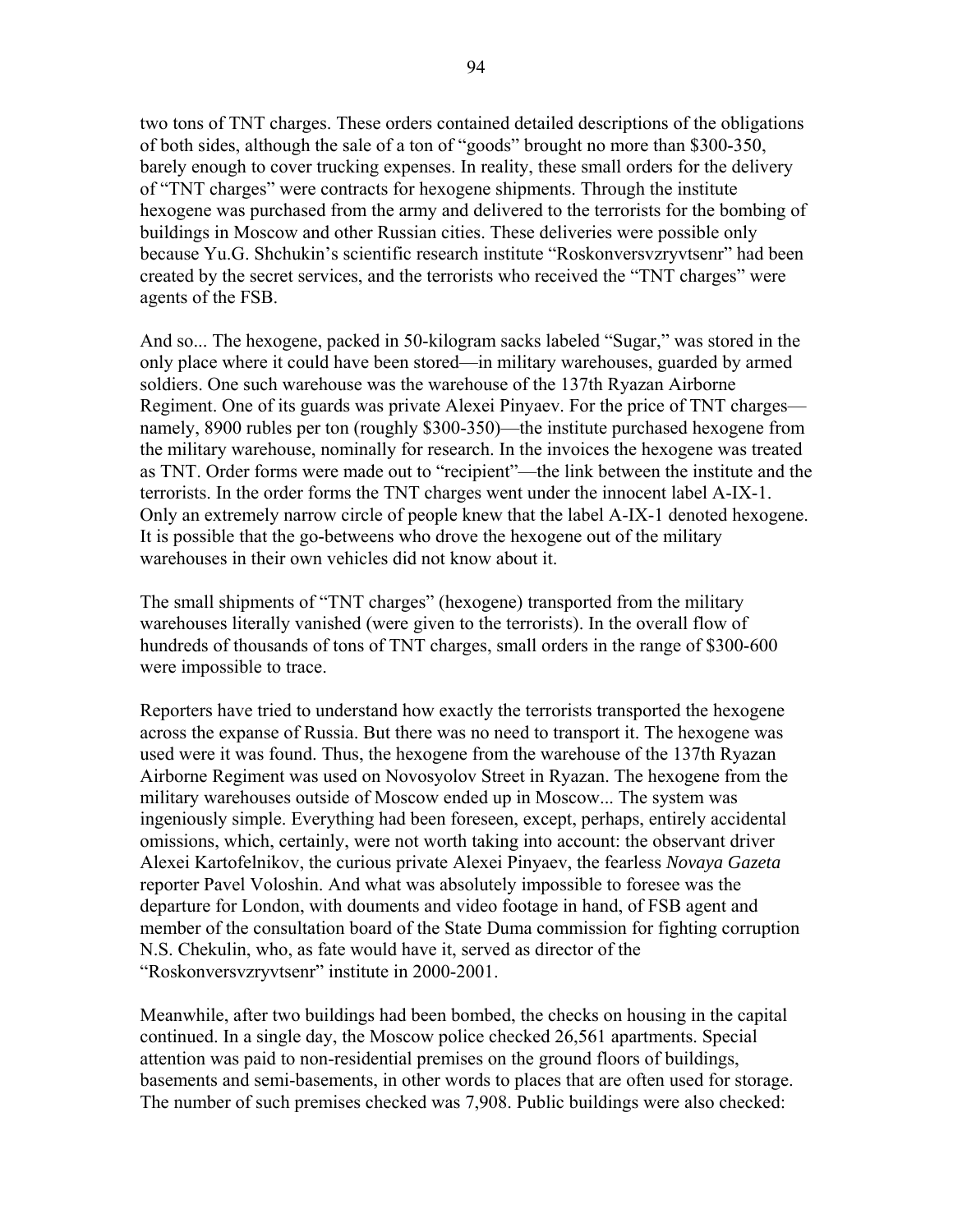180 hotels, 415 hostels, and 548 places of entertainment (casinos, bars, cafes). The work was conducted under the pretext of a search for those suspected of involvement in the terrorist attacks in Moscow. Taking part in the checks were 14,500 employees of the GUVD and 9,500 members of the interior ministry's armed forces, including a separate operational division (the former F.E. Dzershinsky Division). Employees of the MVD and GUVD worked twelve hours a day with no days off.

Premises in which the terrorists had planted bombs were identified. According to the official version of the investigation (which may have absolutely nothing in common with the truth), they had been rented by Achimez (Mukhit) Shagabanovich Gochiyaev (Laipanov). The genuine Laipanov was a native of the Republic of Karachaevo-Cherkessia, who had been killed in a road accident in the Krasnodar Territory in 1999. The dead Laipanov's documents became "cover documents" for the real terrorist. A former GRU employee, who spent all his life building up a network of secret agents abroad, commented: "This kind of practice is the usual approach employed to legalizing agents in all the secret services in the world. It's a classic, described in all the textbooks. It's as though the dead man is granted a second life."

As early as July 1999, Gochiyaev-Laipanov had inquired at one of the Moscow renting agencies on Begovaya Street and received information about forty-one premises. After the first explosion, thirty-eight of the premises were checked by investigators to see if they contained explosives.

"Laipanov's" young partner was also identified. The FSB claimed that he was Denis Saitakov, a twenty-year-old forced emigrant from Uzbekistan and former novice at the Yoldyz Madrasah (Islamic Seminary) in Naberezhnye Chelny in Tatarstan, who had a Russian mother and a Bashkiri father. The FSB believed that during the preparations for the terrorist attack, he and "Laipanov" rented a room in the Altai Hotel and telephoned firms that rent out trucks. Although on the second day after the attack, the KGB of Tatarstan, at Moscow's insistent request, began looking for Saitakov, no one in the KGB of Tatarstan was convinced that Saitakov was involved in the bombings. In any case deputy chairman of the KGB of Tatarstan, Ilgiz Minullin, emphasized that "no one can declare Saitakov a terrorist until his guilt has been proved... At the present time, the agencies of state security are not in possession of any facts which indicate the involvement in terrorist attacks in Moscow...of students of the Yoldyz Madrasah." The KGB of Naberezhnye Chelny also issued a statement, indicating that accusations against inhabitants of Tatarstan of complicity with terrorists were groundless, and that the Tatarstan KGB had no information indicating the involvement of residents of the republic in the bombings.

The terrorists who set up the September explosions followed the line of least resistance. First they used their "cover documents" to rent several basement and semi-basement premises, including the ones on Guryanov Street and the Kashirskoye Chaussee. Then they moved in the explosives, stacking sacks of sugar and tea and packages of plumbing supplies around the crates of hexogene (at least that's the way they did it on Guryanov Street). The targets for sabotage were ideally selected. The chances of encountering the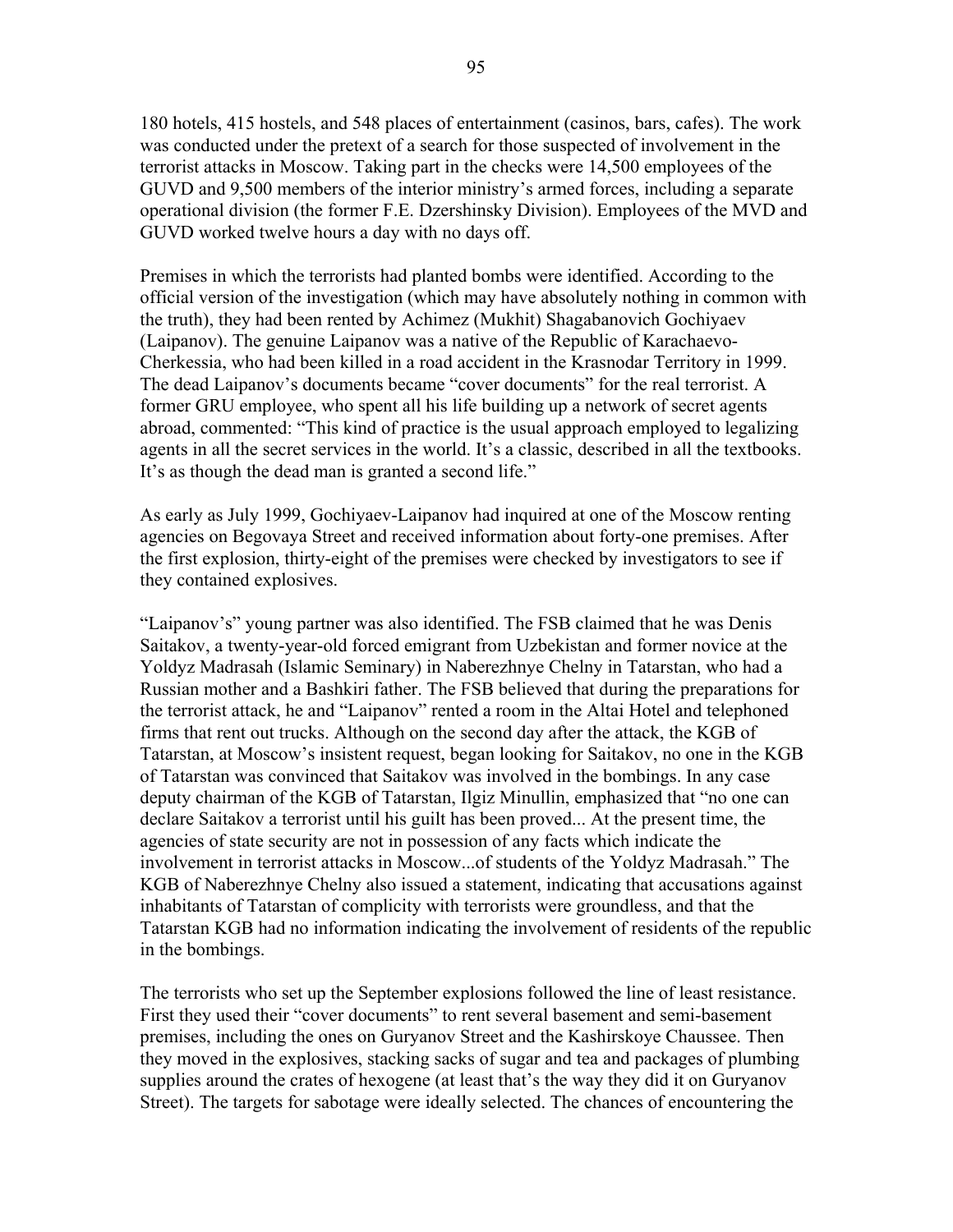police in front of buildings in the unfashionable dormitory districts are not usually very high, and usually there are no caretakers in the entranceways. Starinov announced that "the location of these buildings and the environment around them met the two conditions most essential for terrorist bombers—vulnerability and accessibility."

The terrorists planted the right amount of explosive required for the total demolition of their targets. The saboteur Starinov believed that the bombings could have been carried out by three men. The terrorists seemed to have been well-trained, not just in sabotage, but also in intelligence work: they knew how to avoid surveillance and live under assumed identities. Even a year's course at the very best special training center is not long enough to learn all of this. So it seemed that Muscovites had fallen victim to professional terrorists. And the only professional terrorists working in Russia were in the structures of the FSB and GRU.

Petra Prohazkova, a Czech journalist who was interviewing Khattab at the time of the bombings, remembered Khattab's astounding reaction to the announcement of the terrorist attacks in Moscow. His face suddenly assumed an expression of genuine fright. It was the sincere fright of a front-line soldier who realizes that now he's going to get the blame for everything. Everybody who knows Khattab agrees that he is no actor and could not possibly have feigned astonishment and fear.

The Chechens knew it was not in their interests to carry out any terrorist attacks. Public opinion was on their side, and public opinion, both Russian and international, was more valuable to them than two or three hundred lives abruptly cut short. That was why the Chechens could not have been behind the terrorist attacks of September 1999. And the Chechens must be given credit for always denying their involvement in these bombings. Here is what Ilyas Akhmadov, minister of foreign affairs in Aslan Maskhadov's government, had to say on that point:

Question: In France you talk as though everybody knows that the terrorist attacks in Moscow and Volgodonsk were set up by the Russian secret services... Do you have any proof?

Answer: Of course. Throughout the last war, we never showed the slightest inclination for that sort of thing. But if it had been organized by Basaev or Khattab, I can assure you that they wouldn't have been shy about admitting it to Russia. What's more, everybody knows that the failed bombing in Ryazan was organized by the FSB...I myself served in the army as a demolition officer at a military proving ground, and I know perfectly well what a great difference there is between an explosive and sugar."

Here is the opinion of another interested party with whom it is hard to disagree, the Chechen minister of defense and commander of the presidential guard, Magomed Khambiev:

"Now for the explosions in Moscow. Why are the Chechens not committing acts of terrorism now, when our people are being annihilated? Why did the Russian authorities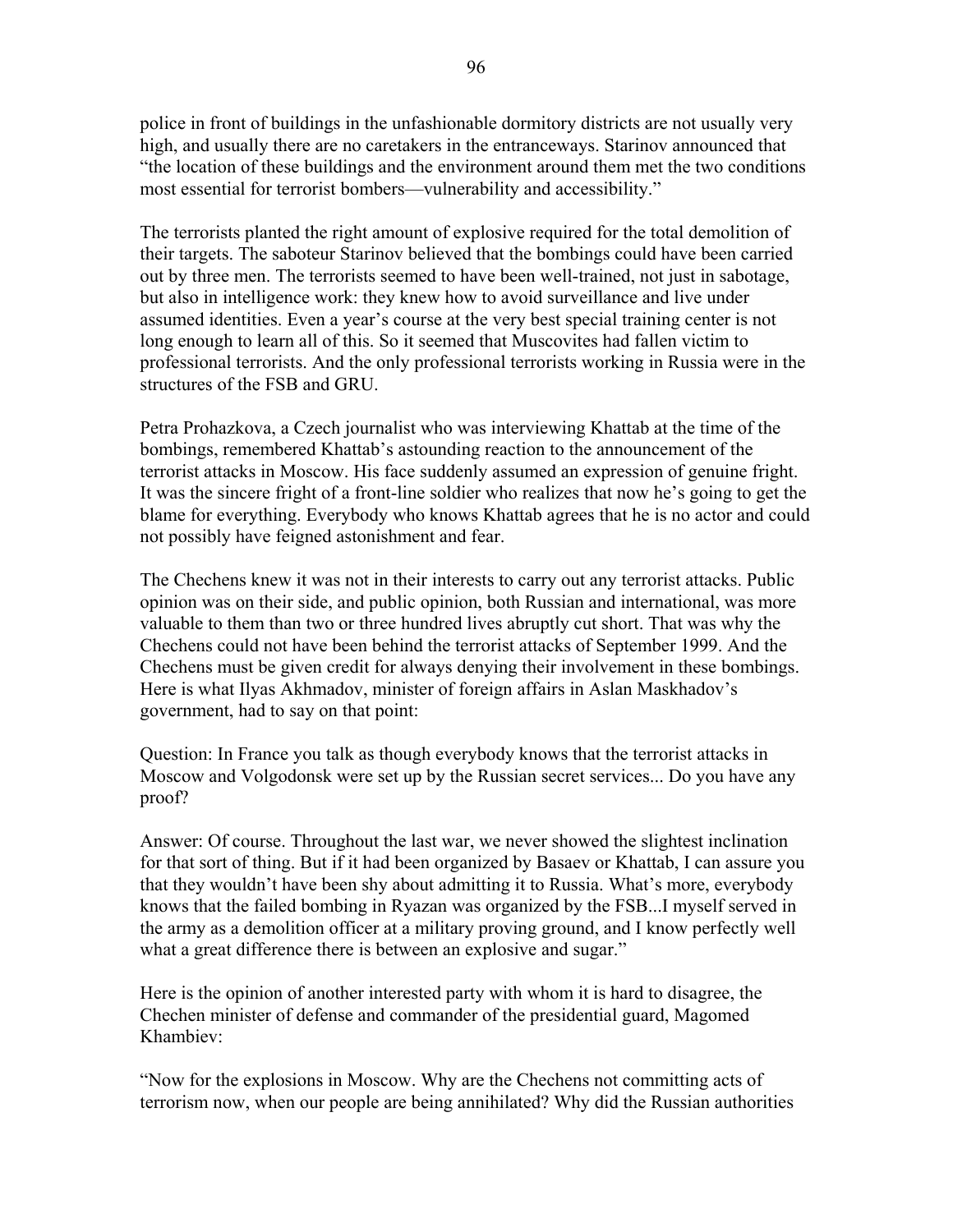pay no attention to the hexogene incident in Ryazan, when the police had detained a member of the secret services with this explosive? There's not a single piece of evidence for the so-called Chechen connection in these bombings. And the bombings were least of all in the interest of the Chechens. But what is hidden will certainly be revealed. I assure you that the perpetrators and planners of the bombings in Moscow will become known, when there's a change of political regime in the Kremlin. Because those who ordered the bombings should be sought in the corridors of the Kremlin. These bombings were necessary in order to start the war, in order to distract the attention of Russians and the whole world from the scandals and dirty intrigues going on in the Kremlin."

Suspicions arose that the bombings were being carried out by people attempting to force the government to declare a state of emergency and cancel the elections. A number of politicians rejected the idea: "I don't agree with the statements of certain analysts who connect this series of terrorist attacks with somebody's intentions to declare a state of emergency in Russia and cancel the elections to the State Duma," declared former Russian minister of the interior Kulikov in an interview with *Nezavisimaya Gazeta* on September 11. The Chechens could not have had any interest in presidential elections or the declaration of a state of emergency in Russia. In 1996, it was the Korzhakov-Barsukov-Soskovets group and the secret services standing behind them that supported the cancellation of the election. So who was attempting to provoke the declaration of a state of emergency in 1999?

Minister of Defense Igor Sergeiev thought it possible that military patrols might appear on the streets of Moscow. "Soldiers could take part in patrolling the city together with the MVD's forces," he declared to journalists after a meeting with Boris Yeltsin. The military had been "set the task" of participating in the protection of the public against terrorist activity, Sergeiev stated. He also said that the GRU was "working intensively" to identify all possible contacts between those who had planned the explosions in Russian towns and international terrorists (a hint at foreign saboteurs!). The use of soldiers to protect peaceful citizens against terrorists looked rather like the introduction of military law. Igor Sergeiev spoke out "for the introduction of wide-reaching anti-terrorist measures and anti-terrorist operations." In other words, the Russian Ministry of Defense was calling for war against an unnamed enemy, but, in fact, it was clear to everyone that he was calling for a war against Chechnya.

The final decision on all of these questions remained with President Yeltsin. The secret services, however, had practically unlimited opportunities for filtering or falsifying the information presented to the president. This was confirmed in an interview given on November, 12, 1999 by Edward Shevardnadze, the president of Georgia and former head of the Georgian KGB, when he spoke about the Chechen problem: "Reference is usually made to the fact that the GRU has information of this kind. I know what information the GRU has historically used, how it is assembled, how it is reported at first to the General Staff, then to the minister of defense, then to the Supreme Commander. I know that there is large-scale falsification."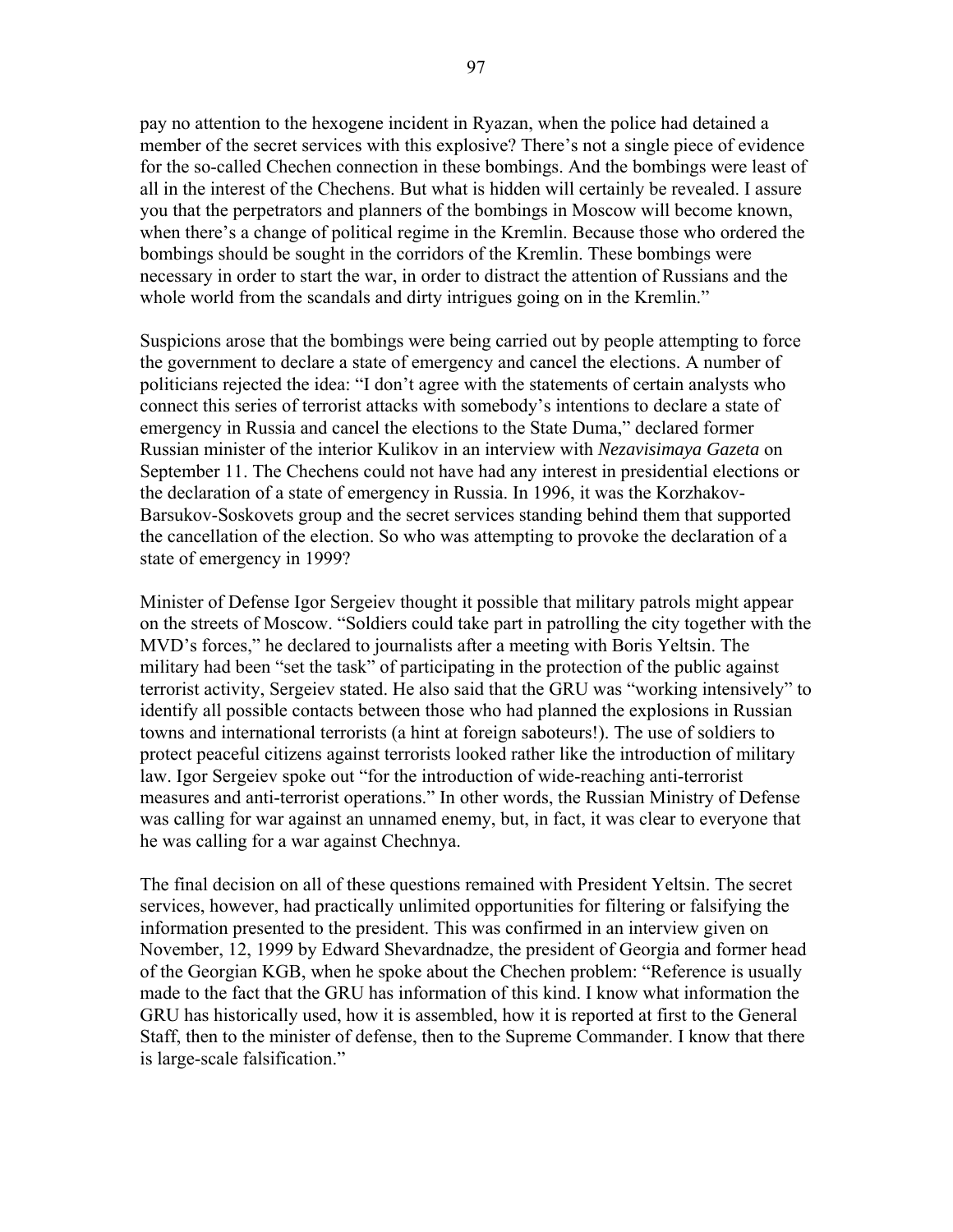Former Prime Minister Yevgeny Primakov, another well-informed contemporary politician, who was a presidential candidate in the 2000 election, formulated his doubts differently. When Primakov was asked for his comments on the terrorist attacks in Moscow, he said that he thought the Moscow bombings would not be the end of the matter, there could be more explosions right across Russia, and one of the reasons for the situation that had arisen lay in the links between people in the agencies of law enforcement and the criminal underworld.

In effect, Primakov admitted that bombings in every part of Russia were the work of people connected with the secret services. This was also confirmed by Georgian President Edward Shevardnadze in an address broadcast on national television on November 15, 1999: "Already at the meeting in Kishinev, I informed Boris Yeltsin that his secret services had contacts with Chechen terrorists. But Russia does not listen to its friends." Diplomatic etiquette did not permit a more forthright statement. The president of Georgia could not say that by "Chechen terrorists" he simply meant terrorists.

It is obvious, however, that Shevardnadze suspected the Russian secret services of committing the bombings. Information in his possession even suggested that the Russian secret services had been involved in two attempts on Shevardnadze's own life. In order to avoid making unsubstantiated claims, we can quote the former director of the United States National Security Council, retired Lieutenant-General William Odom. In October 1999, he stated that Prime Minister Putin and his entourage from the military were using this Chechen campaign to put Shevardnadze under severe pressure. They had already made one attempt to dismember Georgia by taking Abkhazia and southern Ossetia away from it and now, Odom said, they wanted to exploit the Chechen events to position their forces there, which was opposed by the current president of Georgia. Beginning with Primakov's term as Prime Minister, the Russian government had made at least two attempts on Shevardnadze's life. The Georgian leadership had provided the governments of a number of foreign countries with convincing evidence of this. Primakov himself was personally involved. He had used secret agents of the Russian foreign intelligence service in Belorussia, and in May an attempt was made with his knowledge on the life of Shevardnadze and several members of his entourage. The American government is in possession of tape-recordings of conversations made by the actual killers involved in the attempt. A year before that, a first attempt to kill Shevardnadze was made, not by amateurs, but by genuine professionals, well-prepared military groups who could only have been trained in Russia. There is, in addition, a mass of material evidence collected at the scene of the crime which confirms all of this.

What Shevardnadze hesitated to say about the bombings in Moscow was openly stated by Lebed, in answer to a question from the French newspaper *Le Figaro*: "Do you mean to say that the present regime is behind the bombings?" The general replied: "I'm almost convinced of it." Lebed pointed out that the force that could be discerned behind the bombings of residential buildings in Moscow and Volgodonsk was not the Chechen terrorists, but "the hand of power," that is the Kremlin and the president, who were "up to their necks in shit," totally isolated, and together with Yeltsin's "family" had "only one goal, to destabilize the position in order to avoid elections."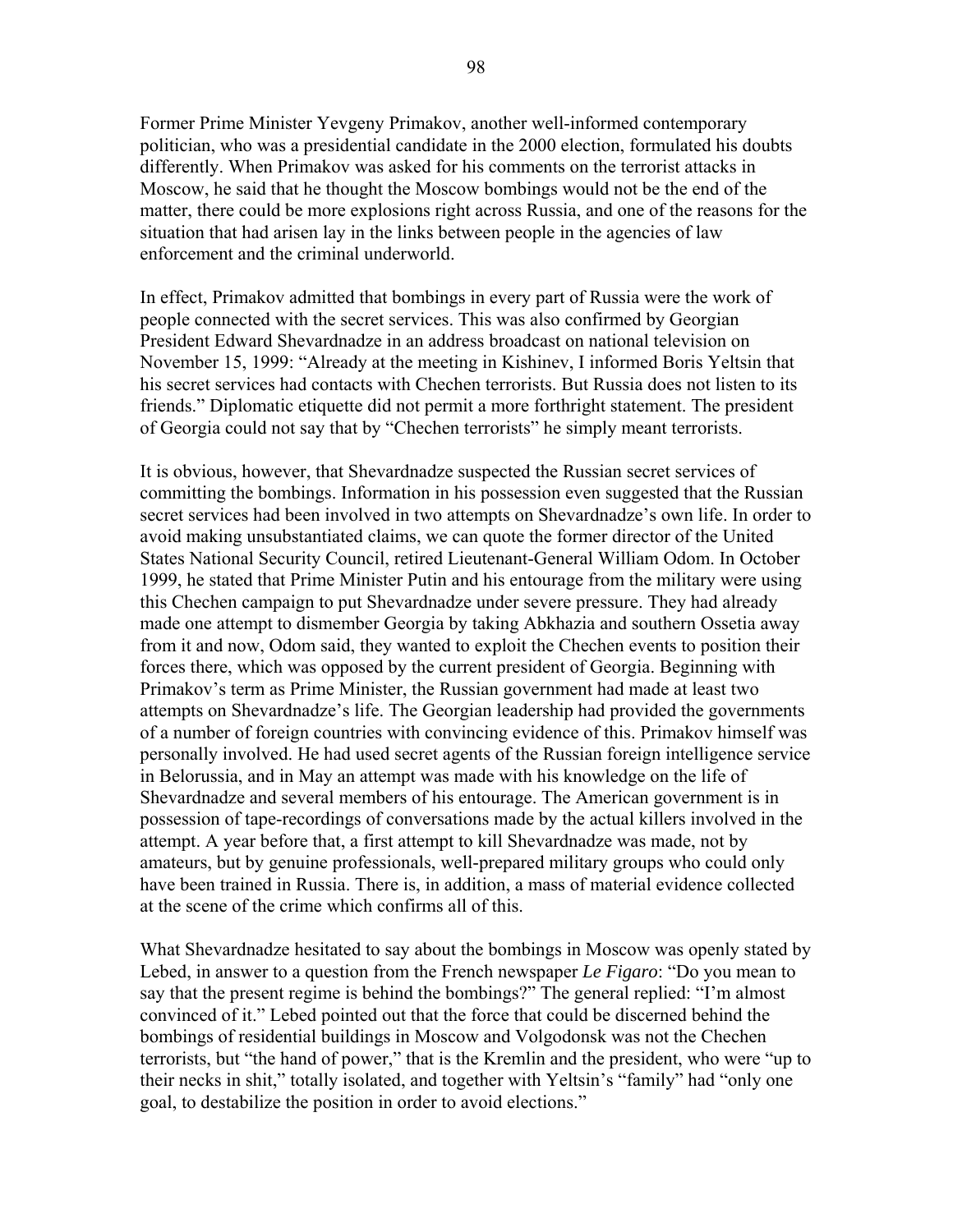On September 14, the FSB and MVD issued the statement for which the FSB had carried out the bombings: Zdanovich announced that the agencies of law enforcement had no doubt that the series of explosions from Buinaksk to a house on the Kassirskoe Chausse in Moscow represented "a large-scale terrorist operation launched by Basaev and Khattab's guerrillas in support of their military action in Dagestan." Igor Zubov, the deputy minister of foreign affairs, confirmed the suggestion: "We can now state without the slightest doubt that Basaev and Khattab are behind these bombings."

The statements by Zdanovich and Zubov did not reflect the true situation. A day later, the head of GUBOP MVD of Russia, Vladimir Kozlov, announced that "a number of people involved in these terrorist attacks have been identified," and explained that he meant a group of terrorists with connections in Moscow and the regions and towns surrounding the capital. Kozlov did not even mention Chechnya or Dagestan. Zdanovich was openly disseminating false information.

The FSB's conclusions did not sound convincing, and the attempts of the security forces to capture the culprits looked farcical. In the atmosphere of anti-Chechen hysteria in Moscow a few days after the second explosion, members of the FSB and GUBOP arrested two suspects for the terrorist attacks, and their names were immediately made public, without any concern for possible prejudice to the investigation: they were thirtytwo-year-old Timur Dakhkilgov and his father-in-law, forty-year-old old Bekmars Sauntiev.

Timur Dakhkilgov was an Ingushetian who was born in Grozny, the capital of Chechnya, and lived there in the city's Tram Park District, before he moved to Moscow. He was a dyer in the Krasny Sukonshchik Textile Combine. On September 10, immediately after the terrorist attack on Guryanov Street, Sauntiev went to see the Dakhkilgovs and said that they all had to go to the northern Butovo police station for re-registration.

At the station, Timur Dakhkilgov and his wife Lida were photographed, their fingerprints were taken, swabs were taken from the palms of their hands, and they were released. Soon after the second bombing, MVD operatives turned up at Sauntiev and the Dakhkilgovs' apartments, said that there were traces of hexogene on Timur Dakhkilgov's hands (he was a dyer, after all!), and arrested him. There was no hexogene on Sauntiev's hands, so, instead, they found a revolver under his bath, and discovered traces of hexogene on the handle of the door to his flat (on the outside, that is, in the stairwell).

The suspects were questioned for three days. Sauntiev was later released and the pistol found in his apartment was apparently forgotten. Timur Dakhkilgov was taken to the MUR premises on Petrovka Street, where he was accused of possessing explosives and terrorism. The entire process was reported openly on television, and Rushailo even reported to the Council of the Federation that a terrorist had been caught.

According to Dakhkilgov, three investigators worked with him, but they were never introduced to him, and they never called each other by name. To himself the suspect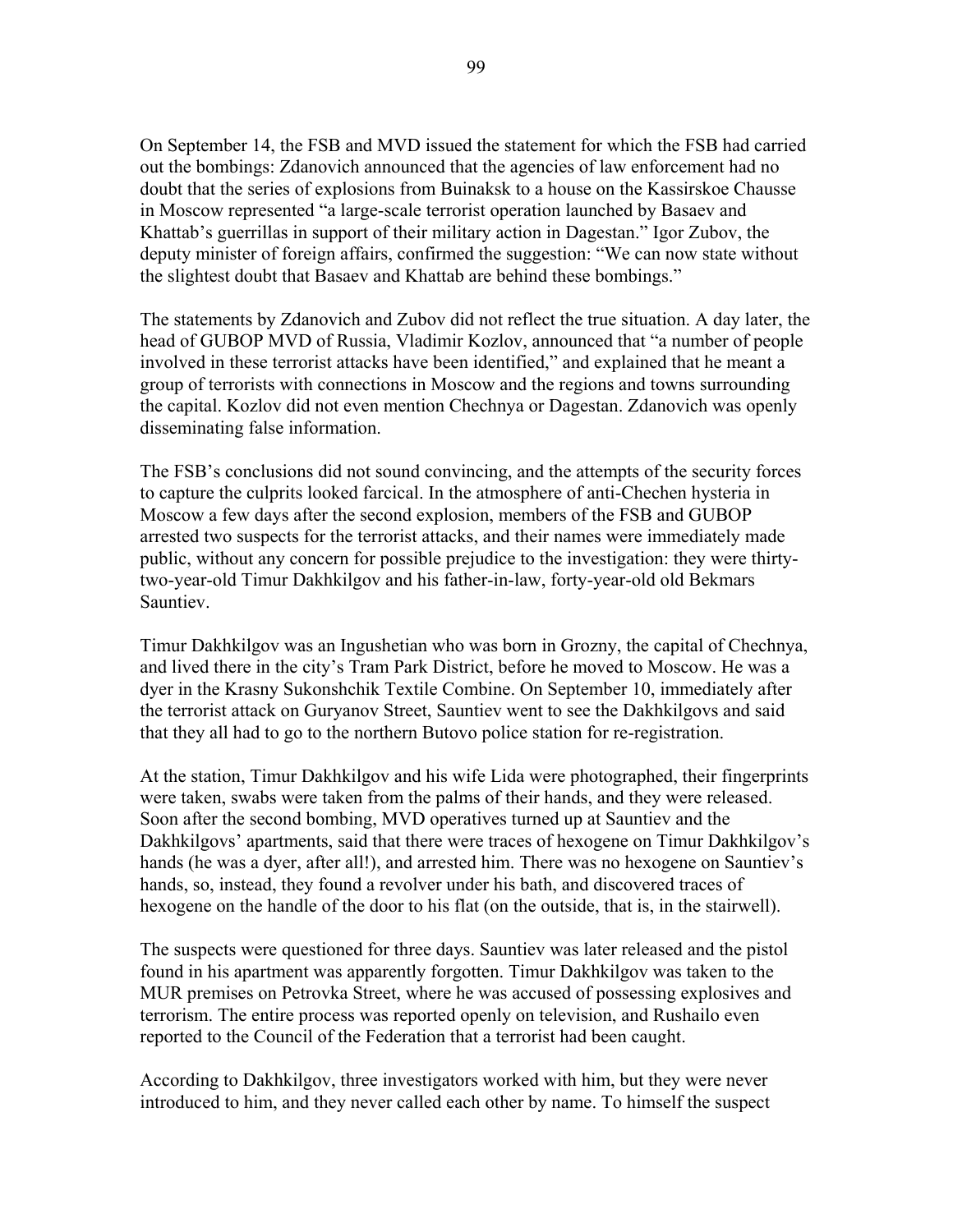called them Old Man, Ginger, and Nice Guy. The latter earned his nickname by never actually hitting Dakhkilgov. The interrogation lasted for three days, after which Dakhkilgov was transferred to the FSB detention center at Lefortovo.

It was very important for the FSB to keep Dakhkilgov in prison for as long as possible, since the Ingushetian was their only justification for the "Chechen connection." They began working on Dakhkilgov in his cell, in ways which he knew nothing about. An inside agent who was supposedly an "authoritative" criminal was planted in the cell with him. The agent won the Ingushetian's confidence, and Dakhkilgov told him the circumstances of his case, saying that he had nothing to do with the bombings. Some time later, Dakhkilgov was released. An analysis of the swab taken from his hand had confirmed the presence of hexane, a solvent used at the fabric combine for cleaning wool. There was no hexogene on his hands. The "Chechen connection" had been broken. But the war with Chechnya was now already in full swing, so Dakhkilgov had not spent his time in prison in vain.

On March 16, 2000, when the leadership of the FSB was giving an account to the public of progress made in investigating the September bombings, one of the journalists asked the deputy head of the investigative department of the FSB, Nikolai Georgievich Sapozhkov: "Can you please tell me why Timur Dakhkilgov spent three months in prison as a terrorist?" The reply given by Sapozhkov, who had already spent several months investigating the terrorist attacks as a member of a group of many dozens of investigators, depressed the journalists, since it made it clear that the investigation was following a false trail:

"I can explain. There was direct testimony against him from the people who brought the sugar and the explosives to Moscow..."

"So they gave his name?"

"No they...I mean it was direct testimony, they identified him by sight as a man who had helped to unload those sacks. Afterwards, you know, when we did a more thorough... Well, you know that he had hexogene on his hands, and then the other details which at the time unambiguously provided a basis for treating him as a suspect. Later we did a very thorough job on the Dakhkilgov connection. We had to check everything out again and present him for identification in a calm situation. And we were convinced that the features by which he'd been identified, they were for Slavic persons identifying so-called Caucasians, but they raised doubts for those who had identified him, and by thorough investigation and establishing his alibi, we reached the conclusion that he was not involved in this crime. The case was considered jointly with employees of the Public Prosecutor's Office, and they agreed with our conclusions."

We must apologize to our readers for the quality of Sapozhkov's language. What Sapozhkov had planned to say was as follows. When the investigators arrested Dakhkilgov and began showing him to the residents of the bombed houses, so that they could decide whether he was the one who had planted the sacks of explosive with the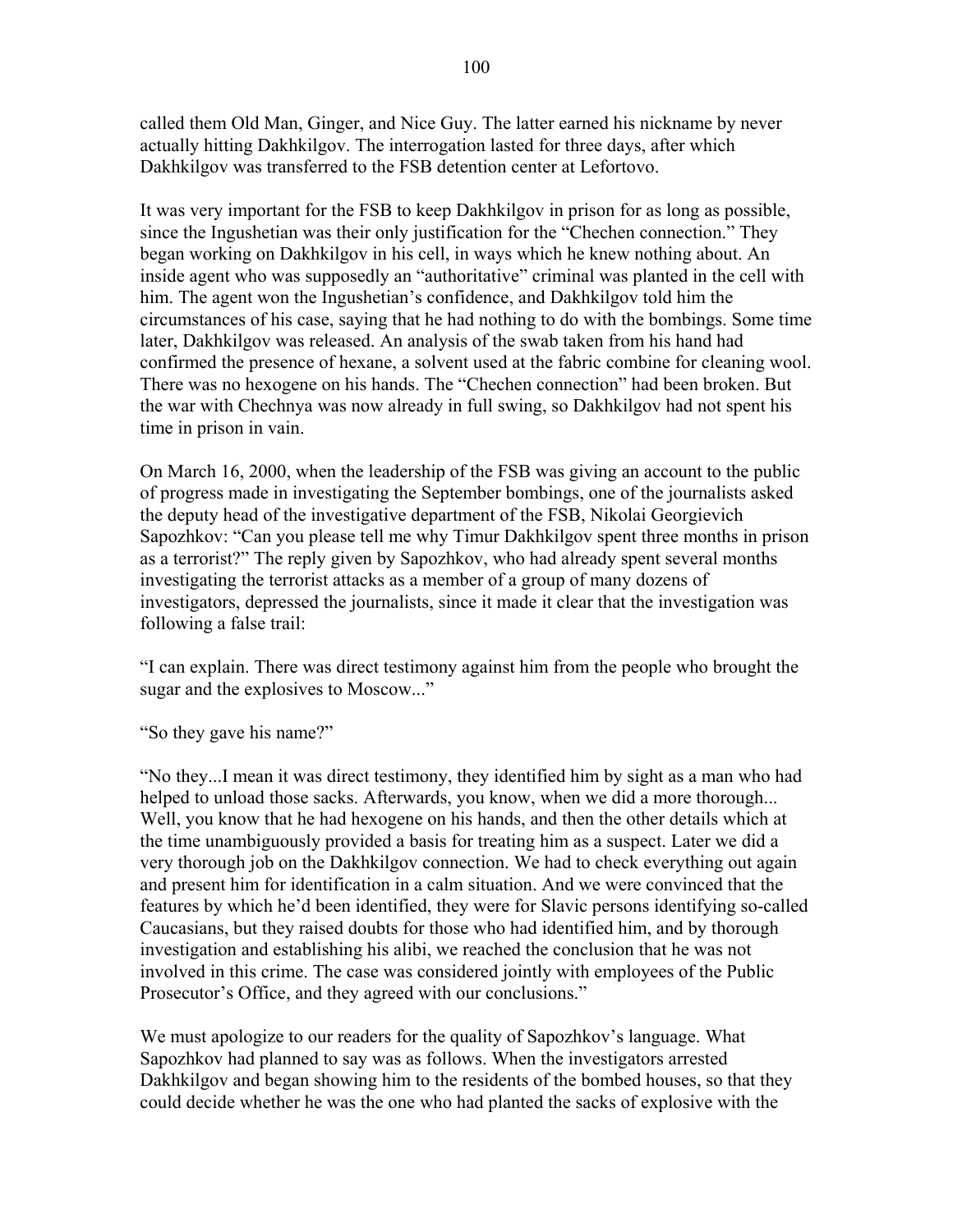timers and detonating devices, the residents, to whom all Caucasians look the same, identified him as a man involved in the terrorist attacks. They "did a thorough job" on Dakhkilgov (we know that they interrogated him, beat him, tortured him, put polythene bags over his head, choked him, and planted an agent in his cell). The most important thing for them was to drag out the whole process as long as possible. After three months, Dakhkilgov was not needed any longer, and with the consent of the Public Prosecutor's Office, he was released, and the case against him was closed.

So Dakhkilgov spent his time inside for two reasons. Firstly, the crowd identified him as one of the culprits, and secondly, hexogene was supposedly found on his hands. But the FSB managed to get its explosives confused. Soon after, the bombing reports began appearing in the media that "according to the FSB the hexogene story is a diversionary ploy. In actual fact, in all of the bombings the terrorists used a different explosive substance." Western commentators pointed out that the rubble of the houses bombed in Moscow was cleared and removed with lightning speed (for Russia, in only three days) These suspicious-minded foreigners thought that anyone in Russia working as diligently as that must be covering up their tracks. In any case, the FSB's ploy was merely for public consumption. The terrorists themselves knew perfectly well what explosives they used and there was no point in concealing the components of the explosives from them.

The question of exactly what was used as an explosive in the September bombings should not be regarded as still unanswered. Hexogene was produced in Russia at restricted military plants. "Hexogene is carefully guarded, and its use is carefully controlled" was the assurance given in September 1999, at the Russian research and production enterprise Region, where they worked with hexogene. At the plant, they were convinced that any leak of hexogene from secret defense plants, known only by their numbers was, virtually impossible.

Since hexogene was used by the terrorists in large quantities, it would have been easy to determine just who had bought or been given the substance, especially since the experts could always determine exactly where any particular batch had been produced. It was impossible for tens of tons of hexogene to have been stolen. Thousands of tons of TNThexogene mixture were kept at military depots and in the warehouses of munitions factories for inclusion in rocket warheads, mines, torpedoes, and shells. But hexogene extracted from finished munitions had a distinctive appearance, and extracting it was difficult and risky. Here are a few examples.

On October 8,1999, one of the Russian information agencies announced that the Central Military Prosecutor's Office had instigated proceedings against a number of officials in the central administration of the anti-aircraft defense forces (PVO). The senior military prosecutor, Yu. Demin, stated that over a period of several years, high-ranking military officers had abused their official positions by forging and falsifying documents, in order to steal spares for a range of antiaircraft rocket-launchers, which were sold to commercial companies and private entrepreneurs. Just a few of this group's many criminal escapades had cost the state a total of more than two million dollars. It is easy to imagine what kind of "commercial organizations and private entrepreneurs" bought stolen spare parts for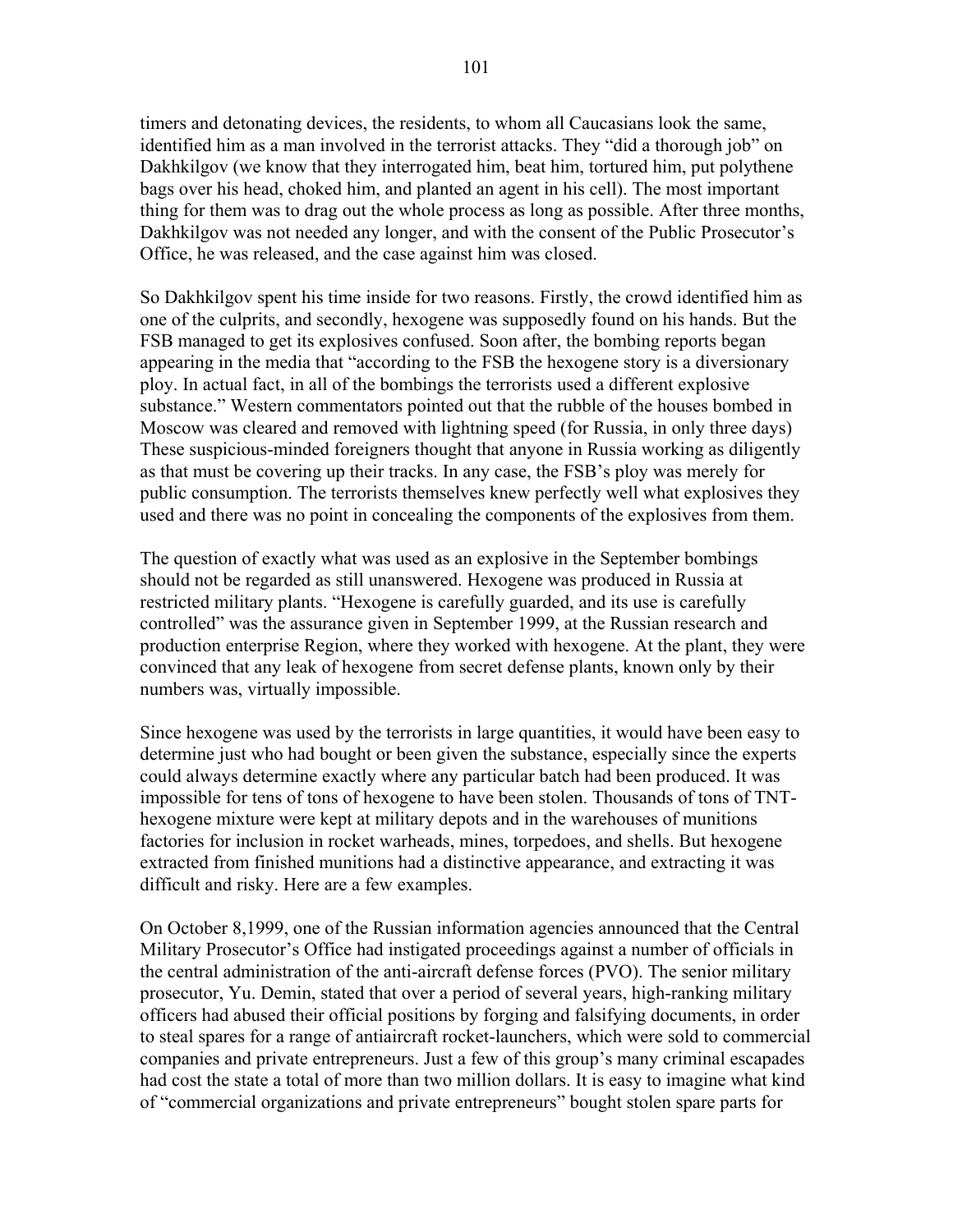rocket-launchers. It is quite obvious that without the involvement of the FSB and the GRU, it would not have been possible to continue stealing the PVO's technology over a period of several years.

On September 28, 1999, employees of the Ryazan Department for Combating Organized Crime (UBOP) arrested the head of an automobile repair shop in an air-strike technology depot, twenty-five-year-old Warrant Officer Vyacheslav Korniev, who served at the military aerodrome in Dyagilev, where bombers were based. At the time of his arrest, he was discovered to be in possession of eleven kilograms of TNT. Korniev confessed that the TNT had been stolen from a military depot, and that a group of employees to which he belonged had extracted it from FAB-300 high-explosive bombs that were stored outdoors at the depot.

The same day, the military court of the Ryazan garrison pronounced sentence on the head of the field supplies depot of the Ryazan Institute of the VDV, A. Ashbarin, for stealing more than three kilograms of TNT, with the intention of selling it for three thousand dollars. Although the appropriate article of the Criminal Code of the Russian Federation stipulated a sentence of from three to seven years' imprisonment, the soldier was fined 20,000 rubles.

Clearly, stealing TNT-hexogene mixture in small amounts was difficult. In contrast, removing it by the truckload was easy, but only with the appropriate permits, which meant you were bound to leave a trail, and a trail like that might lead back to the FSB. After the bombings, numerous representatives of the Russian military-industrial complex stated that such a large amount of explosives could only be stolen with the connivance of highly-placed officials. On September 15, the head of the MVD's Central Office for Combating Organized Crime (GUBOP), Vladimir Kozlov, confirmed that the explosion on Guryanov Street had not been caused by a homemade pyrotechnic mixture, but by industrial explosives.

So in order to throw pushy journalists and conscientious criminal investigation officers off the scent, the FSB had fed the media its story about hexogene as a diversionary ploy; in actual fact, they said, the explosive used was ammonium nitrate, a fertilizer. The point was that ammonium nitrate could have been bought, transported, and stored quite openly. It made good bombs, and if hexogene, TNT, or aluminum powder was added, it became a really powerful explosive. It was true, however, that it required a complicated detonating device, a device not every terrorist would be able to work with.

Why was the hexogene story used initially? Because the houses were blown up by one group of FSB officers, the explosive was analyzed by a second and the propaganda (or public relations, to use the current term) surrounding the event was handled by a third. The first group carried out the terrorist attacks successfully (with the exception of Ryazan). The second easily determined that they had used hexogene. The third suddenly realized that hexogene is produced in Russia at restricted military plants, and it was a simple job to determine exactly who had bought the hexogene which had been used to blow up the houses, and when it was bought. At this point, panic set in. In three days, all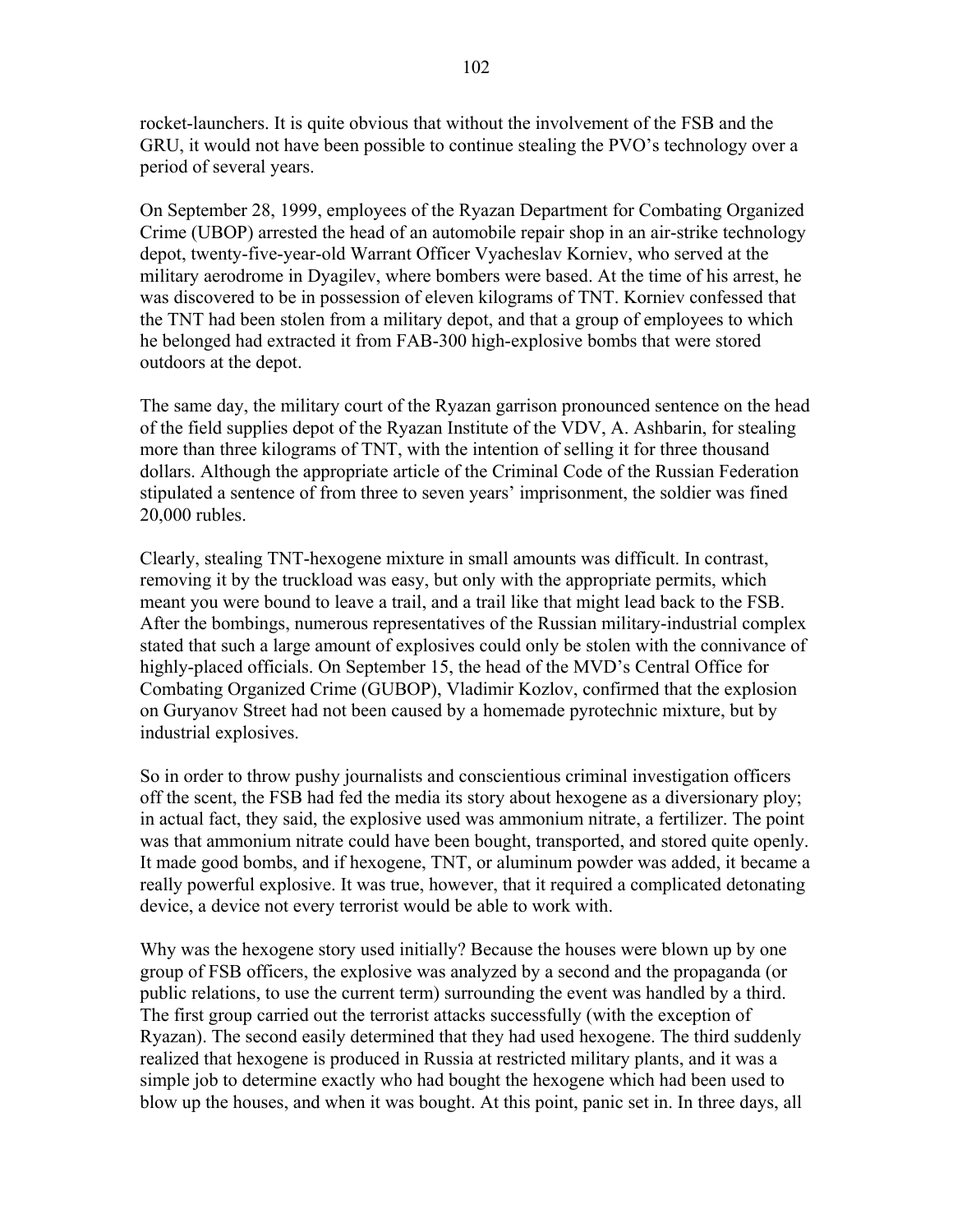the material evidence (the bombed houses) was removed, and stories were urgently planted in the media about ammonium nitrate. On March 16, 2000, the first deputy head of the Second Department (for the Protection of the Constitutional Order and Combating Terrorism, i.e. Department K) and the operations and investigation department of the FSB, Alexander Dmitrievich Shagako, told a press conference that the explosive used in absolutely all the bombings in Russia had been identified, and that explosive was nitrate:

"I'd like to observe that as a result of criminalistic investigations carried out by FSB experts, Russia has received confirmation that the composition of the explosives used in Moscow and the composition of the explosives which were discovered in the basement premises of the house on Borisovskie Prudy Street in Moscow, and also the composition of the explosive substances which were discovered in the town of Buinaksk on September 4 in an unexploded ZIL-130 automobile, they are identical, i.e. the composition of all of these substances includes ammonium nitrate and aluminum powder, in some cases hexogene has been added, and in some cases TNT has been added..."

All that remained was to determine where the nitrate in Moscow and the other Russian cities had come from. Shagako and Zdanovich, who was also at the press conference, dealt successfully with that problem. "Were there any cases of theft of these explosives from state plants where they are produced using specific technologies?" Zdanovich asked and then answered himself: "I can say straight away that there were not, or at least the investigation is not in possession of any such information."

It is impossible to determine who has bought and sold nitrate for nefarious purposes. There is just too much of it all over the country, including in Chechnya. Small amounts of TNT, hexogene, and aluminum powder could have been stolen by anybody from any military depot (a matter on which, with the assistance of the FSB and the Central Military Prosecutor's Office, several reports appeared in the media). In misinforming public opinion concerning the composition of the explosive, the FSB was trying to deflect suspicions that it had planned and carried out the terrorist attacks. All that still needed to be done was to find a warehouse of chemical fertilizers somewhere in Chechnya. It turned out that it had also already been dealt with, which was very timely, since it allowed the investigation to be completed a few days before the presidential election:

"In this connection I would also like to point out to you," said Shagako, "that two months ago employees of the Federal Security Service in Urus Martan discovered a center for training demolition operatives. On the territory of this center five tons of ammonium nitrate were discovered. At the same site trigger mechanisms, identical to the mechanisms which were used in the explosions I listed earlier, were also discovered... The trigger devices discovered in the ZIL-130 automobile in the town of Buinaksk and also the trigger devices discovered basement premises on Borisovskie Prudy Street in Moscow, in the course of criminalistic analysis they were proved to be identical. In all of these trigger devices, a Casio electronic watch was used as a delay mechanism. In all of these trigger devices, light diodes of identical design were used, the electronic circuit boards, even the colors of the wires which were used for welding, they're the same color in all the mechanisms. In this connection I wish to point out that several days ago,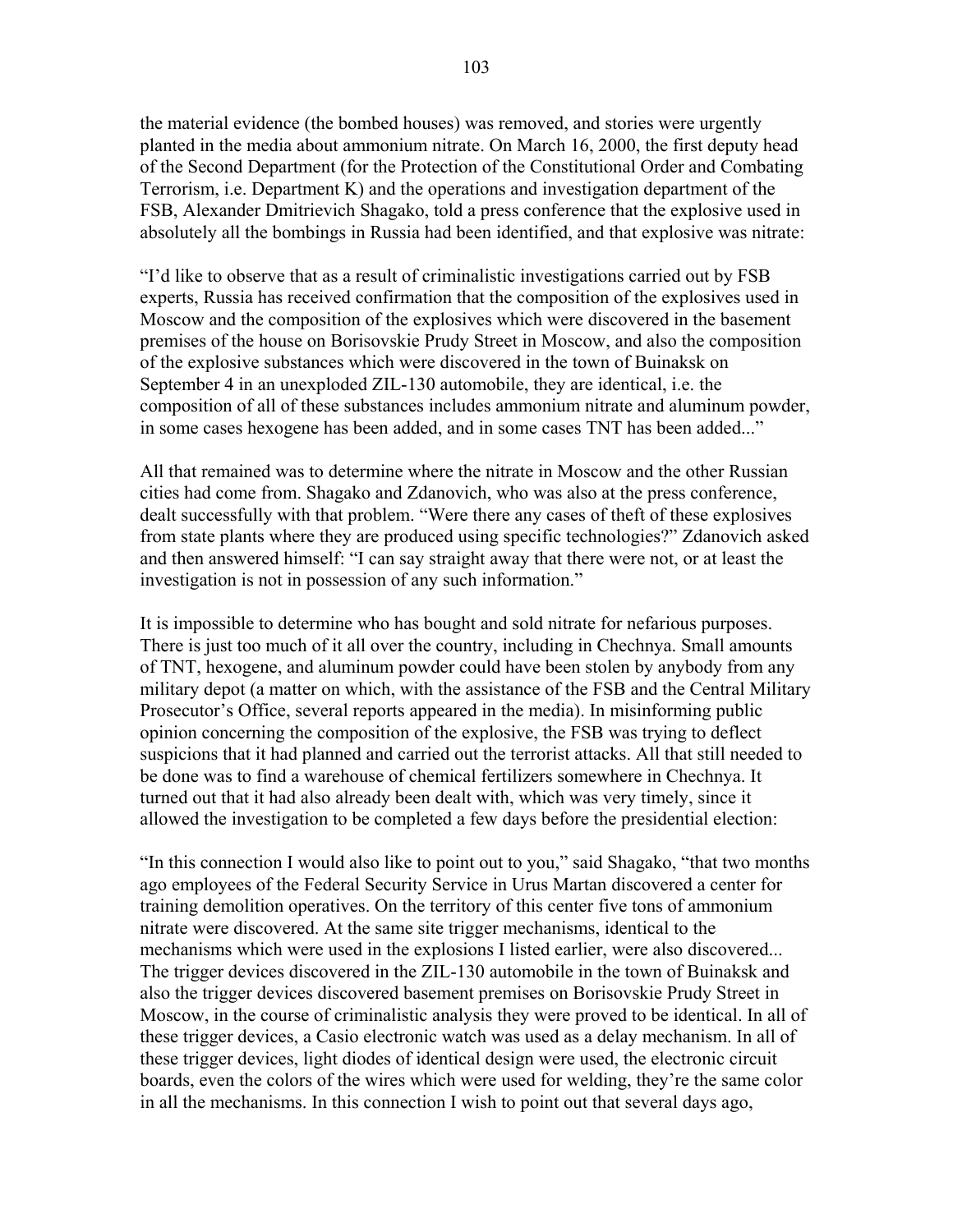employees of the Federal Security Service in Chechnya discovered several trigger mechanisms among the possessions of guerrillas who had been killed while attempting to break out of the encirclement of the city of Grozny. Investigations carried out by specialists of the Federal Security Service demonstrated that the trigger mechanisms removed from the ZIL-130 automobile in Buinaksk, and the trigger mechanisms removed from Borisovskie Prudy Street in Moscow, the design of them all is the same. They are all identical with each other... In March in the settlement of Duba-Yurt, an isolated building was discovered, in which literature in Arabic on mine-laying and demolition and military training instructions were discovered, and in addition in the same premises, instructions for the use of a Casio watch were discovered. This kind of watch, as I told you earlier, was used by the criminals in all of the bombings listed above. In March in the settlement of Chiri-Yurt, an isolated building was discovered which was surrounded by an iron fence inside which fifty sacks of ammonium nitrate were sighted, identified, and discovered, that's something in the region of two-and-a-half tons."

If the terrorists had really used ammonium nitrate, the RUOP investigators would not have looked for hexogene on Dakhkilgov and Sauntiev's hands, they would have focused on nitrate. The police looked for hexogene on the hands of their detainees, precisely because the official conclusion which the experts had provided to the investigation was that hexogene was used to blow up the houses. No subsequent expert analysis could have been more accurate, including the repeat analysis which was later carried out by the investigative agencies of the FSB and made public in March 2000, just a few days before the presidential election. On the contrary, there is every reason to believe that in March 2000, a few days before the presidential election, the FSB was deliberately dispensing misinformation.

On September 13, 1999 in Moscow, Luzhkov signed three sets of regulations which contravened the Constitution and the laws of the Russian Federation. The first of them proclaimed the re-registration of refugees and migrants in Moscow. The second document demanded the expulsion from the capital of people who violated the regulations on registration. The third put a halt to the registration in Moscow of refugees and migrants. On the same day, the governor of the Moscow Region, Anatoly Tyazhlov, signed instructions for the arrest of individuals who were not registered as residents of Moscow or the Moscow Region. Of course, none of these regulations made any mention of Chechens, or even of Caucasians

On September 15, joint police and military patrols were introduced in Moscow, and the Whirlwind Anti-Terror operation was launched throughout Russia with the participation of the forces of the Ministry of the Interior. Muscovites were not yet aware that the wave of terror in the capital had ended at this point. Now it was the turn of the provinces. Early in the morning of September 16, an apartment block was blown up in Volgodonsk in the Rostov Region. Seventeen people were killed.

At an extraordinary session of the Council of the Federation held in camera on September 17, with the participation of the Prime Minister and the armed forces and law enforcement ministries, the Council approved a proposal for the creation of "civil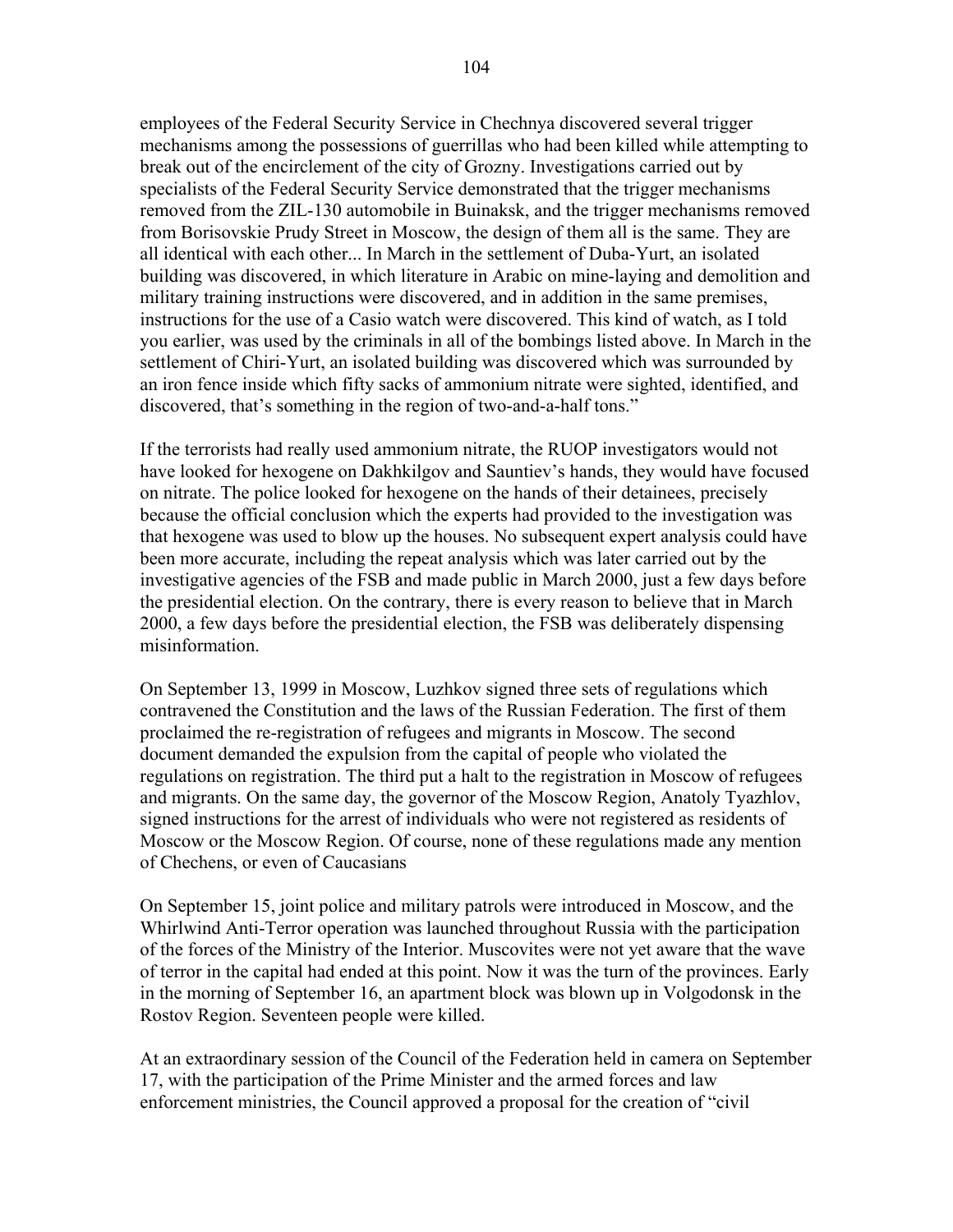security councils" in the Russian regions. Chairman of the Council of the Federation Yegor Stroev remarked that the senators intended "to offer a political assessment of events and put forward concrete economic and social measures in the conflict zone, including measures in support of the civilian population and the army." The speaker of the house remarked that "the explosion in Volgodonsk strengthened the senators' mood on the need for more decisive and hard-line action for the struggle against terrorism." Stroev did not accuse the Chechens of the terrorist attacks, but he quite obviously drew a connection between the "conflict zone" in Dagestan and the "struggle against terrorism."

Prime Minister Vladimir Putin delivered a report to the extraordinary session of the Council of the Federation. As "measures of defense against terrorism" he proposed establishing a safety cordon along the entire Russian-Chechen border and also intensifying the aerial and artillery bombardment of Chechen territory. In this way, Putin declared the Chechen Republic responsible for the terrorist attacks and called for military action to be taken against Chechnya.

At the conclusion of the session, Putin declared that the members of the Council of the Federation had supported action "of the most hard-line character" by the government for resolving the situation in the northern Caucasus, including the "proposal to introduce a quarantine around Chechnya." Answering questions from journalists, Putin emphasized that preemptive strikes "have been delivered and will be delivered" against bandit bases in Chechnya, but that the possibility of introducing Russian forces into the territory of the Chechen Republic had not been discussed.

Putin emphasized that "the bandits must be exterminated, no other action is possible here." By bandits Putin meant the Chechen army, not terrorists. In other words, the government had settled for a single account of the bombings, the Chechen version, and was willing to use the bombings as an excuse for war.

The leaders of the various regions of the North Caucasus understood that Russia was setting up a new war against the Chechen Republic. On September 20 at a meeting in Magas in Ingushetia the president of Ingushetia, A. Dzasokhov, and the president of northern Ossetia, R. Aushev, supported A. Maskhadov's suggestion that talks were needed between Maskhadov and Yeltsin. Dzasokhov and Aushev also intended to arrange a meeting between the president of Chechnya and Russian Prime Minister Putin in Nalchik or Pyatigorsk no later than the end of September 1999. All of the leaders from the North Caucasus were supposed to attend the meeting.

Clearly, political negotiations might have prevented the war and cast light on the terrorist attacks that had taken place in Russia. For this very reason the FSB did everything in its power to prevent the meeting of leaders from the North Caucasus regions taking place. Before the end of September it was intended to blow up residential buildings in Ryazan, Tula, Pskov, and Samara. As always happens when a large terrorist attack involving groups of terrorists is being planned, there was a leak of information. "According to the information we received, it was Ryazan which had been singled out by the terrorists for the next bombing, because of the Ryazan VDV training college," said the mayor of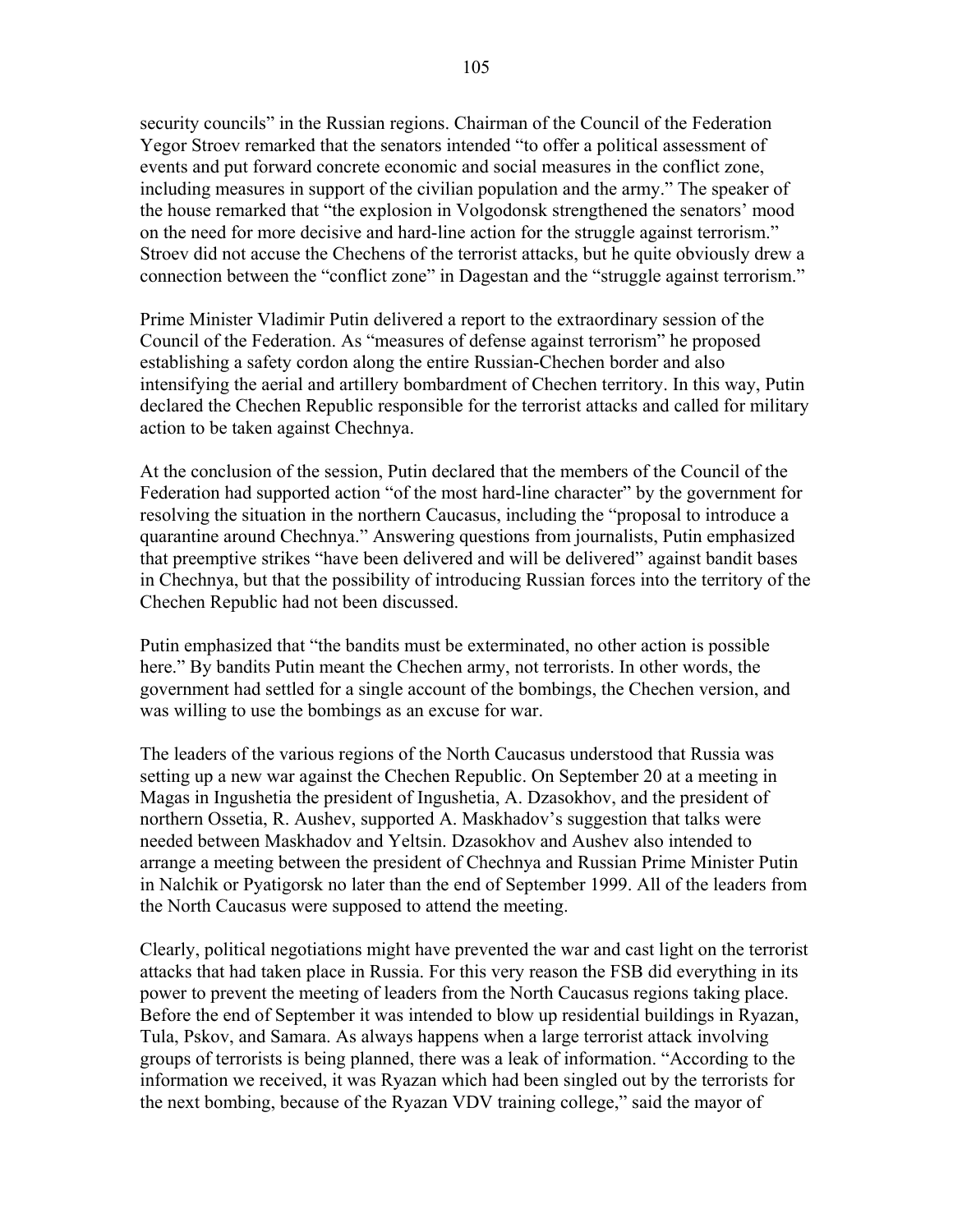Ryazan, Mamatov. This "next bombing" would be the failed attempt to blow up the house on Novosyolov Street on September 22.

On September 23, Zdanovich announced that the FSB had identified all the participants in the terrorist attacks in Buinaksk, Moscow and Volgodonsk. "There is not a single ethnic Chechen among them." Not a single one. Following which, of course the FSB general apologized to the Chechen people and the Chechen diaspora in Russia?. . No, nothing of the sort! Instead, with the stubbornness of a classroom dunce, Zdanovich set himself to discover a "Chechen connection." To give him his due, he managed to find one. He thought it possible that after carrying out the bombings the terrorists, who had after all been planning their attacks since mid-August, might have had escape routes. They could possibly have taken refuge in the CIS countries, but it was most probable that they had withdrawn to Chechnya. In short, the Chechens were being bombed because in Zdanovich's opinion the terrorists (among whom there were no ethnic Chechens) had probably retreated to Chechnya. But then why didn't they bomb the countries of the CIS?

"We have definite sources of information inside Chechnya, and we know what is going on there," Zdanovich emphasized. From 1991 to 1994, the FSK conducted hardly any operational work at all in this republic, but later "we did certain work. We know about those people who develop terrorist operations, make the financial input, recruit the mercenaries, and prepare the explosives. Nowadays in our country it's easy to obtain information on how to produce an explosive device, and apart from that there are many people who have fought in the hot spots who have the necessary knowledge and skills. Many of them have fought in Karabakh, Tadjikistan, and Chechnya. This does not mean that anyone is accusing the population of Chechnya or Aslan Maskhadov. We accuse specific criminals, terrorists who are located in Chechnya. That's where the name 'the Chechen connection' came from," concluded Zdanovich, without actually naming a single "specific ciminal."

To use the "probable" withdrawal of the terrorists to Chechnya as an excuse for launching a war against the Chechen people, while acknowledging that the bombings were not carried out by Chechens, is the height of cynicism. If Putin's government considered it possible to start the second Chechen war because of such a "probability," we must conclude that the bombings were no more than an excuse, and the war was an operation planned long in advance at General Staff HQ. Stepashin threw some light on this question in January 2000, when he announced that the political "decision to invade Chechnya was taken as early as March 1999," that the intervention had been "planned for August-September" and that "it would have happened even if there had been no explosions in Moscow." "I was preparing for active intervention," Stepashin said. "We were planning to be north of Terek in August-September." Putin, "who at that time was director of the FSB, was in possession of this information."

The testimony of former head of the FSK and former Prime Minister Stepashin does not match the testimony of former head of the FSB and former Prime Minister Putin: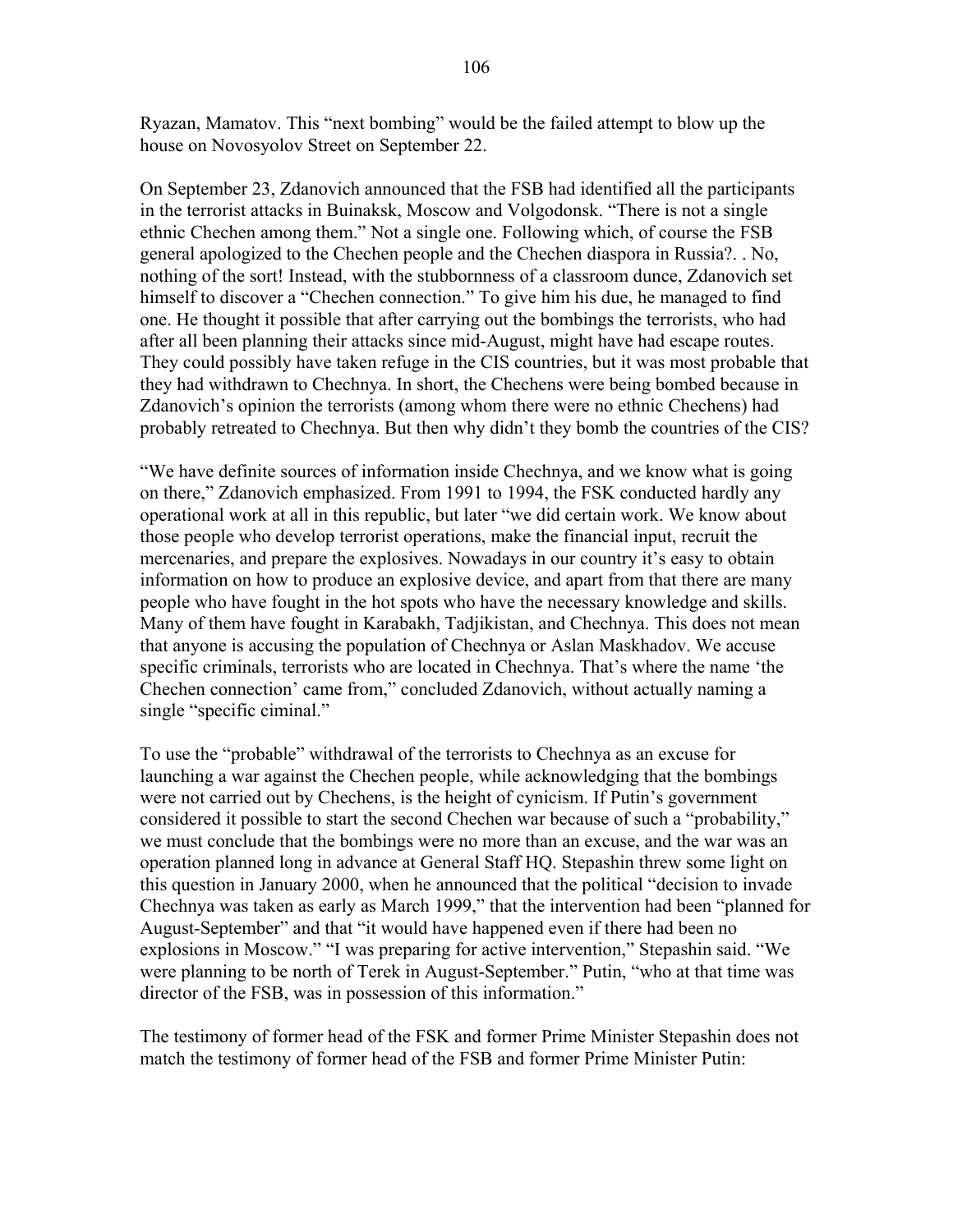"Last summer we launched a campaign, not against the independence of Chechnya, but against the aggressive impulses which have begun to manifest themselves on its territory. We are not attacking. We are defending ourselves. And we have pushed them out of Dagestan... And when we gave them a good hiding they blew up houses in Moscow, Buinaksk, and Volgodonsk.

Question: Did you take the decision to continue the operation in Chechnya before the houses were bombed or after?

Answer: After.

Question: Do you know that according to one account the houses were deliberately blown up in order to justify the start of military operations in Chechnya? That is, it was supposedly done by the Russian secret services?

Answer: What? We blew up our own houses? You know... Rubbish! It's raving nonsense! There are no people in the Russian secret services who would be capable of such a crime against their own people. The very suggestion is immoral and essentially it's nothing more than an instance of the war of information against Russia."

At some stage, when the archives of the Ministry of Defense are opened up, we shall see these military documents: maps, plans, directives, orders of the day for air strikes, and the deployment of land forces. They will have dates on them. We shall discover for certain just how spontaneous was the Russian government's decision to start land operations in Chechnya, and whether the General Staff had finished planning the military operations before the first September bombing. We shall ask ourselves why bombings took place before the election campaign and before the incursion into Chechnya (when they were not in the Chechens' interests), and ceased following Putin's election as president and the beginning of all-out war against the Chechen Republic (the very time when the Chechens ought to have taken revenge against their invaders). We shall only receive the final and complete answers to these questions and many more after power has changed hands in Russia.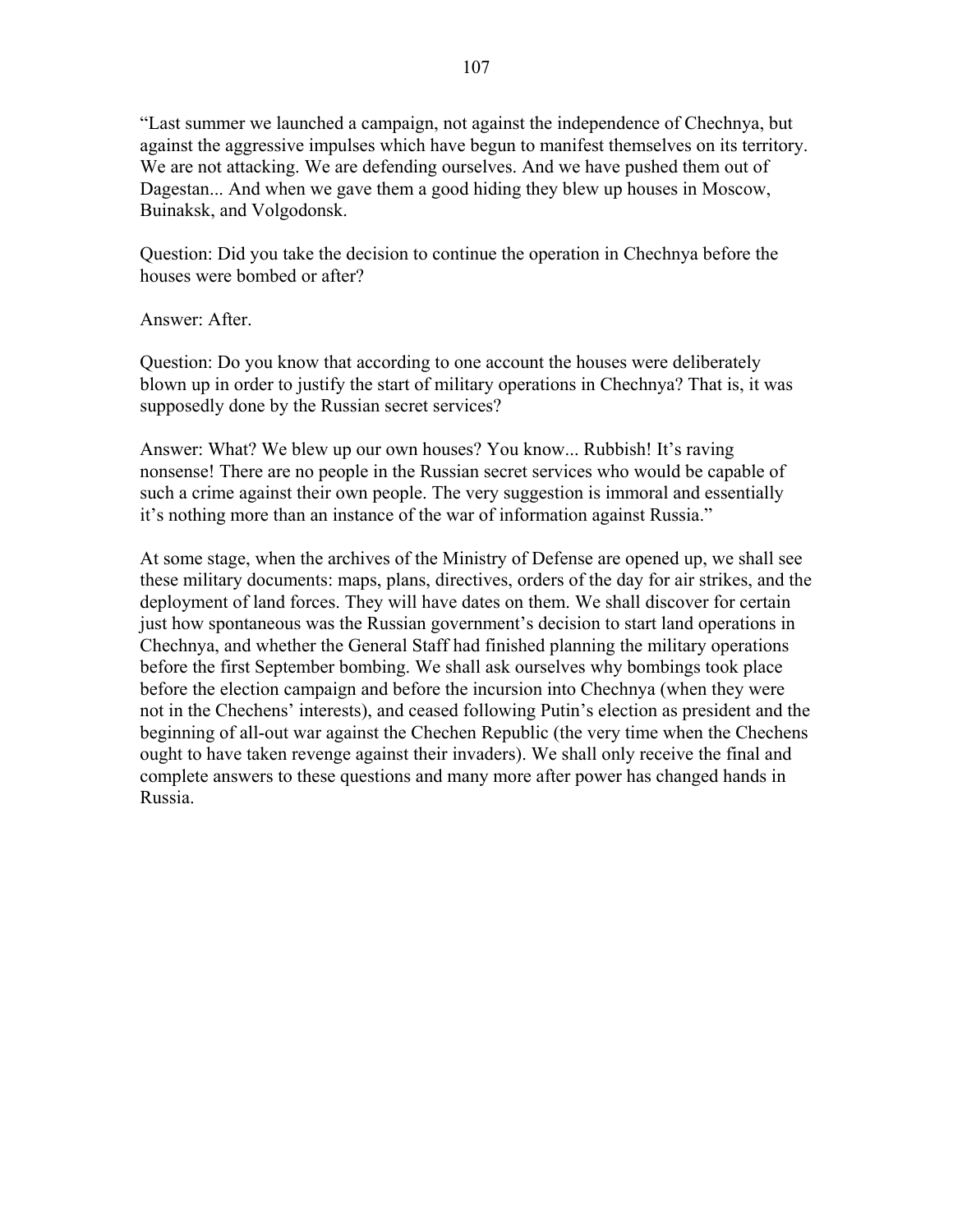# **Chapter 7**

### **The FSB against the people**

So far the terrorists had not been identified, or rather they had been identified as not being Chechens. The failed bombing attempt in Ryazan prompted the public to think that the FSB might be behind the bombings. For the "party of war" this was just one more indication that a full-scale war in Chechnya ha to be started as soon as possible. The date of September 24 was no coincidence, for if the bombing in Ryazan had succeeded, Putin and the heads of all the military and law enforcement ministries were scheduled to make hard-line speeches in response.

On September 24, like a chorus in some well-planned stage performance, Russian politicians began demanding war. Patrushev announced that the terrorists who blew up the apartment houses in Moscow were in Chechnya. We know this is a lie. Patrushev did not identify his sources, since he had none. Patrushev did not offer any proof. His press secretary Zdanovich had spoken only of the possible or probable withdrawal of the terrorists to Chechnya (or to the countries of the CIS). But Patrushev needed to start a war, and so he claimed that Chechnya had been transformed into a hotbed of terrorism.

Rushailo claimed that organized crime inside and outside Russia had used the "Chechen bridgehead to unleash a wide-reaching campaign of subversion against Russia... The agencies of law enforcement and the armed forces have adequate potential to defend the interests of Russia in the northern Caucasus... The federal forces are prepared to mount armed operations." In other words, the MVD was preparing to wage war against Chechnya as part of the effort to combat organized crime, including criminal groups. As though the fight against crime was going perfectly well on all the rest of Russia's territory!

The situation in the northern Caucasus and the possible consequences for Russia were outlined by the chairman of the SF's security and defense committee, Alexander Ryabov, in an interview he gave to the newspaper *Segodnia*. In his opinion the world was undergoing a new geopolitical division under the cover of Muslim slogans. For Russia's enemies, the most important thing was to create a weak zone in Russia's "soft underbelly." This theory is reminiscent of the conspiracy of the Elders of Zion, except that this time the elders are Muslim, not Jewish. "A new geopolitical division of the world" is serious business. It will take a serious war to sort it out.

The newspaper *Vek* published an interview with the vice-president of a collegium of military experts, Alexander Vladimirov, who expressed the belief that the best solution right now would be a small victorious war in Chechnya. In his opinion the safety cordon around Chechnya proposed by Putin was a good idea, but it should be only the first step, since a cordon for its own sake is a pointless exercise. (Vladmirov's opinion must certainly have been noted, since they actually started with the second step, full-scale war.)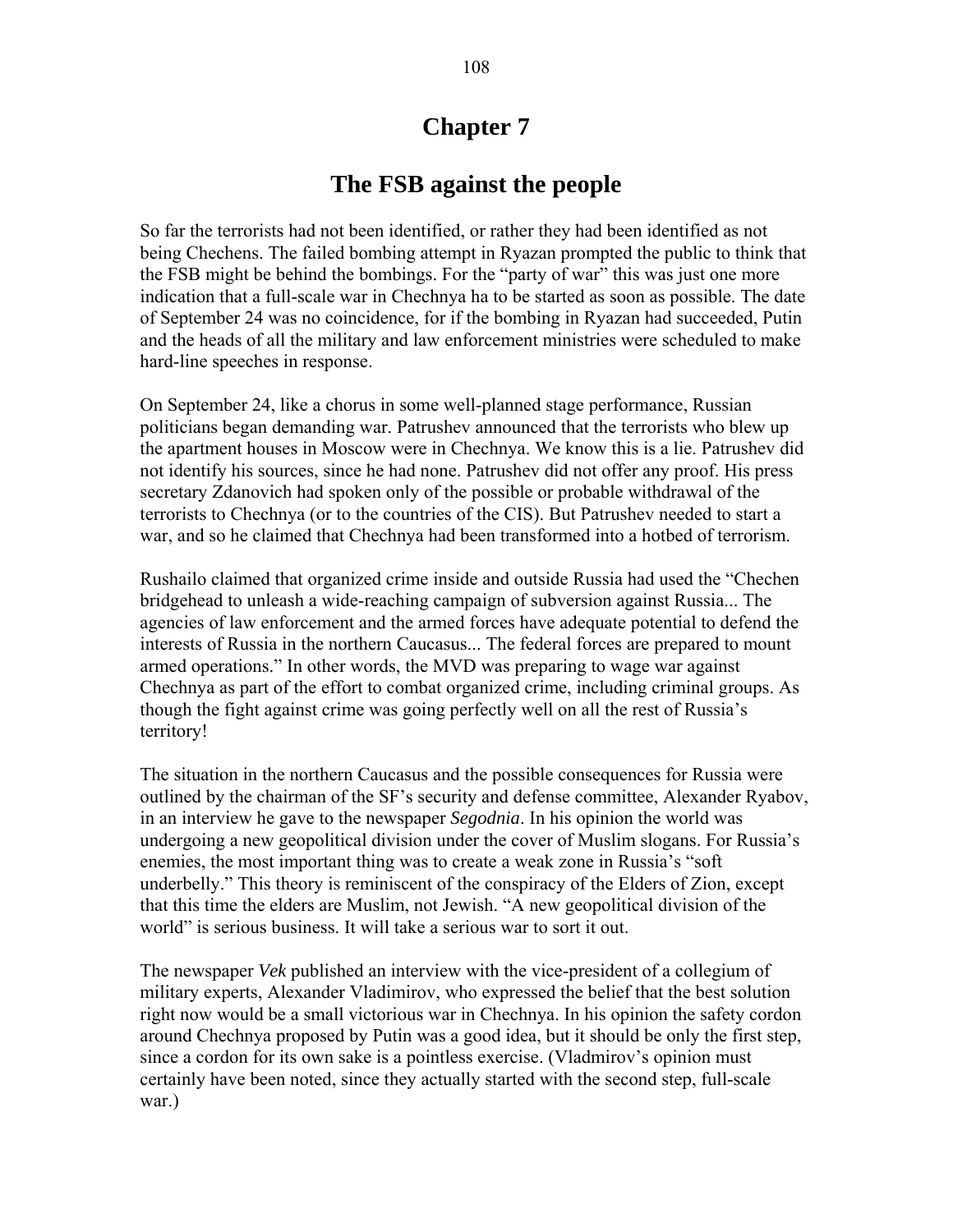The final, decisive word in support of war was spoken by Prime Minister Putin in Astan: "The Russian state does not intend to keep things on hold... The recent unprovoked attacks which have taken place against territories contiguous with Chechnya, the barbarous acts which have resulted in casualties among the peaceful population have set the terrorists not only outside the law but outside the framework of human society and modern civilization." Air strikes were taking place "exclusively against the guerrillas' bases, and this will continue wherever the terrorists may be located... We shall pursue the terrorists everywhere. And if, pardon my language, we catch up with them in the toilet, then we'll squelch them in the johns."

The mood of the public in those days can best be characterized by the fact that after his inspired phrase about "squelching them in the johns" Putin's ratings actually improved. The propaganda campaign mounted by the supporters of war had produced the desired result. According to an opinion poll conducted by the All-Russian Central Public Opinion Institute (VTsIOM) almost fifty percent of Russians were convinced that the explosions in Russian cities had been carried out by Basaev's guerrillas and another thirty-three percent blamed the Vahhabites and their leader Khattab. Eighty-eight percent of the people questioned were afraid of falling victim to a terrorist attack. Sixty-four percent were in agreement that all Chechens should be deported, and the same proportion were in favor of the mass bombing of Chechnya.

The bombings of the houses had broken down the resistance of public opinion. A small victorious war now seemed like the only natural response in the fight against terrorism. The stupefied country was not yet aware that the terrorists were not Chechens, and the war would be neither small nor victorious.

Note the absolutely glaring lack of logic here. The Chechen leadership denies it was involved in the terrorist attacks. Zdanovich confirms that there are no Chechens among the culprits, but states that the terrorists have "probably" gone into hiding in Chechnya. This "probably" is enough to fit the terrorists up with a "Chechen trail," which in turn provides a pretext for starting to bomb Chechnya. Aslan Maskhadov declares that he is willing to hold negotiations. But he is not heard. It is important for the FSB to drag Russia into a war as quickly as possible, so that the presidential election can be held against the background of a major armed conflict, and so that after the new president comes to power, he can inherit the war together with all the political consequences which it implies, i.e. the president's dependence on the structures of coercion. Only through war can the FSB finally seize power in the country. It is a simple little matter of a conspiracy with the goal of allowing the former KGB to seize power under the banner of the fight against Chechen terrorism. On October 4, the coup ended in victory for the conspirators. That was the day when Russian forces crossed the border of Chechnya. Most of the population of Russia supported the decision taken by former director of the FSB and now Prime Minister, Vladimir Putin; director of the FSB, Patrushev; and FSB general and head of the SB, Sergei Ivanov.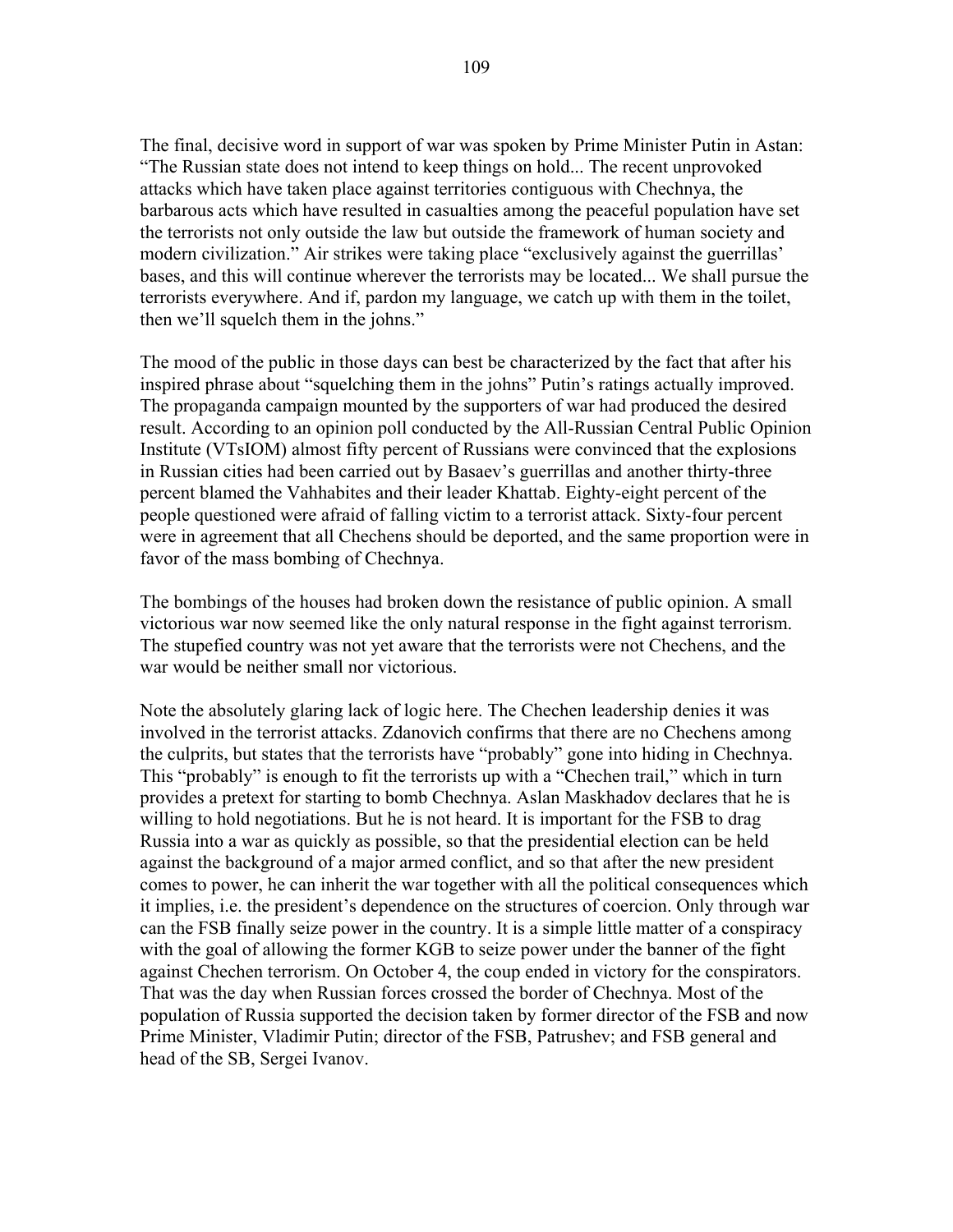During this difficult period for the Russian political elite, those who spoke out decisively against war defined their position. *Novaya Gazeta* should be named as one of the most principled opponents of war against the Chechen Republic: "The KGB lieutenant colonel mouthing criminal jargon who finds himself by some miracle at the head of a great country, is losing no time in exploiting the effect produced. Any general or politician planning a military campaign always attempts to minimize the number of his enemies and maximize the number of his allies. Putin is deliberately bombing Grozny in order to make negotiations with Maskhadov impossible, in order to bury all of the regime's previous crimes under the bloody slaughter. The outgoing regime is attempting to use the crime currently in preparation—the genocide of the Chechen people—to bind the entire Russian people in blood, to make it the regime's accomplice and hostage. It is still not too late to call a halt on the road to Russia's destruction."

Konstantin Titov, the governor of the Samara Region, believed that land operations in Chechnya were a catastrophe for Russia. "I am no believer in purely coercive methods of resolving global problems. And in Samara I shall never allow the kind of ethnic purges they have in Moscow." (Konstantin Titov, of course, was not aware that during those days full preparations had been set in place for the bombing of an apartment house on Novovokzalnaya Street in Samara, but the FSB had halted the terrorist attacks after the fiasco in Ryazan).

The mood of the apprehensive section of the democratic public at this time was described by the well-known Russian lawyer, Anatoly Kucheren:

#### **When the guns roar, the public prosecutors fall silent**

"The clearest possible illustration is provided by the 'exercises' conducted by the FSB in Ryazan. This act bears witness to the most profound degradation, primarily moral, of the Russian secret services. The secret services continue to think of themselves as 'a state within a state.' Their leaders seem to think that they are not subject to any laws and act exclusively on the basis of political expediency, as they did in those glorious times when the agencies organized abductions and political assassinations in foreign states, created the 'legends' for non-existent anti-Soviet organizations, and wrote the scripts for show trials.

"The numerous 'spy cases' of recent years (Platon Obukhov, Grigory Pasko, captain Nikitin), operation 'Face in the Snow,' various unlawful acts committed on the eve of the presidential elections of 1996, such as the attempt to 'seal up' the State Duma, the escapade in which members of the Russian army were recruited for the storming of Grozny by the forces of the so-called anti-Dudaev opposition in 1994—all of this bears witness to the fact that unlawful tendencies have remained a part of the activity of the secret services to this very day.

"One gets the impression that both the present party of power and the so-called opposition believe that Russia's democratic project is dead and buried. The authorities are not capable of imposing order founded in the law, it is beyond their ability to build a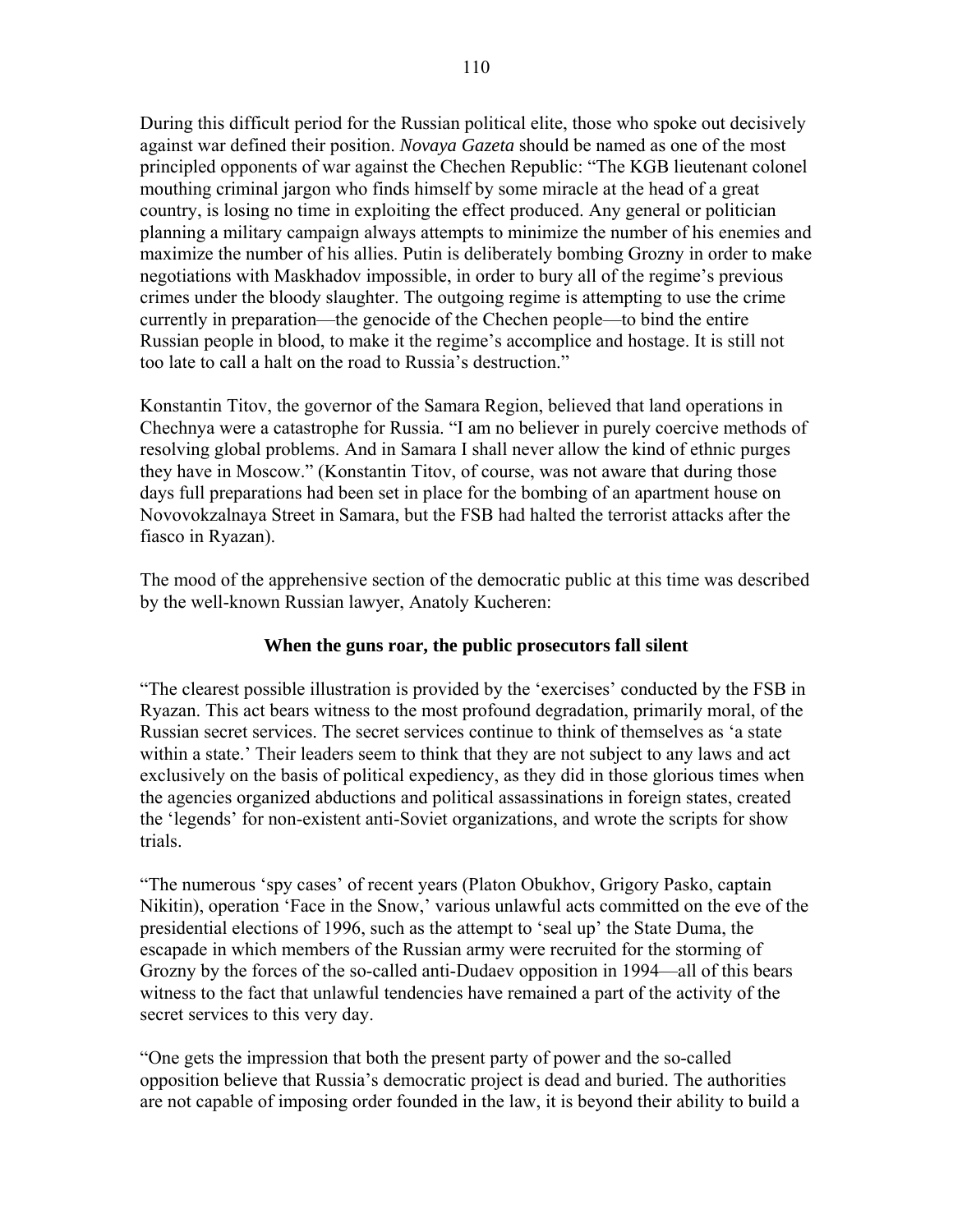society governed by law. The alternative to a society governed by law is a bandit-andpolice state, a situation, that is, in which the actions of terrorists and bandits on the one hand and the agencies of law enforcement on the other are indistinguishable either in terms of their objectives or the methods they employ. Among the public the mass conviction is gaining ground that democracy has failed to deliver as a form of government.

"And since nothing has come of the democratic project, many political players are tempted to have done with it once and for all. So each of them pursues his own goals, but in objective terms the vectors of their efforts coincide. Some are frightened by the impending redistribution of property, some wish to avoid responsibility for committing unlawful acts, some see themselves as the new Bonaparte or Pinochet and are impatient to grasp the 'rudder' with an iron hand.

"Government through democratic institutions has failed yet again in Russia. A time of rule by means of fear is beginning. A time of terror by both bandits and the state. Could this perhaps be the present regime's 'political project' for Russia?"

While Kucheren formulated the apprehensions of the democratic section of the population, the goals and plans of the conspirators who successfully canvassed for the invasion of Chechnya were revealed on March 8, 2000, in the article "The country needs a new KGB" by State Duma deputy and former head of the SBP, Korzhakov:

"There is one feature of the preparations for the presidential elections which is of fundamental importance. In characterizing the number one candidate for the highest state position, Vladimir Putin, virtually no one expresses dissatisfaction at the fact that his background is in the secret services, more specifically, from deep within the KGB. Only a few years ago, it was impossible to imagine such a thing, but now public opinion is openly sympathetic to a politician who began his career in one of the secret services. Vladimir Putin's high rating is testimony first of all to the fact that people see him, a product of the KGB, as a politician capable of straightening the country out and organizing the work of all the power structures so that at long last we can really start to pull out of social and political crisis. The nomination of a former KGB officer for the highest state position gives me a reason once again to draw attention to certain aspects of the activities of the secret services and the roles they play in general at the present stage of our economic and political development...

"The well-known bombing incidents in houses in Moscow and other towns in the country which have resulted in the death of dozens of peaceful and entirely innocent people, the continuing export of the nation's wealth, the flourishing corruption in state structures, cases of slave-dealing and trading in children—all of this provokes the legitimate anger of our citizens. People ask in bewilderment: where are our secret services, which exist in order to fight this kind of phenomenon? We have enough manpower and secret services: the FSB, the MVD, GRU, SVR, FAPSI—all of these are capable of solving the most complex problems. The real problem is that the secret services act separately, like an open hand, not a clenched fist.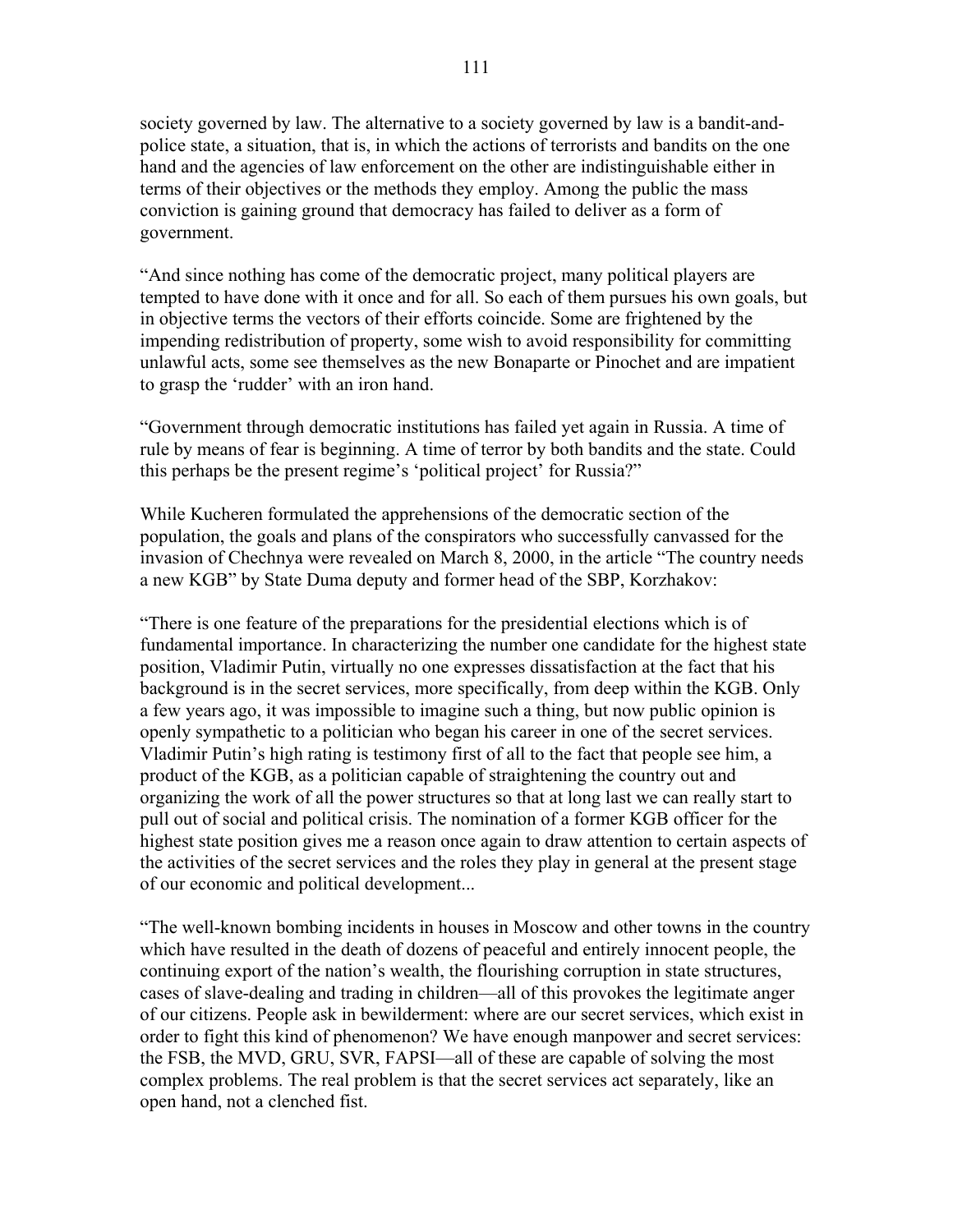"There was a time when our democratic society was terribly frightened by the existence of the KGB. Then they decided to destroy the 'monster' so that it would not be capable of any surprises. It seemed to some that it would be easier to control the activity of the secret services that way. However, the control did not turn out quite as they had intended and the co-ordination of action by the secret services didn't get very far. This is confirmed by the textbook mistakes and failures suffered in the fight against Chechen and international terrorists. Now even the most vehement opponents of the KGB are beginning to realize that the destruction of that structure has not produced anything useful. Alexander Solzhenitsyn was right when he remarked to a small circle of acquaintances that what we need now is the KGB.

"There is also another real factor. Nobody will ever voluntarily return our national wealth which has been stolen and exported to other countries. Not a single foreign special service will pass up a chance to acquire important secrets in science or other important areas if we do not block off their access to these secrets. Corruption will continue to exist just as long as the relevant services, whose job it is to expose bribe-takers, continue to act separately, each for itself. Stealing from the treasury will continue just as long as our laws remain humane towards those who love to stick their fingers into the state purse.

"In supporting Vladimir Putin's candidacy for the post of president our people are sending the authorities a signal, the meaning of which is perfectly clear: it is high time to gather the secret services together into a single fist and strike out with it at those who prevent us from building a normal life. Russia needs its own KGB! The time has come to speak of this without inhibition! Sharing this opinion, I believe that the first step on the path to the creation of a new Committee of State Security must be the formation of a Secret services Coordinating Committee attached to the Security Council and subordinated directly to the head of state. This will make it possible to formulate the structure of the future KGB and define its functions and objectives. If the Coordinating Committee were to be set up in the immediate future it would make possible a more effective solution to the problem of bringing illegally exported capital back into the country. I say this with confidence, since at one time the President's Security Service did start working along these lines and produced concrete results. The Service demonstrated in practice that bringing capital back into the country is not only necessary, but possible if the job is taken seriously.

"A second high-priority task is the fight against terrorism using specific methods and means, excluding the use of large-scale armed forces and deaths among the peaceful population. Nobody doubts that the Chechen and international terrorists will be destroyed. However, the terrorist threat will not disappear then. It should not be forgotten that in Chechnya a generation of young people has already grown up in conditions of war and hatred of Russians. The aspiration of today's young Chechen boys to avenge themselves on the 'offenders' any way they can will find outlets not just inside Chechnya. It is no longer possible to use the army to combat local manifestations of terrorism, such possibilities have been exhausted. The secret services will be dealing with it.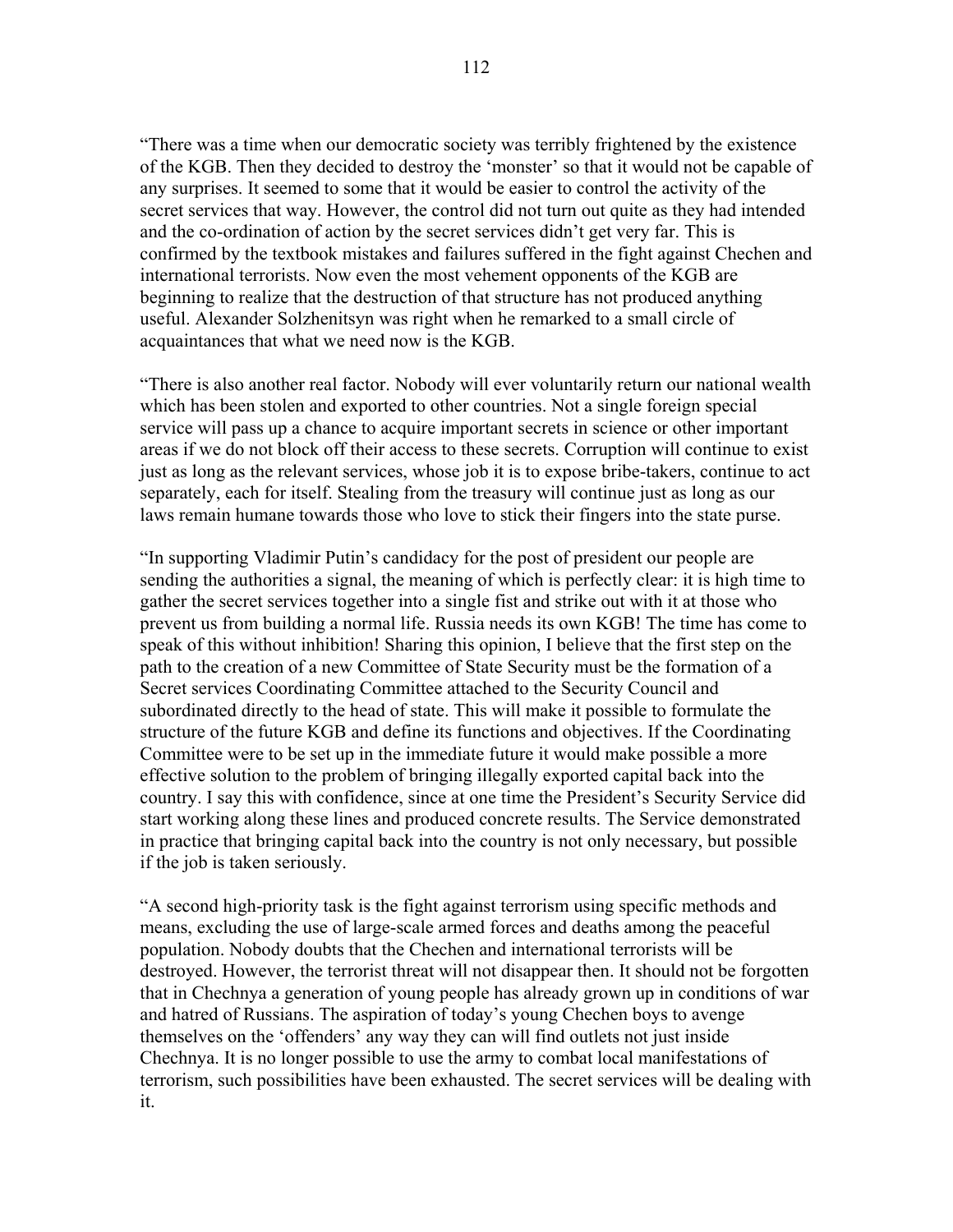"A third task is to expose cases of the illegal privatization of facilities of strategic importance and the contrived bankruptcy of factories, plants, and mines, so that they could be grabbed as private property. Experience has shown that we cannot manage without the participation of the secret services in this work either."

Kucheren believed that Russia's woes were caused by a bandit-and-police state. Korzhakov claims that all of the misfortunes were due to the lack of a strong hand of power, since the secret services acted "like an open hand, not a fist." Korzhakov suggested clenching the hand into a fist, setting up a Secret services Coordinating Committee and subordinating it to the secretary of the SB (FSB general Sergei Ivanov). We can assume that at the head of this new agency Korzhakov saw himself, since he emphasized that the SBP which he used to head had been working along exactly these lines and had achieved concrete results. In other words, Korzhakov acknowledged that he abused his power and exceeded his official authority, which is regarded as a crime under Russian law and is punishable by imprisonment (Korzhakov's formal functions consisted of guarding the president and members of this family).

This statement by Korzhakov alone makes it clear what the SBP was doing for all those years under Korzhakov's leadership and what Korzhakov himself was doing afterwards as a private individual with contacts in the structures of coercion. Let us call things by their real names. Having found themselves outside the structures of power and discharged from the secret services, Soskovets and the retired generals Korzhakov and Barsukov, with help from organized criminal structures which they had formerly used themselves, such as Stealth, attempted to become involved in the redistribution of property in Russia and establish control over businesses for purposes of personal gain. Their activities were funded by the Izmailovo organized criminal group. Underground and operational work was carried out by various different ChOPs. Information and propaganda backup were provided by a number of media outlets, either controlled or bought. Combat support was provided by organized criminal groups and individual fighters from the ranks of former employees of the special sections of the MO, FSB, and MVD.

Bringing back capital from abroad "a la Korzhakov" is nothing more than the extortion of money from businessmen living in Russia. In practice, this meant that having obtained financial information via the secret services, Korzhakov summoned businessmen to see him, told them he knew about the money they had exported and demanded that they return the money to Russia. Only it is very important to understand that the businessmen did not return the money to the state's coffers, but to accounts named by Korzhakov.

Korzhakov also revealed the political goals of his structure. The first was to subordinate all the secret services to the President's Security Service (or his new structure, the Coordinating Committee). The second was to allow *carte blanche* for punitive acts throughout the country, i.e. dictatorial powers. In addition, Korzhakov openly declared that the genocide of the Chechen people should be Russian state policy. Let us take another look at what he said: "It should not be forgotten that in Chechnya, a generation of young people has already grown up in conditions of war and hatred of Russians. The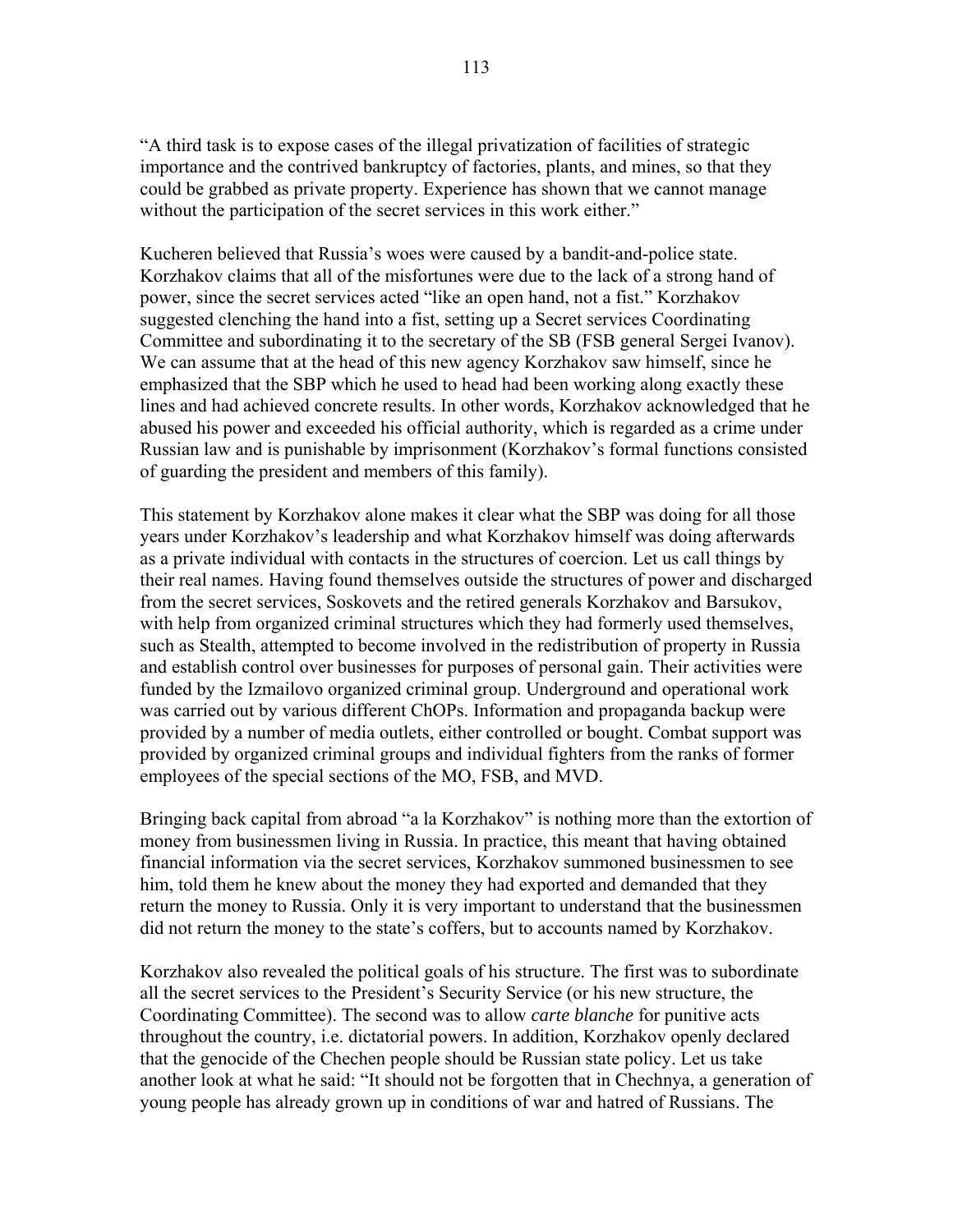aspiration of today's young Chechen boys to avenge themselves on the 'offenders' in any way they can will find outlets not only inside Chechnya." It seems that Korzhakov wanted to shoot all the "young Chechen boys" everywhere in Russia so that they would never reach an age when they were capable of avenging their murdered fathers and ruined homeland.

That Korzhakov's appeal "The country needs a new KGB" was not an isolated chance gesture, but a symptom of a genuine trend was demonstrated in July 2001, by FSB staff member and director of the Institute for Problems of Economic Security, Yu. Ovchenko. In a meeting with a small group of journalists, he informed them that a number of officials "with access to the president" and connections with the structures of coercion, including deputy director of the FSB Yu. Zaostrovtsev, intended to change the government's economic policy fundamentally and move "from an oligarchic system to a national one." According to the newspaper "Arguments and Facts," Ovchenko literally said the following:

"The secret services have a particularly important role in the process of de-privatization and the investigation of illegally exported capital. Control over the process of the change of ownership must be transferred to the FSB system. The functions of monitoring the results of privatization must be transferred to Security Counsel, where the secretary must be a man from the FSB system... In order to halt any further leakage of capital, the systems of the Central Bank and the State Customs Committee must be transferred into effective control... Representatives of the economic security service must be introduced into the management staff of these agencies and must be in possession of complete information on resources already exported and capable of talking to the oligarchs in a language they understand... Even though the proposed measures...will be extremely popular with the public, their implementation will require the establishment of state control over the main electronic media. It would be appropriate to make it illegal for private capital to own controlling blocks of shares in broadcasting channels and newspapers with a print-run of over 200,000 copies."

When asked how long the plan would take to implement, Ovchenko replied: "Changes will be made by the end of the year. But it could be sooner if conditions are ripe."

Society was divided. Some demanded the construction of new secret services. Others believed that the old ones were worse than any terrorists. The public was crazed and stupefied by the Moscow bombings and the escapade in Ryazan. In a country where there were no laws, it was impossible to do anything anyway. The whole business got no further than acrimonious newspaper articles. Lawyer Pavel Astakhov tried to submit a question to the FSB about which operational activities had been the reason for the infringement of liberty suffered by the citizens of Ryazan, who were sent out into the street on that cold autumn evening. The FSB referred him to its own law "On operational and investigative activity." It turned out that according to this law, the FSB had the right to conduct exercises wherever it wanted whenever it wanted, and the people had no recourse against this FSB law.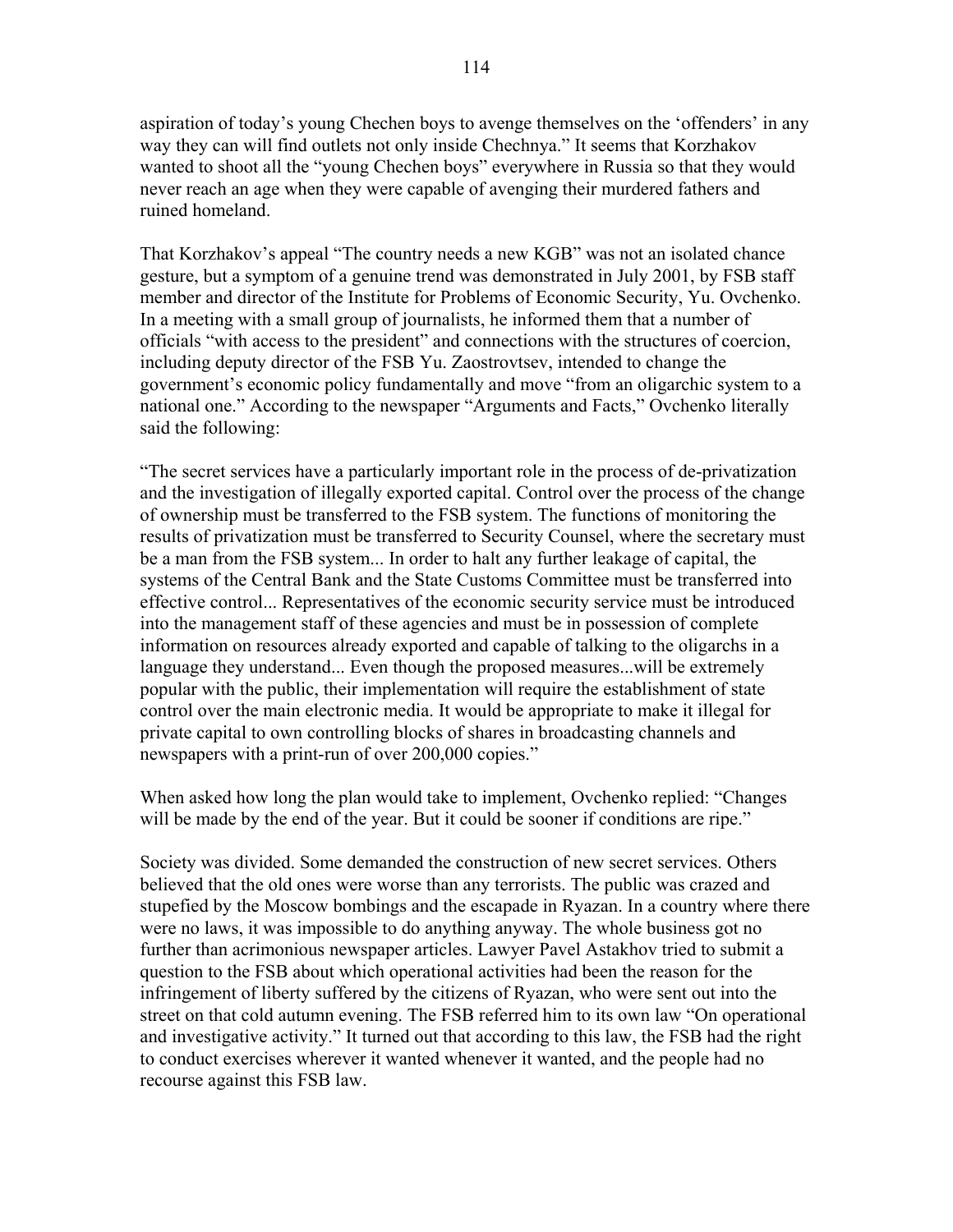However, the incident in Ryazan did not in fact comply with the requirements of federal legislation and exceeded the competence of the FSB. "The Federal Law on the Federal Security Service" stated that the activity of the agencies of the FSB "shall be conducted in accordance with the law of the Russian Federation 'On operational and investigative activity in the Russian Federation," the criminal and criminal procedural legislation of the Russian Federation and also in accordance with the present federal law." Not one of these documents, including the law "On operational and investigative activity" indicated that exercises could be carried out to the detriment and in violation of the civil rights of the population at large. And in addition article 5 of the law "On operational and investigative activity" formally guaranteed members of the public against possible abuse by the agencies of law enforcement:

"Agencies (officials) who engage in operational and investigative activity must, when carrying out operational and investigative measures, ensure the observance of the human and civil rights to the inviolability of private life... the inviolability of the home... It is not permitted to carry out public operational and investigative activity for the achievement of goals and implementation of tasks which are not specified in the present Federal Law. An individual who believes that the actions of agencies engaging in operational and investigative activity have resulted in the infringement of his rights and freedoms shall be entitled to make appeal regarding such actions to a superior agency engaging in operational and investigative activity, a public prosecutor's office, or a court of law... If the agency (or official) engaging in operational and investigative activity has infringed the rights and legitimate interests of individuals and legal entities, the superior agency, prosecutor, or judge is obliged under the terms of the legislation of the Russian Federation to take measures for the restitution of such rights and legitimate interests and the provision of compensation for damage inflicted. Violations of the present Federal Law committed in the course of operational and investigative activity shall be punishable as prescribed by the legislation of the Russian Federation."

#### Zdanovich and Patrushev had, therefore, both lied openly when referring to Russian law.

Putin and Patrushev were not allowed to forget the Ryazan incident right up to the presidential elections. During the night of October 3, 1999, three GRU officers disappeared without trace in the Nadterek district of Chechnya: Colonel Zuriko Ivanov, Major Victor Pakhomov, and Senior Lieutenant Alexei Galkin, together with a GRU employee of Chechen nationality, Vesami Abdulaev. The leader of the group, Zuriko Ivanov, had graduated from the Ryazan VDV college and gone into special missions intelligence, serving in the Fifteenth Special Missions Brigade, which was famous from the Afghan war, and then in the northern Caucasus military district. He managed the personal bodyguard of Doku Zavgaev, who had connections in Moscow. Shortly before the beginning of the second Chechen war, Ivanov was transferred to the central administration in Moscow. His new duties did not include raids behind enemy lines, but as soon as preparations for ground operations in Chechnya began, Ivanov was needed in the zone of conflict.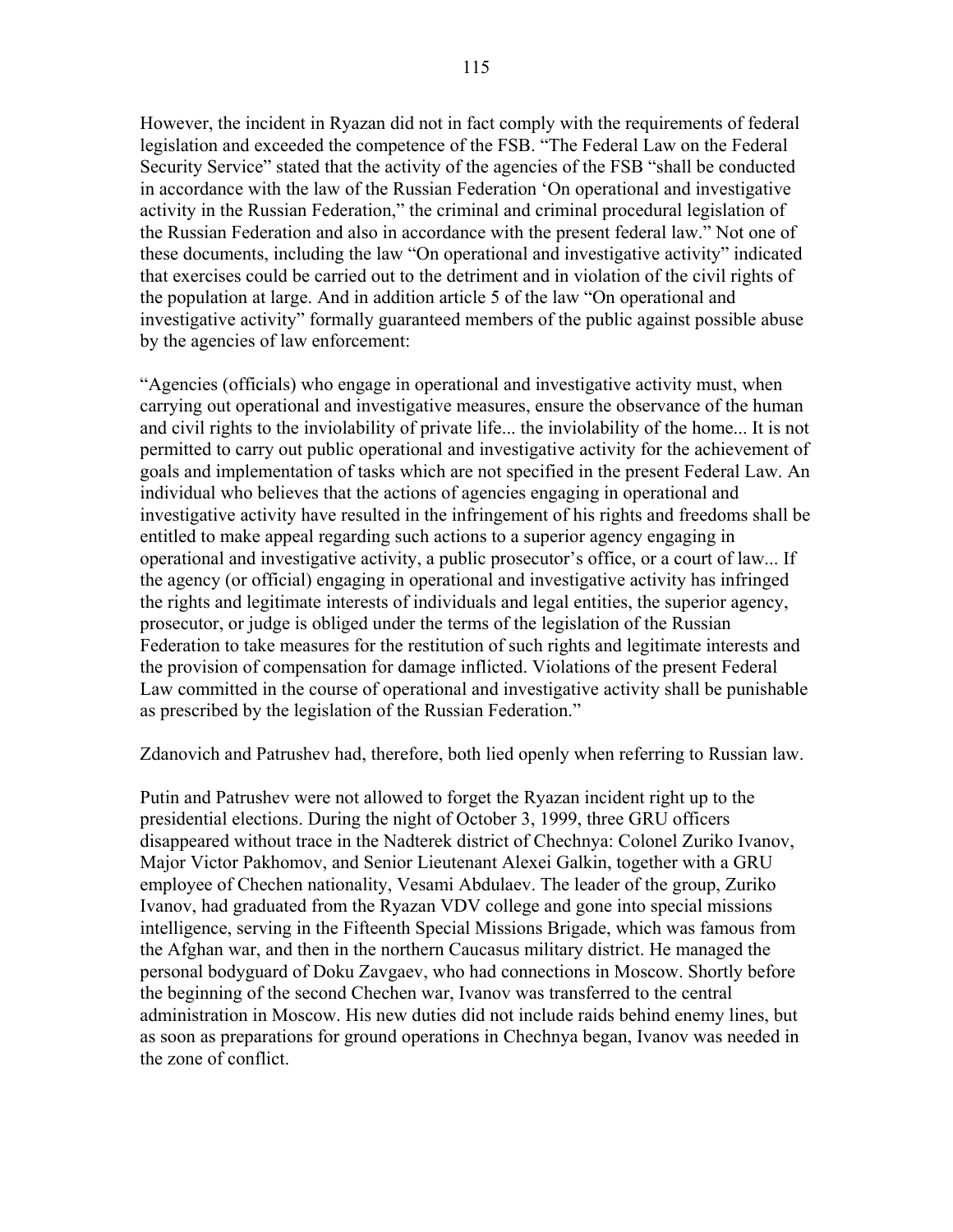On October 19 in Grozny the head of the press center of the armed forces of Chechnya, Vakha Ibragimov informed the assembled journalists on behalf of the military command that GRU officers who had gone over to the Chechens had "established contact with Chechen soldiers of their own initiative" and had expressed the wish to cooperate with the Chechen authorities. Ibragimov stated that the GRU officers and their agent were prepared to supply information about the organizers of the bombings in Moscow, Buinaksk and Volgodonsk. The Russian Ministry of Defense called this statement from the Chechen side a provocation intended to discredit the internal policy of the Russian leadership and the actions of the federal forces in the northern Caucasus. However, in late December 1999, the GRU officially acknowledged the death of the leader of the group, Ivanov: the federal forces were given the headless corpse of a man and the blood-soaked identity pass of Colonel Zuriko Amiranovich Ivanov (the officer's severed head was discovered later). On March 24, 2000, Zdanovich announced that the entire group of GRU operatives had been executed by the Chechens.

On January 6, 2000, the London newspaper *The Independent* published an article by its correspondent Helen Womack entitled "Russian agents behind Moscow flat bombings":

"The *Independent* has obtained a videotape on which a Russian officer*,* captured by the Chechens, 'confesses' that Russian secret services committed the Moscow apartmentblock bombings that ignited the latest war in Chechnya and propelled Vladimir Putin into the Kremlin. On the video, shot by a Turkish journalist last month before Grozny was finally cut off by Russian forces, the captured Russian identifies himself as Alexei Galtin of the GRU (Russian military intelligence service). The bearded captive acknowledges as his own papers displayed by the Chechens that identify him as a 'Senior Lieutenant, Armed Secret services, General Headquarters for Special Forces of the Russian Federation.' The Ministry of Defense was checking yesterday whether there was indeed such a GRU officer. "Even if he exists, you understand what methods could have been used on him in captivity," said a junior officer, who asked not to be named.

Colonel Yakov Firsov of the Ministry of Defense said on the record: 'The (Chechen) bandits feel their end is near and so they are using all manner of dirty tricks in the information war. This is a provocation. This is rubbish. The Russian armed forces protect the people. It is impossible that they would attack their own people.'

On the video, Lieutenant Galkin said he was captured at the border between Dagestan, and Chechnya while on a mine-laying mission. 'I did not take part in the explosions of the buildings in Moscow and Dagestan but I have information about it. I know who is responsible for the bombings in Moscow (and Dagestan). It is the FSB (Russian security service), in cooperation with the GRU, that is responsible for the explosions in Volgodonsk and Moscow. He then named other GRU officers. Nearly 300 people died when four multi-story apartment blocks were destroyed by terrorist bombs in September. The attacks provoked Mr. Putin, appointed Prime Minister the month before, to launch a new war in Chechnya.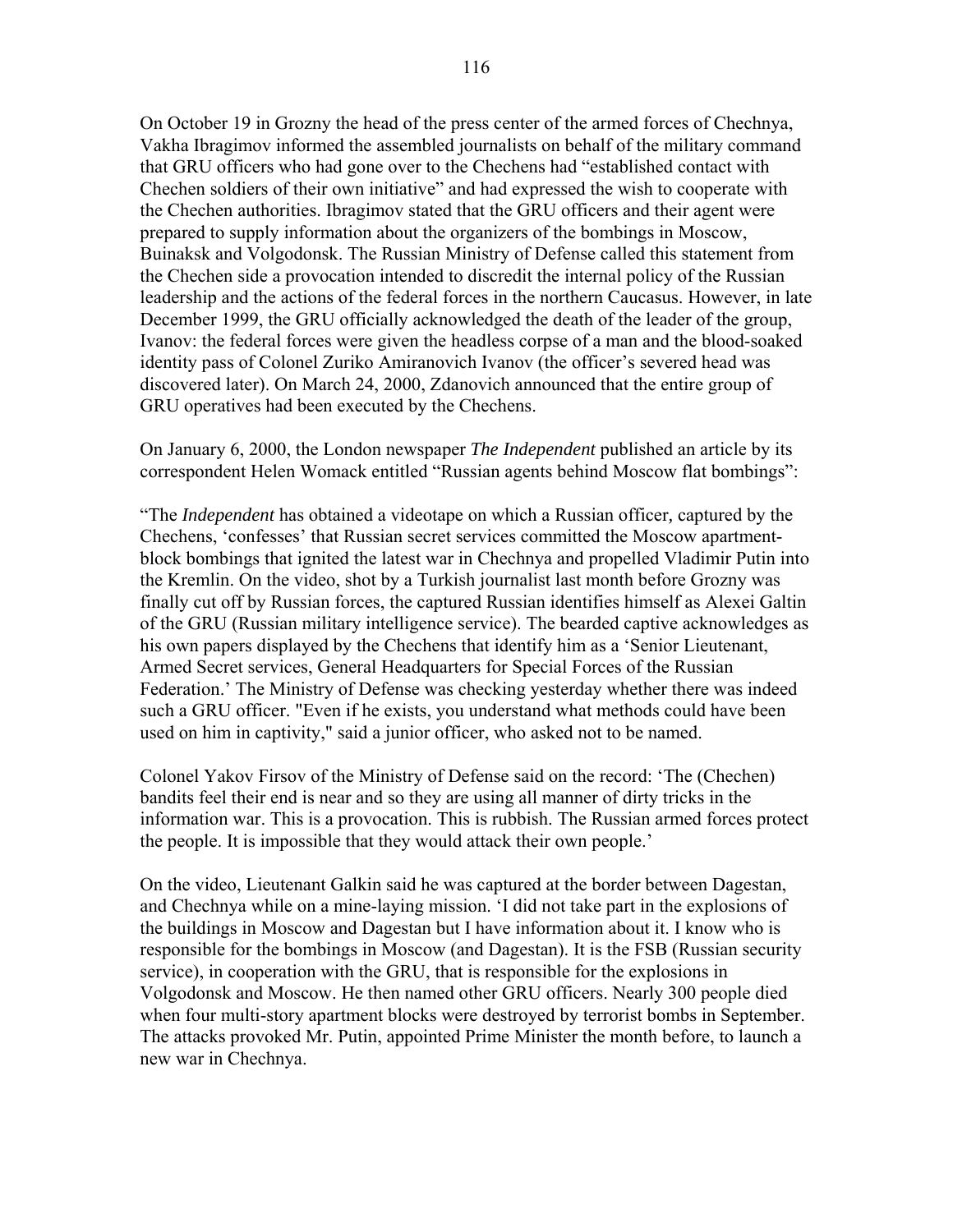Sedat Aral, a photographer with ISF News Pictures, said he shot the video in a bunker in Grozny, where he met Abu Movsaev, head of Chechen rebel intelligence. Mr. Movsaev said the Chechens could prove they were not responsible for the apartment-block bombings.

The Russian public backs the 'anti-terrorist campaign' in Chechnya, which has so boosted the popularity of its author, Mr. Putin, that Boris Yeltsin has retired early to make way for his chosen successor. However the war started, the beneficiary is clearly Mr. Putin. The former head of Russia's domestic intelligence service is now poised to realize his presidential ambitions."

Commenting on the article, BBC correspondent Hazlet confirmed that the hypothesis of a secret services conspiracy had existed since the time when the explosions had occurred, since the FSB could have planted the bomb in order to justify the military operation in Chechnya. In this context, Hazlet remarked that the authorities had still not provided convincing proof of Chechen involvement in the bombings, and Shamil Basaev, one of the people accused of these heinous crimes, categorically denied having anything to do with them. Hazlet supposed that on the eve of the presidential elections, Putin could be badly damaged by the scandal over Galkin's videotaped testimony, since the popularity of this little-known officer of the FSB had improved considerably after military operations began in Chechnya.

The French newspaper *Le Monde* also wrote about the danger to Putin of exposes of the secret services' involvement in the September bombings: "having reinforced his popularity and emerged victorious in the elections to the State Duma as a result of the war unleashed against the Chechen people, Vladimir Putin understands that there are only two things capable of preventing him from becoming president in the elections in March. These are major military failures and losses of personnel in Chechnya, and the recognition that the Russian secret services might have been involved in the bombing of residential buildings which cost about 300 people their lives in September of last year and served as the official pretext for the beginning of the 'anti-terrorist operation' in Chechnya."

It is interesting that in connection with the bombings in Moscow neither Lazovsky nor any of his people were questioned, although it would have been reasonable to assume that the people behind these terrorist attacks were the same as those behind the attacks of 1994-1996. Not until spring 2000 did the public prosecutor consent to Lazovsky's arrest. The people behind Lazovsky—and it is obvious that the most important people standing behind Lazovsky were the Moscow UFSB—decided not to allow Lazovsky to be arrested. According to operational information, Lazovsky was killed immediately after the order for his arrest was issued. He was shot on April 28, 2000, on the threshold of the Cathedral of the Assumption, from a Kalashnikov automatic rifle with a silencer and an optical sight. The four bullets, one of which struck him in the throat, proved fatal. They were fired from a clump of shrubs about 150 meters away. For some reason, the jeep in which Lazovsky's bodyguards constantly followed him around, was nowhere nearby. The killer abandoned his weapon and went into hiding. Someone took the bloody corpse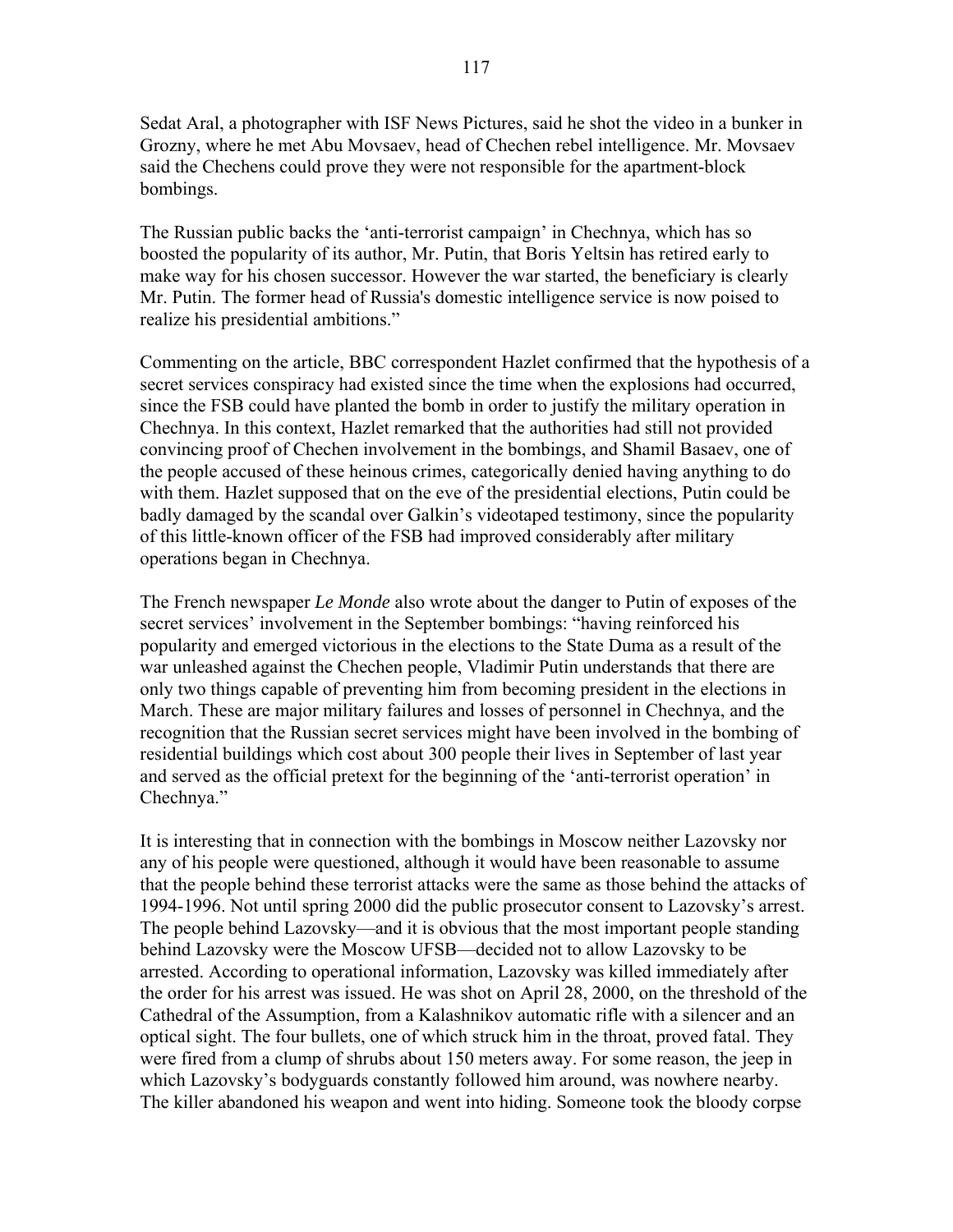to the nearby hospital and put it on a bench. The local police used a doctor from the Odintsovo polyclinic to identify the body. The records of the examination of the murder victim and the inspection of the scene of the incident were drawn up in an extremely sloppy and unprofessional manner, which provided a pretext for claiming that it was not Lazovsky who had been killed but his double.

On the evening of May 22, 2000, a small detachment of guerrillas fell into a trap set by GRU special missions in the region between the villages of Serzhen-Yurt and Shali. The brief battle left ten guerrillas dead and the others were scattered. The dead included thirty-eight-year-old field commander and head of Chechen military counterintelligence, Abu Movsaev, who had interrogated Senior Lieutenant Galkin and probably also possessed other information about the bombings. Local residents said that in May, Movsaev had several times secretly come to spend the night with relatives who lived in Shali. One member of the local authorities had reported this to the UFSB representative, who did nothing about it. When a GRU special missions group had attempted to seize the field commander, the FSB had opposed them. A scandal blew up, and the case was transferred to Moscow, where it was decided to bring Movsaev in. However, he was not brought in alive.

On March 9, 2000, an airplane with nine people on board crashed on takeoff in Moscow. The nine were Artym Borovik, president of the holding company "Sovershenno sekretno," Ziya Bazhaev, a Chechen national who was head of the holding company Alliance Group, two of the latter's bodyguards and five members of the crew. The Yak-40 plane, rented by the holding company "Sovershenno sekretno" about a year earlier from the Vologda Aviation Company via the Moscow Aviation Company Aerotex, should have flown on to Kiev. The report from the commission for the investigation of incidents in air transport stated that the Vologda aviation technicians had not sprayed the plane with special deicing liquid before takeoff and its wing-flaps had only been extended by ten degrees, whereas for takeoff twenty degrees was required. However, on the morning of March 9, it was only four degrees below zero at Sheremetievo Airport, and there had not been any precipitation. There was no need to spray the plane with the Arktika deicing fluid. Furthermore, the Yak-40 could have taken off and flown with its wing-flaps extended by only 10 degrees; the run-up would simply have been longer, and it would have handled a bit sluggishly. Judging from the fact that the plane crashed at about the center of the runway, which at Sheremetievo is 3.6 kilometers long, the plane's run-up was the standard length of about 800 meters. On learning of the tragedy Grigory Yavlinsky, leader of the Yabloko political party and State Duma deputy stated that recently Borovik and his team had been conducting an independent investigation into the bombings in Moscow. We can only guess at what conclusions Borovik would have reached.

Former KGB General Oleg Kalugin had his own opinion on the matter. He believed that the FSB, as an organization, was not directly involved in organizing the terrorist attacks and that the bombings had been ordered by one of the "Russian power blocs" which was interested in improving Putin's rating. Those who ordered the acts of terror might well have made use of individual specialists from the FSB or the old KGB, but the FSB itself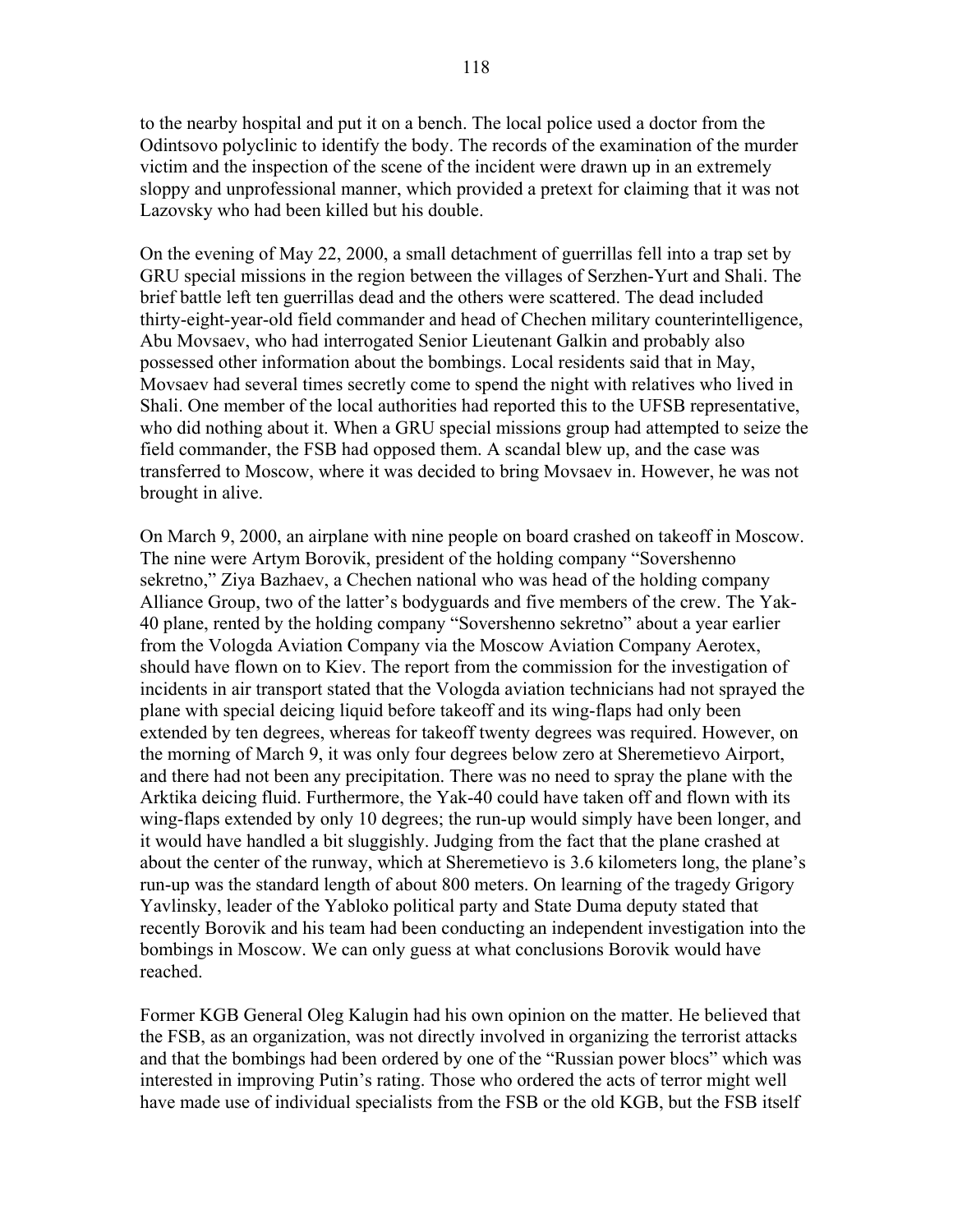only became involved in the operation after the fiasco in Ryazan, and it provided a cover story for the failed operation and its organizers.

Of course, this version raises the question of what sort of "bloc" it was, and who was its leader, if after the failure in Ryazan the entire FSB, and other state departments too, were thrown into the "cover story for the failed operation and its organizers." It is clear that only Putin could have been in control of such a "bloc" and that the "Russian power bloc," attempting to improve Putin's rating, consisted primarily of Putin himself, Patrushev, everyone who had striven to unleash war in Chechnya, and those who wished to clench the secret services into a solid fist.

Several unidentified FSB employees expressed their opinions on the failed bombing in Ryazan in an interview with journalists from *Novaya Gazeta*: "If the bombing in Ryazan really was planned by the secret services, then a highly clandestine group (five to six people) must have been put together for it, including fanatical officers of two categories. The first, the frontline operatives, would have had to be eliminated immediately. And of course, the bosses wouldn't have given them any instructions directly." In addition "there is also a certain unlikely but in our conditions entirely possible account of the events in Ryazan. The decay within the secret services led to the formation within, say, the FSB of a group of 'patriotic' officers which got out of control. (The present degree of coordination of action within this structure makes such a supposition possible.) Let us assume the group was sufficiently clandestine and autonomous, that it carried out specific secret tasks, but in addition to its main activities, it became involved in work of its own. For instance, certain similar 'autonomous groups' may operate as elusive criminal groups in their free time. But out of certain political considerations, these wanted to blow up a house in order to improve the nation's fighting spirit, etc. Even if the leadership of the FSB does discover the unsanctioned activities of such a breakaway group, it will never acknowledge the fact of its existence. Of course, the schismatic will be declared wanted men, and in the end they'll be liquidated, but without any unnecessary fuss. This secret, if it existed, would have been kept with special zeal. And they would have reacted to attempts to expose it just like they're acting now."

Even so, the theory of a conspiracy within the FSB cannot account for the obvious patronage from the very top of the FSB and the state. It is not right to assume that the FSB would have failed to spot such a major conspiracy within. To reach the rank of FSB general means going through hell and high water and developing an intuition so subtle that you can spot any conspiracy among subordinates from a mile away. Apart from that, internal informing is established on a very wide scale within the FSB. A group of five or six men cannot possibly conspire to commit a terrorist act, and carrying out bombings in four cities requires far more than that number.

State Duma deputy Vladimir Volkov also believed that the September bombings were the work of the secret services: "This is the second time in a row that presidential elections have apparently by accident coincided with a change for the worse in Chechnya. This time the Chechnya campaign was preceded by terrorist attacks in Moscow, Buinaksk, Volgodonsk, Rostov... But for some reason the bombing of a residential building in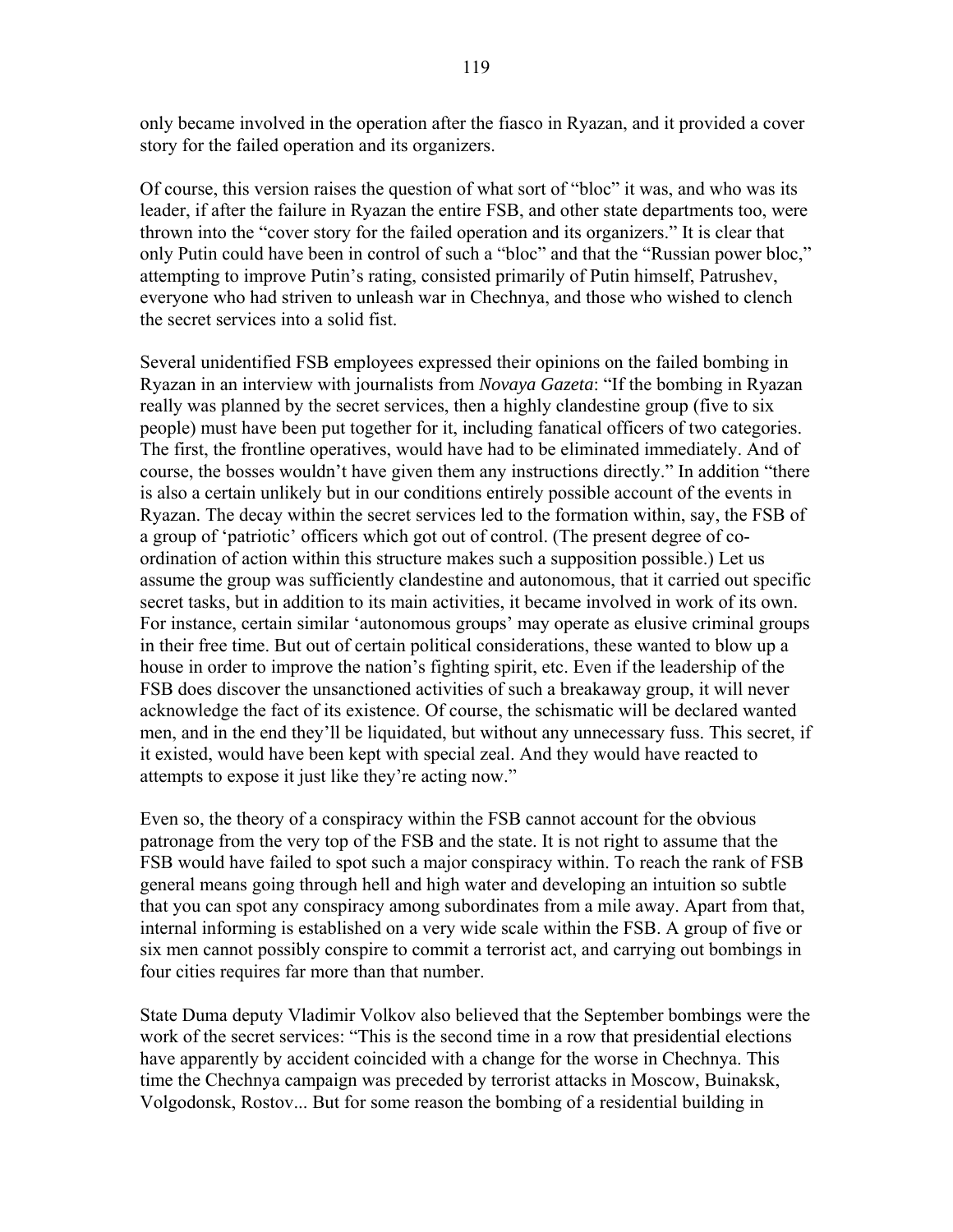Ryazan failed and is now being described as an exercise. As a military man, I know that no exercise is ever carried out using genuine explosive devices, that the local police and FSB must have known about any exercise. Unfortunately, what happened in Ryazan was something else, and the press is already openly saying that all the 'Chechen' terrorist attacks in Russian cities were committed by the secret services, who were preparing a 'small war' to suit Putin. The search for an answer to these suspicions has not yet begun, but it is already clear even today that instead of a white charger, Putin has been handed a steed stained red with the spilled blood of the people."

In their own distinctive celebration of the anniversary of the bombings in Buinaksk, Moscow and Volgodonsk, on August 8, 2000, two FSB employees, named in their "cover documents" as Major Ismailov and Captain Fyodorov carried out a terrorist attack on the pedestrian subway at Pushkin Square in Moscow. Thirteen people were killed, and more than a hundred received injuries of varying degrees of severity. Not far from the site of the explosion, specialists from the Moscow UFSB discovered another two explosive devices and fired on them from a water cannon.

The explosion on Pushkin Square was a shot in the heart. "The still-unidentified evildoers were very careful in choosing their location," wrote Vitaly Portnikov in the Kiev newspaper *Zerkalo Nedeli* on August 12. "In order to understand what Pushkin Square means to a resident of the Russian capital, one must be a Muscovite. Because Red Square, Alexandrovsky Garden, the underground complex in Okhotny Ryad, Old Arbat—all of these are places for site-seeing. But when Muscovites make plans to meet, they meet in Pushkin Square.... The old movie theater *Rossiya*, updated into the *Pushkinsky* and the ultra-modern *Kodak-Kinomir*, a "hang-out spot" for young people, the first MacDonald's in the USSR as well as the Oriental snack bar "Yolki-Palki," cafes and the office of Mobile Telesystems, Lenkom and Doronina's MKhAT, boutiques in the "Akter" gallery and the favorite restaurant of the political elite, "Pushkin," serving ethnic Russian food—it was in this restaurant that Moscow Mayor Yury Luzhkov talked to Press Minister Mikhail Lesin about the fate of his television channel, TV-Tsentr... Pushkin Square is not simply the center of the city, the square or the metro stop. It is a whole environment.... To blow up an environment is more important for a terrirost than to plant a bomb inside a residential building. Because the building can turn out to be your neighbor's, but the environment is always yours."

Yury Luzhkov was quick to attempt to pin this bombing on the Chechens as well: "This is Chechnya, no doubt about it." This time, weary of the constant accusations, the Chechens decided to call the mayor to order. The head of the Chechen administration, Akhmad Kadyrov, expressed his indignation that the Chechens were once again being accused of a bombing without any proof. Kadyrov's representative to the Russian government, the former minister of foreign affairs in the government of Djokhar Dudaev, Shamil Beno, threatened that Chechens would demonstrate in Moscow, and chairman of the State Council of Chechnya, Malik Saidulaev, promised an impressive reward for information about the real organizers of the bombing. Aslan Maskhadov also disassociated himself from the terrorist attack and offered Russians his condolences.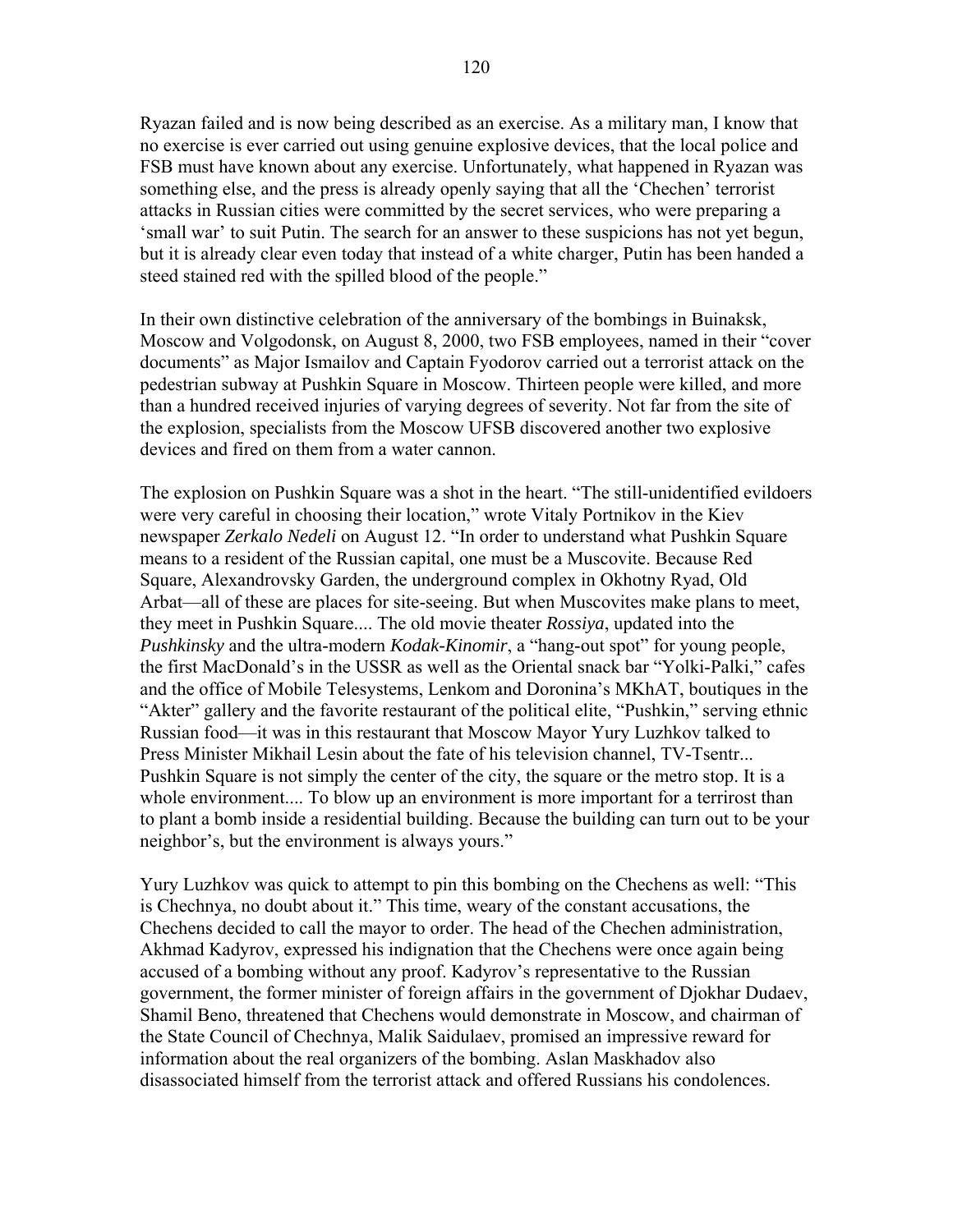On August 12, 2000, a group of twelve members of Andrei Alexandrovich Morev's special group, having just arrived at 38 Petrovka Street for a briefing before another operation, had witnessed a conversation between Ismailov and Fyodorov about a job on Pushkin Square. The terrorist attack took place just three days later, and Morev recognized two FSB officers from the sketches.

Years will go by, maybe even decades. Russia will change, of course. It will have a different political elite, a different political leadership. If we're still alive, our children will ask us: why didn't you say anything? When they were bombing you in Moscow, Volgodonsk. Buinaksk, Ryazan, why didn't you say anything? Why did you behave like guinea pigs in a laboratory?

We did say something. We screamed and yelled, we wrote... The inhabitants of house number 14/16 on Novosyolov Street tried to take the FSB to court. A letter sent to the General Public Prosecutor of Russia said: "We have been used for a monstrous experiment, in which two hundred and forty entirely innocent people were cast in the role of extras. All of us suffered not only severe psychological trauma, but also irreversible damage to our health." The people of Ryazan were supported by the Ryazan regional authorities, but despite that, the case never got beyond empty words, and the collective application to the prosecutor's office was mislaid.

On March 18, Sergei Ivanenko and Yury Shchekochikhin, both Duma deputies belonging to the Yabloko faction, drafted the text of a Duma resolution for a parliamentary question to the acting General Public Prosecutor, Vladimir Ustinov, entitled "On the discovery in the city of Ryazan on September 22, 1999, of an explosive substance and the circumstances of its investigation." Ivanenko and Shchekochikhin proposed that the deputies of the State Duma should be given answers to the following questions: What stage has been reached in the criminal case of the discovery of an explosive substance in Ryazan on September 22, 1999? Has an analysis been carried out of the substance that was discovered? Who gave the order to hold an exercise and when, what were the aims and objectives of the exercise? What equipment and substances—explosives or imitations thereof—were used in the course of the exercise? Check material published in *Novaya Gazeta* (No.10, 2000), about hexogene packed in sugar sacks being stored at the weapons and munitions depot of a VDV training unit.

The draft question also mentioned the fact that during the first two days after the incident, the FSB changed its official position. According to its first account, issued on September 22, 1999, a terrorist attack had been foiled. According to the second, exercises designed to check the readiness of the agencies of law enforcement had been taking place in Ryazan. "A number of the facts adduced cast doubt on the official version of the events that took place in Ryazan" the text of the question stated. Information related to the exercise was restricted. The materials of the criminal case initiated by the UFSB of the Ryazan Region in connection with the discovery of explosive substance were inaccessible. The individuals who planted the imitation explosive substance had not been named, nor had the persons who issued the order to hold the exercise. "The statement by the leadership of the FSB that the substance found in Ryazan consisted of granulated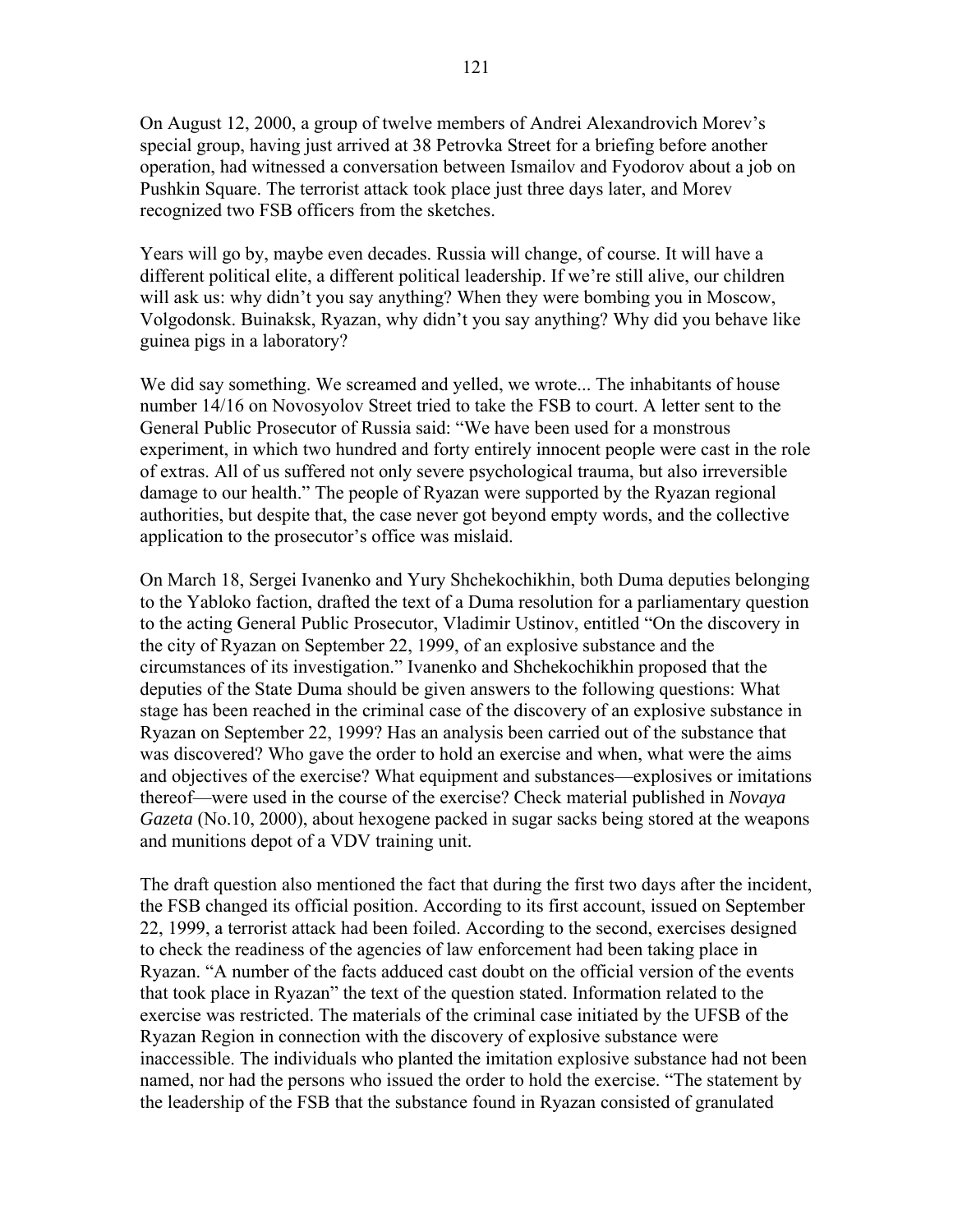sugar does not stand up to examination." In particular, the instrument used to analyze the substance that was found indicated the presence of hexogene and was in perfect working order, and the detonator of the explosive device was not an imitation.

Unfortunately, a majority of the members of the Duma voted not to put the question. Those who opposed the putting of the question included Unity, the pro-governmental party, the People's Deputies group, part of the Regions of Russia faction, and part of the Liberal-Democratic Party of Russia. Those who voted for the question were Yabloko, The Union of Rightist Forces, the Communists, and the Agrarian and Industrialist Group. As a result, Shchekochikhin and Ivanenko's parliamentary supporters gathered only 103 votes (against the 226 they required). For some reason, the Russian parliament was not interested in the truth about the September bombings.

The second attempt to table a question, undertaken on March 31, brought Shchekochikhin and Ivanenko closer to their goal, but also ended in failure. Voting took place at a plenary session of the Duma, and despite the support of the Communists, the Agrarians and Industrialists and Yabloko, as well as part of the faction Our Fatherland is All Russia, and the SPS, the draft question only gathered 197 votes against 137, with one abstention. Not a single deputy from the Unity faction voted in favor.

On March 16, 2000, Zdanovich stated in one of his interviews that according to information in the possession of the FSB, the journalist Nikolai Nikolaev, who presented the "Independent Investigation" series on the NTV television channel, was intending to broadcast an investigation into the exercise in Ryazan from the NTV studio within the next few days, before the presidential elections. The program was scheduled for March 24. It is hardly surprising that only a few days later the news that had been anticipated for many months finally arrived. On March 21, the Federal News Agency (FNA) announced the results of the analysis of the samples of "sugar" found in Ryazan on September 22, 1999. The FNA's information came from the Ryazan Region, from Major-General Sergeiev, the head of the local UFSB, who said the analysis had determined that the sacks which had been discovered contained sugar without any traces of absolutely any kind of explosive substances. "Following the investigations carried out of the samples of sugar, no traces of TNT, hexogene, nitroglycerine, or other explosive substances were discovered," said the report from the experts. In addition, according to Sergeiev, the analysis had confirmed that the explosive device found together with the sacks of sugar was only a mock-up. The conclusion was: "Consequently we may conclude that this device was not a bomb, since it lacked both a charge of explosive material and the means of detonation."

It gradually became clear that the FSB was attempting to close the criminal case before Nikolaev's TV program and the presidential elections. Following Patrushev's statement about "exercises," the criminal case, initiated by the head of the investigative department of the UFSB RF for the Ryazan Region Lieutenant Colonel Maximov, had been halted. However, on December 2, i.e. more than two months later, the General Public Prosecutor's Office decided that the case had been halted prematurely and set aside the decision taken by the Ryazan UFSB on September 27, thereby reinstating the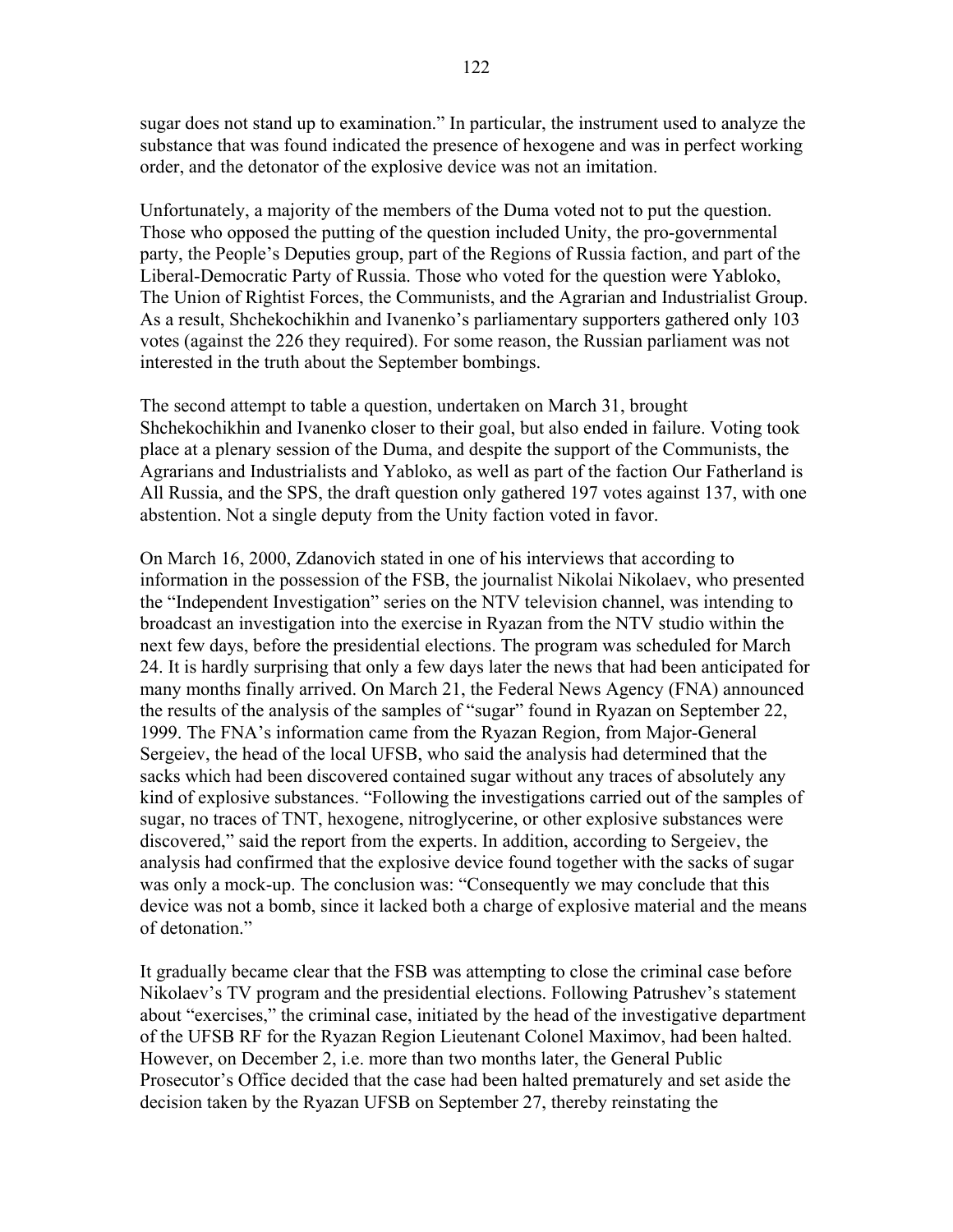investigation and making it clear that something was not quite right with the FSB's story about "exercises." The completion of the investigation, however, was not entrusted to an independent investigator, but to one of the interested parties, in fact to the FSB, the very organization accused of planning the terrorist act. At least the case had not been closed.

The Ryazan UFSB made repeated requests to the FSB laboratory in Moscow for the full text of the report on the analysis of the substance in the sugar sacks and the mechanical device found with them. On March 15, 2000, the UFSB finally received from Moscow the long-awaited reply of which its leaders had such great hopes: "It was established that the substance in all the samples was saccharose, the basis of sugar produced from sugar beet and sugar cane. The chemical composition and appearance of the substance investigated correspond to those of sugar as used for food. No explosive substances were discovered in the samples presented. The triggering device could not have been used as a means of detonation, since it lacked a charge of explosive material. Consequently, there was no real threat to the inhabitants [of the building]." This meant, of course, that there were no indications of "terrorism."

"In my view, we have been given sufficiently weighty reasons to halt the investigation in view of the instructional nature of the events which took place on September 22, 1999, in the house on Novosyolov Street," was the opinion expressed on March 21, 2000, by Maximov, the investigator who had initiated the criminal case.

Now the results of the analysis performed by Tkachenko had to be disavowed. This honorable task was discharged by Maximov on March 21: "The analysis was carried out by the head of the engineering and technical section, Yury Vasilievich Tkachenko. As was subsequently discovered, following a twenty-four period of duty his hands bore traces of plastic explosive, the composition of which includes hexogene. It should be noted that this kind of 'background pollution' in the form of micro-particles can persist on the skin for long periods, up to three months. The analytical procedure to be carried could only have been pure if performed in disposable gloves. Unfortunately, these do not form part of the work kit of an explosives specialist and no funds are available to provide them. We have come to the conclusion that this was the only reason that the 'diagnosis' made by the police officers was the presence of an explosive substance."

No doubt this was precisely what Maximov wrote in the supporting documentation sent to the General Public Prosecutor's Office, when he explained the need to close the case against the FSB under the law on terrorism. We had no right to demand heroism from the investigator. Maximov had a family, just like the rest of us, and it would have been impractical and dangerous to oppose the leadership of the FSB. It should, however, be noted that Maximov's opinion contradicted the view of Tkachenko, who could in no way be suspected of being an interested party in this matter. Tkachenko's principled stance could not bring him anything but problems. And, in fact, after the episode in Ryazan he was sent to Chechnya.

The Ryazan section of explosives specialists headed by Tkachenko was unique not only in Ryazan but in all of the surrounding districts. It included thirteen professional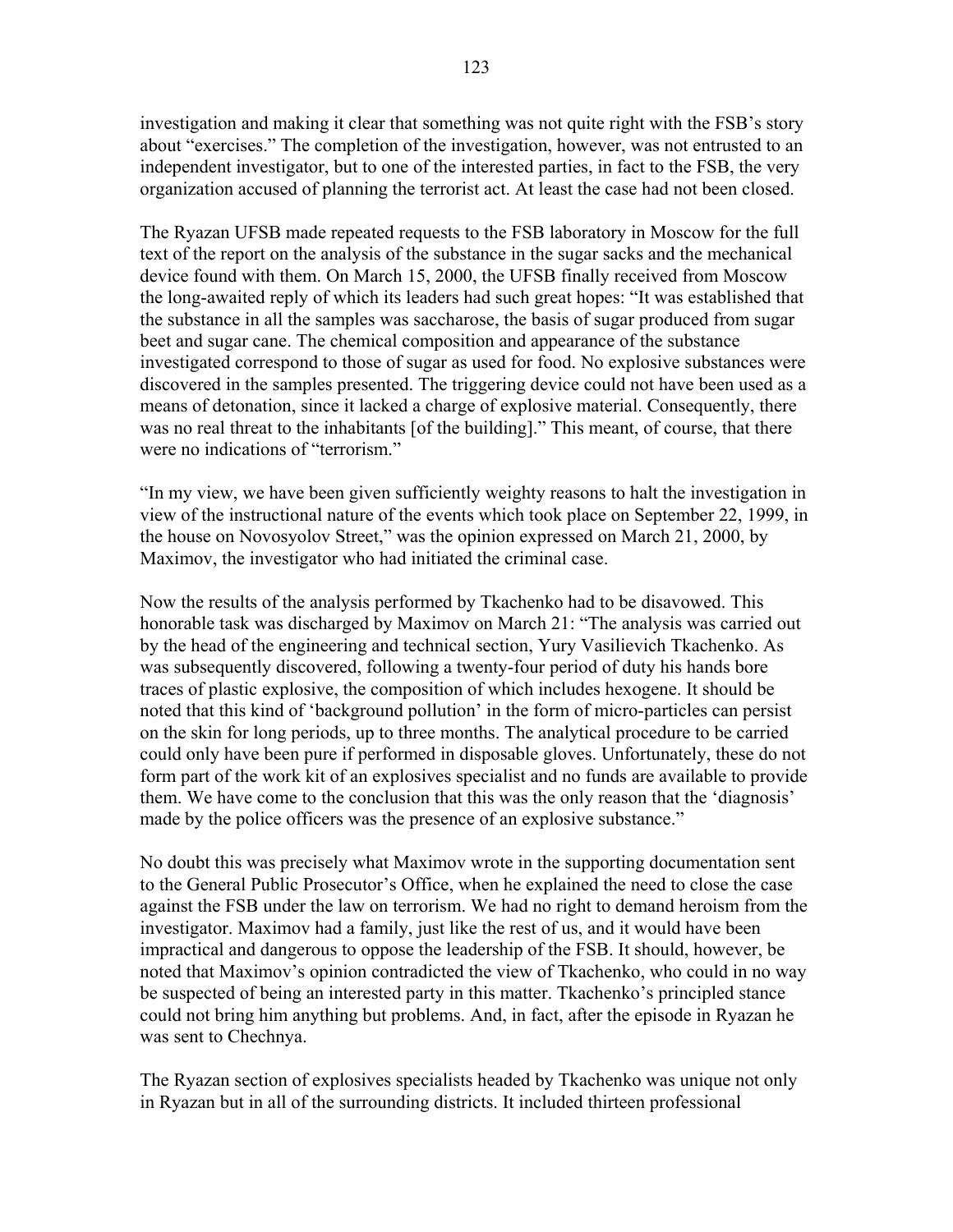engineers with extensive experience, who had attended several courses of advanced training in Moscow at the Vzryvispytanie Explosive testing research and technical center and who conducted special examinations every two years. Tkachenko claimed that the equipment in his department was world standard. The gas analyzer used to analyze the substance that was discovered—a device which cost about 20,000 dollars—was in perfect working order (as it would have to be, since an engineer's life depends on the condition of his equipment). According to the gas analyzer's technical specifications, it was both highly reliable and highly accurate, so that if the results of an analysis indicated the presence of hexogene fumes in the contents of the sacks, there should be no room for doubt. Consequently, the "imitation" detonator clearly included a live explosive substance, not an instructional substitute. According to Tkachenko, the detonator which was rendered safe by the explosives specialists was also professionally constructed and not a mock-up.

In theory, a mistake could have been made if the apparatus had not been properly serviced and if the gas analyzer had retained traces of material from a previous investigation. Tkachenko's reply to a question about this possibility was as follows: "The gas analyzer is only serviced by a genuine specialist according to a strict schedule: there are work plans, and there are prophylactic checks, since the apparatus includes a permanent radiation source." There could also not have been any old "traces," because the identification of hexogene vapor is a rare event in the working life of any laboratory. Tkachenko and his colleagues were unable to recall any cases, when they had needed to use the apparatus to identify hexogene.

On March 20, the inhabitants of the house on Novosyolov Street assembled at the NTV studio for the recording of the program Independent Investigation. Representatives of the FSB also arrived at the television center. The public tele-investigation was broadcast on March 24, with the participation of Alexander Zdanovich, Stanislav Voronov (first deputy head of the FSB's investigative department), Yury Shchekochikhin, Oleg Kalugin, Savostyanov, Sergiev, (the head of the Ryazan UFSB), investigators and experts from the FSB, independent experts, legal experts, civil rights lawyers, and psychologists.

Performing unmasked and unarmed, the FSB personnel suffered a clear defeat at the hands of the public. The six months-long analysis of the sugar seemed like a joke. "If you claim that there was sugar in the sacks, then the criminal case based on the charge of terrorism must be halted. But the criminal case has not yet been halted. That means it was not sugar," exclaimed the attorney Pavel Astakhov, unaware that on March 21, the case really would be closed. It was obvious that different sacks had been sent to Moscow for the second analysis, not the ones which were found in Ryazan. But no one could prove this obvious fact.

Raphael Gilmanov, the explosives expert of Transryvprom was present in the hall, and he confirmed that it is quite impossible to confuse hexogene with sugar. They are not even similar in appearance. He said that the FSB investigators' claim that the first analysis had been polluted by "traces" from the briefcase of an explosives specialist was unconvincing. Equally unconvincing were the FSB representatives' claims that the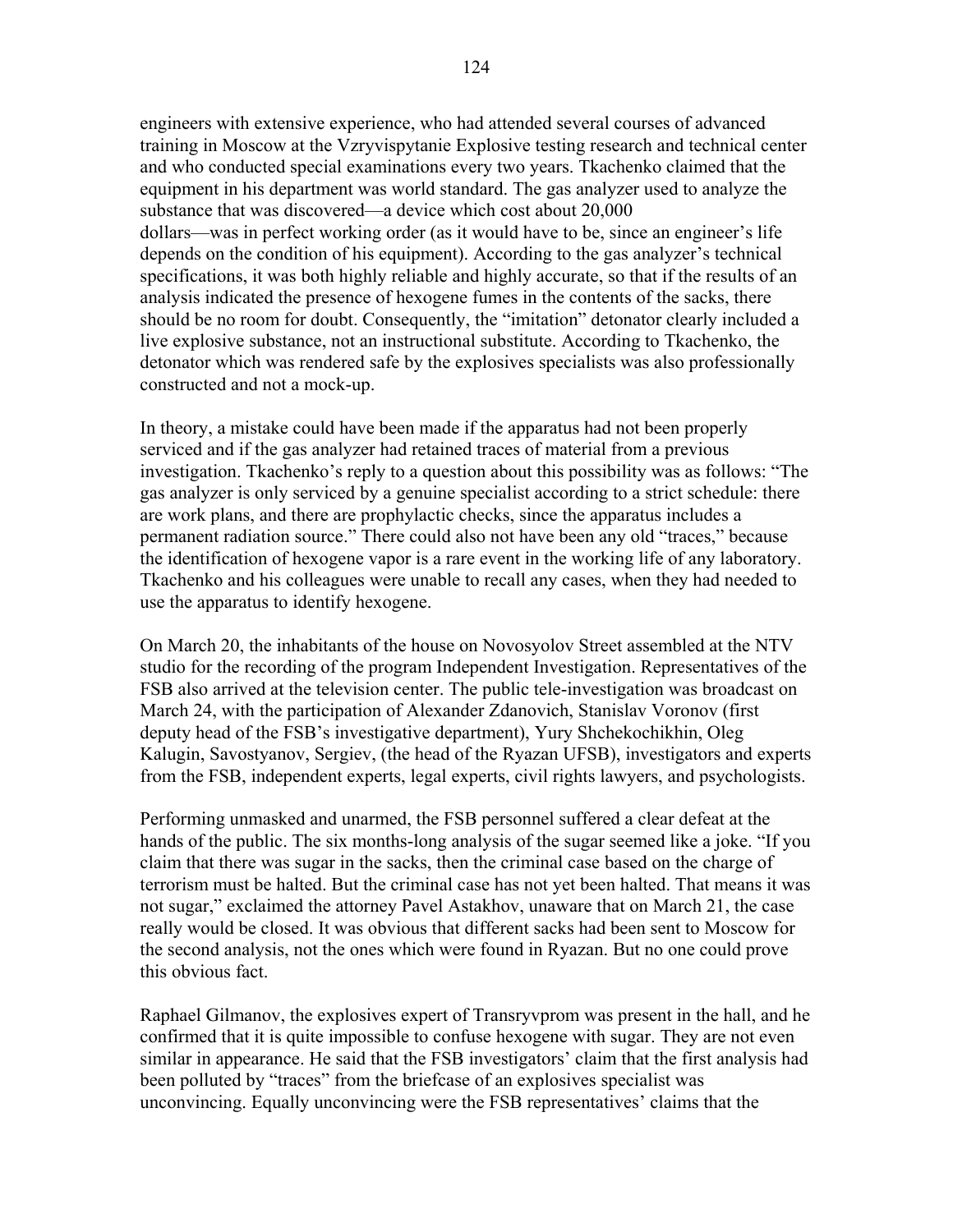engineers called to the scene of the incident had mistaken a mock-up for a genuine explosive device. The FSB officers explained that General Sergeiev, who had reported the presence of the detonating device and was now present in the hall, "is no great specialist in the area of explosive devices," and that on September 22, he had simply made a mistake. For some reason, General Sergeiev did not take offense at being accused of a lack of professionalism, although the public statement he had made about the detonating device on September 22 had been based on the conclusions of experts under his command, concerning whose professional qualifications there was no doubt.

It turned out that the audience in the hall included a lot of military men, who unhesitatingly declared that what had happened in Ryazan bore no resemblance to any kind of exercises, not even those which were made "as close to life" as possible. The preparations for military exercises involved certain compulsory procedures, in particular concerning the possibility of an emergency, the provision of first aid and medication, bandages, and warm clothing. Even the most important of exercises had to be coordinated with local leaders and the government departments concerned. In the Ryazan incident, there had been no preparations and no coordination. That was not the way exercises were conducted, declared one of the inhabitants of the house in Ryazan, a professional soldier.

In general, the FSB officers' arguments were so inept that the response of one of the inhabitants of the house was a curt: "Stop trying to pull the wool over our eyes." Here is a brief extract from the TV debate.

People: The FSB's investigative department initiated a criminal investigation. So did it instigate a criminal case against itself?

FSB: The criminal case was instigated on the basis of evidence discovered.

People: But if it was an exercise, what was the evidence?

FSB: You haven't been listening. The exercise was conducted in order to check the interaction between various law enforcement agencies. At the moment when the criminal case was initiated, neither the Ryazan police nor the federal agencies knew it was an exercise...

People: Then who was the case taken against?

FSB: I repeat the criminal case was instigated on the basis of evidence discovered.

People: What evidence? Evidence of an exercise in Ryazan?

FSB: It's not worth even trying to explain to someone who has no idea of criminal law procedure...

People: What happened to the safety of the citizens who spent the whole night in the street, what about the safety of their physical and psychological health? And a second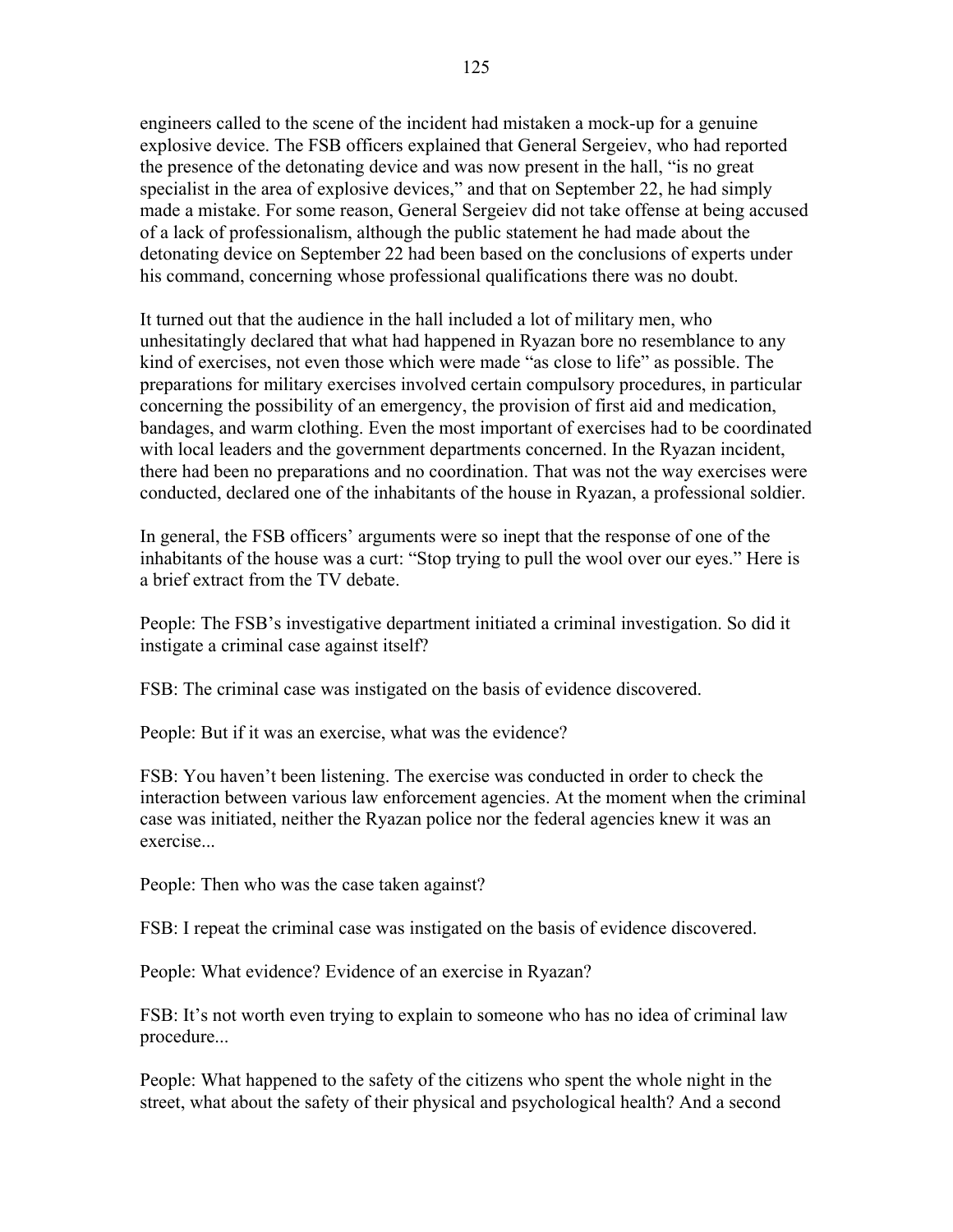thing, you are outraged when telephone terrorists phone up and threaten bombings, but how are you any different from them?

FSB: What does guaranteeing the safety of citizens mean? It's the final effect, when there won't be any more explosions...

People: I'm an ex-soldier. The number of exercises I went through in twenty-eight years, you know, and what these fine respectable people, these generals are telling us about exercises, you know, it's enough to make you sick!

FSB: As a former soldier you probably carried out military exercises. We work in a special service and that service uses special personnel and equipment on the basis of the law on operational and investigative activity...

(We interrupt the argument between the people and the FSB to emphasize once again that on the subject of exercises the law "On operational and investigative activity in the Russian Federation" makes no mention of exercises.)

People: If there was someone recording what happened during the exercise, where are those people now?

FSB: If we could only increase our staff ten times over, then of course...

People: Stop trying to pull the wool over our eyes! The people who saw the hexogene would never confuse it with sugar...

FSB: They sprinkled the powder on the lid of a briefcase they've been taking to all their training sessions since 1995. And they even took it to Chechnya. In short, the test papers reacted to the hexogene fumes...

People: I saw the sacks from only three meters away. In the first place, they were yellowish. In the second place, they were fine granules, like vermicelli.

FSB: Sugar from the Kursk Region. Sugar from the Voronezh Region is different. And the sugar we get from Cuba is altogether yellow!

The Ryazan journalist Alexander Badanov was present in the studio, and the next day his article appeared in a local Ryazan newspaper: "In the television program the people from Ryazan tried to find out what really happened. However, the FSB spokesmen failed to give satisfactory answers to most of the questions... According to Zdanovich, the FSB is now pursuing a criminal investigation based on the September events in Ryazan. Such an absurdity is probably only possible in Russia: the FSB is pursuing a criminal investigation into an exercise conducted by itself! But a case can only be instigated on the assumption that an unlawful act has been committed. What then are we to make of all the previous statements from highly placed members of the secret services that no laws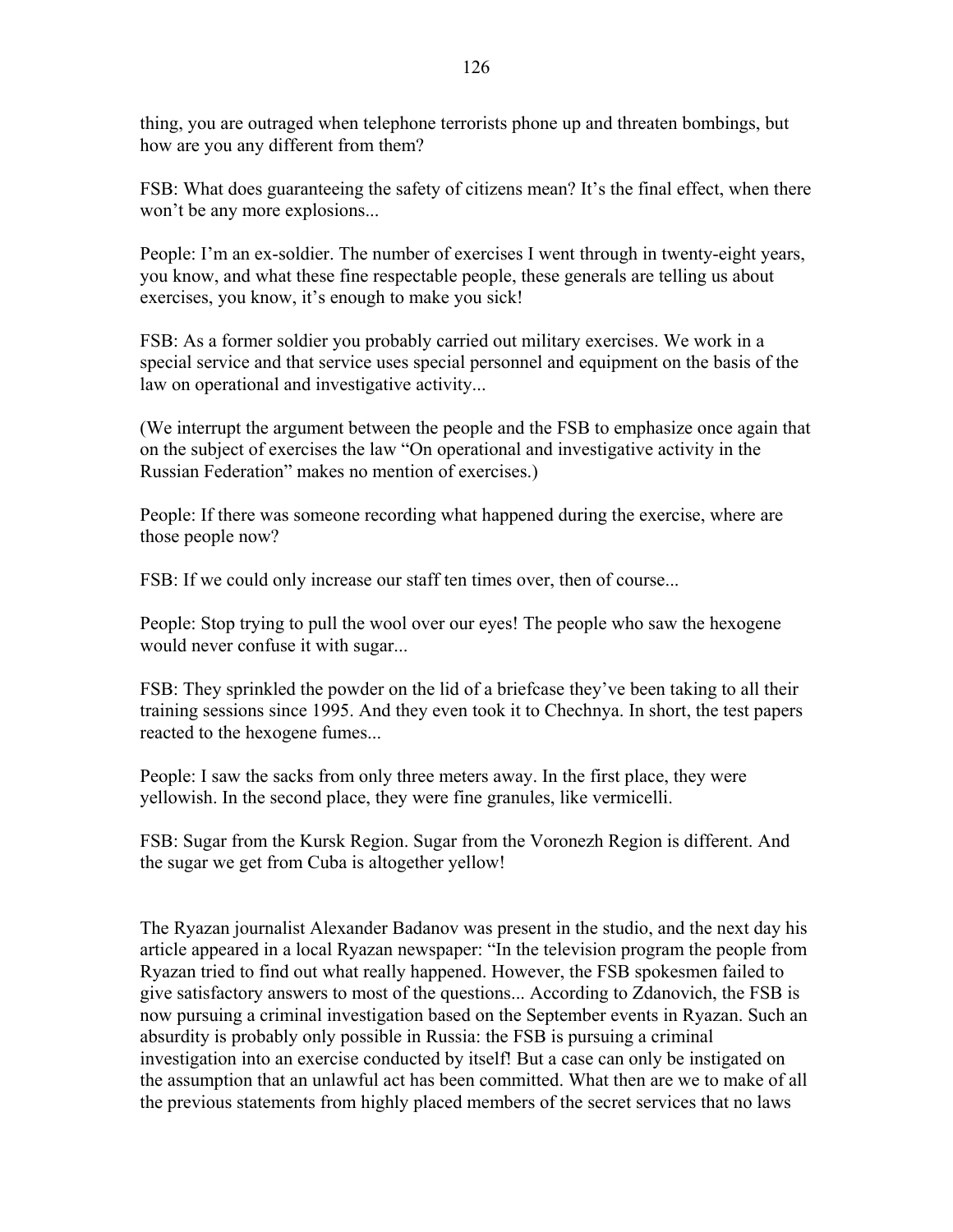were broken in the course of the exercise? The residents of house number 14 attempted to submit a claim for recompense for moral damage against the FSB to the Ryazan public prosecutor's office. The residents were told that under the procedural rules, they could only present their claim against the particular individual who gave the order to carry out the exercise. Zdanovich and Sergeiev were asked the same question six times: Who gave the order to hold the exercise in Ryazan? Six times Zdanovich and Sergeiev avoided answering, saying it would prejudice the investigation... The lack of genuine information has given rise to the story that the secret services really did want to blow up a residential building in Ryazan to justify the offensive carried out by federal forces in Chechnya and to rouse the soldiers' fighting spirit. 'I saw the contents of the sacks, and it wasn't anything like sugar,' Alexei Kartofelnikov said in conclusion. 'I am sure that what was in the sacks was not sugar, but genuine hexogene.' The other residents of the house agree with him. It would seem to be in the FSB's own interests to name the person who signed the order to hold the exercise which has undermined the people's trust in the Russian secret services and their prestige."

The practical outcome of the meeting in the studio was that the attorney Astakhov became involved in the old collective complaint submitted by the people from the house. The victims requested the General Public Prosecutor's Office to explain the goals of the operation and also to determine the size and form of compensation for moral damages. This time the reply came back with suspicious speed: "The FSB personnel acted within their competence," said the General Public Prosecutor's Office. The reason for haste is clear enough. Zdanovich had a press conference planned for March 24, at which he intended to "go for" the mass media, and the presidential election was set for March 26.

Following the shameful defeat of Zdanovich and his colleagues in Nikolaev's studio, the leadership of the FSB decided not to take part in anymore open debates with the public and not to go to NTV any more. It was during these fateful days for the entire country that the FSB also decided to launch the planned annihilation of NTV. On the evening of March 26, the day of the election, in Yevgeny Kiselyov's program *Summing Up*, Boris Nemtsov stated publicly that NTV was in danger of being closed down because it had shown Nikolaiev's program "The Ryazan sugar—secret services exercise or failed bombing?"

"I don't know what's going to happen to NTV. After one of the authors, Nikolaiev I think his name was, told his version of the bombings in Moscow and other cities. I think there is now a real threat hanging over NTV... I believe it is my duty to protect NTV if any attempts are made to close it down. And I cannot rule out the existence of such a possibility. At least such attempts have been in relation to a number of journalists, perhaps not coming from Putin, but from his entourage."

Speaking off the record, FSB generals admitted that they had taken the decision to force the leaders of the NTV television channel, Gusinsky, Igor Malashenko, and Kiselyov, out of Russia. Literally the day after Putin came to power, he set about destroying NTV and Gusinsky's media empire Most, and the only one of the three men named above who has been able to remain in Russia is Kiselyov.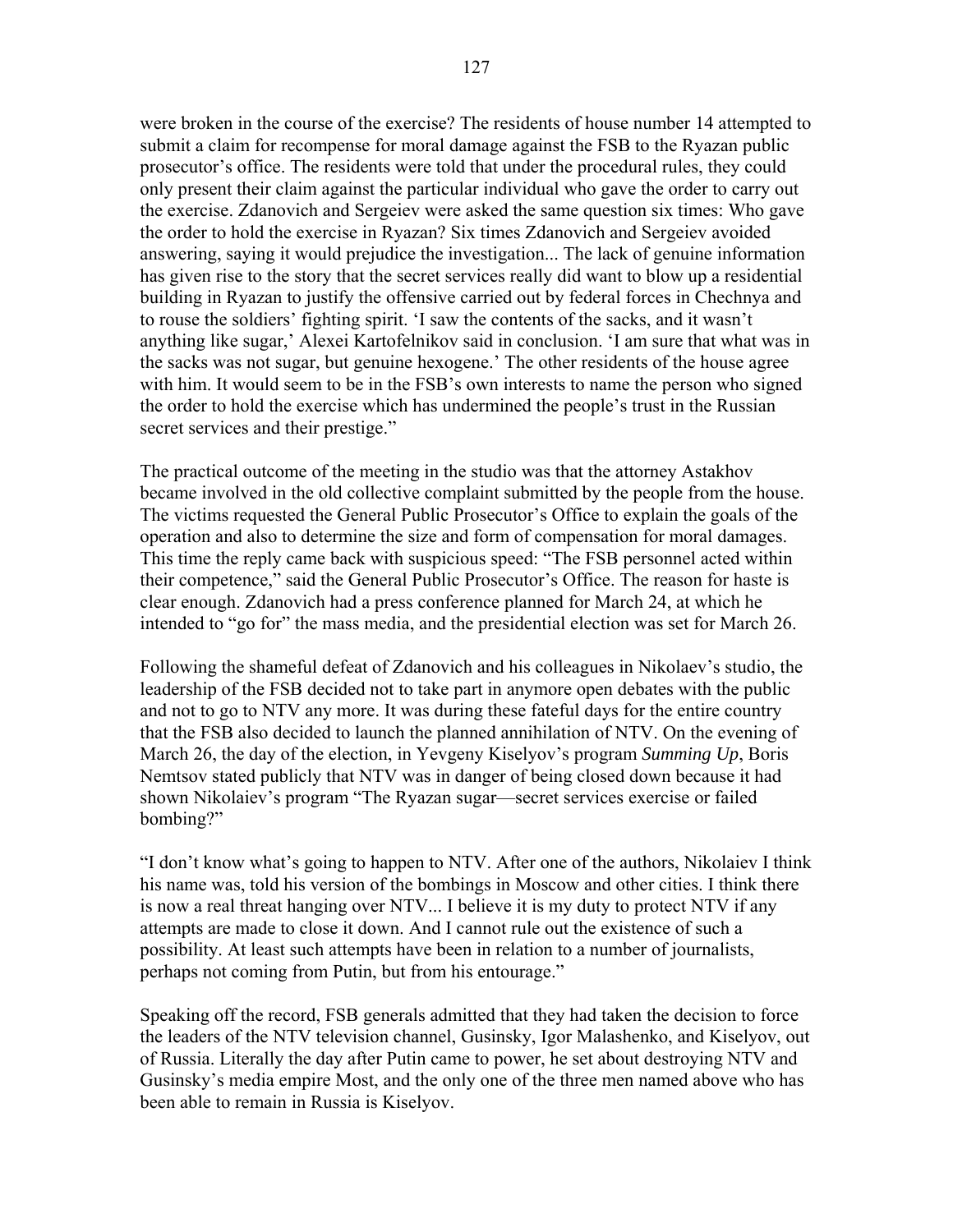By March 24, Zdanovich desperately needed to have in his possession a decision of the General Public Prosecutor's Office of the Russian Federation confirming the legality of the FSB's exercise in Ryazan in September 1999. Zdanovich actually received such a document just before his press conference on March 23. The General Public Prosecutor's Office refused the application made by the citizens of Ryazan for the instigation of criminal proceedings against FSB personnel for holding an "anti-terrorist exercise" in September 1999, on the grounds that "no crime had been committed." The conclusion of the Public Prosecutor's Office was that the actions taken by operatives of the state security agencies to check the efficiency of measures taken by the agencies of law and order had not breached the limits of competence of the agencies of the FSB of Russia, with regard to "a complex of preventive and prophylactic measures designed to ensure the safety of the public," which had been implemented in the course of the Whirlwind Anti-Terror operation "with reference to the sharp deterioration of the operational situation in the country as a result of a series of terrorist acts." In view of this and also taking into consideration the fact that the actions of the FSB operatives had not resulted in any consequences involving danger to the public and had not involved any violations of citizens' rights or interests, the General Public Prosecutor's Office had decided to reject the application for the instigation of criminal proceedings.

In the evening of that very day, the head of the department for monitoring the FSB at the General Public Prosecutor's Office, Vladimir Titov, triumphantly reported this outcome in the five o'clock news bulletin on the state television channel RTR. As retold by RTR and Titov, the familiar tale of what happened in Ryazan had become quite unrecognizable:

RTR: The residents were evacuated. The explosives specialist who arrived at the scene did not find any explosive substance. At first the policemen wanted to declare the whole incident a stupid joke.

Titov: But then the head of the analysis department, Tkachenko, arrived and checked the sacks with the apparatus he was carrying. The apparatus showed the presence of hexogene.

RTR: A kilogram of the contents was extracted from each sack and taken to the proving ground. But the substance did not detonate. The sacks contained sugar. Two days later the director of the FSB, Nikolai Patrushev, announced that an anti-terrorist exercise had been held in Ryazan. And the experts explained why the apparatus used by Tkachenko had indicated the presence of hexogene.

Titov: The head of the laboratory was constantly performing analyses and the apparatus reacted to the presence of micro-particles on his hands.

RTR: Today a line has been drawn under the "Ryazan hexogene" case. Copies of the ruling of the General Public Prosecutor's Office are being sent to the Ryazan UFSB and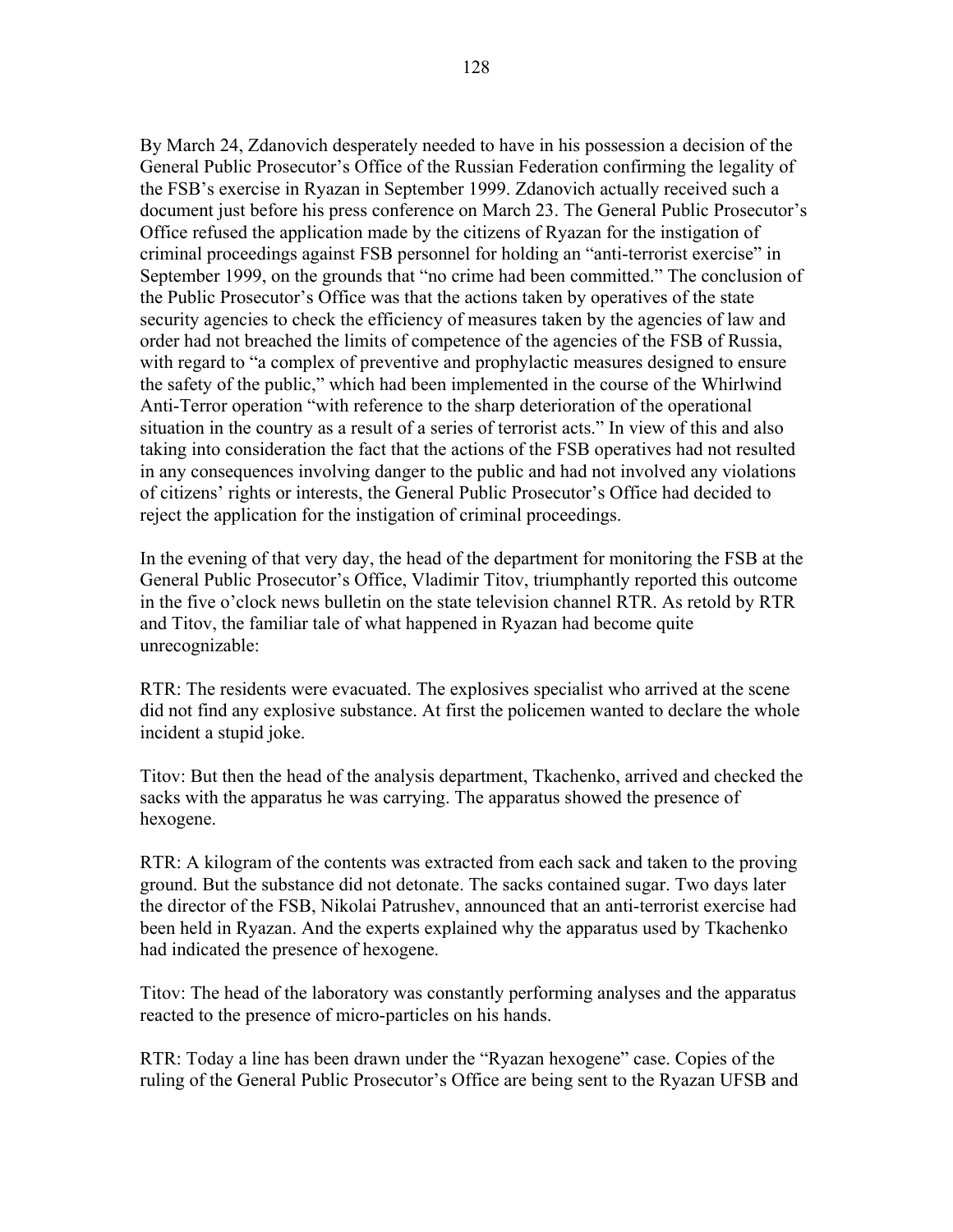for the attention of deputies of the Yabloko Duma faction, who drafted a question on the progress of the investigation.

The initial conclusions of experts that the sacks discovered in the basement of the apartment building in Ryazan contained hexogene were overturned in the course of the investigation carried out by the General Public Prosecutor's Office. Repeat analysis proved that the sacks were filled with sugar. However, the press and television carried reports that hexogene had been used in the exercise and that, in conducting the exercise, the FSB had put the public at risk.

Titov: There is only one conclusion that can be drawn, the self-interest of some correspondents, I would even say dishonesty... all they want is to cook up some tall story, that's all... just to push their circulation up.

RTR: The residents of house number 14 to 16 on Novosyolov Street will now finally learn why they had to spend all night out in the street waiting for an explosion.

Titov: It was a test for the head of the local UFSB. They had to see how he would act in an emergency.

RTR: In conclusion the General Public Prosecutor's Office has ruled that the exercise as held did not involve any danger to the public and fell within the limits of competence of the secret services. The official investigation begun by the Ryazan investigators under the law on terrorism last autumn will be closed.

On September 24, now in possession of this remarkable indulgence in which the General Public Prosecutor's Office denied the people of Ryazan the right to proceed legally against the FSB, Zdanovich launched his attack on the journalists. In a highly nervous state, speaking atrocious Russian, he began issuing unconcealed threats:

"I would like to draw your attention to the fact that we have not failed and will not fail in the future—I wish to state this officially—to note a single provocation which individual journalists organize against the state service, the institution of the state... That means, to take a concrete example: there is a correspondent from the *Novaya Gazeta* who published these articles, I am not afraid to call him a provocateur, since we have the testimony in full of the soldier who later, so to speak, was used to rehash the story in the *Obshchaya Gazeta,* too, about the way everything happened, and how those words were, so to speak, dragged out of him, and what he was promised for all of it. It's all proved. Under the current criminal investigation concerning this... concerning your publications, perhaps not yours, the proceedings concern some others—it will all be finished in early April. That means your correspondent will be interrogated in the course of the criminal investigation to see why he, so to speak, committed such actions. And under this there are already specific complaints from members of the airborne assault forces, and when it has all been procedurally consolidated, and the minutes are fitted into the criminal case, and it's evaluated in the appropriate manner by the prosecutor's office and members of our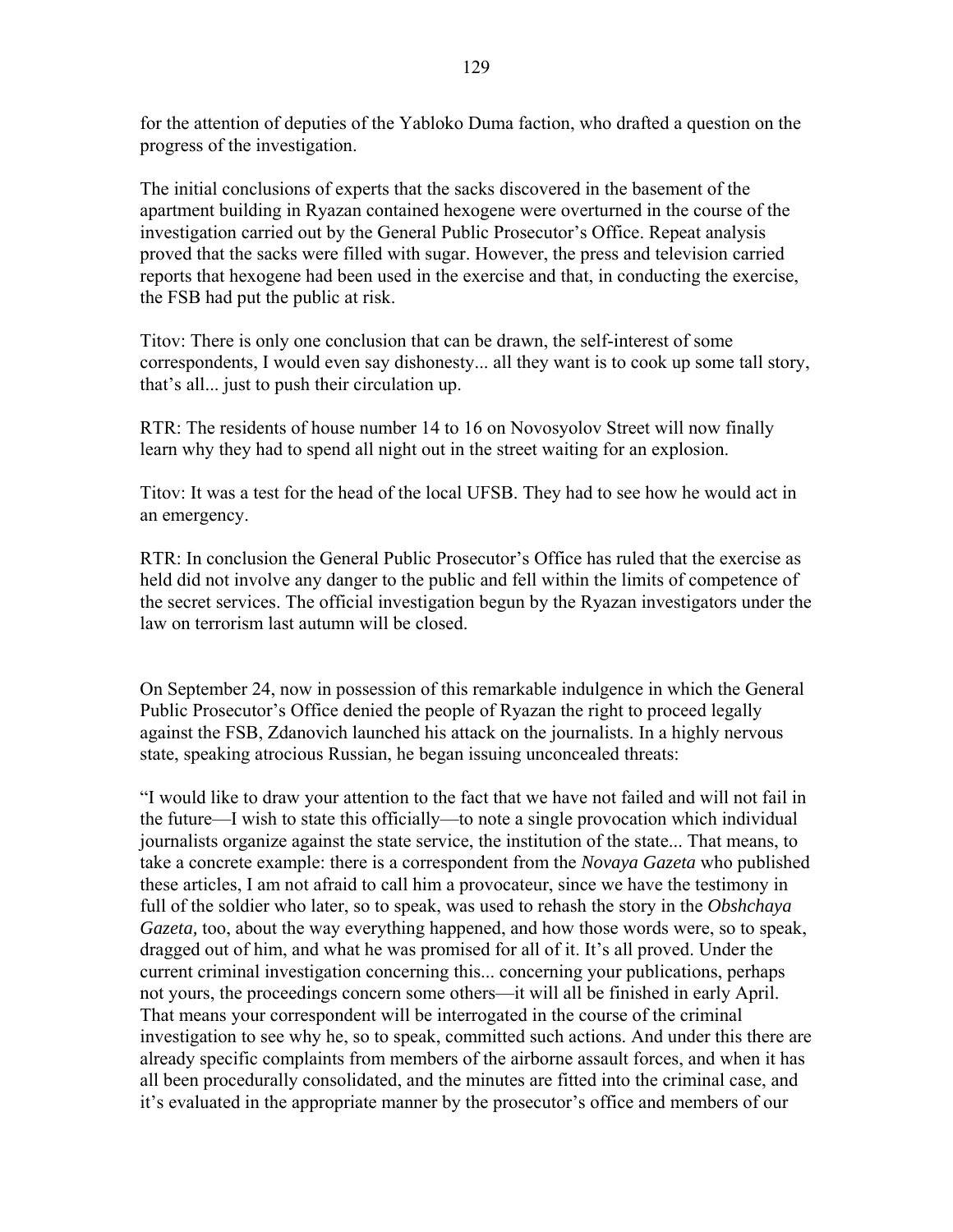Contractual and Legal Department, I wouldn't be at all surprised if we take formal legal action, including through the courts, because no one is allowed to engage in provocation."

Having heard Zdanovich's threats one of the journalists present at the briefing, apparently not too seriously frightened, said: "Well, to be honest I didn't want to ask you a question about Ryazan, the subject doesn't interest me very much, but you launched into the polemic yourself. Can you please explain to me, say I have a private house in the country, can you hold a practice alert there and plant a practice bomb under my house, do you have the legal right?"

Zdanovich's answer demonstrated yet again that although the FSB and Russian society may live in the same state, they speak different languages: "Right, I understand, right then, let me say once again that we acted strictly within the limits of the law on combating terrorism. All of our actions have been investigated by the public prosecutor, and not a single action which violated one or another law has been identified. That's the answer I can give you."

There were too many events crowded into the second half of March. It was evidently because of the election that the issue of the disgraced *Novaya Gazeta* carrying material on the financing of Putin's election campaign and the FSB never appeared. On March 17, unidentified hackers broke into the newspaper's computer and destroyed the electronic proofs for that issue. Shchekochikhin announced that the forced entry of their computer system was only the latest in a series of incidents designed to prevent the newspaper from functioning normally. In particular, the newspaper's offices had recently been broken into, and the computer containing information on advertisers had been stolen. Over the last two years, the tax police have carried out four checks in the *Novaya Gazeta* offices and the Kremlin has demanded that certain of its sponsors cease financing this uncooperative organ of the press.

The management of *Novaya Gazeta* attempted to find out why exactly it had found itself in such serious conflict with the FSB. *Novaya Gazeta* journalists actually asked some members of that department to analyze the situation for them. The reply received by the newspaper is nothing if not frank;

"This kind of activity by the state against a publication undoubtedly indicates that you have entered forbidden territory and stepped on someone's toes. It could be that you were undesirable witnesses to one of the less fortunate episodes in the internal squabbles between the secret services. If this did happen, none of the opposed groups within the system will confirm it. It is in all of their interests to conceal it. They are clearly apprehensive that new living witnesses to the preparation of the Ryazan 'events' may turn up."

By this time, the provincial town of Ryazan had become a place of pilgrimage for foreign journalists. As Pavel Voloshin wittily remarked, Ryazan "will soon have as many foreign journalists per head of population as Moscow." All the five-star rooms in the local hotels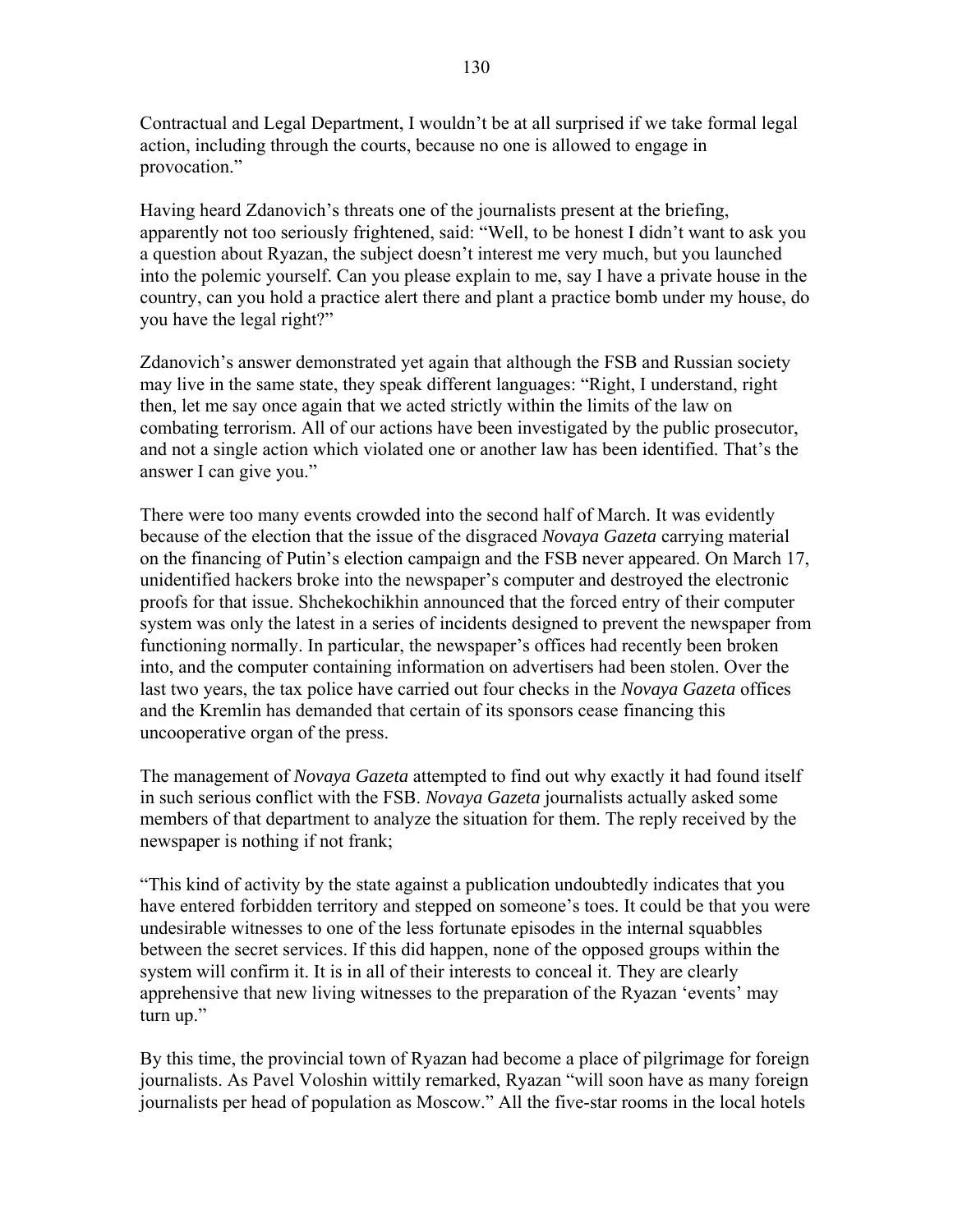were now occupied by foreign correspondents, and all of them, together with their camera crews, were besieging the local police, the FSB, and even the MChS. So the UFSB and UVD in Ryazan received orders from Moscow to break off contacts with the press. Some officers who had already given interviews hastily took back what they had said. In the Ryazan departments of law enforcement, an internal investigation into leaks of information was begun. And Bludov answered all of the journalists' questions with a terse "No comment."

To a man, the residents of the house in Ryazan changed their minds about taking the FSB to court, although no one was convinced the FSB was innocent. Police and FSB officers visited house number 14/16 repeatedly and tried to persuade people not to sue the organizers of the exercise. Even General Sergeiev came, asked them not to complain, and apologized for his colleagues in Moscow. When on September 20, NTV broadcast a report on the imminent first anniversary of the woeful incident, one of the woman said: "That date's coming up soon, and I just feel like leaving home. Because I'm afraid, God forbid, that they'll mark the anniversary with another exercise like the first one. Personally, I have my doubts it was an exercise. I have my doubts." "They treated us like scum," said another woman living in the house. "If only they'd at least told us early in the morning it was an exercise, but it was only two days later... We don't believe it was an exercise." "I don't believe it was an exercise," said Ludmila Kartofelnikov. "How can they mock people like that? On the eighth floor of our house an elderly woman couldn't carry her paralyzed mother out, and she was evacuated on her own. The way she sobbed afterwards in the cinema!" The hero of the events in Ryazan, Alexei Kartofelnikov, also had his doubts: "On that day no one explained to us that it was an exercise. And we don't believe it was. That's the way it is here—if something blew up, it was a terrorist attack. If they disarmed it, it was an exercise."

The residents of the ill-fated Ryazan apartment house were not the only ones who raised doubts: the Russian press did as well. "If the authorities convincingly prove," wrote *Versiya*, "that it was specifically Chechen terrorists who bombed the buildings with people sleeping inside, then we will—if not approve—then at least understand the cruelty with which our troops came down on the cities and villages of Chechnya. But what if the bombings were not ordered by the Chechens, by Khattab, by Basaev, by Raduyev? If they did not order them, then who did? It is frightening to imagine.... We already understand that we cannot simply declare that the bombings were organized by the Chechens."

Finally, many foreign specialists voiced their doubts as well. Here is what William Odom had to say in response to a question about the causes of the war in Chechnya:

"In my opinion, Russia has fabricated a pretext for this war itself. There exists quite convincing evidence that the police orchestrated some explosions in Moscow. They were caught trying to do the same in Ryazan—and tried to represent their actions as an exercise. I think that the Russian regime has fabricated a whole series of events planned in advance in order to shape Russian public opinion and steer the country in a direction that is unacceptable to most Russians."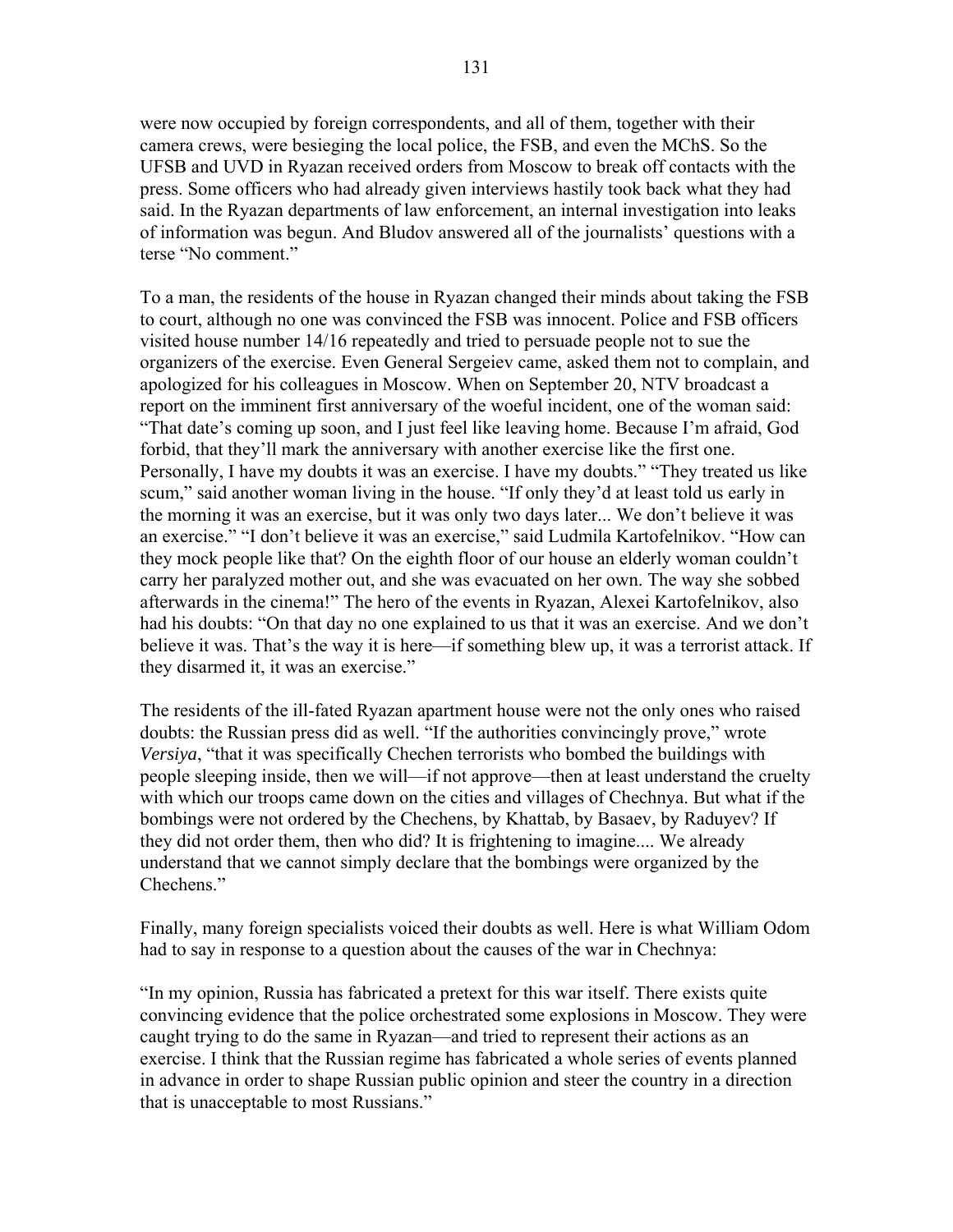Moving beyond the bounds of the law, the FSB based its actions not on the Constitution of the Russian Federation, not even on the Criminal Code and the Code of Criminal Procedure, but on its own political preferences as expressed in formal orders and verbal instructions. The arbitrary lawlessness into which Russia has been plunged has come about above all because the secret services have worked in a planned and deliberate manner to undermine the legislative foundations of Russian statehood in order to create chaos and the conditions which would allow them to seize power. In this war, the secret services' most terrible weapons were the free-lance special operations groups, which they organized and controlled right across the country.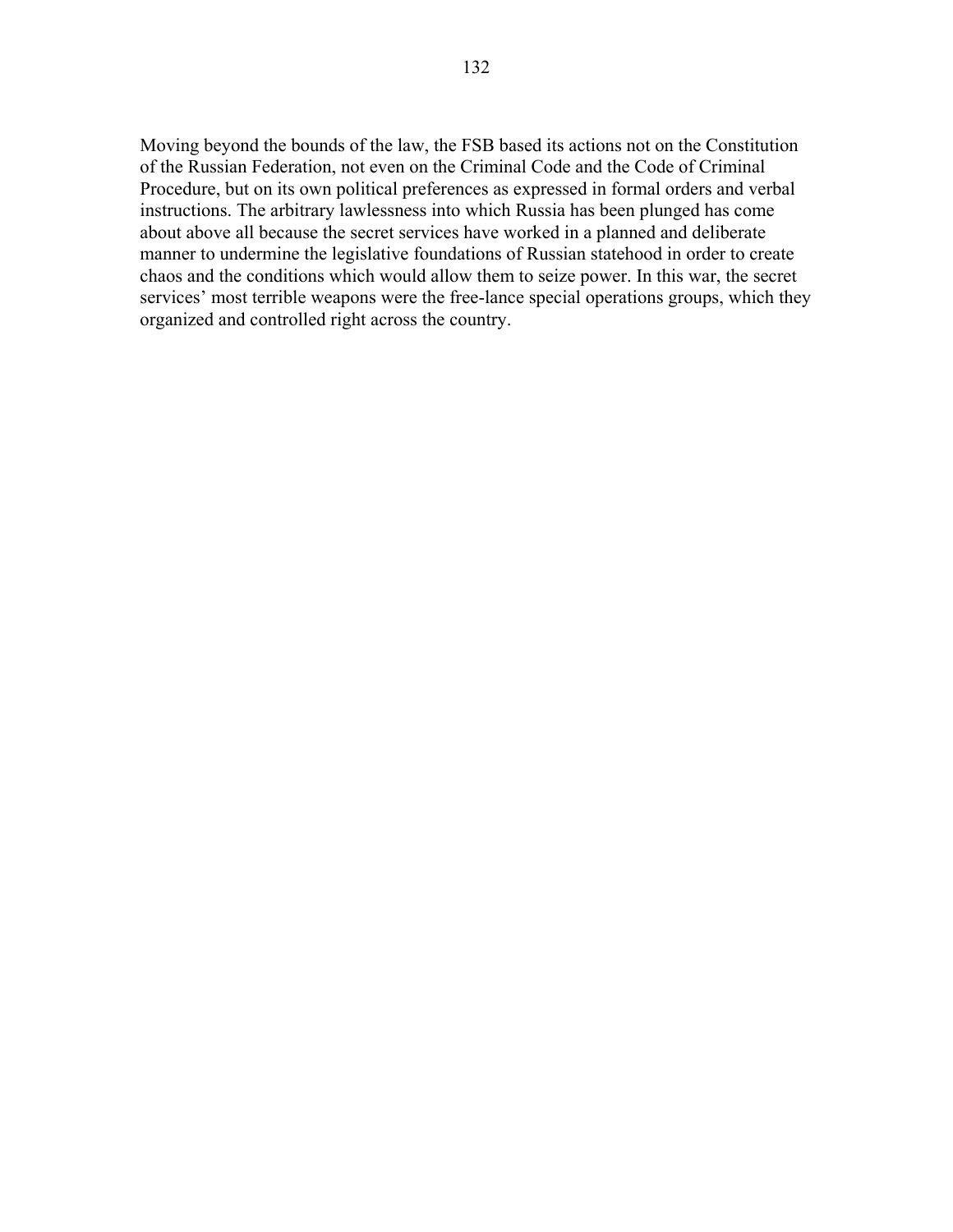# **Chapter 8**

## **The FSB sets up free-lance special operations groups**

Free-lance conspiratorial military operations groups consisting of former and current members of special armed forces units and the structures of law enforcement began to be set up in Russia in the 1980s. Russia has about thirty state departments of armed law enforcement, and military operations sections were set up within each of them. It is hard to say whether this development was deliberately organized or spontaneous. It is, however, obvious that the FSB tries to have its own people everywhere, and even if it does not always organize the groups in the formal sense of the word, it has controlled their activity to a greater or lesser degree from the very beginning. The story of the establishment in the Maritime Territory of the group headed by the brothers Alexander and Sergei Larionov is an instructive example.

In the late 1980s, Alexander and Sergei Larionov were assigned to work in one of the largest production associations in Vladivostok, named Vostoktransflot. Once there, Sergei Larionov rapidly became the head of the association's Communist Youth Organization. When the privatization of the association began, the Larionov brothers somehow managed to find enough money to buy, either in person or through their representatives, a large block of shares in Vostoktransflot, and then they registered a security service at the company under the name of System SB. This organization became the basis for the most powerful and violent organized criminal group in the history of the Maritime Territory.

The Larionov brothers' men toured the military bases of the Pacific Fleet, approaching the commanders or their deputies for personnel matters and telling them, they were hiring men due for transfer to the reserve for work in the special units of System SB, which dealt with the fight against organized crime. So after they were demobilized, ex-members of military sabotage groups went to work for the Larionovs. Their group was structured on the same lines as the GRU, with its own intelligence and counterintelligence sections, its own "cleaners," its own surveillance brigades, explosives specialists and analysts. State-of-the-art equipment was bought in Japan: radio scanners that could intercept pager messages and radio-telephone conversations, "bugs," night-vision devices, and directional microphones concealed in a variety of objects.

The Larionovs' brigade worked very closely with the secret services of the Maritime Territory, primarily with the naval intelligence service of the GRU. Contracts for the elimination of criminal "bosses" came from the local UFSB. The Larionovs' own analysts identified seven such bosses who headed groups which controlled businesses in Vladivostok. The brothers decided to "take them out" and take over the businesses for themselves.

The man at the top of the list was a bandit with the underworld name of "Chekhov." Two "liquidators" from the Larionovs' brigade set up an ambush on a road outside the city and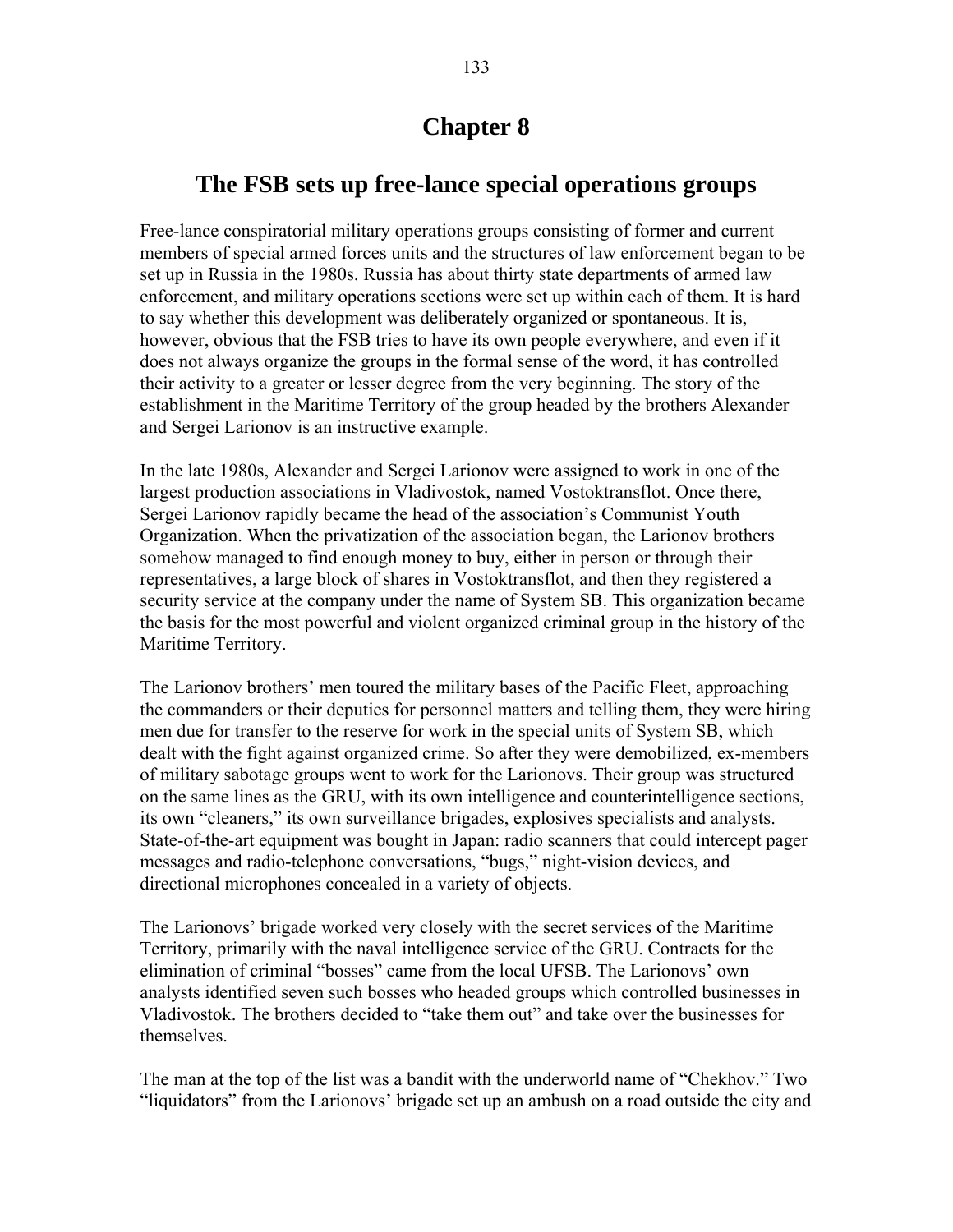raked "Chekhov's" automobile with automatic weapons fire. When the driver leaped out of the car, he was killed by a shot to the head, and the wounded "boss" was taken into the low hills, doused with petrol, and set on fire.

An explosive device of massive power was thrown into the bedroom of another "condemned man." The target escaped unhurt, but the entrance hall of the apartment building collapsed, and four innocent bystanders were killed.

In 1993, conflict arose within the group. One of its leaders, Vadim Goldberg, and his allies kidnapped Alexander Larionov, took him out to the forest, and killed him by stabbing him dozens of times with knives. When he learned his brother was dead, Sergei Larionov went into hiding. Late in 1993, all the members of the band, including Sergei Larionov and Goldberg, were arrested by police detectives. At one of his first interrogations, Larionov declared that he wouldn't say anything yet, but he would tell everything he knew at the trial: everything about System SB and its controllers in the secret services. To prevent this from happening, Larionov was killed. He was being held in the Vladivostok detention center No. 1, in a solitary cell under heavy guard. While, Larionov was on his way to another interrogation a prisoner called Yevgeny Demianenko, who had been behind bars for nineteen years, was led into the corridor in the opposite direction. As Demianenko passed Larionov, he pulled out "a point" and killed Larionov with a single blow.

The acts of vengeance against Larionov continued after he was dead. In 1999, persons unknown attempted to blow up his flat with his wife inside it, but she was not hurt. Some time later, a hired killer shot Larionov's lawyer Nadezhda Samikhova. Rumors circulated in Vladivostok that "the secret services are getting rid of witnesses." The public prosecutor's office certainly took a suspiciously long time to bring the case to court. The investigation lasted for several years, and charges were only brought on January 14, 2000. The criminal case against the Larionovs' group amounted to 108 volumes, but there were only nine accused in the dock. Three of them left the court as free men, because the time they had spent in detention was counted against their sentence. The others were given jail sentences of eight to fifteen years (Goldberg himself received a fifteen-year term).

There is good reason to believe that the brigade of the well-known Samara criminal "boss," Alexander Litvinka (known by the underworld nickname of "Nissan"), worked for the FSB. Litvinka lived in Ukraine. In the early 1980s, he arrived in Samara and, following a series of armed robberies, he was sentenced to seven years' imprisonment. He emerged from the penal colonies as a "boss" and was given the nickname of "Nissan" for his love of Japanese automobiles. Having acquired the support of Samara "bosses," such as Dmitry Ruzlyaev ("Big Dima") and Mikhail Besfamilny ("Fiend"). Litvinka set up his own brigade, which was founded on former karate players who were strict teetotalers and obeyed orders unquestioningly.

Litvinka was soon involved in a war for control of the Volga Automobile Plant (VAZ). In early 1996, a meeting between representatives of two Samara criminal groupings was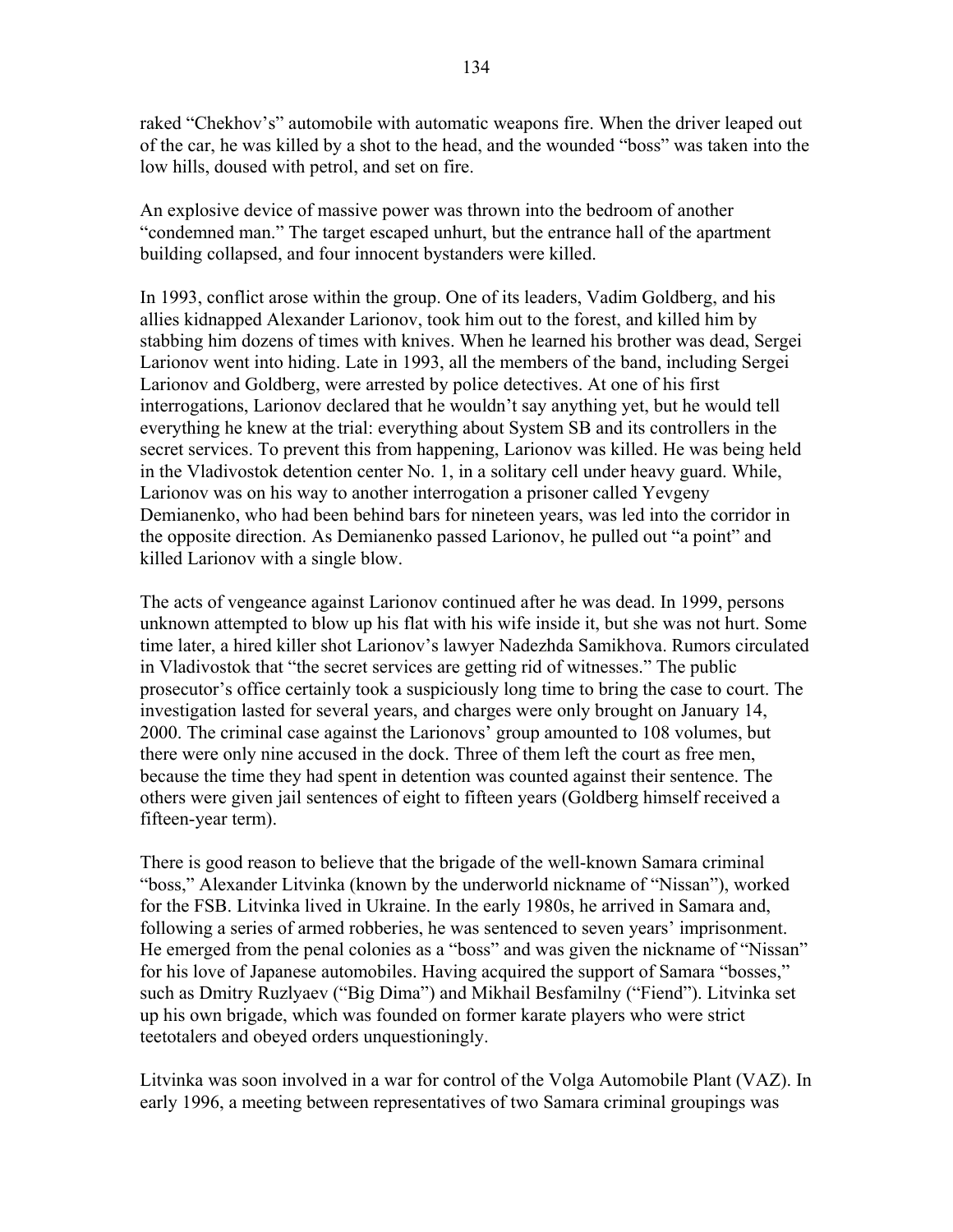held at the Dubki Hotel. When the negotiations had been successfully concluded, four unknown persons shot the assembled delegates using Kalashnikovs. Four underworld "bosses" and one "legitimate villain" were killed. Litvinka was identified as one of the assailants, and he was arrested shortly afterwards. A month later he was released from jail, and no charges were brought against him. From that moment on, no one in criminal circles doubted that Litvinka worked for the secret services, and he was declared an outlaw at one of the "thieves' councils." To avoid being killed, Litvinka left the Samara Region and only appeared there on rare occasions, usually to carry out another contract killing of a gangland "boss." It seems clear that Litvinka was responsible for the killing of Ruzlyaev in Samara in 1998 and of the "boss" Konstantin Berkut in 1999.

On the afternoon of September 23, 2000, Alexander Litvinka was killed in Moscow in the vicinity of house number 27 on Krylatskie Kholmy Street. The shooting was carried out by four men. At the crime scene policemen found four pistols abandoned by the killers: two Makarovs with silencers, a Kedr automatic, and an Izh-Baikal. They also found a Makarov belonging to the victim. The assailants left the scene in a white VAZ-2107 automobile. We can only guess at who it was that eliminated Litvinka, FSB operatives or Samara "bosses." The well-known Kurgan brigade of Alexander Solonika ("Sasha the Macedonian"), consisting mostly of former and current employees of the Russian secret services and military units, was also "run" by the secret services, in particular the SBP and FSB. The Kurgan group appeared in Moscow in the early 1990s and was taken over by the leader of the Orekhov group, Sergei Timofeiev ("Sylvester"). Timofeiev was an agent of the MB-FSK and maintained close contact with a former officer of the Fifth Department of the KGB USSR by the name of Maiorov, who later headed up one of the security organizations in the Toko Bank. Maiorov regularly visited the head of the Operations Department (OU) of the ATTs FSB, Lieutenant-General Ivan Kuzmich Mironov, the former secretary of the Communist Party organization of the Fifth Department of the KGB USSR, who was now directly responsible for seeking out terrorists.

In the mid-1990s, major changes began taking place within the Orekhov group, when Timofeiev acquired a rival in the person of Sergei Butorin ("Osya"). In September 1994, Timofeiev was blown up in his Mercedes automobile. Then one by one people loyal to Timofeiev disappeared. Butorin created his own group, which included people from the Orekhov, Kurgan, and Medvedkov criminal organizations. His "cleaners" included special operations officers from the GRU, MVD, and VDV. Serving members of various military and law enforcement departments appeared in Butorin's entourage, including one lieutenant colonel from counterintelligence (he was later accused of a number of serious crimes, but the charges were dropped).

In late 1994, three men by the names of Koligov, Neliubin, and Ignatov emerged as the clear leaders of the Kurgan group. The fame of the "Kurgan cleaners" spread throughout Russia. One of the most famous of the hitmen was Alexander Solonik, but the most active and dangerous killer in the group was called Konakhovich.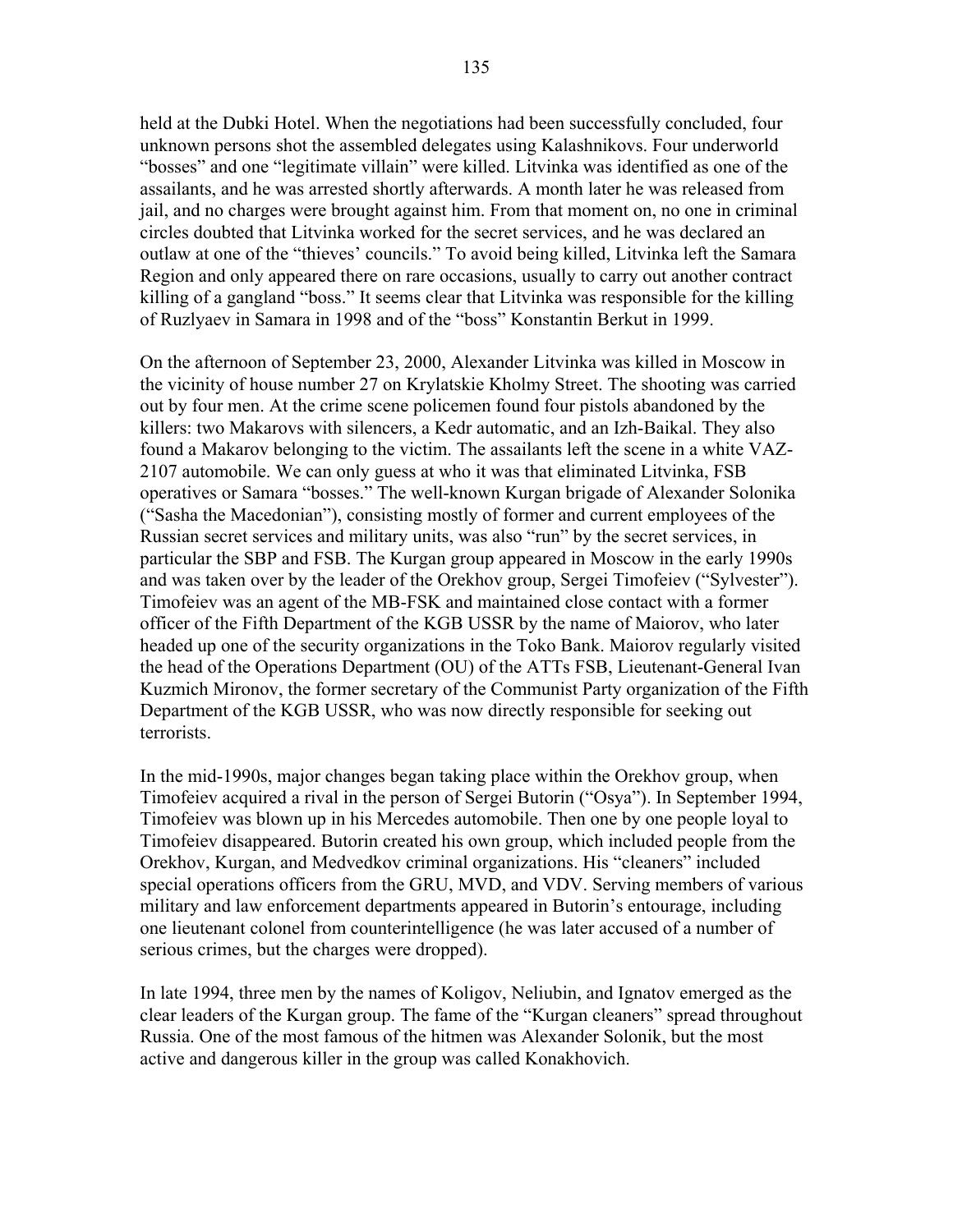The Kurgan group fought a bitter war with the Bauman group. According to one of the agents who worked with the Kurgan group, during this war dozens of members of the Bauman brigade were killed, and usually they were first abducted and subjected to extremely cruel torture, including being burned and having their eyes put out before they were eventually finished off. The Kurgan group called the members of the Bauman group "the beasts' brigade" and claimed that it included a lot of Dagestanis. One reason the war was fought was to gain control over one of the firms that sold American automobiles. But the real point was that the tires of these automobiles were used to conceal drugs imported from Columbia.

The activities of the Kurgan group were monitored by the 12th Section of MUR. Operational matters were handled by Oleg Plokhikh. Two members of the Kurgan organization were finally arrested and put away in the Matrosskaya Tishina detention center. In a conversation with his lawyer one of them said that if they used psychotropic drugs on him he might break down and "spill" everything he knew about a dozen major contract killings, including that of the well-known television journalist Listiev. He asked to be transferred to Lefortovo jail and promised to begin cooperating with the investigation if they would give him definite guarantees of his safety, since the Kurgans had been responsible for many killings, including those of several so-called "legitimate villains," which were punishable by death under the unwritten laws of Russian prisons. MUR began preparations to move both the detainees, but they were too late. Information leaked out, and both Kurgans were killed during the same night, even though they were in different cells. It was a contract killing of two suspects, whose testimony would have helped to solve a number of other sensational contract killings.

Solonik was luckier. After his arrest, he was put in a special wing at Matrosskaya Tishina, from where arrangements were made for his flight abroad, to Greece.

The rout of the Kurgans might have been the direct responsibility of the leader of the Koptev criminal organization, Vasily Naumov ("Naum"), who was one of the MVD's secret agents. At one time, the Kurgans had gained the confidence of the Koptev organization, and then, having identified almost all of their rivals' sources of income, they began doing away with the Koptev brigade's leaders. Realizing just who was responsible, Naumov "shopped" the Kurgans to the 12th Section of MUR. Then the FSB became involved in the conflict, because it didn't want the Kurgan group, which it ran, to be destroyed, and because it was afraid of information leaking out and causing a scandal. The FSB quickly figured out that information on the Kurgans was being supplied to MUR by Naumov, who had close contacts with members of the Kurgan group. They informed the Kurgans of their discovery.

On January 27, 1997, Naumov, accompanied by his armed bodyguards from the police special operations group Saturn, arrived by car for a meeting with the MUR operations officer who was his contact at the GUVD building at 38 Petrovka Street. He called the officer on his mobile phone, asked him to join him outside, and waited in the car. While the officer was coming downstairs from his office, a Zhiguli automobile pulled in behind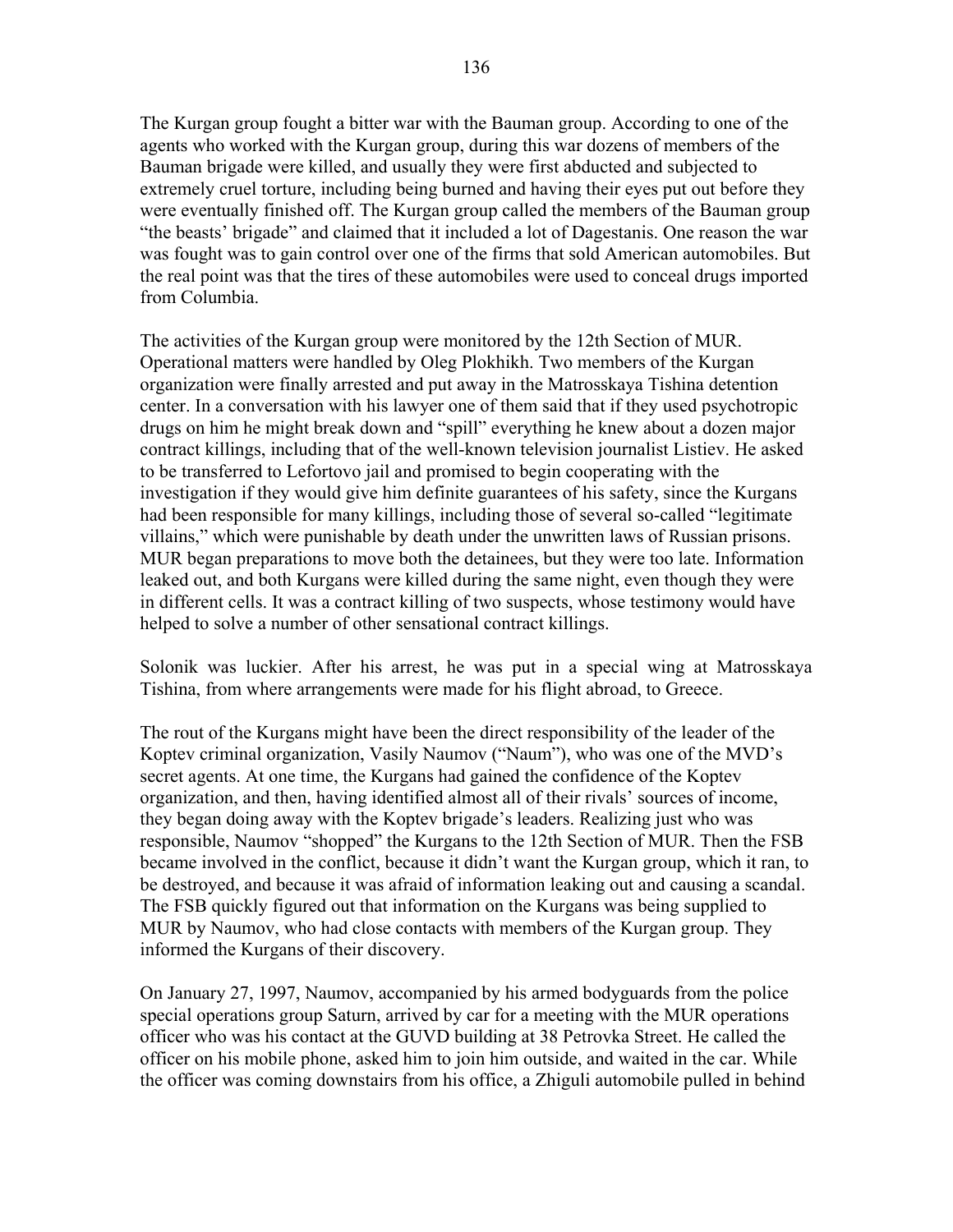Naumov's car, and the men in it shot Naumov dead with automatic weapons. The *Kurgans* had made it clear that they knew about Naumov's collaboration with MUR.

Agent Naumov's activities could not, however, have led to the destruction of the Kurgan group if not for two other circumstances. The first was that Korzhakov was removed from his post as head of the SBP, and the structure was subsequently dismantled. Without Korzhakov's support, the Kurgans were vulnerable. The second was a "paid up" contract issued to the central administration of the MVD for the Kurgan group's destruction. The contract was "paid" by the Bauman bandits, who traditionally had good contacts in the MVD, and after Korzhakov's dismissal they were able to raise the matter of getting rid of the Kurgans in the ministry.

Apart from MUR, the Kurgans were also being hunted down by Butorin, who gave orders for them to be shot. All of the murders planned by Butorin's group were thoroughly planned and executed at the level of professional secret services, including literally minute-by-minute reporting-in by participants in an operation. The intention was to gather together the core of the Kurgan operatives (Koligov, Neliubin, Ignatov, and Solonik) in Greece and kill them all at the same time.

Butorin's operation for the annihilation of Solonik's group was carried out under the control of the FSB or the GRU. Probably this is why there was an information leak, and two weeks of round-the-clock observation of the Greek villa were wasted. Koligov, Neliubin, and Ignatov didn't turn up to see Solonik. Then two people who were loyal to Butorin, "Sasha the Soldier" and "Seriozha," both of whom knew Solonik, arrived at Solonik's house, called him out to the car, and drove off in the direction of Athens. On the way, "Soldier," who was sitting on the rear seat, threw a noose over Solonik's neck and strangled him.

Meanwhile, operatives of the Moscow RUOP had set out to fly to Greece after receiving information from Butorin that Solonik lived in the small village of Baribobi on the outskirts of Athens. Following the directions Butorin had given them, on February 3, 1997, the RUOP officers discovered Solonik's body. If they had arrived a day earlier, they might have found him alive. But the people who drew up the timetable for their operation knew just who should arrive where and when, and they were late precisely because they were not supposed to find Solonik alive.

That, in general terms, is the official version of events. What actually happened we shall never know. Solonik had left four audiocassettes with his recorded memoirs in a numbered safe in a bank in Cyprus. In January 1997, a few days before he "met his end," he phoned his lawyer Valery Karyshev and asked him to publish the contents of the tapes in case of his death. When Solonik "departed" on February 2, for some reason he took the money from his account with him. Somehow, Solonik's fingerprints disappeared from his case file, and the girl friend who was with him in Baribobi disappeared into thin air.

With typical lawyer's alacrity, Karyshev published Solonik's tapes that same year, and it became clear that the book, which told a lot of stories, but without naming names, was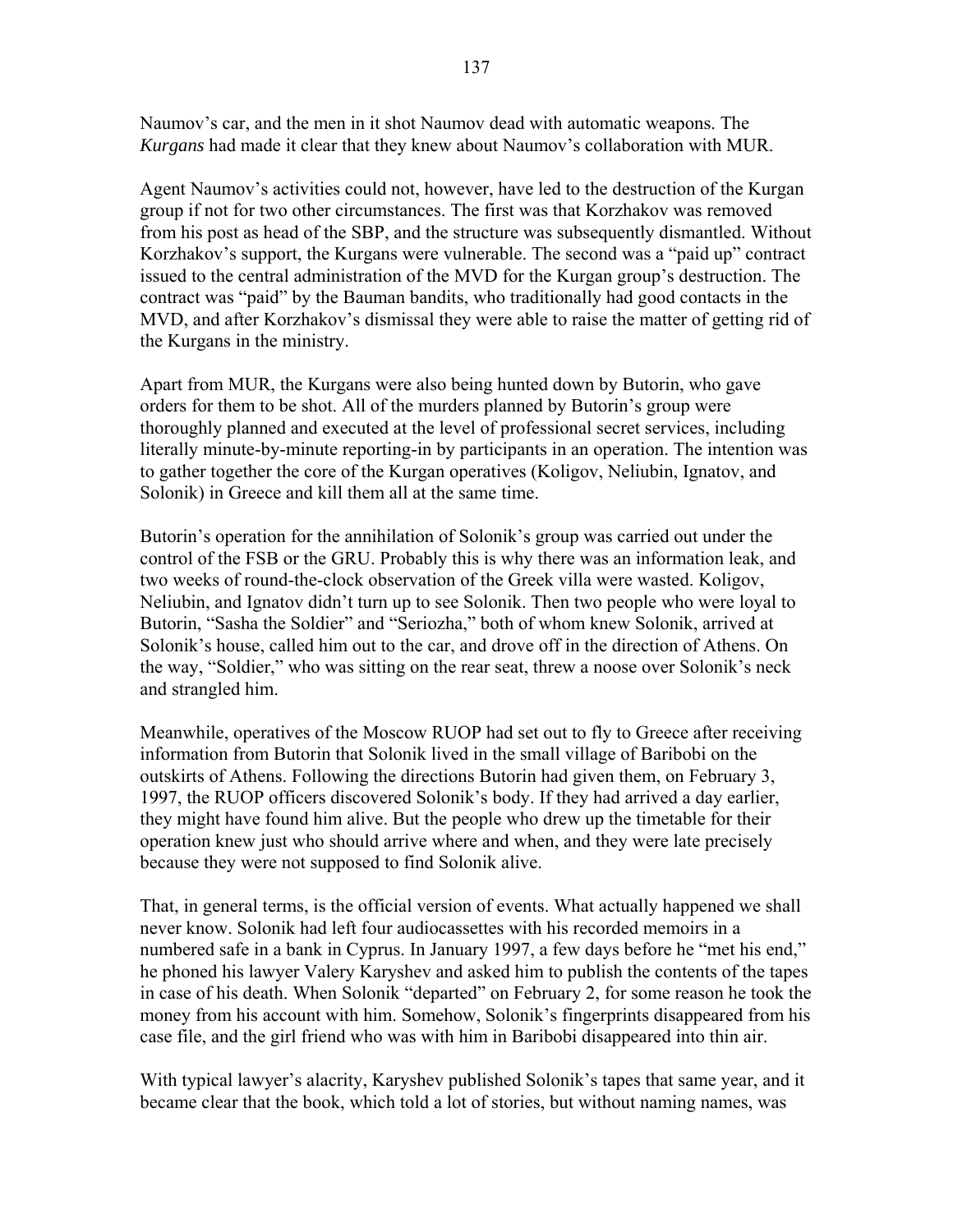Solonik's special insurance policy: don't come looking for me, or I will name the names. Incidentally, Butorin, who was put on the federal wanted list "for committing especially heinous crimes" was never found. They say he became a big businessman. He always had several foreign passports, so he could easily have left Russia altogether.

Another free-lance special group was the organization of GRU Colonel Valery Radchikov, the head of the Russian Fund for Afghan War Invalids. The group was founded in 1991 via the GRU. At the final count thirty-seven people connected with the invalids' fund were killed, and another sixty-two were injured.

In 1994, the fund's first manager, Mikhail Likhodei, was blown up in the entranceway of his apartment block. In October 1995, Radchikov only survived by a miracle when he was seriously wounded by six bullets but managed to evade the killers who attacked him in his car. However, his legal advisor and deputy, Dmitry Mateshev, never recovered consciousness and died following the shoot-out. On November 10, 1996, fourteen people were blown to pieces and twenty-six mutilated by an explosion at the Kotlyakovskoe Cemetery. The dead included Likhodei's widow, Elena Krasnolutskaya, who was financial director at the invalids' fund and Likhodei's friend and successor, Sergei Trakhirov. Radchikov was accused of planning the bombing. On September 3, 1998, when Radchikov was already in jail, another of his assistants, the general director of a new Afghan War fund, Valery Vukolov, was shot dead.

For all these years, money had been embezzled from the fund, which, after all, is only the norm in Russia, but the extent of the embezzlement was exceptional. The most conservative estimates put the amount at about 200 million dollars. The case was investigated by the finest men in the public prosecutor's office, led by investigator for especially important cases Danilov. He was assisted by four other "big-wigs" and over 100 operatives (making in total a team of over 180). But they were unable to work out where the millions stolen from the Afghan War invalids had gone. Radchikov himself was accused of stealing only two-and-a half-million.

A few days after Radchikov's arrest, his deputy at the fund, Valery Voshchevoz, who monitored all of the fund's cash flows and was one of Yeltsin's agents for the presidential campaign of 1996, was hastily dispatched to the Amur Region as the president's plenipotentiary representative. The trial of Radchikov and his two accomplices, Mikhail Smurov and Andrei Anokhin, lasted ten months. On January 17, 2000, the state prosecutor demanded sentences of thirteen, fifteen, and ten years for the accused.

Radchikov was accused of plotting in 1996 to kill his competitor in the "Afghan movement," the chairman of the invalids' fund, Sergei Trakhirov, and of giving a pistol and at least 50,000 dollars for this purpose to one of his neighbors in the apartment block, the Afghan War veteran Andrei Anokhin. Anokhin, in turn, persuaded Mikhail Smurov to take part in the murder for 10,000 dollars.

Killing Trakhirov was not easy. Everywhere he went he was accompanied by bodyguards from the Vityaz unit, which was under the command of S.I. Lysiuk, who worked closely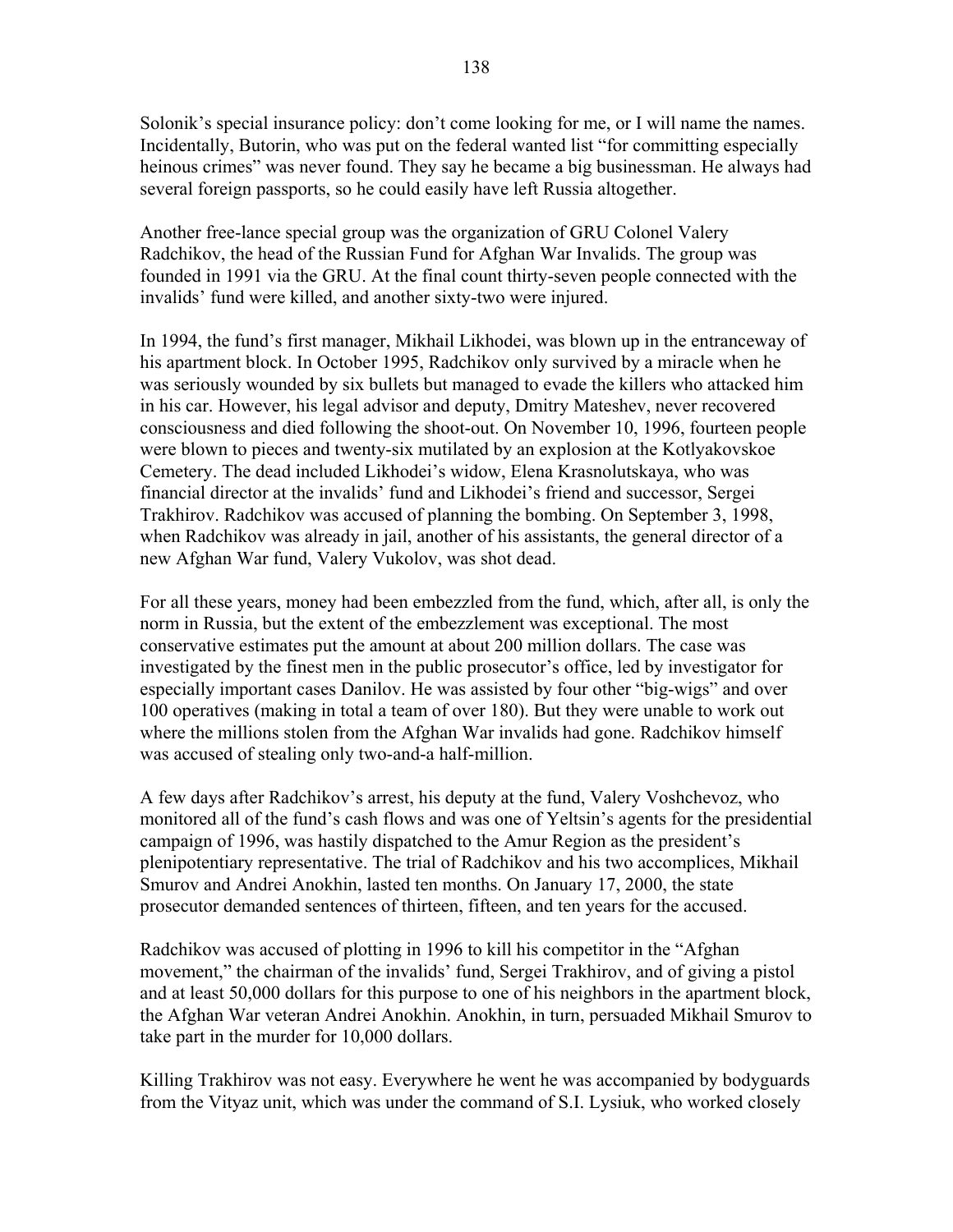with the FSB. "Hero of Russia" Sergei Ivanovich Lysiuk, the founder and first commander of the Vityaz interior forces' special operations unit of the MVD RF, had been recruited into the ranks of the secret agents of the Special Section of the KGB, when he was still a senior lieutenant. The last member of the special service to act as Lysiuk's contact was the head of the military counterintelligence unit, Vladimir Yevgenievich Vlasov, who actually removed Lysiuk's name from the listings of the FSB's secret agents (so that he would not be given a new controller) and made him a so-called "archive agent." Lysiuk won his "Hero of Russia" for commanding the Vityaz unit in the defense of the Ostankino television center in 1993. He was the one who gave the order to open fire on the supporters of the putsch.

In the new circumstances, Vlasov was one of Lysiuk's deputies in his commercial firm. Operational information actually indicates that the commercial activities of Lysiuk's firm included training contract killers, including members of Lazovsky's group, but Lysiuk himself might not have known anything about that, even though the Moscow Region criminal investigation department reported frequent sightings of Lazovsky at Lysiuk and Vlasov's base.

So the conspirators decided to blow up Trakhirov at the Kotlyakovskoe Cemetery during the wake for Mikhail Likhodei, the chairman of the Afghan War invalids' fund who was killed in 1994. Amazingly enough, just a few days before the bombing, Trakhirov's bodyguards were changed. The new bodyguards were killed in the explosion, but the old ones from Vityaz survived. We can assume that Lysiuk might have known about the forthcoming assassination attempt from Vlasov or other people in his entourage.

The court hearings on the case of the bombing concluded on April 18. The accused were offered the final word, and all three of them said they had "nothing at all" to do with the terrorist attack and asked the court to find them innocent. Radchikov's lawyer, P. Yushin, declared that the case had been deliberately fabricated. On January 21, the Moscow District Military Court, under the chairmanship of Colonel of Justice Vladimir Serdiukov, acquitted the accused because "their involvement in the crime committed had not been proved." The court regarded the arguments of the investigation into the case of the explosion at Kotlyakovskoe Cemetery as unconvincing. The acquittal was founded on the results of the court's analysis of the remains of the explosive device, which diverged significantly from the results of the analysis carried out during the investigation. In addition, a female acquaintance of one of the accused, Mikhail Smurov, testified that on the day of the explosion Smurov was at home and could not possibly have set off the explosive device as the investigators accused him of doing.

Valery Radchikov was also acquitted on the charge of embezzling two-anda-half million dollars from the fund. All three accused were released directly from the courtroom. On July 25, 2000, the Public Prosecutor's Office lost its appeal to the Supreme Court for the acquittal to be set aside. Radchikov was intending to take the dispute to the European Court. However, at about eight o'clock in the evening on January 31, 2001, he was killed in an automobile accident thirty-nine kilometers along the Minsk Highway on his way back to Moscow in a Moskvich 2141 automobile. That same day the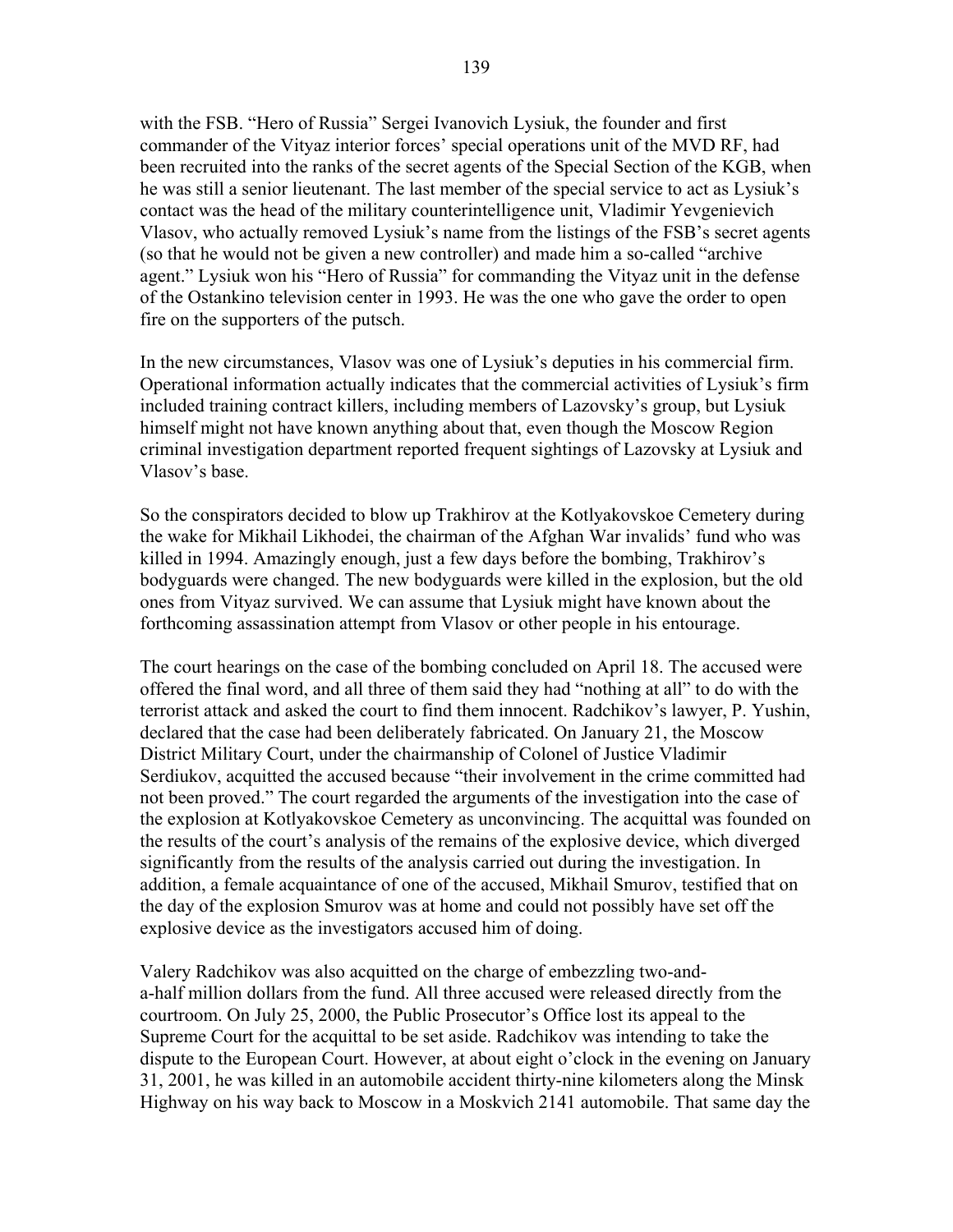Novosti press agency announced that the law enforcement agencies were of the opinion that Radchikov's death might not have been a simple accident.

Dozens of dead bodies, millions of dollars missing, and not a single criminal caught taken altogether this is simply a statistical impossibility for the world of crime. You don't need to be Sherlock Holmes to work out who was behind this complicated and highly successful game in which the main player suffered a fatal automobile accident at such a convenient moment.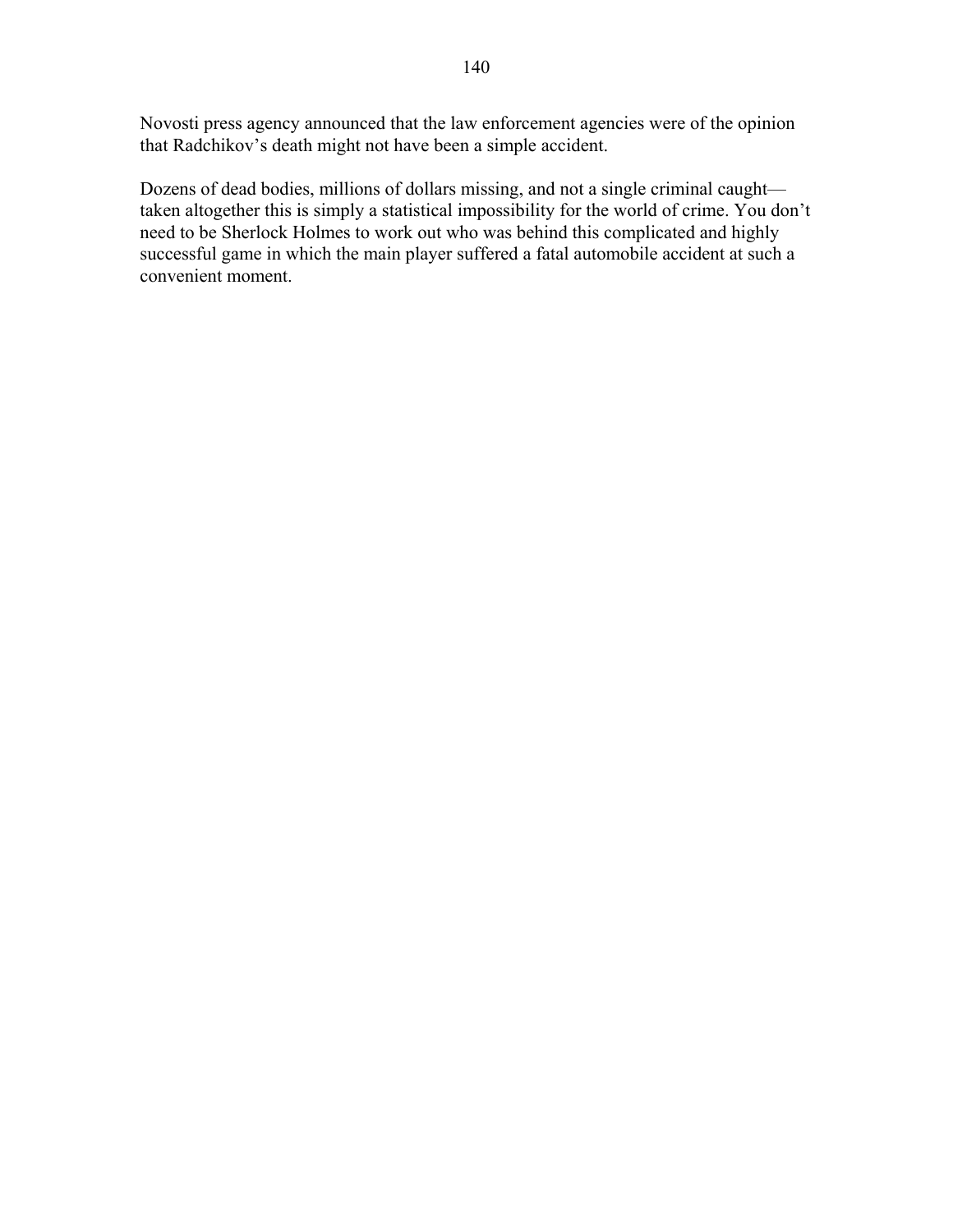### **Chapter 9**

#### **The FSB organizes contract killings**

From 1993, Lazovsky's brigade included the Uzbek Quartet. All four of the group were Russians who had been born in Uzbekistan. They were also former special operations group officers who, according to the head of the 10th Section of the Moscow RUOP, Vitaly Serdiukov, were supremely skilled in using all forms of firearms and could improvise powerful bombs from items that happened to be at hand. These four criminals specialized in contract killings. Provisional estimates by operational agents made the foursome responsible for about twenty hits carried out in Moscow, St. Petersburg, Lipetsk, Tambov, Arkhangelsk, and other cities. Behind the killers stood a "general contractor," a kind of operations manager who accepted the contracts. With that kind of organization it was effectively impossible to identify the clients who ordered the killings. Tskhai was the first to figure out the "Uzbek system," which always kept the client out of the picture.

The Uzbek Quartet lived in one of the houses on Petrovka Street, close to the Moscow GUVD building. The hitmen's victims apparently included several oil and aluminum magnates, bankers, and big businessmen. It is quite possible that the quartet was also responsible for the murder of the vice-governor of St. Petersburg Mikhail Manevich; the general director of Russian Public Television (ORT), Vladislav Listiev; the chairman of the Republican Union of Entrepreneurs, Oleg Zverev, and many others. In any case, the RUOP operatives claimed that the only possible comparison for the quartet in terms of the number of its victims and the "quality" of its work was the Kurgan brigade. The Kurgans, however, killed mostly "legitimate villains" and underworld "bosses."

The Uzbek Quartet and Lazovsky's people were suspected of abducting Felix Lvov, the Russian representative of the American corporation AIOC, from the VIP lounge at Sheremetievo airport, and later killing him. Lvov's firm was competing for control of the Novosibirsk Electrode Plant, which was the main supplier of electrodes to the Krasnoyarsk Aluminum Plant (KrAZ). In late 1994, the management at KrAZ, headed by the general director Yury Kolpakov, signed a contract with AIOC, which worked closely in Moscow with the Yugorsky commercial bank. The bank's president, Oleg Kantor, and his deputy, Vadim Yafyasov, were planning to make KrAZ one of the bank's clients and earn big money from restructuring the bank to service the financial requirements of aluminum plants.

The negotiations were proceeding successfully. In March 1995, Yafyasov was appointed deputy general director of KrAZ for foreign trade. Lvov, who already worked with the management at KrAZ, had succeeded in getting the flow of virtually all of KrAZ's goods and raw materials channeled through AOIC, and was working towards getting the American company put in charge of the Achinsk Aluminum Plant, with the subsequent sale to AOIC of twenty percent of the shares. On April 10, 1995, four days before a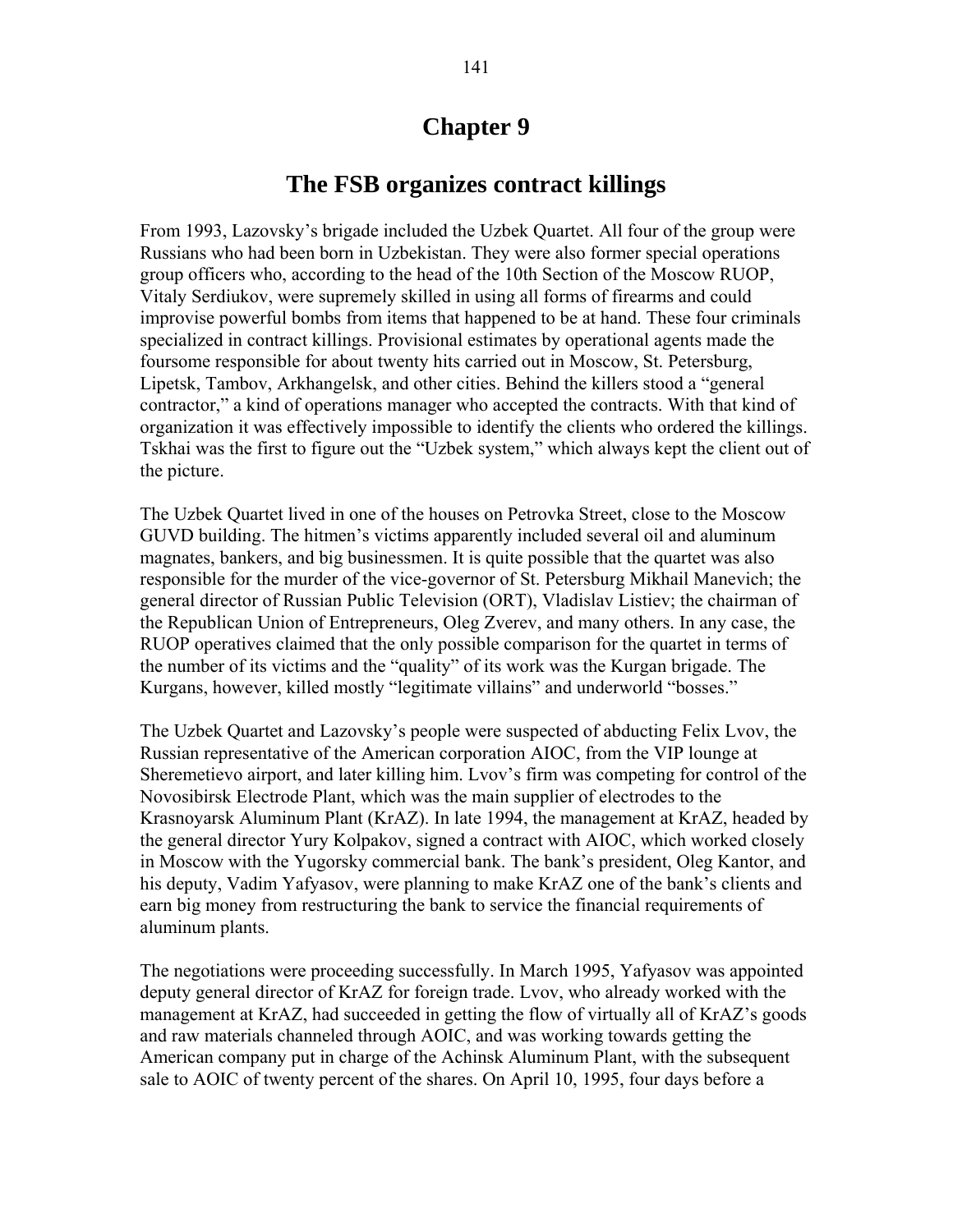meeting of the Achinsk Plant's shareholders, which was due to appoint a new general director, Yafyasov was killed in his own car outside the entrance to his home in Moscow.

It is natural that Felix Lvov was frightened by this event. In late May, he testified before a session of the State Duma concerning illegal operations for the purchase of shares in Russian aluminum plants and the involvement in this business of the Uzbek and Russian mafias. But his appeal to public opinion and the authorities did no good. On the afternoon of July 20, the president of the Yugorsky Bank, Oleg Kantor, was stabbed to death on the grounds of a dacha complex outside Moscow, which was guarded twenty-four hours a day. In late July, yet another signal was given when persons unknown abducted a driver from the firm Forward, which belonged to Lvov, and then released him after a few days.

On September 6, 1995, Lvov was flying to Alma-Ata from the Sheremetievo-1 airport. He had already gone through customs, when he was approached by two FSK officers who showed him their identity passes and led him away. Witnesses later identified one of the FSK officers, a tall, lean man with black hair, from a photograph. He was "Lyokha," one of Lazovsky's "warriors." There is good reason to believe that in addition to Lazovsky, Pyotr Suslov was directly involved in this abduction.

On September 8, Felix Lvov's body was discovered lying on a heap of rubbish, just five meters from the asphalt surface of a rest stop, 107 kilometers from Moscow along the Volokolamsk Highway. He had been shot five times. His pockets contained 205,000 rubles, Lvov's card as a member of the board of directors of Alpha Bank, and a Ministry of Foreign Affairs identity card with Lvov's photograph on it, and a false name (Lvov had nothing to do with the Ministry of Foreign Affairs).

The killers in the Uzbek Quartet were only caught by chance, when the leader of the group, who was known as "Ferganets" (i.e. a person from Fergana) was caught trying to cross the Tadjikistan-Kirgizia border with false documents. A check of the files showed that "Ferganets" was wanted on suspicion of having killed Manevich. Under questioning he stated that the other members of the group were in Kirgizia. In mid-July 1998, "Ferganets'" accomplices were arrested, and all four were taken to Moscow under special security arrangements. Their place of arrest was kept secret.

In fact, the public prosecutor's office of St. Petersburg suspected another St. Petersburg criminal group, also based on special operations personnel, of the murder of Manevich. The group was headed by forty-year-old former Warrant Officer Vladimir Borisov ("Ensign") and former tank forces Captain Yury Biriuchenko ("Biriuk"). Criminal investigation officers managed to identify the group late in the summer of 1998. On August 21, almost simultaneous attempts were made on the lives of two brigade leaders in the Sharks criminal grouping, Razzuvailo and Los, who were also officers in the army's special operations forces. The first was fatally wounded in the hallway of a house on Ligovsky Prospect by a killer with a pistol, who had been disguised as a vagrant by professional make-up artists at the Lenfilm film studios. An attempt was made to blow up the second in his BMW automobile on the Sverdlovskaya Embankment of the Neva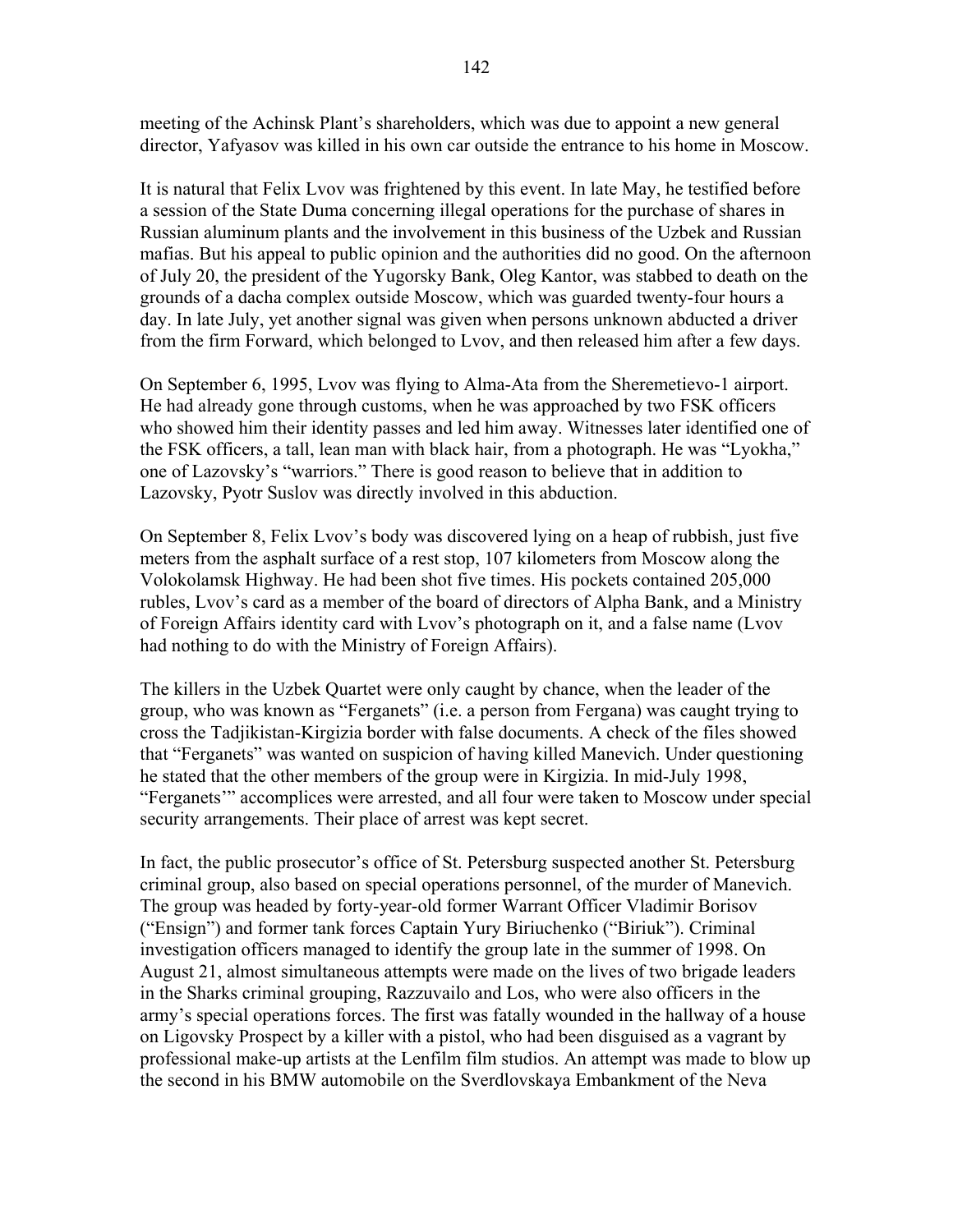River, but the bomb was not powerful enough, and Los survived to tell detectives who he thought might have been behind the crimes.

Borisov and Biriuchenko also organized the murder in Pskov in 1998 of yet another brigade leader from the Sharks, Izmorosin. The killings of the two criminal "bosses" and the attempt on a third were combined in a single criminal case, and a special operational investigations group was set up to investigate it under the leadership of senior investigator Vadim Pozdnyak.

For the most part, the members of Yury Biriuchenko's brigade were former special operations officers, who had learned how to handle weapons in the shooting range of the St. Petersburg garrison and had also, as the investigation later established, been taught the techniques of external surveillance methods and telephone bugging by full-time employees of the GRU and the St. Petersburg UFSB. Each of Biriuchenko's fighting men was equipped with cutting-edge technology: an automobile, a pager, a radio telephone, and equipment for special purposes. Their apartments and cars were registered in other people's names, and the warriors each had several sets of documents, were known by false names, and used a system of digital codes for communicating with each other.

Soon after the unsuccessful attempt on Los's life, operational officers detained Borisov with his closest lieutenant Sergei Kustov (an oriental martial arts trainer) and several rank and file warriors, who were registered as managers with the limited company Petrovsky Autocenter. Biriuchenko and the members of his team were hunted right across Russia, in Pskov, Vologda and Rostov, and in the villages of the Novgorod Region. Biriuchenko himself hid for a long time in Prague, where he was finally arrested with assistance from Interpol and transported to St. Petersburg under armed guard.

In most of the proven cases, the murders were committed in the hallways of buildings, and the contract killers used a wide range of weapons, from "TT" pistols and "SVD" sniper's rifles to homemade explosive devices based on plastic explosives. In normal times, a hired killer's "wages" were between 200 and 500 dollars, and for each task completed a bonus of 2,000 dollars was paid.

The investigators accused Borisov, Biriuchenko, and Kustov of four contract murders, banditry, extortion, and other serious crimes. The members of the group were suspected of virtually all the spectacular murders committed in St. Petersburg and the north-west of Russia, beginning from the fall of 1997. In particular, checks were made on their possible involvement in the death of Manevich and the attempt on the life of Nikolai Aulov, the deputy head of RUBOP. Several of the operatives who worked on this case are still convinced that they only exposed the tip of the iceberg. According to Vadim Pozdnyak, leader of the operational investigations group, "if we had been released from other current business, we would certainly have uncovered at least another ten crimes committed by this band."

In 1995, Lazovsky set up a group similar to the Uzbek Quartet consisting of veterans from the Vitiaz and Vympel special units: Kirill Borisov, Alexei Sukach (who was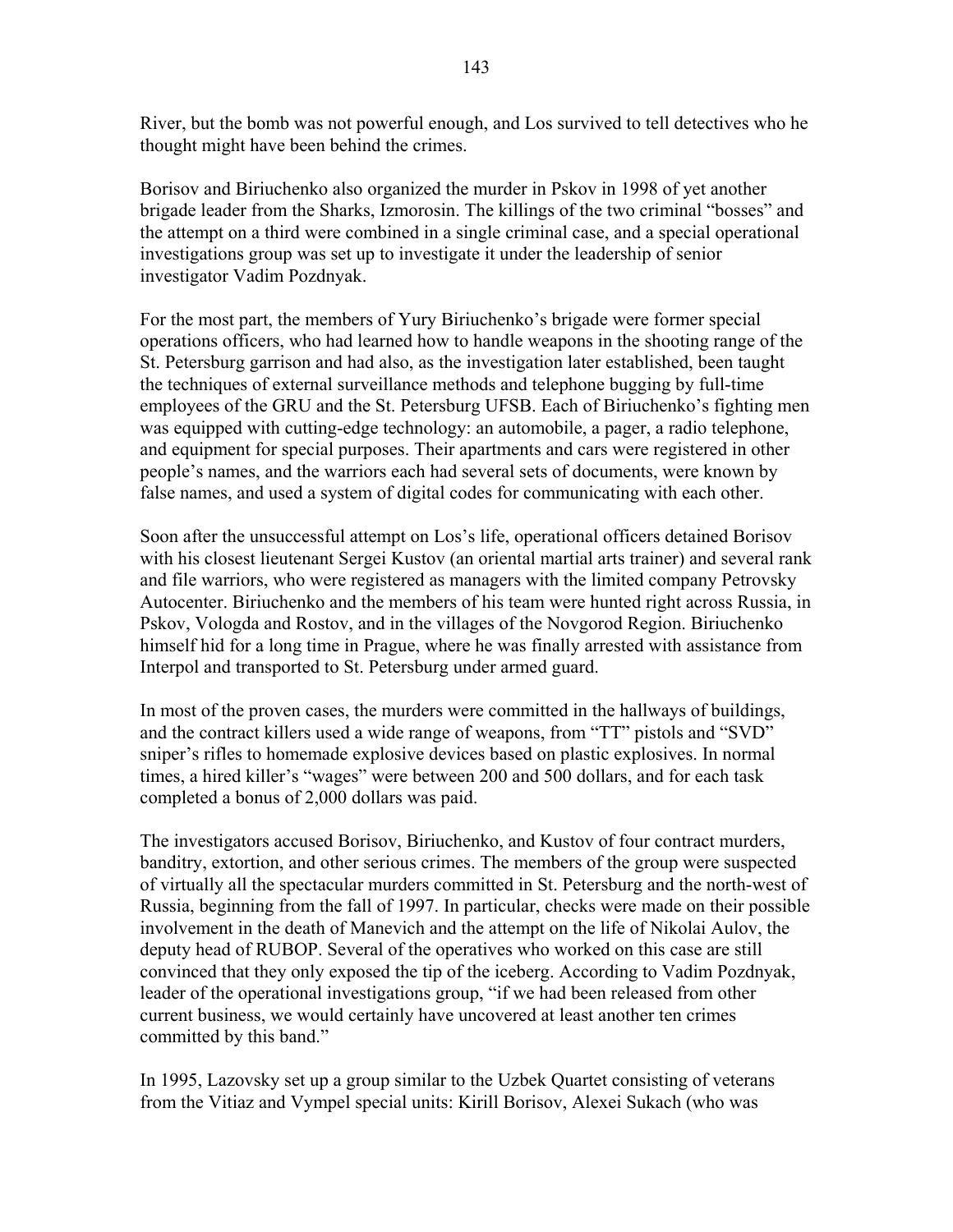awarded a medal "For Bravery" for action in Chechnya and several MVD interior forces decorations), Armen Shekhoyan, and Pavel Smirnov. Subsequently, the only charge on which they were tried was involvement in contract killings. The group operated for four years, and its "contractor" would appear to have been Marat Vasiliev.

In 1999, Vasiliev was arrested and sentenced to thirteen years of hard labor in a penal colony for the killing in 1993 of a certain Aliev, the owner of a row of stalls at the Liublino market (this was the only crime for which Vasiliev was convicted). In the fall of 2000, Borisov was detained, and after him so were the other special operations men, Shekhoyan, Smirnov, and Sukach. The group's arsenal was discovered in Sukach's apartment: seven submachine guns, ten Makarov pistols, two CZ MOD-83 pistols made in the Czech republic, and a Rohm German revolver. When the trial began in Moscow in April 2001, the accused denied absolutely all of the charges which were brought against them. The question of their possible involvement, or Lazovsky's involvement, in terrorist attacks in Moscow in September 1999 was not even raised by the investigators or the public prosecutor's office. Suprunenko kept in mind the sad fate of his predecessor, Vladimir Tskhai, and decided not to give the FSB any reason for getting rid of him.

The Vympel operatives were accused of purely criminal offenses. For instance, the public prosecutor's office alleged that on May 21, 1996, Marat Vasiliev suggested that Borisov and Sukach should "sort things out" with the owners of the Usadba cafe and kebab-house located thirty-six kilometers along the Moscow ring road. At three o'clock in the morning, the warriors arrived at the kebab-house, doused it with petrol, and set it on fire. When the owners of the cafe, Gazaryan and Dulian, came running out of the burning building, pistol shots were fired at them (but only over their heads, to give them a fright).

On September 23, Dmitry Naumov, the head of the Italian firm Dimex was murdered. He sold oil products from Chechnya abroad and had pocketed a large part of the revenue. Naumov, who was known under the nickname "Bender," only rarely made an appearance in Russia. He had dual citizenship and spent most of his time in Italy. In May 1996, however, he came to Moscow on business and stayed at the Balchug-Kempinski Hotel, where Borisov and Sukach saw him for the first time.

On September 23, Naumov turned up in Moscow again and took a room at the Tverskaya Hotel. At about six o'clock in the evening, Sukach, who was on Triumfalnaya Square in front of the Maiakovskaya subway station, received two "TT" pistols with silencers from a go-between and then handed them on to Borisov. The killer was then taken to the hotel in a Zhiguli automobile driven by Pavel Smirnov. Borisov went up to the fourth floor, where he bumped into Naumov in the hall and opened fire from both "rods" at once. All five of the bullets he fired struck his victim in the head. On his way out of the hotel, Borisov told the security guard: "They're shooting people in your hotel and you're asleep." The guard went dashing upstairs and Borisov got into the Zhiguli and drove away. A couple of days later, everyone involved in the murder was in Chechnya.

Lazovsky was arrested but did not give the Vympel officers away. The group soon returned to Moscow, and on July 11, 1997, on Marat Vasiliev's orders, they killed the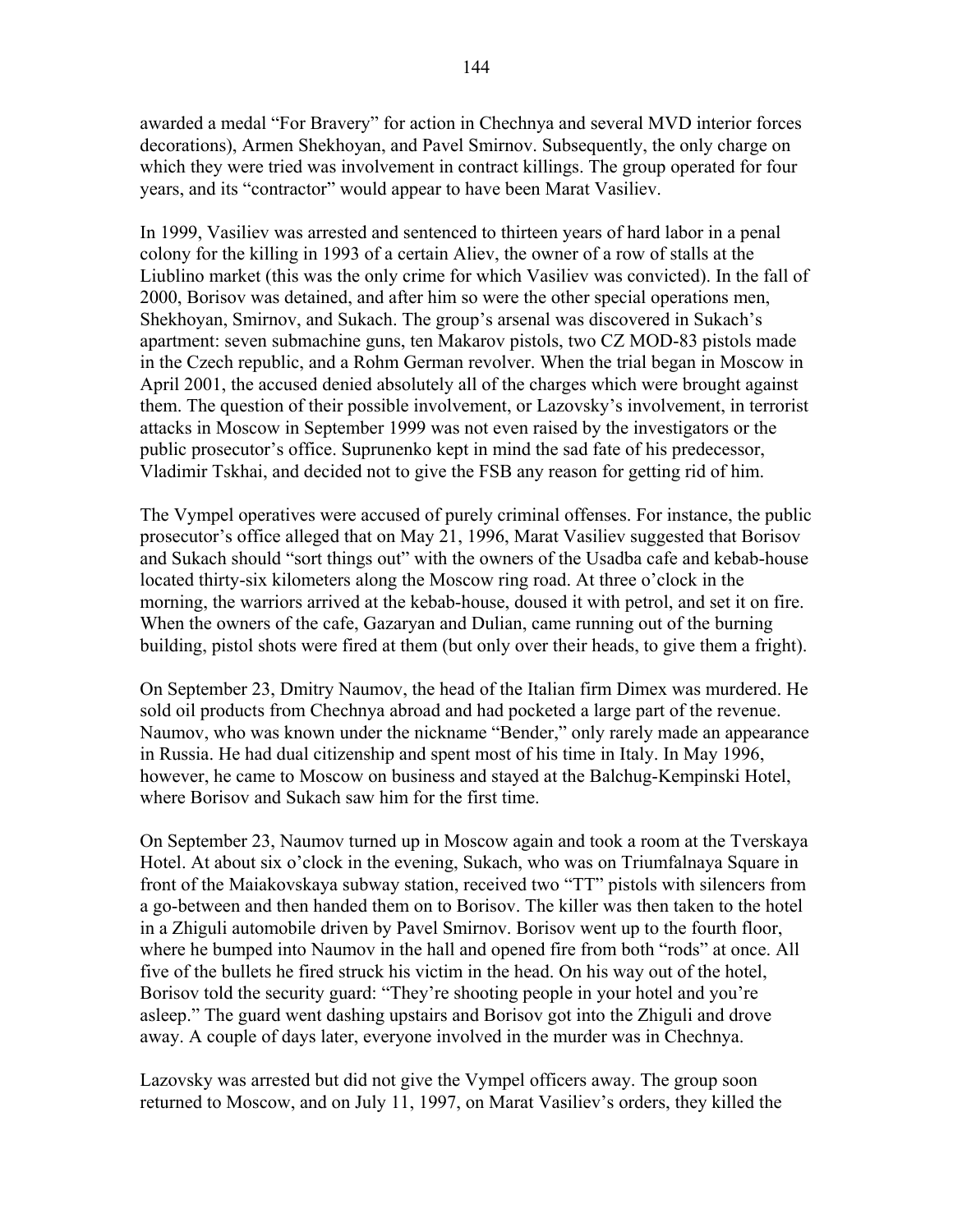general director of the Harley Enterprises firm, Alexander Bairamov, who imported cigarettes into Russia on privileged terms. The businessman did not want to share the profits from his latest deal, which had earned him eight million dollars. On First Krasnogvardeisky Passage, one of the Vympel officers' cars cut in front of Bairamov's Mercedes, forcing it to crash into another automobile (with the killers in it). When the drivers involved in the accident got out of their cars, Borisov and Shekhoyan literally shot Bairamov full of holes (Sukach's pistol jammed).

Once again, the group went away to Chechnya for a while, but by May 1998, they were back in Moscow to carry out another contract, for the murder of the general director of the Wind of the Century Company, Alexander Redko, who was an assistant to the Liberal Democrat Party State Duma deputy, Alexei Zuev. On June 18, the killers arrived at the garages on Kravchenko Street and began waiting for their victim. When the businessman took out his car and went to close the garage, Borisov and Sukach opened fire. Redko's guards gave chase, but they couldn't catch the former special operations officers. Redko was seriously wounded, but he survived.

On June 25, 1998, the chairman of the town council of Neftiugansk, Petukhov, was killed. Information gathered in the course of an operation with the highly significant title of Predators, led the investigators to conclude that the contract for the murder had been issued by Suslov and carried out by Lazovsky.

On August 23, 1998, Borisov and Sukach killed Dmitry Zaikin, a member of Lazovsky's group, for stealing a large delivery of drugs from Sukach. At one o'clock in the morning, Sukach drove Zaikin to Marino in a Volga automobile and shot him right there in the car. Then Sukach and Borisov drove the body to the wasteland at Verkhnie polia, dismembered it with a spade, and buried it, throwing the head into the Moscow River.

In 1998, Morev's special group began operations. The way in which it was set up is quite commonplace. Morev served in the armed forces in Chechnya in a separate surveillance battalion of the Eighth Regiment of the special operations forces of the VDV (military unit 3866). Near Argun the unit ran into an ambush, and only three of them were left alive. They were rescued by helicopter. A few days later, the three of them set out for the small village of Svobodny which lay close by. The surveillance officers opened the doors of the houses and tossed grenades inside. The five houses in the village were totally destroyed, and the women, children, and old men inside were killed. Later there was an investigation and the military prosecutor initiated a criminal case. The three soldiers were threatened with a court-martial. At that time, in April 1996, Andrei Morev was recruited by an FSB colonel in the special section to which he had been taken. The colonel offered Morev a simple choice: go to jail or work with us. Morev chose the second option and was given the code name "Yaroslav." He was then transferred to the reserve and set off home to the town of Yaroslavl. For two years, he was forgotten, then in 1998, they remembered about him, and he was summoned to Moscow.

The special group contained twelve men, all of whom had served in Chechnya and been forgiven certain transgressions in exchange for their collaboration. The group was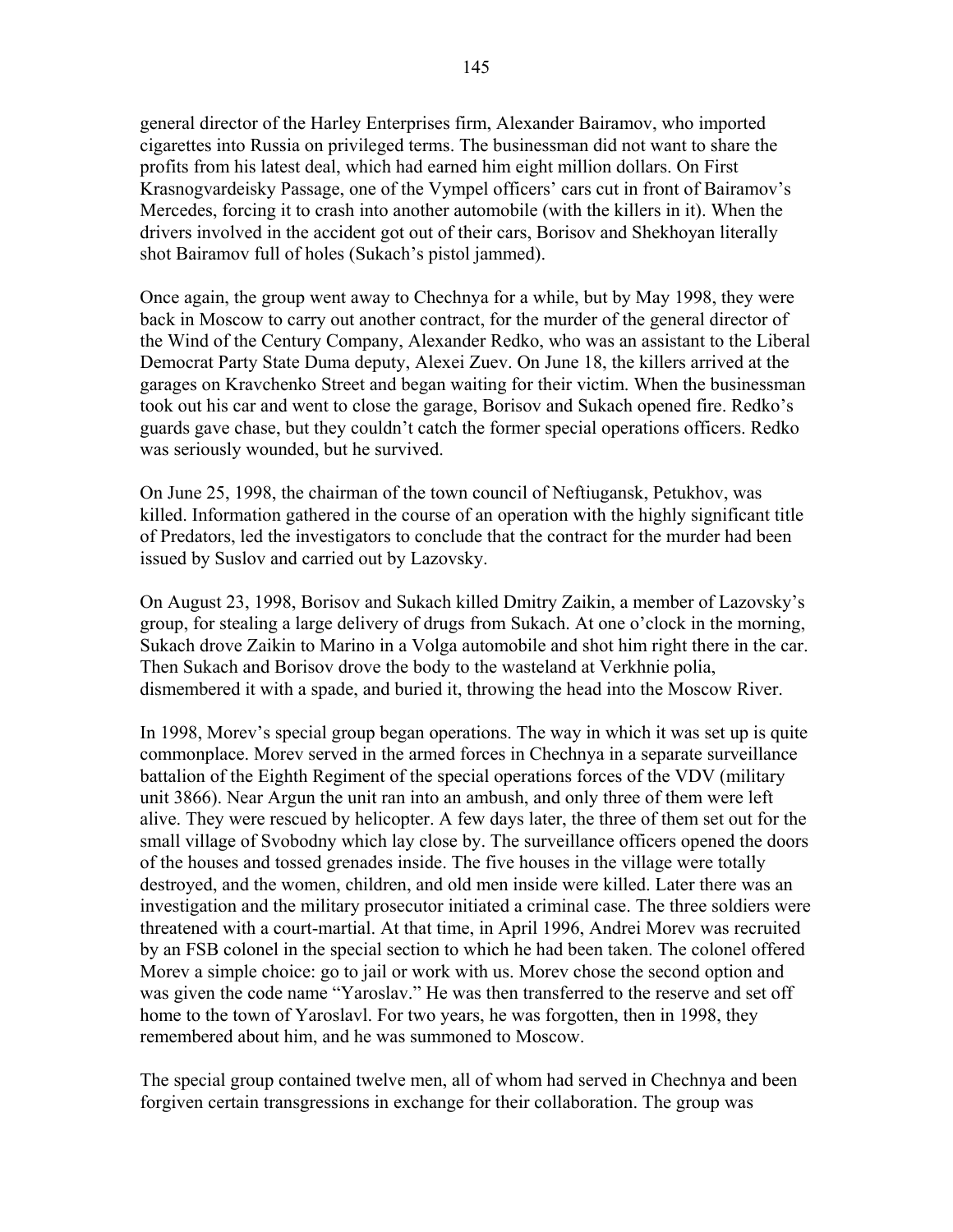informed that its main task was to liquidate particularly dangerous criminals and underworld "bosses." The team operated inside and outside Russia. It made working trips to Iraq, Yugoslavia, Ukraine, and Moldavia. Groups of two or three men were always sent on special missions. In Iraq, they liquidated a former intelligence agent from either the SVR or the GRU.

In Ukraine, they liquidated a local businessman by the name of Tishchenko. The group flew into Kiev, having been given Tishchenko's photograph in Moscow, as well as the address of a secret apartment on Kiev's main street, and the make and number of their victim's car. They obtained a bag containing their weapon from a pigeon-hole at the left luggage office of the railroad station, using a number and code also provided in Moscow. The gun was a dismantled SVD sniper's rifle. The apartment in Kiev was empty, and its windows overlooked a road junction with traffic lights. Tishchenko always followed exactly the same route, and his car often stopped at this junction, and that was where they shot him, from the window of the apartment. The operation took just one day.

Usually, no more than two days were allowed for a liquidation, although the planning and preparation might last as long as a year: the routes followed by the target were checked, and so were his acquaintances, habits and work schedule. Two days before the deadline, the hired killer was provided with information about his victim, and he arrived at the scene to find everything in place for him to complete the job. For instance, the Yaroslavl underworld "boss," who went by the name of "Perelom" ("Break" or "Fracture," as in a broken arm), was shot down with automatic weapons in the very center of town, as he was driving up to his house. The group worked with gunsights, so that the bandits' girlfriends who were in the car would not be hurt. The automatics were abandoned at the scene, together with the ID of some Chechen (the operation's Moscow controllers thought it would be a good idea to send the investigation off along the "Chechen trail"). The group's final operation to eliminate a target took place on June 2, when they killed a local policeman in Voronezh. They sabotaged the brakes in his car so that the policeman crashed into a specially positioned truck at high speed.

The group gathered for briefings once a week in an apartment in Building 1 of house 5 on Vagonoremontnaya Street (a woman and her child lived in the apartment). The group met their controller here, an FSB officer by the name of Vyacheslav (he never mentioned his surname even once), and he gave the group their missions. All of the special group's members had "cover documents" with false names. Morev, for instance, had three passports (as Andrei Alexeievich Rastorguev, Mikhail Vasilievich Kozlov and Alexander Sergeievich Zimin). He also had an external passport in the last name.

The special group was not registered among the staff of any of the departments of law enforcement or the special forces. In other words, it never officially existed. This freelance special team worked to a high professional level. In two years of operations, they had only one failure, due to the fact that the target (one of Gennady Zyuganov's assistants) failed to show up at the scene in Moscow. One operation was also called off in Kishinev, when some people in FAPSI had ordered the elimination of the director of a local wine factory, but then canceled the operation at the last moment (by an odd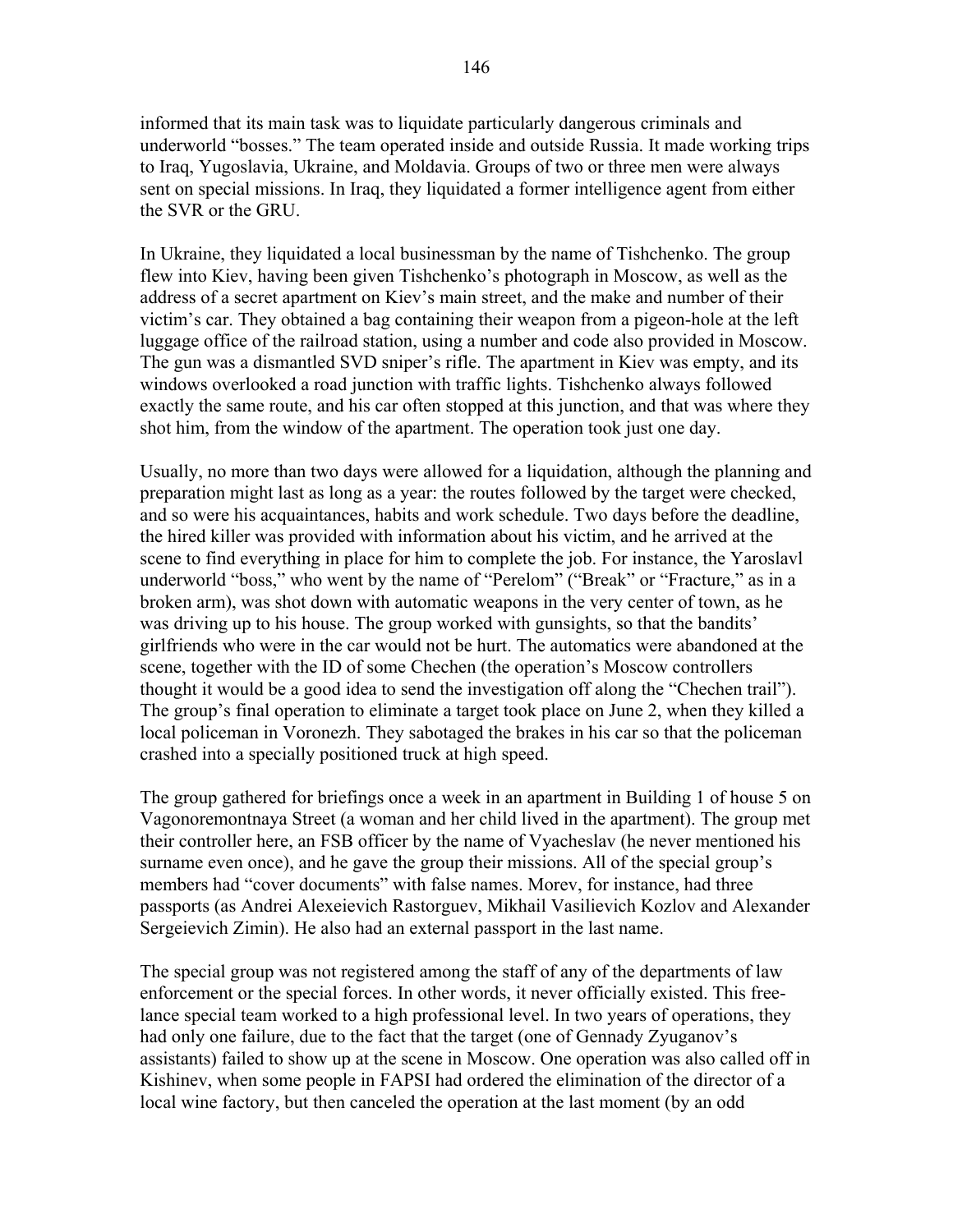coincidence, warrant officers from FAPSI in Moscow earned some money on the side in their free time as security men in one of the firms shipping wine from Moldavia, and the head of security at FAPSI was informed about this).

On several occasions, the special group brought weapons out of Chechnya. The briefings before these trips did not take place on Vagonoremontnaya Street, but at 38 Petrovka Street, in the premises of the MUR. Before they set out, the members of the group were given police uniforms and appropriate identity cards. One of these trips was typical. They made their way via Volgograd to Mozdok in Gazelle goods vans; on the approaches to Mozdok the column was met by a KamAZ army truck carrying the weapons (submachine guns, SVD sniper's rifles, and TNT). They unpacked it all from the green army crates and soldered it into zinc coffins, as though they were transporting dead bodies. Then the column of Gazelles with "load 200" set off back to Moscow. Since it was escorted by FSB employees, there were no surprises along the way. The cargo was unloaded in housing estate number 9 in Solntsevo, where the special group also gave back their police uniforms and passes and collected their bonuses. The whole excursion lasted two weeks. Depending on the amount of weapons they brought back, each of the participants on such a trip would earn from 700 to 2,000 dollars.

The group's final weapon-smuggling operation took place during the first half of August 2000. At that time, the special team was already having problems. First, several of its members disappeared, then another one drowned in the Volga River. In June, Gennady Chugunov, Mikhail Vasiliev and Sergei Tarasiev (their real names) were burnt to death in their car. Morev had been traveling with them in the Zhiguli, but he got out earlier since he had a meeting arranged with his cousin. Before the trip, the Zhiguli had stood for a while at number 38 Petrovka Street.

When he heard about his friends' death, Morev first videotaped his testimony as insurance, then left copies of the tape at several different addresses, and got out of Moscow. He was then put on the federal wanted list for ferrying weapons out of Chechnya and attempted murder. Now, Morev wanders around Russia, taking care not to sleep anywhere for more than two nights in a row. But unlike his comrades, he is still alive.

The secret services were also involved in the murder in St. Petersburg on November 20, 1998, of Galina Starovoitova, State Duma deputy and leader of the Russia's Democratic Choice movement, and the wounding of her assistant Ruslan Linkov. While the criminals abandoned the Agran-2000 automatic pistol and the Beretta they used to murder Starovoitova, for some reason, they took the USP pistol, used to wound Linkov in the head, away with them. In November 1999, Konstanin Nikulin, a former soldier of the Riga OMON, was arrested in Latvia. When searched he was found to be carrying a ninemillimeter pistol which forensic examination demonstrated was the one with which Linkov had been wounded.

However, the St. Petersburg UFSB refused to accept this. UFSB press secretary A. Vostretsov stated that "there is at present no information indicating Nikulin's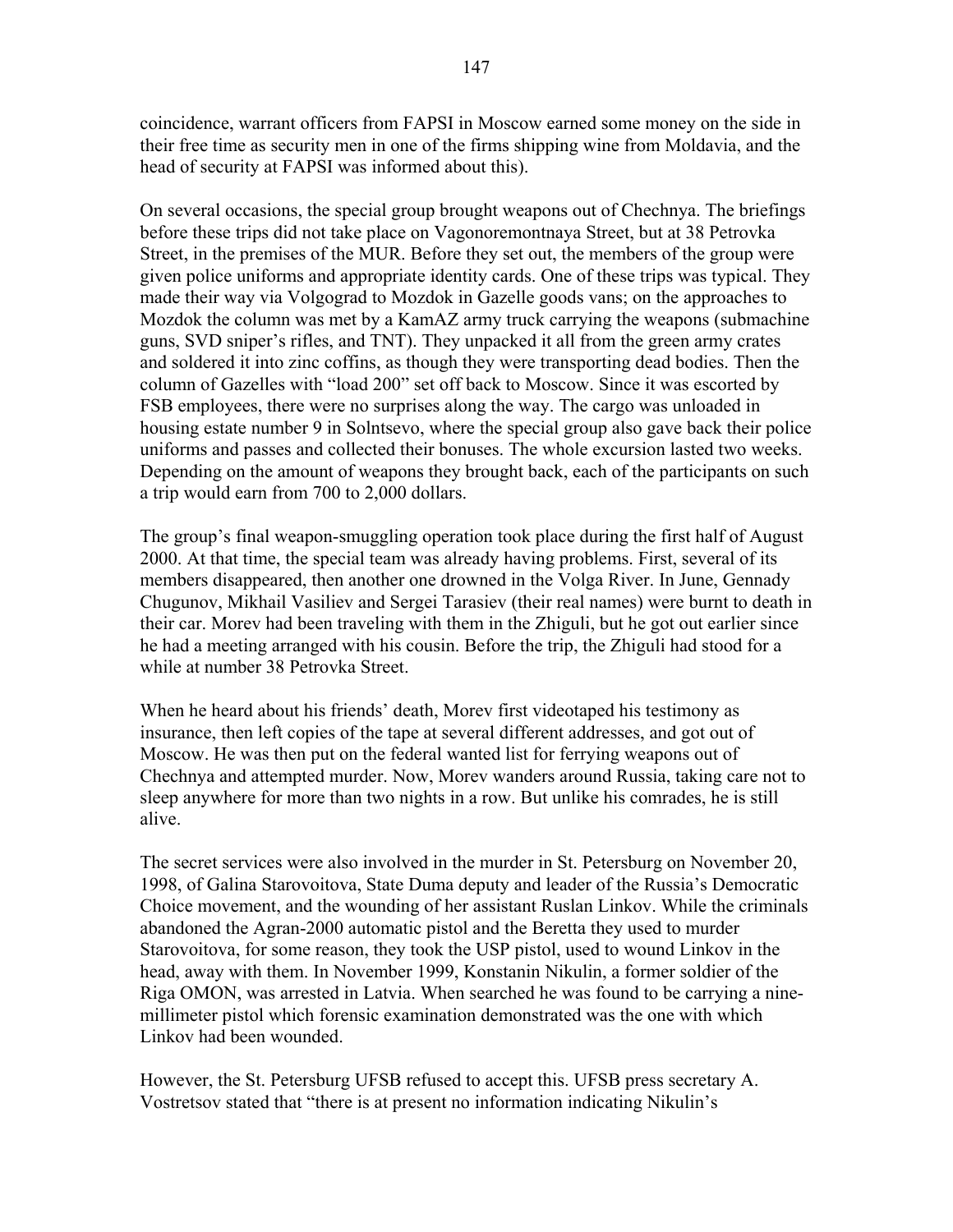involvement with this case." The investigative agencies instead, put forward a financial explanation for Starovoitova's murder, which essentially claimed that several days before the killing took place, a meeting of sponsors of Russia's Democratic Choice had been held in the organization's Moscow office, and they had allocated 890,000 dollars for elections to the legislative assembly in St. Petersburg. The FSB claimed that the money had been handed over to Starovoitova, and she had written out a receipt which was put in the safe at the movement's headquarters. Unfortunately, no one had seen this receipt, since a week after the murder, the Russia's Democratic Choice office was burgled, and Starovoitova's receipt disappeared. Russia's Democratic Choice has always rejected the account of the murder as being motivated by theft.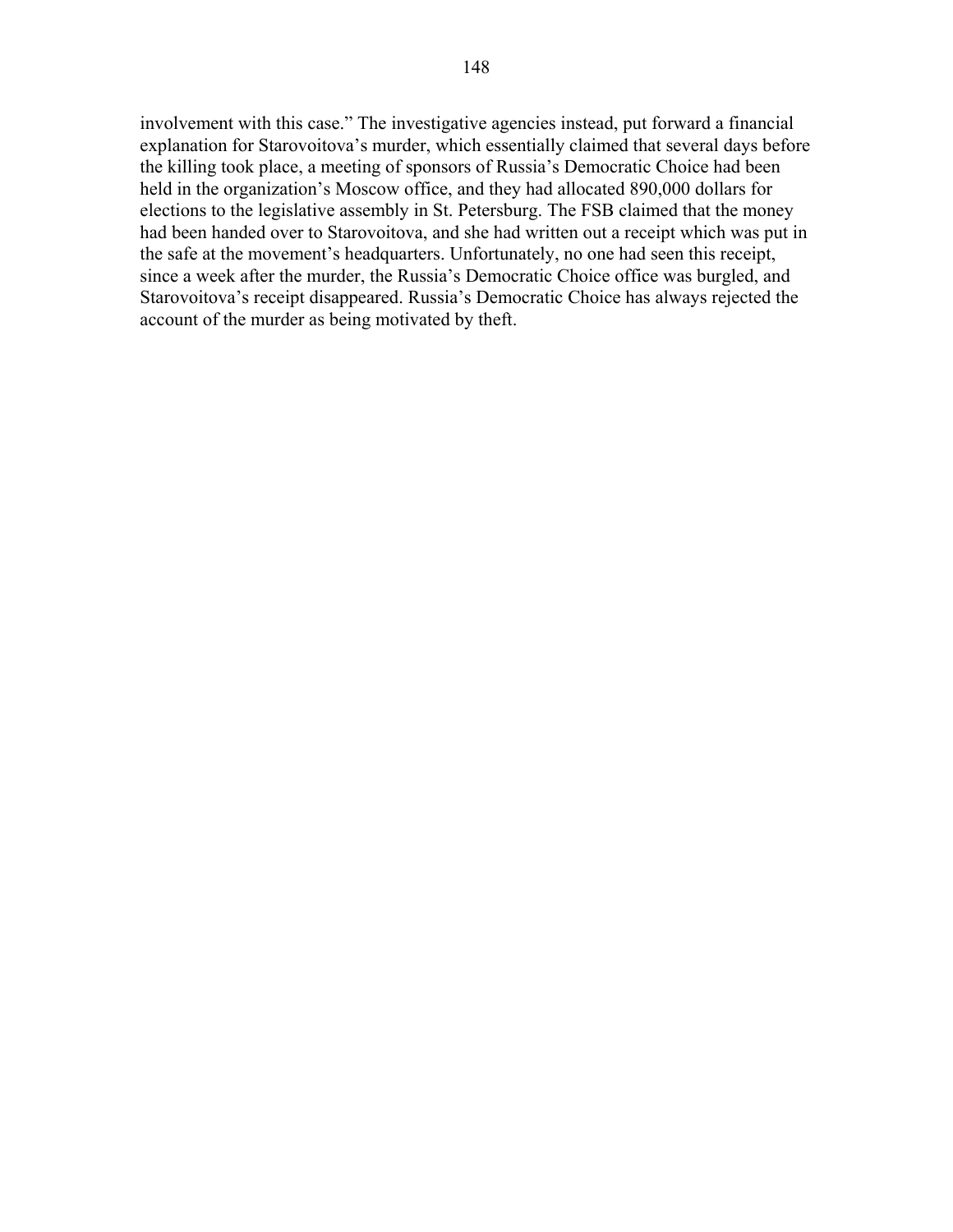## **Chapter 10**

## **The secret services and abductions**

Every time we hear about beheadings, we are reminded of the abduction and brutal execution of hostages in Chechnya. Everybody knows that most of the abductions are carried out by Chechen bandits in the hope of extorting ransom. Just how difficult a job it is to get hostages freed can be seen from the well-known case of the abduction of Magomet Keligov. On September 15, 1998, Keligov, who was born in 1955, was kidnapped in the town of Malgobek by a Chechen organized criminal group from Urus-Martan, headed by Rizvan Varaev. The group's scout in this case and organizer of the crime was Keligov's neighbor, one of the inhabitants of the town of Malgobek. The kidnappers believed that they would not be identified, and they began sending intermediaries to the Keligov family to convey their demands for a ransom of five million dollars. The Keligovs, however, refused to pay up. The scout was rapidly identified and placed under arrest, and all the members of Varaev's group were identified. Varaev then openly admitted that he was holding Magomet Keligov hostage and demanded the ransom.

The victim's family had resolved not to pay the ransom (they probably didn't have that kind of money anyway). In fact the Keligov family paid for a special state anti-terrorism unit to prepare an operation to capture and eliminate Varaev's band. At 14.00 hours on July 22, 1999, the Keligovs and members of the special unit ambushed members of the gang, who were returning to Urus-Martan from the village of Goiskoe in three automobiles. The column was raked with automatic weapons fire and shelled from grenade-throwers for twenty minutes. Seven members of the gang were killed, and five were wounded. The Keligovs and the members of the special unit then went to Ingushetia, taking with them Aslan Varaev's body and the badly wounded Rizvan Varaev. Rizvan died shortly afterwards, but the Keligovs, nonetheless, announced that the Varaev brothers had only been wounded, and they were willing to exchange them for Magomet Keligov. In the course of subsequent negotiations with spokesmen for Varaev's gang, the Keligovs were forced to admit that Aslan and Rizvan had been killed, but even so, the bandits agreed to exchange Magomet Keligov for the bodies of the two brothers. The exchange took place on August 31, 1999, at 17.00 hours on the administrative boundary with the Chechen Republic, close to the village of Aki-Yurt. Magomet had spent almost a year as a hostage.

The Varaevs were unlucky. Other well-known Chechen kidnappers have been far more fortunate: Arbi Baraev from Alkhankala (Yermolovka), Rezvan Chitigov, Apti Abitaev, Idris Mekhitsov ("Abdul-Malik"), Aslan Gachaev ("Abdulla"), Doku Umarov, and others. In their cases too, the secret services have been accused of involvement in the abduction of people in Chechnya. In the case of Arbi Baraev, there were substantial clues. According to Ruslan Yusupov, a Chechen who served as an officer first in the Soviet and then in the Russian armies, and was recruited by a member of the FSB in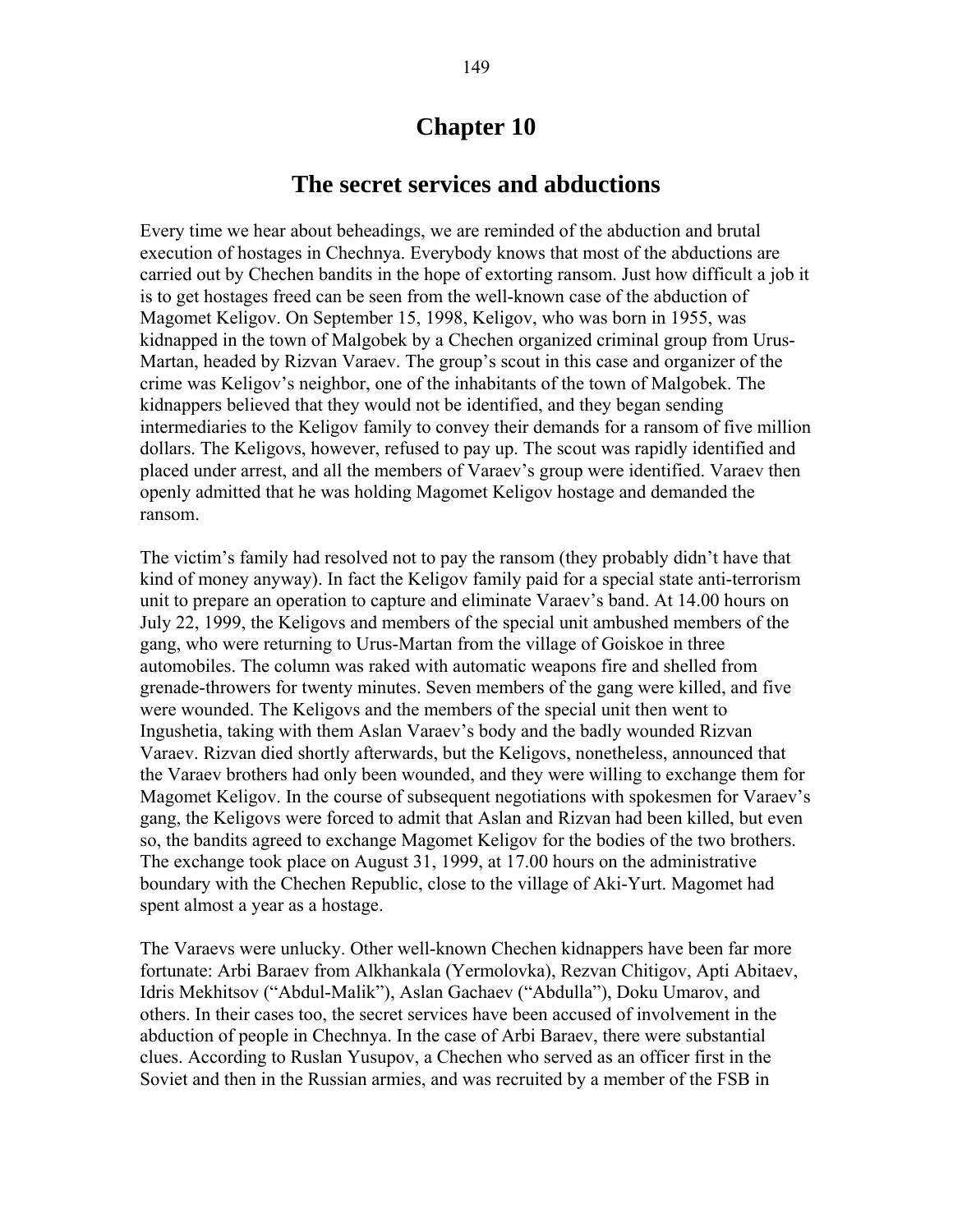Chechnya, Baraev undoubtedly worked for the Russian secret services, and they, in turn, took care of Baraev and his people.

In mid-July 2000, Yusupov was approached by his old schoolmate, Magomet S., who said he wanted to contact the FSB and give them some information on Baraev. Magomet at least believed that Baraev was responsible for the abduction of dozens of hostages in Chechnya, including members of the FSB, the president's representative in Chechnya, Valentin Vlasov, and journalists from the ORT and NTV television channels. Baraev was also involved in the murder of Red Cross personnel, three British citizens, and a New Zealander.

The FSB agreed with Magomet that for 25,000 dollars, he would lead the FSB to the exact spot, where Baraev was due to meet with his Chechen field commanders within the next twenty days. Magomet was told how to contact Yusupov and the deputy head of the district department of the FSB.

Five days later, Magomet had another meeting with the deputy head of the district department of the FSB. This time, Magomet brought with him one of Baraev's closest associates, Aslakhanov, under the FSB's guarantee of safety. Aslakhanov was on the Russian federal and Interpol wanted lists for taking part in the execution of an Englishman and a New Zealander, for kidnapping Polish citizens in Dagestan, abducting the photojournalist Jacini, and soldiers' mothers who were trying to find their sons in Chechnya. Aslakhanov moved around Chechnya with the help of a Chechen MVD identity card in the name of Saraliev. In the course of negotiations, the terms of the deal were changed. Magomet, himself a former guerrilla, and Aslakhanov agreed to hand over Baraev without payment, in exchange for an amnesty.

Ten days after that, Aslakhanov passed on information about a forthcoming meeting between Baraev and his field commanders, Tsagaraev and Akhmadov, at a chemicals plant in Grozny. Four hours before the meeting, Yusupov received information confirming this report via the deputy head of the district department of the FSB. The meeting between Baraev, Tsagaraev, and Akhmadov took place as planned, but the FSB did not carry out any operation to arrest them. When Yusupov began trying to find out from the deputy head of the district department of the FSB why the operation had been canceled, the answer he received was: "If I stick my neck out any farther, they'll have my head and yours. We're only pawns in all this, we don't decide anything."

After about another ten days, Aslakhanov reported that he and Magomet would have to make a run for it, because Baraev's people had found out everything. Yusupov immediately got in touch with the district leadership of the FSB and set up a meeting. When Magomet and Aslakhanov arrived at the meeting place in the nearby regional center, instead of FSB operatives they were met by guerrillas, who shot them down right there in the street. That same day, persons unknown abducted Yusupov's wife and her sister from a bus stop, and took them to the premises of the republican OMON, where they told the policemen that "these trollops' men are working for the Russians." The women cried and tried to explain that they were married, but no one would stand up for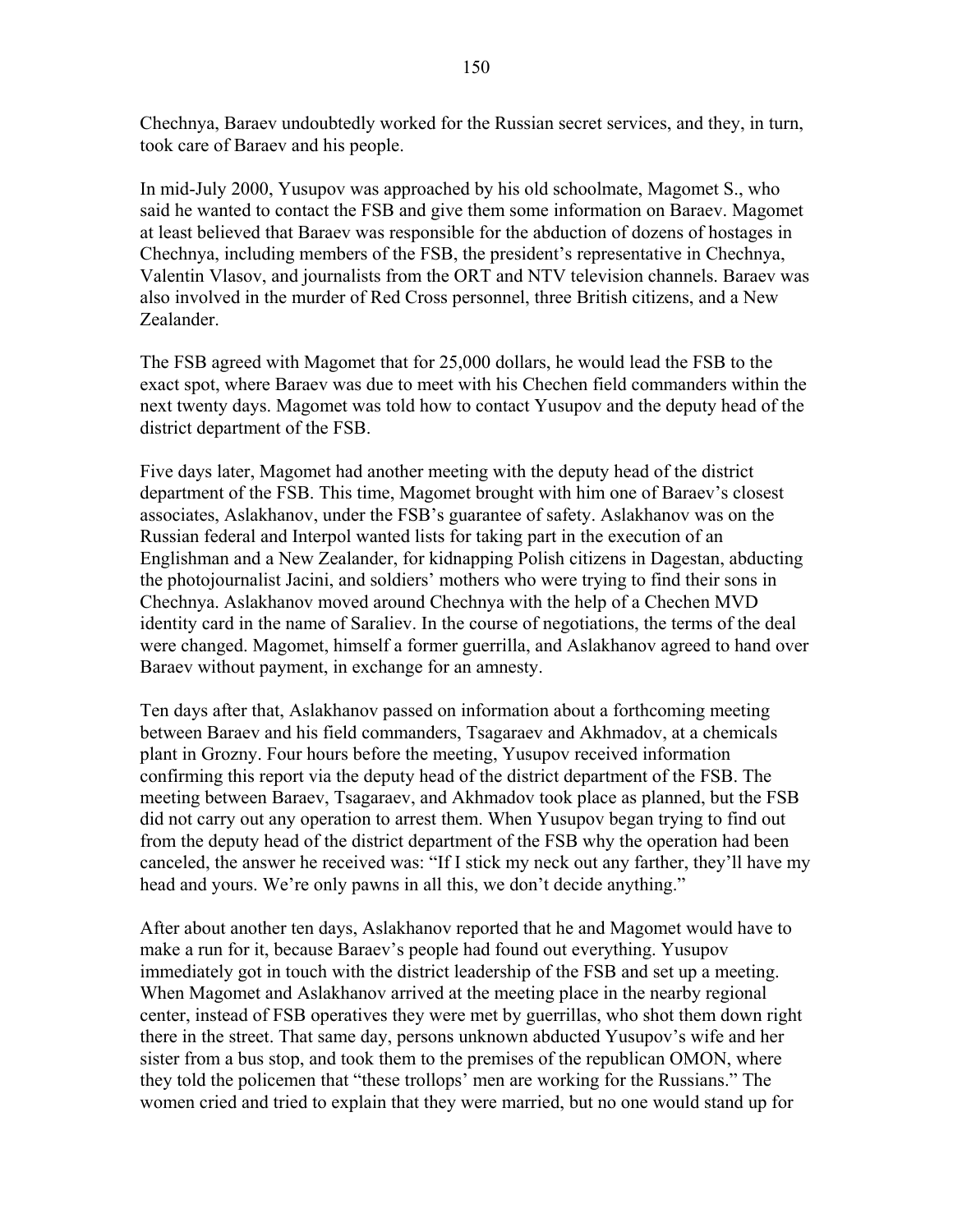them. Their abductors took them away to some deserted yard, beat them until they were barely alive, and raped them.

Yusupov contacted the criminal investigation department of the Leninsky District of Grozny and asked them to find the owners of the white Zhiguli automobile 023 VAZ 21- 26 used by the abductors. The detectives told Yusupov that these people did not live in Grozny, and no one knew them. Shortly after that, Yusupov discovered that the abductors were members of Baraev's brigade, former members of the Chechen OMON, who came from Achkha-Martan, and they had committed a long list of crimes, but since they were Baraev's people, no one was trying to find them.

A week later, two Chechens from the republican FSB and a Russian member of the GRU turned up to see Yusupov. They told Yusupov that Aslakhanov had been killed because of him, and then beat him up in front of his wife and children, and took him away to a private house in the next city district. An hour later, two of Baraev's guerrillas arrived at the house. From the questions which they put to Yusupov, it was clear that everyone present knew all about Yusupov's work for the FSB. When Yusupov denied collaborating with the FSB, he was beaten again, and the beating was actually administered by Chechens from the FSB. The following day, Yusupov was taken to Grozny and dumped in the rubble. Two days later, he and his family left Grozny.

The Chechens had a humorous saying at this time: "In Chechnya there are three-and-ahalf armored personnel carriers, ten secret services, and one Chechen per square meter." They also used to say: "Take away the GRU, FSB, and MVD secret agents, and peace will dawn." It was hard to tell just who was working for which Russian special service. There were persistent rumors that, in addition to Arbi Baraev, the Akhmadov brothers from Urus*-*Martan worked for the Russians. Local residents said that until just recently, the Akhmadov brothers and Arbi Baraev had been living in their own houses. During the second Chechen War, Baraev twice held boisterous weddings in his house in Alkhankala. The Akhmadovs and Baraev traveled around the republic quite openly in their own automobiles without encountering any problems, when their documents were checked at roadblocks. Privates on guard at the roadblocks saluted Baraev as he passed. In the summer of 2000, it became known that the Akhmadov brothers carried FSB identity cards. The UFSB agent for the Urus-Martan district, Yunus Magomadov, may well have been sacked for leaking information and exposing the identities of secret agents.

Baraev was involved in the FSB's work on printing counterfeit dollars in Chechnya. From the very beginning of the Chechen campaign, the printing of counterfeit dollars had been transferred to Chechen territory, so that if the printing works were exposed or discovered, the blame for the crime would fall on the Chechen leadership. One of Baraev's printing works was discovered in April 2000 (the house in which it was located belonged to Baraev's relatives). The dollars were shipped to the central regions of Russia via Ingushetia and exchanged at a rate of thirty to thirty-five cents.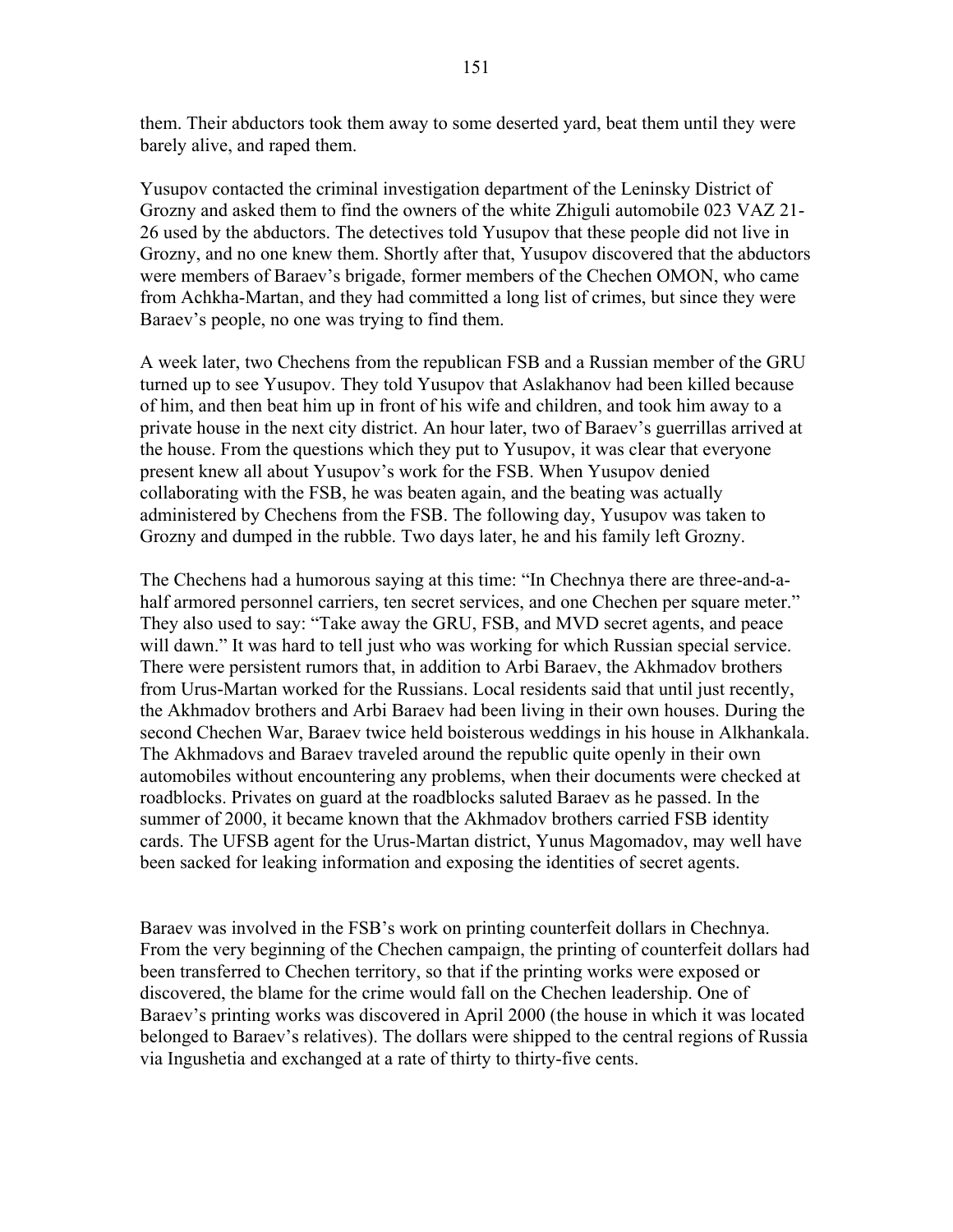The counterfeit notes were very high-quality; it was virtually impossible to identify them using the detectors in operation in the ordinary treasury bureaus, specialized equipment that only banks possessed was required. A large proportion of the profits earned was used to pay fighters their "salaries" or buy weapons and ammunition. The counterfeit dollars also circulated outside Russia. It is believed that in the last few years up to ten billion counterfeit dollars might have been put into circulation, i.e. about 10,000 dollars for every Chechen. It makes no sense to assume that Baraev alone was responsible. It is more likely that Baraev was simply used as a cover for the business of producing counterfeit notes, which was organized by the FSB.

Diplomatic, but entirely unambiguous, hints at Baraev's collaboration with the FSB were given by the president of Ingushetia, Ruslan Aushev, at a press conference held on July 6, 2000. When asked who was responsible for the recent attack on a military column in Ingushetia, Aushev replied:

"The column in Ingushetia was attacked by Arbi Baraev's detachment. There is, by the way, one thing which I do not understand: Arbi Baraev is based in the village of Yermolovka, and any of you who have been to Grozny know that is almost a suburb. That's where he is, I think he has married for the fifth time. So fine, there he is, and everybody knows where he is. It seems to me that the joint forces group needs to take rather more decisive action, especially as Baraev is attacking army columns...I know that Arbi Baraev, according to my information is located, in Yermolovka, which...you know it's not really a problem to resolve this. I was saying recently he got married yet again... And our Federal Security Service Office knows that. Everybody knows it."

The well-known civil rights activist and Duma deputy Sergei Kovalyov was more frank:

"Let us take one of the most important dealers in human beings, a young scoundrel, probably quite an audacious one. Let us forget that absolutely everyone in the northern Caucasus says: 'Arbi Baraev? But he's a KGB agent!' All right, so these are confident claims, but they can't be verified. But there are a few riddles here. A few months ago, everybody knew that he was living not far from Grozny in the village of Yermolovka. He got married there for the nth time, as permitted by Islam, and was living with his young wife. The commander of the federal forces was asked: 'Why don't you take Baraev?' He replied with a true soldier's naiveté: 'if they tell us, we'll take him'. So why don't they tell him?. . We had meetings with Chechen members of parliament. One of them, a very reliable and well-respected man, told us that one of his relatives, who had recently come down from the mountains, arrived in Yermolovka. And then a so-called 'clean-up' started. His documents weren't in order—what was he to do? Well-wishers told him: 'Go to Baraev's house, no one will touch you there'. He went to Baraev's, and the clean-up just passed him by."

It was apparently through the GRU or MUR that information was leaked to the press to show that the Akhmadovs and Baraev had protectors in very high places. A number of Moscow newspapers published material stating that Baraev was in Moscow in August 2000, and stayed in a house on Kutuzovsky Prospekt. It had been ascertained that Baraev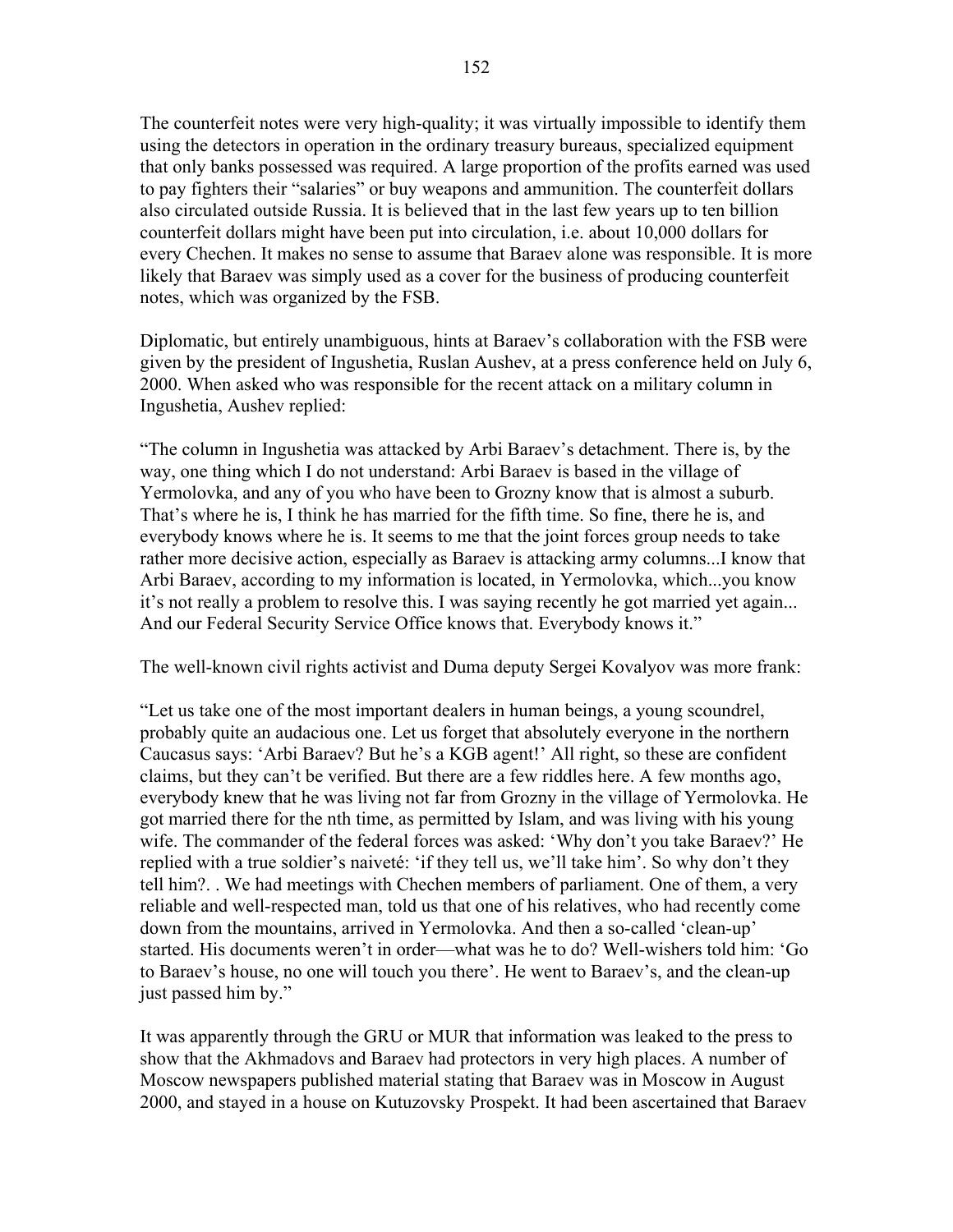met with highly placed Russian officials and apparently the cars, which had pulled up at the entrance to Baraev's apartment, included one bearing the number of head of the president's office, Alexander Voloshin.

Possibly president Aushev's statement and the scandalous articles about Baraev's stay in Moscow provided the decisive argument in support of those who wished to eliminate Baraev. The details of his death remain unclear to this day. Supposedly he was killed in his home village of Alkhankala some time between June 22 and 24, 2001, in the course of an operation, which some sources claim was carried out by a division of MVD and FSB forces, while according to other sources it was a GRU special detachment consisting of Chechen nationals. According to information provided by State Duma deputy, MVD General Aslanbek Aslakhanov from Chechnya, Baraev was killed in a blood feud by people whose relatives he had himself killed.

If Baraev had lived, his testimony could have been highly damaging to a number of highly placed officials, as well as members of the secret services and the military. There was nobody who wanted Baraev alive and capable of telling tales which would cast light on so many murky dealings. A dead Baraev could be blamed for any number of things...

If Baraev was the most famous of the kidnappers, Andrei Babitsky, a journalist from the American Radio Liberty, was one of the most unusual victims. Despite the obvious difference between Babitsky's case and other cases of abduction, it provided new proof of the Russian secret services' involvement in abduction.

After the start of the second Chechen War, the military authorities in Mozdok refused to give Babitsky accreditation. The requirement for administrative accreditation was unlawful, since a state of emergency had not been declared in Chechnya, and no zone of "anti-terrorist" operations had ever been declared. According to a decision of the Constitutional Court of the Russian Federation, unpublished enactments of the Russian government or the military departments of state, which infringe the rights and freedoms of the citizen, are to be regarded as null and void. On the basis of this understanding of Russian law, Radio Liberty correspondent and Russian citizen, Andrei Babitsky, traveled to Chechnya in defiance of the administrative prohibition. In late December 1999, he came back from Grozny to Moscow for a few days, bringing with him video footage which was later shown in the program *Itogi* on the NTV television channel. On December 27, he returned to Grozny, and on January 15, 2000, he was preparing to travel back to Moscow.

On his way out of Grozny on January 16, close to the Urus-Martan intersection on the Rostov-Baku highway, Babitsky and his Chechen assistant were detained at a roadblock manned by the Penza OMON. The statement made by the investigator of the Public Prosecutor's Office claimed that it was a member of the UFSB who searched Babitsky and confiscated his belongings. This provided documentary proof that Babitsky was arrested by the UFSB. He was later handed over to the Chechen OMON, where one of the OMON commanders, Lom-Ali, personally beat him up, after which he handed Babitsky over to Fomin, the head of the FSB department in Urus-Martan.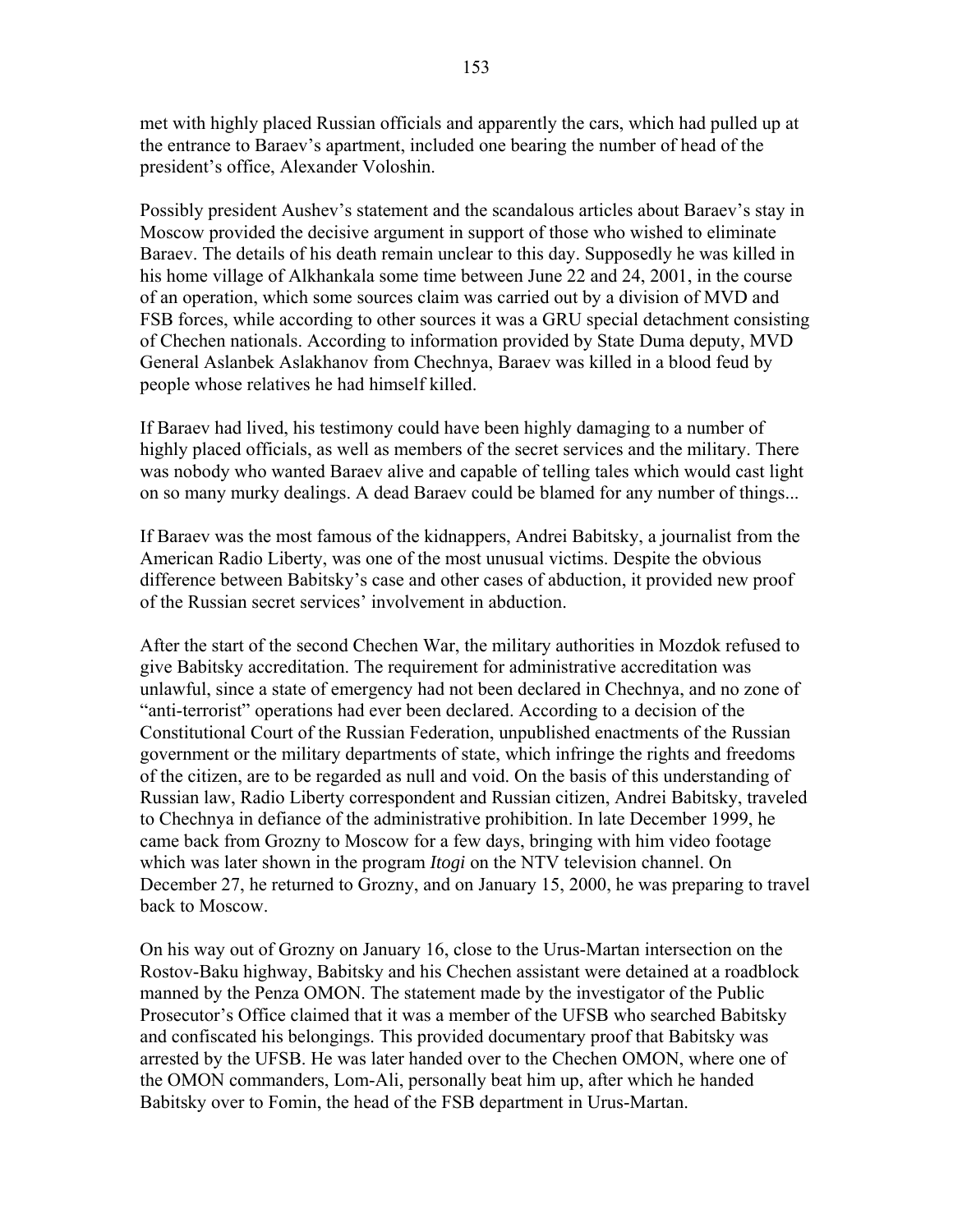Babitsky was officially arrested under a decree on vagrancy, and he was sent to the detention camp at Chernokozovo "in order to establish his identity." There, Babitsky was beaten again and forced to "sing" for hours under torture. In video footage shown on television on February 5, the traces of the beatings were clearly visible. In contravention of the Criminal Law Procedural Code, no report was drawn up of Babitsky's arrest in Chernokozovo. He was denied the right to see his relatives or have a meeting with his lawyer (as stipulated in article 96, part 6 of the Criminal Procedural Code). The General Public Prosecutor's Office of the Russian Federation did not bother to answer queries from lawyers, including those from the famous lawyer, Henry Reznik. Nor was any reply forthcoming to a inquiry about Babitsky from Duma deputy Sergei Yushenkov.

Babitsky's colleagues began looking for him on January 20, but since the Russian authorities denied that he had been detained, it was a week before anything became clear. On January 27, the authorities announced that Babitsky had been arrested, because he was regarded as a suspect and had been detained for ten days (ending on January 26). The Public Prosecutor's Office was planning to accuse Babitsky of an offense under article 208 of the Criminal Code of the Russian Federation ("Organizing an illegal armed formation or participating in such a formation"). "If our guys have got your friend, and I think they have, then that's it, curtains, you won't be seeing him again. Nobody will. Sorry to be so blunt," Alexander Yevtushenko, a correspondent of the newspaper *Komsomolskaya pravda*, was told by an old acquaintance who was an FSB officer.

On February 2 at Chernokozovo, a package was accepted for prisoner Babitsky. However, the investigator, Yury Cherniavsky, would not permit a meeting with Babitsky, hinting that he would be released in four days. The journalist's release was demanded by Radio Liberty, the Council of Europe, the U.S. State Department, the Union of Journalists, and civil rights activists (including Andrei Sakharov's widow, Elena Bonner). In negotiations with U.S. Secretary of State Albright, Russian Minister of Foreign Affairs Igor Ivanov stated that acting president Putin personally had the situation "under control."

At 4 p.m. on February 2, the prosecutor of the Naur District of Chechnya, Vitaly Tkachyov, announced that Babitsky's preventive detention had been replaced by a signed undertaking not to leave Moscow, where he was on the point of being sent from Gudermes. Later, the press secretary of the Public Prosecutor's Office of the Russian Federation, Sergei Prokopov, announced that Babitsky had been released on February 2. (Only later did it emerge that Babitsky was not released, and he spent the night of February 2 in a motorized cell, a truck used for transporting detainees. At three o'clock the following afternoon, with barely a sign of embarrassment, Yastrzhembsky declared that after being "freed," Babitsky had been exchanged for three prisoners of war. Then he corrected himself and said it was for two.)

Since Babitsky was wearing a shirt that had been sent to Chernokozovo on February 2, the obvious conclusion was that he had been handed over on February 3. No one in Chechnya knew the "Chechen field commanders," to whom Moscow claimed Babitsky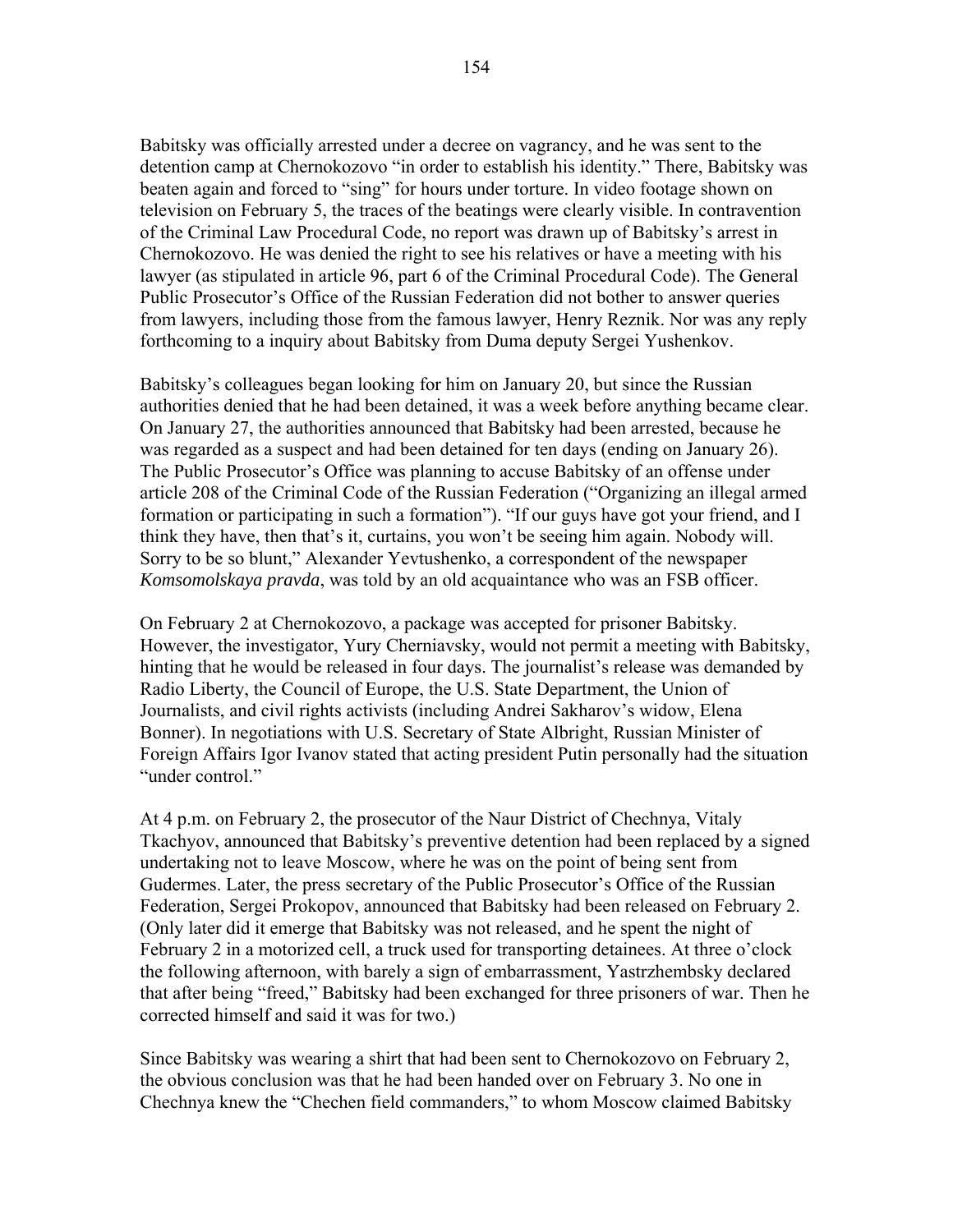had been handed over in exchange for "captive Russian military personnel." President of Chechnya Maskhadov declared that he did not know where Babitsky was. And no one had seen the "exchanged" Russian soldiers.

In actual fact, apart from Babitsky all the individuals involved in the exchange were members of the FSB. One of them, a Chechen working for the FSB, had helped to hoodwink Babitsky, and when Babitsky realized what was going on, it was too late. In an interview on NTV on the evening of February 8, Russian Minister of the Interior Ivan Golubev announced that he had made the decision to exchange Babitsky. But another official tried to convince journalists that the "exchange" had been a local initiative, and the Kremlin was looking into who was responsible for what had happened, because the "Babitsky affair" was working against Putin.

Official government spokesmen claimed that Babitsky was alive, and that a video recording which confirmed this would arrive in Moscow the next day. In fact, the videotape was handed over to Radio Liberty by persons unknown on the evening of February 8, sooner than promised. One of the "Chechens" who had supposedly traveled from Chechnya to hand over the tape was wearing an MVD uniform. The video footage showed Babitsky in an exhausted condition.

Journalists who analyzed the tape said that the way Babitsky was taken by the arms was typical of the police, but that Chechens did not handle people that way. In fact, not even the members of the FSB who were involved in the "exchange" made any real effort to conceal the falsification. When an FSB department was celebrating the anniversary of the withdrawal of Soviet forces from Afghanistan, one of them confessed to Alexander Yevtushenko: "You saw the warriors in masks. And the one who grabbed hold of Babitsky. They showed it on television. Well, that was me."

The area where the "exchange" took place was not far from Shali, which was entirely under the control of federal forces and not far from the village of Nesker-Yurt, also under federal control, where there were federal soldiers and fortified roadblocks and armored personnel carriers. The people in masks drove off with Babitsky and took him, as it turned out later, to the Chechen village of Avtury. Although this village was not yet occupied by federal forces, the journalist did not by any means end up among resistance fighters. He became a prisoner in the house of relatives of Adam Deniev, well-known for his collaboration with the Moscow authorities (his religious and pro-imperial organization "Adamalla" had an office in Moscow). In this house Babitsky was detained for three weeks, without being permitted to make contact with the outside world.

On February 23, the kidnappers led Andrei out of the house, ordered him to lie down inside the trunk of a "Volga," and drove him to Dagestan. On this day—the anniversary of the deportation of the Chechens—the number of soldiers at federal checkpoints was greatly increased and the residents of Chechnya preferred not to leave their homes any more than was necessary, but the kidnappers' cars—the "Volga" and the "Zhiguli" that accompanied it—were never stopped: at each checkpoint, the drivers merely slowed down in order to show some kind of document.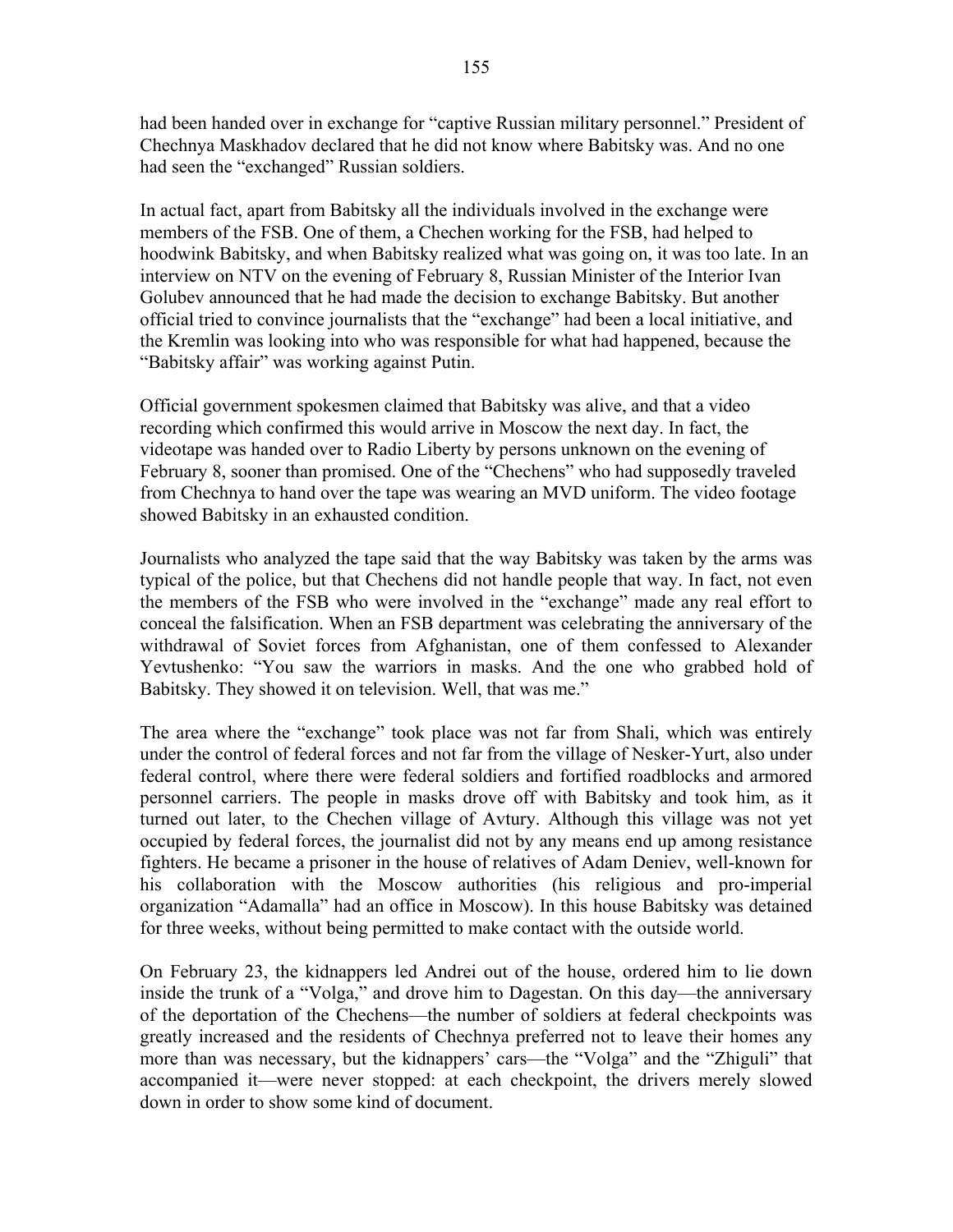In this way, Babitsky was brought to Mahachkala. Here he was given a passport with someone else's name, but with a professionally attached photograph of himself (as it turned out later, a blank passport with this number had been issued, perfectly legally, by one of the passport offices of the MVD). The kidnappers demanded that Babitsky should cross the border into Azerbaijan with this passport. But Andrei managed to escape. After returning to Mahachkala, he called his friends from his hotel (where he had been compelled to use the false passport) and the world finally found out that the journalist was alive. Then he gave himself over to the Dagestan police.

Despite the fact that the policemen later received medals for the rescuing Andrei, Babitsky himself was accused by the authorities of using a false passport, held for several days in a jail in Mahachkala, and later tried, sentenced to a heavy fine, but pardoned...

For some reason the General Public Prosecutor's Office was not interested in the fact that Babitsky had been abducted, beaten, and tortured, but for the half-dead victim to be using someone else's passport was clearly a serious crime. The passport became the basis for the main charge in Babitsky's case.

Throughout all of this, of course, the structures of coercion and the officials involved in the Babitsky affair were confident that they could act with absolute impunity, and this confidence was based on the fact that Babitsky's suppression had been sanctioned by the leadership of the FSB.

Almost all of the partipants in this incident are known. We have already mentioned Deniev's group. The person who arranged Andrei's "exchange" has also been identified as FSB Colonel Igor Petelin (recognized in the television footage by *Novaya Gazeta*'s military correspondent Vyacheslav Izmailov). And Andrei himself later saw a photograph of one of his kidnappers in the newspaper—as one of the bodyguards of the current "president of Chechnya" Akhmad Kadyrov.

In the war in Chechnya, the secret services carried out reprisals against their enemies without the slightest regard for the law. The strange story of the kidnapping of Kenneth Gluck, the representative of an American medical charity, on January 9, 2001, close to the Chechen village of Starye Atagi, led many people to suspect that Gluck had been abducted by the Russian special forces. At a press conference in St. Petersburg on April, 18 2001, Zdanovich made it clear in Patrushev's presence that the FSB had no interest in Gluck's work in Chechnya: "the FSB, to put it mildly, has grave doubts about whether Kenneth Gluck was really a representative of a humanitarian organization." After this, Zdanovich claimed that the well known field commander and trader in hostages, Rezvan Chitigov, worked for the CIA in Chechnya.

It became clear that the FSB regarded Gluck as a CIA agent involved in spying for the United States. This was apparently the reason, the FSB had decided to exclude him from the Chechen republic. First, Gluck was kidnapped and then on February 4, his liberation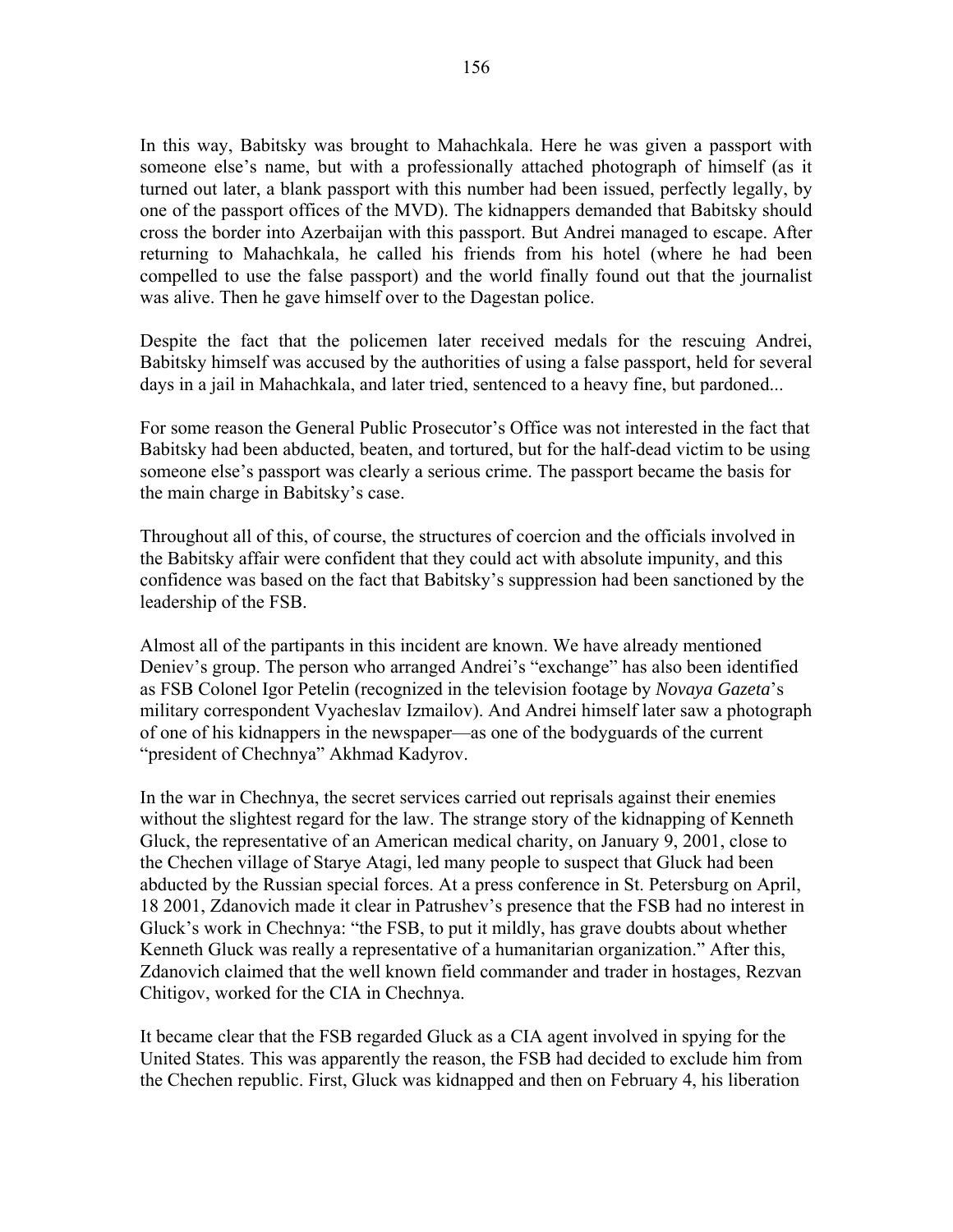was stage-managed "without any conditions or ransom as a result of a special operation carried out by FSB agents."

It was absolutely clear to everyone that no special operation had been carried out to free Gluck, and he had simply been set free by his abductors, who had decided not to kill him. After the Babitsky case, the FSB no longer bothered to use conspiratorial methods, having come to believe in its own absolute impunity. The reality of the Gluck case was no less obvious. Everybody could tell that Gluck had been abducted by the FSB. "That's why the whole business of Gluck's capture and release was so strange," Zdanovich declared at one of the press conferences. It would be hard to disagree with him. When one and the same organization kidnaps someone and then liberates him, it really does look rather strange.

Against this background, the story of the kidnapping by GRU operatives of, former chairman of the Chechen parliament, Ruslan Alikhadjiev, seems almost natural and lawful. Having been a successful field commander during the first Chechen war, Alikhadjiev did not take part in the military operations of 1999-2000. In mid-May 2000, he was detained in his own house in Shali. According to local people, the arrest was carried out by agents of the General Staff GRU, who took the former speaker of parliament to Argun, where his trail went cold.

After May 15, not even Alikhadjiev's lawyer, Abdulla Khamzaev, ever saw him again. Khamzaev said that he made repeated inquiries at various levels concerning the fate of his client, but was never able to meet with him. Information emerged from the Public Prosecutor's Office that a criminal investigation had been initiated into Alikhadjiev's disappearance under article 126 of the Criminal Code (abduction). The Prosecutor's Office had not initiated criminal proceedings against Alikhadjiev and, consequently, had not sanctioned his detention. The MVD knew nothing about what had happened to Alikhadjiev. On June 8, 2000, Khamzaev was notified by the FSB that Alikhadjiev was not in the FSB's Lefortovo detention center. Khamzaev did not receive any answer to his inquiry from the General Public Prosecutor's Office. Finally on September 3, the radio station Moscow Echo reported that Alikhadjiev had died of a heart attack in Lefortovo, and his family had already been officially notified of his death.

The abductions of Chechens in Chechnya by federal agencies of coercion in order to punish them, extort ransom or kill them were almost heroic exploits that went uninvestigated and unpunished. The police of the October Temporary Department of Internal Affairs in Grozny, led by Colonel Sukhov and Major V.V. Ivanovsky, was suspected by journalists and public figures of abducting and killing about 120 inhabitants of Grozny and other regions of Chechnya. The corpses were presumed to have been dumped in the basement of a building on territory which was guarded by the October Temporary Department of Internal Affairs. The policemen later blew up this building, in order to cover up their crimes.

The organization of security sweeps in order to abduct Chechens and extort ransom for the release of hostages, became an everyday event, a part of life in wartime. Cases are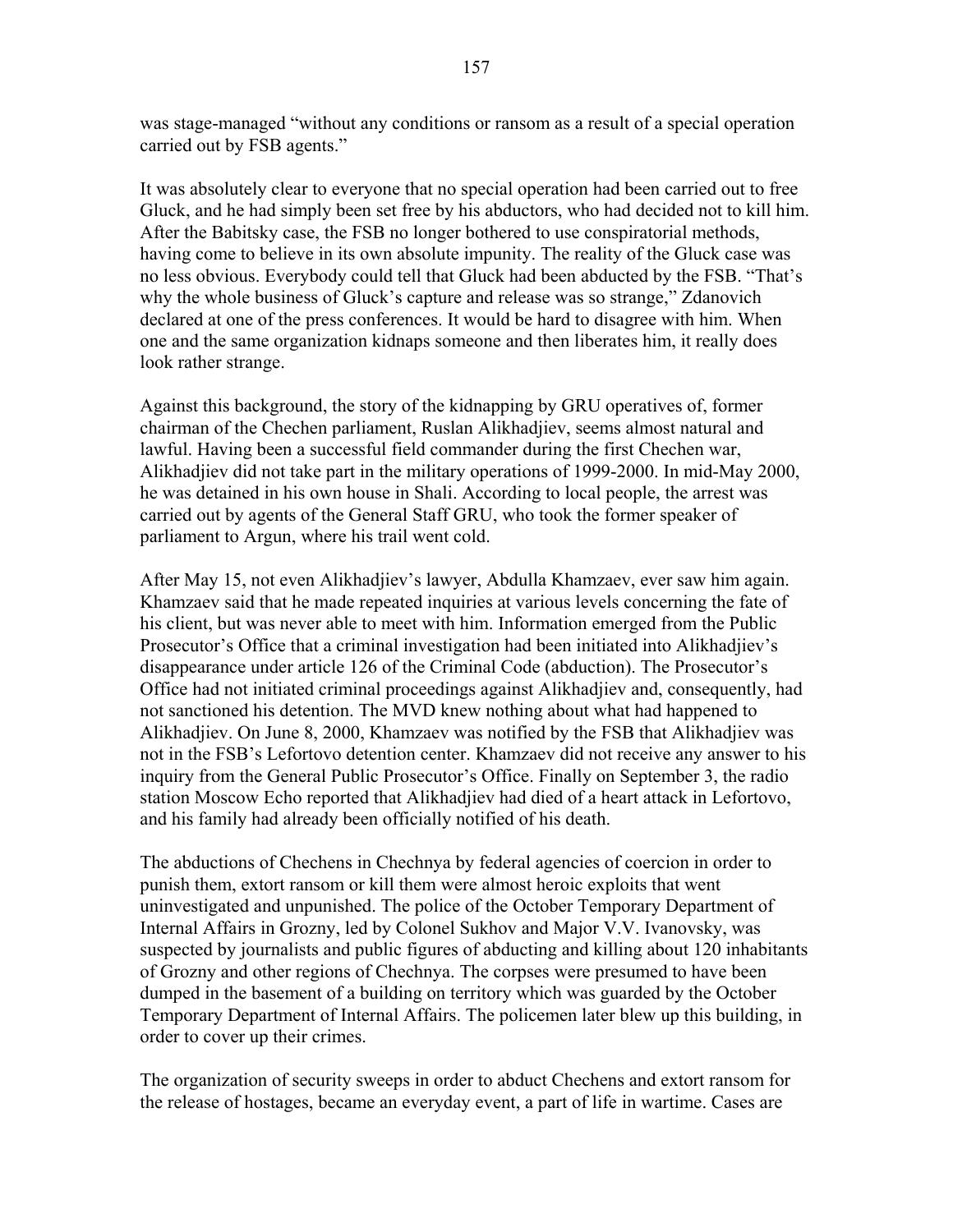even known of Russian officers selling Russian soldiers to Chechen bandits as slaves, and then declaring them deserters.

The war in Chechnya has made human life cheap in Russia. Brutal killings and trade in slaves and hostages have become the norm. Tens of thousands of young people have gone through the war. They will not be able to return to civilian life.

Chechnya is the FSB's workshop, the training ground for the future personnel of the Russian secret services and freelance brigades of mercenary killers. The longer this war goes on, the more irreversible its consequences become. The most frightening of them is hatred. Chechen hatred of Russians. Russian hatred of Chechens. This conflict was created artificially by the coercive agencies of Russia, mainly the Federal Security Service.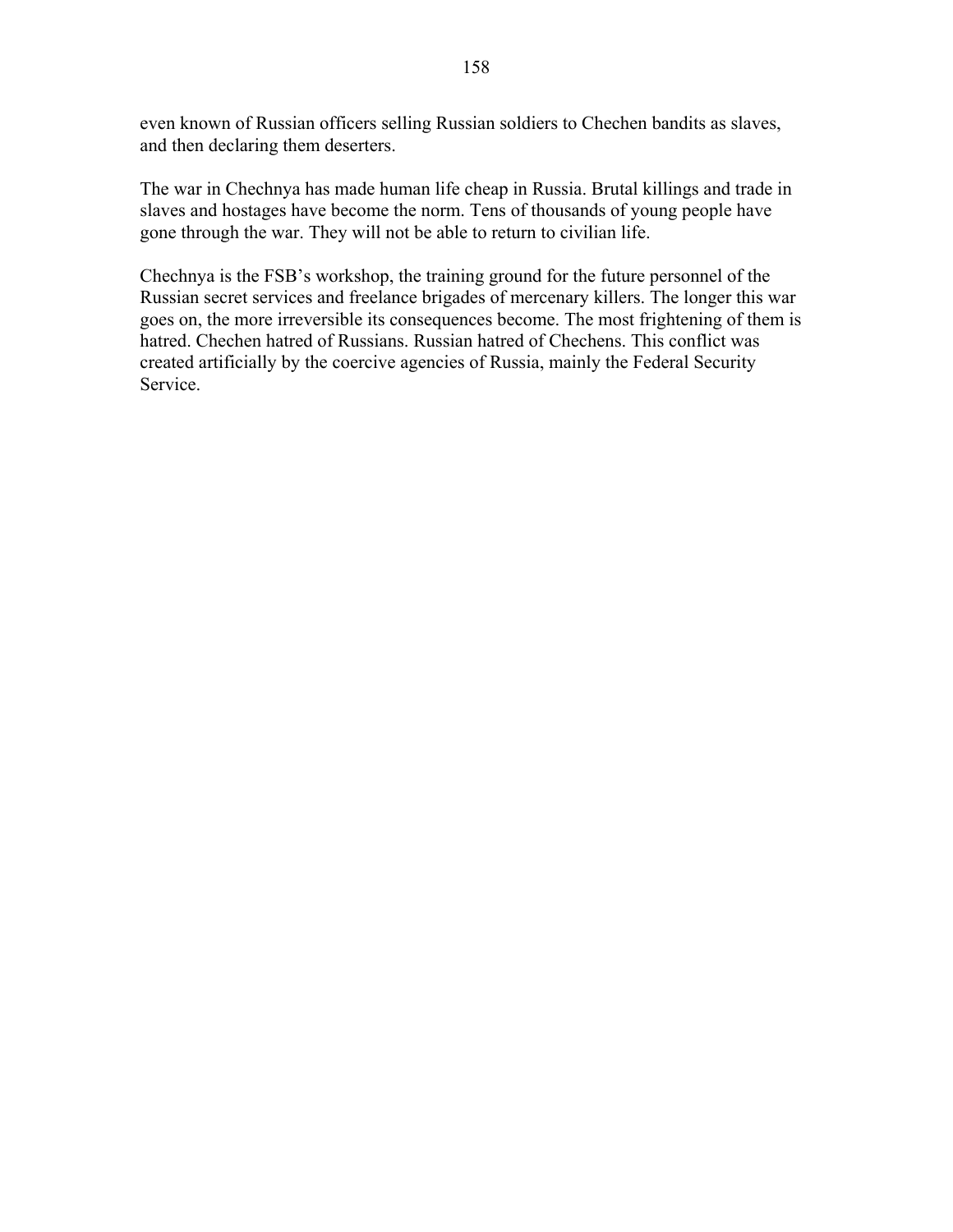## **Chapter 11**

## **The FSB: reform or dissolution?**

### All according to plan! **Youth slogan invented by Putin's PR-team**

Why blame us, you who know everything? For evil, all is according to plan, even a clean conscience.

## **Vladimir Vysotsky**

For the sake of objectivity, we should point out that attempts to reform the FSB from within have been made by isolated individuals in the system, but they have not been successful. On the contrary, efforts made by individual FSB officers to maintain the honor of the ranks of the special agencies and the crushing defeat suffered by heroic individuals in this war have only served to demonstrate, yet, again, that reform of the FSB is impossible, and this agency of the state must be abolished. One of the many documents which make this clear is a letter addressed to Russian President Yeltsin on May 5, 1997, long before the bombings of the apartment buildings. Since in the first edition of this book we published this letter without its author's knowledge or consent, we felt we had no right to give his name. However, by the time of the second edition a significant change has taken place in his life: he has been arrested. For this reason we have made the decision to publish his name. The author of the letter to Yeltsin was former FSB colonel and lawyer Mikhail Trepashkin. Trepashkin was arrested in Moscow in 2003 on the fabricated charge of illegal weapons possession and divulging state secrets (espionage). He is still in prison.

### **On the unlawful activities of a number of officials of the FSB RF**

"Dear Boris Nikolaievich,

Circumstances oblige me to appeal to you personally in view of the fact that the director of the Federal Security Services Colonel-General N.D. Kovalyov, and other leaders of the FSB RF are taking no measures to deal with the problems of state security in Russia raised by myself in reports and statements, which I have forwarded to them beginning in 1996.

In recent years, organized criminal groups have been attempting to infiltrate the FSB RF by any possible means. Initially, the most common approach was to establish relations with individual members of the FSB RF and engage in criminal activity under their protection ('roof '). And then these groups moved on to delegating their members to join the ranks of the FSB RF. They are accepted for service via acquaintances working in the personnel departments or as section leaders.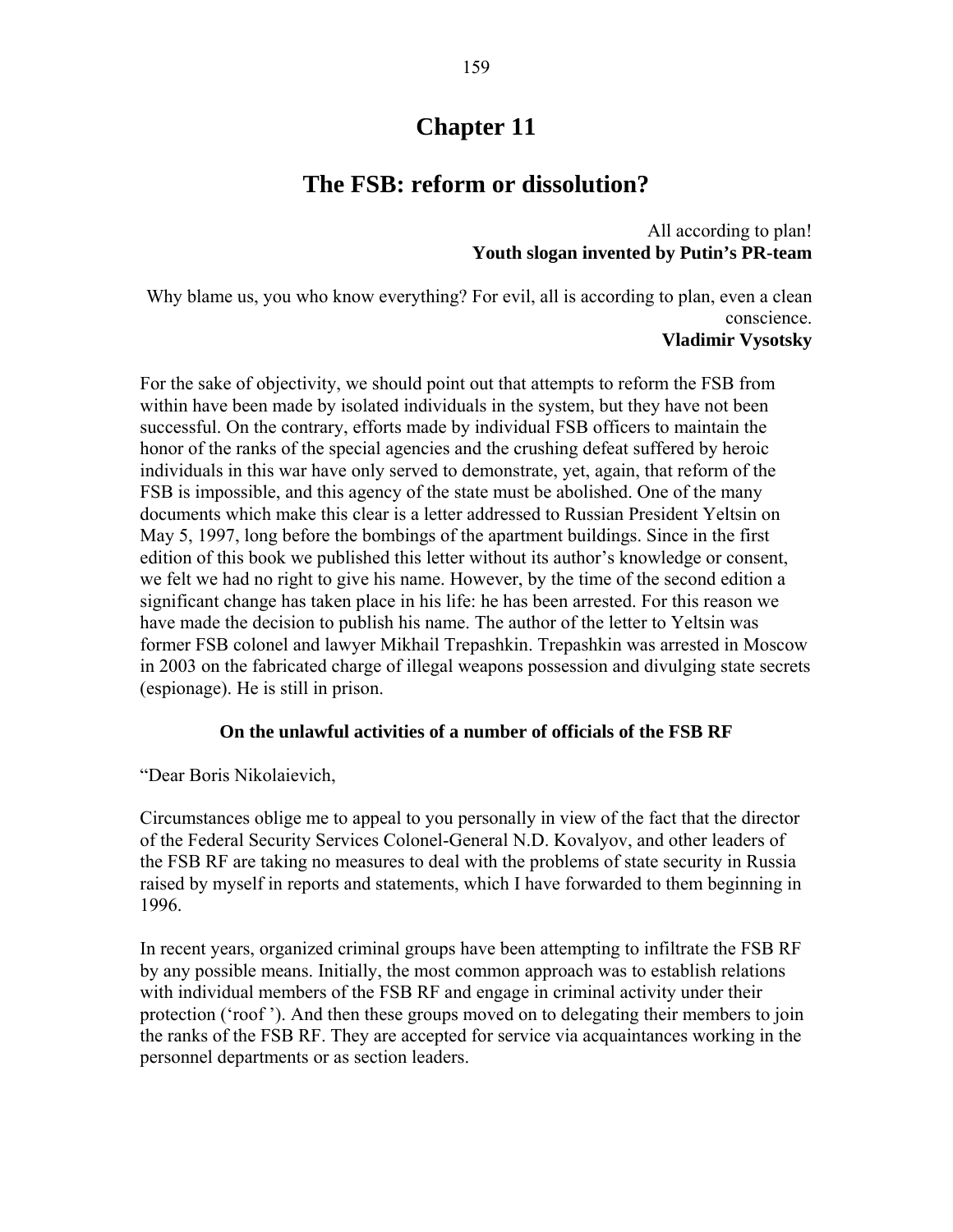The infiltration of members of criminal groups into the ranks of the FSB RF was particularly intensive under M.I. Barsukov and N.D. Kovalyov. Under these leaders, a number of members of the Solntsevo, Podolsk, and other criminal groups were taken into the service ... In order to ensure their safety the 'right people' were promoted to key posts. At the same time, a number of professionals with extensive operational experience were dismissed without due cause. All of this took place with the connivance of former personnel section officer N.P. Patrushev.

The actions of FSB RF leaders, Barsukov, Kovalyov, and Patrushev, are intended to force professionals out of the structures of the FSB RF in favor of criminal elements. For instance, when Patrushev was appointed to the post of head of the Internal Security Department of the FSB RF, instead of combating criminal groupings, he began to persecute members of the FSB, professionals with long experience of the fight against crime, and forced them to resign from the security agencies. As a result, the department ceased pursuing cases against armed criminal groups.

At the present time, former head of the Internal Security Department of the FSB RF Patrushev has been transferred to the post of head of the Administration and Inspection Department of the FSB RF, and Kovalyov has replaced him by Zotov, concerning whose connections with criminal organizations a lot of information has been supplied to the FSB. Prior to this appointment, Zotov supervised the anti-terrorist center, which had almost no successful operational activities to its name, while at the same time terrorist acts were being committed and continue to be committed on all sides and in Moscow alone large amounts of illegal weapons and munitions are in circulation. It was Zotov who, in December 1995, made special efforts to block the progress of a case dealing with a Chechen organized criminal group. According to operational sources, Zotov was given a present of a foreign-made jeep-style automobile by one of the groups, which he sold on his appointment to a general's post in order to conceal the fact.

Kovalyov has appointed a number of officers to general's posts without regard for professional ability or services in the field, but on the basis of acquaintance and loyalty to the director. For instance, in August 1996, a Long-Term Programs Department was established within the FSB RF. This department, directly subordinate to FSB RF director Kovalyov, absorbed a considerable number of professional personnel from other sections. However, no one in the FSB knows why Kovalyov maintains this department, since its aims and objectives and the functional responsibilities of its personnel have yet to be defined. In, effect the Long-Term Programs Department of the FSB RF does nothing to combat crime, but guarantees the safety of non-state organizations (such as the Stealth Company and others). Nonetheless, friends of Kovalyov—Khokholkov, Stepanov, and Ovchinnikov—have been appointed to general's posts in the Long-Term Programs Department. The first two have already also received their general's epaulettes. Khokholkov and Ovchinnikov had both previously been investigated by the Internal Security Department of the FSB RF. The first maintained close relations with bandits and accepted monetary remuneration from them, so that he could afford to lose as much as 25,000 U.S. dollars in a single night at a casino...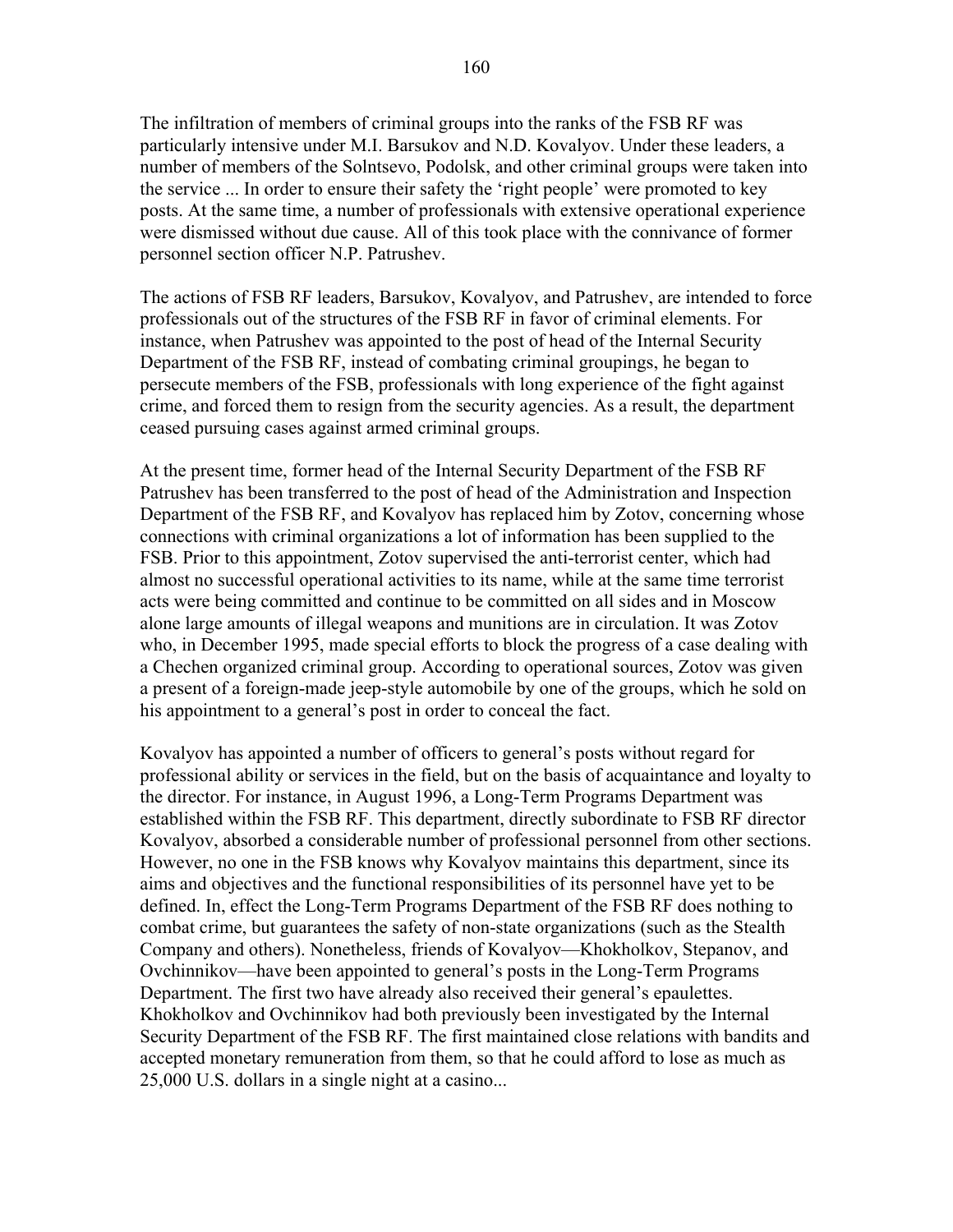The bandit Stalmakhov, who is well known to the RUOP GUVD of the city of Moscow, stated in conversation with one of our sources that since 1993, the members of his group, which included a number of former employees of the KGB USSR, had engaged in smuggling activities. Their criminal activities were covered up in exchange for monetary remuneration by highly placed members of the FSB RF, including generals of the Economic Department of the FSB, Poryadin and Kononov, Moscow Region UFSB General Trofimov, and director of the FSB RF, N.D. Kovalyov, was informed of this. In February 1994, in my capacity as senior investigator for especially important cases of the Investigative Department of the MB RF, I detained nine automobiles ('wagons') containing contraband goods with a value of more than three million U.S. dollars. Due to measures taken by the officials named above, the contraband was released and stored at the factory "Hammer and Sickle," from where it was subsequently illegally sold. A number of trumped-up claims were made that I was involved in extortion, which made it impossible for me to work on locating the contraband goods.

Likewise alarming are the leaks of operational information from the FSB RF to criminal organizations.

Head of the FSB RF N.D. Kovalyov (and before him, M.I. Barsukov), and department heads Patrushev and Zotov, are thwarting efforts to curtail the criminal activity of organized groups guilty of committing serious crimes, in particular efforts to curtail the criminal activity of Chechens in the city of Moscow.... An operation that relied on available materials led to the arrest of members of a "Chechen" organized crime group involved in the extortion of 1.5 billion rubles and approximately 30,000 U.S. dollars on the premises of the commercial bank "Soldi." Those arrested included V.D. Novikov; L.M. Bakaev; and also K.N. Azizbekian, head of the security agency "Kobra-9"; Colonel G.U. Golubovsky, group leader in the general staff of Russian Army; Senior Police Lieutenant V.V. Uglanov, an operative of the Moscow OBPSE GUVD.

Individuals who were arrested while assisting the extortionists to enter the bank included organized crime group members B.B. Khanshev and S.A. Aytupaev, as well as three agents of the Moscow police — Moscow OEP GUVD Senior Operative and Police Major G.F. Dmitriev, GAI Department Chief and Police Major V.I. Pavlov (both armed), and Junior Police Officer I.A. Kolesnikov.

In the course of the interrogation it was established that this organized crime group received substantial assistance in resolving issues of a criminal nature from the consultant of the General Staff Academy of the Russian Federation, Major General Yu.I. Tarasenko, who was paid 5,000-10,000 U.S. dollars monthly by V.D. Novikov. After being interrogated, Tarasenko acknowledged that he had received financial compensation from V.D. Novikov and K.N. Azizbekian, and admitted that he directed officers of the army general staff and police agents to assist the "Chechen" organized crime group.

On 1 December 1995 the investigative division of the 3rd RUVD TsAO of the City of Moscow filed criminal charge No. 055277 in accordance with statute 148, article 5, of the criminal code of the Russian Federation.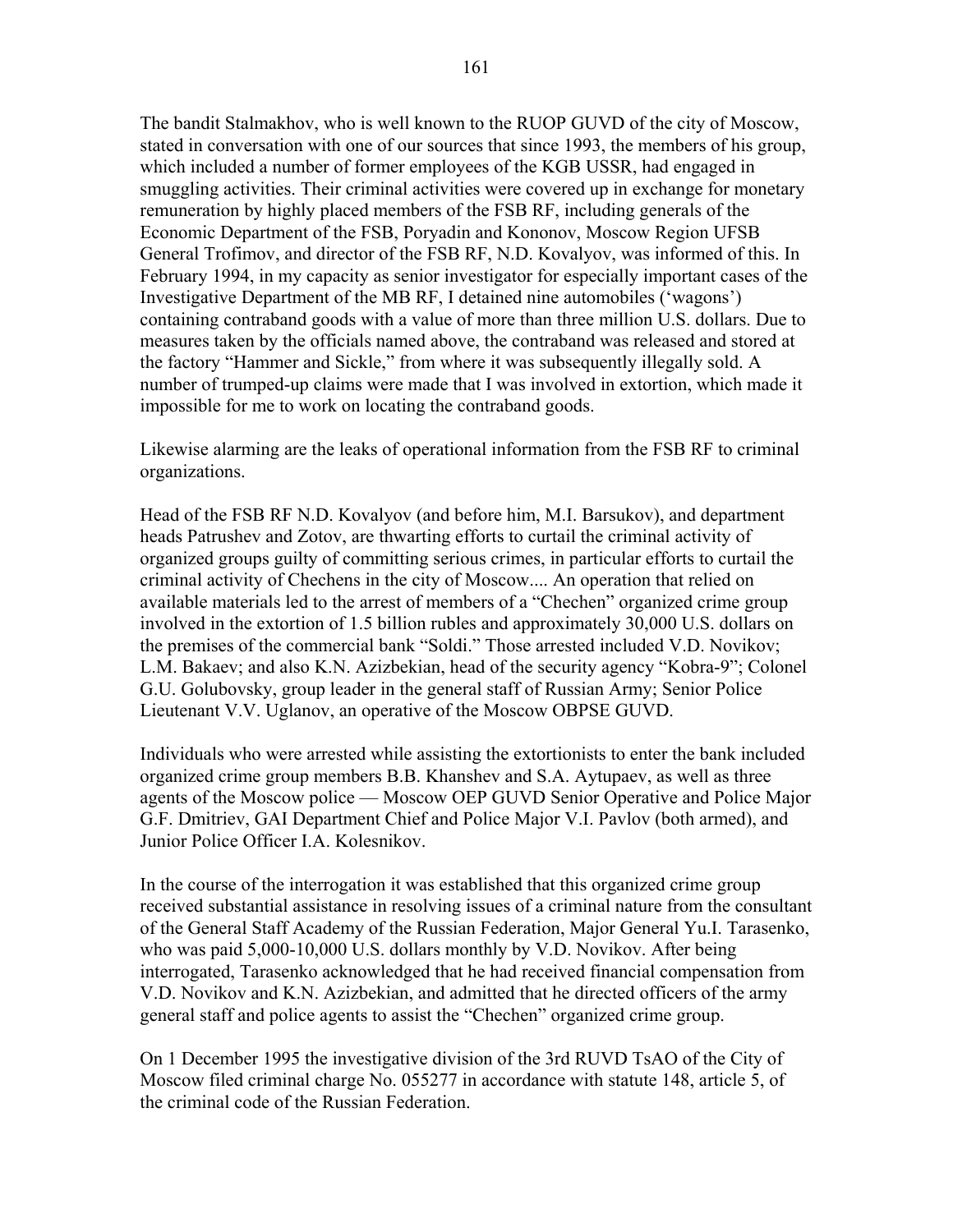In the course of the initial investigative, operational and search measures, it was established that, in addition to extortion, the members of the above-named criminal group had committed murders in Moscow and in Chechnya, had stored weapons and munitions at an illegal depot outside Moscow and had moved weapons and munitions from the military depots in the town of Elektrogorsk to areas of military operations in Chechnya.

Since I was one of the leaders of the operation, I played an important role in the uncovering the criminal activity of the "Chechen" organized crime group. However, already at the beginning of December 1995, I was removed from the case in connection with a work-related background examination, and the weapon I had been issued was recalled. The causes and grounds of the background examination remain unknown to me to this day.

Upon completion of the "background examination," an order was issued on 8 February 1996 (No. 034) concerning my punishment for supposedly undermining the operation, although the materials of criminal case No. 055277, the letters of the Moscow RUOP GUVD office, the 3rd RUVD TsAO of the City of Moscow, and the Tver general prosecutor's office, state precisely the opposite.

The members of the commissions, referring to "aforementioned" indications, reached a fabricated conclusion and determined that in arresting dangerous criminals I had exceeded my legitimate authority. These circumstances served as grounds for my dismissal from work related to uncovering the activities of criminal groups.

According to operational data in my possession, the members of the aforementioned criminal group allocated 100,000 U.S. dollars to blocking the work on the case and declared that they had enough funds 'to buy the FSB and the MVD and the Ministry of Defense."

A brief comment on the outcome of the opposition offered by Trepashkin at the time of the first edition of this book in 2002. Following his letter to Yeltsin, Trepashkin was dismissed from the service. Zdanovich slandered him in the media, accusing him of being a common criminal. The dismissed officer took the leadership of the FSB to court. During the court hearings, which lasted for more than a year, the leadership of the FSB planned and carried out two attempts on the lieutenant colonel's life. However, somehow he managed to survive and win his case, in which one of the respondents was Patrushev. Unfortunately, the new director of the FSB (who was Putin) refused to implement the court's decision, even though it carried the force of law, thereby demonstrating, yet again, the impossibility of reforming the FSB or of combating it on the basis of the existing legislation. In 2003, after the former FSB officer became the lawyer of the sisters Tatyana and Alyona Morozov (whose mother died in an apartment-house bombing in Moscow in September 1999) and offered to represent their family's interests in a case involving the investigation of the terrorist attacks committed by Russian security agencies, Trepashkin was finally arrested.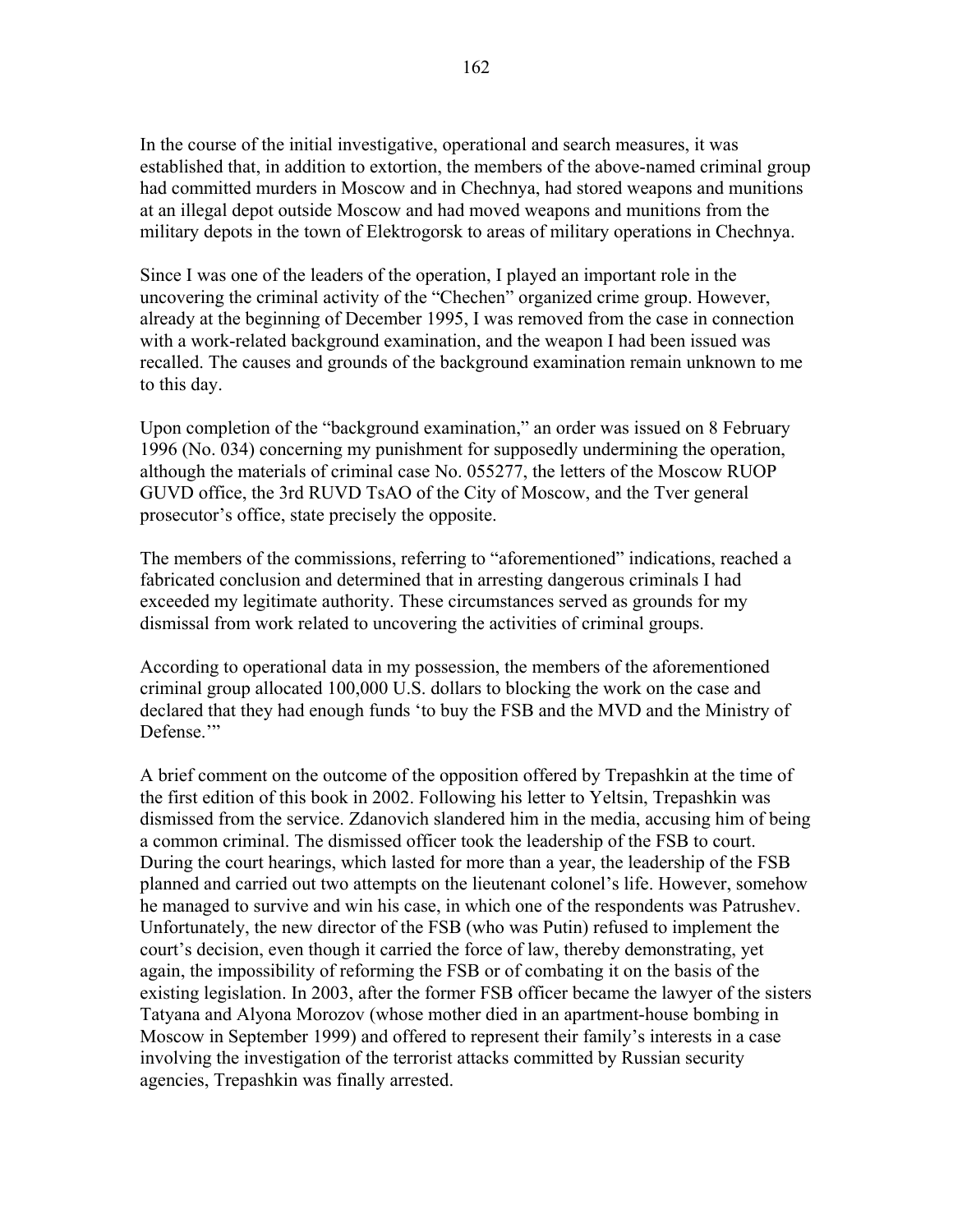There is nothing surprising about the idea of dissolving the FSB. In December 1999, perhaps under the influence of the bombings in Russia, the newspapers carried information concerning a planned dissolution of the FSB. This is what one of the Moscow papers printed:

"According to well-informed sources, in the next few days. a new armed law enforcement agency may be set up on similar lines to the FBI in the USA. It is presumed that the job of heading up the new structure will be given to an officer with the rank of First Deputy Prime Minister. According to our information, it is planned to appoint the present minister of the interior Rushailo... It is intended to endow the new department with the function of supervising all of the agencies of law enforcement, including FAPSI, the MVD, the FSB, the Ministry of Defense, and so on. The new department will be based primarily on the structures of the MVD. At the initial stage, it will take from the FSB the departments for combating terrorism and political extremism and economic counterintelligence. And if in the future the new department should also absorb the counterintelligence functions, the FSB will effectively cease to exist."

However, gently dissolving the FSB in the MVD is not enough. The Supreme Court of the Russian Federation must initiate a full-scale investigation into all of the sensational terrorist attacks, first and foremost into the September bombings, whether they succeeded or were foiled, including the incident in Ryazan, this investigation must be transferred from an FSB due to be disbanded to a specially created agency at the MVD, and the individuals involved in organizing terrorist attacks in Russia must be punished as the law requires.

The State Duma must draft and approve as a matter of urgency a law of inspection and promulgation, which prohibits former and current members of the agencies of state security from occupying elected positions or state posts for the next twenty-five years, and obliging all former and current members of the organs of state security to retire by a deadline agreed with a commission especially established for this purpose. This decree of the State Duma must also extend to the current president of Russia and former head of the KGB Vladimir Vladimirovich Putin.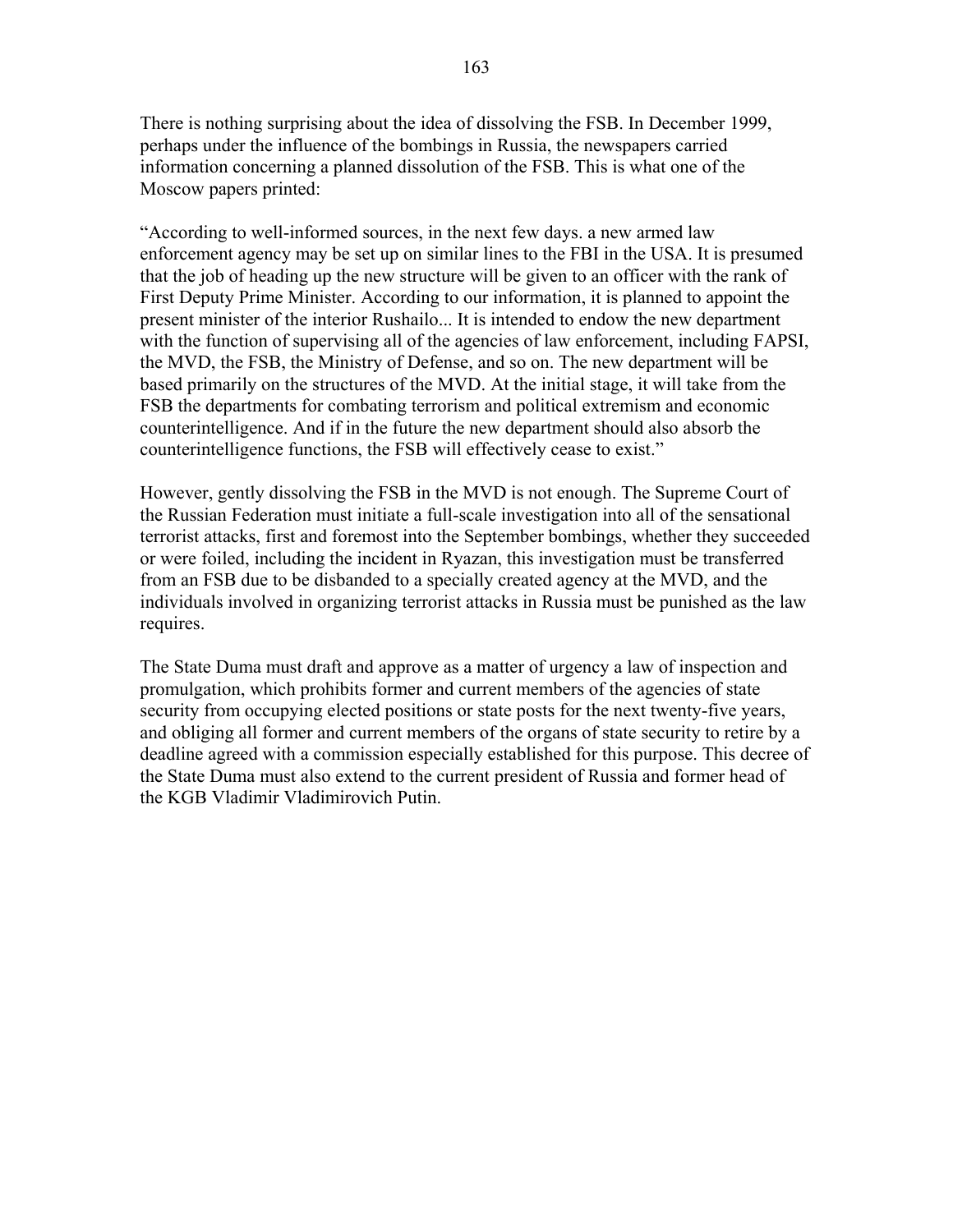### **The FSB in power (in place of a conclusion)**

The Federal Security Service has now succeeded in getting its own candidate elected president. When Putin spoke on the anniversary of the founding of the All-Russian Extraordinary Commission on December 20, he began his address to his colleagues by saying that the FSB's assignment had been completed—he had become the Prime Minister of Russia.

The restoration of the memorial plaque to Andropov on the Bolshaya Lubyanka building which houses the FSB, a toast to the health of Stalin with the leader of the Russian communists Zyuganov, bombings in residential buildings and a new war in Chechnya, the passing of a law making it legal once again to investigate individuals on the basis of anonymous denunciations, the promotion to positions of power of FSB generals and army officers; and finally, the total destruction of the foundations of a constitutional society built on the admittedly frail but, nonetheless, democratic values of a market economy, the strangling of the freedom of speech—these are only a few of the achievements of Prime Minister and President Putin during the initial months of his rule.

To this must be added the militarization of the Russian economy; the beginning of a new arms race; an increase in the smuggling and sale of Russian weapons and military technologies to governments hostile to the developed nations of the world; the use of FSB channels for the smuggling of narcotics under the control and protection of the FSB from Central and Southeast Asia to Russia and onwards to the West.

Future historians will have to answer the question of who was responsible for the brilliant succession of precisely planned moves which brought Putin to power, and who it was that proposed Putin as a potential candidate to the first president's intimate entourage, which in turn presented the former head of the KGB to Yeltsin as his successor. But perhaps even more astonishing is the fact that Stepashin and Primakov, the two candidates for the role of successor who preceded Putin, also came from the structures of coercion. Yeltsin was amazingly stubborn in his efforts to hand over his post to someone from the agencies of state security.

In the year 2000 elections, the Russian voters were faced with a delightful list of candidates: the old KGB-man Primakov, who confidently boasted that if he came to power he would put 90,000 businessmen (i.e. the entire business elite of Russia) in jail; the young KGB-man Putin, who before he was elected emphasized the need to continue Yeltsin's policies; and the communist Zyuganov, whose future actions could easily be predicted.

In order to jail 90,000 businessmen, Primakov would have had to arrest sixty people every day, including weekends and holidays, throughout his four-year term as president. The young KGB-man Putin promised to be less bloodthirsty. Perhaps the election campaign was deliberately scripted by someone on the principle of good cop/bad cop? The bad cop Primakov voluntarily withdrew his candidacy, following a crushing defeat in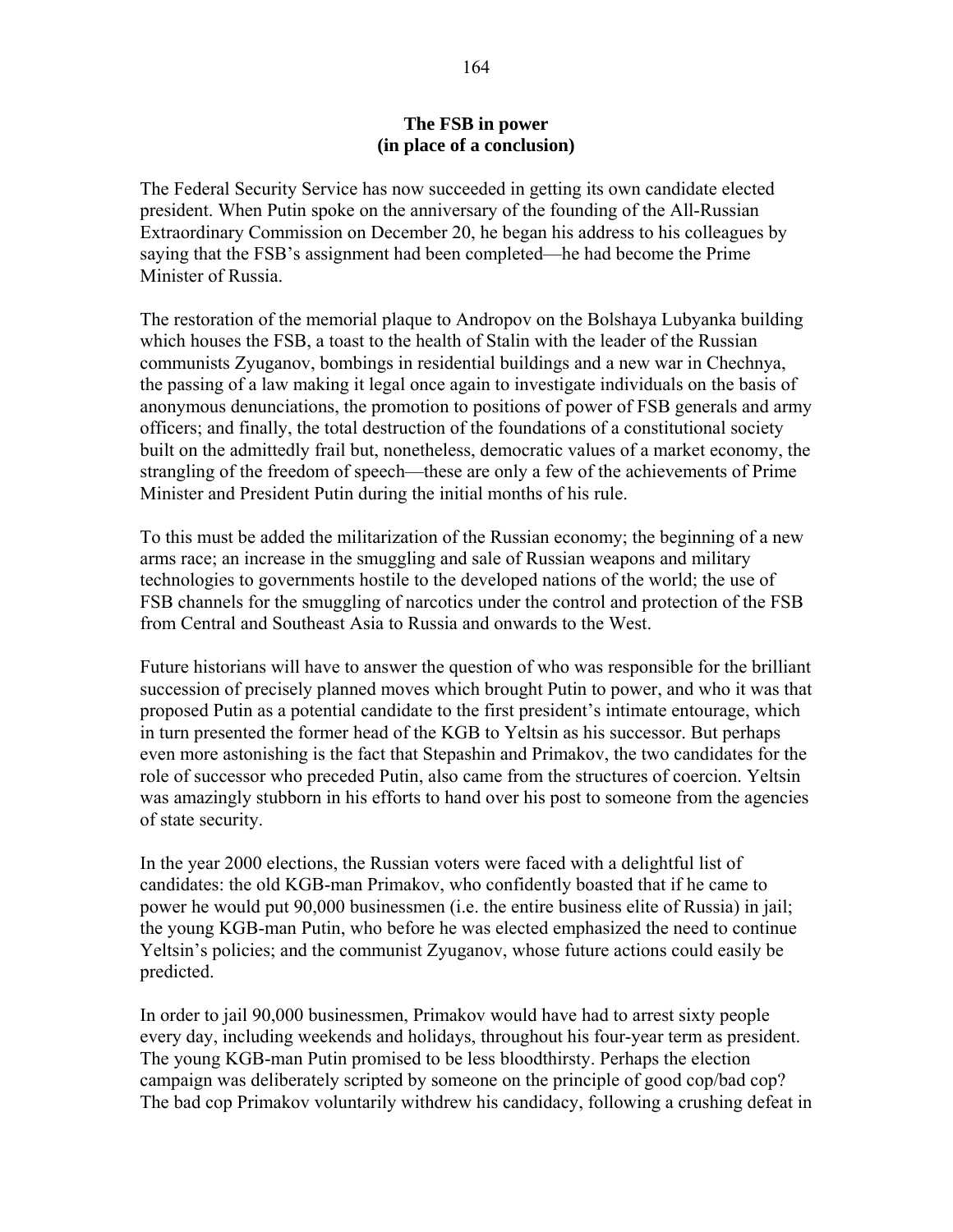the elections to the State Duma. That only left the young KGB-man and the communist. It was the same kind of black-and-white choice as in 1996, and Putin won. He has not entirely disappointed the people's trust. At least he appears not to be working at a rate of sixty people a day, unless you count the whirlwind of terror and anti-terror and the war in Chechnya. But Putin undoubtedly deserves the title of tyrant, since he deliberately destroyed the initial shoots of self-government in Russia with his very first decrees, and he now exercises that transparent form of arbitrary rule, which the Russian people know as *bespredel* (literally—"without limits"). He is perfectly described by the definition of a "tyrant" given by the Soviet Encyclopedic Dictionary of 1989: "a ruler whose power is founded on arbitrary decision and violence."

Russia, however, is an unpredictable country—this is the only thing which we know for certain about it. And it may prove to be a source of strength more powerful than the clenched fist of the secret services.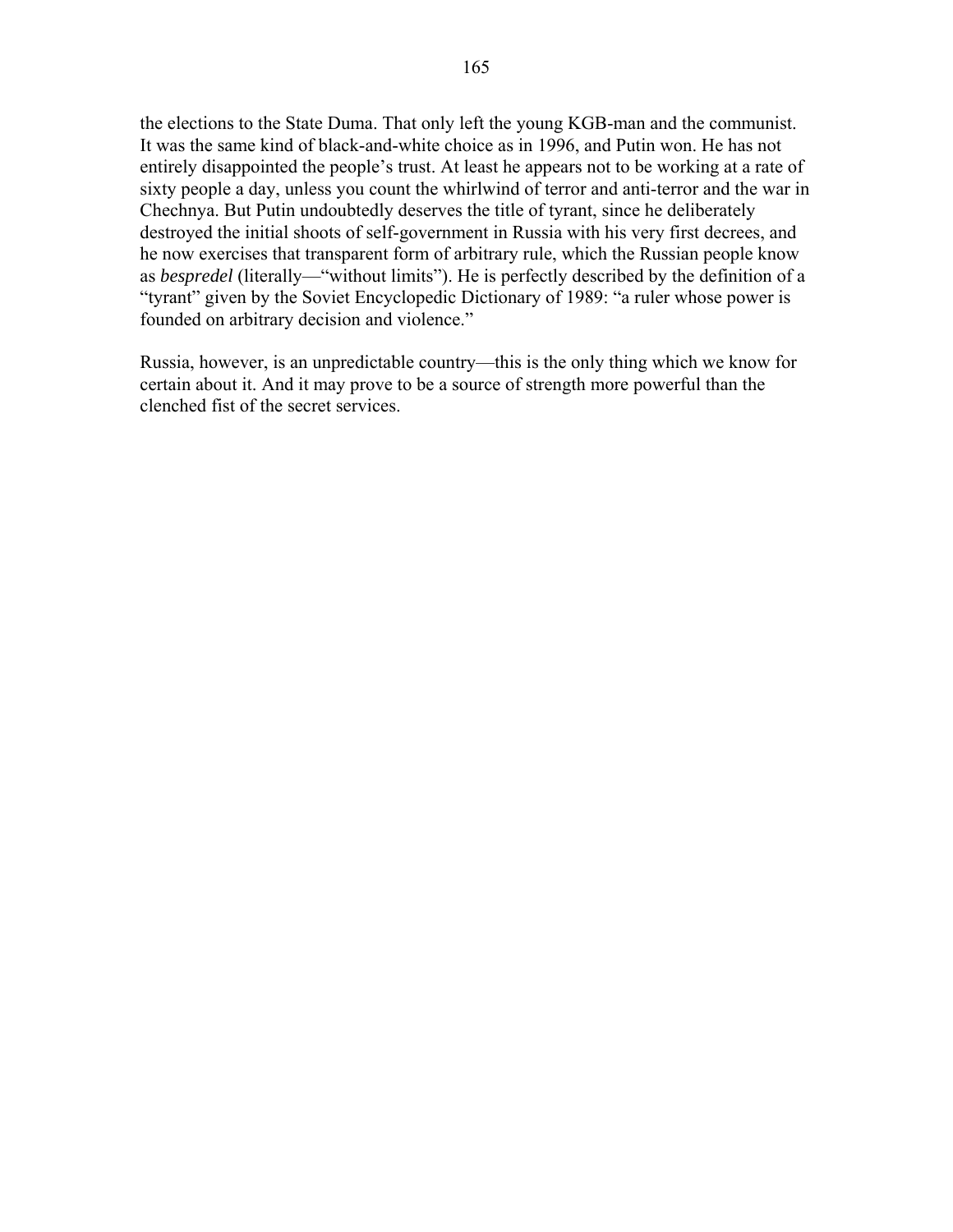## **Epilogue**

*An organization is considered to be a terrorist organization if at least one of its structural components participates in terrorist activities with the consent of at least one of the governing organs of this organization....* 

*The organization is considered to be a terrorist organization and is subject to liquidation on the basis of a court decision.* 

*Upon the liquidation of any organization determined to be a terrorist organization, the property belonging to it is confiscated and appropriated by the government.* 

## **The Federal Law of the Russian Federation on combating terrorism**

Enacted by the State Duma on 3 July 1998. Approved by the Council of the Federation on 9 July 1998. Signed by President B.N. Yeltsin on 25 July 1998.

At midnight on September ... of the year 20..., the Federal Security Service (FSB) of Russia was disbanded by Decree of the President of the Russian Federation in a truly historical decision which marked the beginning of a new era in the development of democratic institutions in Russia. In view of this Decree's obvious importance, we have decided to present the full text of the Decree to our readers.

## **Decree of the President of the Russian Federation**

On the dissolution of the following agencies of state security: the Federal Security Service, the External Intelligence Service, The Federal Secret Police Service, the Federal Agency for Governmental Communications and Information.

1. The activities of the agencies of state security of the USSR and Russia from December 1917 to the present are hereby declared to be in contradiction of the laws of the Russian Federation as promulgated in the Constitution of the Russian Federation and contrary to the interests of the people.

2. The following agencies of state security are hereby disbanded: the Federal Security Service, the External Intelligence Service, the Federal Secret Police Service, the Federal Agency for Governmental Communications and Information.

3. The legal instruments governing the activities of these agencies are declared null and void as of the date of publication of this Decree.

4. Within thirty days from the publication of this Decree, a Public Commission shall be established to investigate the crimes committed by agencies of state security against the state's own citizens both within Russia and beyond its borders. The membership of this commission shall include prominent public figures, civil rights activists, lawyers, deputies of the State Duma, and representatives of the mass media. The chairman of the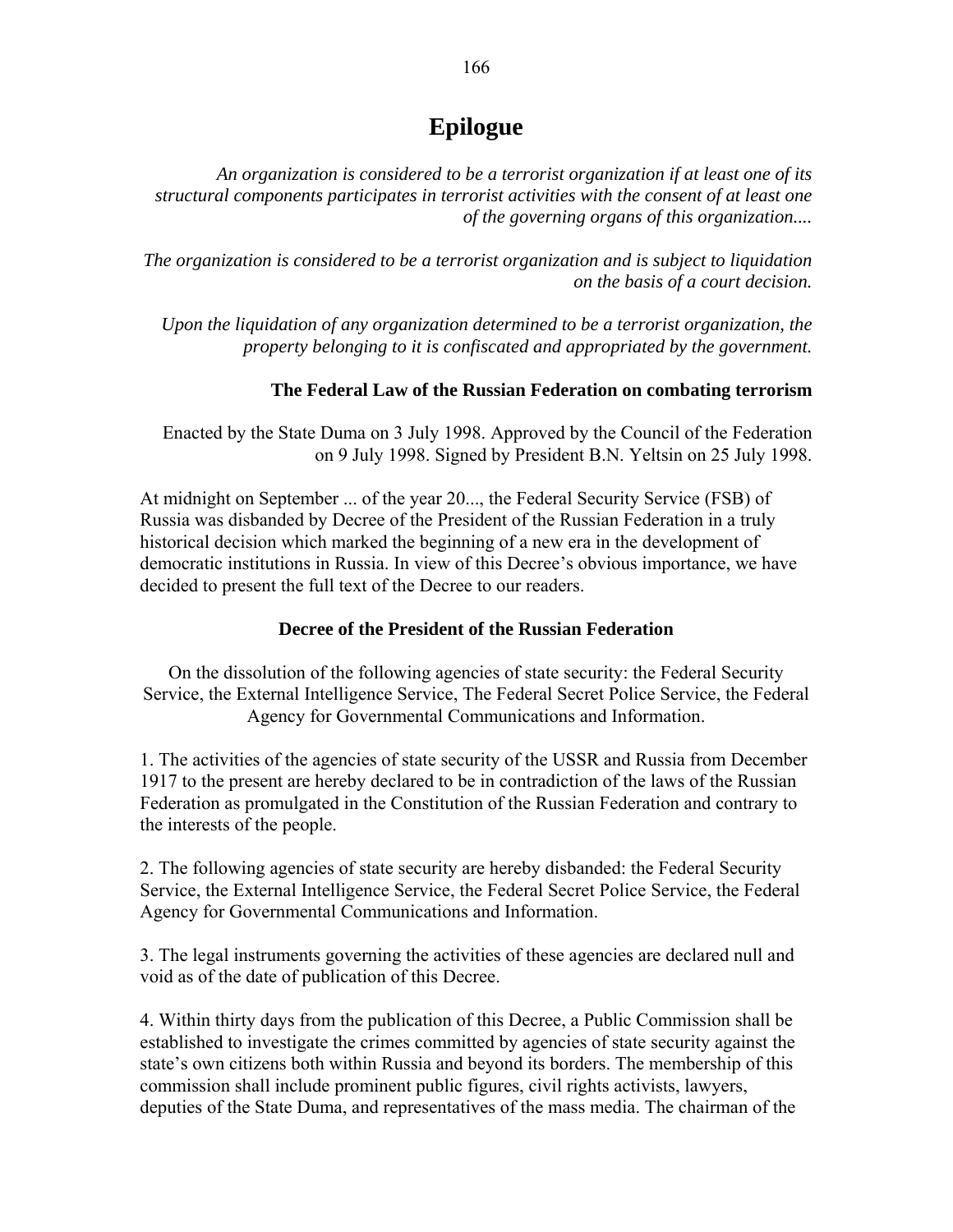Public Commission shall be appointed by the President of the Russian Federation and shall be accountable to him.

5. All restrictions on access to archives of the agencies of state security are hereby removed. The Public Commission for the investigation of crimes committed by agencies of state security against the state's own citizens is hereby instructed to devise and implement a program for the publication of documents of particular public interest.

6. The records of operations carried out by agencies of state security in relation to persons of Russian or foreign nationality shall be made available to such persons or, if they are no longer alive, to their surviving relatives.

7. Should individuals who have been the subject of operations conducted by agencies of state security consider that the agencies of state security have violated their civil rights and thereby caused them moral and material harm, they shall be entitled under the terms of currently effective legislation to make application to the judiciary of Russia or their country of residence for legal action to be taken against specific members of the agencies of state security.

8. As of midnight January 1, 2002, the agencies of the Ministry of the Interior shall stand guard over all office premises of the agencies of state security and continue to guard them until further notice.

9. The Ministry of the Interior shall appoint a commandant (from the staff of the Ministry) to be responsible for guarding the office premises of the agencies of state security throughout Russia. Agents of the Ministry of the Interior shall rigorously suppress any acts of insubordination by members of the agencies of state security.

10. Within a period of ninety days from the promulgation of the present Decree, the Public Commission for the investigation of crimes committed by agencies of state security against the state's own citizens and the Ministry of the Interior of the Russian Federation shall jointly define the terms for the transfer of a number of the functions of the abolished agencies of state security to the competence of the Ministry of the Interior.

11. The Office of the President shall draft a law of inspection and promulgation applicable to present and former members of the agencies of state security and their agents and shall, within a period of ten days from the publication of the present Decree, forward the draft bill to the State Duma for consideration. Special attention shall be paid in this matter to those members of the organs of state security, whose activities were connected the so-called struggle against dissent.

12. All present and former members of the agencies of state security shall within a period of one month furnish the tax office of the relevant territorial unit of the Russian Federation with a formal declaration of property owned by themselves and their close relatives (including parents, brothers and sisters, and close relatives of husbands and wives, both present and past), the said declaration to include the following: real estate,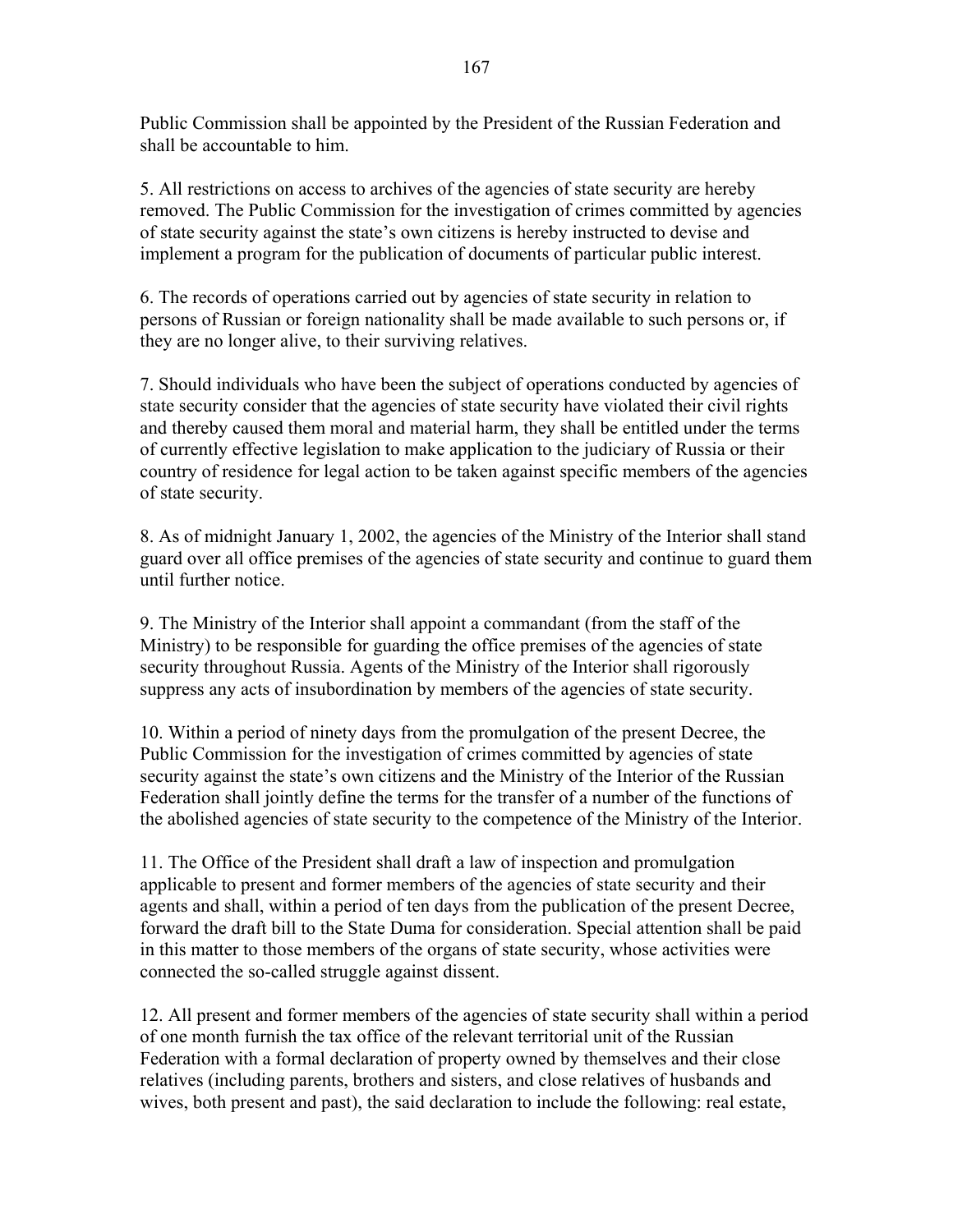vehicles, accounts in Russian and foreign banks, shares and securities issued by Russian and foreign companies, together with a detailed statement of the sources of income which was used to acquire such property. In the course of the year 2002, the tax authorities of the Russian Federation shall take appropriate measures to verify these declarations and decide upon appropriate action in accordance with procedures specified under the terms of Russian tax legislation.

As from the date of signing and publication of the present Decree until such time as the tax investigations been completed, all individuals and organizations are prohibited from performing any transactions for the purchase, sale, gift, alienation or mortgaging of real estate, vehicles, shares and securities or the transfer of money from accounts belonging to present or former members of the agencies of state security or their relatives. All such transactions performed during the period specified to which present or former members of the agencies of state security or their relatives are party shall be declared null and void.

13. Until such time as they are discharged to the reserves of the Armed Forces of the Russian Federation, all military personnel of the agencies of state security shall be bound by the following terms:

a) they shall remain at their places of residence;

b) within seven days of the publication of the present Decree, they shall register temporarily with the Office of the Interior for the area in which they are registered as resident, for which purpose commissioners shall be appointed from among the officer corps of the Ministry of the Interior;

c) within twenty-four hours of the publication of the present Decree, they shall surrender the official personal weapons of their rank, official identity cards, undercover identity papers, keys and seals to the commissioner at the Office of the Interior, together with a detailed account of their workplace and official functions, the titles of their departments and sections, and individual positions;

d) until such time as they are discharged to the reserves, military personnel of the agencies of state security must report in person to the commissioner at the Office of the Interior for the area in which they are registered as resident as follows: generals and admirals once every three days; senior and junior officers once every five days; warrant officers, first sergeants, sergeants, and privates once every seven days. The commissioners at the Offices of the Interior shall establish special records for this purpose;

e) for violations of these instructions, the officers commanding Offices of the Interior shall impose upon the guilty parties penalties up to and including garrison arrest. Failure to sign in as required shall be regarded as failure to report for duty;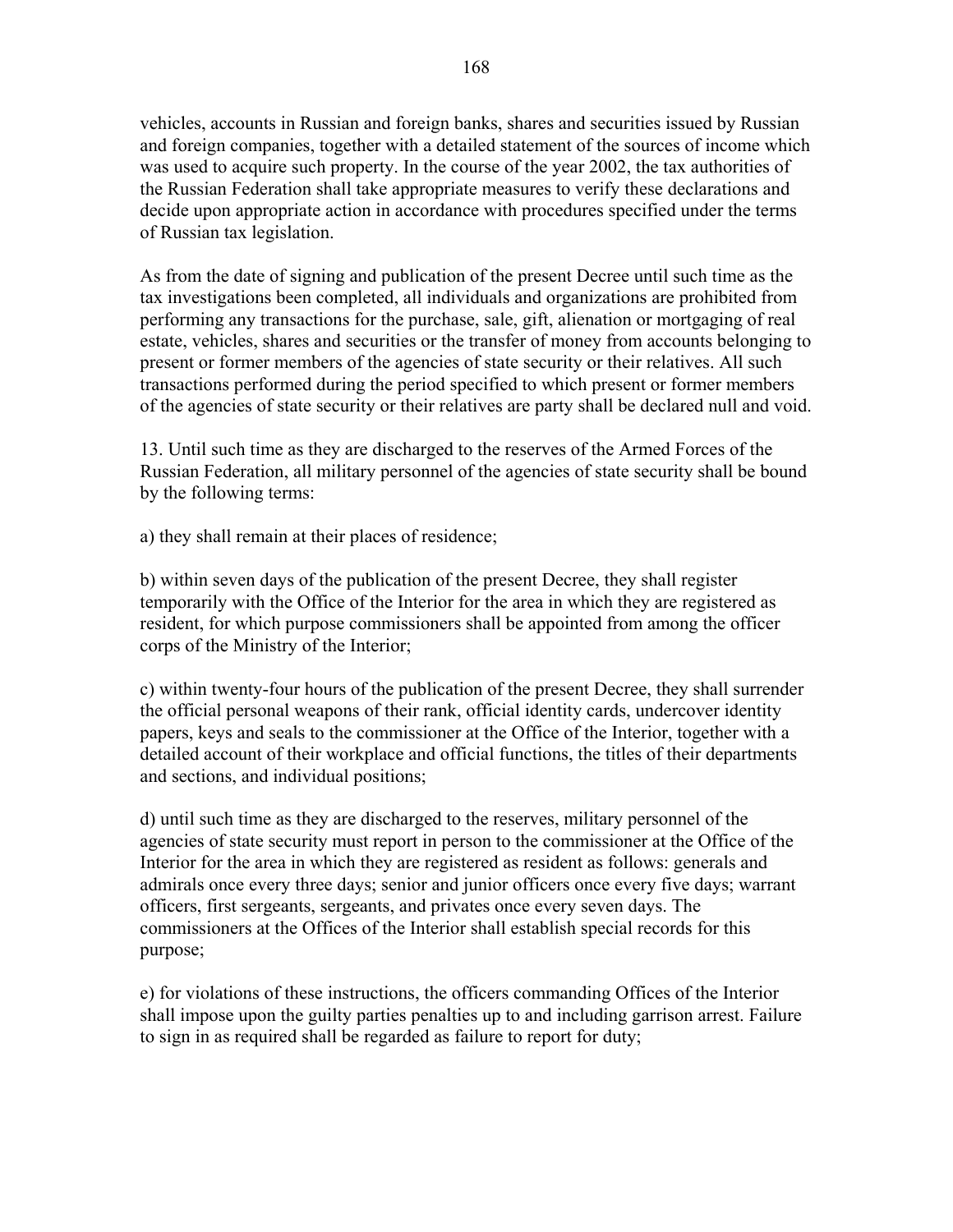f) financial allowances shall be paid via the financial agencies of the aforementioned Offices of the Interior at the rates set for supernumerary military personnel, until such time as a decision is taken to discharge the persons concerned.

14. Within seven days of the publication of the present Decree, members of the agencies of state security shall draw up a detailed account of their work in the agencies of state security from the day of their enrollment to the date of publication of the Decree on the dissolution of the said agencies, which shall include the following:

a) specific mention of their involvement in particular operations and the titles of such operations, concerning whom and on whose instructions the operations were carried out, and, in addition, everything known to them about operations carried out by other members of their agency and other agencies;

b) a statement of the complete identification data of resident agents, other agents, owners of apartments used for secret meetings and clandestine or conspiratorial purposes, the names and addresses of contacts; the locations at which their private and professional files are kept; their operational names, together with the identification data of the subjects of relevant operations and the locations of their files;

c) Senior staff members of the agencies of state security must indicate the full titles of their units and the identification data and places of residence of their subordinates;

d) the accounts specified above must be submitted to the commissioners at the Offices of the Interior, logged in the register of individual statements, and forwarded directly to the chairman of the Public Commission;

e) individual members of the agencies of state security who have permitted the deliberate destruction of operational records without authorization shall be subject to the provisions of criminal law.

15. Persons who have previously served in the agencies of state security of the USSR and Russia and continue at the present time to serve in the state institutions of the Russian Federation must be withdrawn from active service within five days and shall remain at the disposal of such departments until such time as the law of inspection and promulgation applicable to present and former members of the agencies of state security of the USSR and Russia shall come into effect.

16. The provisions of the present Decree shall apply to all present or former members of the agencies of state security and also to all persons who have at any time served in or been members of the secret service staff of the agencies of state security of the USSR and Russia.

17. The present Decree shall be regarded by all military personnel of the agencies of state security as a written order from their Commander in Chief. Those who disobey this order shall be held criminally responsible.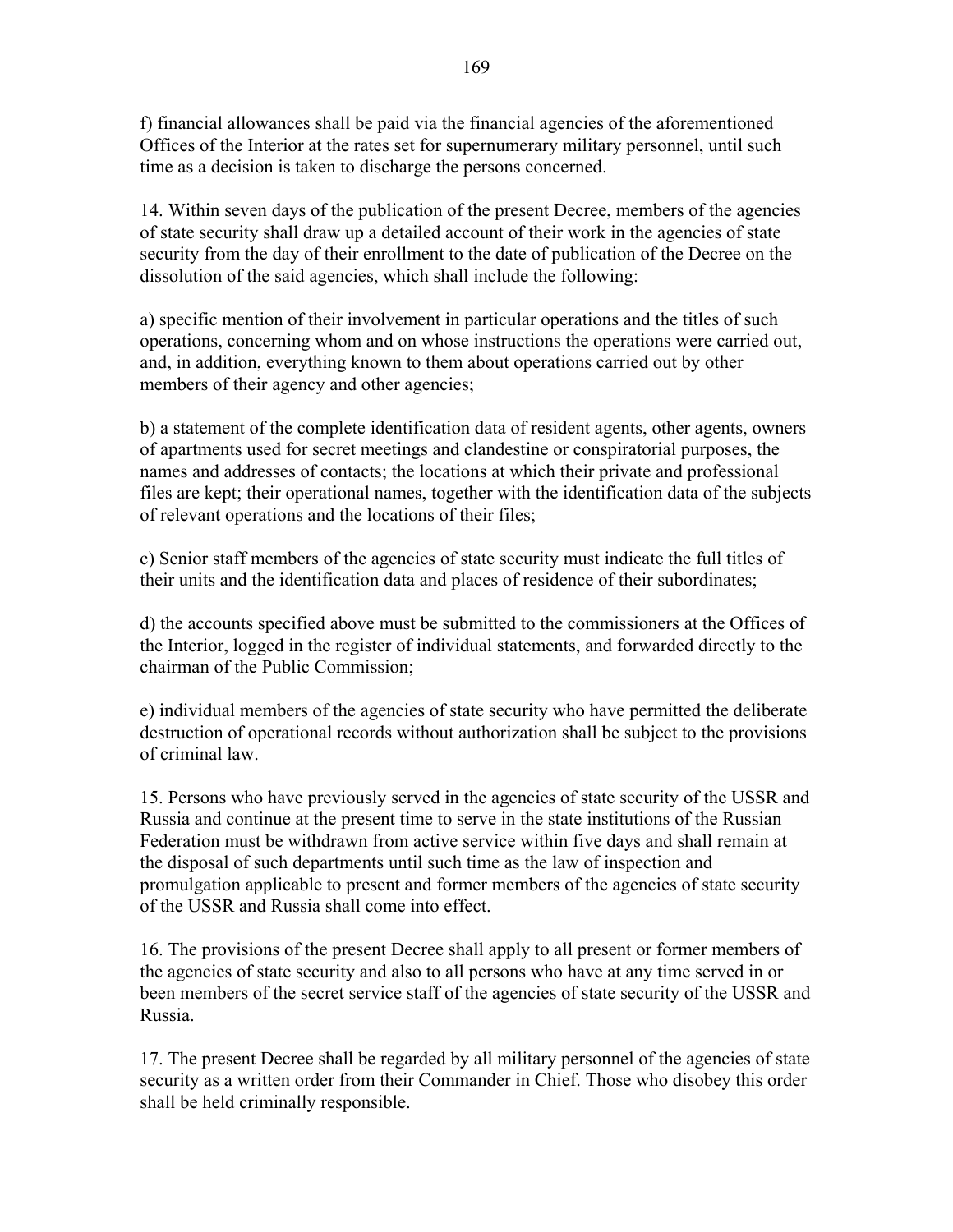18. This Decree comes into force on the day when it is signed and published in the mass media.

> President of the Russian Federation Commander in Chief

\* \* \*

Anticipating the future is always a risky business, and attempting to anticipate political developments in Russia is even more so. Nonetheless, we would maintain that the only inaccuracy in the "presidential decree" which serves as the epilogue to this book is its precise date. We are absolutely convinced that this decree will be promulgated at some time in the near future. If not, then what would be the point of our writing this book?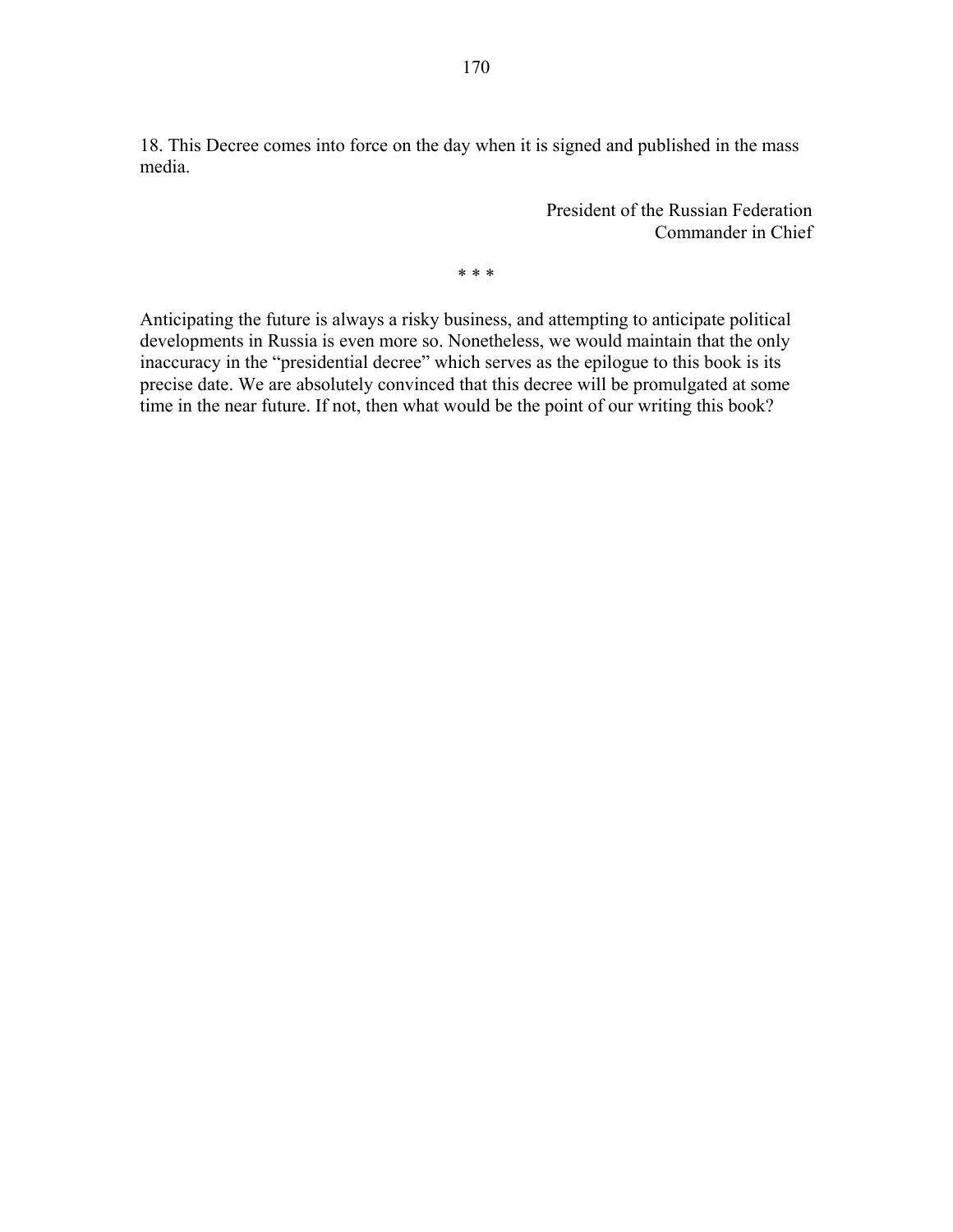# **APPENDICES**

### **Documents and materials collected by the authors after the first Russian and English editions of** *Blowing Up Russia*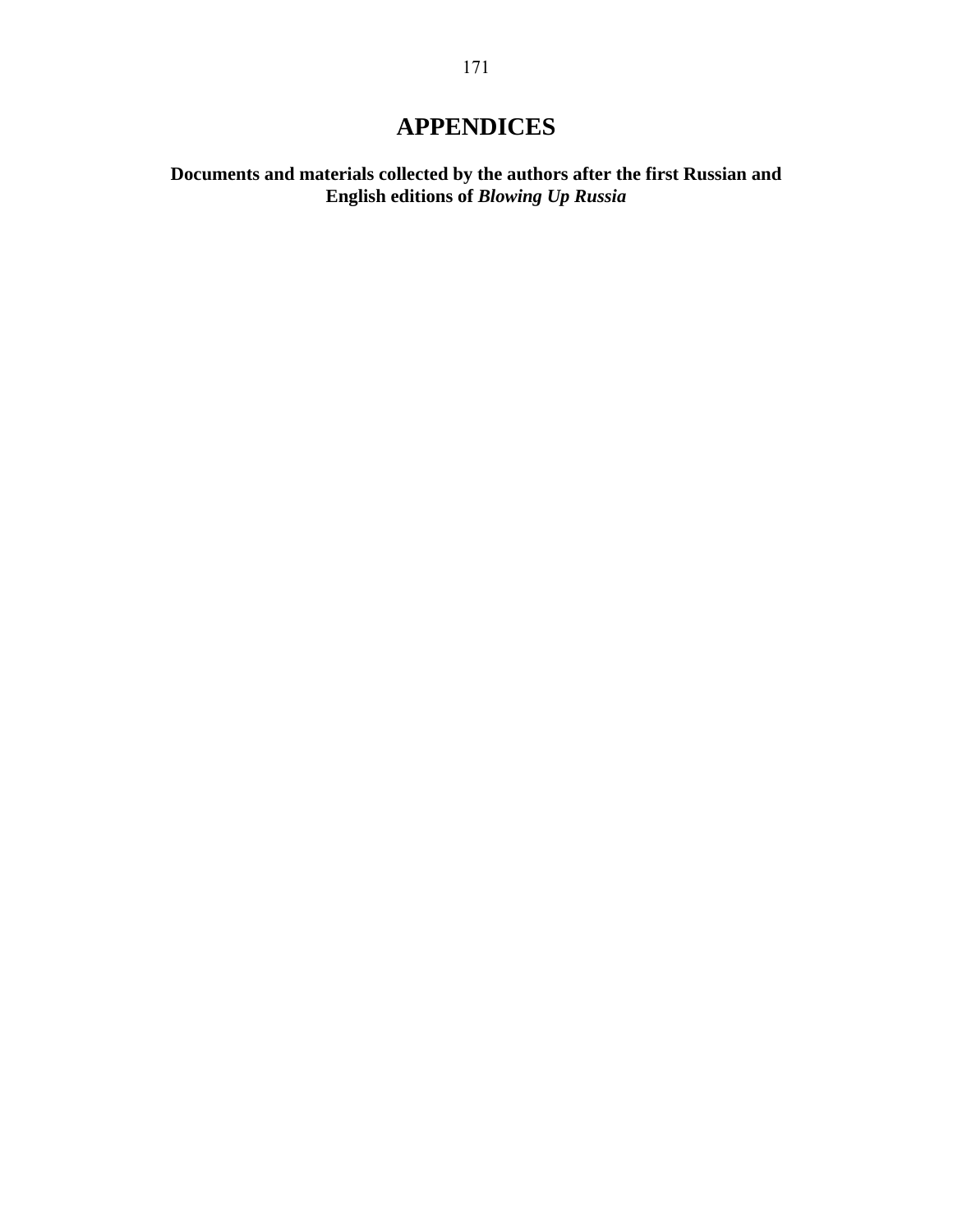*Translation from Russian* 

### **Transcript of the Meeting of the State Duma Council of the Federal Assembly of the Russian Federation, September 13, 1999**

#### **Chairman: Seleznev G.N.**

**Seleznev G.N.:** 

Good morning, esteemed colleagues!

 Our press service requests us to allow the cameras in for two minutes for official recording. No objections? Please, Victor Ivanovich, then let them come in.

(the recording proceeds)

- Esteemed colleagues! Today in Russia is a day or mourning! Let us start our meeting and stand in memory of all the people killed in Dagestan and Moscow.

(A minute of silence)

Please, sit down.

 As you can see, the agenda for the council meeting, the first in this session, is huge. But I think that now we will have to have an exchange of opinions concerning tomorrow and the day after tomorrow. Evidently we shall have to make certain corrections to the scheduling previously proposed. So as you can see, the first day envisages the consideration of the legislative program for this session tomorrow.

But I think that now we will have an exchange of opinions on what corrections to make, how in general to structure tomorrow's session of the State Duma. It will be necessary, of course, to hear the matter of the situation with regard to events in Dagestan and the terrorist acts in Moscow. We shall have to decide about the time. The head of the government will only be here tomorrow at two o'clock. His plane has taken off, but it's a day's journey from there and an eight hour time difference. I have spoken with his secretariat, they told me that they are meeting him tomorrow at two.

And so now let us have an exchange of opinions. Perhaps we …

#### **Seleznev G.N.**

- Here is another statement. It is reported from Rostov on Don that tonight a residential house was bombed in the town of Volgodonsk.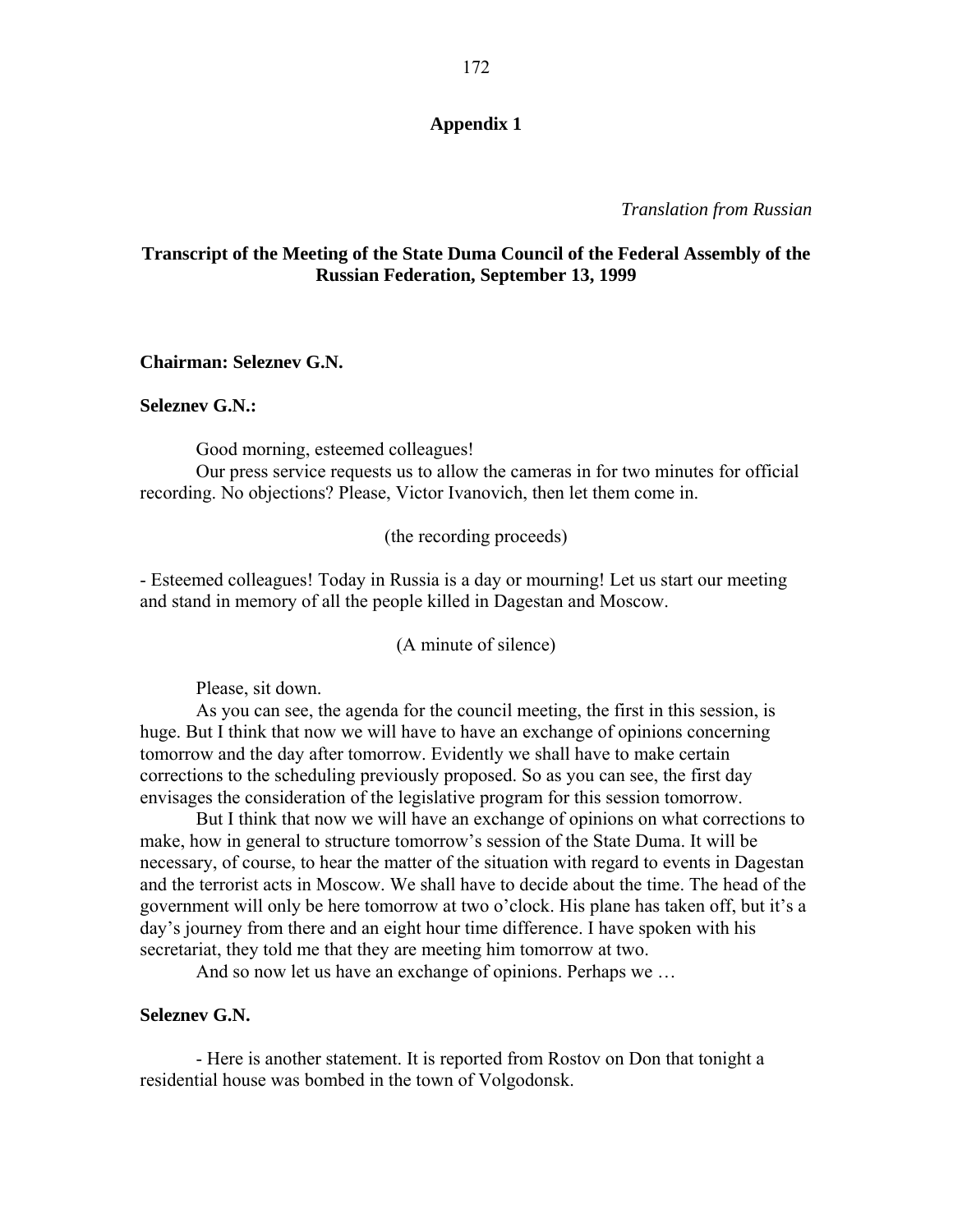#### **Zhirinovsky V.V.**

- And there is a nuclear power station in Volgodonsk.

#### **Ivanenko S.V.**

- Of course, it is absolutely impossible to put it off, to show such cowardice in this situation, and I cannot call it anything else. It is simply indecent for a country that is at war and for authorities who must rise to the needs of the moment.

Concerning the issue of responsibility I wish to say to Mr. Zhirinovsky that he should have voted for impeachment instead of talking nonsense. For impeachment over Chechnya.

(Noise in the hall)

As for tomorrow's session, I believe it is essential to plan from 10 a.m. till 2 p.m. for the question of the situation in the North Caucasus and the terrorist acts in the Russian Federation. On this question it seems to me we can hear information from the Ministry of Defense, the Ministry of the Interior and the Director of the FSB and have an exchange of opinions. The leaders of the factions will speak. Without determining beforehand what documents we are going to enact. Because at the moment it is still too early to say that we are capable of doing anything meaningful. If we manage to make a good resolution, then good, then we'll pass it tomorrow. If we don't, then we don't.

#### **Seleznev G.N.**

I would like to listen to the chairmen of the committees for defense and security. Roman Semenovich, please.

#### **Polkovich R.S.**

Esteemed colleagues, the first thing I wish to say is earnestly to request all the leaders of factions and everyone else, when we discuss the situation in Dagestan and so forth, to take a very carefully considered approach to what you are going to say. There, in Dagestan, what the soldiers and everyone else are afraid of is that in our debates we will get away from the basic question of what has to be done there, how to put an end to this whole business so that we get back to working out our relations with each other.

*Extract from the transcript of the meeting of September 13, 1999* 

*Certified with the square seal of the Administration of the State Duma of the Federal Assembly of the Russian Federation. Department of Documentation. Archives of the State Duma.*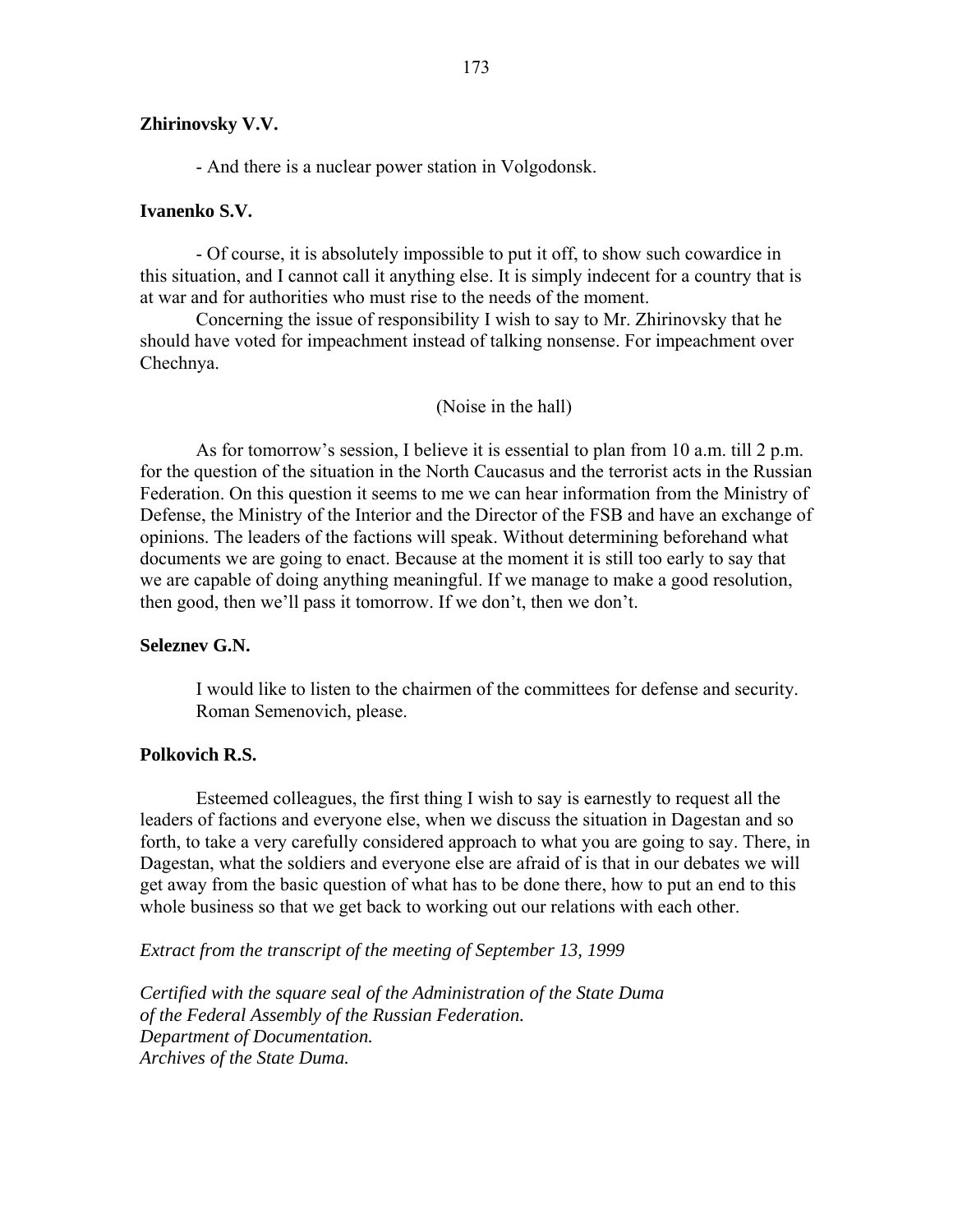*Translation from Russian* 

## **Transcript of the Plenary Meeting of the State Duma of the Russian Federation, September 17, 1999**

### **Morning Session**

**Chairman:** G.N. Seleznev, Chairman of the State Duma

### **Chairman:**

- 1. Esteemed Deputies, good morning! Please take your seats …
- 2. Vladimir Volfovich, please.

**V.V. Zhirinovsky**, leader of the Russian Liberal Democratic Party faction:

- I think that the absence of the initiator of the question emphasizes that the question is unnecessary, it is superfluous. Leave our Ministers in peace today. Look what is happening in our country! Do you remember, Gennady Nikolaevich, you told us on Monday that a house in Volgodonsk had been blown up, three days before the explosion. That can be interpreted as a provocation: if the State Duma knows that a house has been blown up allegedly on Monday, and it is actually blown up on Thursday. And we are dealing with quite different matters at the time. Let us rather deal with this. How did it happen: they report you that at 11 o'clock in the morning a house was blown up, but the Rostov Region administration was not aware that you had been informed about it? Everyone goes to sleep, three days later there's an explosion, and then they start to take measures.

Yesterday you spoke very well about the change of ownership of "Transfert" and at this time, now the workers in Krasnoyarsk are fighting off the same OMON as Lebed attempts to seize a plant that was privatized a long time ago. Let's have not double standards! If you are interested in "Transfert" …

The microphone is switched off.

#### **Chairman:**

- Vladimir Volfovich, we should be interested in everything. Where unlawful actions prevail we should intervene. (Shouts from the hall) Very well, I understand the position of your faction. Sergei Nikolaevich Reshulsky, please.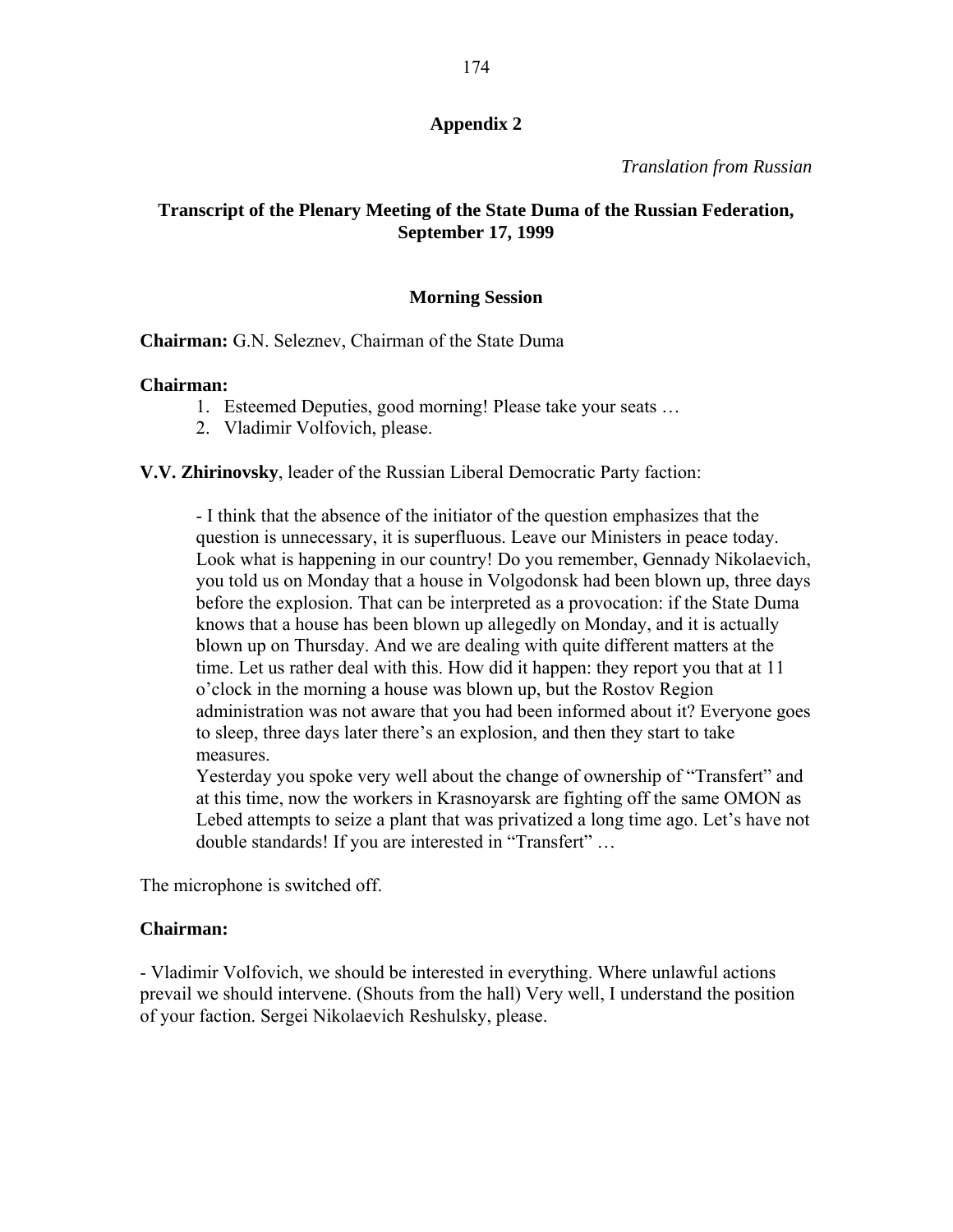**Statement of the President of the Chechen Republic of Ichkeria, February 11, 2002**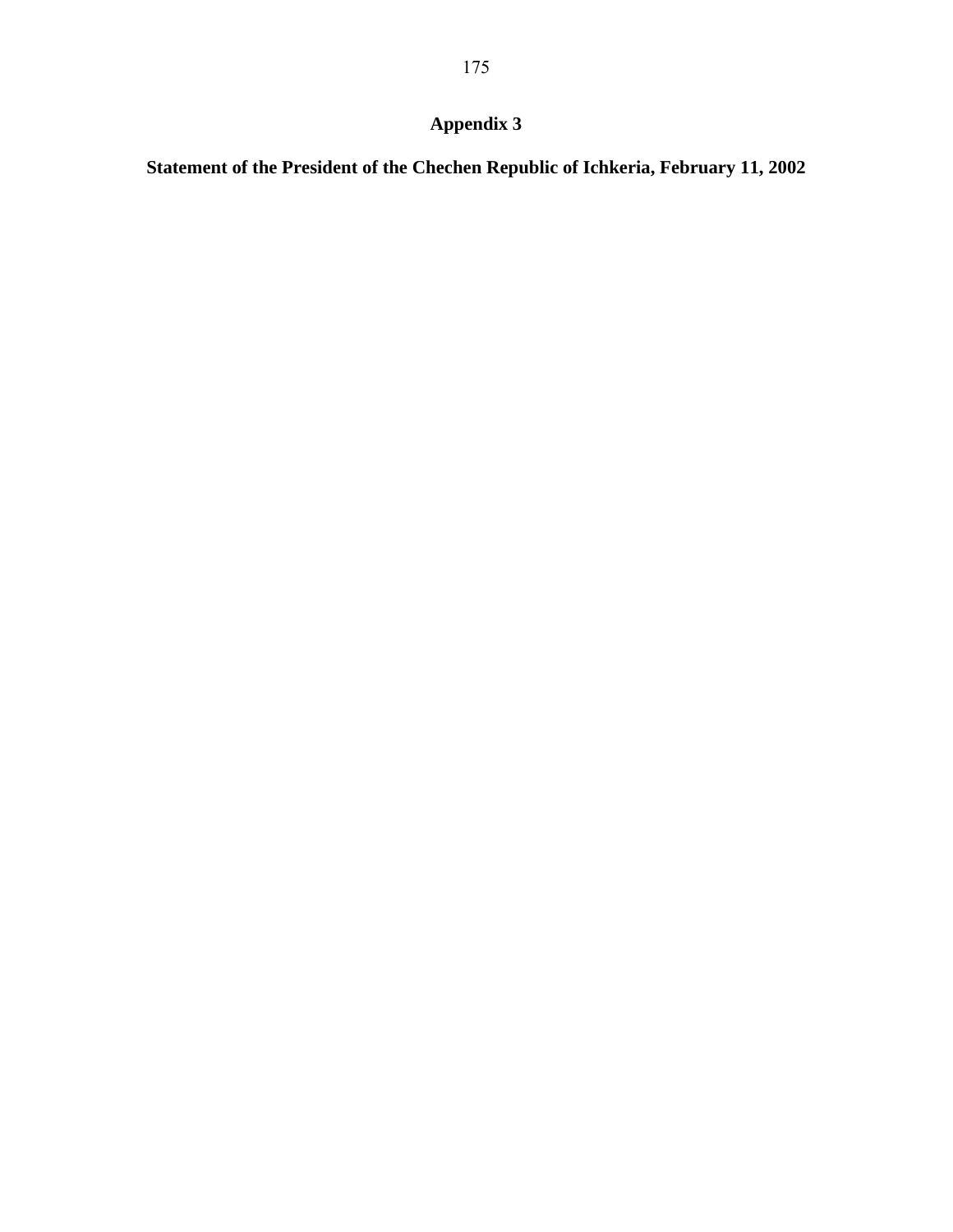**First expert analysis of Achemez Gochiyaev's photographs**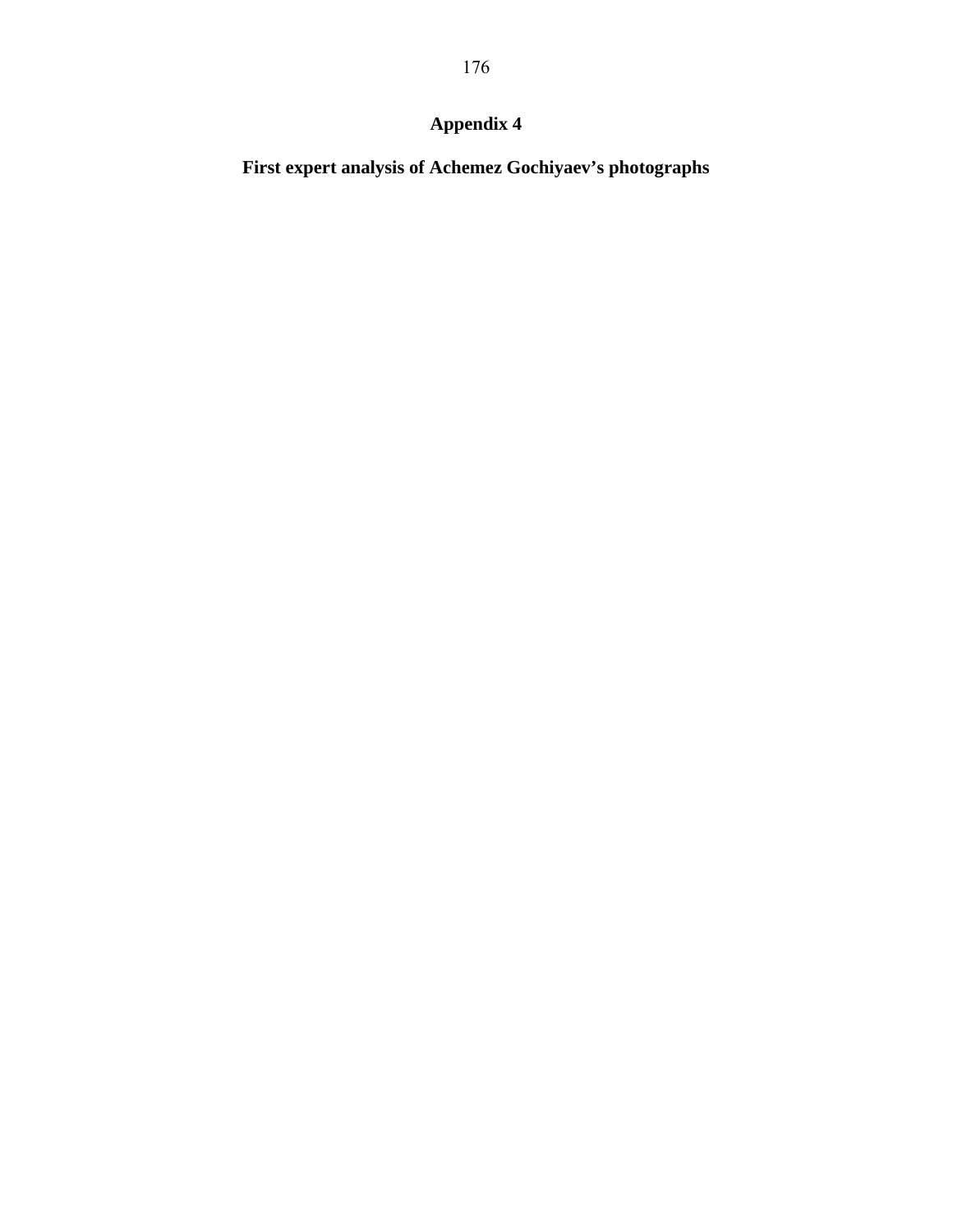**Second expert analysis of Achemez Gochiyaev's photographs**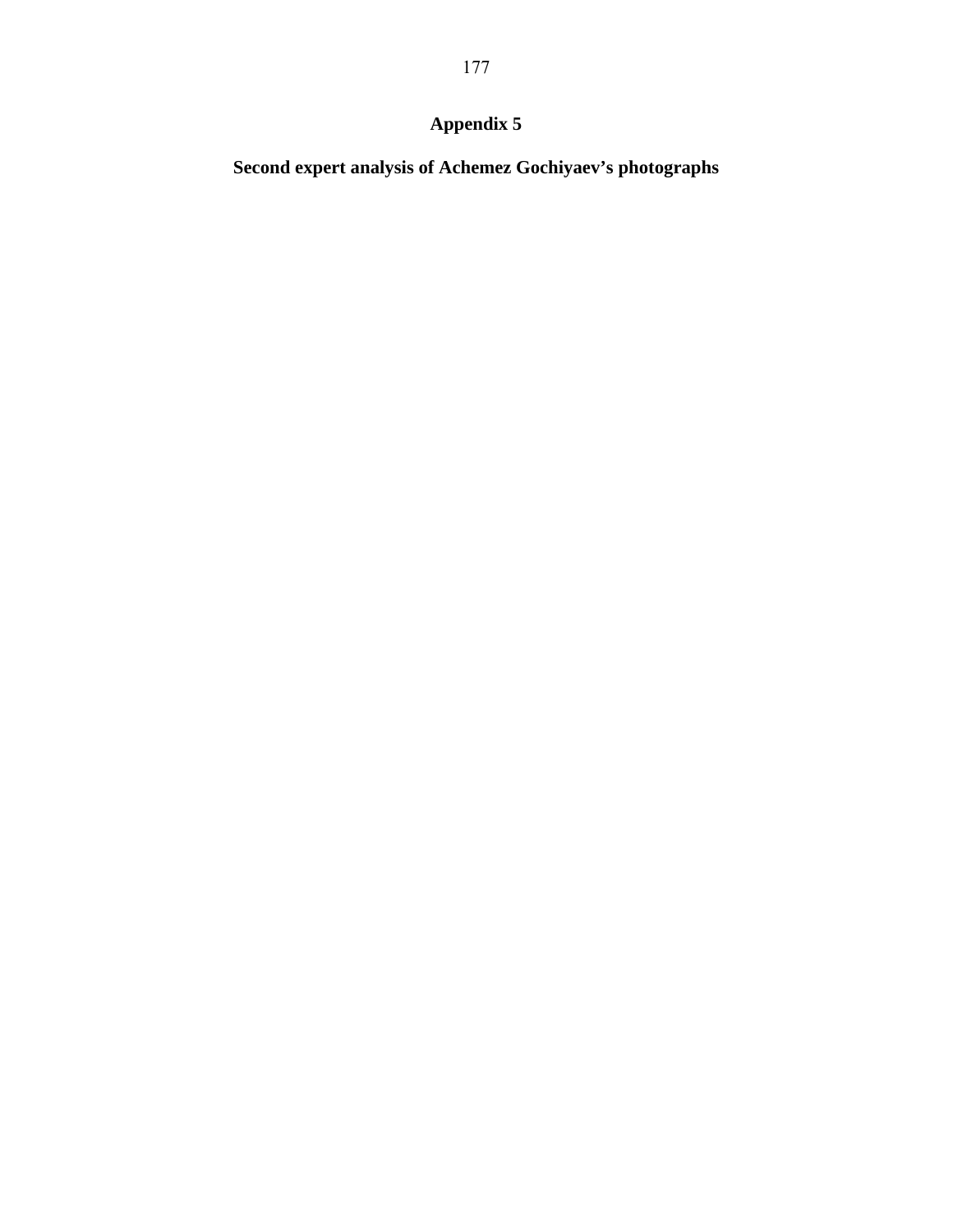**Expert assessment of incident in Ryazan on September 22, 1999**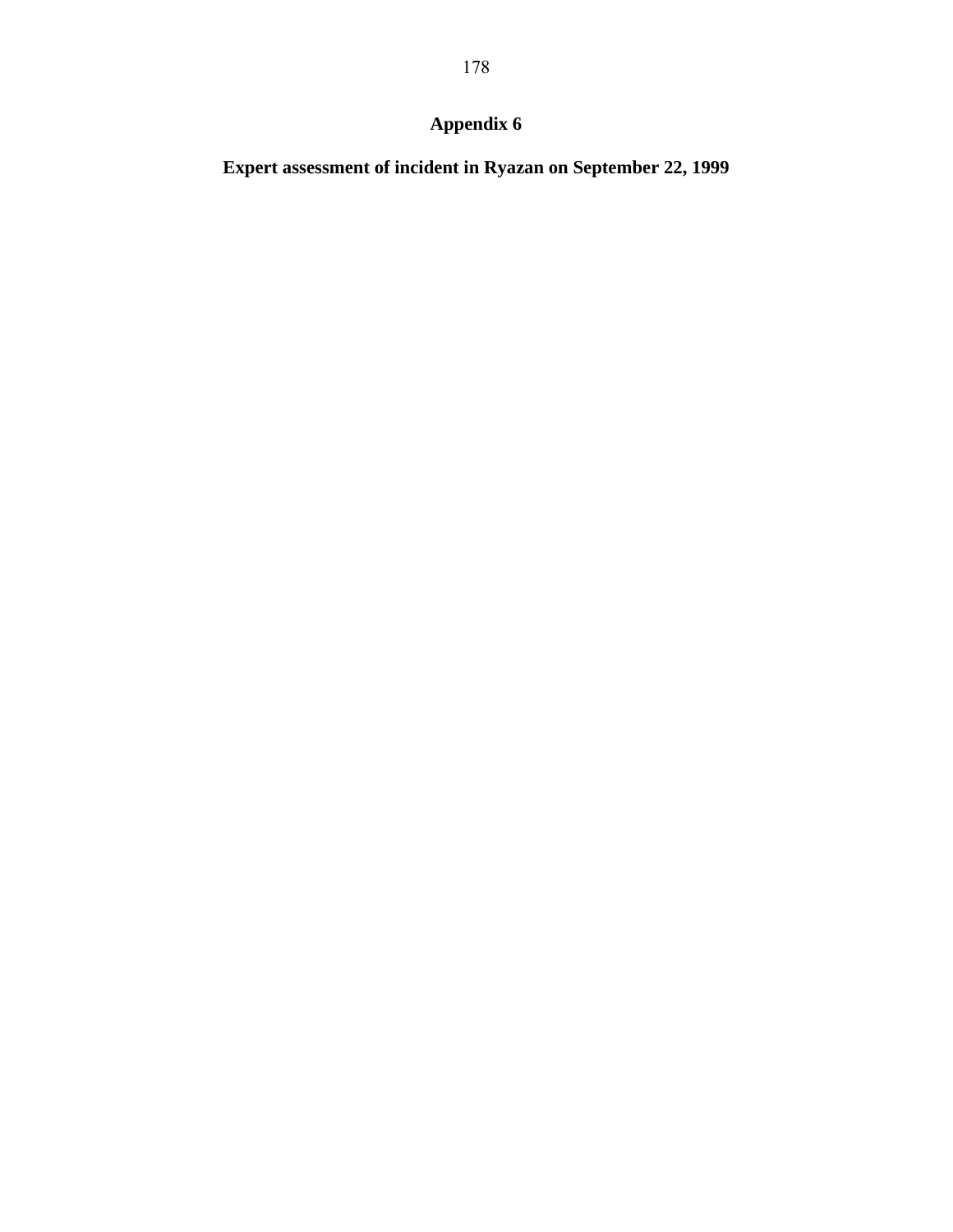**Expert assessment of suspected improvised explosive device**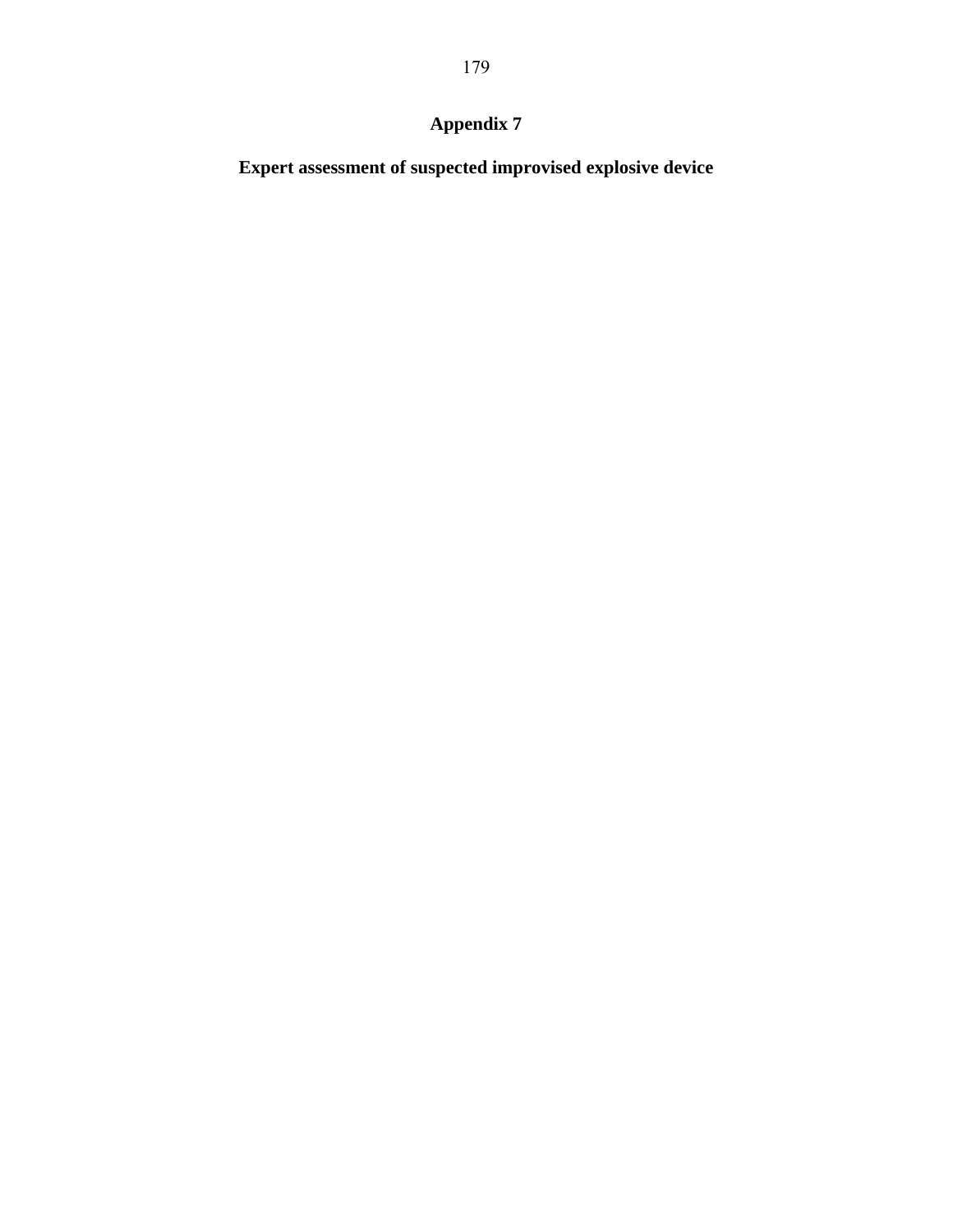**Expert assessment of explosive device found in Ryazan apartment house**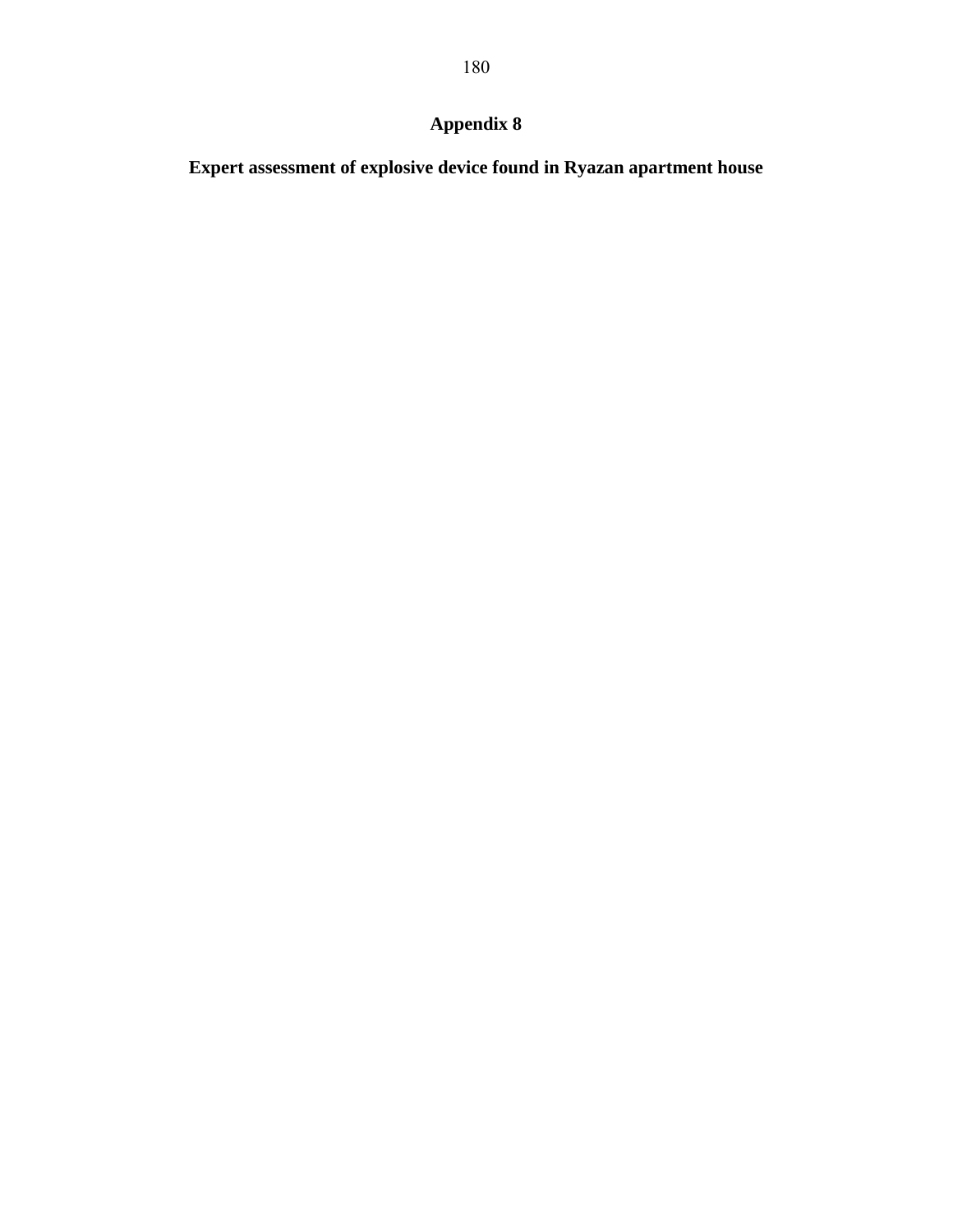## **Appendix 9**

#### **Testimony of Senior Lieutenant Alexei Galkin following November 18, 1999**

[Senior lieutenant A.V. Galkin is giving an interview to a group of foreign journalists, including one from America and one from Turkey. The questions are asked in English and translated into Russian. The print-out gives the Russian translations of the questions as spoken by the interpreter and Galkin's replies.]

**Journalist**/**Interpreter** (further: Journalist): can you introduce yourself please.

**Galkin**: Assistant head of sector senior lieutenant Alexei Viktorovich Galkin, employee …

(the foreign journalists point out that Galkin is badly seated and the camera light is not falling on him. They seat Galkin a bit further to the right.)

**Journalist**: You can move this way a bit closer to the light. Say it again into the camera, please.

**Galkin**: Assistant head of sector senior lieutenant Alexei Viktorovich Galkin, employee of the Central Intelligence Office [GRU] of the Russian Federation.

**Journalist**: Can I ask you, please, how you came to be here?

**Galkin**: Together with major Ivanov and senior lieutenant Pokhomov, I was arrested on October 3 on the territory of the Chechen republic of Ichkeria during an attempt to drive from Mozdok to the settlement of Bino-Yurt in order to carry out a special assignment.

**Journalist**: And during the attempted crossing all these documents here – this here is your identity pass, this here – did you have it on you?

[Shows the identity pass]

**Galkin**: I had this pass on me, and these documents here were in our personal belongings.

**Journalist**: And what exactly is the purpose of this information here, that there is in this little book, what kind of information is in it?

**Galkin**: In here there is a verbal exchange table [he shows it] for working with communications equipment, that is a table of coded messages for transmitting information via open channels of communication such as ultra-short wave radio sets like "Motorola," "Kenwood" and radio telephones.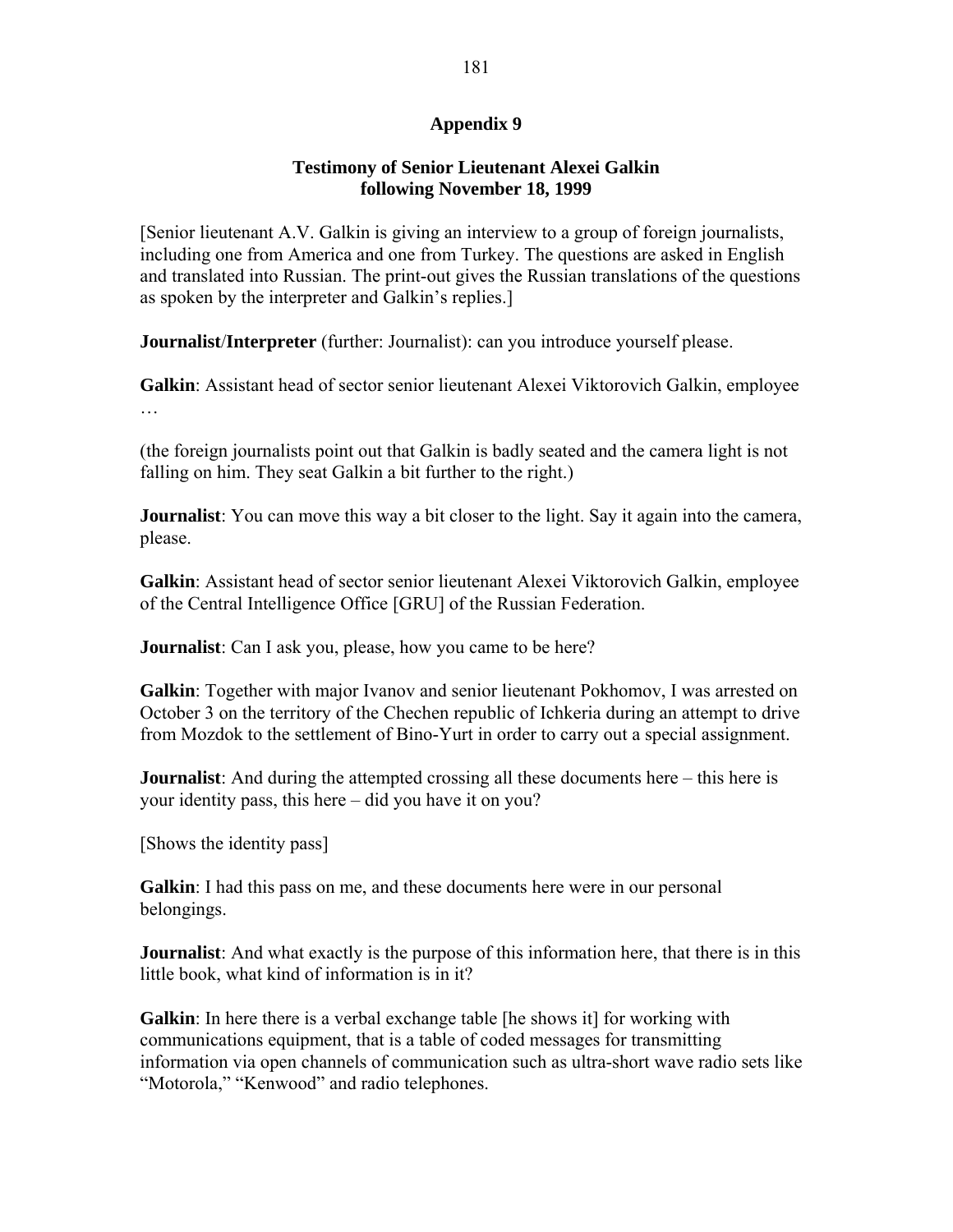**Journalist**: What is the purpose of the information in this little book here?

[shows the book]?

**Galkin**: It is a notebook with mathematical formulas for blowing up constructions,

structures, buildings and various facilities.

**Journalist**: Is this your note, your handwriting?

**Galkin**: Yes, that is my handwriting.

**Journalist**: What were you intending to do with this information, with the help of this

information?

**Galkin**: Our task was to mine the motor roads in order to destroy motor vehicles with refugees and peaceful members of the public and also in the future for mining buildings and blowing up buildings with peaceful members of the public.

**Journalist**: Did you take part in the bombing of buildings in Moscow and Dagestan?

**Galkin**: I personally did not take part in the bombing of the buildings in Moscow and Dagestan, but I know who blew them up, who is behind the bombing of buildings in Moscow and who blew up the buildings in Buinaksk.

**Journalist**: Can you tell us who?

**Galkin**: For blowing up the buildings in Moscow and in Volgodonsk the Russian special services are responsible, the FSB together with the GRU [Central Intelligence Office]. The bombing of the buildings in Buinaksk was the work of members of our group, which at the time was on a mission in Dagestan.

**Journalist**: And as far as I know, here you have been recorded on tape, you confessed to all this, apparently you were filmed with a video camera. And when … when you, during the filming were you acting from your own wishes?

**Voice off camera of the head of the Chechen Security Service Abu Movsaev:** That … Don't answer that question.

**Journalist**: How have you been treated here?

Galkin: I've been treated well here. As I prisoner of war I have not been beaten here, they have fed me three times a day and when necessary given me medical assistance.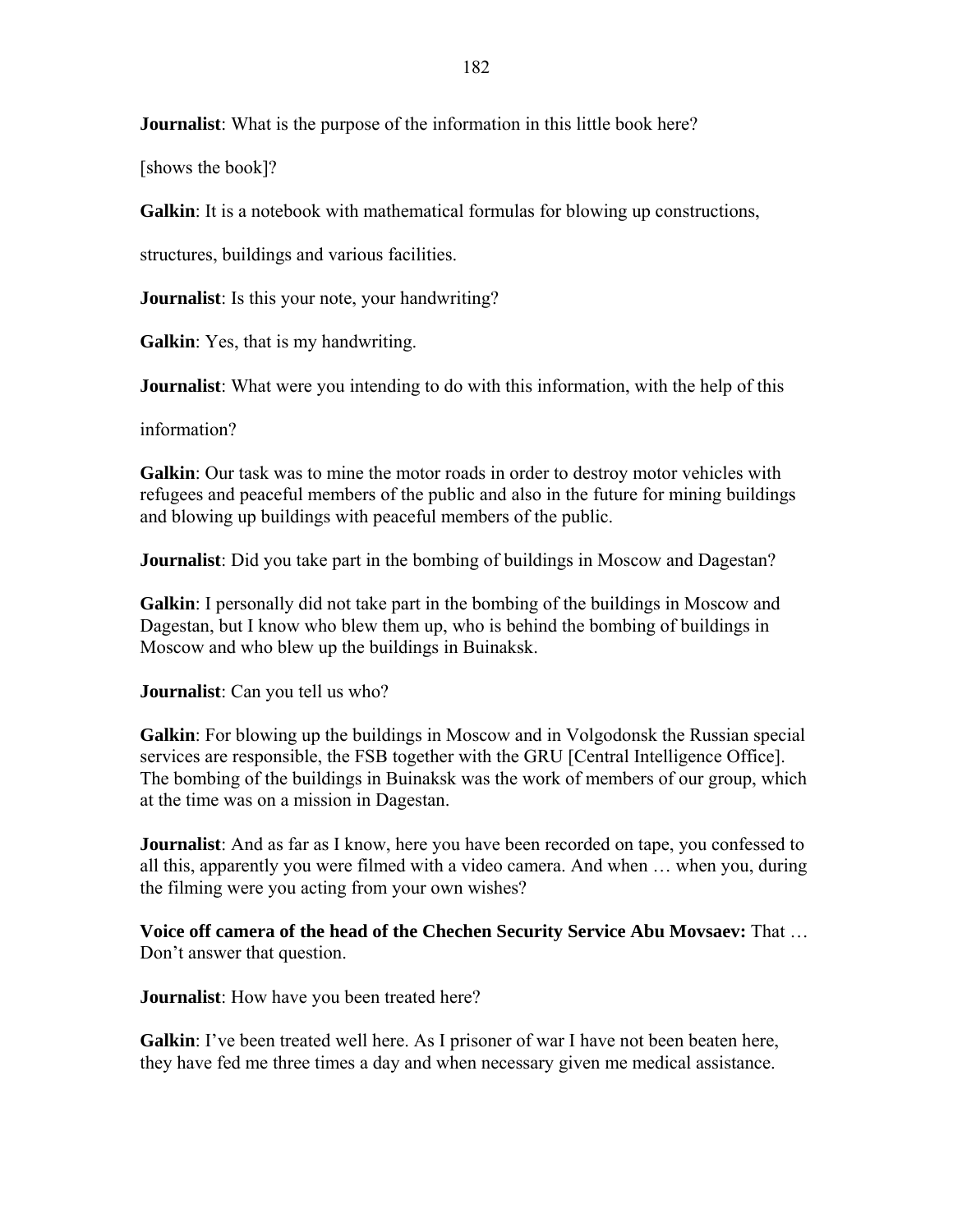**Journalist**: Here is the statement made by you. Do you confirm that you made it voluntarily without any pressure on the part of anyone?

**Galkin**: This statement is printed from my words, I wrote this statement by hand [holds the piece of paper in front of his face], with my personal signature.

**Journalist**: Now, at this moment, as you are speaking with us, are you afraid of anything?

**Galkin**: No, it is simply that this is the first time I have faced journalists … journalists

from western television companies, so I am a bit nervous.

**Abu Movsaev's voice off camera**: Their departments are not allowed to appear on …

**Galkin**: It is quite simply that due to the nature of our work we have to ... we are

not supposed to show ourselves in front of television cameras. [Smiles tensely.]

**Journalist**: Thank you.

**Voice off camera**: Ah, yes, now questions, only in Turkish ... Come over here ...

**Journalist**: They're the same questions, only in Turkish, they will ask and that is all ...

[Questions are asked in Turkish, then translated into Russian.]

**Journalist**: Do you confirm that all these documents belong to you? This identity pass here, this statement, it all belongs to you. [Galkin shows the identity pass in an open position.]

**Galkin**: yes, all these documents belong to me.

**Journalist**: With what aim did you arrive in the region of Dagestan and afterwards in Chechnya?

**Galkin**: We arrived in Dagestan and Chechnya to carry out terrorist acts on the territory of Dagestan and on the territory of the Chechen Republic of Ichkeria.

**Journalist**: And against whom were these, were they directed? Were you supposed to carry out explosions against peaceful civilians or somebody else?

**Galkin**: These bombings were directed against peaceful civilians.

**Journalist**: And who ... Who was it that sent you on this mission?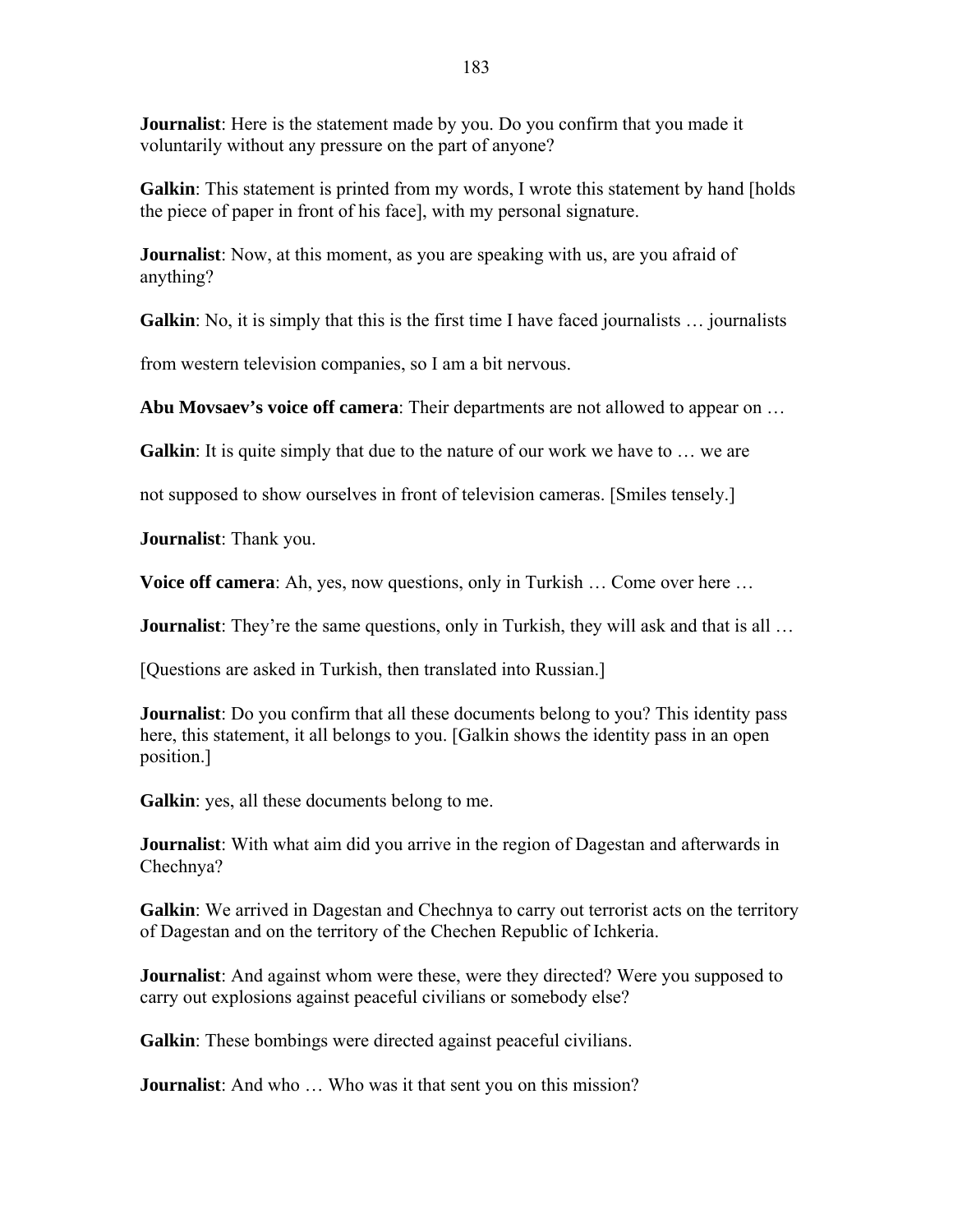**Galkin**: We were appointed and sent on our mission by order of the Central Intelligence Office [GRU] of the armed forces of the Russian Federation.

**Journalist**: Can you name the actual man who sent you?

Galkin: It was colonel general Korabelnikov, head of the Central Intelligence Office and head of the 14<sup>th</sup> section of the Central Intelligence Office lieutenant general Kostechko.

**Journalist**: Do you personally and does your unit have anything to do with the explosions in Moscow?

**Galkin**: Personally our unit has nothing to do with the explosions in Moscow, since at that time we were in Dagestan. The members of our unit, the members of our unit of 12 men, who were in Dagestan at that time, carried out the bombing of the house in Buinaksk.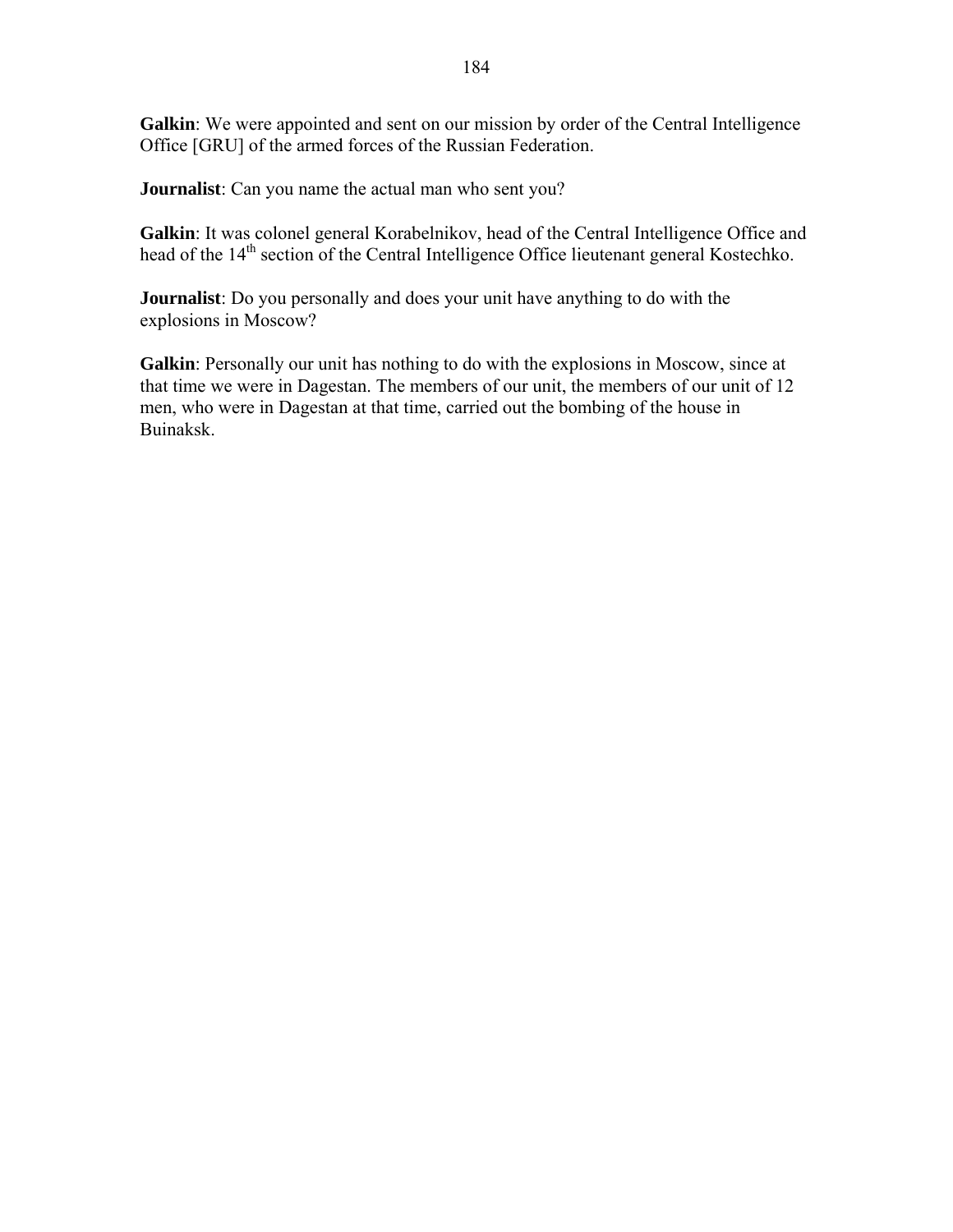## **Appendix 10**

## **Abu Movsaev's talk with a group of foreign journalists about the testimony of Senior Lieutenant A. Galkin**

**Abu Movsaev:** At the present time when we have with us a member of the GRU, their leader colonel Ivanov, the very one who supervised the blowing up of the house. The GRU … In the present situation you can photograph the senior lieutenant (*shows identity pass*) senior lieutenant Alexei Galkin, who was redeployed to the territory of the Chechen Republic of Ichkeria from Dagestan. Is that it, have you photographed him? (*They take photographs*) More? In Volgodonsk too the explosions were carried out by members of the special services. And so today when they call us terrorists it proves the opposite. (*Shows something*) These are their cipher messages, that is, the cipher messages are here. It's a book for explosions, for working with explosives, working with explosives activity: which ones and how much should be used. We have this all completely – the conclusive evidence and all their … It all (*he demonstrates something*) all this proves it (*they take photographs*) … That's all. Now, next, the next point …

**Question**: (*Questions are usually asked in English and then translated into Russian by the interpreter, not always accurately and correctly*). On whom exactly, on whom did you find this book?

**Abu Movsaev's answer**: Their group that was arrested here, the GRU. That is, that was, so that today you'll understand – that's the Central Intelligence Office of the Russian Federation, the 14<sup>th</sup> Department.

**Question**: On exactly what date did you find this book?

**Answer**: We arrested them, this group, on October 3—4 1999.

**Question:** When did they find this man?

**Interpreter's answer:** On the same day, the fourth, October 4.

**Answer:** The Fourteenth Department of the GRU. The Central Intelligence Office of the Russian Federation primarily handles killings of political leaders and sabotage activity. Here's the statement made by senior lieutenant Galkin. (*Shows it*)

**Question:** Does he have a voluntary statement?

**Answer:** Yes. There's his signature.

**Question:** Why didn't he make a statement immediately on October 4?

**Answer:** Ah, no … well at first we worked on him, worked on him for a long time, then he turned, we sent the cassette to Istanbul to the November 18 summit, where it specifically … they pointed out why they … After that, listen to this, after that the Russian leadership, the Central Intelligence Office, made a statement, supposedly they thought that we'd shot them. Since we'd spread the rumor.

**Question:** His motivation for confessing? What motivated him?

**Answer:** What motivated him was when he saw the Chechen people was being totally wiped out, indiscriminately. We showed him videos of children being murdered, women and old men being murdered, and then since after all I'm a special services instructor and I know their Department, what they do, and when we gave him legal proof, and so after what followed, he confessed.

**Question:** And he accepted responsibility for one explosion, is that right?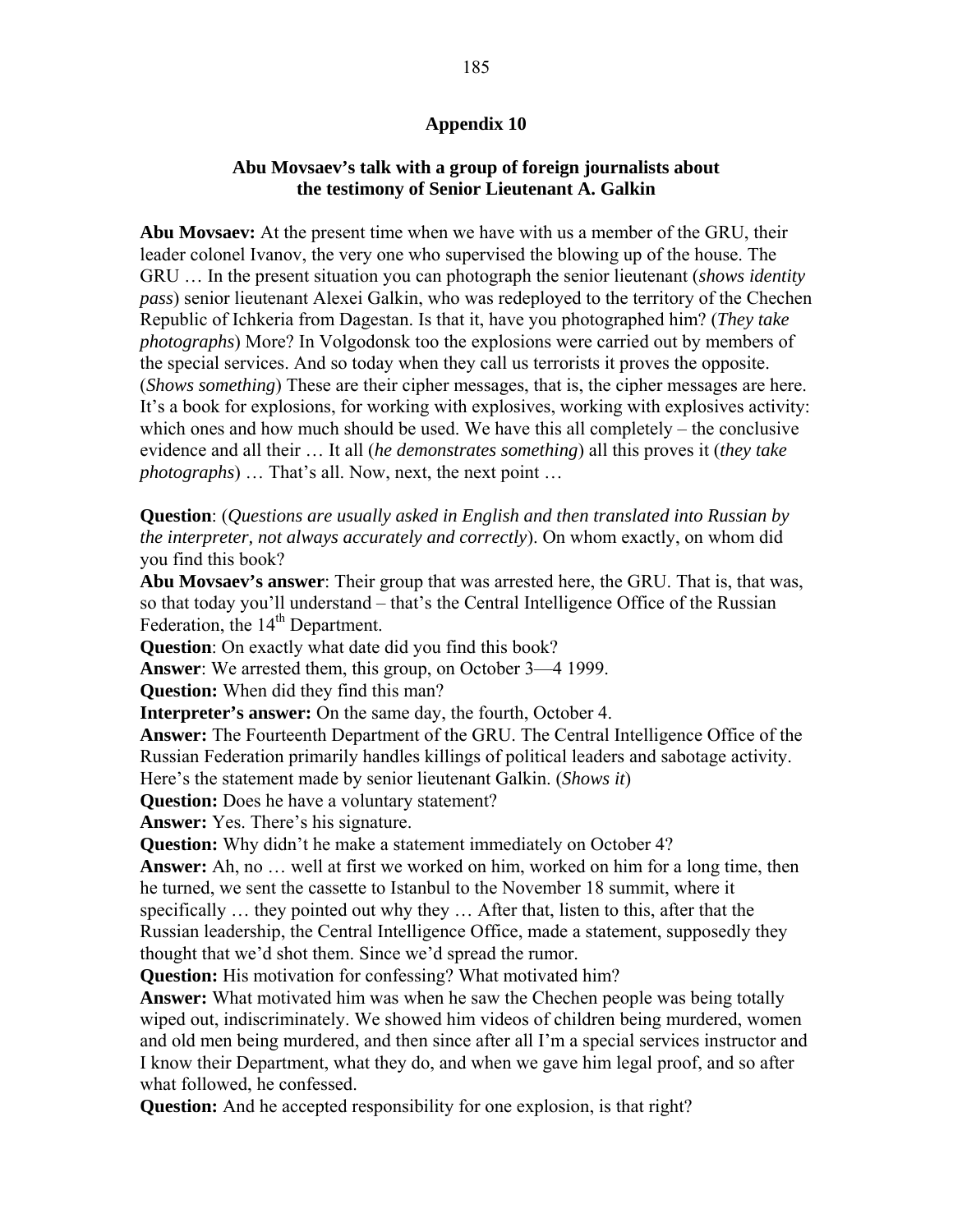**Answer:** No… The explosion – at that time he was Buinaksk. The explosions made in Buinaksk were supervised by colonel Ivanov, who is his superior and was deployed to Chechnya with him. He named Ivanov and other employees, yes, no … but he didn't take part in this business.

**Question:** On the basis of this confession alone you draw the conclusion that the other explosions in Moscow were also the work of the Russian government? You only think … **Answer:** Eh, no … We don't "think," we have proof. The first proof, the first proof is that any group that they deploy in the rear of the enemy, they already know, their leader announces that we're going into the territory of the Chechen Republic since we made the explosions in Moscow, Volgodonsk and Buinaksk. That is, not specifically their group, in all of them, that is in the eyes of the peaceful community we made terrorists out of them, killers in the abduction of people, today we have to prove that these people are … they have to wiped out, that is the Chechen people. At the political briefings. Until now ... the second point where we have proof is what I repeated before this and I repeat now: hexogene was used. There is no hexogene on the territory of Chechnya. Hexogene marked "top secret" in red is only held by the special services of the Russian Federation and without the leaders of the Central Intelligence Office and the FSB no one has the right to take a single gram of this hexogene. And afterwards Central Intelligence Office employees arrested by us explained that on the last raid their colonel Ivanov explained to them at the political briefing that these explosions were carried by our employees together with the FSB. Yes, yes, and another thing, they all talked about it … **Question:** Do you accuse, place the guilt for these explosions on the Government of Russia, the Central Intelligence Office, the FSB or one individual in particular? **Answer:** In the first place, I'll tell you specifically. Vladimir Putin as chairman developed them. Specifically by the leaders of these special services of the Russian Federation, former agents of external intelligence who were appointed by Putin and these are Putin's most trusted people at the present time. Here there is a second point: the fact that today with the political, in the political arena Putin today at any price, by any killings wants to become president of the Russian Federation. (*The light goes out, they stop recording. Abu Movsaev lights a cigarette*.) When I'm smoking, please, don't film me. (*They switch on the light, recording is resumed.*)

**Answer:** Another thing, I don't want to prove to you here today that we are angels, I don't want to prove that we are good people. We want to prove one thing: that Russia is a terrorist state. Nothing else. All that we today … that we're trying to do, for the sake of Allah we're doing it, if the West interferes, it won't interfere for us, if honestly speaking we are sure that today the West, the leadership of the West, will not at least intervene in the killing of the Chechen people, all the rest, you know, all the wars end through negotiations. I believe that we won the last war, I think … in this war, we'll win this war. So you can have concrete information, today we were informed that Argun has been taken by the Russians. Right now bitter fighting is taking place in Argun and the Russian forces are pulling back. Right, any more questions for me? Afterwards … And I have just one request: translate for them … Too many questions … I won't let them ask the Central Intelligence Office man too many questions. You can … You can ask him … ask for what purpose he was redeployed in the territory of Chechnya, concerning Dagestan, where they worked before that, and all the rest … well and now the statement (*shows it*) – did we force him or not. Please don't think today that we did to this man, if our men fall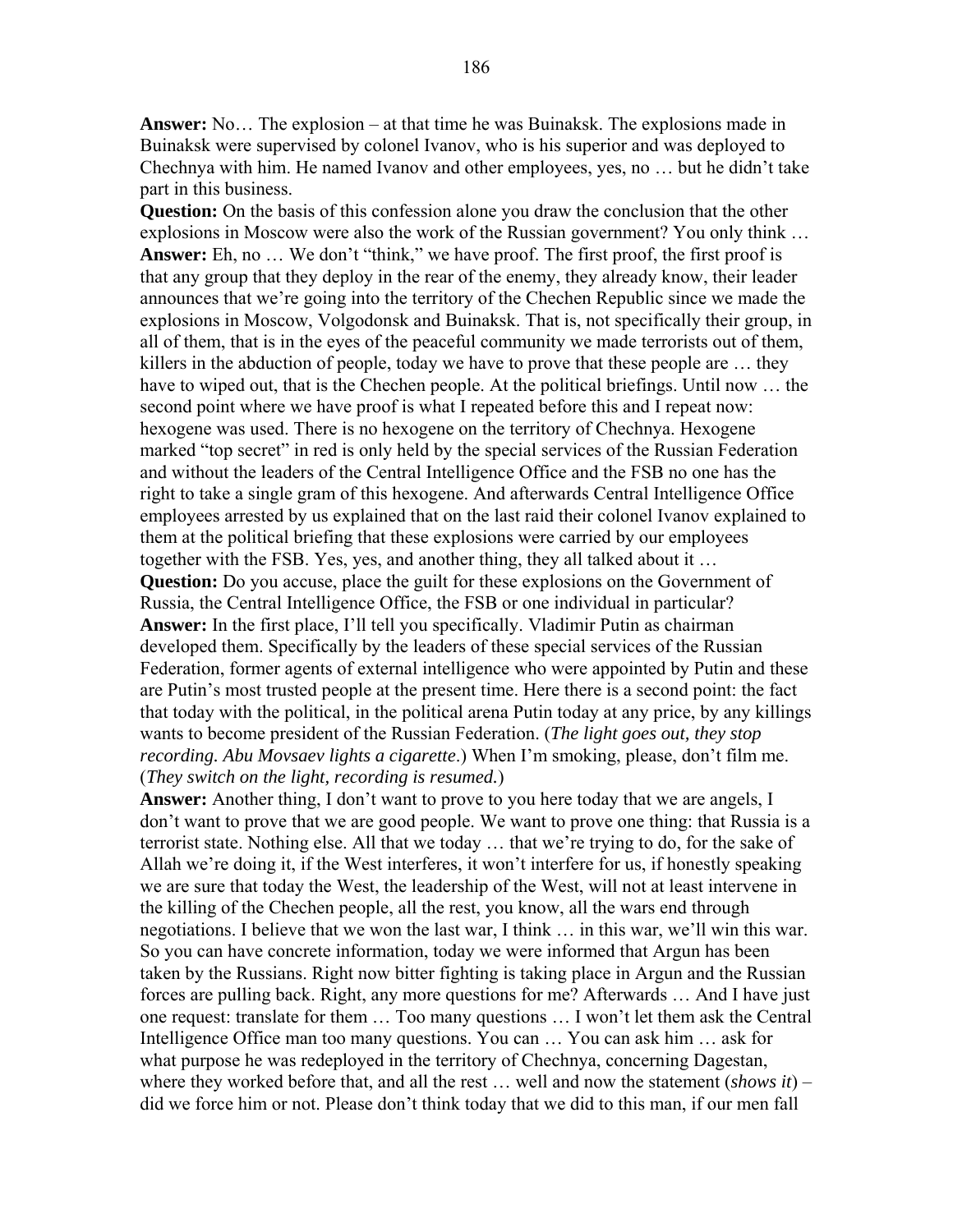into their hands they kill them straight away. Well, although today we can't dress him and feed him the way we should – the Russians themselves are to blame, because we're completely blockaded. Another thing: any international law provides for members of special services who have crossed the border to cause explosions, kill their political leaders, by judicial … they hold a judicial inquiry and have them shot. We could have shot them before this. (*Shows the GRU man's book, shows the code notebook of the other prisoner.*)

**Question:** Is the signature actually this officer's or someone else's?

**Answer:** It belongs to the second member of the GRU, it's ... Ah, it's his own, his ... These are the second member's code messages, code messages and code signal messages, that they gave them, these code messages are prepared in advance, this is all that they were given, these are their routes where … yes, these are their code messages, the signalman and the demolition man … These are theirs yes … these … they're code names, satellite links … There … There look … There's a verbal exchange table on satellite communications radio location for managing radio traffic. It's ...

**Question:** It's stupid for an intelligence officer to carry papers like that on his person. **Answer:** They didn't think … They were being transported by Chechens in a secret vehicle, since sometimes we don't check Chechen vehicles, with a beard, especially. The way of thinking  $\ldots$  They were relying on it. There's data – it's what, look, the enemy's designated – the page (*shows and talks about designations from the code notebook*). If they saw an enemy, that is, us. They … Code names …

**Translator:** A beetle is an armed personnel carrier, a spider is an automobile, a string is a plane.

**Question:** Well, in general, what is it? That is, what else?

**Answer:** It's when they come across, for example, one of our population centers, when they have to make strikes, they transmitted code names if we're in there, so we wouldn't understand. There, for example, Berlin, they call a town Berlin, on Chechen territory there's Bratskoe, Nadterechny district. Bar, the word Bar, that's the Nadterechny district too. These are the population centers where they had to work initially and make strikes. **Question:** Did all the explosions that were planned take place or were several explosions prevented? Were other explosions supposed to take place?

**Answer:** Naturally. They, according to my operational information, in Penza they wouldn't have been, in Ryazan that is they wouldn't have been caught by employees of the MVD accidentally, then there were supposed to be explosions in Volgograd, in the Stavropol territory, in the Saratov Region, well, that is, basically, where mostly Chechens live (*Repeats this.*) Saratov … Well, basically, where compact …

**Question:** What is your position?

**Answer:** Head of the President's Special Department. At that time I gave proofs of the murder … the Red Cross killing. At that time I was in charge of a special missions detachment, that the Red Cross killing was committed by Deniev's people, who are in Moscow at the present time. Look, and everywhere there …

**Interpreter:** Adam Deniev …

**Answer:** And who is an employee, an agent of the special services. He has a GRU identity pass, he has all the identity passes … When we signed the agreement between the FSB of the Russian Federation and the National Security Service, we applied officially to Kovalyov, the head, the then head of the FSB, with proofs, for them to hand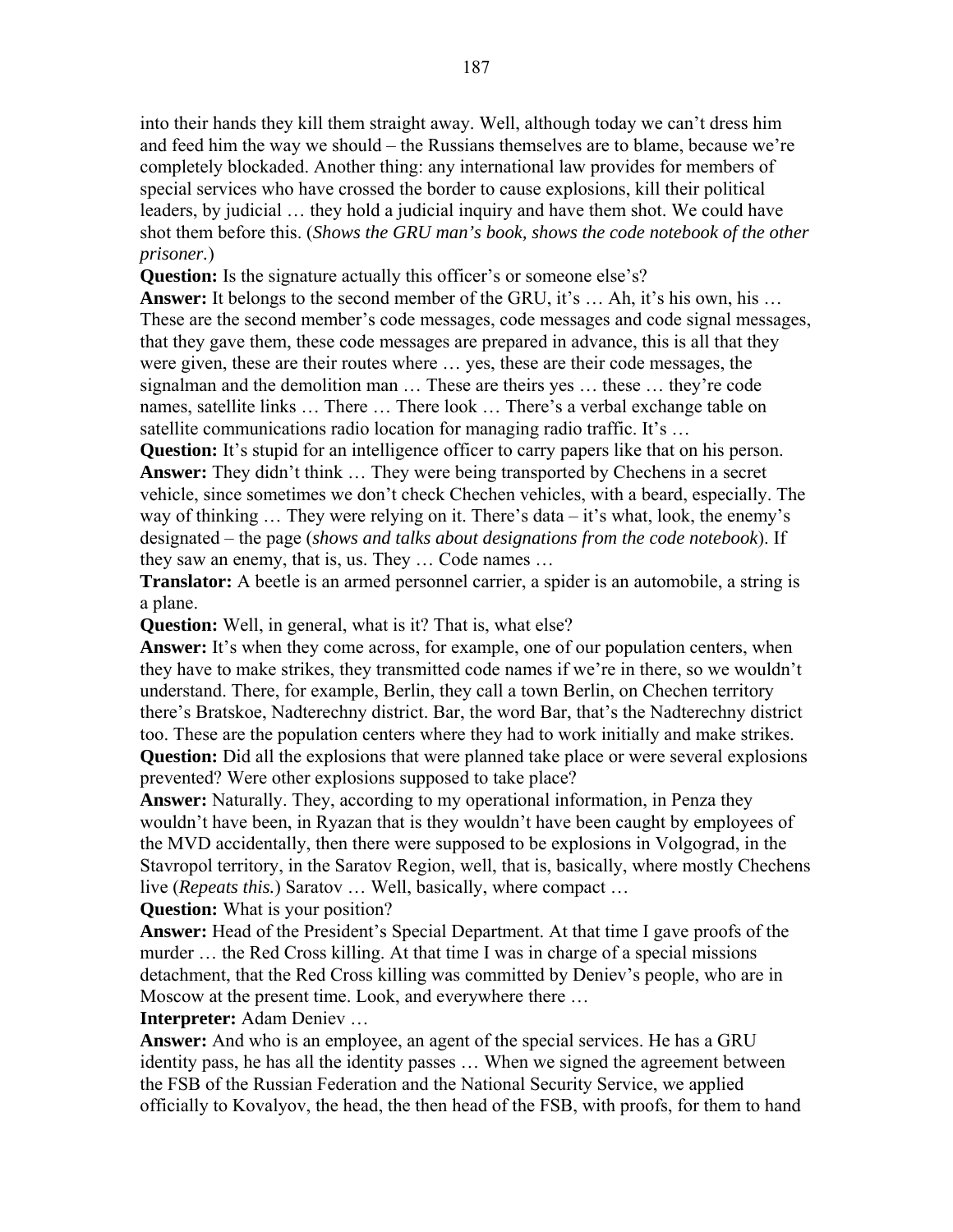over Deniev to us, to which Kovalyov answered me that he couldn't hand over Deniev to me since they were very interested in him continuing his work. And our Public Prosecutor of the Chechen Republic of Ichkeria repeatedly made official demands to the Public Prosecutor's Office of the Russian Federation to hand over Deniev specifically for the Red Cross killing, but we couldn't get hold of him.

**Question:** Why did Deniev kill the Red Cross people?

**Answer:** The material when I resigned I left with to our branch, the special service and to the prosecutor's office, our prosecutor's office.

**Question:** Do you know who killed Fred Koening?

**Answer:** I know very well. Since he was at my house in the period before the war and at that time and just before he left for the last time, he stayed the night at my house. With several proofs of what was going on in the Russian Republic's filtration camps. After he disappeared without trace, Djokhar Dudaev, the president, was the first president of the Chechen Republic, set up a brigade to search for and locate Koening. As the head of the special service I was a member of the brigade, that is we established that he was last seen on the crossroads at Chechen-U, where the Russian forces were located at that time. With certainty … If today in the Russian Federation … Then the rumor spread that in the Great Martanov district (*inaudible*) we still haven't found, I'm sure, that if the Russian forces enter the Martanov district, if they seize it, they'll definitely find the burial site, that is they're the only ones who know where the burial site is. In 1996 we were contacted by an officer of the Russian Federation saying he could show us the burial site, but he wanted 100,000 dollars. Since we didn't have that kind of money (*inaudible*). They said to me that he would actually sell the medallion that was on his body.

**Question:** What do you know about the murder of the employees of the British television company?

**Answer:** I know. (*Inaudible*). One of those people was actually abducted. The last time American and German journalists came I (*inaudible*) we gave them specifically, but to remember everything in my head sort of. From this document a criminal case could be (*inaudible*). That, you understand, today I can (*inaudible*) there were loads of abducted people were on the territory of Dagestan, Ingushetia and Northern Ossetia. And they also kept them there. Here the organized criminal groups of all the republics and of our state even had between them some kind of (*inaudible*). Our criminal groups informed the relatives of this or that person and supposedly accepted responsibility. Specifically I can, for instance Arbi Baraev who everyone thought was villain, that he'd carried out all the thefts of people. If you can remember, in Makhachkala 4 Frenchmen were abducted. Remember? Well that was the Dagestanis who contacted Baraev and asked him to say that these Frenchmen were in Chechnya. For that phone call Baraev received \$200,000. Since Baraev at that time (*inaudible*). On the border of Chechnya and Dagestan, in Gerzel, Baraev received \$3,000,000. He kept 200,000 dollars, gave 2,800,000 dollars to the Dagestanis and the Frenchmen were brought and handed over on the territory of Dagestan. There are very many cases like that. Really? That's the first time I've heard that. I heard that on the border of Georgia and Chechnya he disappeared supposedly. There weren't any cases on the territory of Chechnya, it didn't happen that … There was one attempt in August, in September there was one attempt, we immediately arrested those people and in accordance with *sharia* legal procedure we handed them over for *sharia* trial.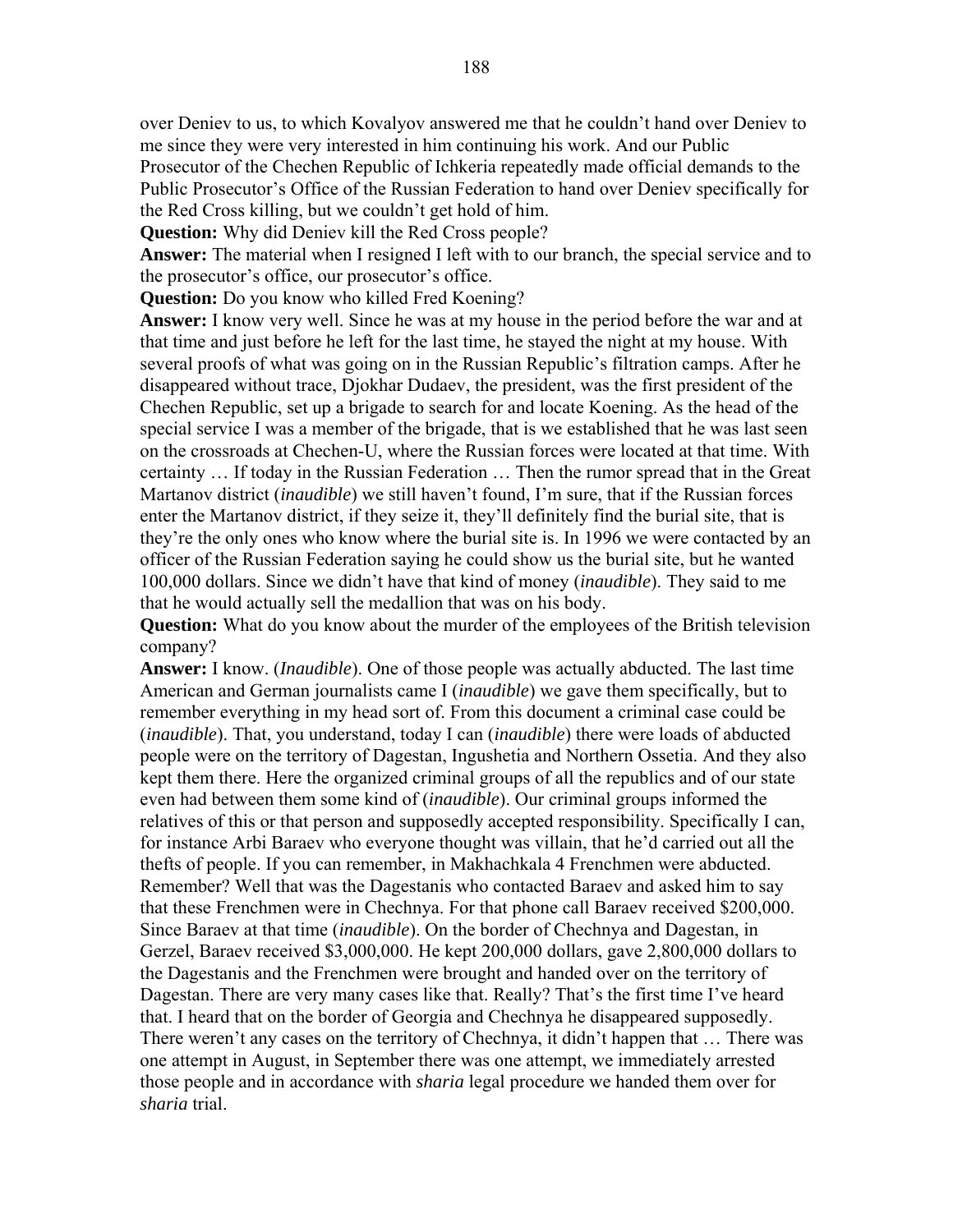## **Appendix 11**

#### **Transcript of Radio Liberty Discussion of** *Blowing Up Russia*

# **Radio Liberty,** *Facts and Opinions* **Host Lev Roytman**  June 11, 2002

**Lev Roytman:** *Blowing Up Russia: Terror From Within* is a book that came out in America, in January of this year, in English. Radio Liberty has devoted several programs, under the same title, to a detailed exposition of this book. In August of last year, excerpts from the book were published in the Moscow newspaper *Novaya Gazeta*. The Russian original of this book was published in February by the Liberty Publishing House in New York under the title, *The FSB Blows Up Russia*, with the subtitle, "The Federal Security Service -- an Organizer of Terrorist Attacks, Kidnappings, and Murders."

The authors of the book are Alexander Litvinenko, a former lieutenant colonel of the FSB, and Yuri Felshtinsky, a well-known historian who will be speaking to us by phone from Boston. In our Moscow studios are human rights advocates Sergei Kovalyov, Oleg Orlov, and Alexander Cherkasov.

Yuri Georgievich Felshtinsky! On March 5, after your book had already come out, a French documentary film called *Assassination of Russia* was shown at a press conference given by Boris Berezovsky in London. The documentary dealt with the FSB's likely involvement in the apartment-house bombings in September 1999. These explosions were the prologue and the pretext for the second war in Chechnya. You describe the FSB on a larger scale as a criminal organization in general.

First of all, is there any connection between your book and the French documentary? And second, your sources -- are they verifiable?

**Yuri Felshtinsky:** The book and the documentary are certainly connected. I was the initiator behind the documentary, and the idea of making a documentary based on the book was mine. Then there's the separate issue of how the whole thing was organized, how a team of French directors was found, and so on. But the connection between the book and the documentary is direct and straightforward. That is the answer to your first question.

And second, to answer your question about the book's sources. In the actual editions - both in English and Russian, as everyone noticed -- the sources were not identified. This was done deliberately. I did not wish to make it any easier for the FSB to criticize the book. Because when you identify a source, you give people the option of criticizing not the book itself -- and arguing not with the facts presented in it -- but with the sources. In other words, as a professional historian, I knew that this book would be much more difficult to argue with if it contained no sources.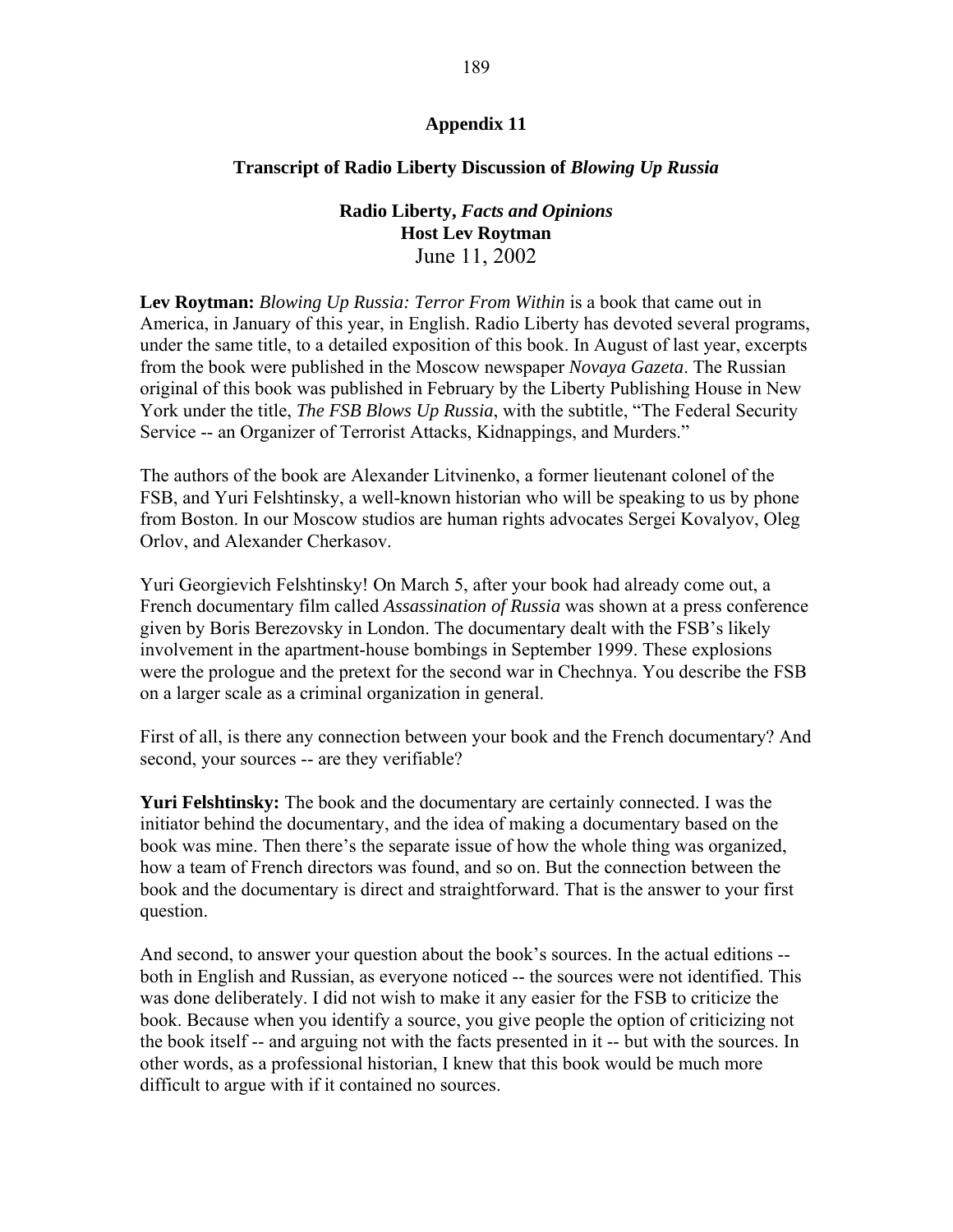However, at the press conference on March 5, all the reporters who received an English edition of the book were also given a CD. And this CD contained not merely the sources, but the entire factual database on the basis of which the book had been written. And we did this because we wanted all reporters who had the time and interest to explore this issue to see that not one sentence in the book had been made up or pulled out of a hat, that every single word in this book, every single conclusion, had a source, was based on factual materials, on the basis of which I and Alexander Litvinenko arrived at various conclusions.

**Lev Roytman:** Thank you, Yuri Georgievich. Now, very briefly, about you. You are a historian -- American or Russian, it is hard to say which. You defended a doctoral dissertation in 1993 at the Academic Institute in Moscow. Even prior to this, your books and collections of documents edited by you had been published in America. These include *The Bolsheviks and the Left SR's*, which came out in Paris; *Towards a History of Our Isolation* (London, 1988); *The Failure of the World Revolution* (also in London in 1991, and then in Moscow in 1992). And your last book is *Big Bosses*. In other words, your scholarly reputation is, in essence, impeccable. This is to attest to your scholarly integrity, so to speak.

Now a question for our guests in Moscow. Alexander Vladimirovich Cherkasov, Board Member of the "Memorial" Society and Coordinator of its Human Rights Center (specifically, the program "Hot Spots"). You have lived and worked in Chechnya during the first and now the second war. During my recent stay in Moscow, when you and I met, you were very critical of Litvinenko's and Felshtinsky's book. That was right when we were broadcasting our programs about it, and you were even against these programs. Your position: first of all, what was the reason for it? (I didn't want to hear your position at the time because, if I may speak as a reporter, I wanted you to stay hot.) That's the first thing: your position. And second, maybe your position has changed after all?

**Alexander Cherkasov:** You know, now that I've had an opportunity to become familiar with the entire contents of the book, I can say that it's uneven. It has fragments, chapters, that contain references to sources (or at least references to sources that have now been published). For example, the part about the organization of the bombings in Moscow at the end of 1994. *Novaya Gazeta* has now published the relevant materials as documents from Moscow municipal court hearings. In other words, they can be double-checked. Or the part about Ryazan, which is quite simply an excellent compilation of materials about the failed bombing attempt.

But the problem is that *Novaya Gazeta* initially made three chapters of the book available to the Russian reader: a chapter about the Chechen war, a chapter about the bombing in Ryazan, and a chapter about other episodes, other bombings, based on sources that cannot be verified, that we have no opportunity to verify.

The events of the first Chechen war actually happen to be reasonably well-known to my colleagues and, to some degree, to me as well. And precisely in this chapter the authors repeatedly stretch the facts and give strained interpretations in order to prove their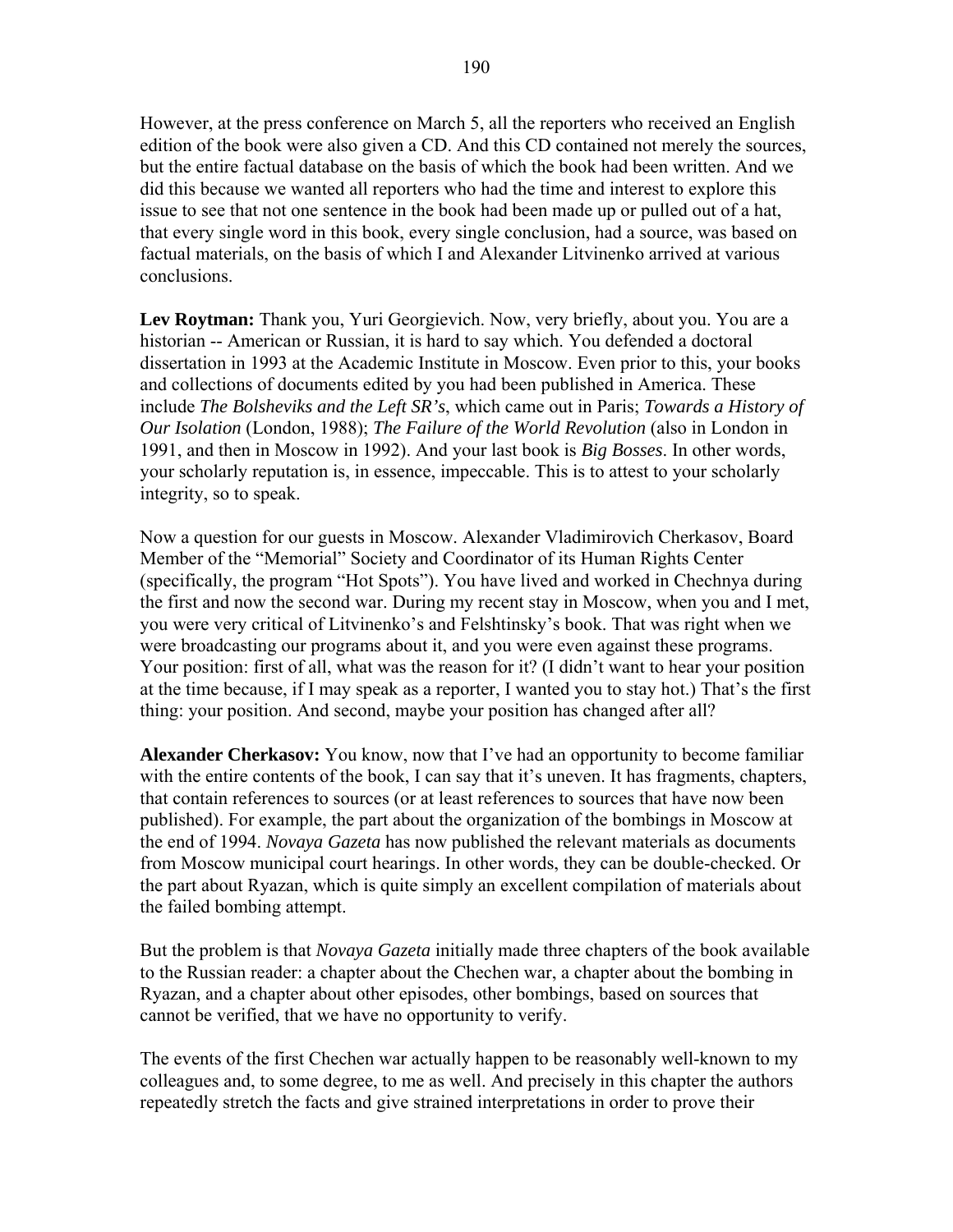premise. It's clear that Mr. Felshtinsky didn't make it all up, that he got it from certain sources. Evidently, he used them rather uncritically.

Sometimes this even places my colleagues, for example, in a false position. It turns out they didn't know what they were doing in Budyonnovsk. It will soon be seven years since the events in Budyonnovsk. The book gives one account of what happened there. And since we can't analyze the whole book now, it would be useful to show on the basis of certain episodes that other accounts are, on the whole, possible.

Let me correct myself. Obviously, the book is necessary. It has to be read -- just as many other books have to be read -- and then argued with. But the arguing has to start right now, in order to separate the truly provable and proven elements from the uncritical repetition of accounts circulating in the press, in Russia or abroad.

**Lev Roytman:** Sergei Adamovich Kovalyov, member of the Government Duma, Chairman of the "Memorial" Society. Sergei Adamovich, during the first Chechen war you were the head of the so-called "Kovalyov group." This was a commission of observers from human rights organizations in the zone of military operations in Chechnya. You, too, were in Budyonnovsk (since we're talking about Basaev, about the capture of the hospital in Budyonnovsk). June 14 is the anniversary of this event, which in my view was a terrorist attack, pure and simple. Now you are the chair of the Public Commission investigating the circumstances of the fall 1999 bombings in the cities of Russia, which is the main subject of Alexander Litvinenko's and Yuri Felshtinsky's book *The FSB Blows Up Russia.* 

Question: The facts presented in this book -- despite the fact that not all of them are documented (we've heard the author, Yuri Felshtinsky, give his reasons for not documenting all of them) -- however that may be, are these facts of use to you in your investigation?

**Sergei Kovalyov:** You see, we undoubtedly need the book. It is more than useful. It is simply indispensable. Nonetheless, I completely agree with the comments made by Cherkasov.

Let us take Budyonnovsk again, for example. This is just one episode, but, incidentally, an episode that I would consider highly representative. The authors' hypothesis is as follows. A bribe was received in return for an agreed-upon truce, a bribe in the millions. The Chechens were, roughly speaking, abandoned, the money was pocketed, and the truce was buried. And then Dudaev orders Basaev to organize an attack, which is either supposed to lead to peace or to bring the money back. This is the premise and it is, shall we say, incredibly naive. And then the subsequent events in Budyonnovsk are narrated as follows. The special forces have almost taken over the hospital, Basaev's fighters are just about to be destroyed, and all of a sudden Chernomyrdin unexpectedly remembers that it's important to "stick to the deal," wants to re-establish good faith on the part of Moscow, and issues orders to halt the operation.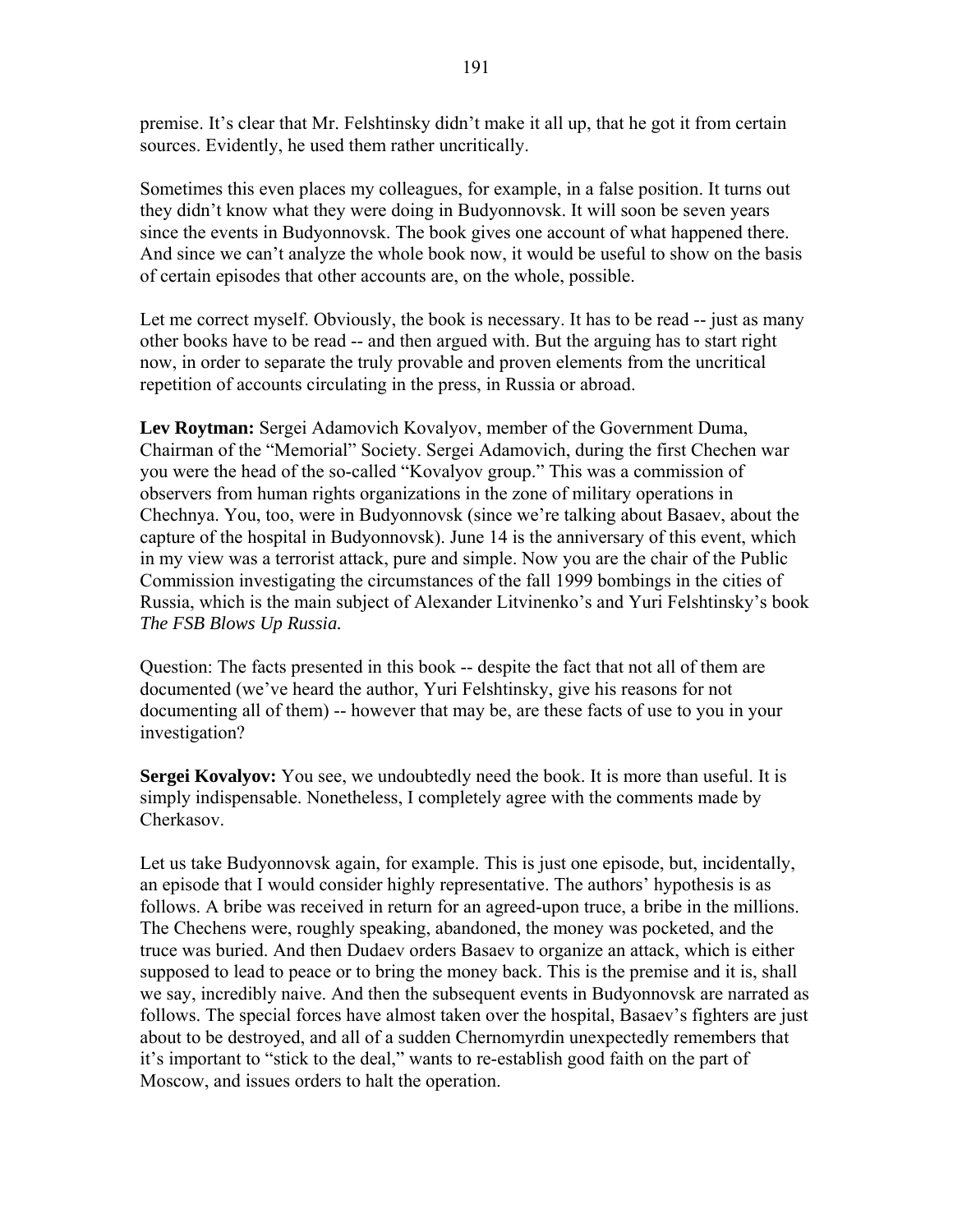Nothing like this ever happened. I don't know if any money was exchanged. That's something I don't know about. It's hard to believe that it was, but I can't prove anything. But what I know for sure is that no Chernomyrdin ever stopped an OMON attack. The attack was repulsed, the attack was checked, the hospital wasn't captured, the main victims were the hostages, not the rebels. And that's the moment when we finally managed to reach Gaidar. Gaidar entered into negotiations with Chernomyrdin, and Chernomyrdin directed me to form a delegation for talks with Basaev, which is what happened. As far as the negotiations are concerned -- which took place in parallel between Volsky on one side and Imayev on the other (not just them alone, of course) - these official negotiations had actually already begun when our buses were leaving Budyonnovsk.

**Lev Roytman:** Thank you, Sergei Adamovich. So you cast doubt on Yuri Felshtinsky's and Alexander Litvinenko's account. Of course, we will ask Yuri Felshtinsky to state his own position in a moment.

I want to make a comment about its being "hard to believe." It's also hard to believe that the FSB blew up the buildings in Russia. On this count, very many people agree with the sentiments and logic of the following statement by Putin. He literally screamed: "What? Blew up their own buildings?" He was asked the question by a reporter. "Well, you know, that's nonsense, sheer absurdity. There are no people in the Russian security services who would be capable of such a crime against their own people. Even making such a suggestion is amoral and in essence nothing but part of an information war against Russia."

So this suggestion, which is the core of Felshtinsky's and Litvinenko's book, is one that many people also find unpalatable. And nonetheless, you are investigating these circumstances, Sergei Adamovich. Hard to believe, yet what if that's what really happened?

**Yuri Felshtinsky:** First, I would like to emphasize that the bulk of the book *The FSB Blows Up Russia* isn't concerned with the events in Budyonnovsk, but with events that are more important for this book, namely, the history of the bombings in Moscow and Ryazan.

Second, I don't want to actually focus our whole discussion on a single episode, regardless of how accurate or inaccurate it might be in the opinion of the participants of the roundtable.

Third, even in the Budyonnovsk incident itself, what we wanted to call attention to was not the history, which everyone knows, but to one episode in this complex history, which no one knows about. Namely, the bribes that were being made at that point. As for Sergei Adamovich's statement that it is doubtful that all this was done for money, I would put it somewhat differently: it is absolutely clear that everything that was done in Russian politics during this period was done exclusively for money, and nothing was ever done for free. So on this score, of course, there is something to argue about.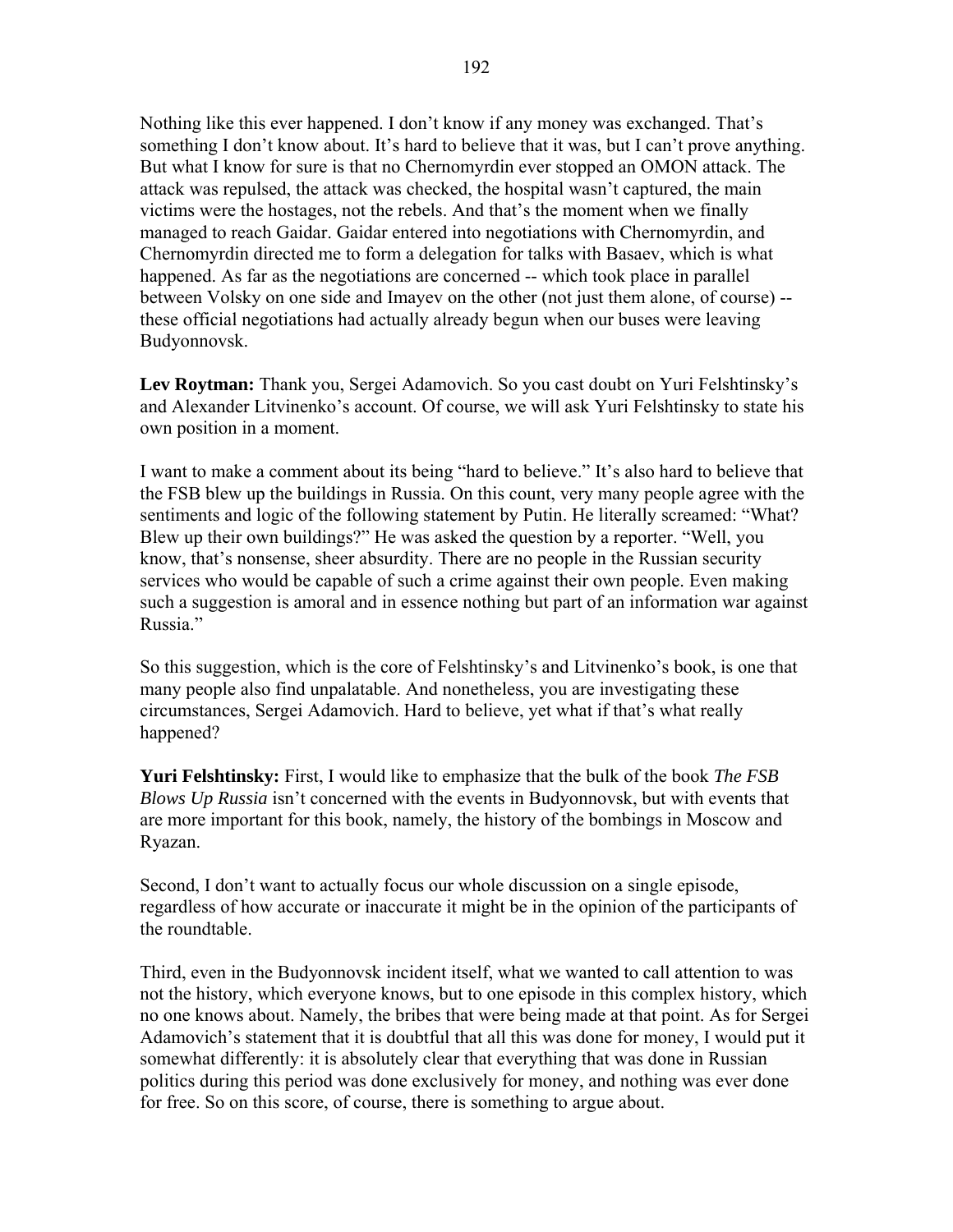But I repeat that, in the interests of our listeners, I would still like to shift our discussion from the minute-by-minute and hour-by-hour sorting out of what happened in Budyonnovsk (the history of which, by the way, still hasn't been fully written -- I think there's still a lot of new and interesting information that we'll probably learn some day), and to shift all of us to the main topic of the book, namely, the bombings in Russia in September 1999.

**Lev Roytman:** Thank you, Yuri Georgievich. I completely agree with you, and as the host I want to conclude our analysis of the Budyonnovsk episode here. This episode is, in fact, hardly central to your book, and there probably wouldn't have been any book if it was only about this episode.

Oleg Petrovich Orlov -- "Memorial" Society Board Member, Chair of the Human Rights Center (Director of "Hot Spots," the same program). You were part of the "Kovalyov group," worked in Chechnya during both the first and second wars. In your view, does the basic premise of the book *The FSB Blows Up Russia* merit public attention?

**Oleg Orlov:** Undoubtedly. Discussion of these issues, of the book's premise, is absolutely necessary and very useful. My opinion of this book is another matter. I'd say that my attitude is considerably more critical than that of my colleagues.

You see, we are told: Let's leave aside the events of the first war, the book is about something different; you're focusing on the details, while the book is about the bombings. But in the part of the book that deals with the bombings in Moscow, I cannot check the credibility of the facts, especially since the book contains no precise references (I'm not familiar with the CD). But in the part that deals with the first war -- let's leave Budyonnovsk aside -- many other episodes in the war are described imprecisely, to put it mildly. Or not so much imprecisely, as from an angle that's convenient for the basic interpretation of the events that runs through the entire book. And when I see such an approach, such a selection of facts, in the part of the book that's devoted to the first Chechen war, then I really do begin to have doubts about the painstaking precision and selection of facts in the other parts of the book.

It is precisely this imprecision, precisely this, shall we say, looseness in the description of the facts (Budyonnovsk is only one striking example, there are others), that practically makes this book worthless. And therefore, the very important discussion surrounding these questions -- who blew up the buildings? were the security services involved in the bombings? -- the level of this discussion is lowered, unfortunately, when the discussion is built around this book.

**Lev Roytman:** Thank you, Oleg Petrovich. For clarity, for our listeners' sake, let me quote from *The FSB Blows Up Russia* to illustrate the gist and orientation of the argument presented in the book: "If during the first Chechen war of 1994-1996, the state security apparatus tried to prevent Russia from developing in a liberal democratic direction, then the political challenges of the second war were far more serious: to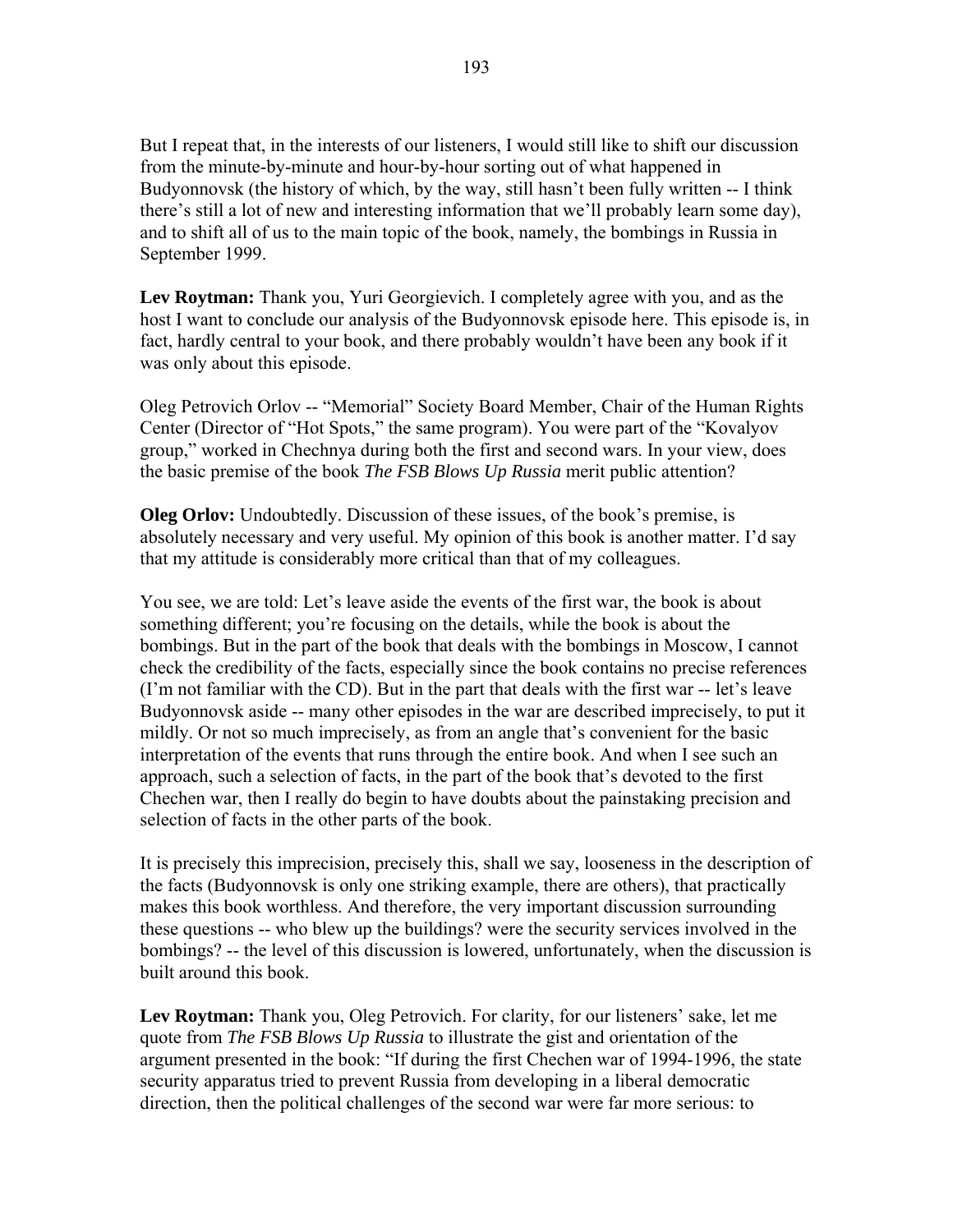provoke Russia to start a war in Chechnya, and in the ensuing confusion, to seize power in Russia during the upcoming 2000 presidential elections. The 'honor' of instigating this war fell to the new director of the FSB, Colonel General Patrushev."

**Yuri Felshtinsky:** Frankly, it would be immodest of me, as the author, to propose that the whole discussion of the September 1999 bombings should be organized around my own book. Please, let's put the book back on the shelf and simply talk about this topic, regardless of what's written in the book. The corpses are not virtual but real. With the corpses, there is no mistake -- regardless of how the events are described or who is describing them.

We still have no answer to the question: who is responsible for these corpses? And if it's hard to conceive, as President Putin says, that Russian officers blew up their own buildings, with their own living citizens, then I think it's very easy to conceive that Russian officers are murdering civilians in Chechnya, and specifically not just Chechen civilians, but Russian ones as well. I think it's very easy to conceive that these buildings were not blown up by Chechens, since there's no evidence whatsoever to show that they were blown up by Chechens.

It seems to me that we are constantly narrowing down our discussion. We don't want to talk about the bombings, because the facts presented in the book might be convincing, but if we compare them to the first chapter about the events in Chechnya, then those parts of the book aren't very convincing, which means the whole book isn't very convincing, so in that case let's keep quiet and not talk about the bombings... In the end, it seems to me that what we're really interested in is not how skillfully Litvinenko and Felshtinsky presented their account. What we're really interested in is the question of who actually blew up the buildings in Russia in September 1999 and why did they do it. And I believe that we should concentrate on precisely this question. And for some reason, until we wrote this book, and until the French reporters with funding from Berezovsky made the documentary, this was a question that no one talked about.

Lev Roytman: Thank you, Yuri Georgievich. That is not entirely correct, since even before the documentary (you actually describe this in your book, by the way) Duma Deputies Shchekochikhin and Ivanenko tried to file a parliamentary inquiry request with the General Prosecutor about this issue, about the circumstances surrounding the events in Ryazan. It is true, however, that their attempts to convince the Duma were fruitless. And as a result -- although, only after the documentary and after your book -- a Public Commission was formed to investigate the bombings in the cities of Russia in the fall of 1999, whose head is Sergei Adamovich Kovalyov.

Sergei Adamovich, are you able to form some basic picture of the events? We are talking about an investigation, after all, and the work of an investigation consists precisely in checking different accounts. What is your account of the bombings, the account that you are checking?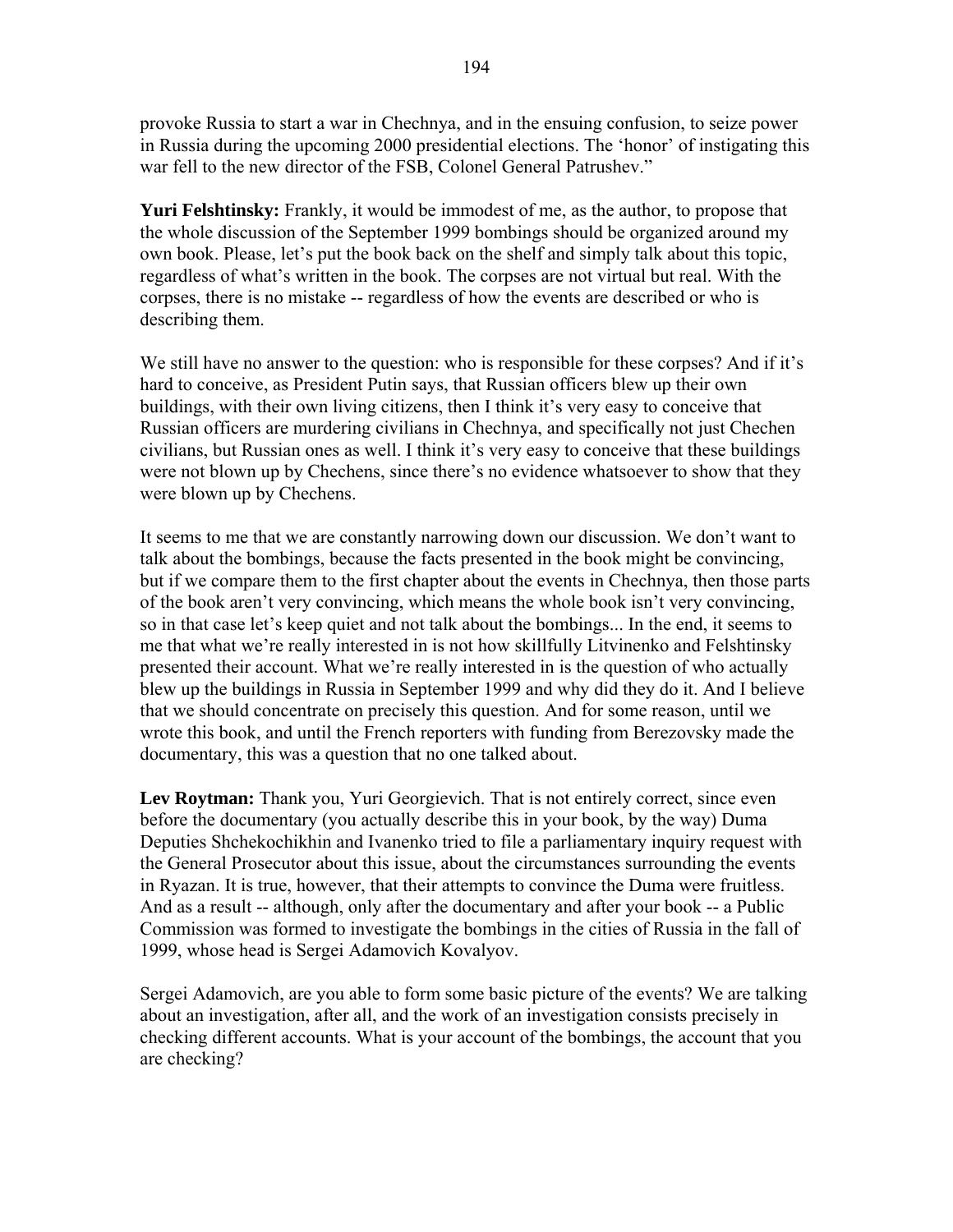**Sergei Kovalyov:** If we're talking about the Commission that we created, I'd only like to say that the creation of this Public Commission, with the participation of a large number of deputies, was preceded by another in a series of attempts to create a parliamentary commission. This attempt -- as is the norm in our country, or in our Duma at any rate - crashed spectacularly. Although I should point out that quite a large number of deputies voted in favor of it -- 180 people, quite a bit.

What are the goals of our Commission, what account of the events are we investigating? We're examining all existing accounts of the events. As for the proposition that the security services took part in these bombings, that they organized them... It's frightening for me to believe this theory, but that doesn't mean we're rejecting it.

I would put it this way: There is no credible proof for a Chechen trail (there are very serious doubts that the Chechens could have done this). By the same token, there are no irrefutable proofs of the Kremlin scenario. There are logical arguments to be made against both of these accounts.

Could I say for certain that one of them will turn out to be false? Could I say for certain, for example, that the security services had nothing to do with it? No, I could not, not under any circumstances. Our Commission's task is to obtain credible facts.

Lev Roytman: You couldn't swear to it, but President Putin could. One would imagine that this isn't particularly conducive to your Commission's work. Am I mistaken?

**Sergei Kovalyov:** Generally speaking, given the circumstances, the authorities should be more interested than anyone in a thorough and objective investigation of these monstrous crimes, since all suspicions fall on them. Therefore, one would very much like to hope that the authorities will facilitate our Commission's work in various ways. Unfortunately, so far this has not happened.

**Alexander Cherkasov:** If we're talking about the bombings and the role of the security services in Russian history, then we can put this investigation, this book, this account of the events (as you correctly put it, it is one account) in the context of other investigations.

You know, there've already been attempts on the part of the security services to seize power with a wave of bombings, and there were successful investigations. For example, at the end of the *Narodnaya Volya* ("People's Will") movement one of its leaders, Degayev, made a deal with Sudeykin, a leader of the *Okhranka*, that they would organize a series of terrorist attacks and that his majesty the emperor, sorely afraid, would give Sudeykin dictatorial powers. The members of the *Narodnaya Volya* themselves conducted an investigation. German Alexandrovich Lopatin brought the whole matter to light. The conspiracy fell through, Sudeykin, the would-be dictator, was killed, and Degayev was permitted to emigrate. But a meticulous investigation of the specific facts of the case was carried out at the time.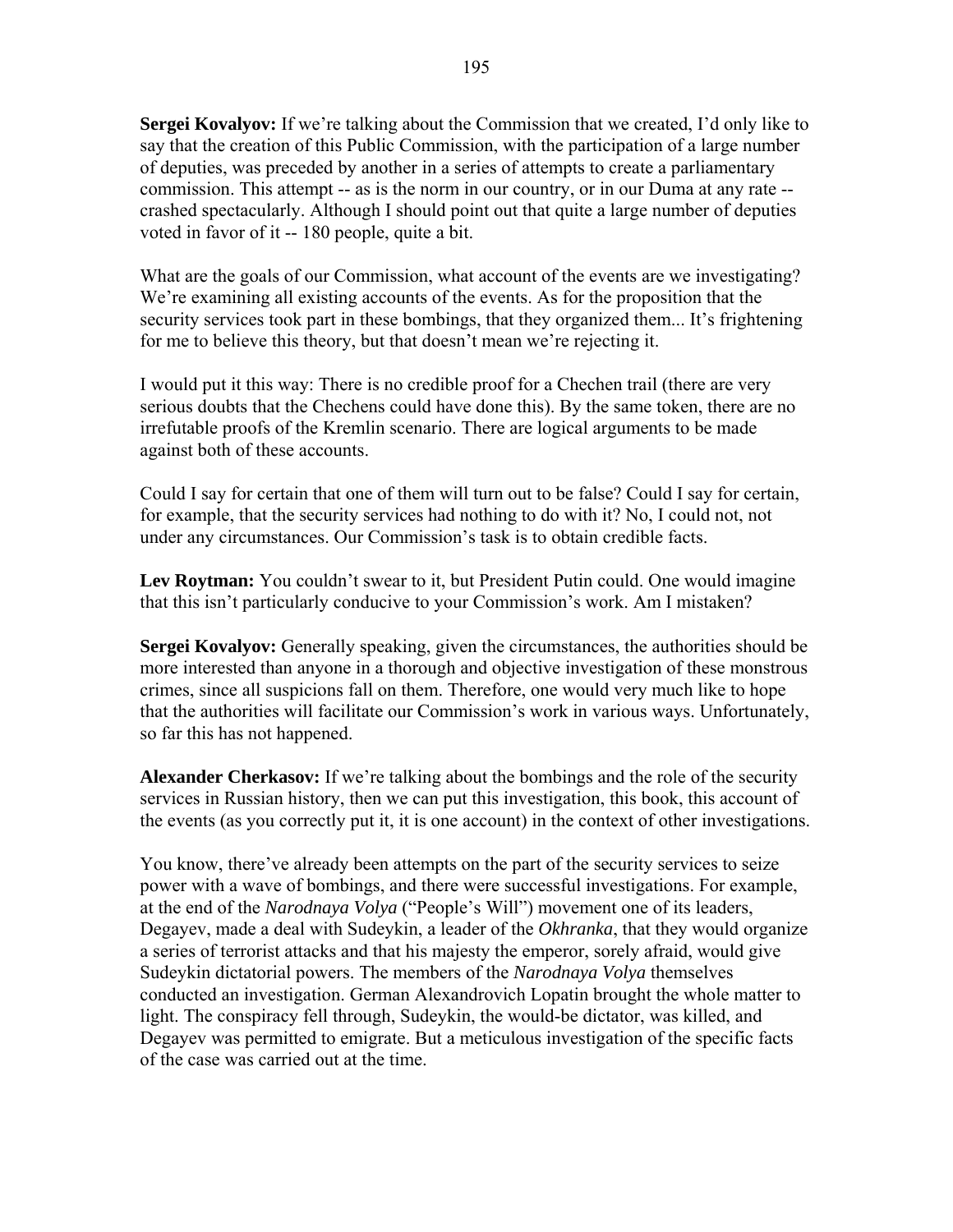There were other instances of cooperation between the security services and terrorists. Recall the whole Azef affair -- it has quite a bit of bearing on our own case. If we assume that terrorists always take orders from the security services, then where do we put Azef? He, it turns out, had connections to the security services and at the same time organized terrorist attacks against the Russian government. Was he, then, really totally controlled by the security services? No, the situation was more complicated.

In general, cooperation between the terrorist underground and the security services is a complex matter that has to be handled quite carefully -- one has to avoid taking a onesided perspective, of assuming that "everything is being controlled from a single point."

**Lev Roytman:** Thank you, Alexander Vladimirovich. But as far as I understand the book, it makes no mention of any underground. The "underground" there consists of the highest ranks of the Federal Security Service, which organized everything for a specific political purpose.

**Oleg Orlov:** I completely agree with Yuri Georgievich when he says that people who can do what they did in Chechnya, who can treat their own people the way they treated Russian citizens in Chechnya, who are capable of lying to their own people for the entire length of the first and second war -- that from such people, you really can expect such a thing, that based on general considerations, this account is highly plausible. But then we really have to look for the facts. So far, there are no facts that could conclusively prove that the security services were behind this. But that this is highly likely -- yes, certainly.

**Yuri Felshtinsky:** I'd like to draw the guests' and listeners' attention to the Ryazan episode. We, I mean myself and Litvinenko, are firmly convinced that in the Ryazan episode absolutely everything has been proven. I can present our account right now, in a purely formal fashion, leaving all emotions aside.

What do we know about Ryazan? We know that bags with an unknown substance were placed in the basement. We have expert testimony -- the expert testimony of the Ryazan FSB, from several different experts -- confirming that these bags contained explosives. We have expert testimony about the detonator and a photograph of the detonator, confirming that the detonator was real. We have, by the way, additional testimony by independent experts from several countries, also confirming that the detonator was real. We have a criminal investigation, which was initiated at the time because of the discovery of a real detonator and bags with explosives.

And we have totally bald-faced, false statements by the FSB, at various different stages, which at the very least tell us that the FSB is lying from start to finish about the entire Ryazan episode. We have the "Vympel" Special Forces Agents who were identified by the FSB itself. The FSB itself said that, yes, these particular individuals placed these particular bags -- which according to expert testimony contained explosives -- in the basement in Ryazan, and here is the actual detonator, which according to expert testimony is a real detonator.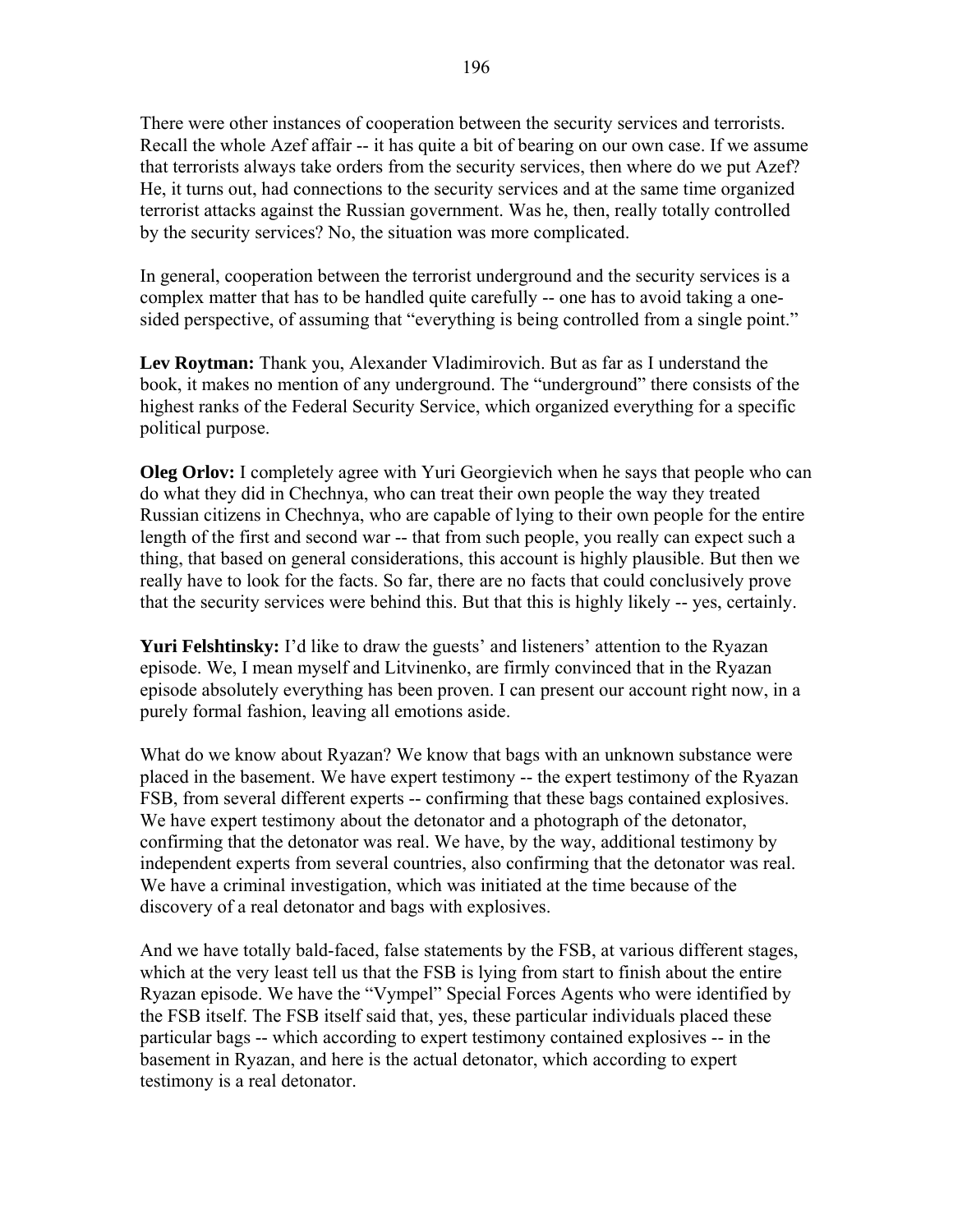Tell me, please, what other proof do we need in the case of Ryazan? The only weak link in this whole account, so to speak, is that the building did not explode. Well, thank God!

**Lev Roytman:** Thank you, Yuri Georgievich. Well, I think that if we had a lawyer here representing any of the individuals who handled the bags, he would cite arguments that could refute your account of the events. Because there was additional expert testimony, and this additional expert testimony -- which was now conducted by the central office of the FSB, in Moscow -- this testimony revealed that there was only sugar inside the bags, and that the detonator was not real, but just a dummy, a model. This is, naturally, a matter for a public investigation, which is precisely the purpose of Sergei Kovalyov's Commission.

As you say in your book: "Patrushev reasoned correctly that for terrorism against one's own people, one could be imprisoned for life, while for idiocy, in Russia, one would not even lose one's job." So they pretended they were idiots.

Sergei Adamovich, what if your Commission actually determines that, in your judgment, it was sheer indisputable idiocy? How would you react in such a case?

**Sergei Kovalyov (***laughing***):** You know, let's wait until the Commission determines something absolutely indisputable.

As far as the Ryazan episode is concerned, I must say that this is in fact the best chapter in the book. It is a very painstaking compilation of all existing public statements pertaining to the case and quite logical in its analysis.

Can there be a different account of the Ryazan episode? I'll take the liberty -- without any proof, of course -- of proposing my own account in favor of the KGB.

Yes, without a doubt, the KGB got tangled up in its own lies. Without a doubt, the KGB broke the law. But the question is: Was it planning to blow up the building?

I, for instance, am ready to propose the following possibility. The FSB was playing the following game. First, to convince people that the terrorists are not asleep and that they're still attempting to terrorize the population. And second, that the valiant security apparatus is thwarting these attempts in a successful and timely manner. This was the planned operation and it went wrong for technical reasons, and the KGB -- excuse me, the FSB -- was forced to declare that it was all a training exercise, which was a lie. There's an enormous number of completely unexplainable inconsistencies, even to the point where the president himself declared that a terrorist attack was being planned, and then it turns out that this was all a strange training exercise (a training exercise, by the way, that was also illegal).

Such an account of the events is possible. I don't insist on it, but to reject accounts of this kind, accounts that go in this direction, would be extremely dangerous.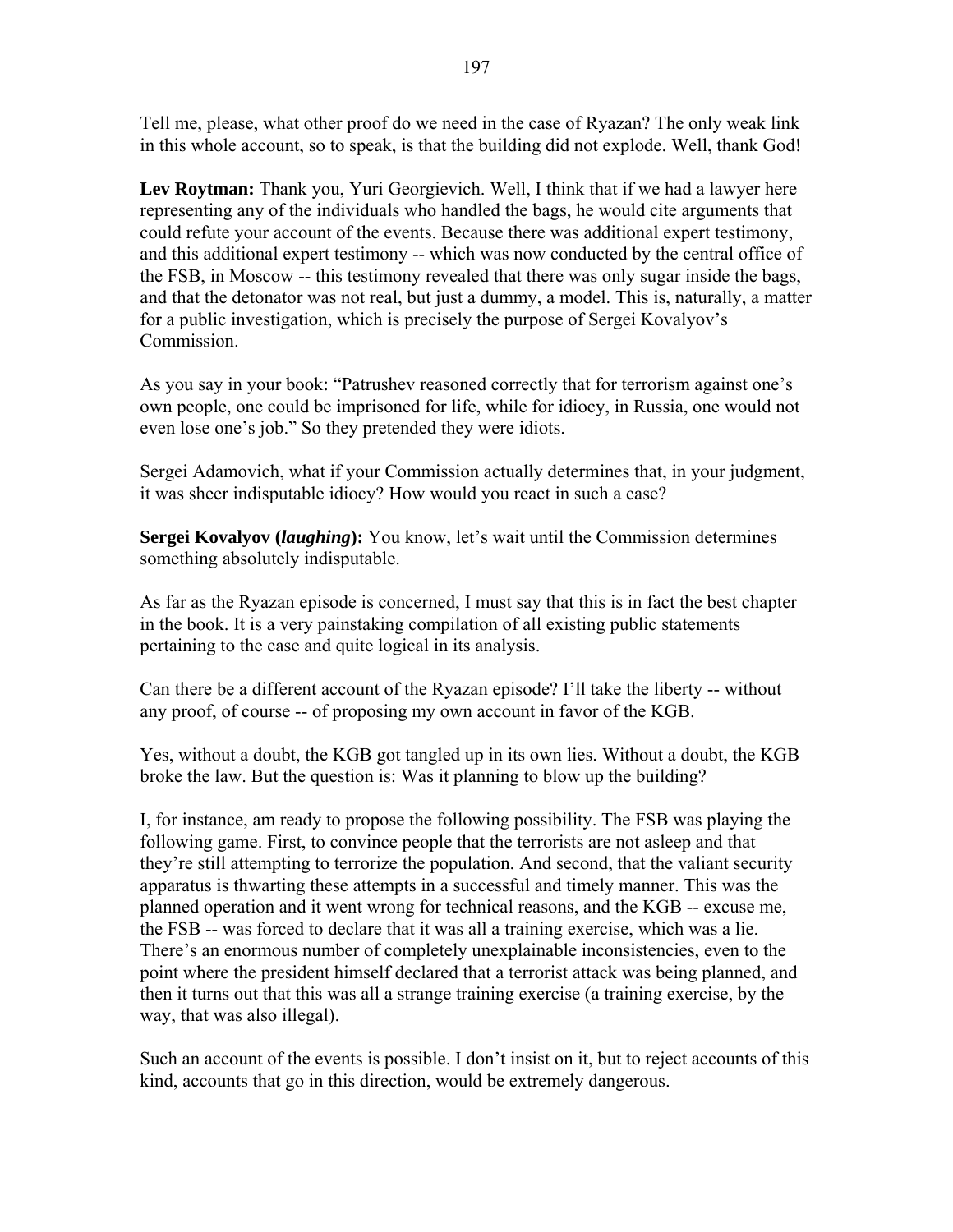**Lev Roytman:** Thank you, Sergei Adamovich. Your account -- if we suppose that it is correct -- likewise points to the monstrous nature of this organization. "The FSB Blows Up Russia" has a chapter called "Instead of an Epilogue. The FSB in Power" which describes what it means for this organization to have power over the country.

You, Yuri Georgievich, reach the conclusion that the FSB is very close to the regime in Russia. Perhaps you're exaggerating, by the way?

**Yuri Felshtinsky:** No. This is the fundamental problem with the book. The main problem is in our gross underestimation of the globally criminal role that the FSB plays. The main problem with this book is that we were able to show only the small tip of an enormous iceberg, and that the reality is far more frightening. The main problem with this book is that it was written when the FSB was in the process of seizing power, but perhaps had not yet seized it entirely.

I'm afraid that the future that awaits us in the next few years is far worse even than the present. And when the FSB and the Russian government, absolutely without any qualms, appoint General Zdanovich as the main censor of the country under the guise of Deputy Chair of the VGTRK (All-Russian Television and Radio Company) on issues of security, and not one person in the whole entire country (this is not to be taken literally) is capable of coming out and saying loudly and clearly that this is a shame, that it's a shame when a small-time Goebbels becomes the censor of a state-owned television station in a time when Russia is supposed to be free, then, I'm sorry, the only thing I can say is that what we wrote about is not nearly everything, that this criminal activity is far more serious. When this same Zdanovich blatantly says in an interview in *Izvestiya*, if I'm not mistaken, that there are no ex-KGB agents, and says this not with shame but with pride; when the leading members of the Government Duma, and the public, and the press, all come forward to defend the KGB -- Sergei Adamovich misspoke himself, but not by accident, because the KGB is precisely what it is, and all the same people who worked for the KGB are today working for the FSB, the personnel is the same, these people have not changed; then, in my opinion, the future that awaits us is far from bright.

Lev Roytman: Yuri Georgievich, by the way, as the host of the program, I cannot fully agree with the statement (since we're talking about facts) that no one in Russia seriously spoke out against General Zdanovich's appointment. There were such voices, there were such publications. Some of them appeared on the radio program I hosted -- it was called "General Zdanovich Is Appointed Sergeant Major Voltaire" -- precisely in connection with this event.

Sergei Adamovich, you are a member of the Government Duma. In your view, is the FSB already in power, close to power, not far from power?

**Sergei Kovalyov:** Unquestionably, already in power. On this conclusion I'm in complete agreement with Yuri Georgievich. For me, this is obvious. We're building, and building very effectively, a "governable democracy," as was in fact proclaimed by our political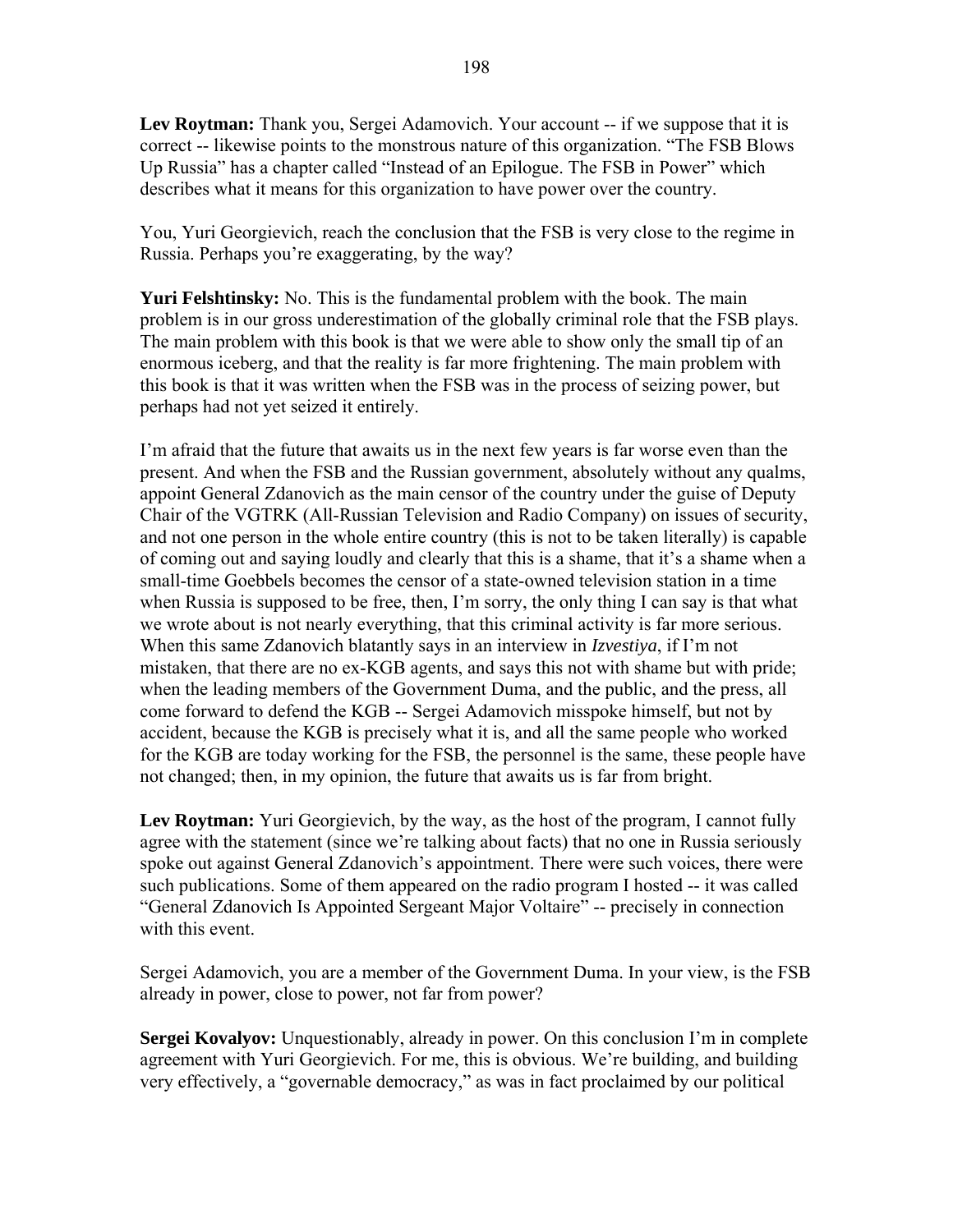leaders. Now they check themselves and keep quiet on this score -- well, experienced consultants have probably explained to them that such phrases ought to be avoided.

Moreover, an official from the president's administration, who has some connection to human rights issues, once said to his opponent in a conversation: "You don't understand: we're building a Hitler-proof legislature." And he explained his words in the following way. Imagine, he said, that Veshnyakov was the head of the Central Electoral Committee in Germany in 1933. Do you really think that Hitler would have had a chance of coming to power? You see, that's what they're doing, that's what these people from the KGB are doing.

Getting back to the problems with the book and the problems raised in today's discussion, I'd like to say that in my view, my main disagreement with Yuri Georgievich consists in the following. The fact that the second Chechen war enabled Lieutenant Colonel Putin to get elected president is indisputable. The fact that the bombings in the apartment buildings turned out to be the most important psychological factor in the approval of this war by the public is also indisputable. The question consists in the following: Were these explosions organized by the FSB or were they used by the FSB?

This is not an empty question. You see, the book is tendentious. You can't construct such serious charges -- charges that, as a matter of fact, make it impossible to live in this country -- you can't construct such serious charges on the kinds of strained interpretations that all three of us -- the Moscow side of our roundtable -- have tried to point out. Budyonnovsk is just an illustration. We could have given other examples of obvious tendentiousness.

The book is important and necessary, because it contains a substantial amount of material, and because it articulates an account of the events that might be tendentious, but is logically consistent. In my view -- I agree with Cherkasov — this account is somewhat naive. But it exists.

Let us painstakingly and meticulously investigate all accounts of these tragic events.

**Lev Roytman:** Thank you, Sergei Adamovich. I would only note that any collage of facts will look tendentious, might appear frivolous, until the inner truth of these facts, that is, their motivation, is substantiated by the impartial verdict of a court. But we're not likely to see a court verdict regarding this matter, these bombings, anytime soon.

As for Yuri Felshtinsky's and Alexander Litvinenko's political notion, no Russian court will ever pronounce any kind of verdict on it, naturally, nor would any court do so in any other country. So any notion will always have certain lacunae, gaps, which don't hold water, and about which nothing can be done.

But the next question. We've discussed the book. But how could a listener obtain a copy of it?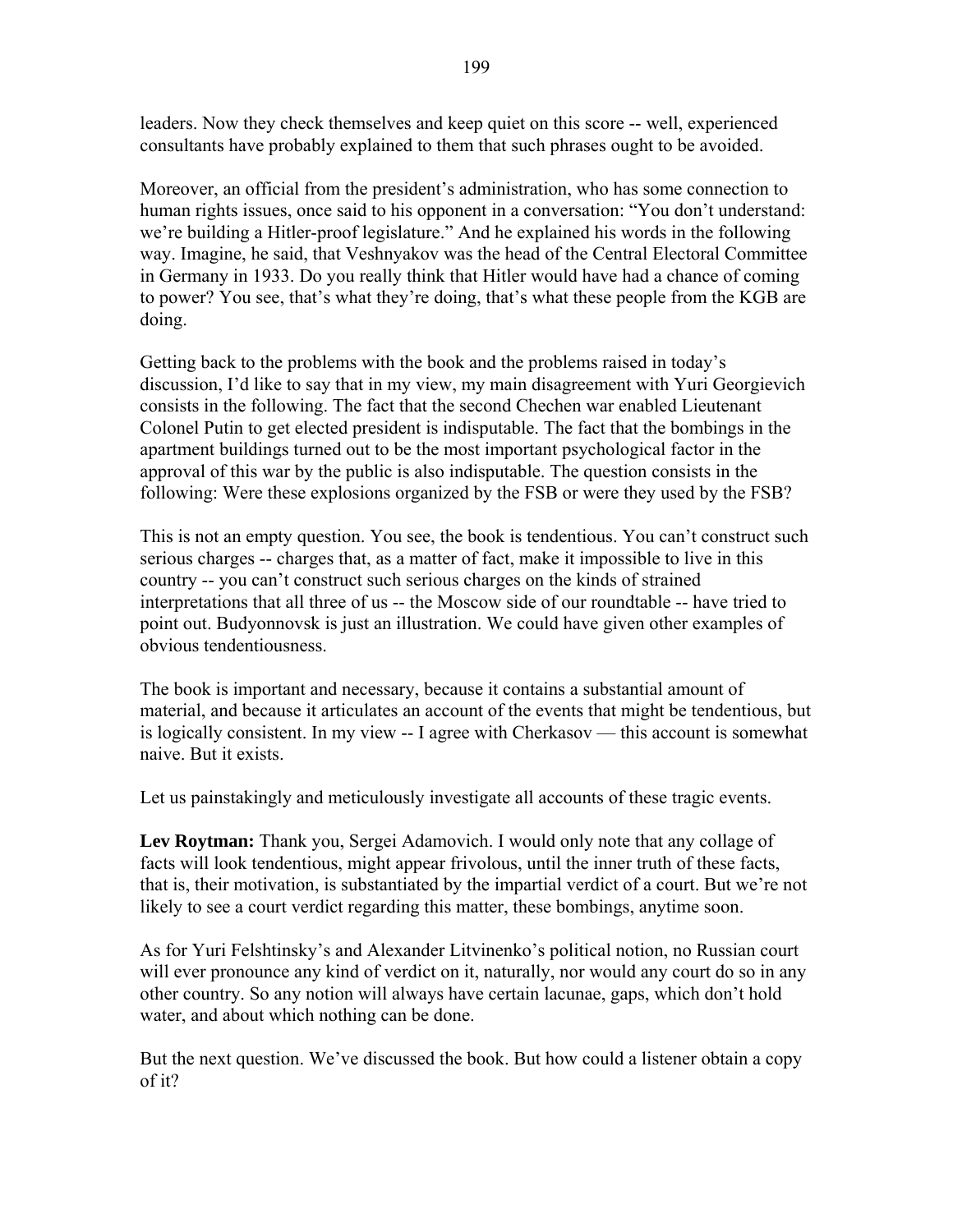**Yuri Felshtinsky:** I must say that I approached many publishers -- I won't name them now -- with the proposal to publish this book in Russia. Every single publisher that I talked to (and I have good connections in the publishing world, I've published very many books in Russia) explained to me that they were not in a position to publish the book, because they were afraid. Afraid physically for their lives and afraid financially for the lives of their publishing houses, because they understood that the government would at the very least ruin them financially if they published it.

I'd like to use this opportunity and my participation in this program to say that neither I nor Litvinenko have any objections to this book being published in Russia by any editors and publishers without any further agreement with us and without paying us any royalties. In other words, we're giving all publishers the permission to publish it.

At present, the book can really be read only on the internet. I know that it's posted on the website Grani.ru. I know that literally in the next few days *Grani.ru* will put up a special site devoted to the events of September 1999. The full text of the book has been posted there for several months.

And also, if I may, I will comment on Sergei Adamovich's last statement, because it's very interesting.

I'm afraid that another very serious problem with this book consists precisely in the fact that, as Sergei Adamovich said, if you accept it, then you can't live in this country. And I'm afraid that this is really the main problem. That since it would be very frightening for the listeners and the readers to accept what this book has to say, their mind and their whole being tries to latch onto certain imprecise details, certain slips in the book, certain not very convincing arguments, in order to tell itself: no, it still can't be true, the authors must be mistaken. Because otherwise it really is impossible to live in this country.

As for the evidence, and the objection that the charges are very grave but the evidence is meager, the evidence in the Ryazan case is abundant.

Svoboda.org note: The text was transcribed from a live broadcast without being edited by the host of the program. We apologize for possible inaccuracies.

Somnenie.narod.ru note: There may be inaccuracies in Kovalyov's words about Felshtinsky's account of the events, "Logically consistent, somewhat naive..." and in Cherkasov's account of Sudeykin's conspiracy. The transcription is accurate in all other details.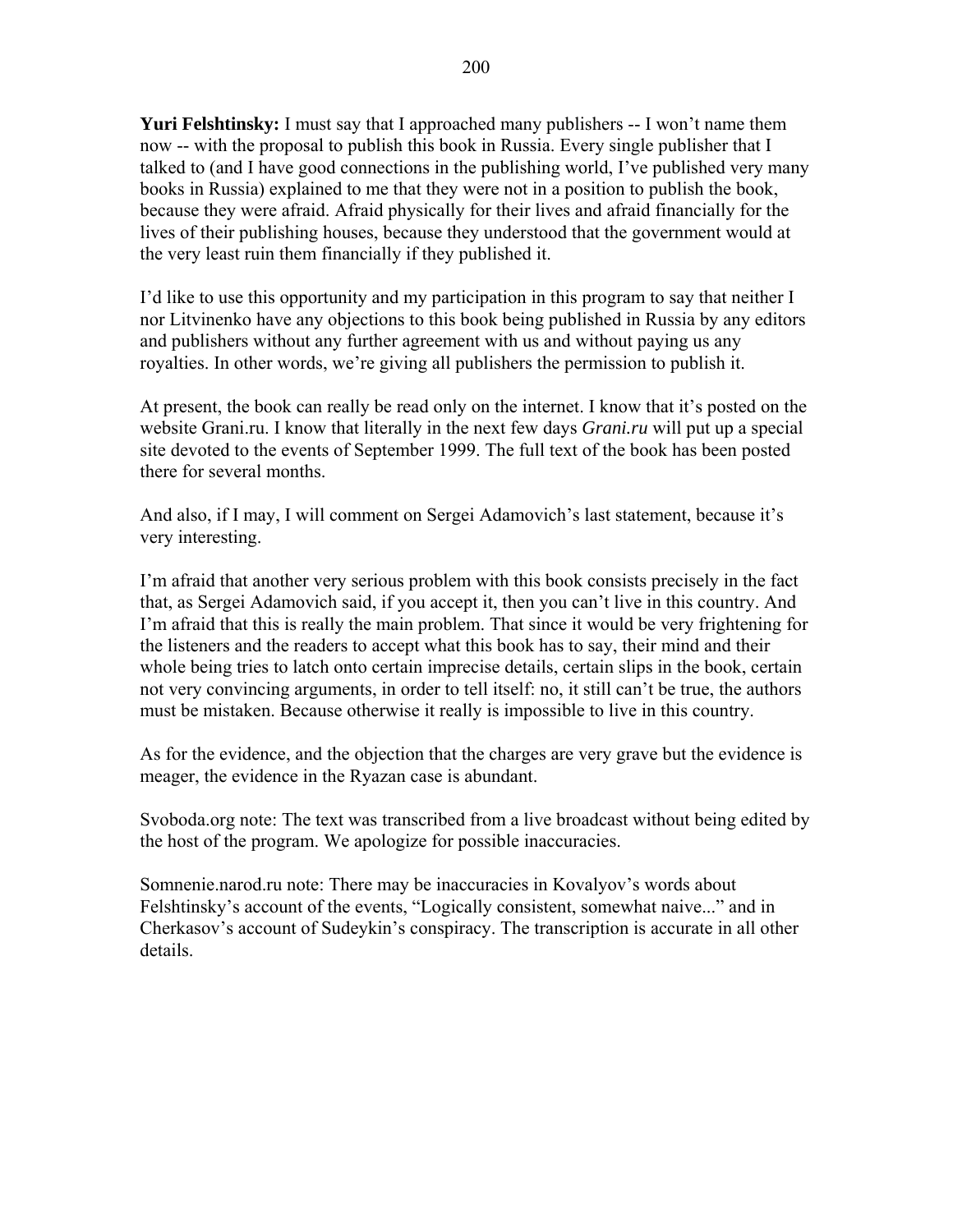# **Appendix 12**

## **Analysis of A. Gochiyaev's statement**

To the Chairman of the Public Commission for the investigation of the bombing of apartment blocks in Moscow, Deputy of the State Duma of the Russian Federation S.A. Kovalyov, Moscow

 *London, July 25, 2002* 

Dear Sergei Adamovich!

We are forwarding to you materials on the testimony of ACHIMEZ GOCHIYAEV for consideration at a session of your Commission.

Yours truly,

Alexander Litvinenko Yuri Felshtinsky

# **The Testimony of Achimez Gochiyaev**

Materials for a session of the Public Commission for the investigation of the bombings of apartment blocks in Moscow

Prepared by Alexander Litvinenko and Yuri Felshtinsky

July 25, 2002

1. The circumstances of contacts with Gochiyaev

In late March 2002 an **unknown individual** phoned Yuri Felshtinsky and offered information concerning Gochiyaev.

In order to make a decision we paused for a while. The second telephone call from the unknown individual was received in mid-April. Agreement was reached for a meeting in one of the European countries.

In late April 2002 a meeting took place between Felshtinsky and Litvinenko and a messenger. The messenger was given a list of questions for Gochiyaev concerning (1) the authenticity of Gochiyaev's identity and (2) the circumstances of the terrorist acts in Moscow in September 1999, and also a video camera for recording Gochiyaev's answers.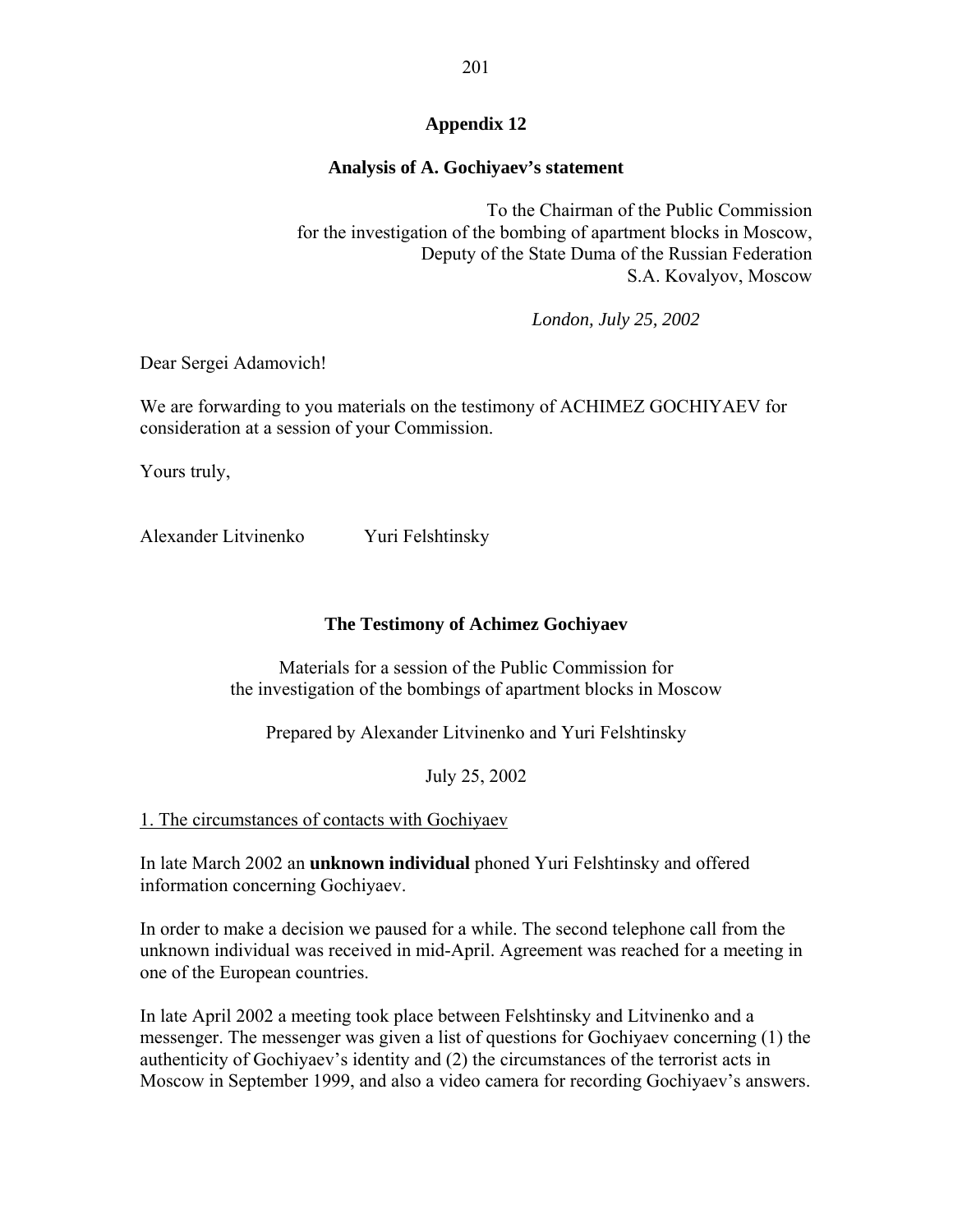Several days later in a different European country a meeting took place with a certain intermediary. We were given a video recording and several photographs establishing Gochiyaev's identity and also his written testimony.

The materials were received without payment, no money or valuables were handed over for them (with the exception of the video camera, which was not returned due to the difficulty of sending technical equipment across national borders).

# 2. The authenticity of Gochiyaev's identity

Having studied the photos, the video materials and Gochiyaev's testimony, in which he stated that he was not connected with Khattab and Basaev, in one of our conversations with an intermediary we asked him to obtain from Gochiyaev a reply to a question concerning the authenticity of a photograph showing him with Khattab that was published on the official site "FSB.ru." Several days later the intermediary informed us that it was not Gochiyaev in the photograph, but some other man.

It order to check this claim we contacted the independent expert Geoffrey John Oxley (London mobile telephone number 07970 – 884 – 954).

The independent expert was provided with eight photographs. Nos. 1 and 2 were displayed on the internet site "FSB.ru," in the "Wanted" section; four photographs (Nos. 3, 4, 5 and 6 were received from Gochiyaev, and also two photographs including Khattab that were displayed on the internet site "FSB.ru" (Nos. 7 and 8).

The conclusion of the expert was that photos Nos.  $1 - 6$  show Gochiyaev. From this it follows that photos Nos.  $4 - 6$ , which we received from Gochiyaev, really do show Gochiyaev. Concerning photos Nos. 7 and 8, which the FSB claims show Khattab together with Gochiyaev, expert analysis established that the photos were not originals and appeared to have been subjected to digital processing (in other words – "photomontage").

In answer to the question of whether the man shown in photos Nos.  $1 - 6$  and photos Nos. 7 – 8 are one and the same person, the expert said that photos Nos. 7 and 8 are not criminalistically reliable and cannot be used as proof.

# 3. The essence of Gochiyaev's testimony

Gochiyaev provided rather detailed biographical information about himself (schooling, army service, place of work). In addition he indicated that beginning from 1996 he lived in Moscow at the following address: Apartment 188, House 6, Marshal Katukov Street, where he was officially registered. From 1997 he was the head of the firm "Kapstroi-2000."

Gochiyaev claims that in June 1999 he rented premises for commercial purposes in the basements of the buildings that were subsequently blown up, and also in two other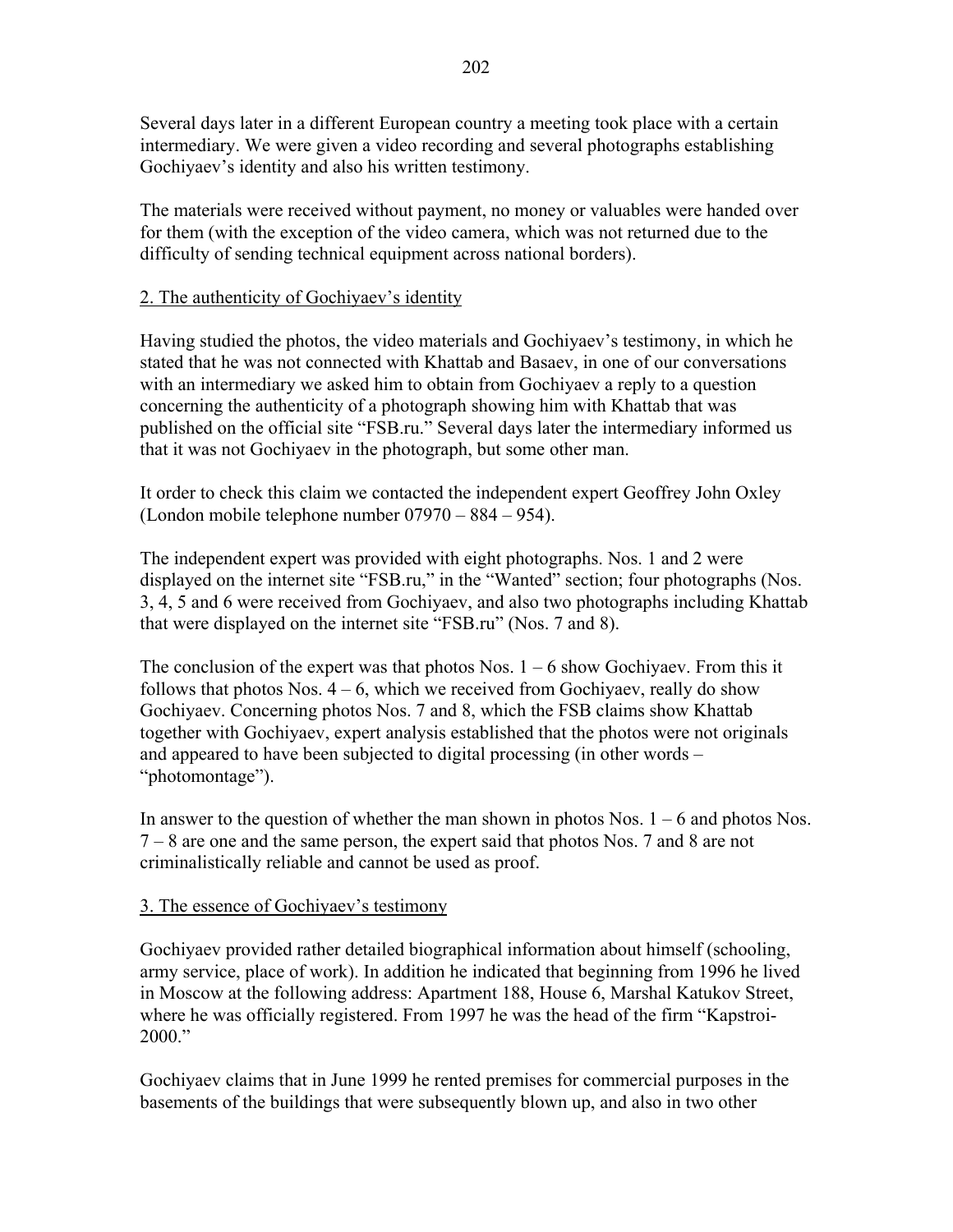buildings where explosions were averted: in Kopotnya and at Borisovye Prudy Street. He claims that he was used "blindfold" to rent these premises by a man whom he had known "from his school days" and who in his opinion is a FSB agent.

It was precisely this man who on the morning of September 9 informed Gochiyaev that there had been a small fire at his storage premises on Gurianov Street and asked Gochiyaev to come to the site of the incident immediately.

After the second explosion on September 13, Gochiyaev realized that the storage premises he had rented were being blown up and immediately informed the duty offices of the police, the emergency medical services and the rescue services at "911" of the possibility of explosions at addresses at Borisovskye Prudy Street and Kopotnya.

This is the most important part of Gochiyaev's testimony. He was the one who warned the authorities about the two other premises in Kopotnya and at Borisovskye Prudy Street (where afterwards stocks of material with explosives with six timers were discovered) and so averted new terrorist attacks.

Gochiyaev also denies that he is connected with Basaev and Khattab, that he underwent training at a camp at Urus-Martan, and that he was rewarded financially for the explosions.

Gochiyaev claims that there is an FSB order "not to take him alive," referring to information from his relative who works in the police in the town of Karachayevsk.

According to Gochiyaev, his sister was subjected to beatings by the FSB in order to make her give knowingly false testimony against him.

## 4. Recommendations

- 1. Confirm Gochiyaev's biographical details as indicated in his explanation (schooling, military service, residence and work in Moscow).
- 2. Hold an exhaustive investigation into the episode of the discovery of explosive devices in Kopotnya and at Borisovskye Prudy Street. In particular, determine who reported these addresses and in what circumstances. Requisition and listen to the tape recordings of messages received on September 13, 1999, in the duty offices of the Ministry of the Interior (MVD), the emergency medical services and the rescue services.
- 3. Ascertain which subunits of the agencies of law enforcement responded to these emergency calls. Determine the reasons for which following the discovery of the explosive and six ready for use timers for explosive devices at Borisovskie Prudy Street and in Kopotnya no ambush was laid in order to detain the terrorists, but instead the information on the finds was given to the media.
- 4. Ascertain the number of Gochiyaev's mobile telephone and obtain a print-out of calls for September 1999. Determine who phoned Gochiyaev at about five a.m. on September 9, 1999.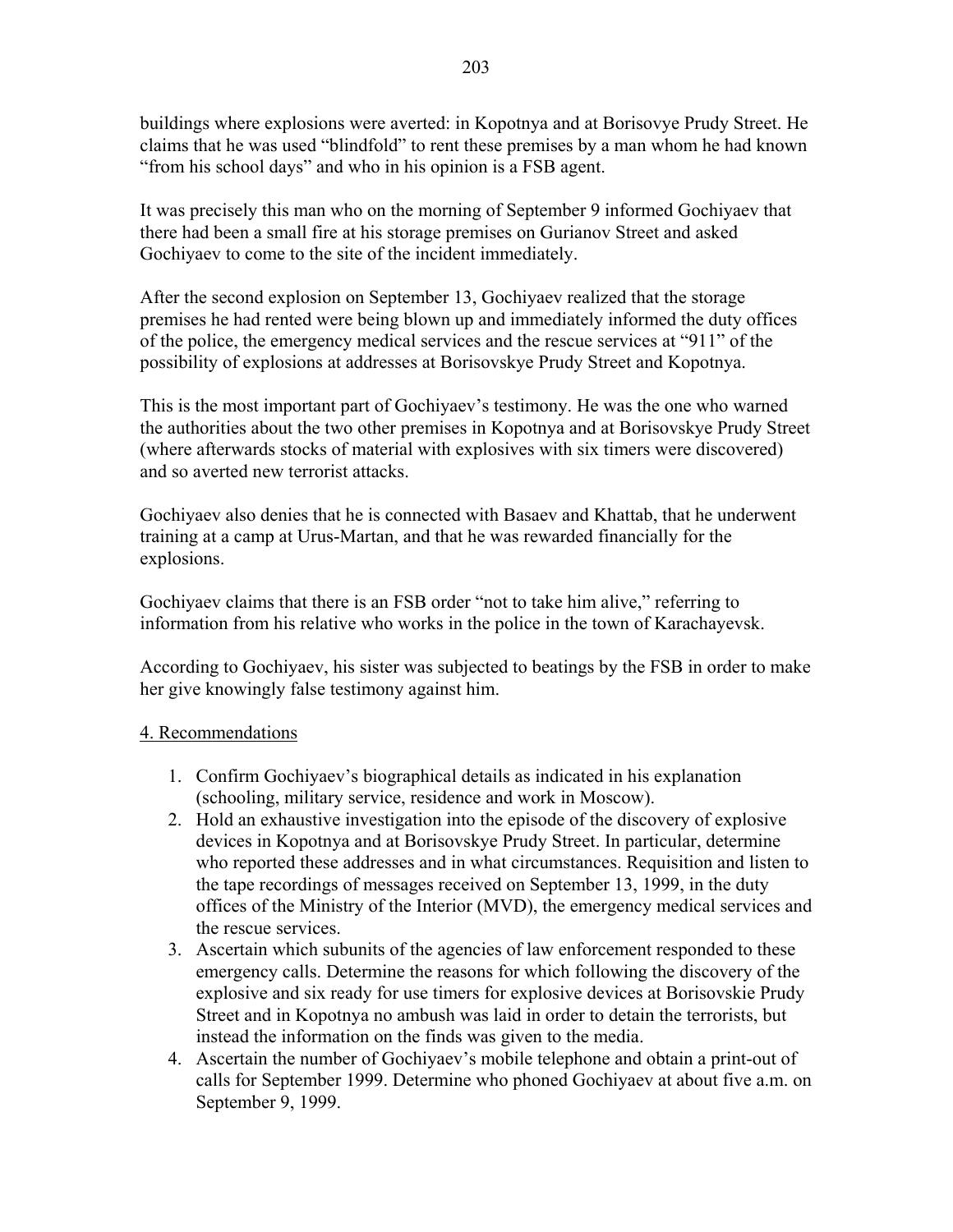- 5. Question Gochiyaev's acquaintances in Moscow to establish his whereabouts from September 8 to September 13 and his psychological condition at the time of the terrorist acts.
- 6. Check whether Gochiyaev's firm "Kapstroi-2000" was registered in Moscow. Study Gochiyaev's business operations in Moscow beginning from June 1999. In particular check the mineral water deal which according to Gochiyaev he conducted with the man whom he regards as "an FSB agent" and who used him, Gochiyaev, "blindfold."
- 7. Question Gochiyaev's acquaintances, relatives and employees in order to establish the identity of the man who he says proposed the renting of the basements.
- 8. Request the law enforcement agencies of third countries, in case they should arrest Gochiyaev, not to hand him over to the FSB, which in numerous cases is proven to have concealed information, destroyed evidence, intimated witnesses, falsified evidence and employed prohibited methods of investigation. Gochiyaev, who is an important witness to terrorist acts, must be questioned by independent and impartial investigators.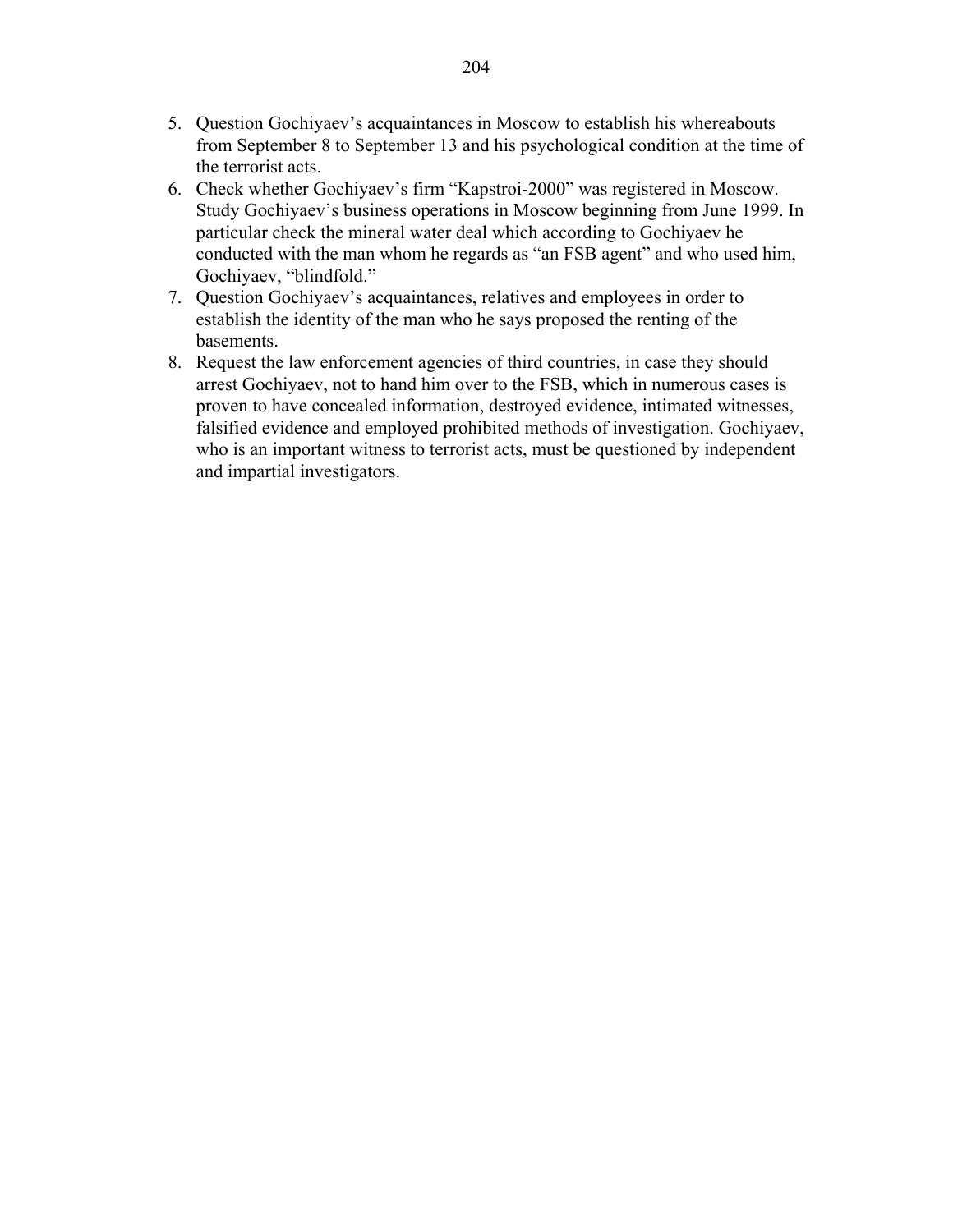#### **Appendix 13**

#### **Written statement by A. Gochiyaev, April 24, 2002**

*Below we publish the written testimony of A Gochiyaev, as given to us on April 24, 2002, in full, with the author's spelling and punctuation retained* 

April 24, 2002

My name is Achemez Shagabanovich Gochiyaev. I was born on September 28, 1970 in the city of Karachayevsk in the KChR (Karachayevo-Cherkesskaya Republic, formerly the Stavropol Territory).

Till the age of 16 I lived in Karachayevsk and graduated from secondary school No. 3. I lived at apartment 34, 14 Kurdzhiev Street. On graduation from school I went to Moscow to study, there I entered Technical Training College No. 67 to study, which was at the "Pervomaiskaya" station. A year later I graduated from the college and was drafted into the army. Then I underwent training in the Strategic Rocket Forces in Belorussia for half a year and served the rest in Siberia, the Altai Region, Pervomaisky village. After the army for about two years I was at home, then I went back to Moscow and worked, tried to do business. In 1996 I got married, got a residence permit and I am registered at apartment 188, 6 Marshal Katukov Street, Strogino. I started my own firm building cottages and trading. The firm was called "Kapstroi 2000."

As for the FSB's claims that I am the organizer of the explosions in Moscow, that I have links with Basaev and Khattab and that they paid me 500,000 US dollars for these explosions, that I underwent training at a camp at Urus-Martan, all these claims are absolute lies.

I never had anything to do with the FSB or any other analogous law enforcement authorities.

As I have written earlier, I lived and worked in Moscow. In June 1999 a man came to my firm – a man I knew very well from the school years. He offered me to do business with him; he said that he has good opportunities for food retail. At first he ordered mineral water. I delivered it to him; he sold it and paid me on time. Then he said that he needs storage premises in Moscow's south-east, where he supposedly has retail stores. I helped him rent these premises on Guryanov Street, Kashirka, Borisovskie Prudy and Kopotnya.

On September 9 I was at a friend's house, and at 5 a.m. this man called me on my mobile and told me there was a small fire in the basement storage on Guryanov Street and that I must go there right away. I said that I would come and began to get ready. I turned on the television and saw what had really happened and I decided not to go anywhere and wait it over.

 On September 13 when the apartment building on Kashirskoe Shosse exploded, I definitively realized that I've been set up. I immediately called the police, the emergency medical service and even the "911" rescue service, and told them about the basements at Borisovskie Prudy and Kopotnya, where they were subsequently able to avert the explosions.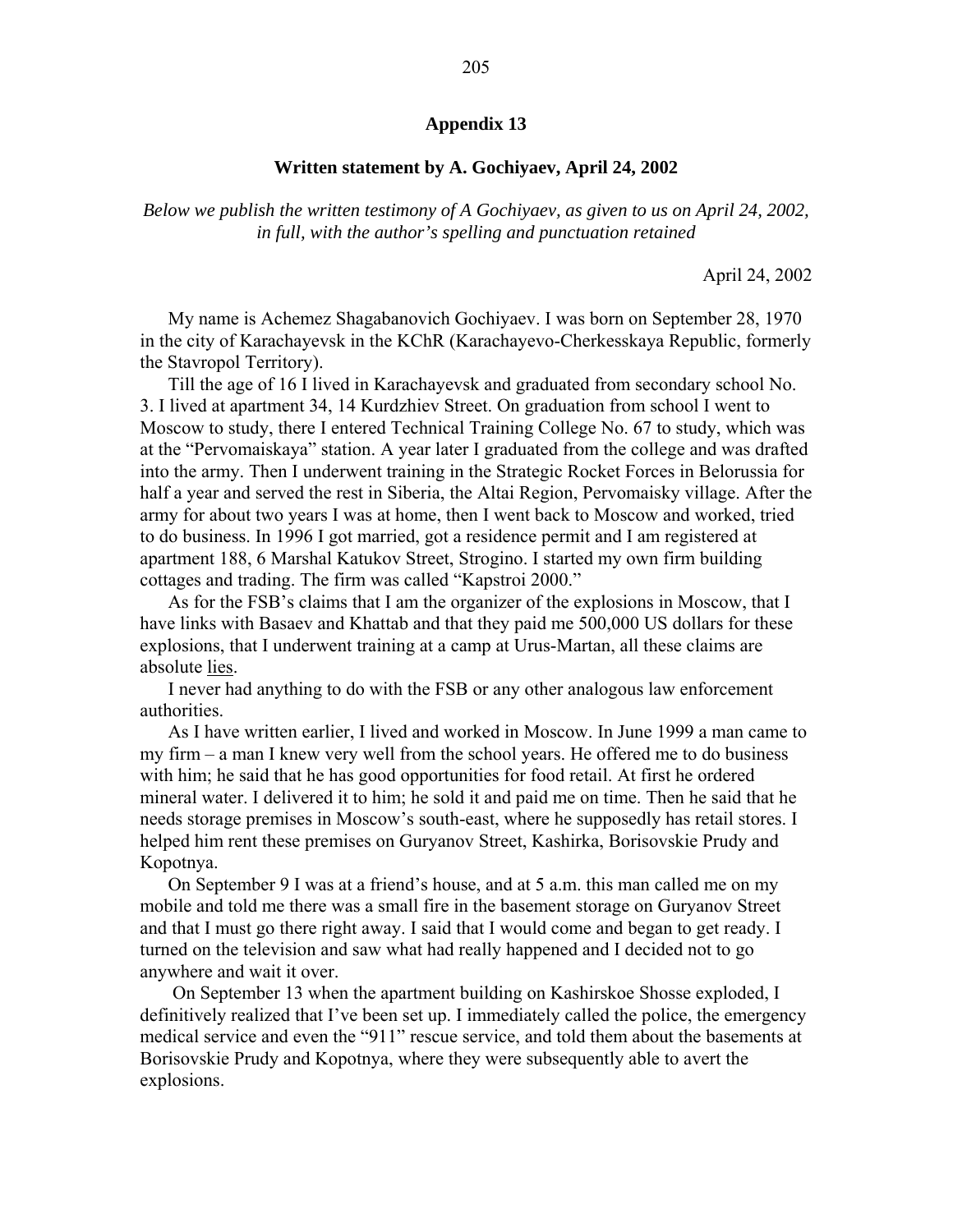I was declared a suspect, then an organizer of the explosions, and since then I have been forced to go into hiding.

Having analyzed all these events, I come to the conclusion that this entire monstrous plan was developed and executed by the people who profited from it at the time. But there was something that went wrong in their plan: the fact that I was able to escape from them. I think that the fact that I wasn't at home but at a friend's house on September 9 has played an important role.

Now I am almost positive that the man with whom I worked (I will supply information on him later) is an agent of the FSB.

Internal affairs employees of the city of Karachayevsk, following Moscow's request, pointed out in the documents they prepared for me that I am a native of Chechnya, in order to somehow tie me to Chechnya. In truth, I have never lived in Chechnya.

From my brother Boris Gochiyaev, who works in the district division of the police, I found out that they had an order not to take me alive. Then I realized that the publicity the FSB had given me announcing that I was a terrorist, the organizer of the explosions, a inveterate criminal etc., that all that was done deliberately; they were hoping to eliminate me and trumpet to the entire country and the whole world that the "super-terrorist" had been exterminated who had blown up houses in Moscow and so close this terrible business.

Regarding my sister, I know that she was frequently questioned; first they offered her money, then they intimated her, threatened her, beat her and tried to force her to testify against me, so that she would publicly admit that I executed these blasts. After that, they put her husband Taukan Frantsuzov in prison, accusing him of involvement in the Moscow blasts. Later the accusations, as everyone knows, were found to be insufficient, but he was still convicted of being a part of some criminal group and sentenced to 13.5 years in prison. I consider this to be revenge against me. (Should it become necessary I will be able to provide witness testimony of my sister, only I will need some time.)

As far as Ryazan is concerned, I've never even been there and I don't know that city.

To answer the question of whether I am I ready to come to a third country in order to make a public statement ... In the situation in which I have found myself, no guarantees regarding my safety exist; regarding a public statement, I am ready to meet with a journalist (or journalists) and answer all their questions.

This is a brief description of all the events that have taken place (we will talk about the details later).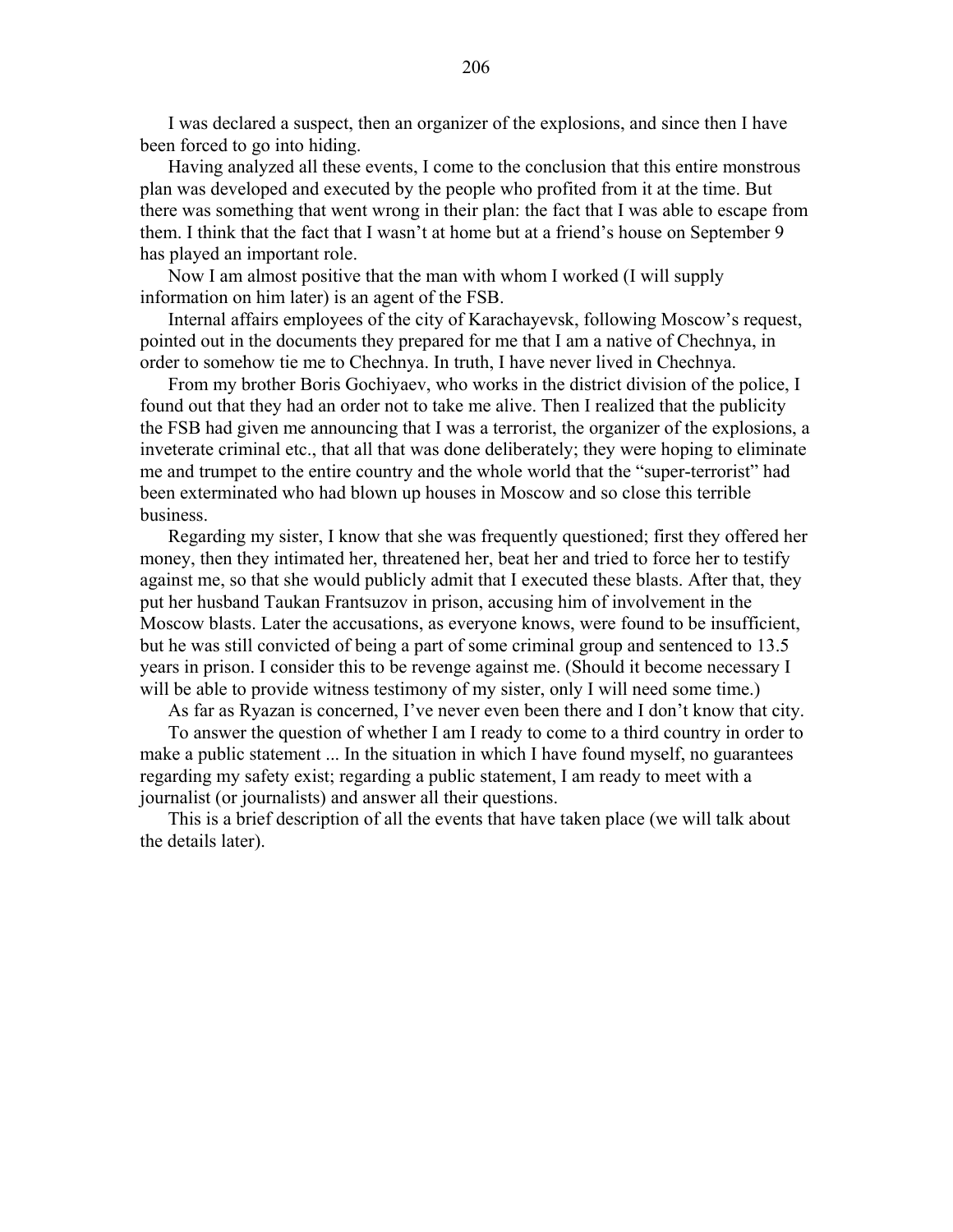## **Appendix 14**

**Transcript of the hearings of the Public Commission for the investigation of events surrounding the apartment-house bombings in the cities of Moscow and Volgodonsk and the training exercise in the city of Ryazan in September 1999.** 

> TV bridge Moscow-London 25 July 2002

From Moscow: **Commission Chairman Sergei Kovalyov, Deputy Chairman Sergei Yushenkov, Secretary General Lev Levinson, Commission Members Leonid Batkin, Valeriy Borschev, Alexander Daniel, Gennadiy Zhavoronkov, Otto Latsis, Karina Moskalenko, Lev Ponomarev, Yuri Prosvirin, Yuri Samodurov, Alexander Tkachenko,** and possibly other members of the Public Commission for the investigation of events surrounding the apartment-house bombings in the cities of Moscow and Volgodonsk and the training exercise in the city of Ryazan in September 1999; **reporters**.

## From London: **Alexander Litvinenko, Tatyana Morozova, Yuri Felshtinsky.**

**Kovalyov**: Ladies and Gentlemen, allow me to open today's... I don't even know what to call it. Well, let's say, meeting. This meeting is fundamentally different from the working methods that the Public Commission has employed until now, different from its working sessions. The difference is clear: this is the first session before such a broad public audience.

We can't say that we're very pleased by this. The materials we received today are of great interest for our work. And it just turned out that way that today publicity not only couldn't be avoided, but happened to be necessary.

We weren't acquainted in advance -- we received the main contents of the materials that were sent to our Commission only this morning. We haven't analyzed them, we haven't evaluated them. All that remains to be done. We will probably have additional questions, and we hope that our partners abroad will agree to other sessions like this one, so that those questions might be answered.

I want to say just a few words about our Commission's basic working principles and about what it has worked on thus far and what it will continue working on. I will be very brief. And there are serious reasons why I will be brief.

First. We give no preference to any one account of the barbaric bombings that were perpetrated in September 1999. Our aim is to remain absolutely impartial -- tediously impartial, I would say -- painstaking in our analysis and conclusions. We have not reached any conclusions, not even tentative ones.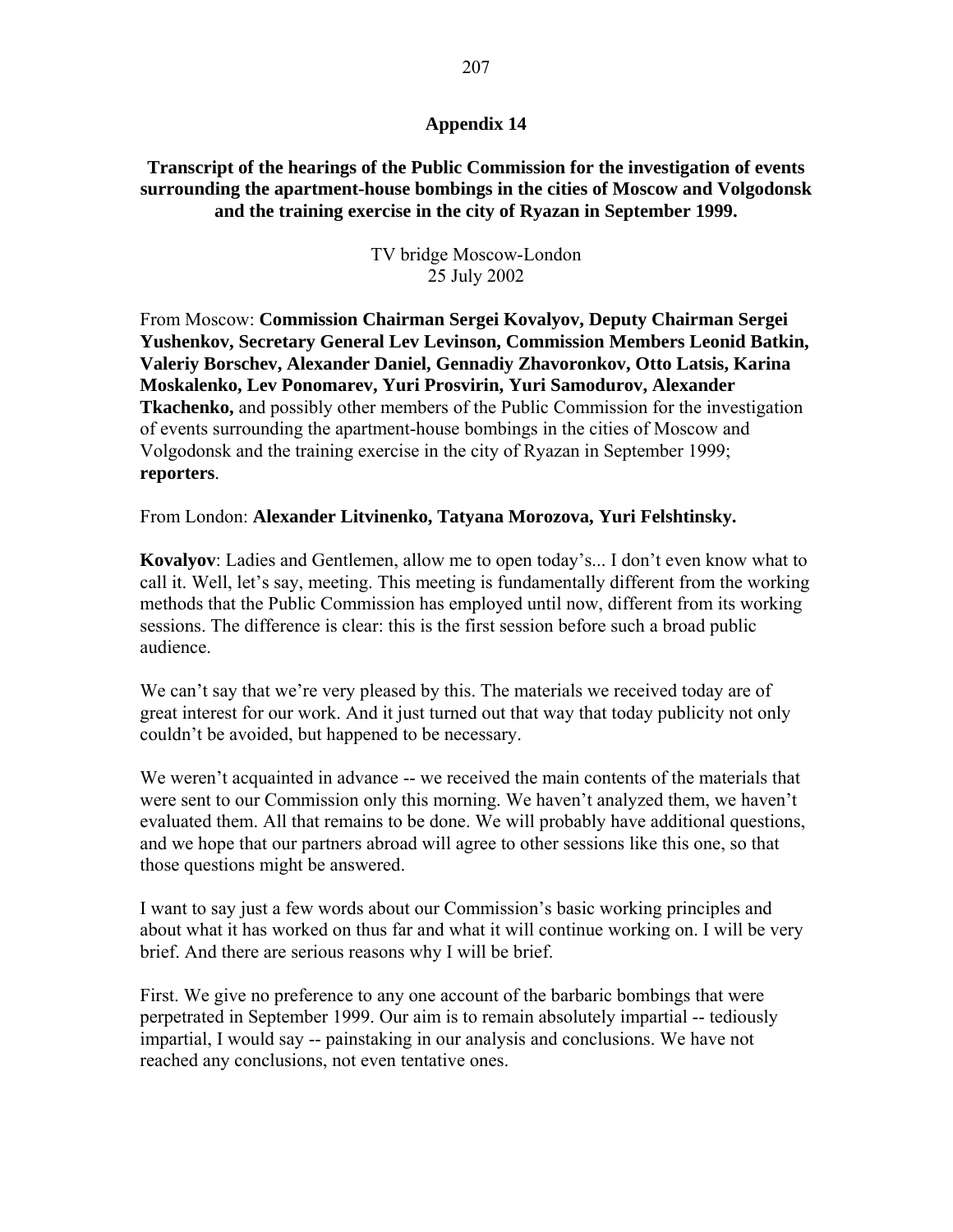The different accounts of the bombings. There exist two extreme interpretations of these events -- the so-called Chechen Trail interpretation, and the interpretation that views the events as a crime by the Moscow security services. I repeat: these are two extreme interpretations. Both of them have their pros, and both of them have their substantial cons. We, I repeat, will remain absolutely impartial.

But these are extreme interpretations, and it is quite likely that neither of them will turn out to be correct. Because other accounts of the events are possible -- I'd call them intermediate accounts. We will act in strict accordance with the demands that it is reasonable to make of any investigation, and that are made of investigations everywhere in the world: no account of the events can remain unchecked.

Now a couple of words about what we do in our daily work, so to speak. We meet with various people, talk to them, and keep a record of our conversations. We still hope that sooner or later we'll be given the opportunity to meet with official representatives of government agencies and to ask them questions that are very vital for us. We make wide use of official inquiry requests -- because the Commission's members include several Duma deputies, and an official inquiry request by a deputy has a certain special legal status -- and we are building a "collection" of the answers to these inquiries. I'd prefer not to describe this official correspondence right now. We get various kinds of responses. In exceptionally rare cases, they contain quite substantive and detailed answers to all our questions. But the average response consists of either -- pardon my language -- mooing, or of something devoid of content.

Nonetheless, I for one am counting on government agencies to change their attitude toward our work and to become our active partners. What are the grounds for this hope? The charges being leveled against the government really are frightening. The only way to refute them is through a thorough and open investigation, with full disclosure of all the details, all the results, to the anxious public. This is what we are hoping for.

Now let's proceed to the main part of our meeting. We will listen to our partners in London, and both we and you will have a chance to ask questions. In addition, let me repeat that I hope this contact between us will not be the last and I hope we'll have the opportunity for more detailed discussions in due course. Thank you for your attention.

**Yushenkov**: Let me introduce our London partners. From left to right: Alexander Litvinenko, Tatyana Morozova, Yuri Felshtinsky.

**Felshtinsky**: Hello.

Yushenkov: Who will be...? Alexander, you, yes?

**Felshtinsky**: You know, no. I'd like to let Tanya Morozova speak first -- just for a couple of minutes.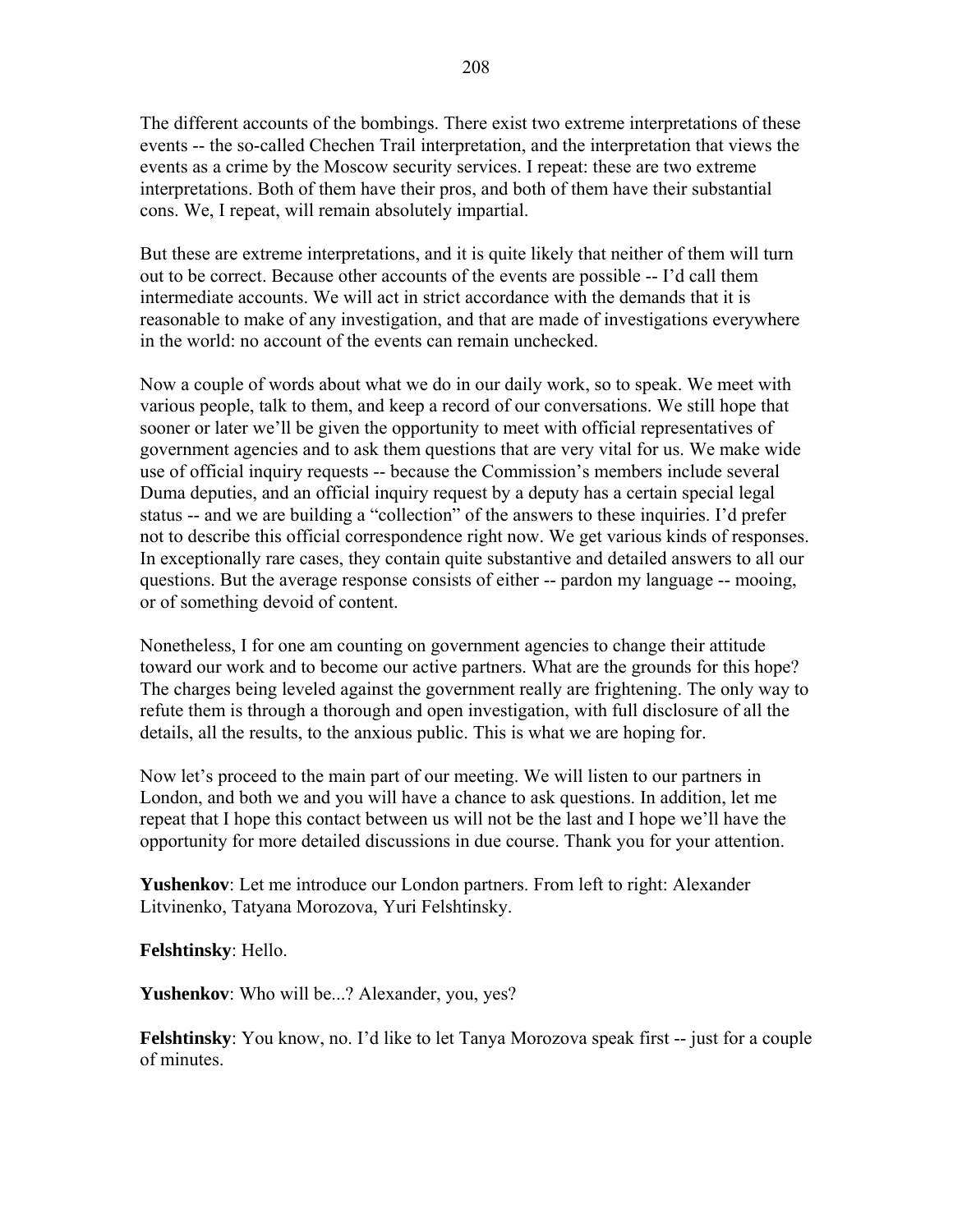**Morozova**: Let me express my gratitude to the whole Commission for coming together in Moscow, and to all the reporters for coming to discuss and to listen to what is happening. We have a lot of news here. You can present some part of this news to [the world]. From my point of view, I have no interest in any political discussions. What am I interested in? I'm interested in the truth. That's why I'm here.

Sergei Adamovich, I know that you met with Mikhail Trepashkin. I would very much like you to consider him our representative -- mine and my sister's.

**Felshtinsky**: I'd like to add, also directed to Sergei Adamovich, that we're actually grateful that this discussion is taking place in public, because the only thing that's truly important in this whole matter is that our discussion, our analysis, should be completely open. In essence, the only thing that could undermine this whole investigation is if attempts are made to make these meetings private and closed. Because the reality is -- as many people have repeated, and as the slogan on the website says, I believe -- we want to know the truth. And it's very important for us that our side -- at least our side -- should act publicly and openly. Because, unfortunately, the other side -- let's call it the government, let's call it the FSB -- is doing everything it can to prevent our discussions from being public, to prevent our facts and conclusions from reaching a wider public, in order to prevent anyone from knowing the truth about who is ultimately responsible for the terrorist attacks of September 1999. Therefore, I'd like to express my gratitude to you one more time for the fact that this meeting, this discussion, is open and public. And I'd like to hope that all other meetings of the Public Commission will be public as well, because this is the only opportunity that the Russian public has to find out any news about this issue.

Thank you. I can probably give the floor to Alexander now.

**Litvinenko**: Hello. Thank you very, very much for inviting us to this meeting. Yuri Felshtinsky and I are giving these materials specifically to you. Why? Because you're working publicly and openly.

I want to add the following to what Felshtinsky has said. I'd like you to question the people whom we're going to name as witnesses just as publicly and openly, with reporters present. This will protect all of us from all kinds of fabrications, machinations, insinuations, and charges to the effect that someone somewhere is trying to fabricate something or to give this whole matter a political spin. In other words, in order for us to find the truth and in order for people to believe that it really is the truth, we must do this openly. That's my position. And that's why I'm turning specifically to you.

**Felshtinsky**: We're probably ready now to give the floor to Moscow, and to answer any questions that may come up or have already come up.

Yushenkov: Yuri, I still think that Alexander should very briefly go over the contents of the documents he sent us, to give the members of the press a chance to see the heart of the matter.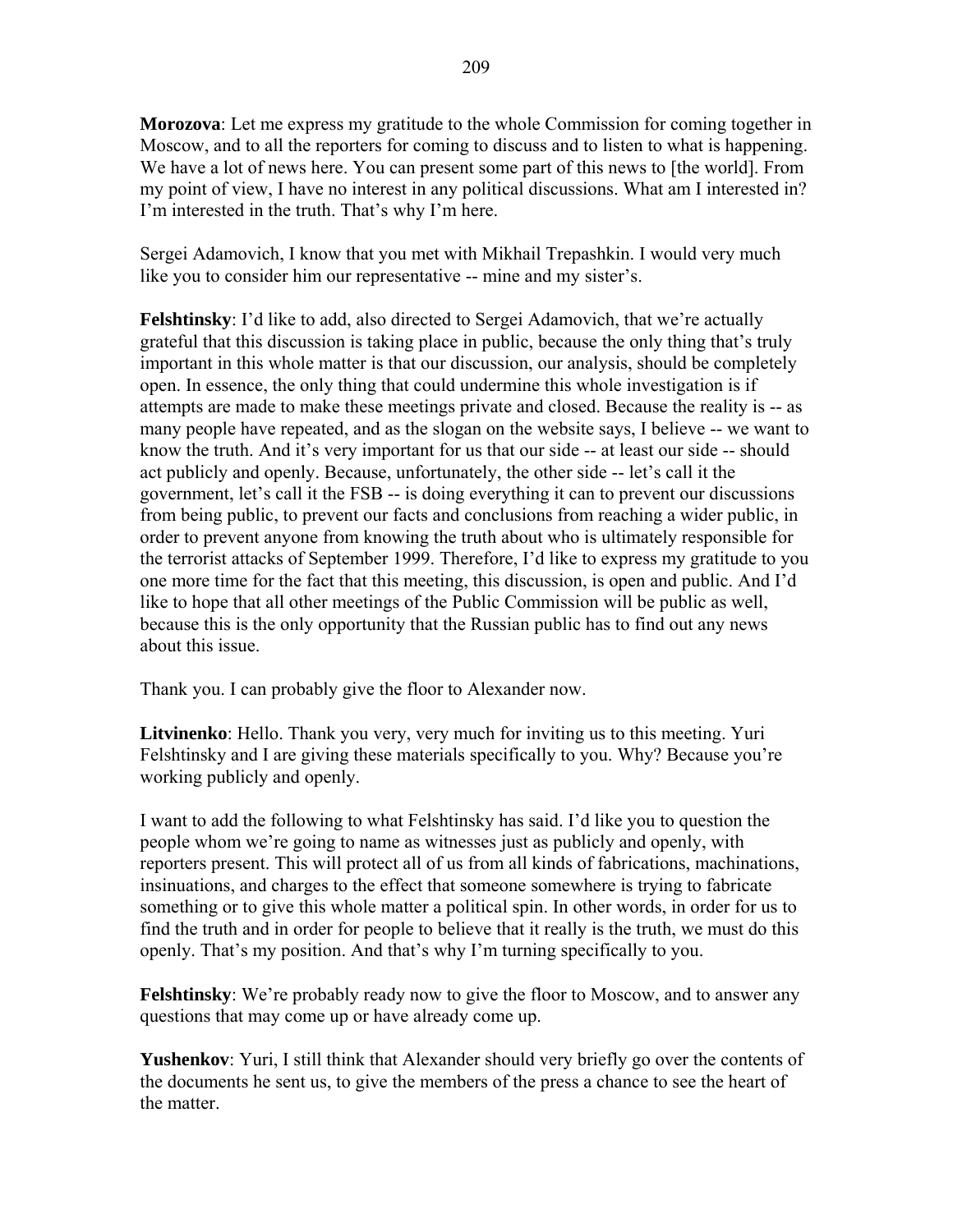**Litvinenko**: Yes, of course. Here's what I want to say about the materials.

Yuri Felshtinsky and I managed to get in contact with Achemez Gochiyaev, who, according to the FSB account, is the leader of the terrorist group that organized the bombing of the apartment buildings in the city of Moscow in September 1999. I believe that the materials which Gochiyaev sent us are highly relevant for establishing the truth.

I want to stress that Achemez Gochiyaev came to us on his own initiative, and as far as I know, these materials, this declaration which he sent us, were given freely and voluntarily.

In his declaration, Achemez Gochiyaev provided quite detailed autobiographical information, which you, respected members of the Commission, should have no trouble verifying,

In addition, Achemez Gochiyaev stated that he did, in fact, rent the spaces where the bombings took place. But that he did so at the request of his acquaintance.

In my view, the most important statement contained in this declaration is that Achemez Gochiyaev, after the second bombing took place -- on September 13, on Kashirskoye Highway -- that he himself, according to his own declaration, notified the police, the emergency medical service, and the 911 emergency service, that other bombings might take place at other addresses that he had rented, including the ones on Borisovskie Prudy and in Kapotnya.

I want to note the following: A stockpile of explosives was indeed discovered at the address on Borisovskie Prudy, with six timers, ready to be used. And this is where I, as a former intelligence operative, have a very serious question for the law enforcement agencies. If you really went to this address and discovered six timers there, and a stockpile of explosives, then why didn't you set up an ambush, as an operative would say, and arrest the criminals when they came to get these explosives, but announced everything on TV instead? In other words, warned the criminals that the location where these explosives and these timers were stored was known to the police.

Next. Achemez Gochiyaev gives [...] information about the person at whose request he rented these storage spaces. I think this person won't be so hard to find if use is made of all available means for tracking a person down, including the means available to lawyers. A lawyer has the right to track this person down. I think that the law enforcement agencies must also help in this task.

In addition, Achemez Gochiyaev makes the very serious claim that his sister was subjected to unlawful methods of investigation (she was tortured to make her denounce her brother). He also states that his brother, who works as a policeman in Karachayevo-Cherkessia, warned him that there were orders not to arrest him, but to eliminate him.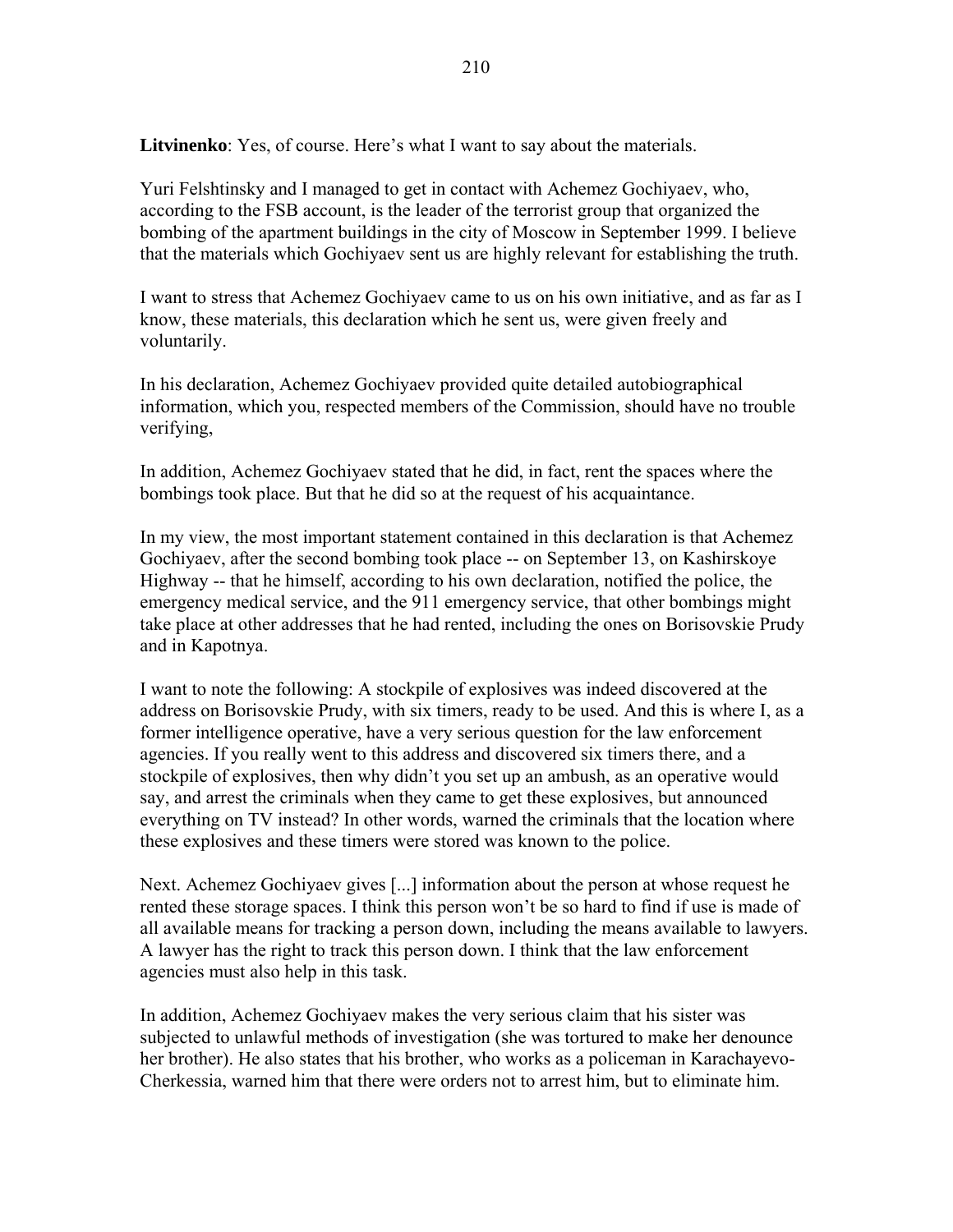These facts can also be checked, and I'd like you to check them publicly and openly. In other words, I'd like you to call these people in for the Commission's next meeting, in front of reporters, in front of the public, and let them testify or explain why they don't want to testify.

These are the statements that I consider most important. If they're verified, they can help us get to the truth in this matter. That's all.

**Yushenkov**: Alexander, could you show these videotapes and photographs now? And second: when was the last time you had contact with Gochiyaev? Are you sure that he's still alive, etc.?

**Litvinenko**: Let's start from his declaration. Here is his handwritten declaration on six pages.

Yushenkov: We received it, we have it. We haven't received the photographs and videotapes.

**Litvinenko**: I think that a comparison of his handwriting will make it easy determine whether or not he wrote it.

Second. Here are the photographs of himself that he sent us. Here are the magnified photographs. First photograph...

**Yushenkov**: Can we get more focus? Is there a cameraman there?... Maybe, closer to the camera, Yuri? No?

**Felshtinsky**: These photos will be delivered to you in electronic format. They're already up -- I'm just now being told -- on the website Grani.ru. That's why we didn't send them. It'll be easier to look at them on the internet.

**Litvinenko**: Here's a photo, here's a second photo of him. Here's another personal photo, another one.

**Yushenkov**: Thank you. If they'll be up on the website, there's no need.

**Litvinenko**: In order to establish whether or not this person is Gochiyaev, we consulted an expert and gave this expert all of these photographs together with the official photographs from the FSB website -- the photograph from the "Wanted" section on their website. This is that photo, the photo from the "Wanted" section. Here's that photo and two photos in which he's pictured together with Khattab. Supposedly.

The expert's conclusion was that, based on the photographs that were sent us by Gochiyaev and on the photographs that are posted on the "Wanted" site, he could make a positive identification of Gochiyaev. In other words, this and this is the same person. The expert also said that this photograph, where Gochiyaev appears with Khattab -- on this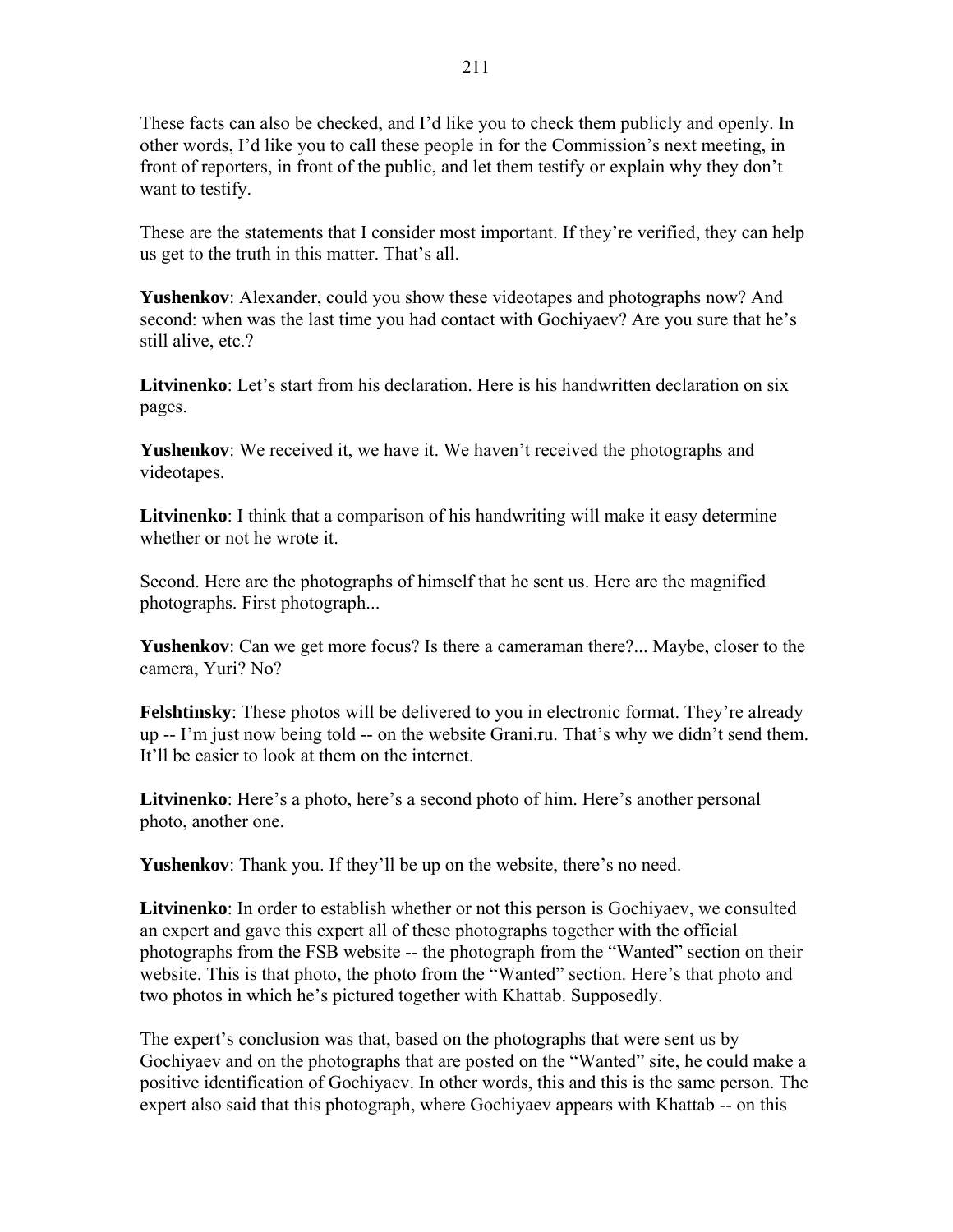photograph, a positive identification cannot be made. This photograph cannot be used as evidence in court, and there may also be traces of digital manipulation. In other words, in normal language, this photograph is a fake, which cannot be a document.

And so the next question immediately comes up: what reasons does law enforcement have to show the public a fake?

Sergei Nikolayevich, could you repeat the questions.

**Yushenkov**: When was the last time you were in contact with Gochiyaev? You had no direct contact with him, right? Only through intermediaries?

**Litvinenko**: In terms of establishing a connection with Gochiyaev, establishing a contact with him -- I'd like Yuri Felshtinsky to clarify this issue, because all contacts... Well, first he had a contact with the intermediary, then I did. And you know, the situation here is like this: We're now trying not to lose this connection, this contact, because the agreement with the intermediary is that after these materials are verified... Gochiyaev writes, in fact, that "this is a brief description, we'll talk about the details later."

My hope is that Gochiyaev himself will learn about what's happening, and if we have some other additional questions, I think he will give us answers. But I'd ask Yuri Felshtinsky to talk about these contacts in greater detail.

**Felshtinsky**: I believe some information has already been given to you. The members of the Commission have it in printed form. But I want to say right from the start, before the reporters start asking questions about this topic, that our contacts are a one-sided affair. Put it this way: Gochiyaev, the people around Gochiyaev, Gochiyaev's intermediaries, Gochiyaev's messengers -- however you want to put it -- have the opportunity to contact us, but we don't have the opportunity to contact them.

Nevertheless, this dialogue is perfectly real. The possibility of reaching Gochiyaev, of talking to Gochiyaev, undoubtedly exists. It's possible to get answers to certain questions. And in this sense, I think our work is more effective than that of certain government agencies. I think it's clear why this is so. For the same exact reason that it's clear to absolutely everyone, even to Gochiyaev, that what we're interested in is the truth, while the Federal Security Service is interested in completely different problems. That's the short answer to this question.

There was a question as to when the first contact was made. We've described this episode, too. Gochiyaev gave his testimony in several installments on April 24, if I'm not mistaken.

I'd like to add a few words about the photographs. Here are the photographs that our independent expert in London has concluded are not very convincing or inauthentic and has even called a photo-montage. They are the only connection that exists between Khattab and Gochiyaev. In fact, it must be said that these photographs are currently the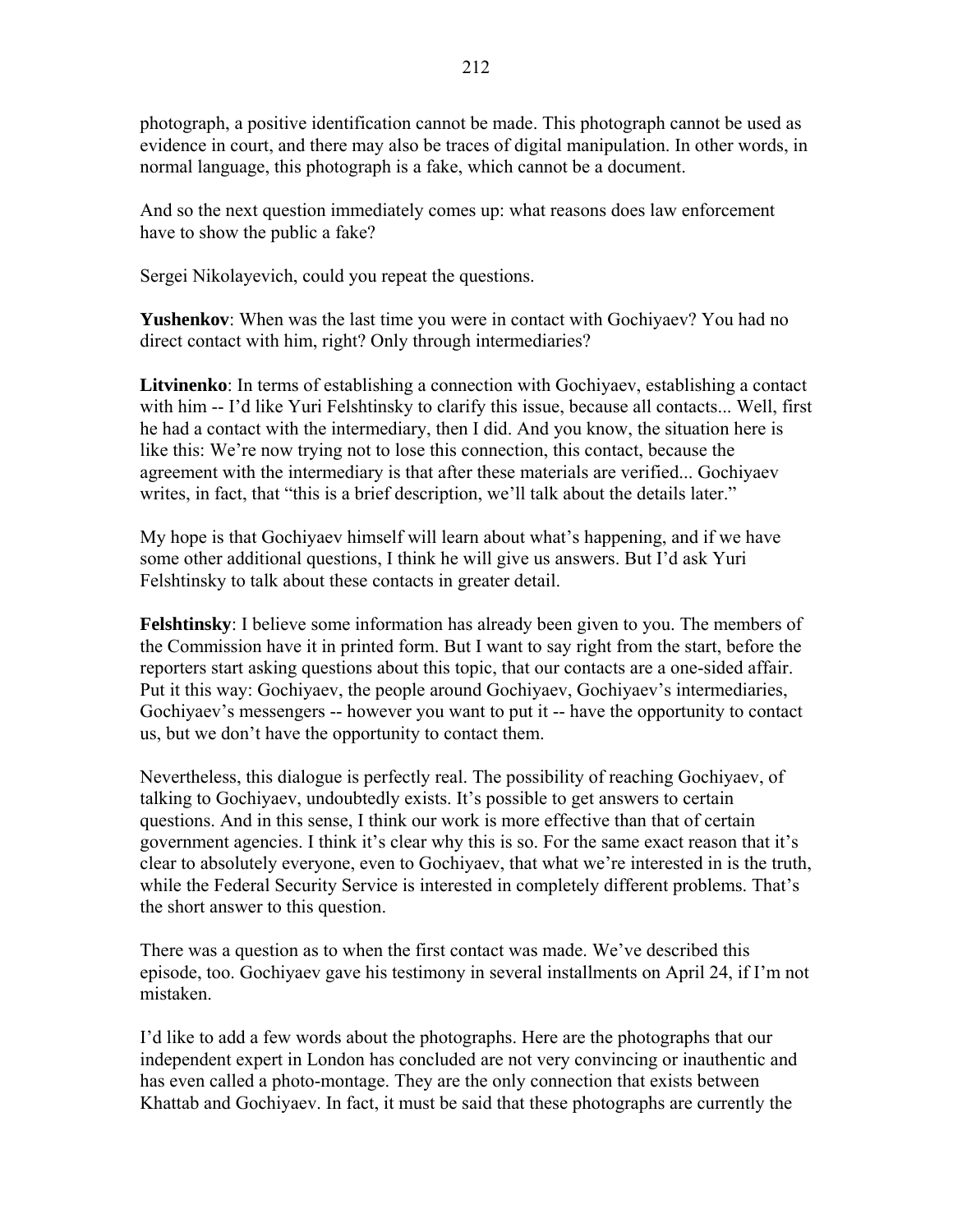only connection between Khattab, Chechnya, and the September 1999 bombings. In other words, after many, many months of painstaking work by the Federal Security Service, they have no evidence and no indications that the September 1999 operations in Moscow were carried out by Chechens, by Chechen field commanders, including Khattab.

Moreover, we all know that some time ago the Federal Security Service arrested Dekkushev and brought him to Moscow, and that Dekkushev, according to the FSB's statement, testified that the bombings in Moscow had been perpetrated by this same Khattab, by these same Chechens.

In connection with this, I want to announce that we have in our possession the written testimony of two other participants -- according to the FSB account -- of the bombings in Moscow in September 1999, Krymshamkhalov and Batchayev. They've already given us their testimony. And according to this testimony (which we have in written form, as well as on videotape), neither Khattab, nor any Chechen field commanders, nor any Chechens at all, had anything to do with the September 1999 bombings in Moscow. I make this announcement in connection with the fact that the Federal Security Service is currently involved in a quite real, serious hunt for these people, that it is entirely possible that sooner or later these people might meet the same fate that met Dekkushev, and we don't know what testimony they'll give once they're in the hands of the FSB.

Moreover, if the FSB is interested in the participants of bombings at the "lowest" level - people such as Dekkushev, Batchayev, and Krymshamkhalov, all of whom the FSB claims were participants in the bombings -- then we, in contrast to the FSB, are interested not only in those who physically blew up the buildings, but also in those who issued the orders that these buildings should be blown up, and also in those who handled this operation at the middle level.

Therefore, I must announce, again publicly and openly, that according to Krymshamkhalov's and Batchayev's testimony, the leaders of the operation to blow up the buildings in Moscow in September 1999 are the Federal [Security] Service of the Russian Federation. In this same written testimony, the head of this operation is named as FSB Director Nikolai Platonovich Patrushev. According to this same written testimony, the individual in charge of its execution was Major General and Director of the Department for the Defense of Constitutional Order German Alekseevich Ugriumov, who died in unclear circumstances on 31 May 2001 (there are very serious reasons to believe that he was killed by the Federal Security Service itself).

Also, we are now checking the possibility that one of the real leaders of this operation at the ground level was the well-known security agent Max Lazovsky. As you know, it was more or less legally established that he had a connection to the terrorist attacks in Moscow in 1994, and most likely to the terrorist attacks in Moscow in 1996.

We are now checking all of this information. This information supplements the information from Gochiyaev, which we relayed to you earlier.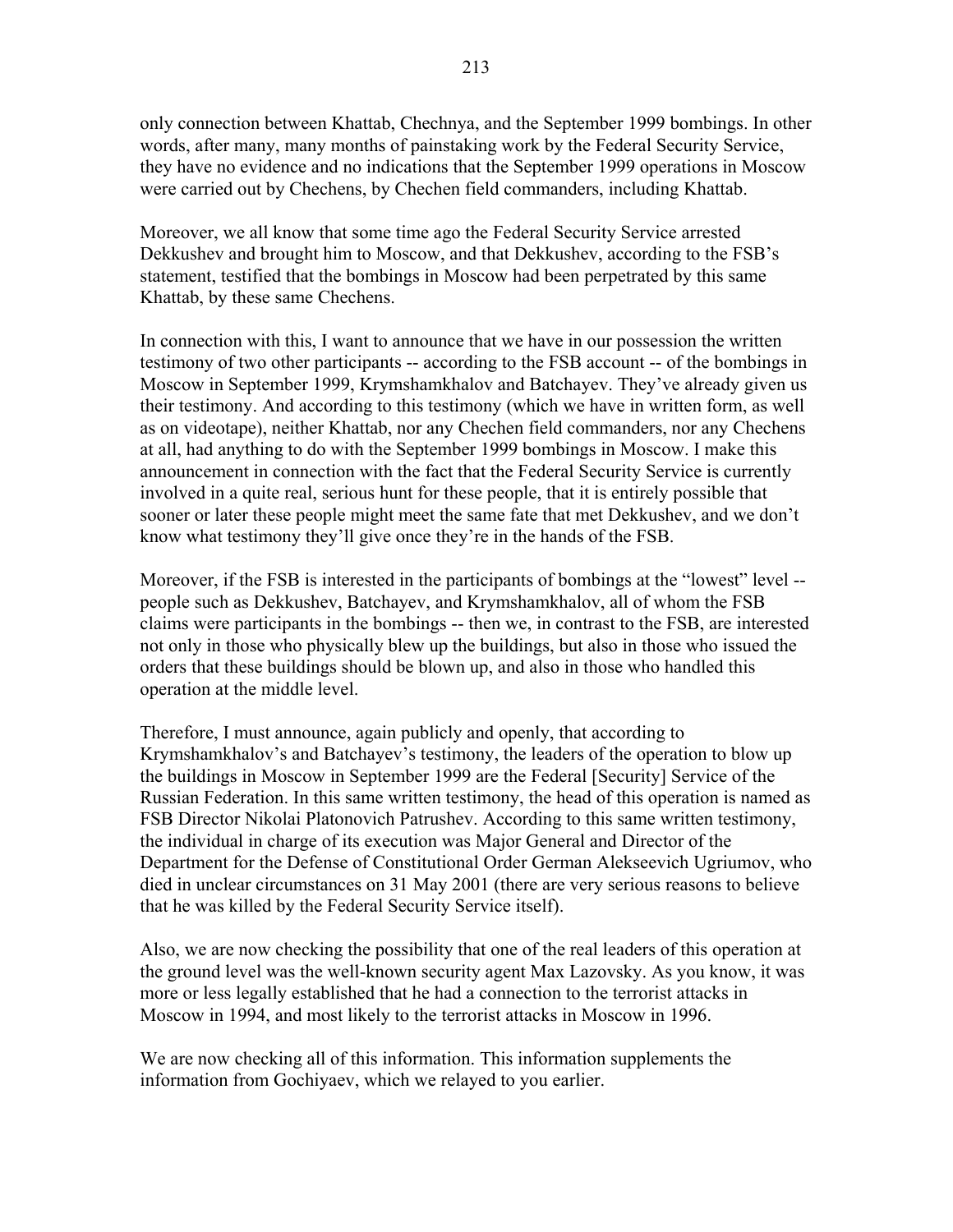**Yushenkov**: Thank you. Is there a representative of the FSB here? Who would like to ask a question, I mean. *(Audience laughter.)* No, yes? Sergei Adamovich, then how did we decide? First Commission members ask questions about specifics, and then reporters, yes?

**Borschev**: Alexander, could you be more specific: Gochiyaev personally called to warn about possible bombings on Borisovskie Prudy and in Kapotnya? And do we know the name of the person who received this information from him?

**Litvinenko**: According to Gochiyaev's declaration, on the morning of the 13th he personally called the police, the emergency medical service, and 911. As a former law enforcement agent, I know for a fact that all such communications are tape-recorded. Therefore, I think that if the Commission requests and obtains from law enforcement the tape-recordings [of the phone calls] to 911, to the police, and to the emergency medical service, and if it listens to them at a meeting -- publicly, openly -- then all of this information can be checked.

In addition, the number of the mobile phone that Gochiyaev used can be established, and the records can be checked: what phone calls came from this number on the morning of the 13th. You can take a specific stretch of time and find out this information. This is a task for specialists. I think that Trepashkin and other lawyers are in a position to arrange it. They can write the official inquiry requests, obtain the records, submit them to experts, give them a legal, juridical evaluation, and present these materials in their entirety before the Commission and before the Russian public.

**Yushenkov**: Thank you. Leonid Mikhailovich Batkin.

**Batkin**: Hello. Here is my question.

Gochiyaev's testimony is very specific and in this respect it inspires trust, seems sincere. Except for one point, which is, moreover, a crucial point in my view, and which greatly puzzled me. I quote: "A certain man came to my firm, whom I've known very well ever since my school years..." and so on. This "certain man" instructed Gochiyaev to rent the spaces in the buildings that were blown up or that were later indicated by Gochiyaev as the sites of possible future bombings. Gochiyaev himself asserts that he knows this man very well -- "since his school years." This whole story is connected specifically to him, and he appears as the actual organizer (on the middle level, as you put it) of the bombings in Moscow. But why is he not named? Why is nothing concrete said about him? Who is he? Why is he always "a certain man," although he is the crux of the problem? What does Gochiyaev have to hide? And why didn't you ask him this question?

**Litvinenko**: I understand your question. First, I'd like to correct you slightly. This person didn't instruct Gochiyaev to rent the spaces, but suggested that he do so. In other words, Gochiyaev was not taking orders from him.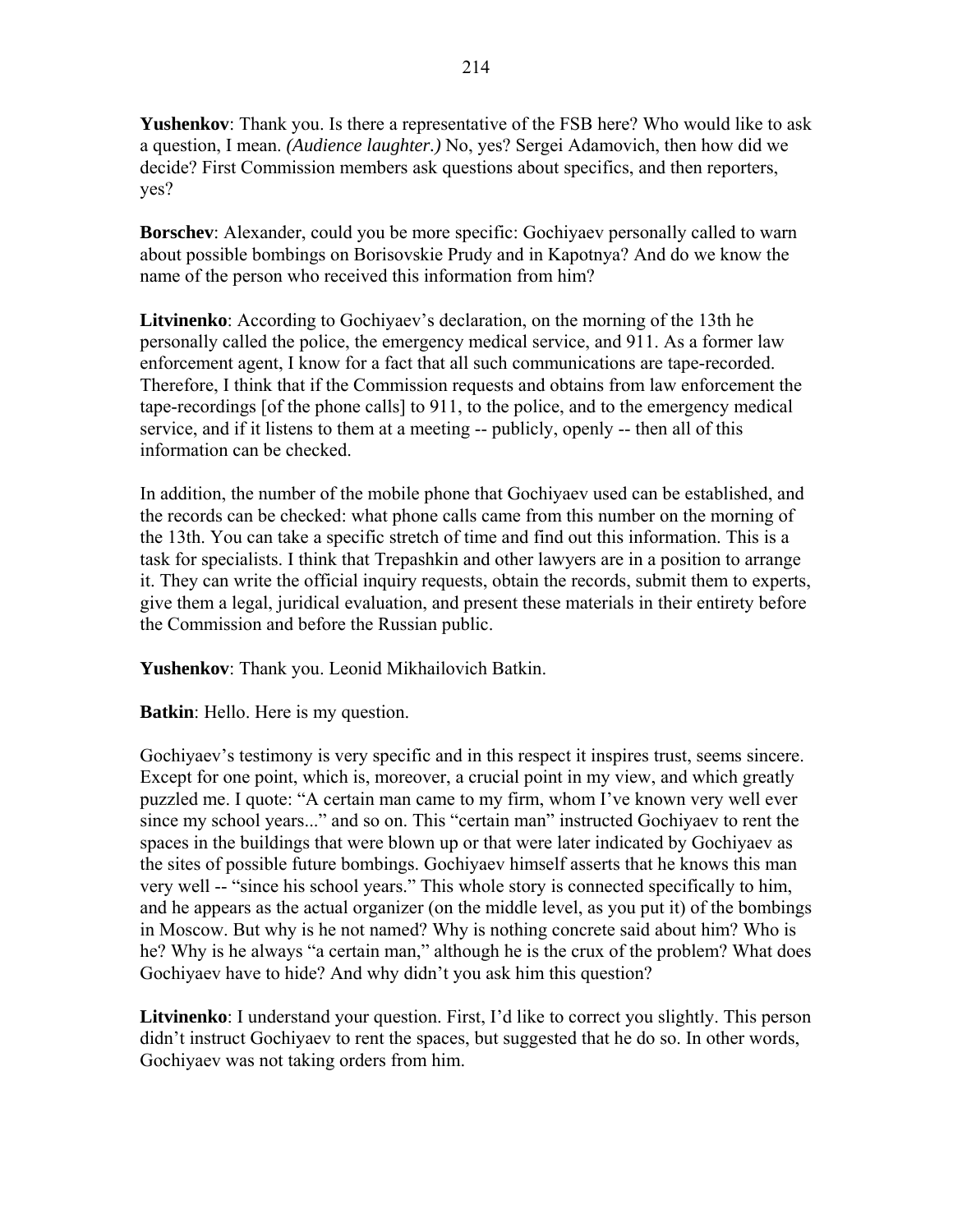Second, Gochiyaev indicates certain facts about this person. He indicates that he's been acquainted with him since school. In other words, this person is a countryman of his. But for this reason, he doesn't give his name.

We asked the intermediary this question: Why doesn't Gochiyaev give this person's name? The intermediary pointed to his final statement: "This is a brief description of everything that happened, we will talk about [...] later." I understood this to mean that this was the first installment of Gochiyaev's testimony. Gochiyaev doesn't know us, he doesn't completely trust us. After his sister was tortured, after orders were issued "not to take him alive," he's naturally afraid to name this important witness.

But I will tell you as an agent why I think he's afraid to give the name... We asked the intermediary, the intermediary says: he's afraid to give the name. I believe that Gochiyaev is being foolish in this respect, but I can't force him, can I?

Even with the information we have, it's not difficult to find this person. Question the people who worked with Gochiyaev at his firm during this period. Identify all of his countrymen who approached him and whom he supplied with mineral water. In other words, it's not a problem.

And if we take the phone call records -- these phone calls can be used to find this person, who, as it says here, called him on the 9th at five in the morning. You see, yes? It looks like Gochiyaev isn't giving us his name, looks like he's trying to protect the witness, but by doing so he has completely exposed him to us. Any agent will tell you that. To identify this person and to track him down -- well, I'll tell you, for a good operative it's a two- or three-day job.

**Yushenkov**: Yuri Vladimirovich Samodurov. And then -- Gennadiy Zhavoronkov.

**Samodurov**: Alexander, Gochiyaev's declaration, which you sent us, contains the following sentence: "Now I am almost convinced that this man, with whom I worked, is an agent of the FSB. I will provide all the information about him later." These are Gochiyaev's words. If Gochiyaev gets in touch with you, can you ask him to provide the Public Commission with information about this man? He himself can decide how he wants to present this information -- publicly or privately.

**Litvinenko**: I will try to get it contact with Gochiyaev, after our [your?] meeting, and to ask him a series of question. Why didn't I do so this before this meeting? I wanted Gochiyaev to become convinced personally, through the media, that we didn't hide his declaration, didn't stamp it "confidential," as this is done by certain individuals in the Russian Federation, didn't start using this declaration behind the scenes, didn't sell it to someone. Because there are people who are trying to buy and sell this information -- you understand, right? There are many different kinds of crooks. I want Gochiyaev to see that our investigation took place in the open. And I still hope that... Even right here on this TV bridge -- I think that he will see this -- I would turn to him and tell him that all the materials he sends us will be given to your Commission. Publicly and openly.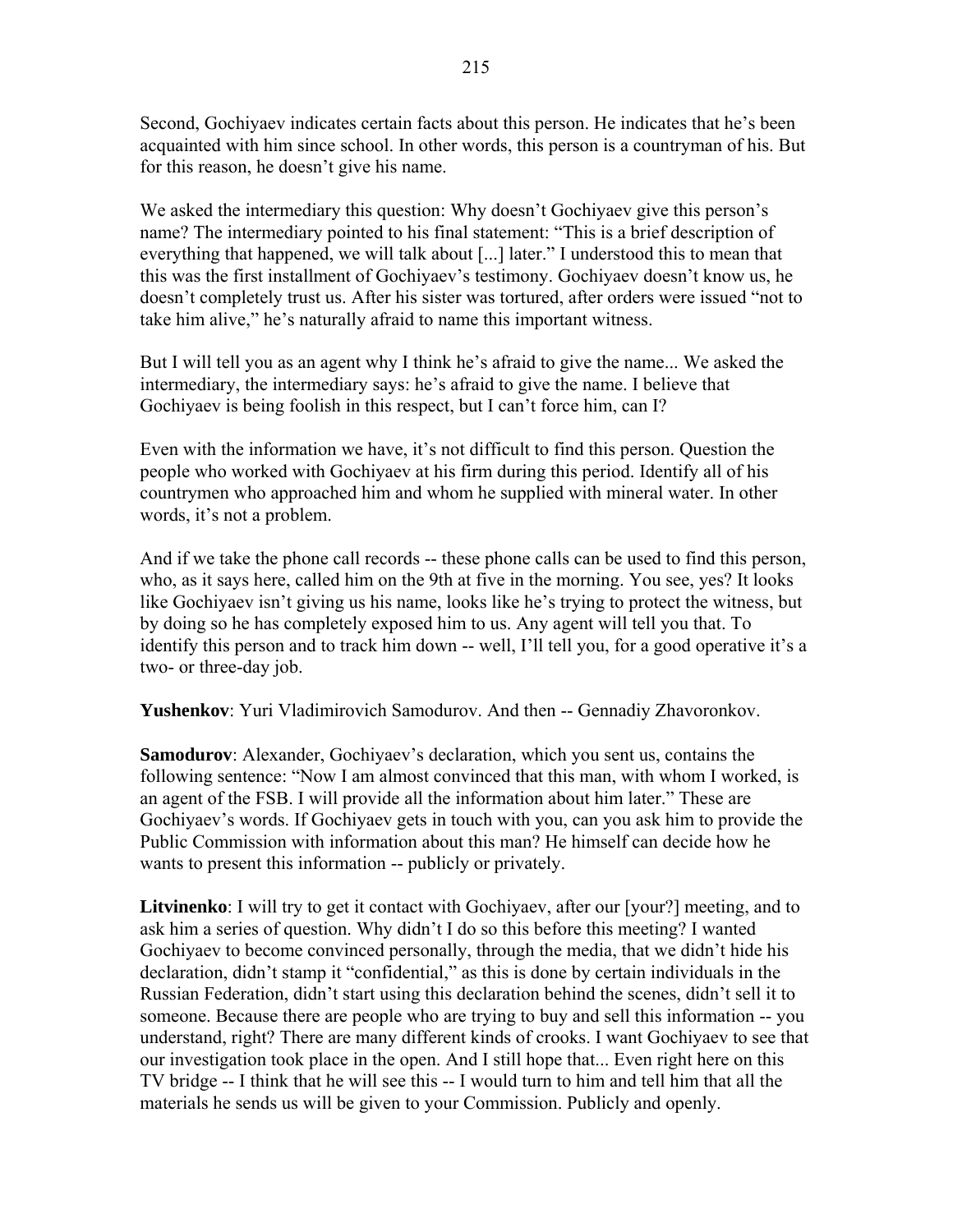Understand me correctly. I'm not trying to accuse or acquit Gochiyaev himself. I can't confirm that Gochiyaev is innocent. I can only say one thing: that this declaration was sent by Gochiyaev, that it contains statements that deserve the most serious attention, and that they must be carefully and objectively examined and publicized.

I will do what you ask and, if we have further contact with Gochiyaev, I will ask him to name this person who, in his opinion, is an FSB agent. But I think that Trepashkin and other lawyers... If the law enforcement agencies provide complete and objective replies to all their inquiries and don't interfere with them, they can find this person sooner, establish his identity sooner, than Gochiyaev himself will tell us about him.

In other words, there's the question of whether the law enforcement agencies will or won't interfere with us. Will they or won't they exert pressure on the witnesses. That's the question.

And here I'd like to put a little question before the Commission. A question that is extremely serious and extremely important.

We have direct proof of the FSB's involvement in the bombing of the building in Ryazan. (That was no training exercise, it was the bombing of a building, and we have direct proof of this. I just don't want to say much about it now, because I think that we'll present this proof at our next meeting.) I would like the Commission to present the Director of the FSB Patrushev with an official request to declassify the Ryazan file and to make it available for our next meeting. So we can objectively and openly check the materials that are in this file, and compare them with the materials that we possess. That's my question.

**Zhavoronkov**: Alexander, what makes you so convinced -- what is your conviction based on -- that Gochiyaev's messenger is not an FSB agent? The Cheka has played all sorts of games in the past. It's not for me to tell you about the case of Savinkov, who was lured to Russia and then thrown down a stairwell.

**Litvinenko**: I haven't said anything anywhere about the messenger being or not being an FSB agent. I haven't said anything about this anywhere. I'm just saying one thing: We received a written handwritten document that says that it was written by Gochiyaev, and we received photographs of him. Whatever I could check in London, I checked. I consulted experts, the experts concluded that the photographs were in fact photographs of Gochiyaev. In other words, the official website has a picture of him in the "Wanted" section. In other words, this is that man. But the rest -- verifying Gochiyaev's handwriting -- is up to the lawyers, who are in Moscow.

And as for this messenger, I can't characterize him in any way. You see what I mean, yes? If this is, let's suppose, a plot by the FSB, some special operation... Listen, but why would the FSB need all this? I mean, if this comes out, then it will just confirm once again that the FSB, instead of trying to establish the truth, is, excuse me, wasting the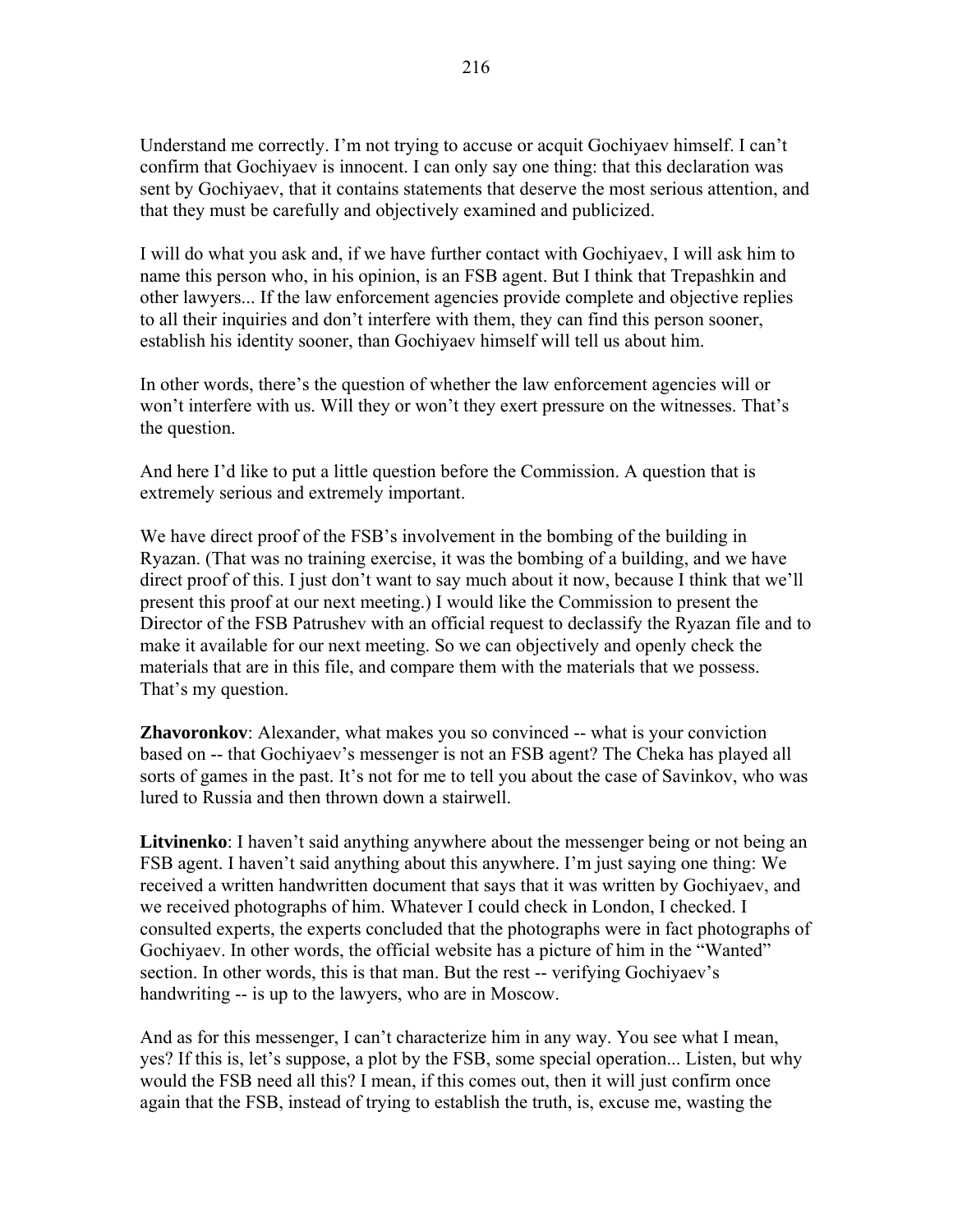taxpayers' means and resources in order to keep up some kind of petty intrigue around me, which they've been doing now for the past five years. This is what we're talking about.

**Tkachenko**: Alexander, hello. This is Alexander Tkachenko. My question to you is this. You said that Gochiyaev personally warned about possible future bombings in Kapotnya and on Borisovskie Prudy, yes? Do you think that there are records, police records, EMS records, showing that it was really he who gave the warning?

**Litvinenko**: First of all, you have to establish the unit that came out to Borisovskie Prudy, to establish the head of this unit, and to establish the origin of the signal. But if they start talking about "agents, secrets" -- at this late stage, that kind of thing no longer works.

Next. If I were a director and an officer conducting a search for a criminal responsible for terrorist attacks, what are the first measures I would take? I would send an official request to the Ministry of Internal Affairs -- to all of those agencies, emergency services - - requesting that they save the tapes for that day and for that whole period in general, put them in envelopes, and hand them over to the investigation. And I'd study all these documents, these records, very meticulously. I'd identify the people making these phone calls, and I'd question all these people as witnesses. Not just on this day, not just on the 13th, but during the whole time when this situation was going on, all of September. If the law enforcement agencies haven't done this, then we have to find out why they haven't done this: either this is lack of professionalism, or it's deliberate. And if they have done this, then I think they will give you these tape recordings.

In addition, if, let's suppose, Gochiyaev isn't on these tapes, then you have to look at the mobile phone -- was there a call made from the mobile phone? And this is also an important question. It can be checked.

**Yushenkov**: The members of the Commission, I believe, have no further questions? Or do you have one, Leonid Mikhailovich?

**Batkin**: Yes, I have one more question of a completely different nature. The FSB's statement mentions certain Wahhabis. I must say, in general, that this whole new FSB account completely contradicts their assertions about a Chechen trail, which, in spite of the complete lack of evidence, carried a certain weight for two-and-a-half years. Now we're forced to talk about a Dagestani trail. That means we must explain the motives and circumstances which could have somehow compelled people from Dagestan to decide to blow up buildings in Moscow. Apart from the mention of Khattab (the Arab trail, so to speak) on the basis of a false photograph, no evidence exists. But where are these Wahhabis? The city where Gochiyaev was born -- Karachayevsk -- are there Wahhabis there now? Were there any then? Who was their leader? Can we find out anything about this group, which the bombers in Moscow supposedly came from?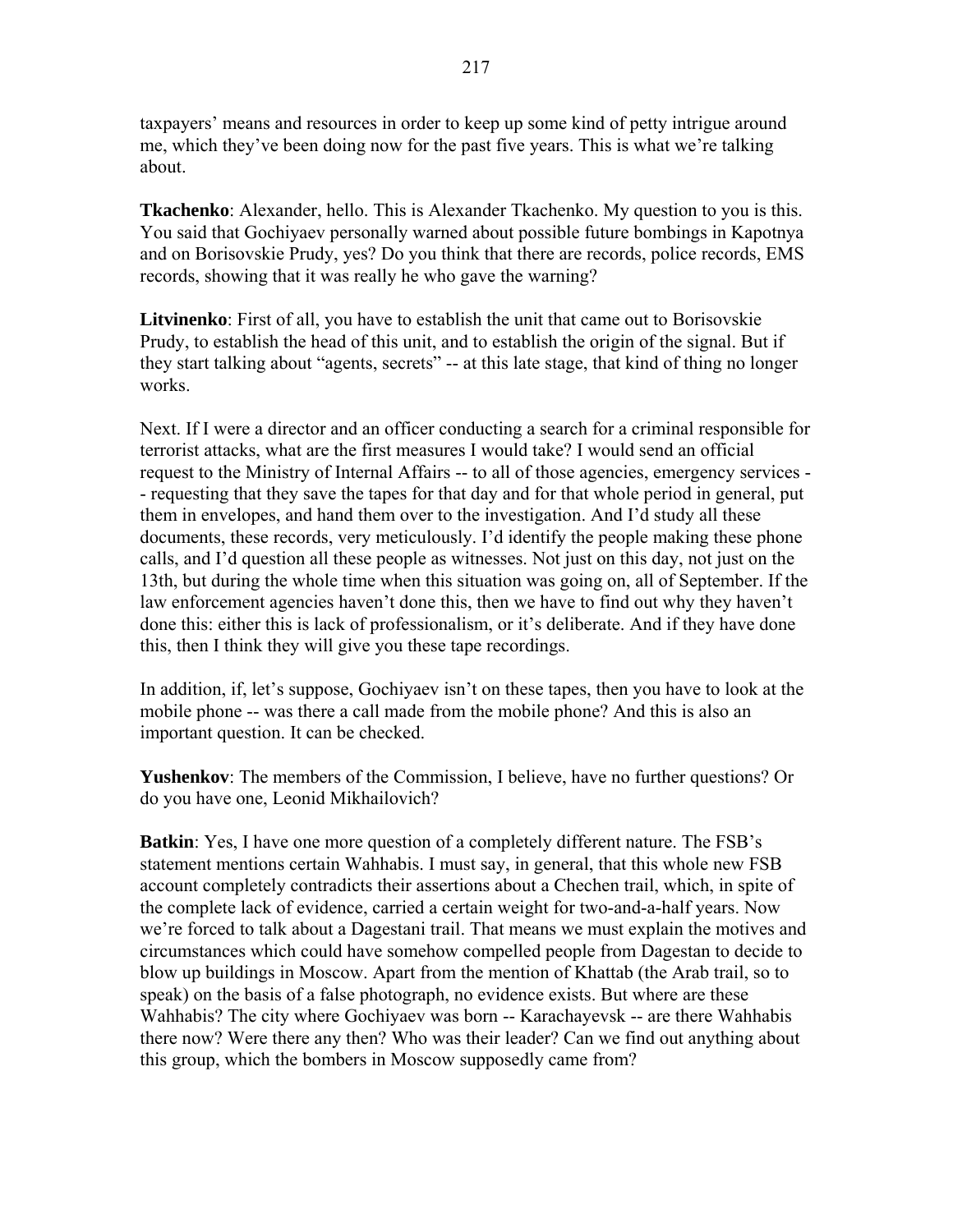And one last thing. Going back to this mysterious "certain man," I want to say, to warn, that I personally don't believe that he'll be found. Because this is a central figure. If Gochiyaev told the truth, and we have certain grounds for believing that he did, then this man must either be safely hidden, isolated -- or else he is dead, or else he is long gone. Because he's the connecting link between all the threads in this picture (if, I repeat, Gochiyaev has told the truth). And it's impossible to refute what Gochiyaev said, because there's certainly a great many documents and facts connected with his firm and his business. He can't lie about that.

**Litvinenko**: In answer to your question, I want to say the following. Concerning the motive. I wouldn't want to be accused again of... Unfortunately... I sometimes give interviews, try to explain something, and there are cases when, for instance, some phrase is taken out of context and given a completely different meaning from what was said. Therefore, I now want to give a [relatively simple] explanation. Concerning the motive.

I'm not defending anyone. We're being told that Khattab placed an order with Gochiyaev, and that Khattab's motive was revenge for their defeat in Dagestan. (This was a declaration made by Lieutenant General Mironov, director of the operational investigation agency which conducts searches, a department in the FSB.) In other words, the motive is the defeat in Dagestan. That's it, completely straightforward.

Now let's take a closer look. If a person has a motive... Let's take person X. If person X has a motive to commit a crime as revenge for being defeated somewhere, and if he was defeated in August, then he will plan this crime only after August. Right? First he was defeated, then he had a motive, and then he starts planning it. But if person X was defeated at the end of August, on August 26 -- from the 7th to the 26th of August is when they defeated him -- then he can't start planning his crime in July. You see how absurd that is?

Premeditated crimes cannot be without a motive. A crime can't be planned before a motive exists. Any lawyer will tell you that -- go ahead and ask them, you have respected lawyers there, and they will explain to you that a crime cannot be planned before there is a motive. Everyone understands this. You have to establish the motive. If we're accusing a person of committing a crime, the first thing we must do is to establish a motive: why did he do it? And only then do we start sorting out what he did in order to realize his intentions.

About the Wahhabis. I'm not a specialist in the Koran, in Islam. I didn't serve in the units that deal with fighting dissent, political parties, various religious movements. I served in a unit that dealt with fighting terrorism and organized crime. By the way, my last position was director of a sub-unit that searched for people who were on the international wanted list. So I can't answer this question in detail. But if you're interested, I can study the documents connected with Wahhabism, and at our next meeting I can give you more... Or to invite specialists who understand what Wahhabism is as a religion, what this religion is, what it's founded on, and what motivates the people who join one or another religious group, and these people will inform us.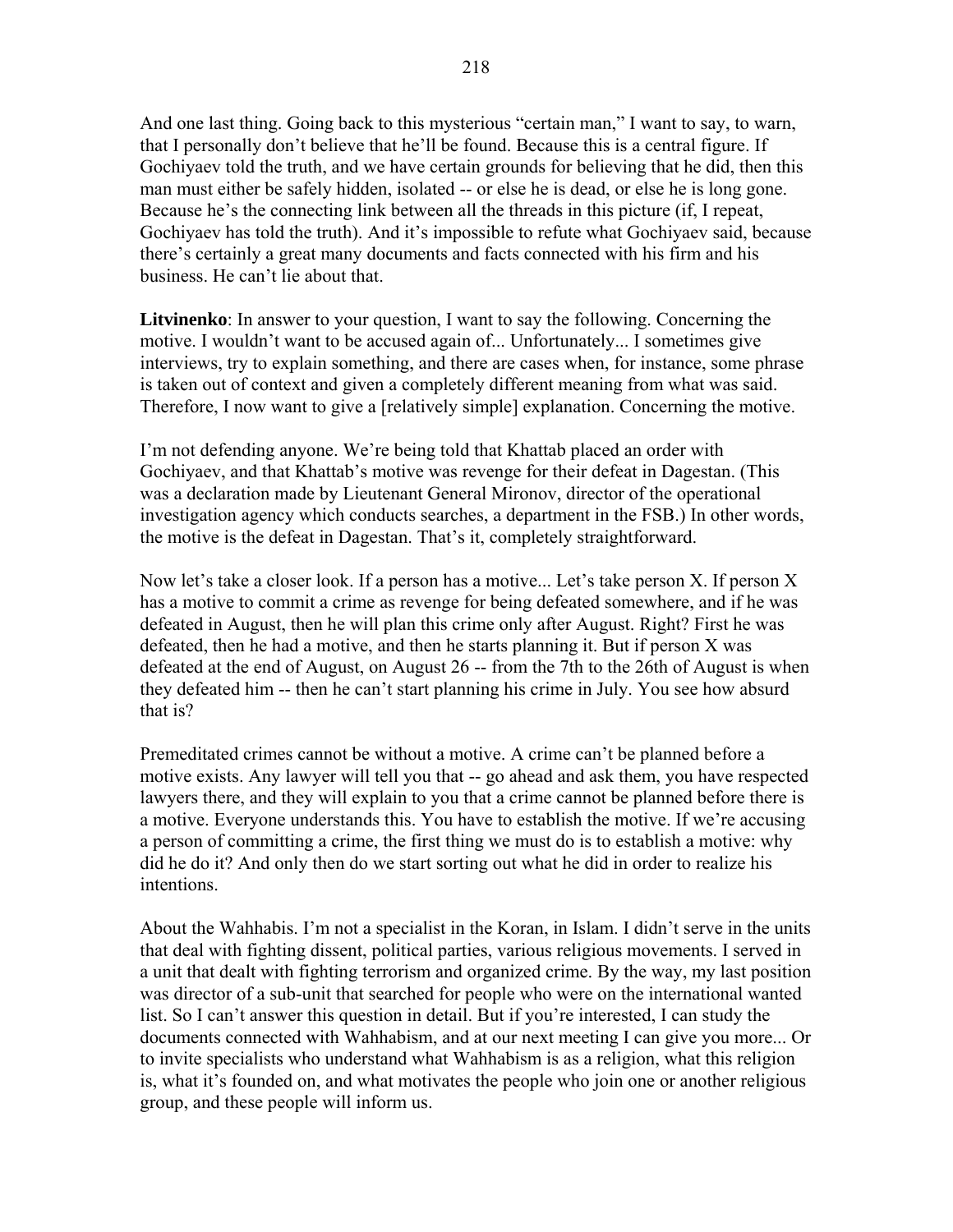**Moskalenko**: Hello. I have a question -- or rather a recommendation. It's possible (you assume that it's possible) that Gochiyaev will want to collaborate with the Commission. In that case, I would like to provide him with our recommendations -- if, of course, he can hear us now.

One of our colleagues has just now told us that it's impossible to refute Gochiyaev's statements. For the moment, I'd like to say that it's just as impossible to refute them as it is to corroborate them. If he has any, I would call them, permanent traces -- in other words, facts that cannot be erased and are easy to identify, easy to establish -- he must tell us about these facts, and we'll be able to check them, up to a point. That is the recommendation I would make.

Otherwise, we will study your documents, materials, and probably the members of the Commission will have other questions for you.

**Litvinenko**: Fine, I will certainly convey your request. But I'd like to say that the materials that Gochiyaev sent contain his address, his place of residence at the time, his autobiographical data, which can be checked. Also, people who saw him at different times can be questioned. The same location is where, according to the official account, he went through preparations in terrorist camps of some kind in Chechen territory. By looking at the times, you can determine where and how long he stayed.

But again, what is it I want to tell you? I turn to the law enforcement agents, to the people with whom I spent twenty years side by side on the force. I'd like to ask these people to help you. Because it will be extremely difficult for lawyers to do this on their own. At least, not to interfere, you understand?

**Latsis**: You know, if the Commission has no objections, we will give the floor to the reporters? I'm afraid that we're not leaving them much time.

**Kovalyov**: You anticipated my suggestion. And I would like to say that the Commission will prepare its questions and subsequently -- but soon -- will try to submit them to you. There are many such questions. But now, we should probably give the press an opportunity to ask questions.

But I would like to make one brief comment. Your words, respected London colleagues, have one recurring theme: All the steps in the investigation must be transparent from the very beginning. Allow me to disagree with you. I will explain what I mean.

The Commission will undoubtedly publish a vast and detailed report about its work - when it considers it feasible and useful to do so, when this work will be nearing its end. To make all the intermediate steps public? You know, I'm somewhat surprised. After all, Mr. Litvinenko has participated in investigations. And I don't have to be a mind-reader to see that you're firmly committed to one specific account of the events (by the way, I note again that the Commission has no single account and is not examining any single account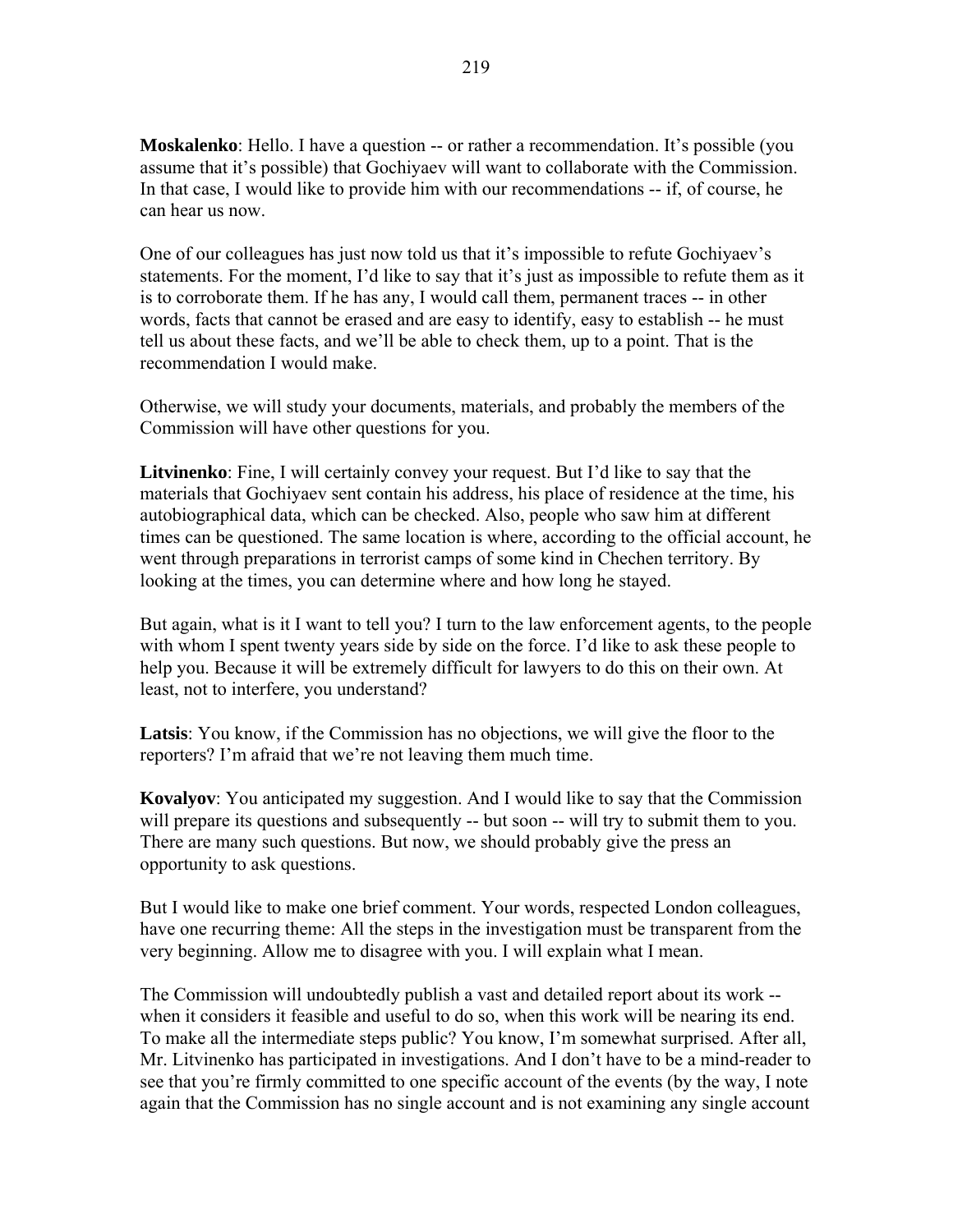-- it's examining different accounts, as an investigative commission ought to do). You're committed to one, quite specific account. That is your right. But by making all the steps transparent from the very beginning -- all the intermediate, technical steps -- you give the people whom you suspect the opportunity to see your next step.

You often cite your professionalism in investigative work. Personally, I find this rigid insistence on the absolute transparency of all technical and intermediate steps very surprising. We in the Commission have an opportunity to discuss our working principles. My colleagues can correct me, but I believe that most of the members of the Commission are inclined to hold many working sessions in private, and consider this expedient, and that the only thing that can be open, absolutely transparent and absolutely detailed, concealing no details, is the final conclusion.

I considered it necessary to make this remark specifically because you, Alexander, and you, Yuri, are constantly insisting on the opposite. I urge you to give this some thought.

**Ashot Nasibov**: In the press release for reporters that we have received here it says that Gochiyaev was given a video camera, through the intermediary, for recording his answers, and that he sent back a video recording and several photographs. We've been shown the photographs. Why not show the video to the reporters?

**Felshtinsky**: You know, due to purely technical reasons, we don't quite understand how to do this. Yes, we are certainly ready to place the videotape at the disposal of the reporters. Let's say that this is a very short-term issue, connected with the technical transfer of this information, with the practical transfer of this information into the hands of the reporters.

**Litvinenko**: You can visit us yourselves, we'll be glad to give you a copy. You, personally.

**Felshtinsky**: Unfortunately, we cannot now come to Moscow.

**Zoya Oryakhova** (*Prima* news agency): I have two questions. Yesterday in Paris the Spokesman of the Chechen Democratic Association Borzali Ismailov held a press conference. He stated that Gochiyaev's declaration was in the hands of the Chechen public commission for the investigation of the bombings. He made this document public and said that, in his opinion, you obtained it through an American reporter. How can you comment on this statement?

Second question. In his declaration Gochiyaev states that he is prepared to make a public declaration before the press, but he thinks the guarantees for his safety in a third country will not be any better than [...]. Could you help Gochiyaev make a public appearance in a third country [...]?

**Litvinenko**: About the possibility of Gochiyaev meeting with reporters and making a statement before the press: we will definitely ask this question, only I don't know how he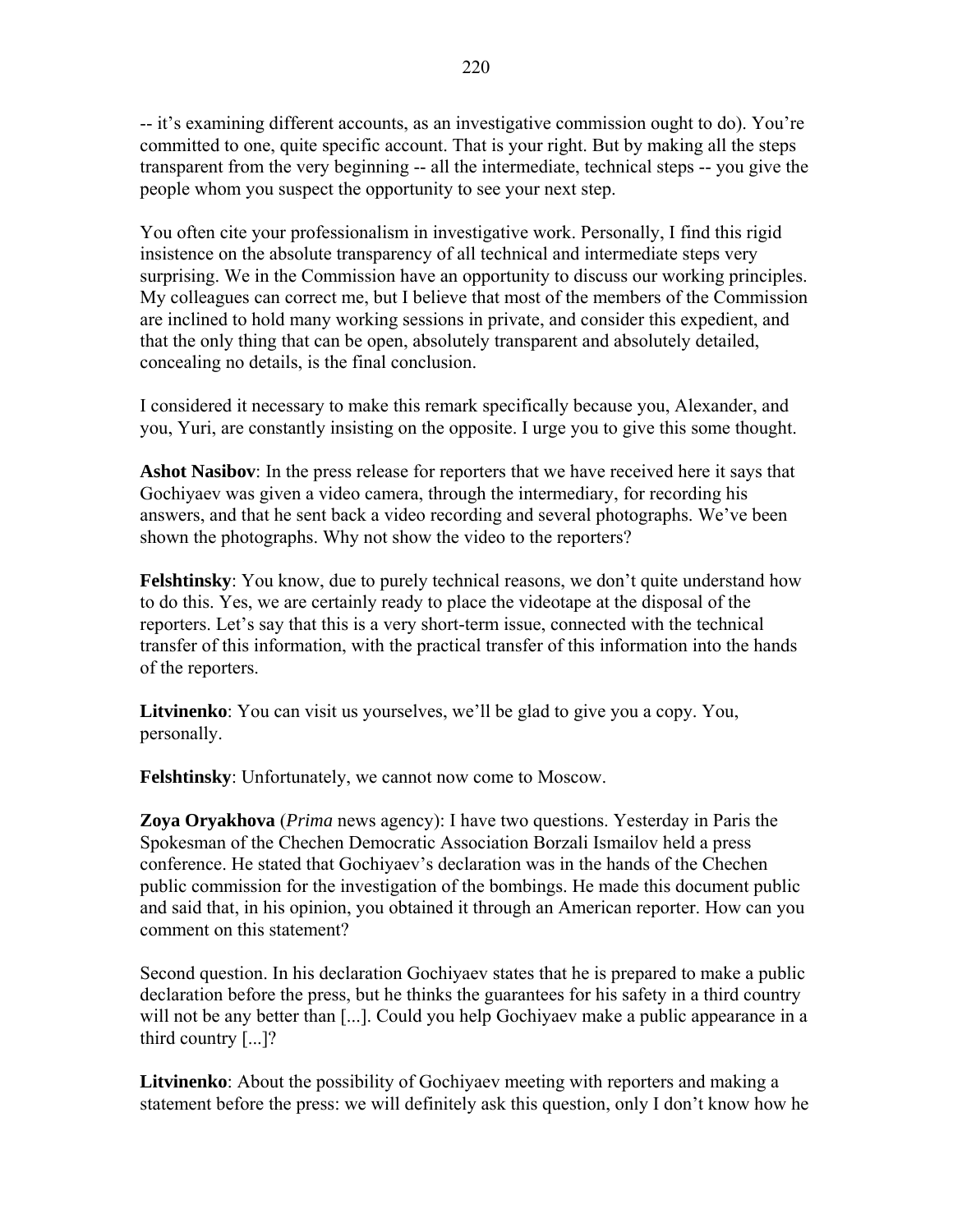will arrange it. Frankly, that's his problem -- how to organize it. I have no opportunity to travel to a third country. I'm not a law enforcement agent and cannot -- neither I nor Felshtinsky -- undertake some secret operation, you understand. The transfer of a person to another country is a secret operation that we have no means or authority to organize.

**Felshtinsky**: About the publication of Gochiyaev's materials in the Chechen media (on the internet, as I understand it): this is just another indication of their authenticity, proving that their authenticity is accepted by the Chechen side also. We received these materials directly, without any tricky maneuvering. I don't know what they mean when they say that we obtained them through some American reporter.

**Yushenkov**: These materials are authentic -- *Prima* news agency?

**Litvinenko**: We now have an opportunity to check: we can look at Gochiyaev's handwriting. I think the passport office will have a sample. We can ask his wife, his sister. She will bring us his letters, notebooks, records, and we can check: is the handwriting his or not his? That's not a problem. It's easily done.

*Ezhenedelny Zhurnal*: From what it says in the press release that we received, your contacts with Gochiyaev's representative took place in March-April. Why is this information being made public only now, four months later? What were you doing these four months?

**Litvinenko**: First, we were verifying the materials here, verifying whatever we could. Second, we were getting in touch with members of the Commission and asking them to make these materials public. We made our request to make these materials public, I think, about one or one-and-a-half months ago, after additionally verifying them, and the 25th was set as a date. We saw no need, when we received the materials, to run somewhere with them that very day. They had to be verified. We also had to establish a contact -- to say that we were going to publish them, that we were going to make them public -- and to obtain an answer. So that, for instance, the contact shouldn't disappear in case there were any additional questions. There's a certain question of correctness here.

**Felshtinsky**: Also, two other considerations. First of all, it took some time before the reception of the information from Gochiyaev produced concrete results. And also, as has already been said, we were getting expert opinions about the photographs.

*Kommersant* **newspaper**: Could you give us the name of the lab of the expert who considers the photo of Khattab with Gochiyaev a fake?

**Litvinenko**: This is his business card, his name --

*Kommersant* **newspaper**: That's all in the press release. Name the lab where he works.

**Litvinenko**: ... This person is an official expert. He gives testimony in British and international courts. I know that yesterday he got phone calls from reporters. He was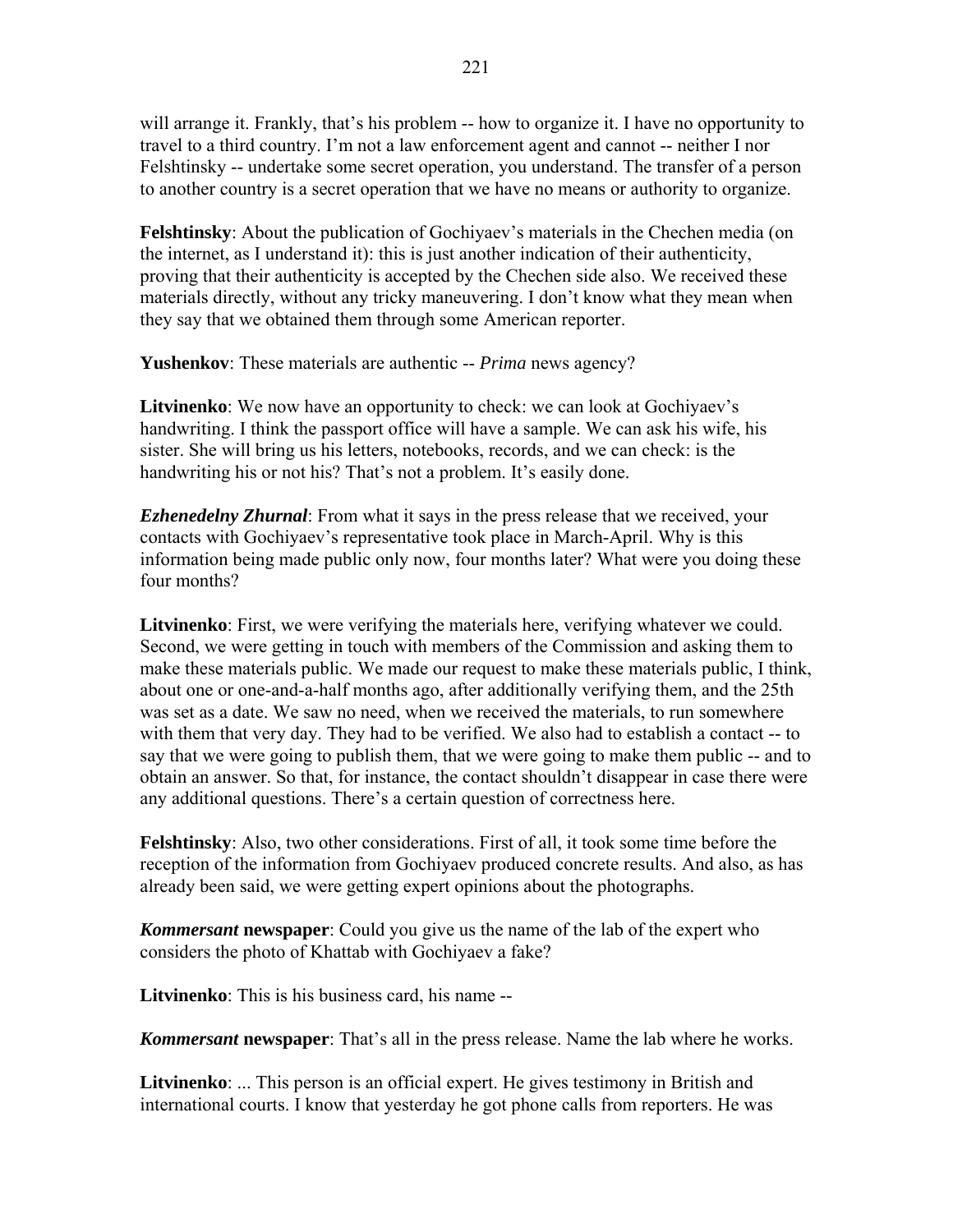giving expert testimony in a British court. He has a license. Here, for example, is a notarized confirmation of his findings.

*Kommersant* **newspaper**: Why don't you show the videotape you received?

**Felshtinsky**: That's a question for those who arranged the technical transfer of the documents. I don't know much about this side of things. But I know that the photographs were delivered, but... You yourself can come or ask someone -- we'll give it to you. We'll make multiple copies. There's no question here. Currently, there are only two or three copies of the tape, to be honest. Also, we didn't fully understand until the last moment in what format the photographs and texts themselves were going to be delivered... The texts and photographs were sent to us only, I think, either today, or late yesterday. That's basically it. I repeat, this is just a question of time.

*Kommersant* **newspaper**: A question for Mr. Felshtinsky. You mentioned some additional testimony from a certain Batchayev, who claims that Khattab has no relation to the bombings in Moscow, and that Gochiyaev doesn't either. Who are the people making these claims?

**Felshtinsky**: These are very well-known people. These are the people who are accused by the Federal Security Service of organizing the bombings in Moscow and Volgodonsk. These are the people who are currently being rather actively pursued by the FSB in Georgia. These are the people about whom the FSB declares (such a declaration was made, I believe, two days ago to one of the wire news services) that the question of their arrest is only a matter of time, a short period of time. I readily believe that the question of their arrest may indeed be only a matter of a short period of time.

Precisely because experience shows that people who wind up in the FSB's interrogation rooms for some reason give testimony that is advantageous exclusively for the FSB, and moreover that even this testimony, in contrast to the testimony that we receive in written form and that we make public, is not shown to the public... In order to prevent the same thing from happening -- when these people end up in the FSB's hands and then start testifying that they got the order to blow up the buildings from Khattab or from some Chechen field commanders -- I wanted to make use of this opportunity and to get it down on record that we already have written testimony from Batchayev and from Krymshamkhalov.

And this written testimony, I repeat, does not confirm the FSB's account. Rather, it indicates that neither Khattab, nor any of the Chechen field commanders, nor anyone from the Chechen leadership, was behind the September 1999 bombings or paid money for the organization of the September 1999 bombings, and that completely different people are behind these bombings, namely, I repeat, the Federal Security Service, under the leadership of concretely named individuals -- Patrushev and German Ugriumov.

*Kommersant* **newspaper**: What is the basis of...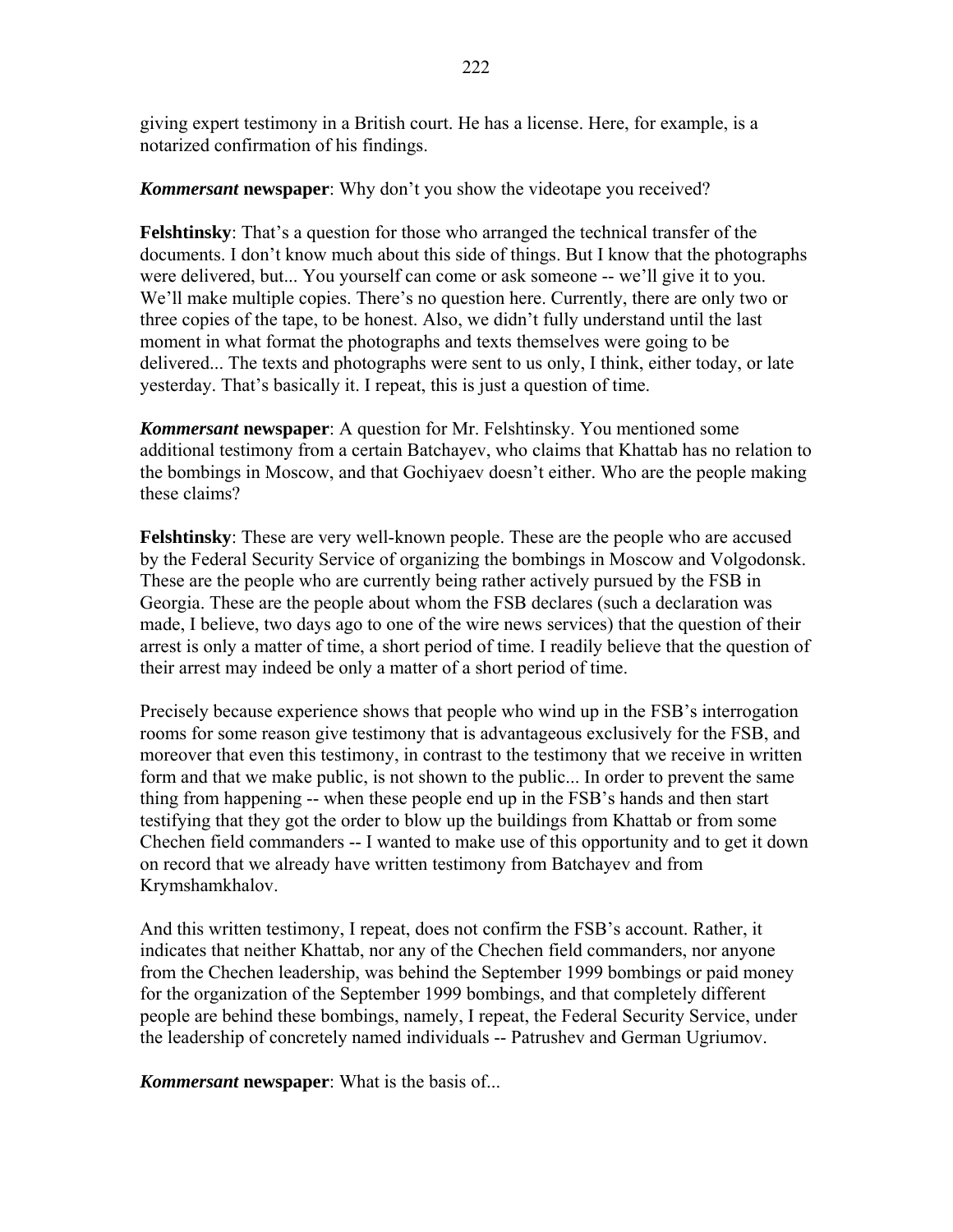**Litvinenko**: I want to add to what Felshtinsky has said. When the FSB gives us, for example, Dekkushev's testimony, they give us nothing except the testimony. You know: "Dekkushev said..." -- and that's it. But [...] Gochiyaev has made this declaration, but if Gochiyaev gets caught by the FSB, the FSB will say: "Gochiyaev said this..." In other words, besides the testimony, there's nothing else. That's the first thing.

And second, you understand that the FSB is an interested party. In Ryazan, there's direct evidence of an attempt to blow up an apartment building. For two-three years now, Patrushev is being directly accused of terrorism. This is not just something I say. This is something said by the media. They state openly that Patrushev organized these bombings. And there hasn't been a single coherent response! You see what's going on? Not a single FSB agent came to this meeting... [They went to] the British security services. Why the security services? Because these services are secret. That's why they go to them. They're hoping that I'll pass these materials to the British security services, and that from these security services these materials will secretly pass to Mr. Patrushev, and that we'll never hear anything about them.

That's why I say one more time: I'm prepared to answer the questions of any security services only publicly.

**Felshtinsky**: Still, I have the impression that we cut you off and you didn't finish your question -- from Russia.

**Question**: Question from Russia -- here, please! Question from Russia!

#### *(Audience noise.)*

**Question**: Mr. Felshtinsky, tell us, please, what is these people's testimony based on? What does Patrushev have to do with it, what does Khattab have to do with it? Nothing is clear.

**Felshtinsky**: The point is that these people are, according the FSB and in our opinion, the main witnesses in the case of the September 1999 bombings. An official warrant for their arrest has been issued by the General Prosecutor of the Russian Federation. I repeat: according to the FSB and in our opinion, they are at the very least the principal witnesses (together with Dekkushev, perhaps) in the September 1999 bombings. These are vary valuable, very important witnesses. And tomorrow something is going happen to them. If tomorrow, for example, they're accidentally killed while being taken into custody in Georgia, we risk never knowing what they know about the September 1999 bombings in Moscow.

I have the written testimony of both participants (or suspected participants) of these events, stating that they know everything about the events of September 1999 and are ready to tell it.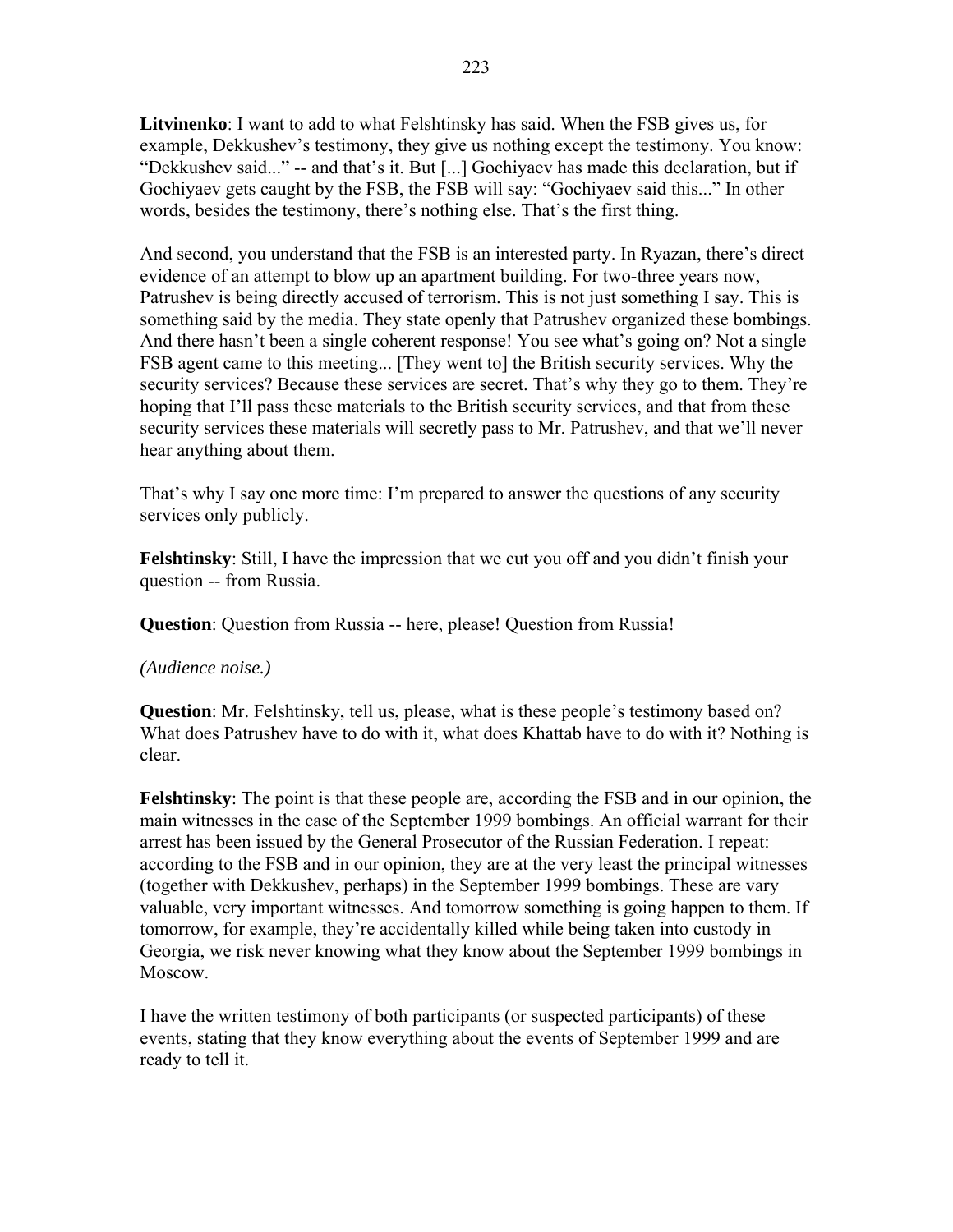**Sergei Kuznetsov**: I have a question from Russia. Sergei Kuznetsov, Radio Liberty, Ekaterinburg edition. A question for Alexander Felshtinsky. Exactly what you were just... Excuse me, for Alexander Litvinenko.

September 2 (going back to the book) is the anniversary of the possible signing of the decree that's published in your book: to dissolve the FSB. Don't you think that such a decree would be remarkably appropriate right now? This would give the Commission the best opportunity to work effectively. Has your attitude to this decree changed at all? And, at the very least, would you not recommend that our president immediately remove Mr. Patrushev -- at least for the duration of this Commission's investigation?

**Litvinenko**: Recommend to Putin to remove someone from their post? I consider this inappropriate. He is a grown man, occupies a high position, and must decide for himself whom to appoint and whom to remove. He is personally responsible for his subordinates.

Regarding the decree. There is a law about terrorism, about the fight against terrorism in the Russian Federation. The law clearly states that an organization which contains elements that are engaged in terrorism and that the leadership knows about must be declared a terrorist organization and dissolved.

But we already have instances when agents of the Federal Security Service committed terrorist attacks: Captain Schelenkov, 1994, the bombing of the railroad; Lieutenant Colonel Vorobyov, the bombing of the bus, before the start of the first war in Chechnya. Based on these facts alone we can already pose a question in terms of the law about fighting terrorism: in general, does the FSB of the Russian Federation -- under the current conditions in Russia, within the framework of the current laws and Constitution -- does it operate within the bounds of what is acceptable in the country, or doesn't it? If we bring up these facts... *(Audience noise.)*

**Yushenkov**: Alexander, I understand. Yuri and Alexander, you still haven't answered the question from *Kommersant*: where did you get the testimony of these new parties about this matter? And on what basis, in general, did they supply you with this evidence, and so on? And what support is there -- does the testimony that you have have any objective support?

**Felshtinsky**: We were contacted more or less the same way as with Gochiyaev. Yes, people got in touch with us and told us that they wanted to tell the truth, again, about what happened in September 1999. We are now in active contact with these people. Naturally, as always, this contact isn't direct but through their intermediaries. I don't even know how to answer this question more precisely. These people, I repeat, are either participants or at least witnesses. They claim that they know everything [...] -- everything about what happened in Moscow in September 1999.

Alexander asked them questions, very many questions, to which they gave extensive answers. And from their answers to these questions (absolutely specific, so to speak, concrete questions, that we asked them) a very clear picture emerges.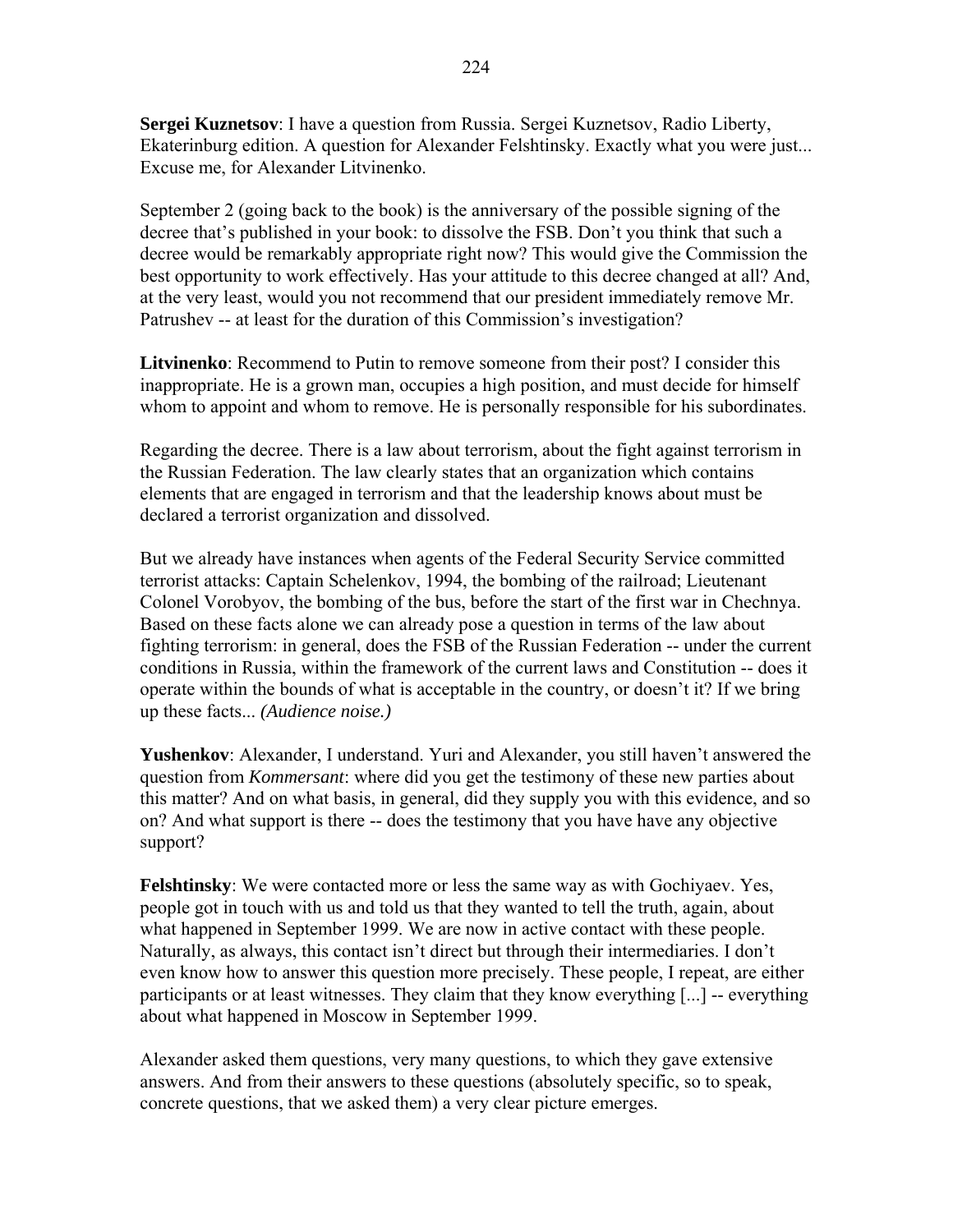I repeat: this picture is that no Chechens, on any level, not even the hired Khattabs and so on, had anything to do with ordering the bombings in Moscow and Volgodonsk (and in Dagestan, by the way) in 1999, that this whole bombing campaign was organized by the Federal Security Service. I repeat: specific people are named.

**Yushenkov**: Yuri, when will you send us these materials, this testimony?

**Felshtinsky**: You know, I'd like to say the following. You must understand, and I hope that the reporters will understand this also, that Alexander and I are two private citizens, we don't have ID's in our pockets, we don't have gun holsters on our belts, we don't have Russian or foreign law enforcement behind us. The work we're engaged in, which is actually quite difficult, exhausting, and even dangerous, is directed against a very powerful apparatus, which is called the Federal Security Service, that has tens of thousands of people working for it. While we strive to be as open as possible -- going back to the question of openness -- and to make public each new bit of evidence in this independent investigation of ours as quickly as possible -- we (I hope you'll understand us) must devote a little attention to the safety of our work. And at this stage, right now, I don't want to give you the pieces of information that we already have, simply because, I repeat, these are people with whom -- in contrast to Gochiyaev, with whom we're not in active contact at the moment -- these are people, Krymshamkhalov and Batchayev, with whom we are in active contact, and from whom we're constantly receiving small installments of new information and new...

Yushenkov: Yura, everything's clear. Since the topic for today is only Gochiyaev, let's [not] go into the topic of...

**Litvinenko**: Sergei Nikolayevich, I would also like to say, to point out, that we ourselves are constantly being watched. For example, Russian intelligence agents recently tried to enter my apartment. My wife didn't let them in. It was shown in court that they were not diplomats but Russian intelligence agents. Their documents [are in court], I can show them to you. You see what's going on? My relatives are being pressured. My close relatives, who come to visit me here, are detained and searched in Sheremetyevo, stripsearched, you understand? My 65-year-old mother-in-law was strip-searched in Sheremetyevo-2. There are constant threats. Over there is Mr. Trepashkin, the lawyer. He'll confirm that they threatened me, that I'll be killed, thrown under a train, if I don't calm down. You see what's happening?

Yushenkov: No, we understand your position...

**Litvinenko**: These facts I'll also present to your Commission. I'll give you these facts.

**Yushenkov**: Fine, fine.

**Litvinenko**: Why are they doing this? Because they're not interested in being objective.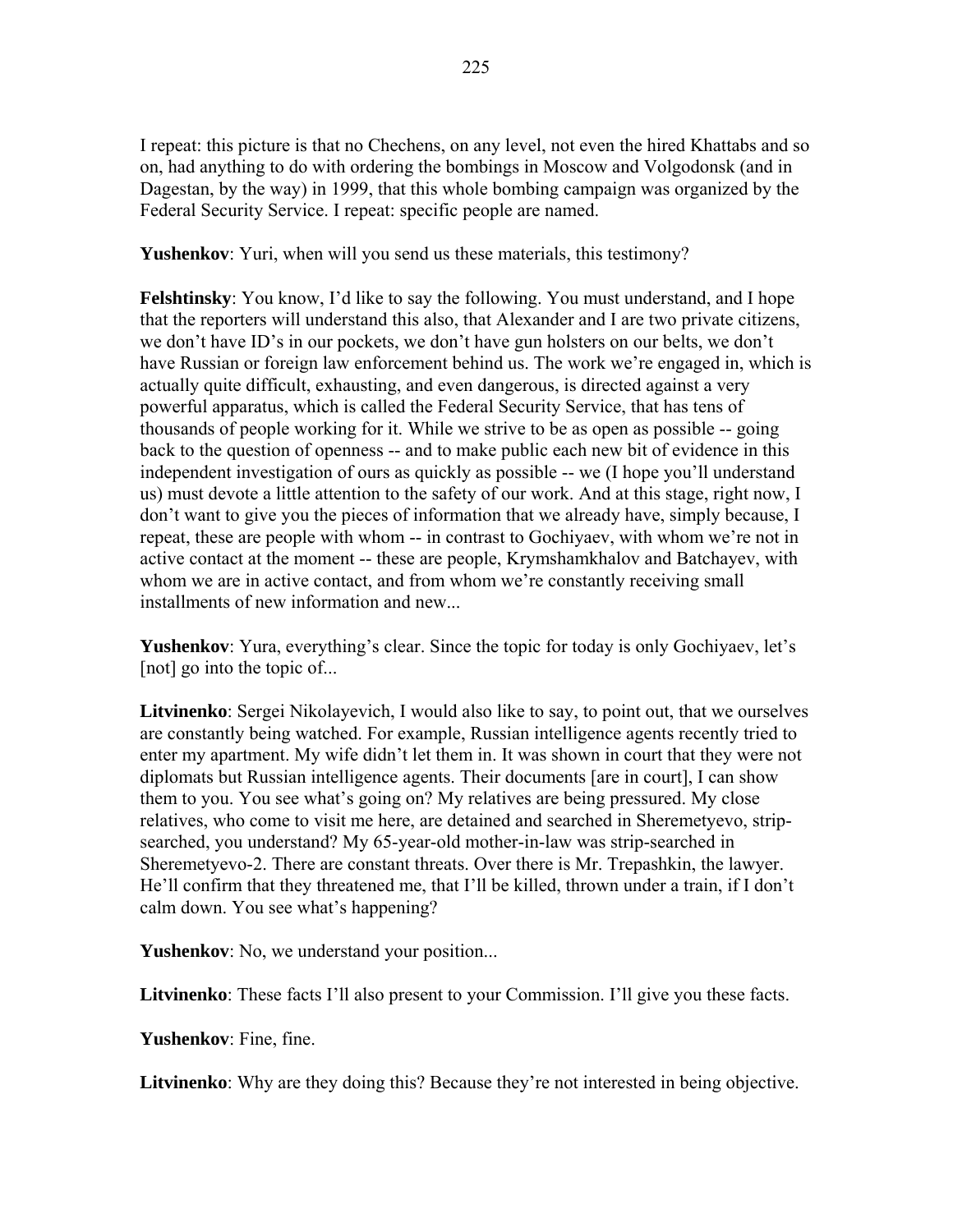**Yushenkov**: Please, next question.

*RosBiznesKonsalting Information Agency*: I have a question for Tatyana Morozova. If I'm not mistaken, earlier you announced your intention to file a lawsuit against Russia in connection with the inadequate investigation of these bombings, [in which] your mother died. Tell us, please, have you acted on your intention, have you brought up charges?

**Morozova**: Yes, we filed a lawsuit and now the lawyers are handling it. The lawsuit was filed at the Lublin Municipal Court on March 4 of this year, right before the press conference on March 5.

I'm very grateful to you, respected reporters and members of the press, for coming to this studio. I hope that my plea, my appeal, will reach all the people who answered those phone calls that Alexander spoke about, at the 03 emergency service, and the 911 emergency service. I hope that these people will respond and get in contact with the Moscow Commission that is investigating this tragedy. I truly hope that people will respond. I think that their hearts have not yet become frozen and that help will definitely come to us. Please, convey my appeal.

**Yushenkov**: Yes... Thank you. Who has questions? Raise your hand, so we can see.

Lev Moskovkin: I have a more ideological question. At the present time the position of the security services in the public consciousness is remarkably firm, in contrast to [...] ago. Even if we take your side and accept your arguments -- how should we understand them? What are you hoping to accomplish, what are you trying [...]?

**Yushenkov**: I think we've all said that we're investigating facts and want to determine the truth. *El País*, please.

**Lev Moskovkin**: That's probably a question for everyone, both for the Commission and for you... Well, you haven't answered... Alexander, the question is to you.

**Litvinenko**: I want to say the following. These bombings that happened -- they affected every Russian family. How? Some people died under the ruins of these buildings. Some people are now fighting in Chechnya -- the President of Russia has said explicitly that these bombings were the *casus belli*. Some people are now fighting in Chechnya, dying, killing. As for the majority of Russia's citizens, they have exchanged their freedom in return for safety. In other words, the people of Russia have given the law enforcement agencies permission, in return for their own safety, to search the trunks of their cars, to enter their apartments. They are forced to patrol the doorways of their buildings, and cannot walk twenty meters away from their apartment without a passport in their pocket, a residence permit, a registration. That's what we're talking about, you see.

And that's why I think that everyone must now define his own civic stance. And every Russian citizen must take an interest in discovering the truth. I want to find this truth, you understand? And to use, among other things, the experience that I have of twenty years in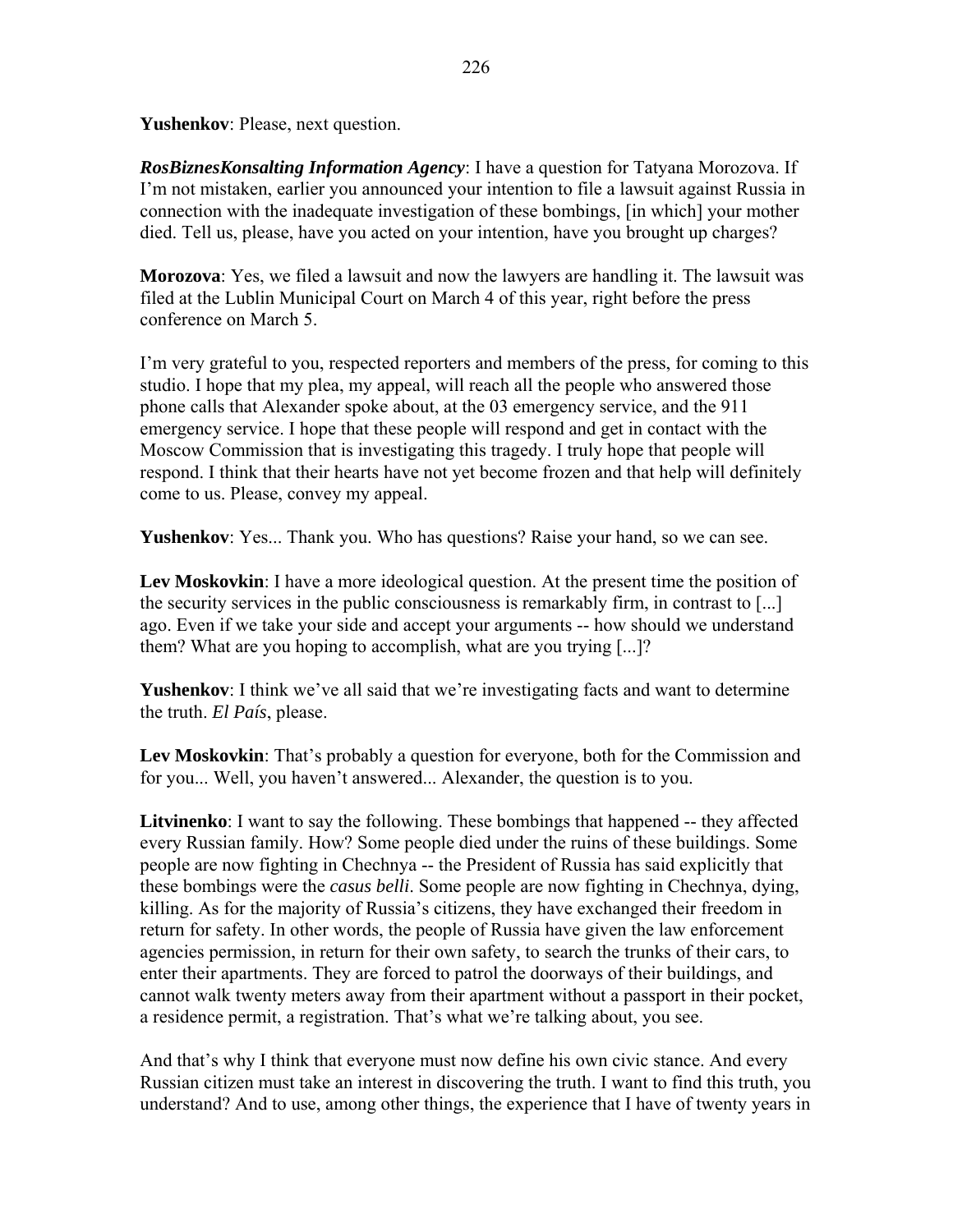law enforcement. I'm not the most experienced agent. Nor am I an inexperienced agent. I don't want to say that. I've simply served for twenty years, and I would like to devote the knowledge that I have to finding the criminals responsible for these bombings. That's my position.

**Yushenkov**: *El País,* Spain.

*El País:* I have a very specific question. Gochiyaev's testimony from April 24 shows that a certain man paid him a visit at his firm, a man whom he knew very well, and from the text it follows that this is the man who set him up. So the question is: why isn't this man named?

**Yushenkov**: This question has already been asked.

*El País:* Already been asked? I'm sorry. But is this man from the FSB or not? *(Audience laughter.)*

**Felshtinsky**: The last time Sasha answered, so I'll answer now. You see, what we've shown you, what we've received, is, I repeat, the first and so far the only written testimony of Gochiyaev's that we possess. I repeat: the assumption was -- for Gochiyaev evidently, and for us of course -- that this contact would continue.

On what grounds did Gochiyaev choose not to reveal the man's name (which we were very interested in, and believe me, this question was posed repeatedly, stubbornly and insistently) -- I cannot now say. But as Alexander explained, to determine this man's name is a couple of days' work for any investigator.

*Nezavisimaya Gazeta:* I have a question for the members of the Commission. Sergei Adamovich, you said that you're making use of official inquiry requests -- sending letters to various agencies, government offices. I'd like to know concretely: to what agencies, and how do they react? Are they receptive? Who tries to ignore you, and who [...]?

**Kovalyov**: You see, I deliberately said that today there won't be any details about this issue. Probably, there won't be any details for quite a while. Why? I'll tell you. We're not limiting ourselves to isolated inquiry requests. We're engaged in an active correspondence. I have some experience from the 60s-80s, if you like. Not every response... You make a report about the correspondence only once you clearly understand that the correspondence is over, that everyone's position has been established and will not change. Then you can present it before the public.

**Yushenkov**: Some people have given very detailed answers.

**Kovalyov**: The most substantive and detailed answer came from the Minister of Education, Mr. Filippov.

**Yushenkov**: Simply about hexogene. About that research institute.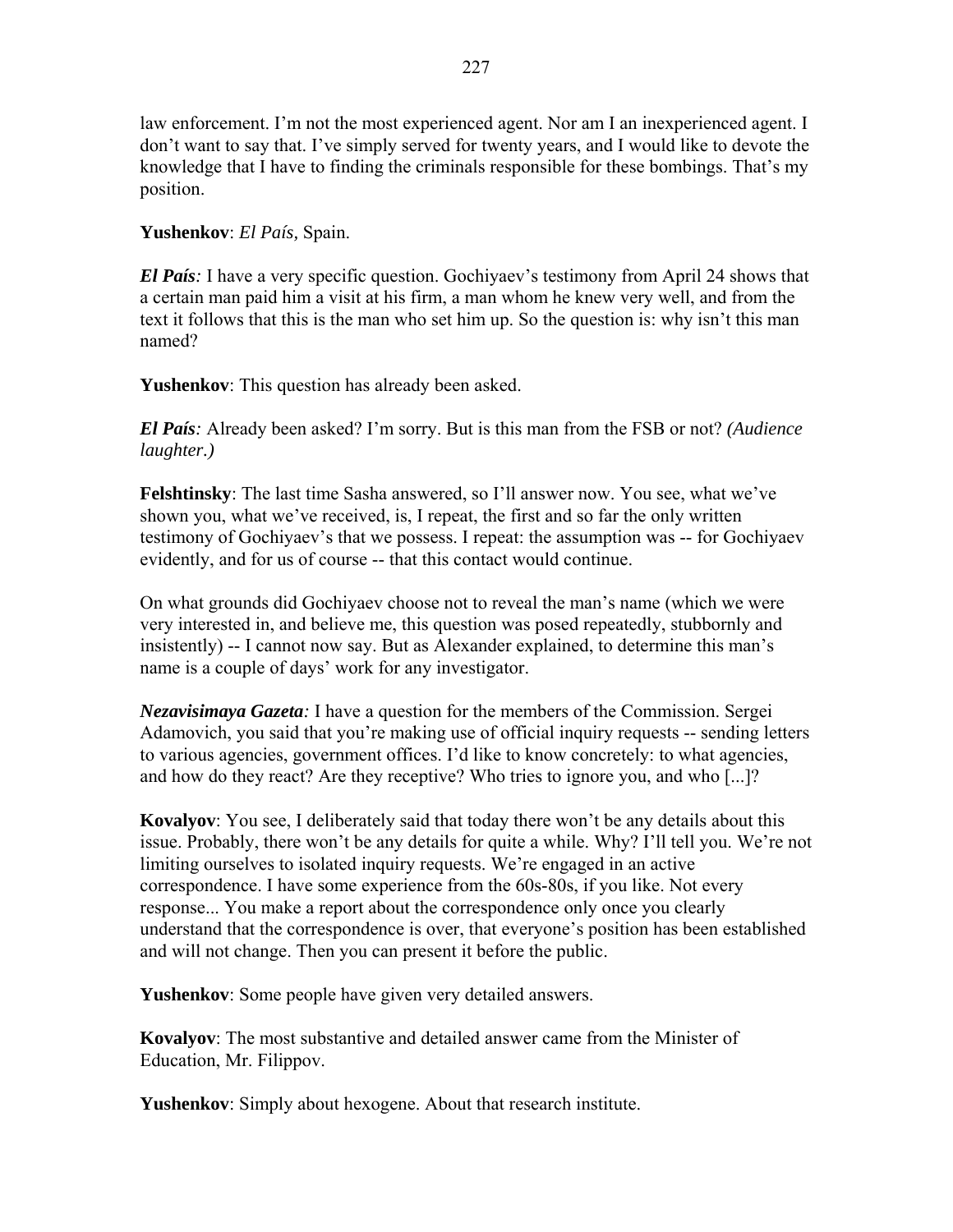As I understand it, there are no more questions. Our thanks to the reporters. Thank you, Alexander, Tatyana, Yuri. Sergei Adamovich, we'll conclude this part of the meeting for today, yes? Do the members of the Commission have any questions? When will we have our next meeting? [...] Yes, fine. Respected reporters, thank you. Maybe we'll call a break and then meet in here? All right, so we'll call a break for the Commission members. Thank you, Alexander, Tatyana, Yuri. Goodbye.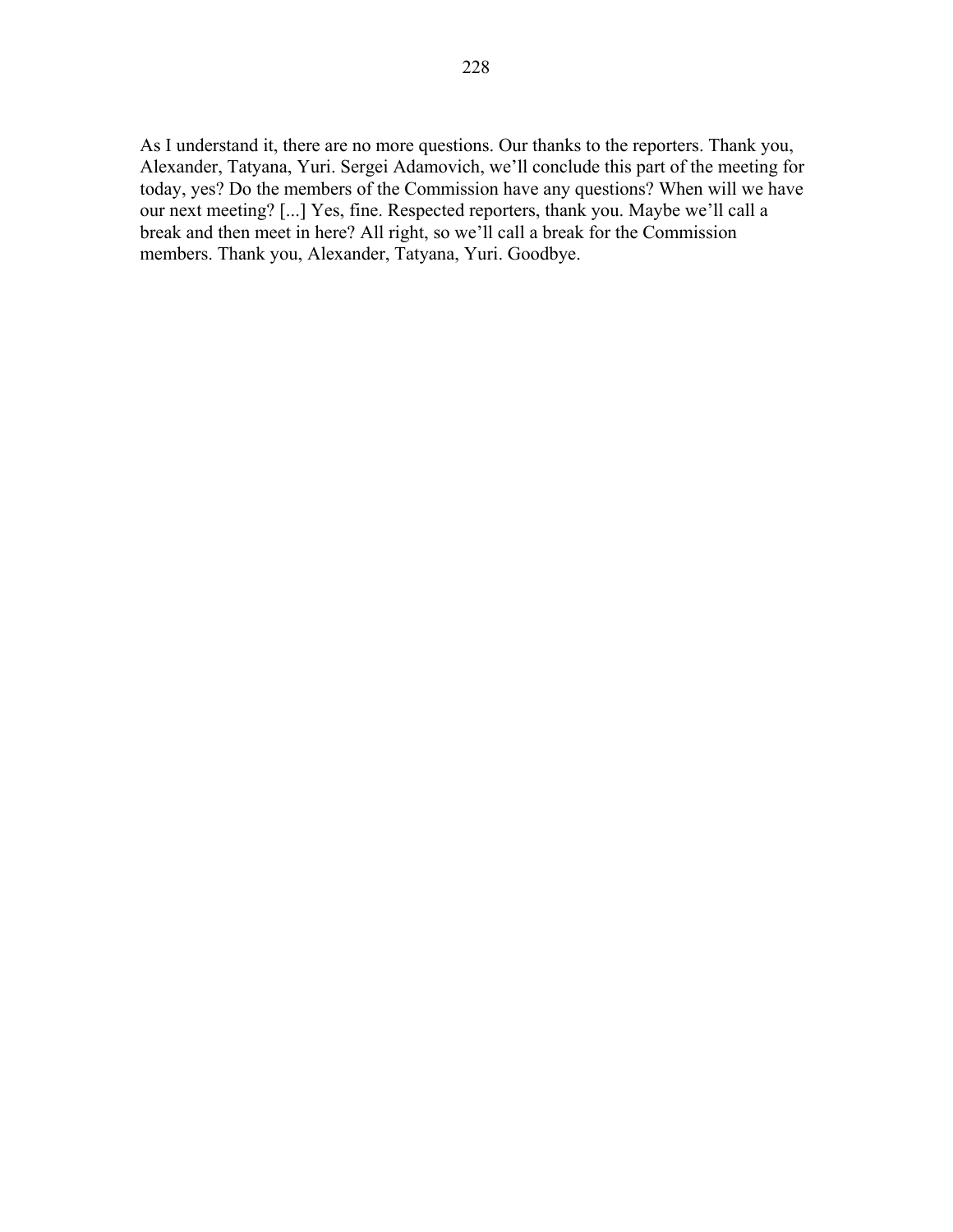# **Appendix 15**

## **An open letter to the Commission for the Investigation of the Bombings of Apartment Blocks in Moscow and Volgodonsk by Krymshamkhalov and Batchaev**

Esteemed Commission!

By force of circumstances we have found ourselves accomplices in a crime that took the lives of almost three hundred people. We are referring to the terrorist acts of September 1999 in Moscow and Volgodonsk.

Since then we have been declared wanted criminals at the federal and international levels and been obliged to hide from the law enforcement agencies of the Russian Federation.

Since September 1999 the special services of Russia have undertaken repeated attempts to arrest us or eliminate us. As a result of the statement made recently by Gochiyaev and ourselves in recent times these attempts have become more determined. It seems that in the near future our fate will indeed be arrest or death.

These are the reasons why we wish precisely at this time to address you in an open letter.

1. We confess to being accomplices in the terrorist acts that took place in Moscow and Volgodonsk in September 1999.

We declare that neither Khattab, nor Basaev, nor any of the Chechen field commanders had any connection whatever with the terrorist acts of September 1999.

We met Khattab and certain field commanders for the first time only after we had fled to Chechnya to evade pursuit by the Russian agencies of law enforcement following the terrorist acts.

2. We are accomplices in the terrorist acts at the very lowest level of execution, and we have no involvement at all with the actual explosions. We were only involved in transporting sacks, which we believed to contain explosive, for temporary storage and for subsequent use to blow up administrative buildings of the special services and military buildings, not apartment blocks.

We did not expect that the explosions would take place where the sacks were stored, in the basements of apartment blocks. We did not know the time when the terrorist acts were to be carried out.

Having learned of the explosions we fled to Chechnya.

3. Not being Chechens by nationality, we were sincere supporters of the Chechen people's struggle for independence. It is precisely these views of ours which allowed the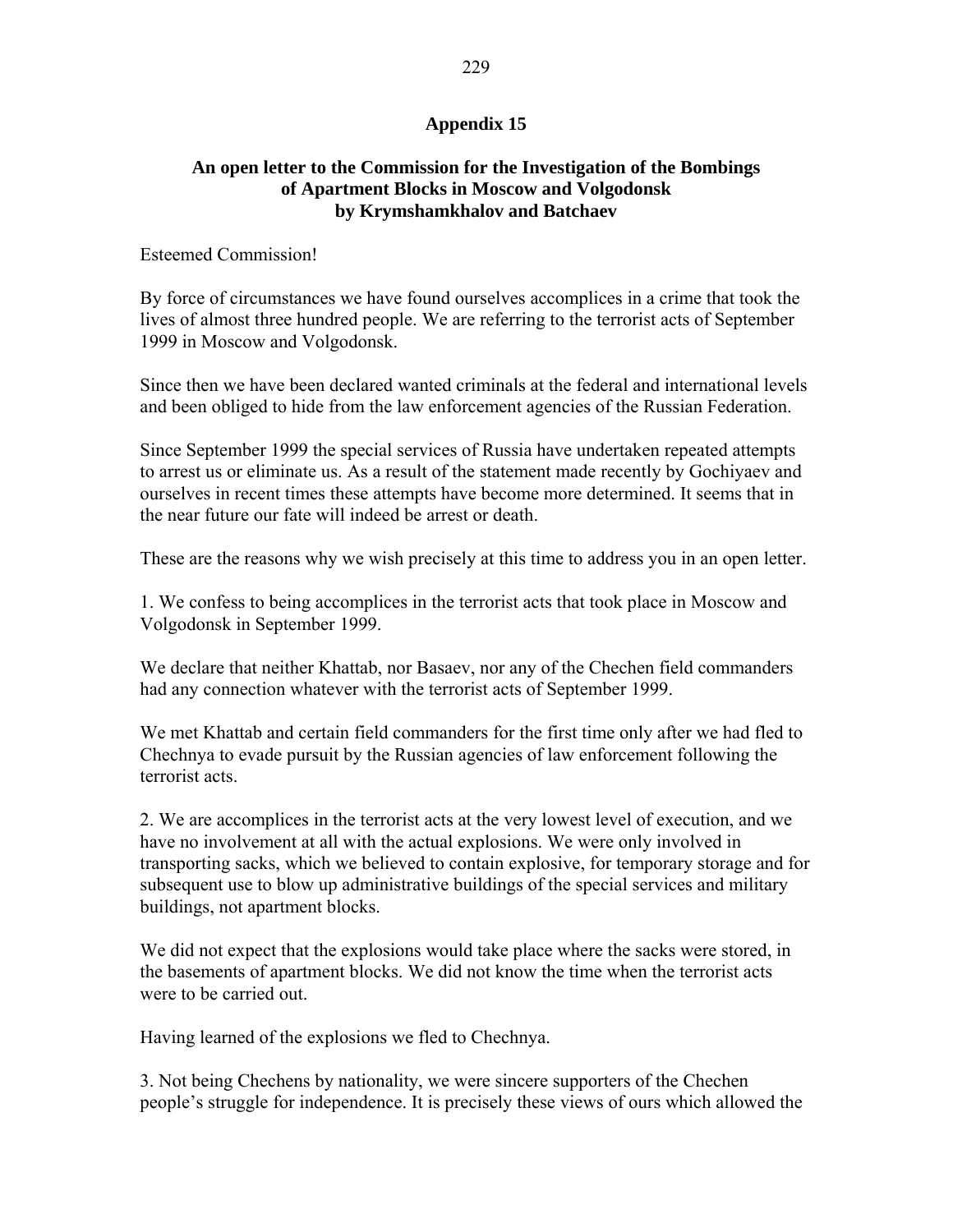people who were really behind the organization and execution of the terrorist acts in Moscow and Volgodonsk in September 1999 to recruit us to take part in the organization of the terrorist acts. Today we understand that we were used "blindfold" and that in 1999 we did not understand who our commanders actually were and for whom we were actually working.

Today we understand this and we know. It has taken almost three years to come to terms with what happened, to gather the information and the proof of who actually stood behind us.

Many of those who took part in the September 1999 operations in Moscow, Volgodonsk, Ryazan and Dagestan are no longer alive. As long as we are alive, we want everyone to know what is most important. According to the information we have gathered, received from various participants in the operation at various levels, the instigator of the bombing operation in Russia in September 1999 was the Federal Security Service (FSB) of the Russian Federation. In this connection the name of the director of the FSB, Nikolai Platonovich Patrushev, was mentioned repeatedly.

The curator of the entire bombing program was German Ugriumov, who was subsequently eliminated, according to our information, by the FSB itself. According to our information the total number of members of the group was over thirty. We know only two of them as managers of the middle-level team: a lieutenant colonel, a Tatar by nationality, with the nickname (pseudonym) of Abubakar; 2) a colonel, a Russian by nationality, with the pseudonym of Abulgafur. We assume that Abulgafur and the wellknown Russian special services agent Max Lazovsky are one and the same person.

4. We have been implicated in a tragedy for the Chechen and Russian peoples. We beg forgiveness from those to whom we brought grief in September 1999. We also beg forgiveness from the Chechen people for being used "blindfold" by the FSB to begin the second Chechen war. We do not ask leniency for ourselves and we shall dedicate the remainder of our lives to the Chechen people's struggle for independence.

> Yusuf Ibragimovich Krymshamkhalov, Karachaevan, born November 16, 1966

> > [signature]

Timur Amurovich Batchaev, Karachaevan, born June 27, 1978

[signature]

July 28, 2002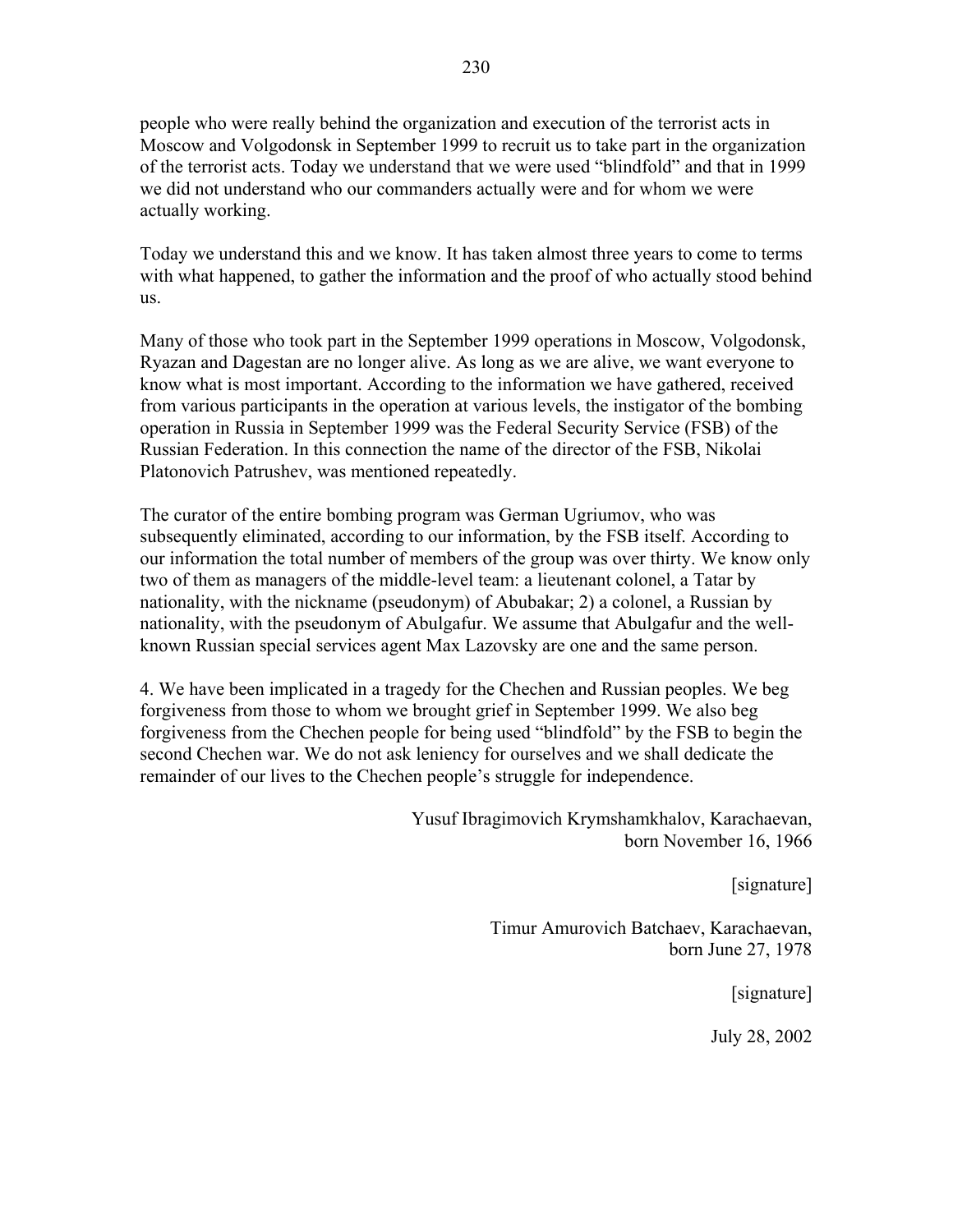#### **Appendix 16**

### **Yuri Felshtinsky INTERVIEW WITH INTERNET SITE** *SOMNENIE.NAROD.RU*

19 September 2002

#### **The War to Destroy Witnesses**

-- Yuri Georgievich, none of your articles or interviews are appearing in the press. Are reporters not interested or are you not talking to anyone?

-- During this whole time since 27 August 2001, when *Novaya Gazeta* published excerpts from my and Alexander Litvinenko's book, *The FSB Blows Up Russia,* Russian reporters have contacted me twice. In both instances, I gave exhaustive answers to all their questions. Several reporters from Western radio stations, including Radio Liberty, have called me to request interviews. I've given interviews to absolutely everyone who's asked.

What's most astonishing to me as a scholar and a historian is the fact the Russian reporters don't feel professionally obligated to call me or Litvinenko before printing an article that contains various assumptions and guesses (very often erroneous ones, by the way) and to ask us the questions that interest them. Neither I nor, as far as I know, my coauthor, Alexander Litvinenko, has ever refused to give an interview to a reporter. Anyone who wants to know my phone number can find it through an American internet search engine in a few seconds. And common acquaintances are never hard to find. The problem isn't that we're hard to reach, it's that people have no desire in find out the truth.

-- Despite all the details that need more work (for which I was the first to criticize you, quite severely), one thing is certain: you have done more than anyone else for a public investigation of these events. When did you become interested in this topic? Was it Boris Berezovsky's idea?

-- The idea to work on the topic of the bombings was my own. Litvinenko (I'll call him Alexander from now on -- it sounds a bit too formal otherwise) was still in Moscow at the time, recently released from prison. I collected some materials. It became clear that this topic was worth developing. I should point out that I've studied Soviet history my whole adult life: Stolypin, the Revolution, Soviet-German relations, Trotsky, Lenin, Stalin... Scientific (historical) research was a genre that was quite familiar to me.

It was in this familiar genre that I began investigating the apartment-house bombings in Russia in September 1999. But I didn't have enough "inside" information. There are certain purely psychological elements that a person who hasn't worked in the Russian security services simply isn't aware of.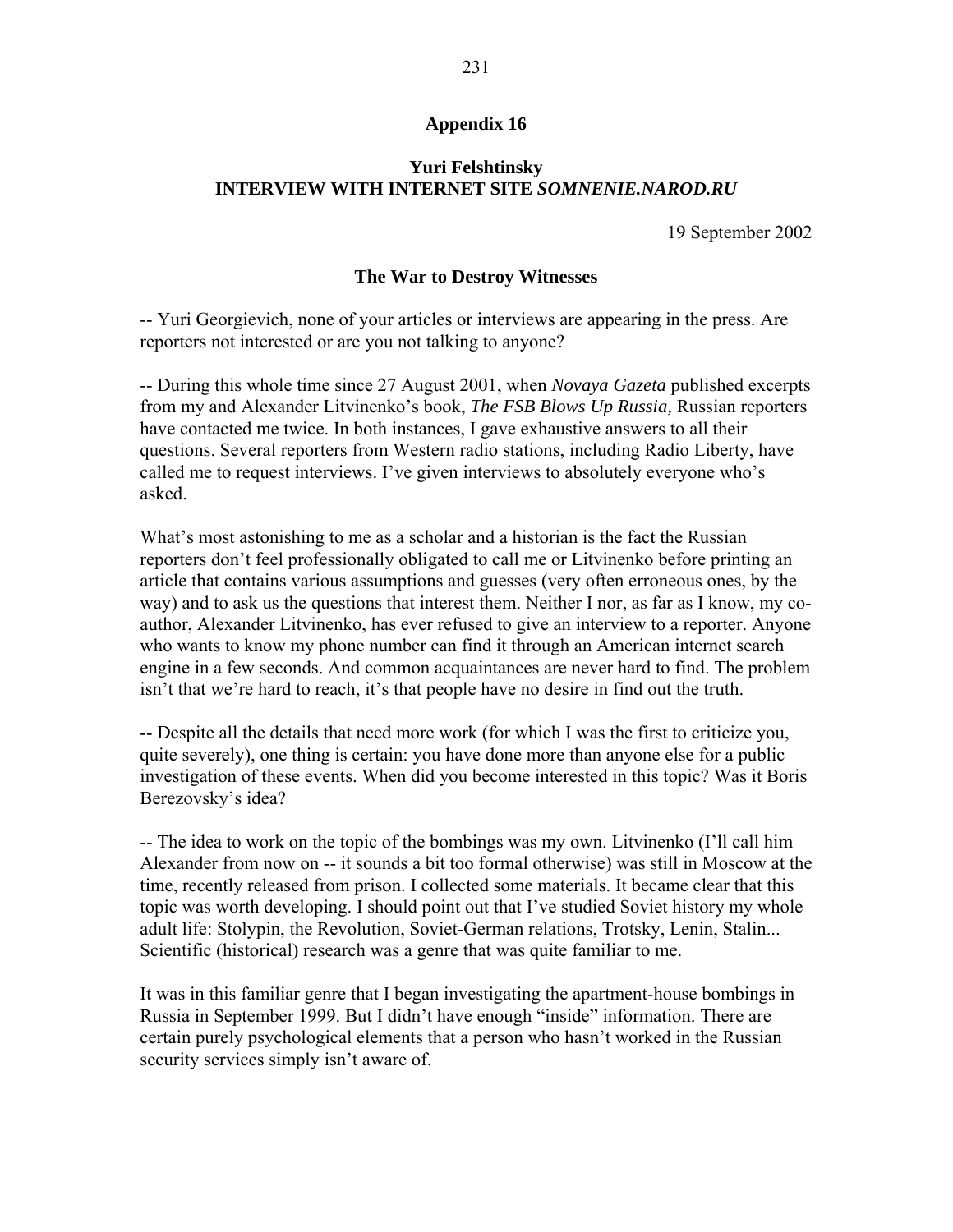Even now, the biggest problem that readers have with our book is psychological. It's very hard to believe that an officer of the Russian security services (FSB or GRU) can blow up an apartment building. All the facts, documents, and evidence are on our side. But the "ordinary person" finds it so hard to believe them that he keeps looking for other, more understandable explanations, although these explanations aren't supported by any facts. They make life easier, though. And the reader lives in Russia (it's easier for me, I live in Boston). Russians living abroad, by the way, generally don't have this problem. Nor do Western readers. In the West, it's well known what the FSB is capable of, and no one says, "that's impossible."

So I didn't have enough "inside information." I flew to Moscow, to meet with Alexander, whom I've known since 1998. I told him I'd been doing research on the bombings for several months. I told him I had definite suspicions and asked him to help me in my research.

We were already being very cautious, as far as this was possible. Alexander was constantly being watched. Two surveillance cars, with three people in each, followed him all day and waited outside his apartment building at night... We went out of town, to the woods, and talked in a whisper. Alexander said that he would start working on the matter. I flew back home to the US. And this turned out to be my last trip to Russia.

After some time, Alexander sent word that he had gathered some very important and interesting documents about the bombings, that they completely corroborate my account of the events, and that he considers it imperative to continue working on this topic.

By this time it was clear that Alexander and his family would not be allowed to live in peace in Russia. The public prosecutor's office had a number of completely trumped-up charges against him, all of which fell apart one after the other. But they wanted very badly to convict him. He had gone against the system (the FSB) and the system sought revenge. I urged Alexander to consider emigrating from Russia, since both he and his family were in danger of being killed. In fact, threats were made against his family. And then, on top of everything else, there was our book. To write it in Russia was just suicide... The conclusion of this part of Alexander's biography is now well known. Alexander left Russia and managed to make it to England. In his very first interview in London, he said that he'd left Russia because he possessed materials about the involvement of the Russian security services in the September 1999 apartment-house bombings. No one at the time paid any attention to this interview.

In the summer of 2001 the manuscript was more or less complete. We gave it to several people to read. One of them was Boris Abramovich Berezovsky, with whom both I and Alexander were well acquainted. B.A. read the manuscript and asked:

"So what will you do now?"

I replied: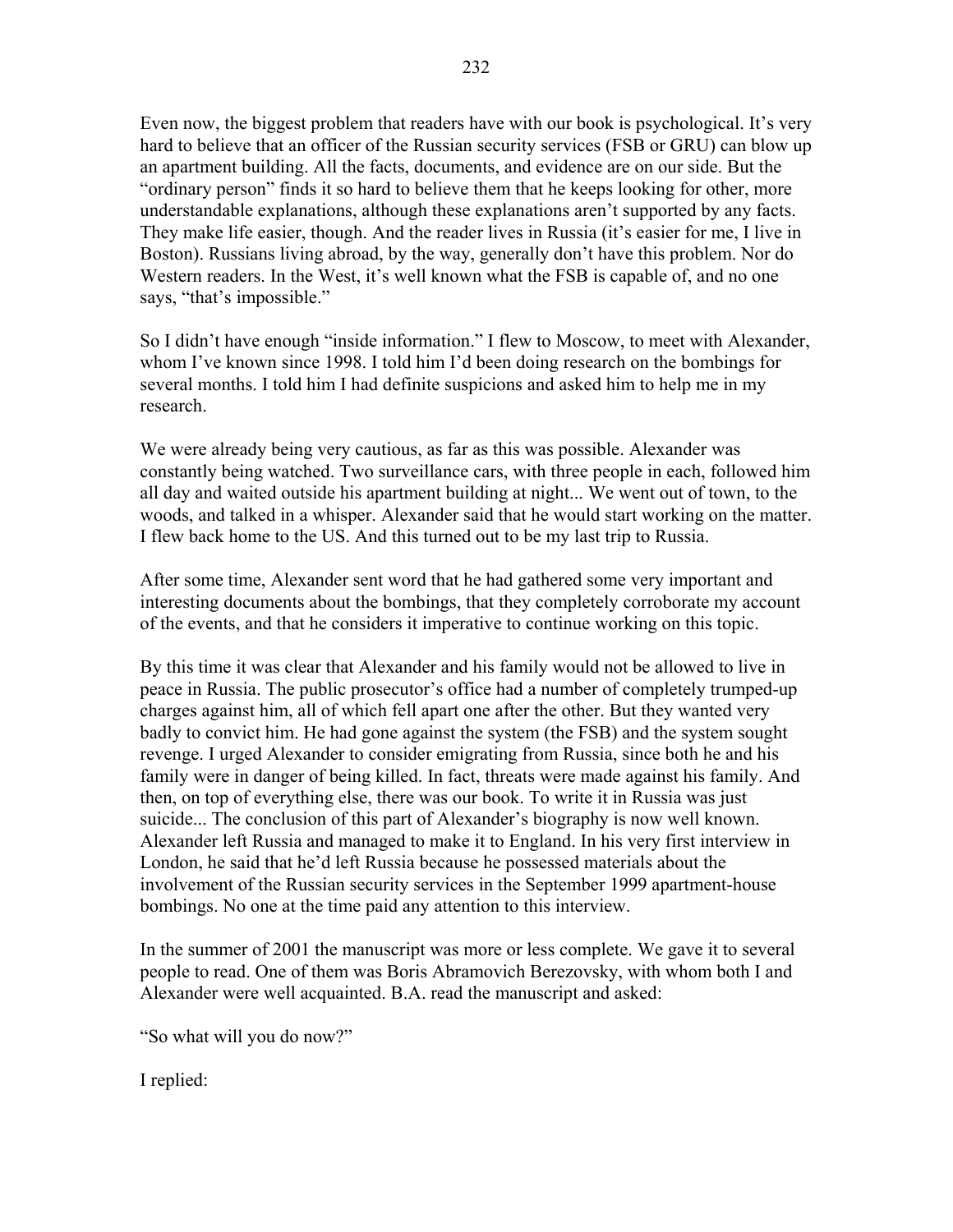"We will try offering this text to *Novaya Gazeta*. They've covered the topic extensively. I think they should have first publication rights."

B.A.:

"And what will happen, in your opinion?"

"Well, it's obvious what will happen..."

And then, in glowing colors, I proceeded to describe a triumphant procession: how the Duma and the President's Office will be flooded with inquiries, how a Duma commission will be formed to investigate the September bombings, how Putin will remove Patrushev -- at least while the commission is investigating the bombings, since otherwise it will become obvious that the president was in league with Patrushev and other terrorists...

B.A. waited until I finished and said:

"Do you want me to tell you what will happen?"

"Well?"

"Nothing will happen."

"What do you mean, nothing will happen? We will publish this text -- and nothing will happen?!"

"Nothing will happen."

On August 27 *Novaya Gazeta* put out a special edition with large excerpts from our book. *And nothing happened.*

Some time later, when I met B.A. again, he asked me:

"Well?"

We both knew what the question was about. I just hung my head and thought: "He was right, as always..."

There were, of course, responses to our publication. I don't want to go over them in detail now. Let's just say that many of these articles revealed more about their authors than they did about us and our book...

An English edition of the book was published in the beginning of January 2002, in New York, with the title *Blowing Up Russia.* Again, silence. (Work was in full swing on a documentary film -- *Assassination of Russia* -- but only a few people knew about it.) A Russian edition came out at the end of January, again in New York. And again, silence.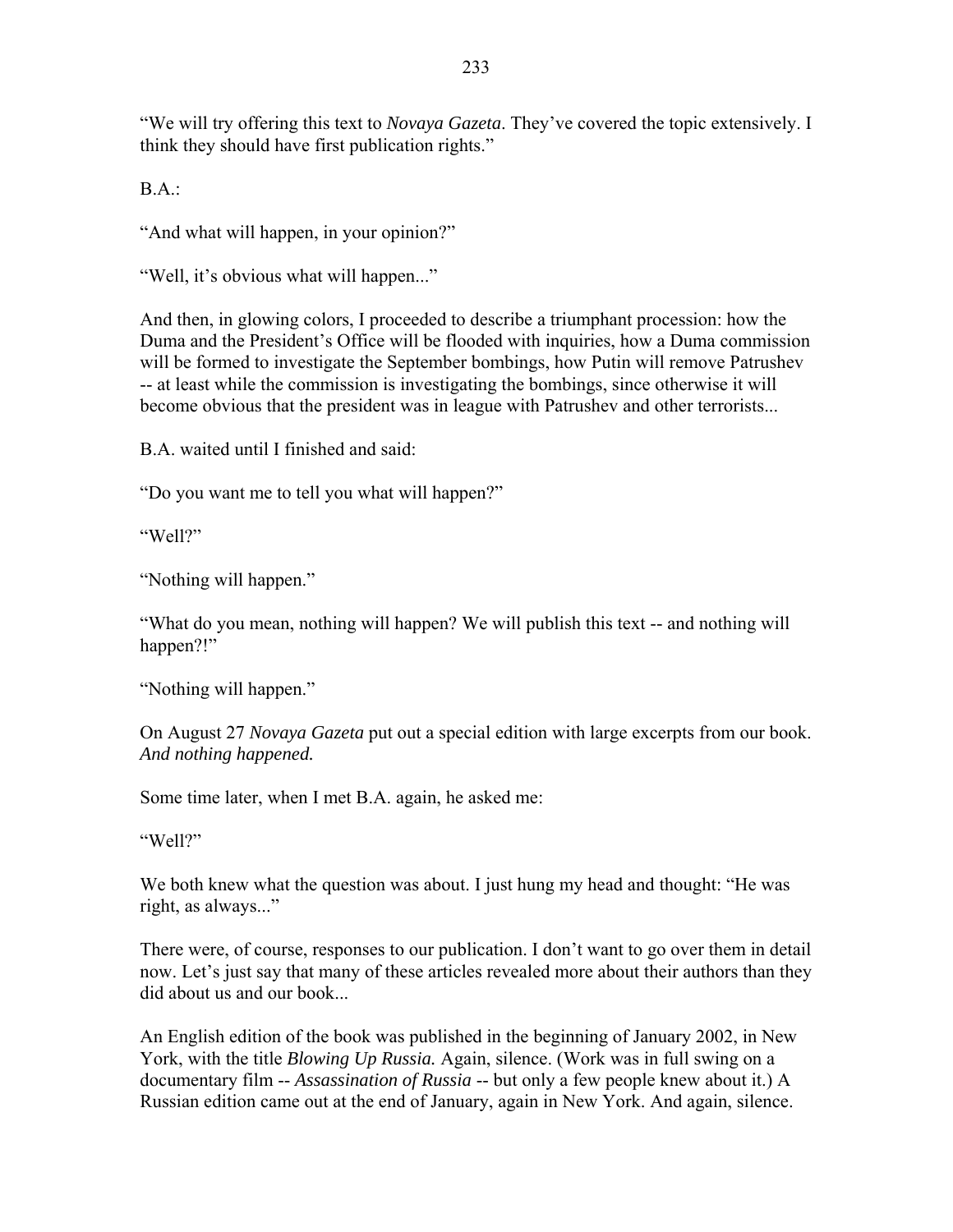And then I sent a copy of the book to Berezovsky. Unexpectedly for us, in a February interview on NTV, he displayed it on the air to the whole country and said that the FSB was behind the apartment-house bombings in Russia. That's when things started to happen. Everyone suddenly became interested in the bombings. And ever since then, people haven't stopped asking me and Alexander questions... about Berezovsky.

We are extremely grateful to Boris Abramovich for making our book world-famous. We realize that it's only because of him that this issue got into headlines all over the world. It's only because of him that this issue now will never be forgotten, and that sooner or later the question of who was behind the bombings in Russia in September 1999 will have to be answered. And believe me, the defendants in this trial will yet sit in the dock, and a verdict will yet be read. And everyone who took part in this event, the worst terrorist attack in Russian history, will be named. And all of this, only because of B.A. Berezovsky.

When I read articles by Russian reporters -- whose own buildings, really, were blown up by the FSB and the GRU in September 1999 -- and when I find statements such as: "The authors' account of the events would look more credible if the documentary had no connection to Berezovsky," then I recall the period between the end of August 2001 and the middle of February 2002, when our "more credible" account had no connection to Berezovsky and no one paid any attention to it at all.

-- In your view, how many more years will the public investigation of the bombings take? Or is everything already clear to you?

-- You know, what is going on in Russia now, in connection with our investigation, reflects the state of mind in Russia more than it does the actual regrettable bombings.

After all, the bombings were organized by a relatively compact group of people -- a few dozen individuals. They are unquestionably evildoers. They are obviously terrorists. They are obviously members of a terrorist organization.

This terrorist organization is called "Russian national security."

Yes, everything is already clear to us. We don't know all the perpetrators by name. But that's not so important. It's not our responsibility to bring this matter to trial. It's Russia's responsibility, the responsibility of Russian law enforcement. Plus, many of these people are no longer living. We know that the bombings in Moscow and in Volgodonsk were carried out by the FSB in collaboration with the GRU; that the explosion of the building in Buinaksk on September 4 was carried out by a 12-man team from the GRU.

Considering the fact that Alexander and I conducted our investigation as private citizens, I think that it has been a clear success. We identified the people who ordered and organized these terrorist attacks. I should point out that at the head of those who ordered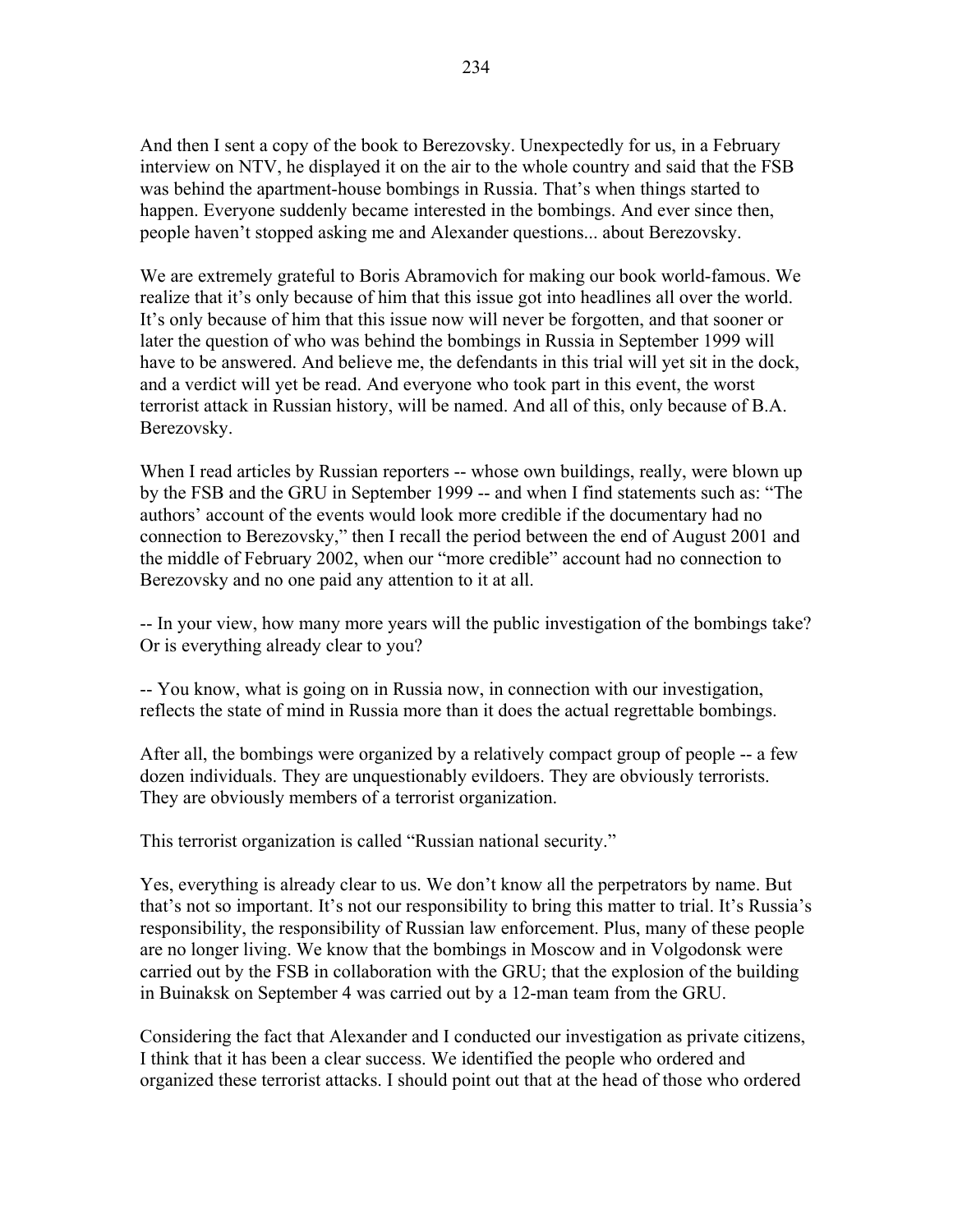the attacks is the current president of Russia, V. V. Putin, and until he leaves his post, this crime will not be investigated in Russia by anyone.

We know the names of the people who led the operation at the middle (practical) level. Some of them we have already made public. Others -- not yet. When I say "we know the names," I don't mean that we can guess who planned an operation or who ordered it. I mean that we have testimony from the perpetrators, who give the names of those who ordered, planned, and organized the operations.

This is not even to mention the fact that we simply know everything about the episode in Ryazan, since the FSB itself admitted that it carried out the operation there.

-- Would you agree that not all the evidence you have assembled is equally convincing? Which parts of it would you put before a court, if you had to present your case on one page?

-- Let's start with Ryazan. Patrushev confessed that he personally issued the orders for the operation. An FSB agent admitted on camera (filmed from the back) that he personally placed the bags in the basement of the building in Ryazan. An expert from Ryazan law enforcement confirmed that he personally defused the bomb, which was real and contained a power source, a detonator, and an explosive substance. The public prosecutor in Ryazan filed a criminal charge of "terrorism." The Ryazan police confirmed that at least two terrorists had been detained who turned out to be FSB agents.

Therefore, we have to arrest the FSB agent who confessed that he personally placed the bags in the basement. We have to establish the identities of the terrorists (who were arrested and then released by the Ryazan police) and arrest them again. We have to arrest Patrushev, who confessed that he issued the orders for the operation. And I'm sure that once Patrushev and others are questioned, everyone else who took part in the operation will be named and arrested.

Then there's the cover-up, the campaign to mislead the public. Naturally, this matter must be taken up separately. The key witnesses here will be Zdanovich and other highranking FSB agents who took part in the cover-up.

Moscow. I'm certain that Patrushev knows exactly who was in charge of the operation to blow up the buildings in Moscow. Krymshamkhalov and Batchayev, who evidently had the most direct connection to this operation, named Patrushev as its head, German Ugriumov as its director, and FSB agent Max Lazovsky as a key figure in its execution. Since Lazovsky was shot in Moscow and Ugriumov died under unclear circumstances in Chechnya, we again have to question Patrushev. I'm certain that an experienced investigator will obtain answers to all these questions from him.

Buinaksk is the simplest case, since we know absolutely everything: the whole chain of command, from who gave the order for the operation to who carried it out. But I won't go into these details now, since for a number of reasons I don't want to disclose the source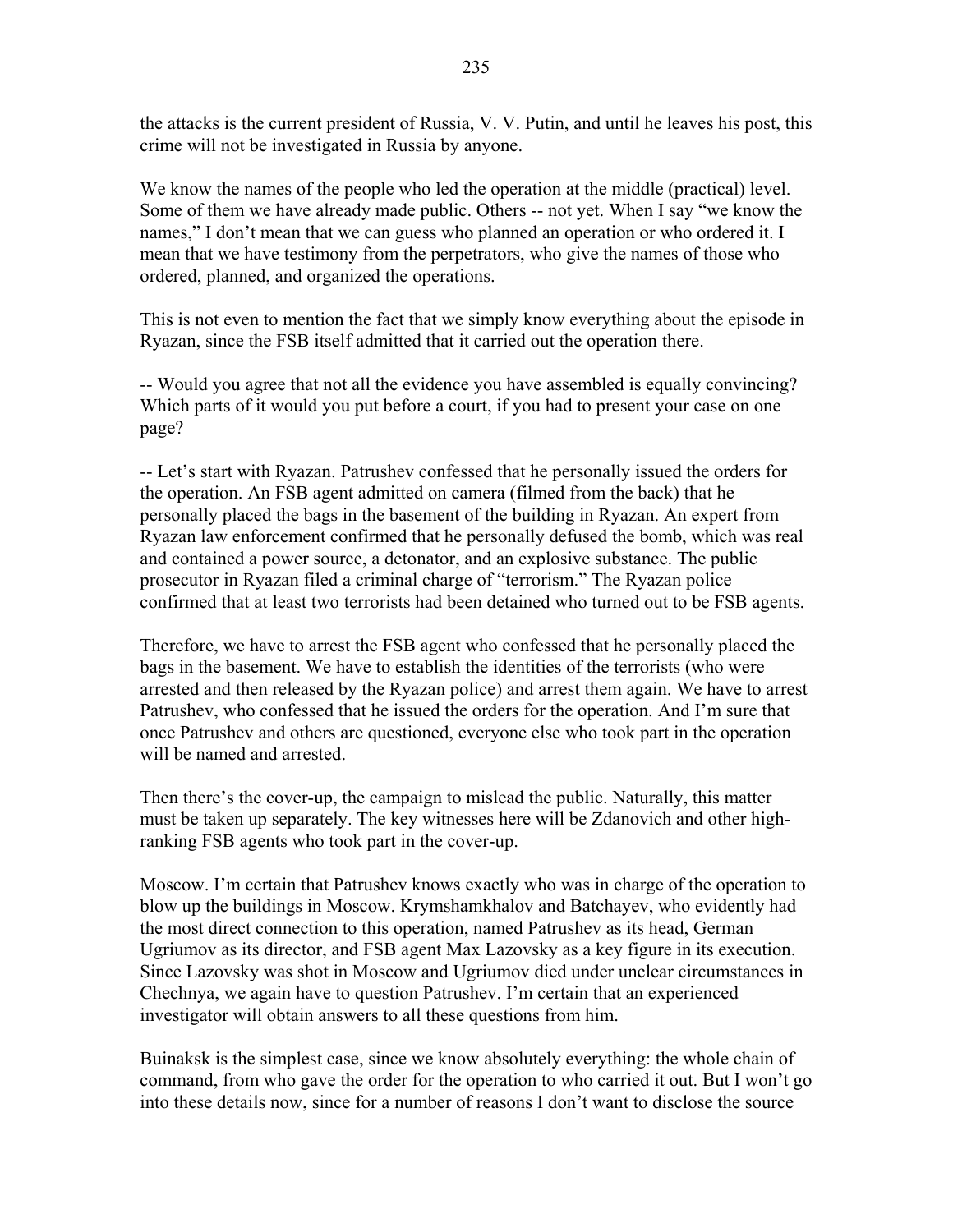of our information for Buinaksk, and if I name all the people involved, the GRU will easily figure it out.

One way or another, if the case must be presented "on one page" to put before a court, the correct thing to do would be to list the names of the people who must be called in for questioning as defendants; to request materials connected with the Ryazan case from the General Prosecutor; to request the materials connected with the criminal investigations of the apartment-house bombings in Buinaksk, Moscow, and Volgodonsk. And then it will also become clear to everyone that all the legal proceedings carried out by the FSB are complete falsifications, meant to conceal the evidence of crimes and actual criminals.

-- After the TV bridge in July, were you able to obtain additional proof that Gochiyaev's letter is authentic, or other evidence in addition to this letter? Do you admit the possibility that the letter may have been forged? Who would profit by such a forgery?

-- After the TV bridge in July (after which, by the way, not a single reporter or commission member called me or Alexander for questions and explanations), we not only received new photographs of Gochiyaev, which proved once more that the FSB had put up pictures of another man on its website, but also a new note from Gochiyaev, confirming the authenticity of his first letter.

We checked the information contained in Gochiyaev's letter -- as far as it was possible for us to do so, acting as private citizens -- and made sure it was supported by other sources. Consequently, we have no basis to consider Gochiyaev's letter a forgery. Therefore, I will leave your question about "who would profit by such a forgery" unanswered.

On the other hand, we know very well who would profit by putting up forged materials on the FSB website -- the FSB itself. And notice the shameless way in which this is done. Following the TV bridge, there was an announcement that the FSB will put up new evidence of a connection between Gochiyaev and Khattab. Instead of this new evidence, what appeared on the website was one more old photograph -- not even with Khattab, but with someone else -- and again of the wrong man, who, as we've already established through expert testimony, is not Gochiyaev.

I would like the following statement to be taken very seriously: *The FSB has no proof that there is any connection between Khattab or the Chechens and the bombings, except for this one photograph, which is, I repeat, not a photograph of Gochiyaev, but of some unknown person.*

The FSB has no proof at all that the terrorist attacks were carried out by Chechens. Because the terrorist attacks were not carried out by Chechens. They were carried out by the FSB and the GRU.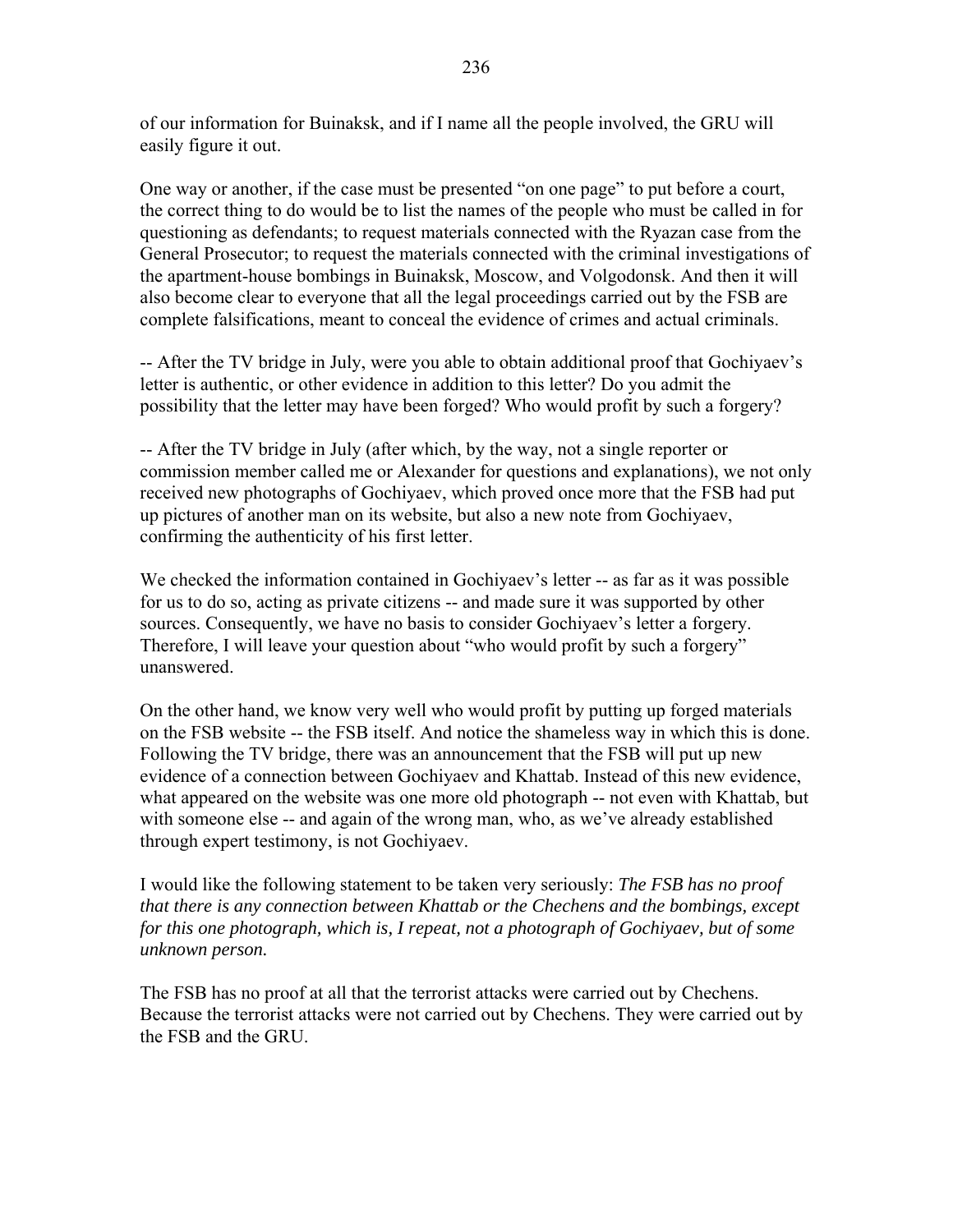-- After last year's terrorist attacks in New York and Washington, many Muscovites brought flowers to the American embassy. In September 1999, did anything analogous happen at the Russian embassy and consulates in America?

-- To bring flowers to a Russian government agency (and the embassy represents Russia, and first and foremost, the Russian government) when it's well known that this very government carried out the bombings (which is something generally known in the West about the September bombings in Russia) would have been somewhat inappropriate. No, no one brought any flowers to the Russian embassy.

And just look at how "modestly" this tragic date was observed in Russia itself. The government did not organize any memorial ceremonies, since it knows very well who blew up the buildings. Staging a theatrical performance on camera with the whole world watching would have been stupid and risky. The press was modestly silent. In general, the media's lack of curiosity in this matter is truly surprising and indicative. The people held several memorial services, in which local authorities took part. For the local authorities, I have no doubt, this was indeed a tragedy, as it was for the people who were the victims. Of course, Putin's refusal to observe the one-year anniversary of the event is just additional proof of the fact that he himself was at the head of the operation to blow up the buildings in Russia three years ago. But this proof is psychological. It won't get you very far in court.

-- In your opinion, why did the CIA say to Litvinenko about the bombings in Russia: "That's not our concern"? Does the CIA know everything, or are they really so uninterested?

-- The CIA undoubtedly knows that the buildings in Russia were blown up by the FSB. The CIA has no psychological difficulties accepting this fact. All of the CIA's past experience with the KGB and the FSB (that is, fighting the KGB and the FSB) goes to show that this is not just a possibility, but that it can't be otherwise.

-- What would you wish for the Moscow commission?

-- That the Russian public takes an interest in the results of its objective investigation. As of now the public is not interested, and therefore the commission is working in a vacuum. It really has no one to report its findings to. The government has no interest in this commission. The Duma doesn't either. The law enforcement agencies -- even less so. Reporters are hiding their heads in shame.

The public is silent, at best. At worst, they're watching with curiosity as the government shamelessly unleashes a war against Georgia, right in front of the whole Russian public, including the reporters (in exactly the same way as Stalin unleashed a war against Finland).

And notice: they're starting a war with Georgia only so they can destroy certain individuals who have settled there (in the opinion of the Russian government) --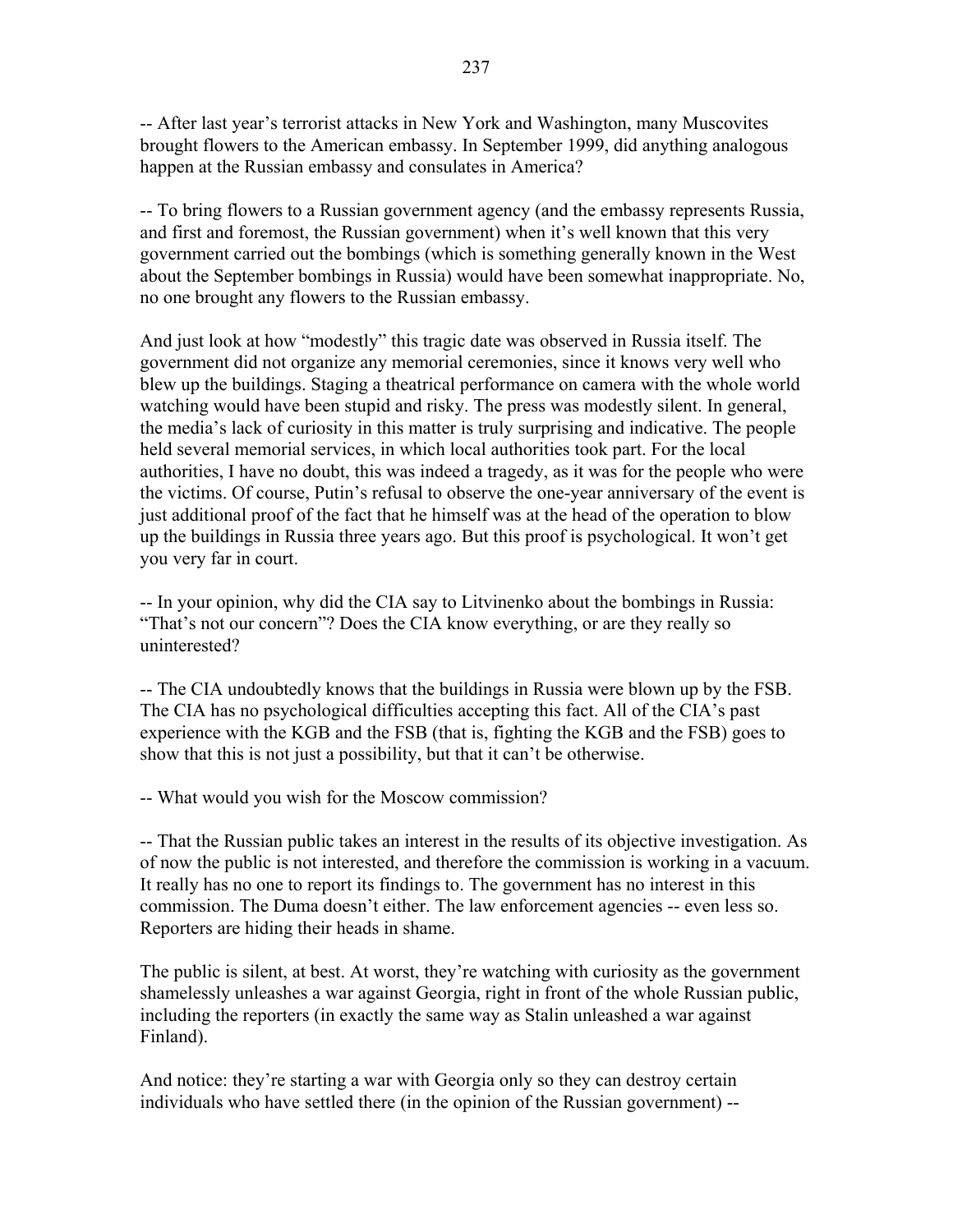Gochiyaev, Krymshamkhalov, and Batchayev -- individuals who are supplying us with testimony. Believe me, Russia has no other reasons for invading Georgia. Everything else is Kremlin PR.

Remember how before the invasion of Finland there were "provocations by the Finnish military against the Soviet Union"? In 1991 we found out that there were no provocations. There was an unprovoked invasion of Finland by Stalin. Believe me, if Russia invades Georgia, some time will go by and then we will find out that there were no "provocations" by Georgia, but that there was an unprovoked invasion of Georgia by Putin. And very many members of the Duma, who are today voting in favor of a new war in the Caucasus (while the war in Chechnya is still going on, and has perhaps already been lost), will be ashamed, at the very least, for collaborating in another crime perpetrated by the Russian security services. And their children will be ashamed. And someone's children, I'm certain, will die in Georgia. And the children of Duma members may be among them.

## **Mark Ulensh**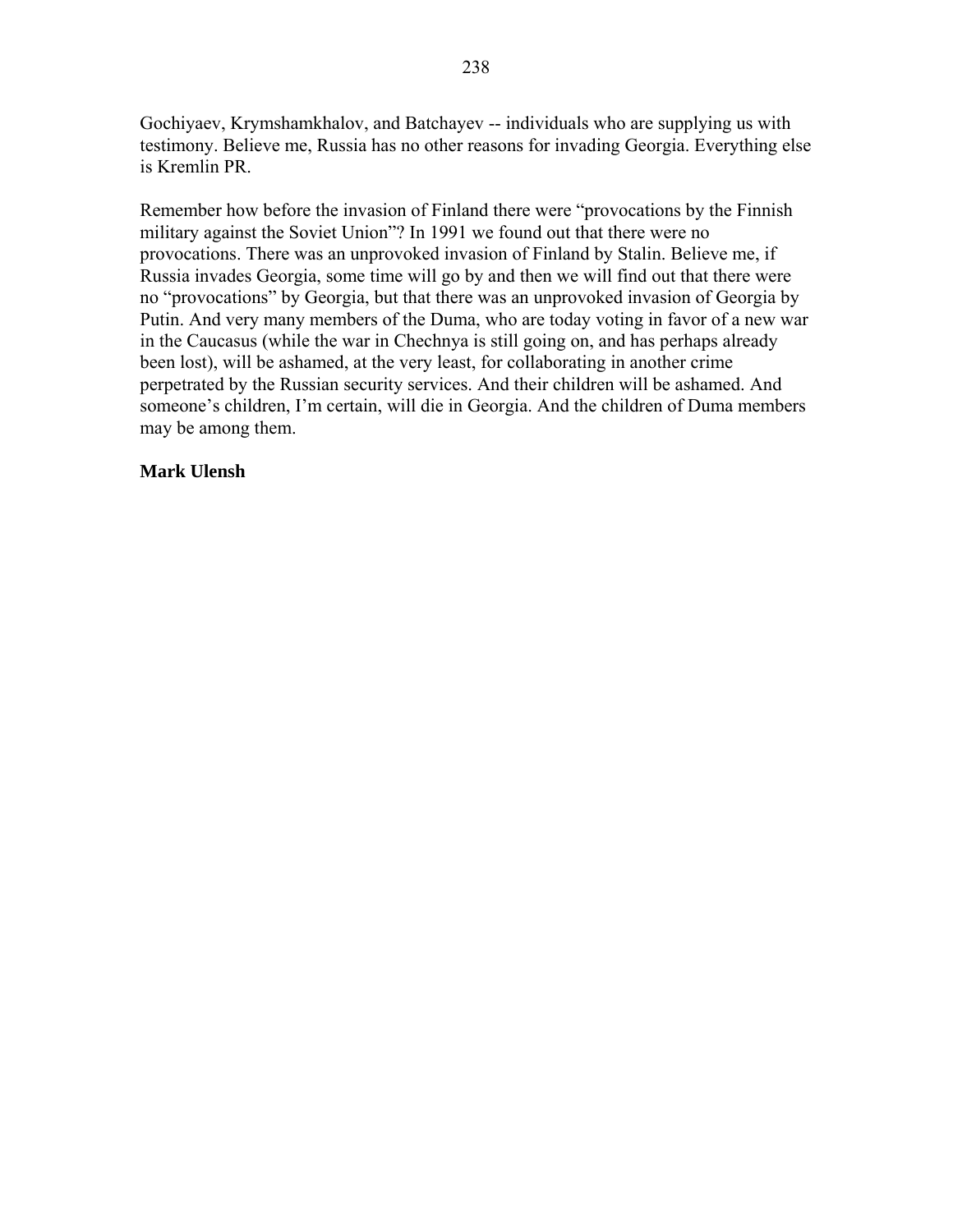## **Appendix 17**

## **Novaya Gazeta, Moscow, December 2, 2002 TERRORISTS DEMANDED \$3,000,000 FOR THEIR TESTIMONY Historian Yuri FELSHTINSKY talks about the private investigation of the terrorist attacks in Moscow, Volgodonsk, and Buinaksk**

-- In their testimony, Krymshamkhalov and Batchayev mention three men who were, according to them, involved in the terrorist attacks -- the apartment-house bombings in Moscow and Volgodonsk: Lazovsky, Ugriumov, and Patrushev. I want to ask about the first two, to begin with. Don't you find it strange that they only mention people who are dead? Ugriumov, according to the official account, died of a heart attack in the Grozny airport, where he had his office. Lazovsky was killed not far from a church near his dacha outside of Moscow...

-- To me, of course, this doesn't seem strange. I'll explain why. With Lazovsky, it's not completely definite that it's him. The photographs have to be examined and a serious identification has to be made. But it's highly probable that it's him. I think the whole logic of the events says that it must be him. Lazovsky was a prominent security agent. He was involved, without any doubt, in a whole series of terrorist attacks that had taken place earlier in Moscow.

To assume that this man wasn't connected to the operations in 1999 is something that I personally can't do. In the interview with Galkin that you published (that story requires separate commentary, by the way), in the second interview, there's an interesting sentence: "But I think that in life there are no accidents." I, too, don't believe in such accidents: Max Lazovsky couldn't have been killed by accident in the neighborhood where he lives, which is, incidentally, not the most undesirable neighborhood.

Let me remind you that Lazovsky was killed on April 28, 2000, at the entrance to the Uspensky Cathedral, in his township, soon after the General Prosecutor's Office had issued a warrant for his arrest. A. Litvinenko and I describe this episode in greater detail in our book, "The FSB Blows Up Russia." There's another account according to which the man they killed was Lazovsky's double, and Lazovsky is still alive. I've been told this by at least three officers of the FSB.

With Ugriumov, there was information immediately after his death that his death was not an accident, that he didn't die of a heart attack, that there was a messenger, who brought him a package, and maybe also an offer to commit suicide.

This information was published for the first time (at least, that's where I first saw it) on Korzhakov's "Stringer" website. In other words, this information seems to have come from a serious source.

-- Do you really consider Korzhakov a serious source?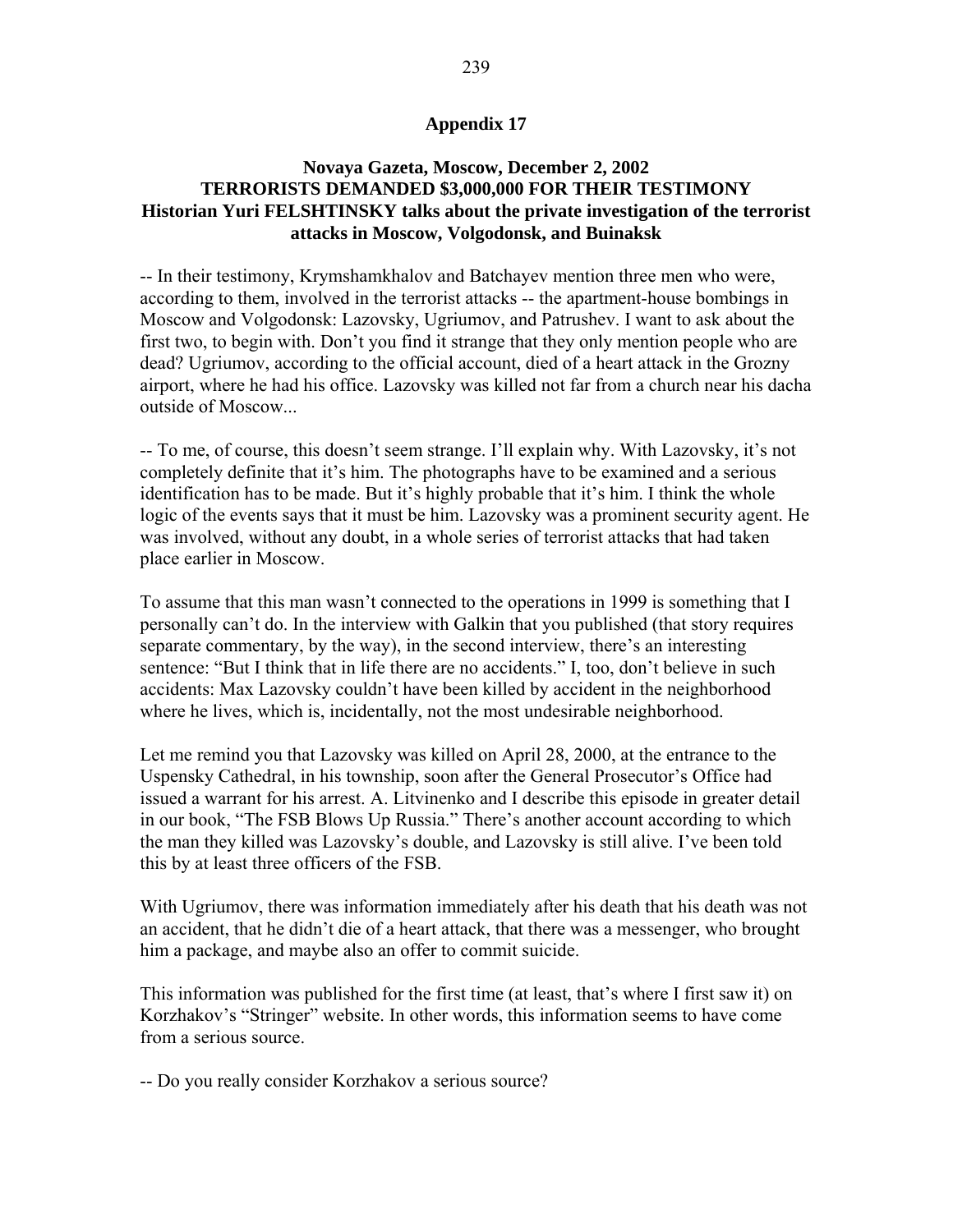-- I think that Korzhakov definitely has connections to people with information. I can give one example. Already in 1999, a person who was a guest at Korzhakov's birthday party told me that a decision had been made to "squeeze" Berezovsky, Gusinsky, Dorenko, and Kiselev out of Russia. As you can see, that information turned out to be accurate. Only Kiselev was left "unsqueezed." People have a habit of talking. I have a habit of listening.

-- But you're a serious person, a serious researcher. You really think that methods from movies like "Schizophrenia" are still being used, when a person can be given an order, through a messenger, to commit suicide? You seriously believe that any general from the FSB is still capable of carrying out such an order?

-- No, I don't know the answer to that question. But I know for certain that Ugriumov didn't die of natural causes.

-- This is your personal assumption?

-- Well, of course it's an assumption. But it's an assumption about which I'm personally convinced. The fact that Lazovsky had a connection to the September 1999 bombings is also an assumption. But this is also an assumption about which I'm convinced. And not just because Lazovsky was the vice president of a foundation whose president was the well-known GRU agent Suslov.

There are no such accidents, either. We have just one solitary living witness left -- Patrushev.

-- But in your opinion, how well-informed, competent, and even, let's put it this way, personally literate, are the fighters Krymshamkhalov and Batchayev? Do they have information about Patrushev's activity? Or, for instance, is it possible to suppose that they know that Patrushev gave someone an order? Do they have access to the top floors of the Lubyanka?

-- No, of course not. On that level, their competence must be equal to zero. However, from a purely formal point of view, Krymshamkhalov and Batchayev are suspects in crimes committed in Russia in September 1999. They are considered suspects by Russian law enforcement. And if these suspects name only three names and one of them is Patrushev, I think that we must take such statements very seriously and to determine why and on what grounds they consider Patrushev in particular to be the instigator and organizer of the bombings that took place in Russia in 1999.

In addition, it never happens in history that one group of people organizes a coup and another group comes to power. It's obvious that those who take the risk of being executed for the coup are the ones who come to power in the event of its successful outcome. This is exactly the case with Patrushev. These are people who took a serious risk, because, as Galkin told you, there are no accidents.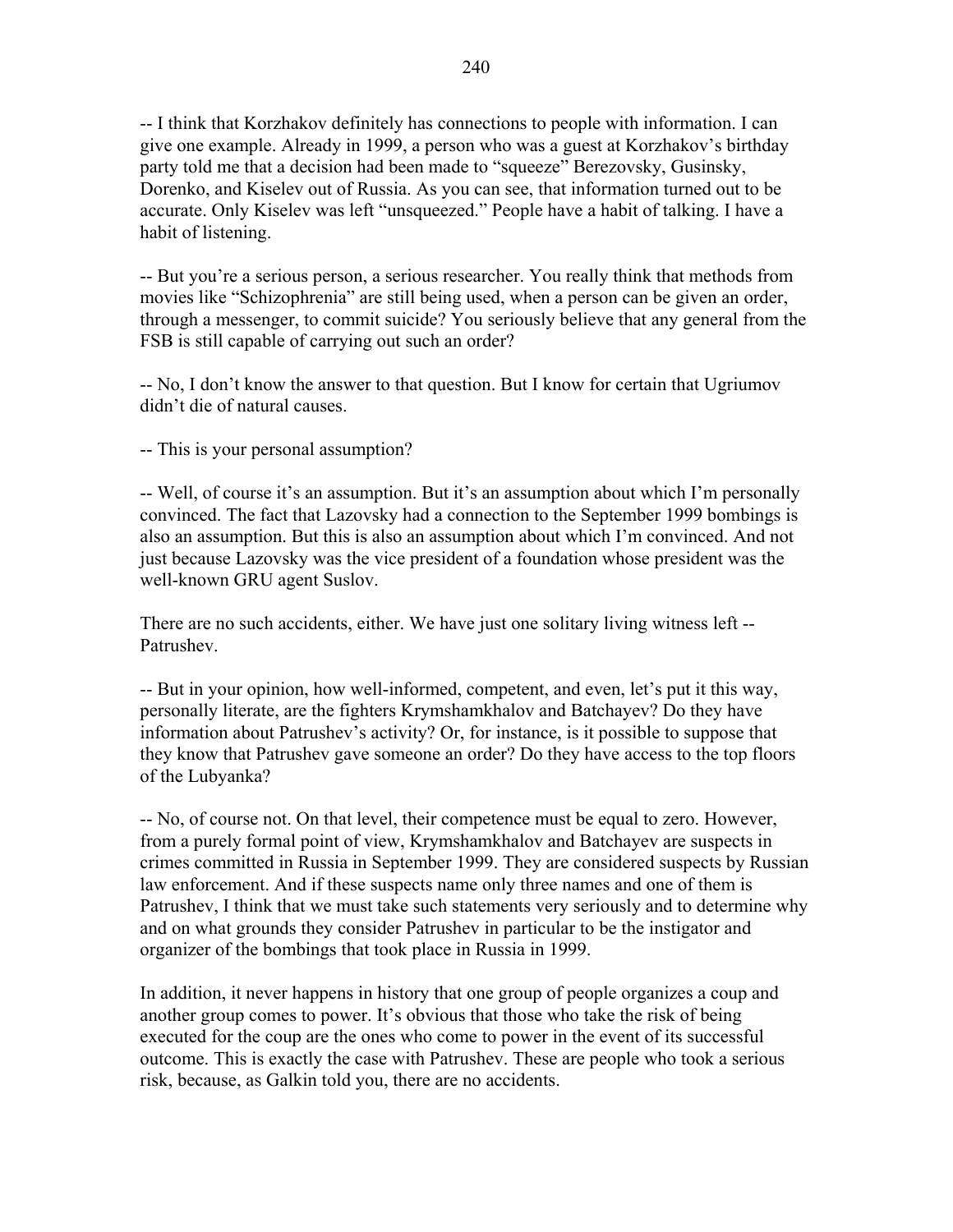It cannot be an accident that Patrushev was appointed Director of the FSB a few days before the beginning of the series of bombings; it cannot be an accident that, prior to this, the FSB was headed by Putin. These are people who took a serious risk for the sake of a major political operation, for the sake of an enormous reward called "Russia." Just between ourselves, the 300 dead people in this operation should not sound like a serious number to them, considering that significantly greater numbers of people who are just as innocent are dying in the Chechen war. Even the way in which the hostage situation in the Dubrovka theater was handled makes it clear that the human factor is not central for people like Patrushev and Putin.

-- If we're talking about Dubrovka, then I think that the aim of that operation was no so much to free the hostages as to destroy the terrorists. But my question is different. Krymshamkhalov's and Batchayev's testimony contradicts the theory that the whole thing was some kind of FSB plot. Krymshamkhalov and Batchayev themselves admit that they transported the explosives. But then they only talk about dead people. What does this mean? And why did they give this testimony, why did they send this declaration to the Commission?

-- I don't agree that Krymshamkhalov's and Batchayev's testimony contradicts the theory that the bombings were carried out by the FSB. On the contrary, precisely this testimony proves that the operation was planned very seriously, that the necessity of setting up terrorists to be arrested was taken into account. These decoys were supposed to be people like Krymshamkhalov and Batchayev, capable of telling the public nothing except that they admit to being guilty. Let's imagine what would have happened if this whole lowest rung had been arrested by Russian law enforcement. They would have said that they were delivering the explosives on orders from Khattab and Basaev. And the whole case would have been closed.

Why Krymshamkhalov and Batchayev have given their testimony today, have sent this declaration, is sooner a question for them than for me. But I have no difficulty explaining the logic of their crime, the logic of their actions. This logic is very simple. They were relatively young. (Batchayev was 21, Krymshamkhalov 32. I have all these facts from their answers to my questionnaires.) These were young people. They believe -- let's suppose they're right -- that it was they who transported the explosives. In other words, they think that what they transported from point A to point B were explosives. Frankly speaking, it's entirely possible that this was not the case. And that everything that these young people did was precisely a cover-up operation on the part of the FSB.

-- It would all seem to fit. Except that the buildings that were blown up were the buildings where they'd delivered the explosives! In other words, there's no escaping their personal responsibility.

-- Yes, but these were not the buildings that they were told were supposed to get blown up, not the "federal targets." This is the main puzzle here. As I understand it, Krymshamkhalov and Batchayev were hired by certain people, who presented themselves as Chechen separatists, and who said that they had orders from Khattab, Basaev, or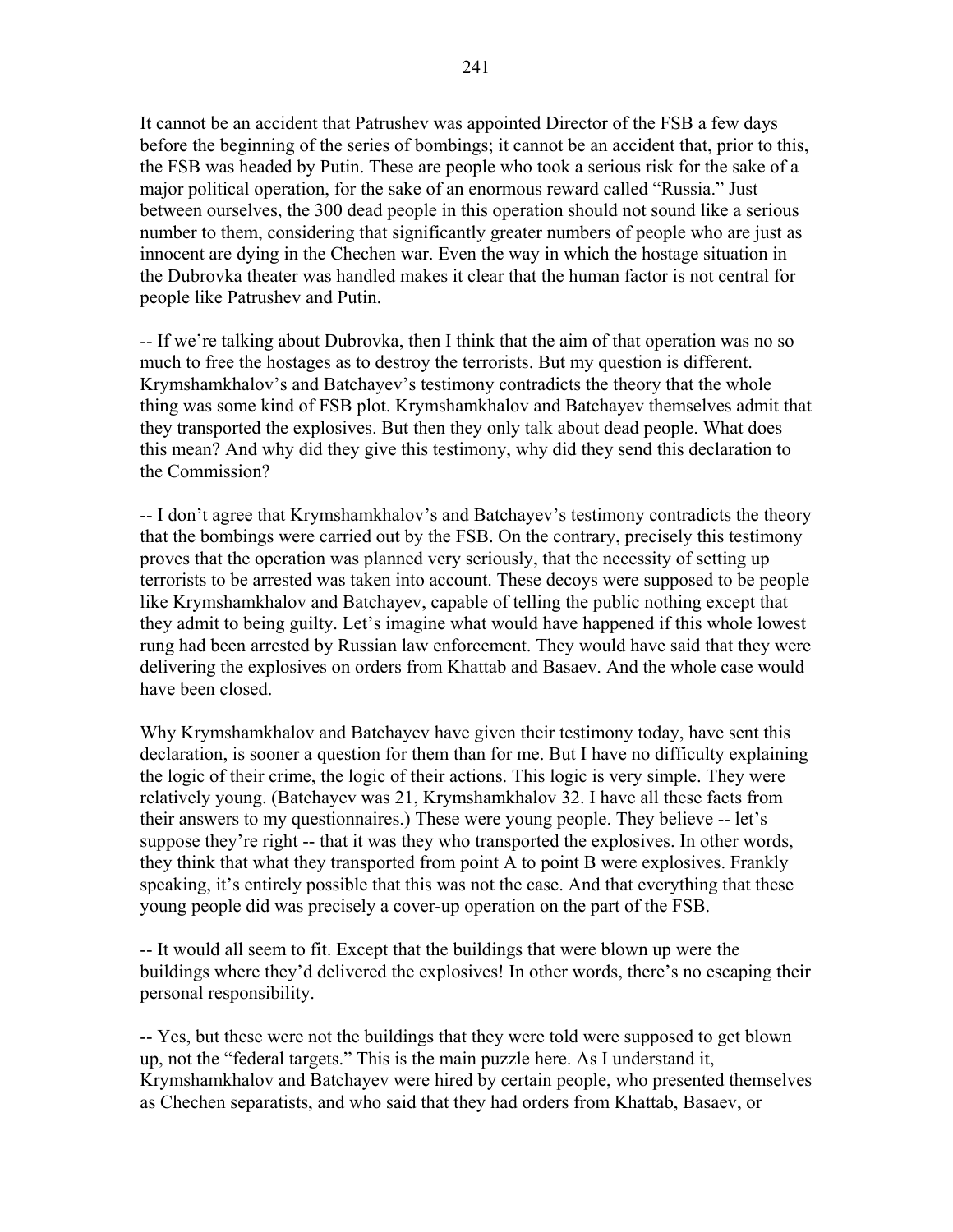maybe the president of Chechnya, to blow up federal targets on Russian territory. And these young people, who were not especially educated, not especially experienced, as I understand it, these people agreed to take part in this operation.

-- And these inexperienced people know about the participation of Patrushev? It doesn't fit, Yura.

-- No, no. The only thing these young people knew at the time was that this was not an operation organized by Chechen separatists. Their job, as they understood it, was to transport the explosives from point A to point B in Moscow and in Volgodonsk.

-- In other words, they knew that these were explosives?

-- They claim that they knew. But the bombings happened not when they were told they would happen, and not where they were told they would happen...

-- But still, let me repeat, at the locations where the explosives were delivered.

-- I would say, yes -- at those locations where the explosives were delivered. But, in their view, the bombings occurred prematurely. I asked them this question: Were you troubled by the fact the bombings everywhere occurred prematurely? They said no.

-- You gave them these questions in writing?

-- Yes, of course. And the only thing they knew was that the buildings that got blown up were not federal buildings, but buildings with peaceful civilians. And this is what tipped them off them that something was wrong, and that they had to run. The only place they could run in that situation was Chechnya, which is what they did. And they arrived in Chechnya as people who claimed that they had participated in the September 1999 terrorist attacks in Moscow and in Volgodonsk.

The Chechens had a very big problem with this information. They didn't know what to do with people who showed up in Chechnya claiming that they'd carried out a terrorist attack in Moscow on Khattab's orders. Everyone thought that they were impostors who were lying and attempting to gain some kind of political capital.

-- Here a simple question comes up: Who were these Chechens, in point of fact, that didn't know what to do with them? Where did you get the idea that such Chechens exist?

-- Krymshamkhalov and Batchayev are not Chechens by nationality. You have to understand that Chechnya is a small country or more like a large village, where everybody knows everybody. As soon as people appeared in Chechnya claiming that they'd carried out terrorist attacks on orders from Khattab and Basaev, they very quickly wound up at Khattab's, who told them that there'd been no instructions to carry out any terrorist attacks in Moscow and Volgodonsk, and that no one from the Chechen leadership, the military leadership included, had given any such instructions. They were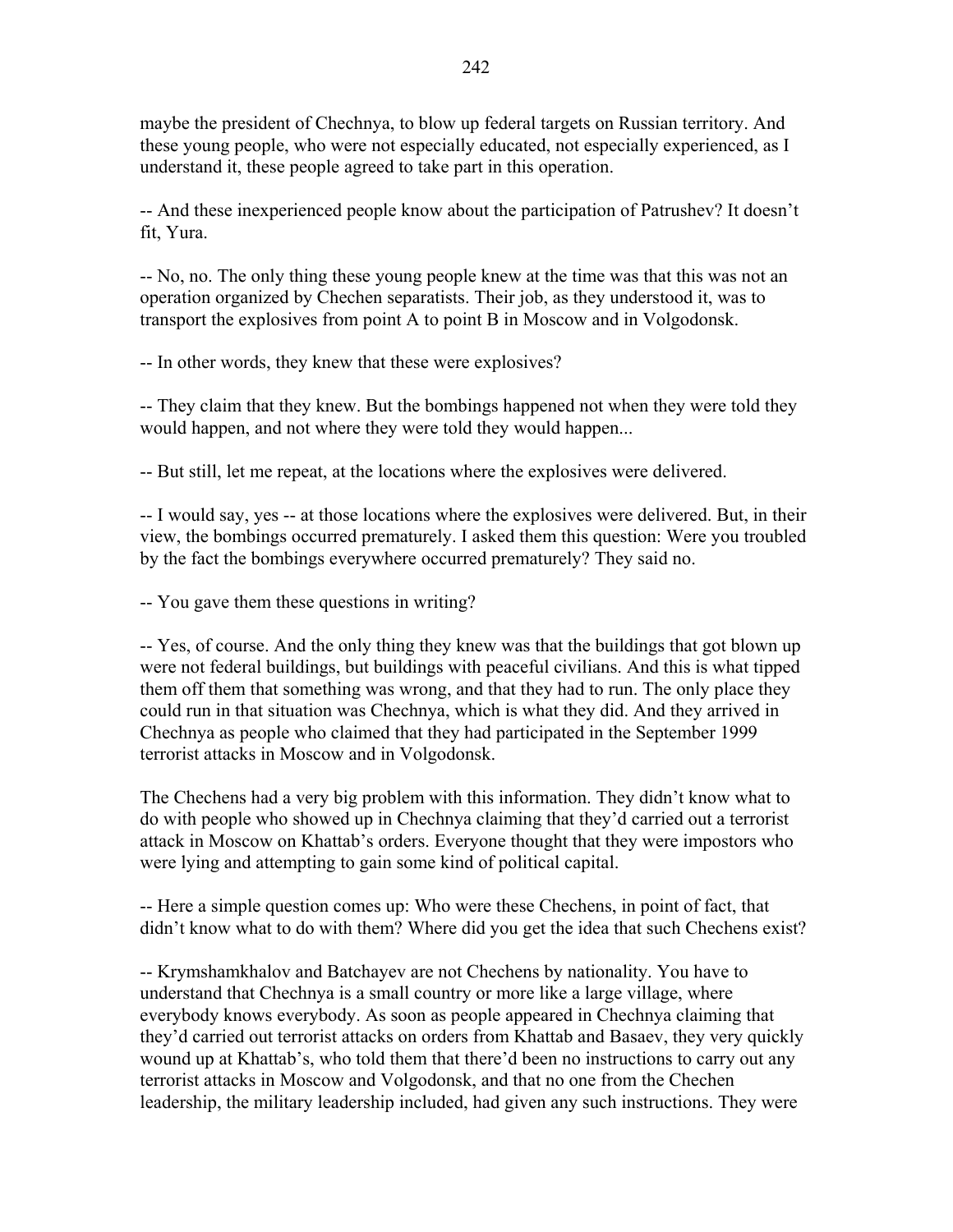told this by Khattab. I want to emphasize that the Chechen leadership, from the very first days, denied any involvement in the bombings in Moscow, in Volgodonsk, and in Buinaksk.

-- In that case, who were the Chechens who found Krymshamkhalov and Batchayev in Moscow and invited them to participate in what was in their opinion a just cause?

-- First of all, no one said they were Chechens. These were people who presented themselves as Chechen separatists. We don't know who these people were or who they were working for in reality. We can suppose, if we accept the theory that the 1999 terrorist attacks in Russia were planned by the FSB and the GRU, that these people were from the FSB and the GRU.

-- These are shaky assumptions. Why did they need to go to such lengths? And why, then, did the FSB and the GRU let Krymshamkhalov and Batchayev go? Why did they allow them, as Krymshamkhalov and Batchayev claim, to make phone calls, to call some kind of emergency service, and to say that there were explosives in other places? It's nonsense.

-- Let's examine the evidence. They didn't let Krymshamkhalov and Batchayev go. They ran away. They're still being pursued, like Dekkushev, who was arrested in Georgia and extradited to Moscow. So it is clear that they were intending to arrest them immediately after the bombings, but since the bombings took place "prematurely" and not where they were supposed to, not in federal targets, Krymshamkhalov, Batchayev, and others realized that they'd been set up, decided not to wait for an explanation, and took off.

An analogous thing happened with Gochiyaev, except that Gochiyaev had offered his storage space for storing sugar and didn't know that Krymshamkhalov and Batchayev had stored hexogene there. It was precisely Gochiyaev who called the emergency services. He didn't know about the explosives, but after the first explosion he realized that his "bags of sugar" were exploding. Precisely Gochiyaev called emergency and, by reporting the address of the storage space on Borisovskie Prudy, prevented further bombings in Moscow.

-- Then why do they give the names of Lazovsky, Patrushev, Ugriumov?

-- That's the most interesting part...

-- According to your logic, there are certain unspecified individuals who, in the name of Chechen separatists, asked Krymshamkhalov and Batchayev for "aid in the struggle." Then, when the bomb went off "too soon," Krymshamkhalov and Batchayev didn't like the look of it. And they ran off to Chechnya, where Khattab announced to them that he hadn't given any such orders.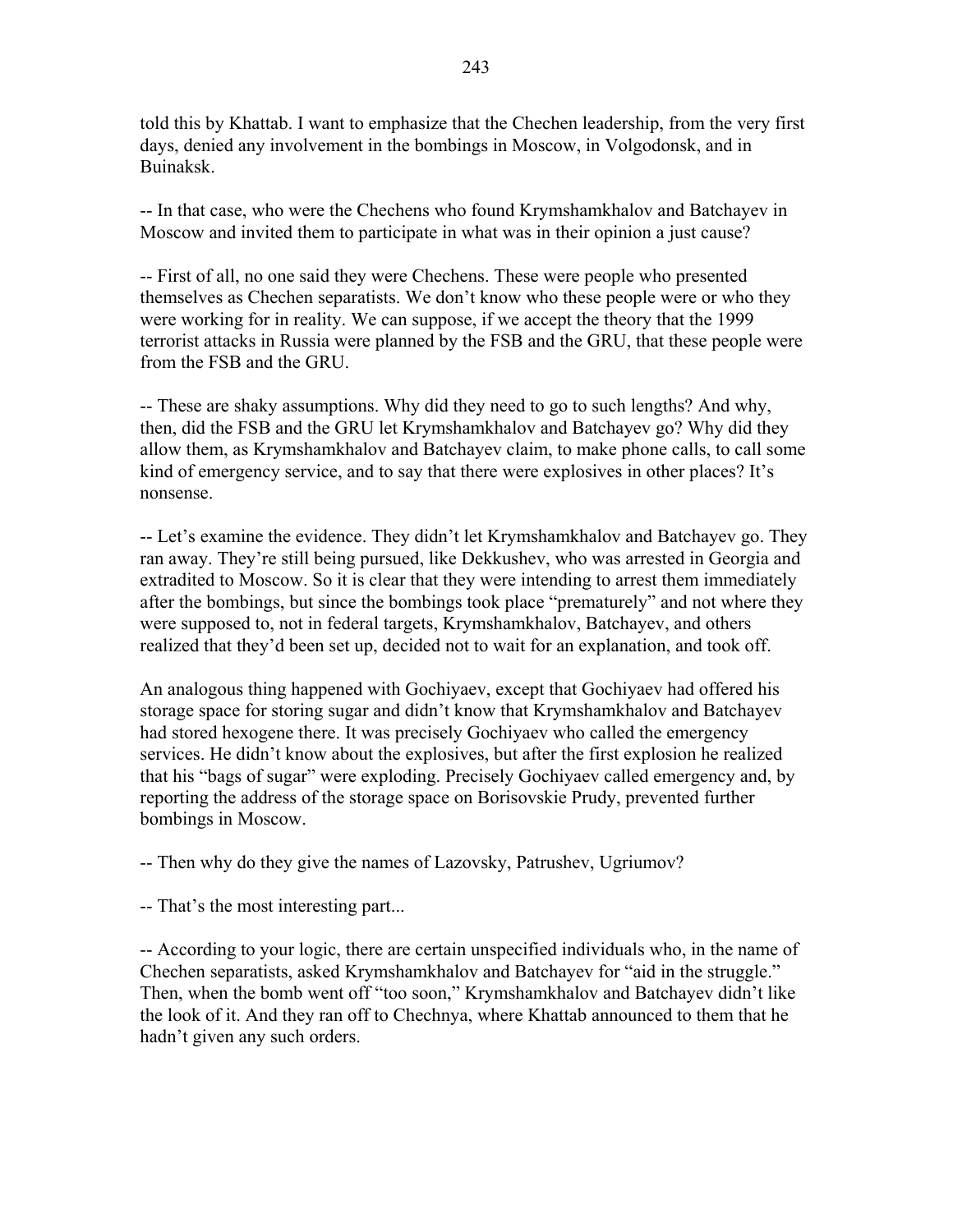But in that case, where do they come up with the names of Patrushev, Ugriumov, and Lazovsky, who was simply a bandit and indeed an FSB agent? Because according to their own logic, they didn't know anyone!

-- From the moment they arrived in Chechnya and announced that they had been recruited by people presenting themselves as separatist sympathizers, it became clear to the Chechen leadership that the events in Moscow, in Volgodonsk and Buinaksk, were a deliberate provocation by the Russian security services, directed against Chechens. From this moment, the Chechen leadership itself begins investigating the 1999 bombings. In other words, various Chechen leaders -- they have no single leadership there now, obviously -- start gathering information, each one trying to find out for himself who was behind the 1999 terrorist attacks. Because they know it wasn't them. This explains the attempt to obtain this information from Galkin; this explains similar attempts to obtain the same information from any security agent captured by the Chechens.

The number of people captured by the Chechens in the last 2-3 years is quite large. And each of them supplied some information that had, among other things, a direct or indirect connection to the events of 1999.

-- But in that case, Krymshamkhalov's and Gochiyaev's testimony is not the testimony of witnesses who were actually acquainted, for example, at least with Lazovsky, but the testimony of people to whom it was only later explained where their orders may have been coming from.

-- In principle, that is correct... But I stress this: about Lazovsky-Abdulgafur, the Russian, they claim that they knew him personally and that he was the leader of the whole group of terrorists. They also knew another terrorist leader: Lieutenant Colonel Abubakar (Abu-Bakar) -- Tatar, 32 years old, short, with glasses. But I'm far from thinking that Krymshamkhalov and Batchayev, without a legal, military, or any kind of education, were capable of conducting their own independent investigation, even in the event that they had a direct connection to these events.

-- But a simple question comes up: Are they so naive that they didn't even ask for the names of the people who presented themselves as Chechen separatists? They didn't know them and they didn't ask for any references? What, do you just walk up to someone who looks Chechen and say, "Old man, how would you like to blow a building or a federal target in the name of our common cause?"

-- I must say that their answers to all my questions and all my questionnaires contain the same phrase, repeated over and over again: We will answer all questions in greater detail when we meet. All the information that I'm being given now is so highly regulated by the people giving it to me that we can only guess about what they really know and could tell us. Because they say the same thing about absolutely everything: we know everything, but we'll give the details when we meet; we know all the names, but we'll provide them when we meet.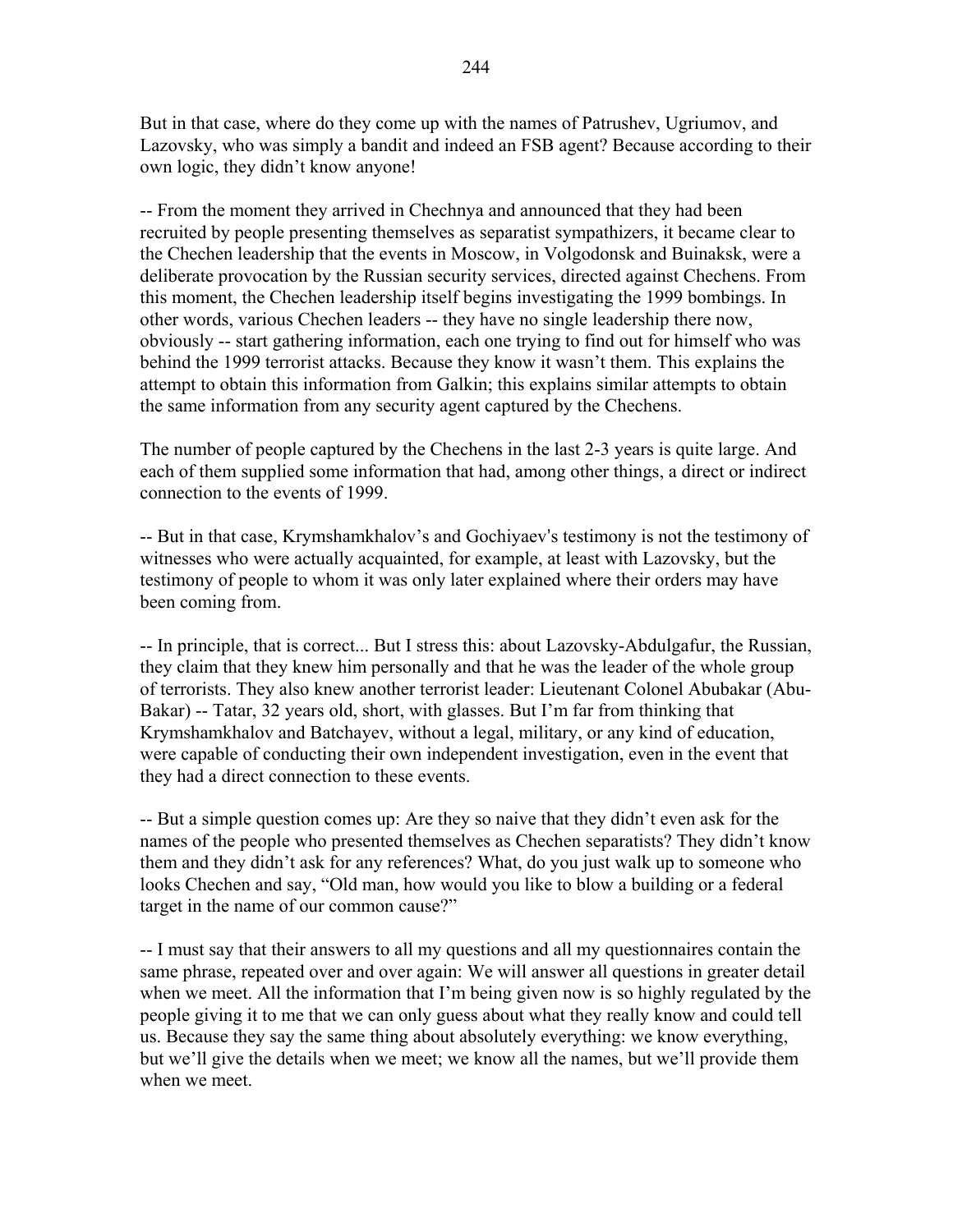-- But why don't they give them? For what reason? They're really the first who must tell the truth about themselves, in order to put an end to this totally suicidal war. Why then do they keep saying: "the details when we meet"; why don't they immediately go to the Commission that you created for investigating these terrorist attacks; why don't they act on their own initiative; why are you -- an independent historical researcher -- now doing more than they are?

-- The answer is simple. They are now in hiding. There's a large price on their heads. They're being hunted by the FSB and the GRU. In the places where they're hiding, they're not alone but among groups of people.

-- They're being hunted by one group and provided for by another? If the GRU hired them, then why is the GRU hunting them? To kill them or to arrest them?

-- Either to kill them or to arrest them. In any case, to force them to be quiet. Their testimony has to be studied, many questions have to be asked. A genuine, serious investigation has to be conducted in order to identify all the terrorists, at all levels, who took part in the 1999 terrorist attacks. For me, their testimony does not look like a falsification, since if it were, believe me, it would have been a simple black-and-white statement like "we confirm that we were recruited by the Russian security services and that we carried out the bombings on instructions from the FSB and the GRU." But their testimony, as you see for yourself, raises more questions than it answers. Today Krymshamkhalov, Batchayev, and Gochiyaev are being controlled by certain groups of people. They are not free. Not free to move around, not free to make decisions.

-- Controlled by Chechens? Fighters?

-- Chechens. The three of them can't survive on their own: they would either get killed or sold, because they're being hunted by serious Russian security agents.

-- In other words, Chechen groups are protecting them? Own them?

-- Own, more than protect. But also protect, certainly.

-- In other words, terrorists can be bought and sold?

-- With Gochiyaev, this is definitely the case. He is definitely not free to do as he wishes. In other words, it's not Gochiyaev who determines if he's going to give interviews, answer questions.

-- You saw this personally?

-- It's a conclusion I've reached. I can't say that I saw it, because I repeat, I haven't seen any of these people. The information is gathered and received by us in various ways, but neither I nor Alexander Litvinenko have seen any of these people, ever. That's why I'm now talking about my impressions and conclusions. I think that they are completely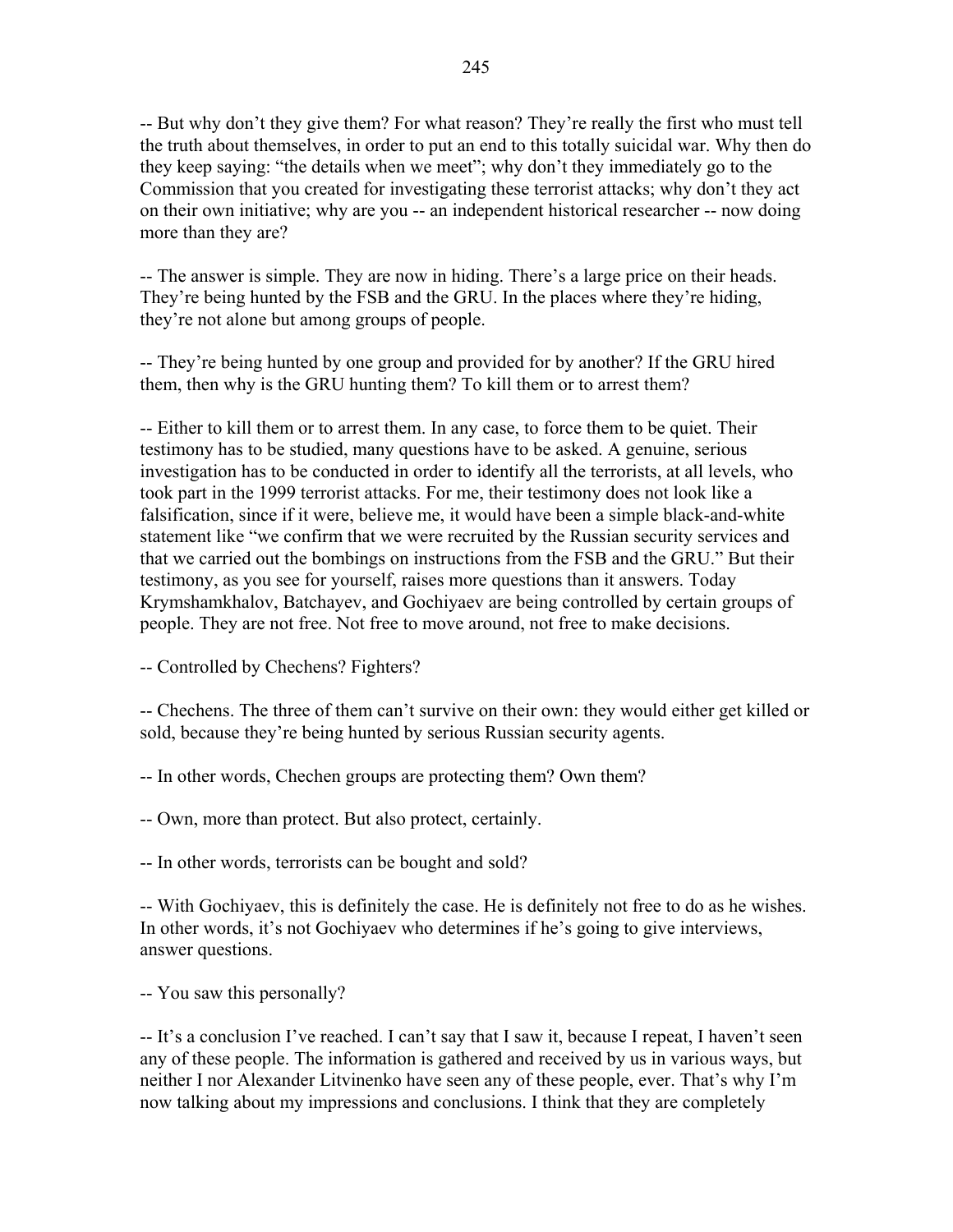correct. Krymshamkhalov's and Batchayev's degree of freedom is undoubtedly substantially greater than Gochiyaev's. By the way, the materials that I submitted to *Novaya Gazeta* make this sufficiently obvious.

-- If Gochiyaev, according to his testimony, had nothing to do with it, then why is he being so protected and kept under such tight control? Essentially, almost imprisoned? Why doesn't he go to the General Prosecutor's Office?

-- I don't think we should leave anything unsaid here and present the situation in a rosy light. He cannot turn himself in to Russian law enforcement because these are agencies with vested interests. If he turns himself in, we'll never find out the truth, period. The crux of the problem, however, is that the people who control Gochiyaev are demanding money for his release.

During the TV bridge from London in July of this year, Litvinenko and I were asked a question: Why didn't we obtain from Gochiyaev the name of the FSB agent who transported hexogene in sugar bags to Gochiyaev's storage space? Without this name Gochiyaev's declaration looks considerably less convincing than it would with it. Trust me, I've tried to find out the name of the FSB agent repeatedly, at every convenient opportunity. The only thing that I've been able to find out is that the FSB officer who stored explosives with Gochiyaev has made a decent career for himself, has been promoted, and to this day works for the security services. Today he is a well-known figure. But any further information can be obtained only in exchange for money. Without money, Gochiyaev will not provide the name. And since from the very beginning, we never had any intention of paying -- explaining that we can't pay for information, since information that is paid for is no longer authentic -- we haven't been told the name of the FSB agent who hired Gochiyaev to store the explosives.

-- It becomes a closed circle. Because if you pay, you'll find out the name that the person who paid the money wants to hear; you won't obtain any real information. Do I understand correctly that money is much more important to them than the suffering which their people are going through in the war?

-- I've spent many hours talking to them about this subject. And my argument -- that they're the ones who need this most -- hasn't worked so far. Yes, they're the ones who need it, but for the moment they also need money. I'm not going to give a moral evaluation of these people's behavior. This is the reality with which we were confronted. The same problem came up when we were getting testimony from Krymshamkhalov and Batchayev, who are being controlled by other people. When asked if they know everything, they reply: yes, we know everything. When asked if they're ready to tell everything, they also reply "yes." When asked if they'd be ready to appear in a European court in a third country, they reply: yes, we're ready. But until we're given money, with which we can provide for our families, we won't give up the information that we possess. And you can do what you like.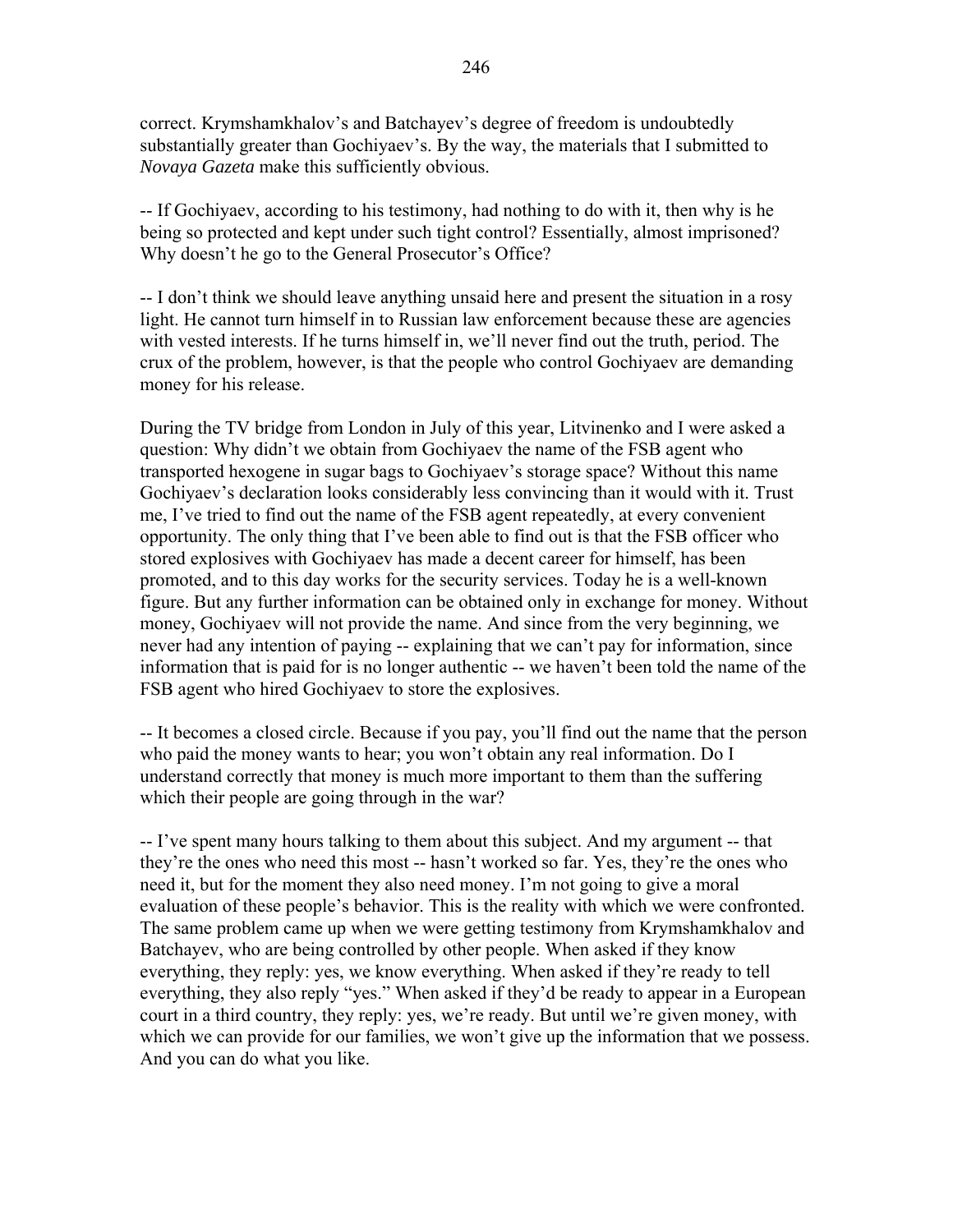-- But you must admit that this is really a kind of cannibalistic position, no? First buildings with living people inside them get blown up, whole families with children... Then the sadists say: yes, we blew them up, but in order to say who was involved, concretely, we need money to provide for our families...

-- Yes, yes... But since I'm the listener here, nothing depends on me. The only thing I can do is to say, for the hundredth time, like a parrot, that we've already been through this, that we don't pay for information...

-- But what's the next step, then? Look: they're there, they're alive. Is that a fact? Yes. They're now being controlled by certain people who aren't part of the Russian federal apparatus. Or are they?

-- They're not. Moreover, I'm certain that, in one way or another, they're part of those whom we call Chechen guerillas or Chechen separatists. But this is, again, my own assumption.

-- And these people are buying and selling terrorists whom they hold as hostages! Is it fair to say that?

-- Yes. Although Gochiyaev does not consider himself a terrorist.

-- And in order to allow the terrorists to talk, they're demanding that we, who are the terrorists' hostages, pay them money. Right? So what do we do next?

-- Nothing. That's the reason why I personally believe that my and Alexander Litvinenko's reportorial investigation of this subject -- I mean, obtaining testimony from Krymshamkhalov, Batchayev, and Gochiyaev -- has reached a dead end. That's my frank opinion.

-- You talk about them demanding money. Tell me, in order for you to meet with Gochiyaev, Batchayev, and Krymshamkhalov, all wanted by the FSB, how much money did they demand?

-- Well, you know, in such situations everyone likes large, round figures... And not just to meet with them, but to meet with them and to get their testimony on videotape, with a guarantee that all our questions will be answered.

-- A "large, round figure" in their opinion is -- how much?

-- The sum mentioned was three million dollars. It's clear that there's no way I could obtain three million dollars. So my ethical considerations in this case are in complete agreement with my absolute practical inability to pay this kind of money.

> Interview conducted by Dmitriy MURATOV December 09, 2002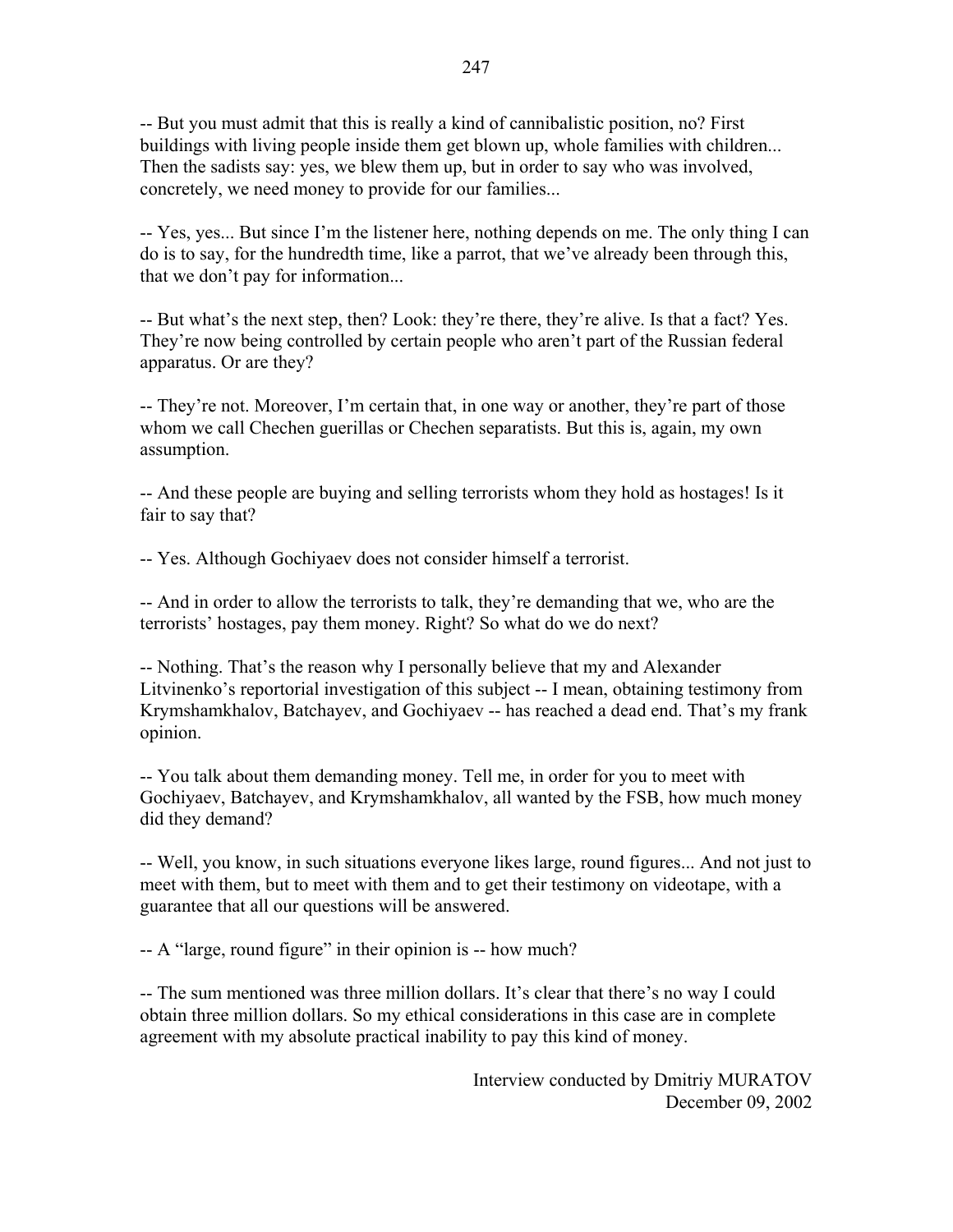#### **Appendix 18**

#### **Print-out of the interview given by A. Gochiyaev on August 20, 2002**

The interview was given to someone he "knew well" and recorded with a video camera. As proof of the tape's existence we were sent the first minute of the video interview. The handwritten transcription was sent to us on January 18, 2003. The text has been noted down from the video tape with many inaccuracies. A precise print-out of the first minute of the video tape is given below. However, to judge from this first minute of the video interview, there are no substantial distortions of meaning. In the text of the handwritten transcription, on the initiative of the owners of the tape the names of two people, (K.) and (Kh.), have been omitted, as we were warned that they would be. The people who control Gochiyaev and own the tape were expecting to get from us money precisely for these names.

*Text of the first minute of the interview, checked against the tape:* 

**Question**: Tell us about yourself, where were you born?

**Answer**: My name is Achemez Shagabanovich Gochiyaev. I am a native of Karachayevo-Cherkessia. Until 1988 I lived in the republic. In 1988 after graduating from secondary school I went to study in Moscow, was drafted into the army, then went back and lived in Moscow again. Until September 1999 I lived in Moscow. I lived in Moscow in the Strogino Region, on Marshal Katukov Street.

**Question**: How did it happen that precisely your name began to be linked with the blowing-up of houses in Moscow? The special services of Russia accuse you directly of organizing these explosions. (recording breaks off).

### *Print-out of the handwritten transcription of A. Gochiyaev's video interview, August 20, 2002*

*The spelling and punctuation of the original document have been retained* 

*In this interview a great deal is left unspoken. The first names and surnames of currently active FSB employees involved in these events are known. To this day they are living peacefully in their homes and occupy high positions.* 

**This is the only interview. The correspondent is a person he knows well.** 

**Question**: Can you introduce yourself please?

**Answer**: I am Achemez Shagabanovich Gochiyaev. I was born in the Karachayevo-Cherkesskaya Republic. Until 1988 I lived in the KChR. After graduating from school in 1988 I went to Moscow, to study. From there I was drafted into the army. I went back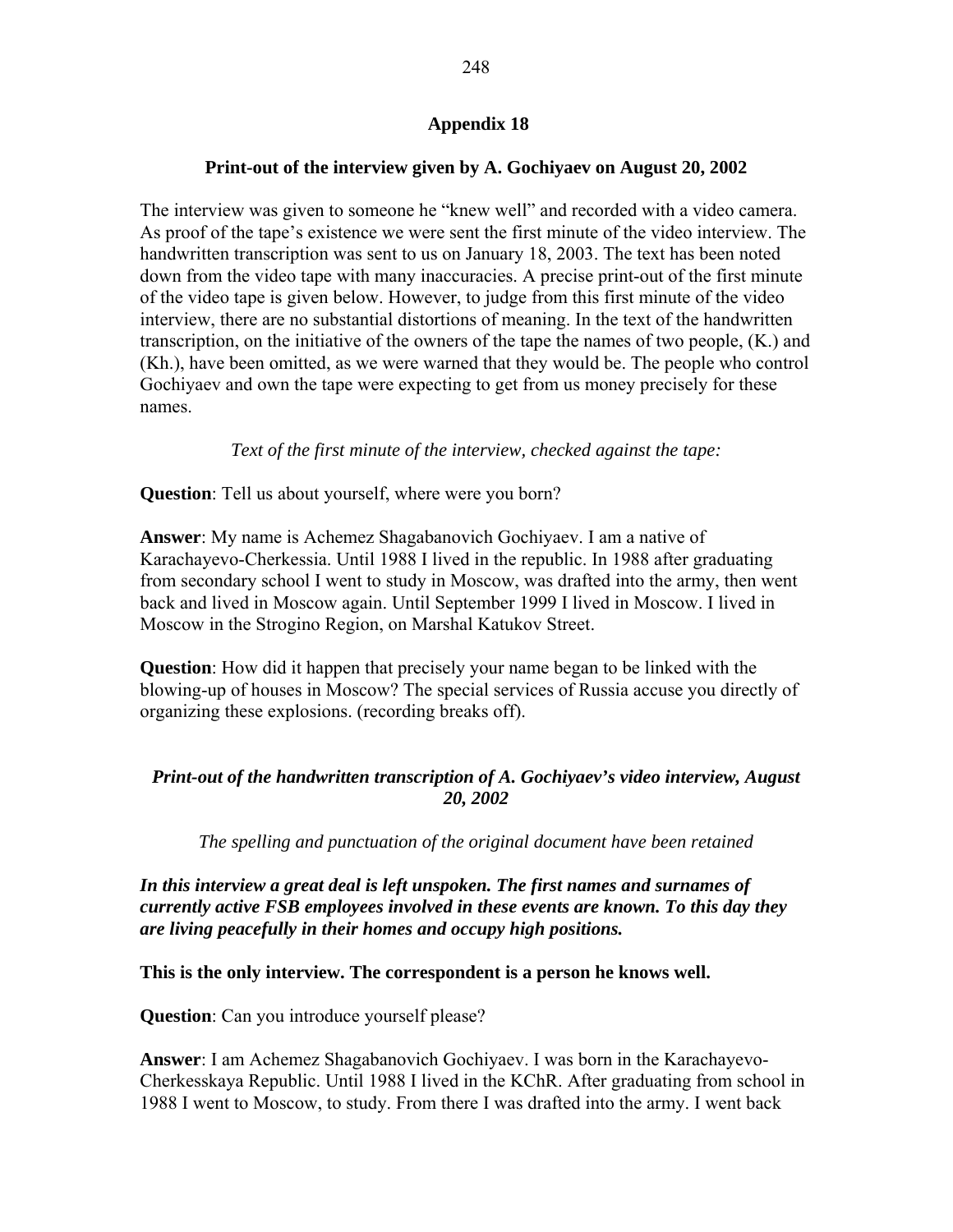and lived in Moscow again. Until September 1999 I lived in Moscow on Marshal Batukov Street.

**Question**: How did it happen that precisely your name began to be linked with the blowing-up of houses in Moscow? The special services of Russia accuse precisely you of organizing these explosions. Why is it you they blame?

**Answer**: How did I come to find myself in this situation. In 1997 I set up a firm for building cottages. I did building work. In the summer of 1999 an old acquaintance whom I had known from the school days came to the firm to see me. He is called (K.). He invited me to go into business with him. He said that he had places for selling goods, i.e. food products and I should help him. I supply food products, he sells them and pays me. One time he ordered mineral water from me, I delivered it to him and he paid me. Then he asked me to help him rent storage premises in the south of Moscow, he said he had good sales points there. I found four storage premises, showed them to him and helped him to rent them. Immediately after this the explosion at 9 Gurianov Street took place. That day I was not at home, I was at a friend's place. He phoned me on my mobile and said there had been some kind of fire at the storage premises and I had to go there. I said, "All right" and started getting ready. It was already almost morning. I phoned for a taxi and switched on the television. In the morning news I saw that there was almost nothing left of the house. That put me on my guard and I waited. And when, a few days later, there was a second explosion on Kashirskoe Shosse, I finally realized that I had been set up. I immediately phoned the police and the rescue services and informed them of the other two storage premises; at Borisovskie Prudy Street, in the Kapotnya district, there was another store in a prefabricated garage. After that I had to leave Moscow. I went back to the republic and lived there for a certain time. Now what can I say. I know that this man (K.) no longer hides the fact that he is an FSB employee, that he works in the FSB in the city of Cherkessk. I didn't know that before, when I helped him.

**Question**: Do you think it was precisely (K.) who set you up?

**Answer**: Yes, of course. I'm sure of it, he was the one who did it. Who was with him, how it was done I don't know for sure, or these people either. The only thing I can tell you is that once on my way home I decided to drop in to visit him – he wasn't expecting me. When I walked into his place, there was another man there with him. After I'd said hello, that man left immediately. By following the press and searching the internet just recently I found out who that man was. He was (Kh.)...!!

**Question**: Are you sure that is definitely the man you saw?

**Answer**: Yes, I recognized him from a photograph..! Apart from that, in late August and early September (K.) made several trips to Ryazan and he asked me to help him there as well. Supposedly he had places for selling goods there as well, but since he had no firm of his own, as he told me, and he wanted me to register the renting of these storage premises to my form. But then he apparently found some other firm that helped him to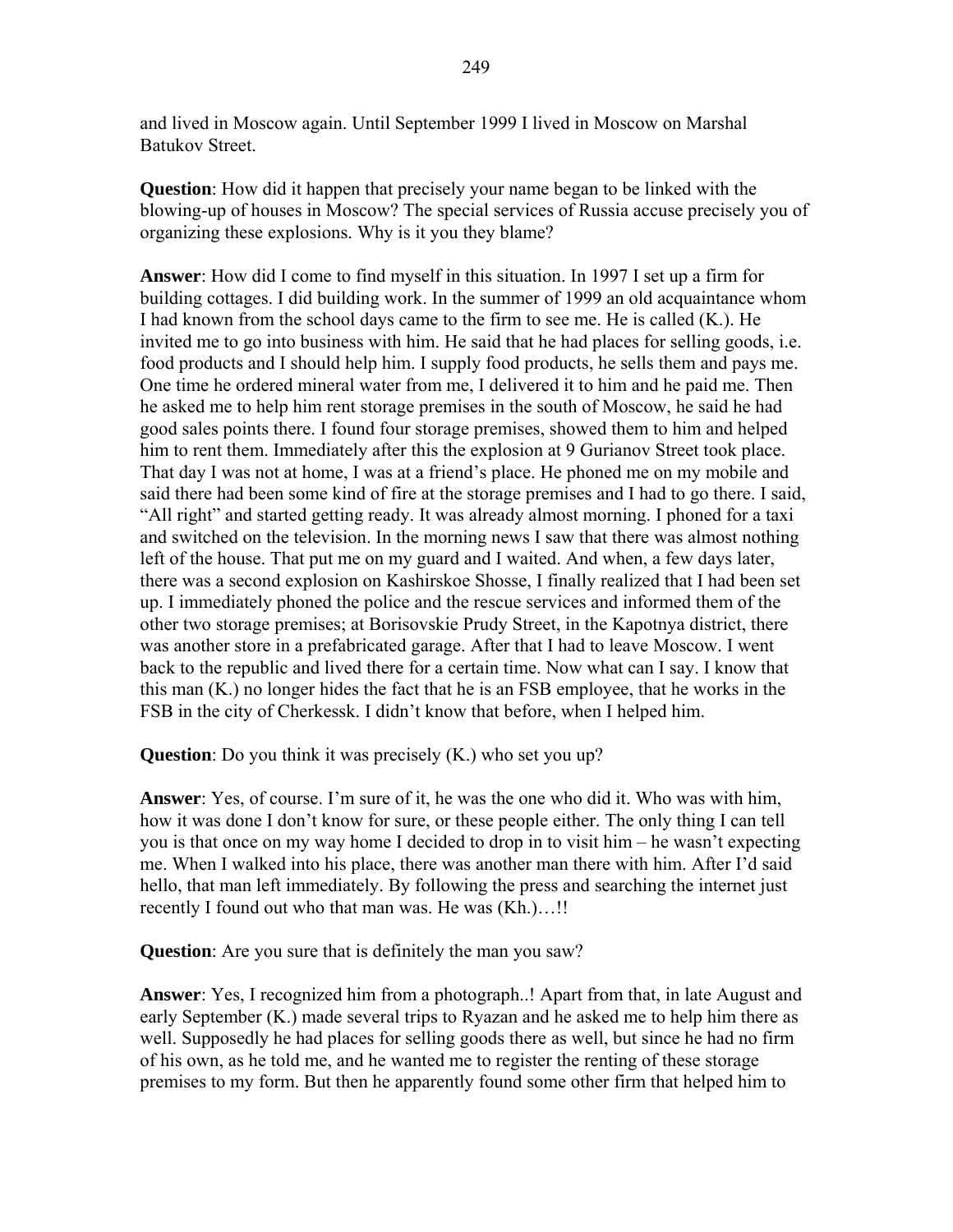rent the premises. I know for certain that (K.) made a trip to Ryazan at the beginning of September.

**Question**: What do you think, why did he choose precisely you and not someone else to rent these storage premises?

**Answer**: I think that the point is that I worked in Moscow.

**Question**: When did you work there?

**Answer**: I was working there in 1997, building cottages.

**Question**: Was the firm registered?

**Answer**: Yes the firm was called "KAPSTROI-2000." My construction office was in the area of the Barikadnoe metro station. There's a two story building beside the metro.

**Question**: The press has often presented information that you're a Chechen, that definitely the terrorist attacks that blew up the houses in Moscow were organized by Khattab, that you were a member of Khattab's group. There's a photograph published in the internet where you and Khattab are in the same shot. How true are these photographs?

**Answer**: Concerning that I can tell you the following. If you mean that photograph in the internet where I am supposed to be in a beard and a cap beside Khattab – I've seen that photograph in the internet. That man is not me and he doesn't even look much like me, and it has already been proved that it is a photomontage! Although the Russian FSB claims to this day that it is me. Now we can see and understand what it was done for. They needed a Chechen connection. Even in my documents as a wanted man I was described as a Chechen, although my identity documents were issued by the Karachayevsk ROVD (District Department of the Interior) and consequently in the FSB they knew that I am a Karachayevan. They needed to link me with Chechnya. It was done for that. I never knew either Khattab or his group and I had nothing to do with them. Now it is obvious what they required this for.

**Question**; You say that you are innocent. For what reason are you hiding?

**Answer**: The reason is that the special services are searching very intensively for me. After the explosions in Moscow I went back to my own country and knowing that they had set me up I realized that now I had to hide. I lived for a while in my own country and hid – that was after the events in Moscow in 1999. My own brother was working as the head of the Criminal Investigation Division of the district and he warned me through relatives that they had a secret order not to take me alive, i.e. to eliminate me, he warned me to be careful. Now I know that he was fired from his position. I also know that the Russian FSB is offering big money to have me eliminated.

**Question**: But why do they need to have you eliminated?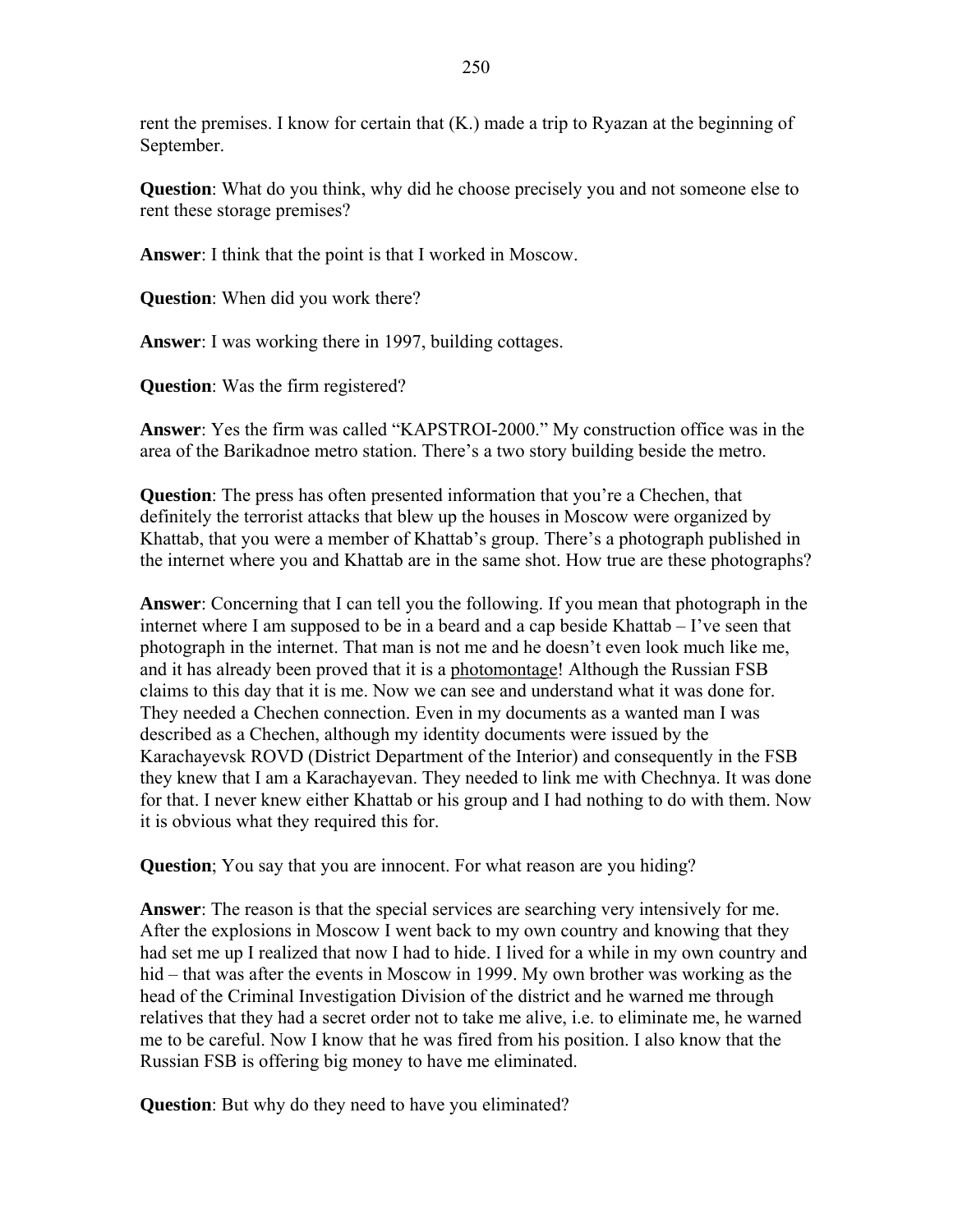**Answer**: Because I possess information, I know certain facts, the names of these "people," the employees – the real perpetrators of what happened. It's not hard to check. To this day they are still active employees of the FSB who often visit Moscow.

**Question**: Why shouldn't you contact the Russian embassy and tell them the way things really were?

**Answer**: There is no point. This system, the NKVD, KGB, FSB – is all one system. The name changes, but the essence, the working methods and the goals are the same. They really have a rich pedigree, and there is no sense at all in trusting them. I know it would not do me any good at all. I am simply talking now just so that the world can know the truth, how it all was. That is what I am hoping for.

**Question**: Do you feel any guilt for not trying earlier to tell the world about these events in Moscow? After all, these bombings were one of Russia's motives for the invasion of Chechnya. Why did you not speak out about this sooner?

**Answer**: Only now have people appeared who are willing to listen, interested in the truth being made public. Earlier nobody wanted that. I made attempts, but the business wasn't allowed to proceed – people were afraid to expose themselves

**Question**: Afraid precisely of the Russian authorities?

**Answer**: Yes. They are afraid now, and very much afraid.

**Question**: What else would you like to say? Are there facts that are more convincing?

**Answer**: I've already mentioned some facts. There are others, a great deal has been left unsaid.

**Question**: What was it that finally led you to hide from the authorities? When did you realize that it was precisely you they wanted to set up? When did you come to believe this?

**Answer**: Immediately after the second explosion I realized that I had been set up for certain. After the first explosion I didn't understand anything completely. The only thing that put me on my guard was that (K.) didn't tell me what had really happened there. He phoned my mobile and said, "Come over, there's been a little fire," although in actual fact right then I saw on television that something terrible had happened. Later I went there and had a look – it was a horrible sight. But I didn't meet with (K.). I came, looked and went away. All those false documents that I supposedly used were prepared by him in advance so their operation would be a success and nothing would go wrong along he way. They didn't think that they wouldn't find me at home, or I wouldn't be talking to you now, or to anybody else.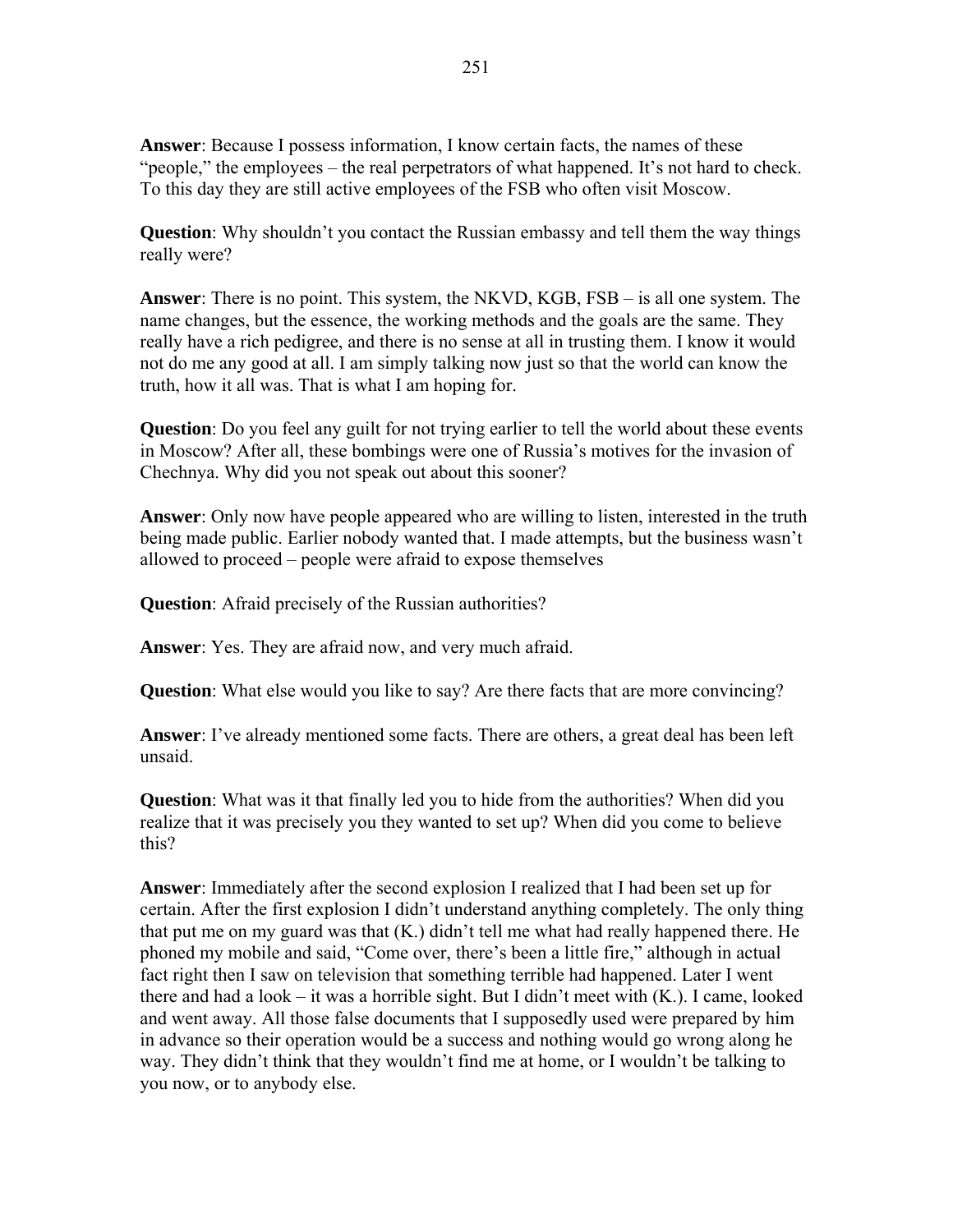**Question**: After what happened did anyone get in touch with you?

**Answer**: No. After the 13<sup>th</sup> I left Moscow. I know that afterwards there were Moscow FSB employees working in our republic. They tried to break down my relatives, frightened them very badly. At first, I heard, they offered my sister money. Then when she refused the threats began and the demands for her to give an interview and say that I was capable of it. First bribery, then menaces. I know they took her out to the cemetery with her little child, who wasn't even three yet, so that she would give testimony discrediting me, otherwise they would kill her and her child. Those are the methods the FSB works with.

**Question**: What do you friends and acquaintances think about this?

**Answer**: As for my friends and acquaintances: no one who knows me believes that I could have done it.

**Question**: There is testimony against you from several prisoners?

**Answer**: I know that there are several people who are supposedly also accused of terrorist acts, and these prisoners are giving testimony against me. But knowing the system of the KGB and FSB, there are150 million people living in Russia and with that system it's always possible to manufacture witnesses for a specific case. For the FSB it would not be a problem. And there is another point too: when they say how it all happened there, the thing that amazes me most of all is the naivete of our Russian citizens. How can they think that it is possible to bring, as they say, ten tons of explosive into Moscow and carry out an explosion – it isn't possible. Apart from the special services nobody could do it. This naivete of our citizens surprises me greatly.

**Question**: The mass media are saying that in Western Georgia in Adjaria one of the men suspected of involvement in the terrorist attacks in Russia has been arrested and supposedly he is now giving testimony that satisfies the Russian special services. Do you not think it possible that he can give testimony against you? And in general, are you acquainted with this man?

**Answer**: All I know is that a certain Adam Dekkushev has been arrested and he is giving some kind of testimony. I do not doubt in the least that he is giving precisely the testimony that is in the FSB's interests. And that is not surprising, knowing this system. Let us recall one example from history, the arrest of Beria. On the second day after his arrest Beria had confessed that he worked for 10 foreign intelligence services. Consequently, everyone who falls into the hands of the FSB will say what suits the FSB and everything they want to hear.

**Question**: Does it follow from this that all of these testimonies are fabricated and beaten out of the suspects under investigation by force?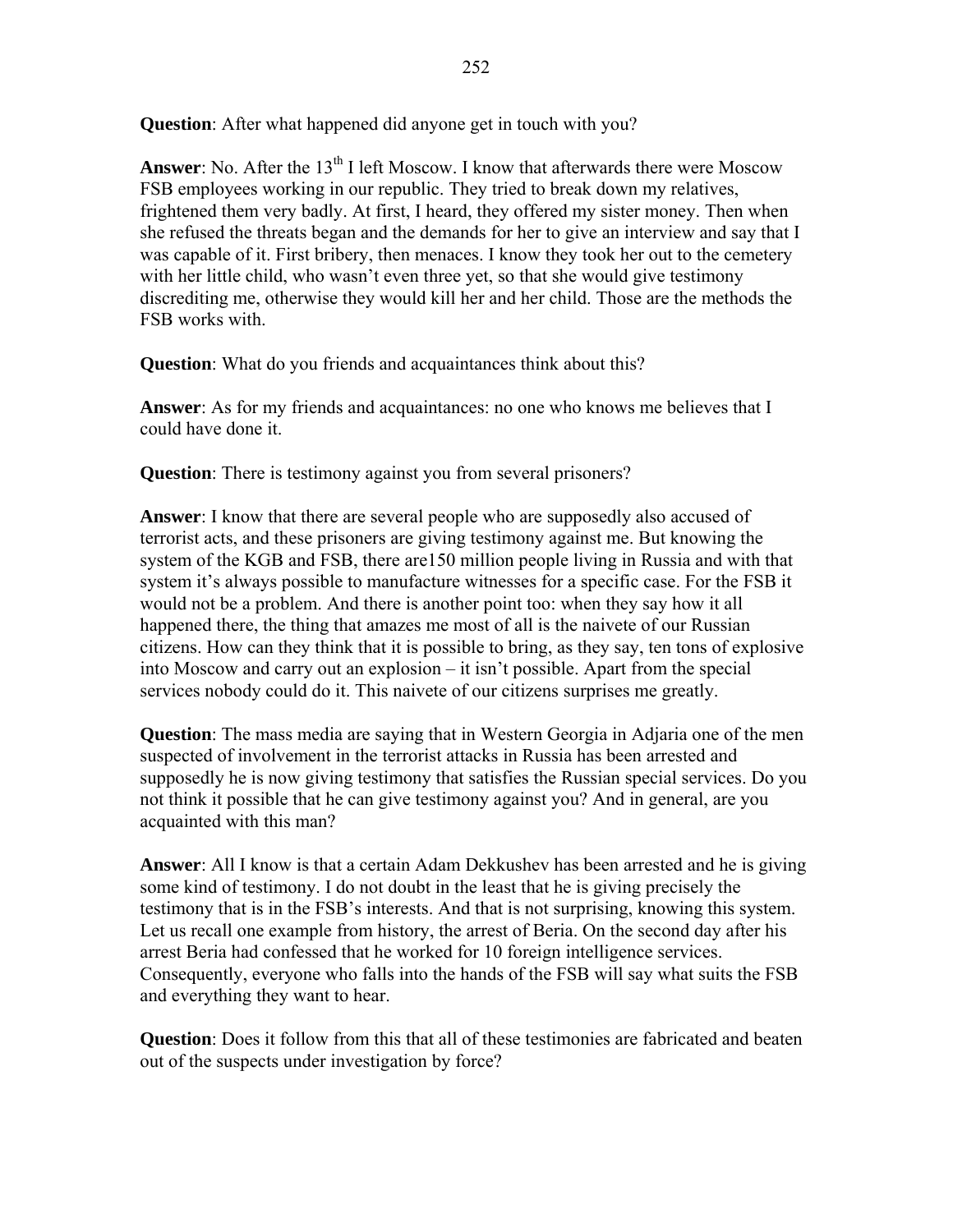**Answer**: Of course. Any man who has fallen into their hands even once or has come up against this system in at least some way, for him it's no secret.

**Question**: Are you not afraid for your life? Are you not afraid of falling into the hands of the special services?

**Answer**: Of course, I do not rule it out. I know that the special services are offering big money to have me eliminated.

**Question**: Is it a question of elimination?

**Answer**: In the special services it is only a question of elimination. That is, it is not in their interest to take me alive, because I will talk. But it is not ruled out that the same thing could happen to me as to this man. And I will say what they want to hear from me, even if I am signing my own death sentence with my words. The truth is what I am saying now, while I am free. Not in their hands.

**Question**: So you do not offer any guarantee for your own self, that if you are caught you will not give false testimony against yourself?

**Answer**: Of course not. If I end up in their hands, in the hands of the FSB, I will not be saying what I am saying now, I will be saying what they want.

**Question**: Well if Beria was unable to resist these tortures I think there are probably not many who could stand up against the FSB. And they have a lot of ways of beating information out of you.

**Answer**: Of course.

**Correspondent**: Thank you for agreeing to give us an interview. Thank you very much. And we hope that this very interview of yours will cast light on the true perpetrators and the instigator of this crime.

**Answer**: I very much hope so too.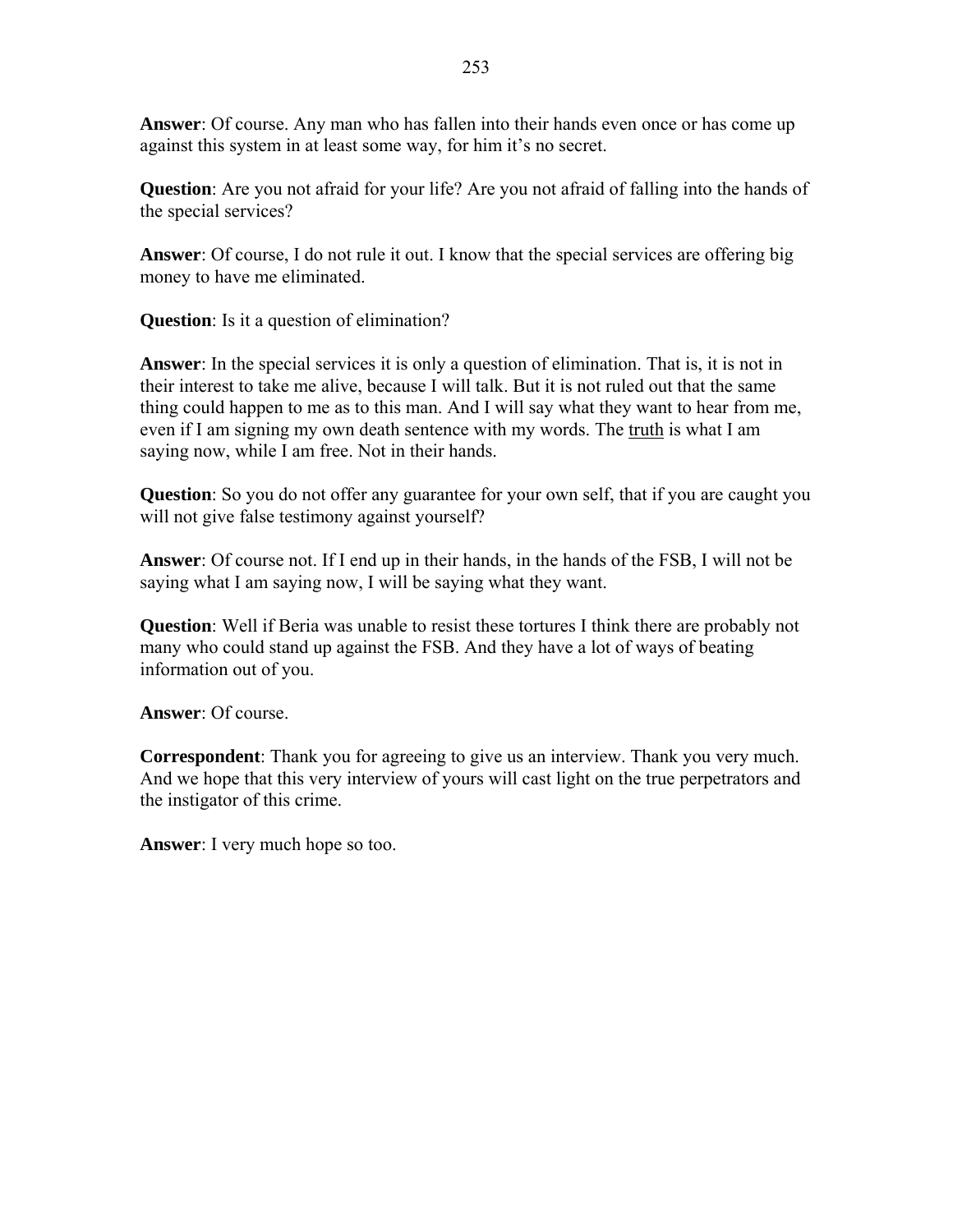## **Appendix 19**

### **Questions for A. Gochiyaev**

- 1. Three group photographs have been placed on the site FSB.ru. In two of them Gochiyaev (according to the FSB) is photographed together with Khattab. In the third Gochiyaev (according to the FSB) is photographed together with a different man. Can you tell us if it is you that was photographed in these photographs? If it is you photographed in them, when and in what circumstances were these photographs taken and were you really photographed together with Khattab? Why were you photographed with Khattab and why was Khattab photographed with you?
- 2. Was the testimony published by us on the Grani.ru site and presented by us to the commission written by your own hand?
- 3. Do you confirm that it is your testimony?
- 4. Can you indicate the name of your friend who in your opinion is an FSB agent?
- 5. Can you prove that your friend was a member of the FSB?
- 6. Who else in your opinion was connected with this operation? In your opinion were these people employees or agents of the Russian special services?
- 7. Does the name Laipanov mean anything to you and what relationship does Laipanov have to you?
- 8. Describe in detail your actions after your acquaintance phoned you at night on your mobile and told you there was a fire at your storage premises, until the time when you fled from Moscow.
- 9. Can you remember the number of your mobile phone and the telephone number (numbers) of your friend? What was his home address, where and when and how often did you meet with him? How can we find him now?
- 10. State in detail exactly which services you telephoned and warned about possible explosions, what exactly you told them, exactly which addresses you gave, whether you gave your own name and the reason why you were calling. Describe these calls in as much detail as possible, indicating the time of day, the date and the circumstances in which the calls were made.
- 11. From which telephone did you call? What answer did the operator give you? (telephone service operator) (emergency services operators).
- 12. Are you acquainted with Krymshamkhalov and (or) Batchaev? If yes, how and when and in what circumstances did you make their acquaintance? What was the connection between you? At what intervals did you meet?
- 13. What do you know and can tell us about these men?
- 14. From your testimony it follows that you did not know there was explosive in the storage premises you had rented. Do you confirm this?
- 15. Do you know exactly what explosive, what type of explosive and what quantity was located in your storage premises?
- 16. When exactly was it delivered, can you remember the schedule of these deliveries, who exactly delivered it? Can you state the surnames of these people?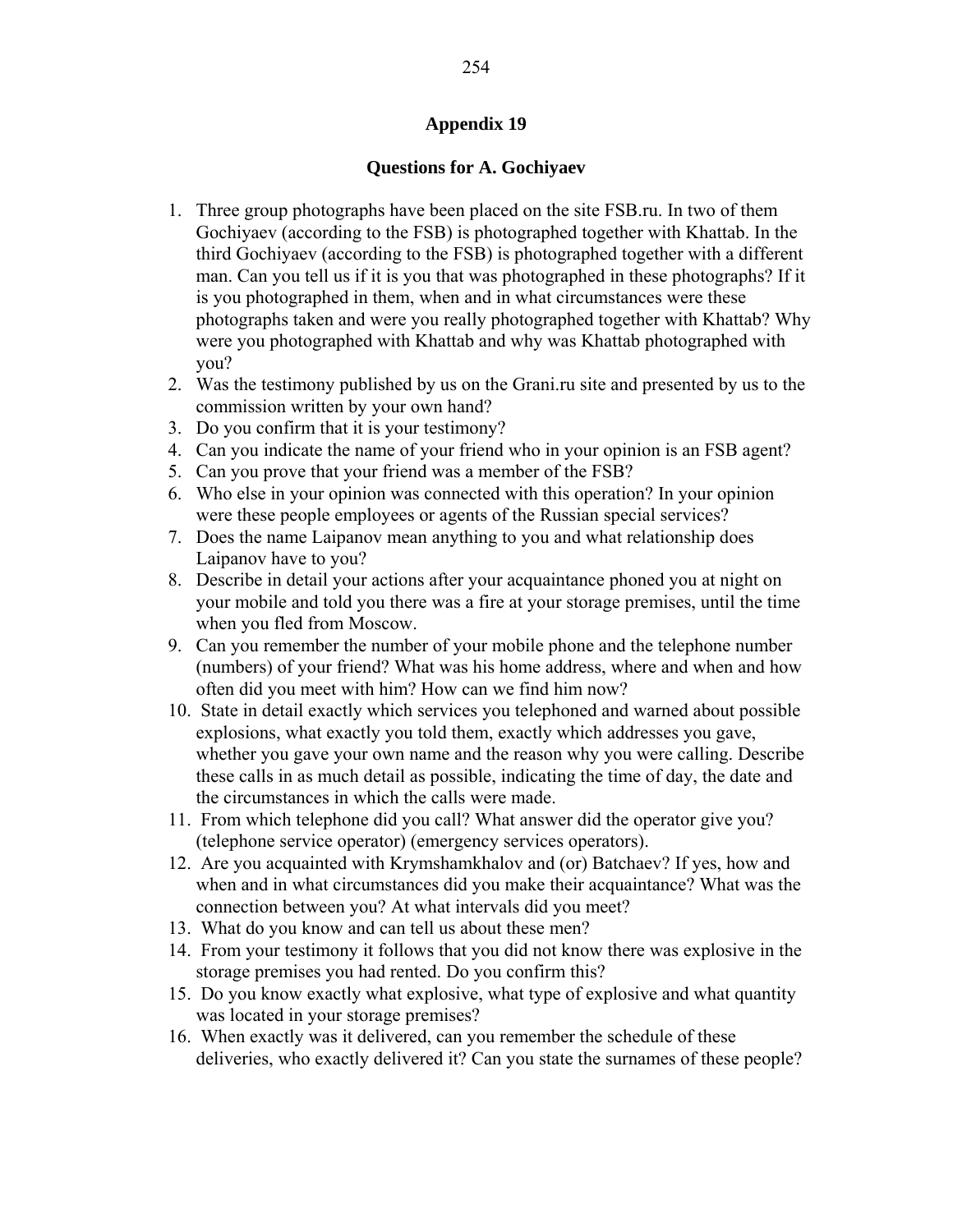- 17. If you are correct in believing that your friend was an FSB agent, who in your opinion was behind him and to what end was this operation planned and carried out?
- 18. What do you know today about the involvement (or non-involvement) in this operation of the FSB or any other special services of the Russian Federation or any other states? When and to what end was this operation commenced?
- 19. Can you prove that you knew nothing about the preparation of the terrorist acts?
- 20. Can you name people who could have or definitely did take part in this operation?
- 21. What response could you give if any of these people testified in a face to face confrontation that you were aware that there was explosive, and not sugar, in the storage premises rented by yourself.
- 22. What response could you give if any of these people testified in a face to face confrontation that he was under your command and received his instructions concerning the transport of the explosive from you?
- 23. Are you a relative of the R. Gochiyaev who was convicted a few days ago and are you connected in any way with his arrest and conviction?

*The answers to all the questions are ready, you can discuss them in detail at the meeting with Tsoriya. [Written by A. Gochiyaev.]* 

Aug. 04.02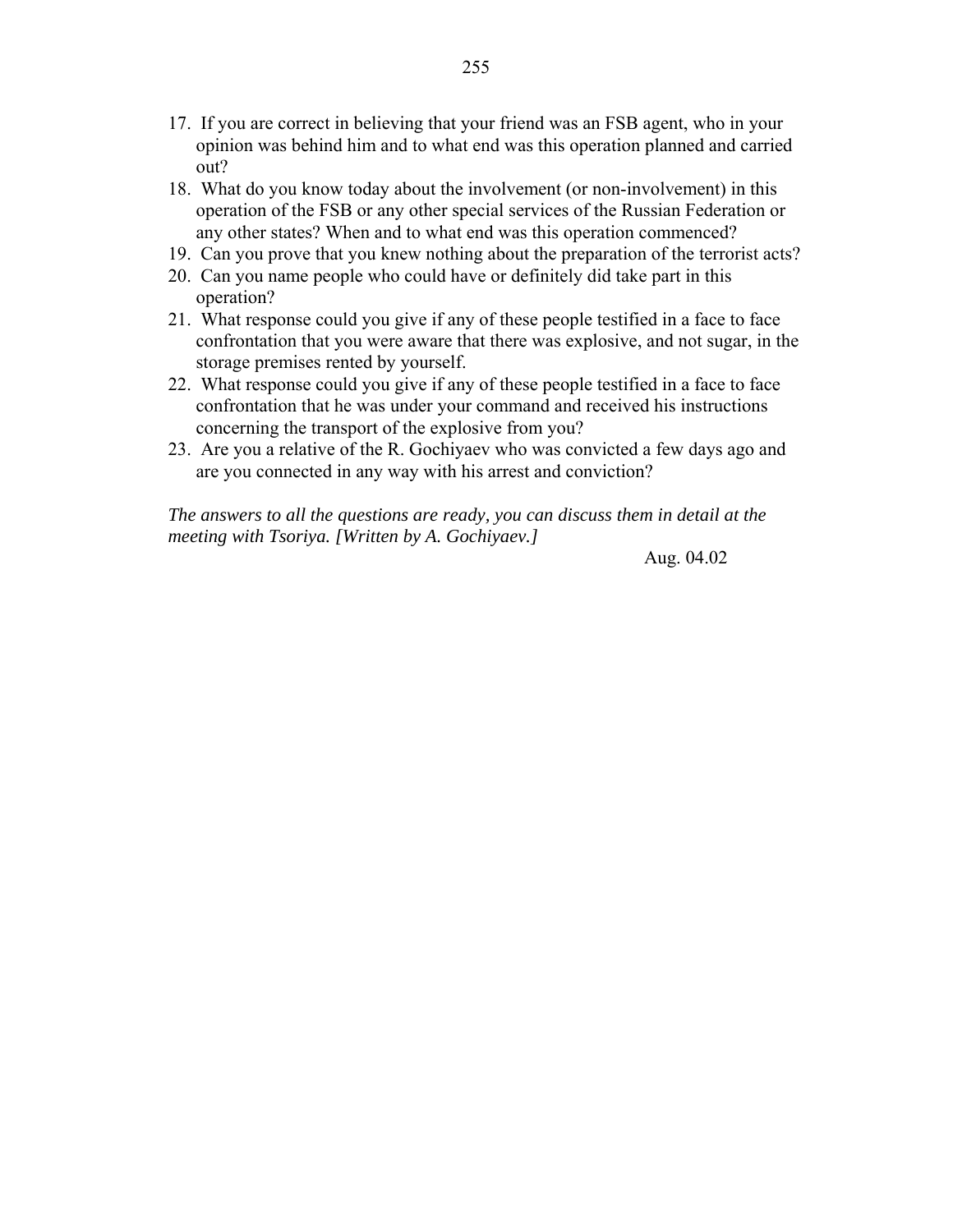## **Appendix 20**

## **DECLARATION**

On March 5, 2002 I, Nikita Sergeevich Chekulin, the former acting director of the scientific Research Institute "Roskonversvzryvtsentr" of the Ministry of Education of Russia, made a statement criticizing Russian officials for having concealed facts and prevented the investigation of the system of theft of explosive substances, their illegal distribution on the territory of Russia and also the illegal export from the country components of jet-propelled projectiles and rockets.

Over the last year I have not received any reply.

During this time certain of the mass media have spread slanderous assertions about me on the basis of materials supposedly received from the Federal Security Service and supposedly stamped secret.

No denials from the FSB were forthcoming.

At the same time officials of the FSB, MVD and the Public Prosecutor's Office, in response to requests from State Duma Deputy S.A. Kovalyov, provided him with false information relating to my statement.

Thus for instance the Deputy General Public Prosecutor Kolmogorov in a letter of August 13, 2002, referring to the check supposedly carried out by the FSB, claims that army unit No. 92 919 and the "Roskonversvzryvtsentr" Research Institute supposedly "have never had and do not have anything to do with each other."

I am in possession of authentic documents which confirm the facts of the systematic signing of contracts between the commander of army unit No. 92 919, Shatov, and the director of the "Roskonversvzryvtsentr" Research Institute, Shchukin, for the supply of explosive substances beginning from 1997. I have data on the payments made from the account of the Research Institute to the account of the army unit concerned, information on the volumes and types of explosive substances supplied, included those sent abroad, in 1998, 1999 and 2000.

On March 5, 2002 I first made public the fact that there were indications of the theft of 5 tons of hexogene slabs from this same army unit No. 92 919. But they were not investigated at all. These named examples and others demonstrate that Russian officials are, as previously, performing actions in clear contravention of Russian law in investigating the facts stated by myself.

The analysis I have carried out of the statements made by official spokesmen for the Russian special services concerning the origin of the explosive substances used in the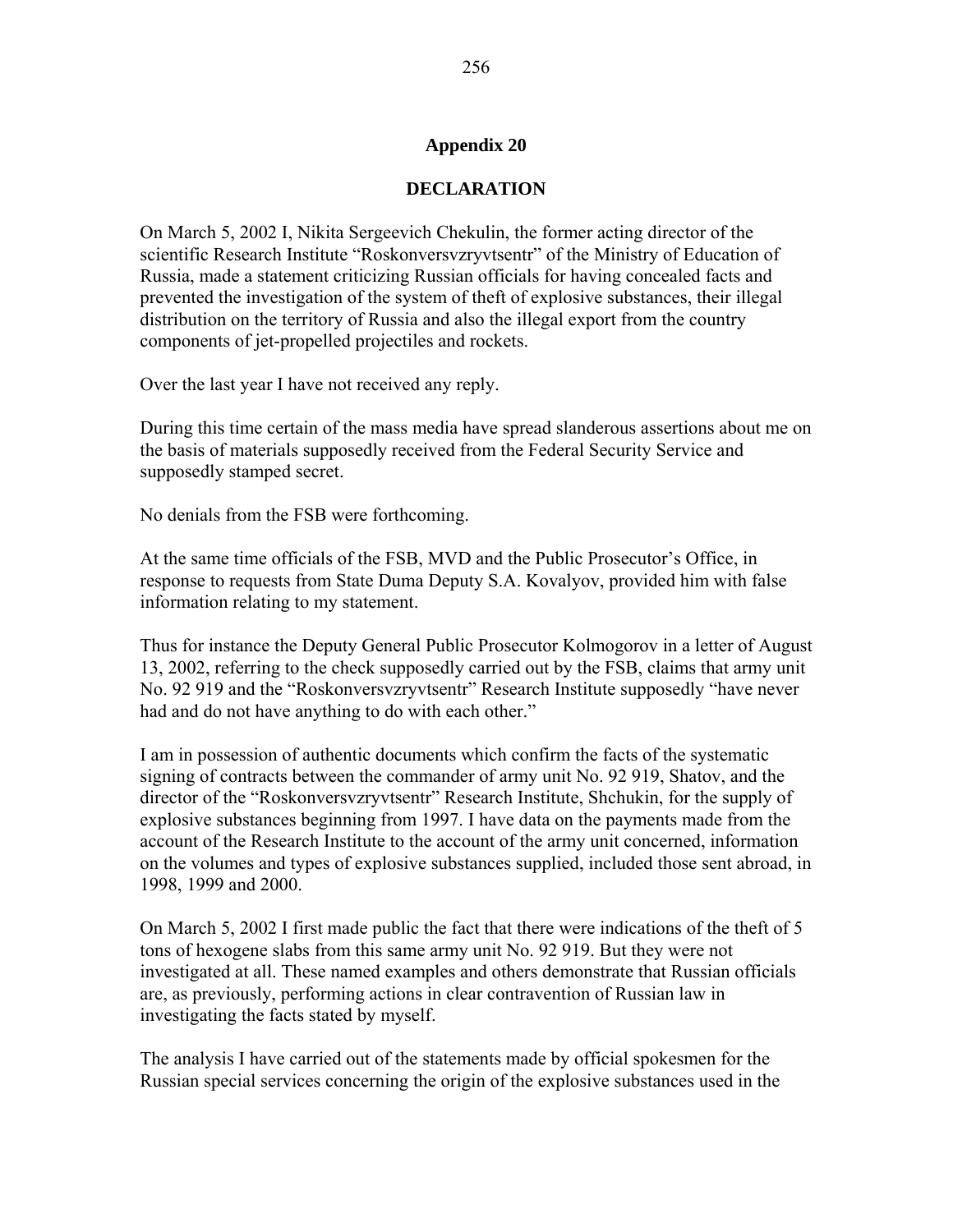detonations of apartment blocks in 1999 makes it possible to conclude that they are unreliable.

London, March 5, 2003 Nikita Sergeevich Chekulin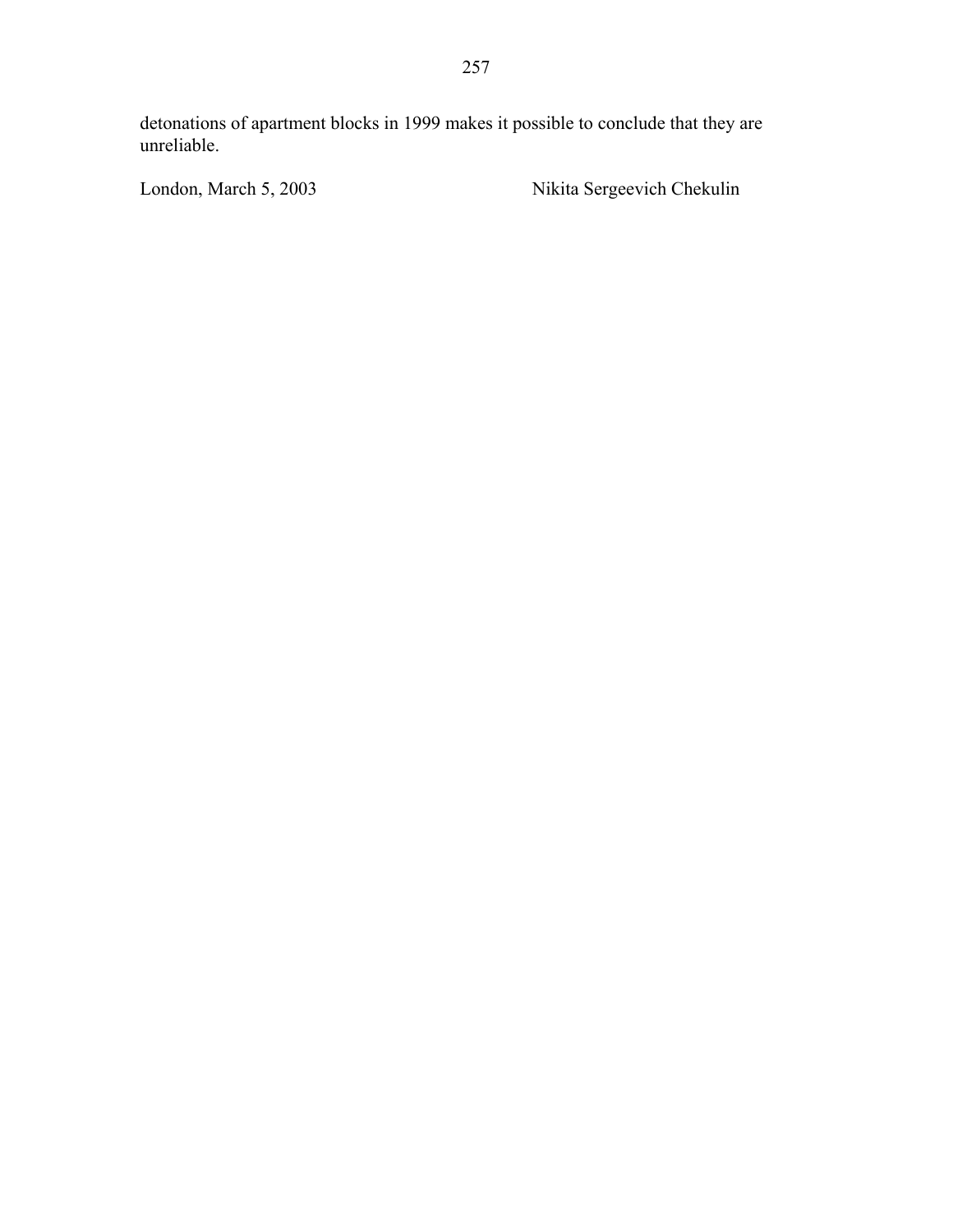#### **Appendix 21**

#### **The Terrorist Attacks of 1999: What Explosives Were Used?**

#### **N.S. Chekulin**

### **Former acting director of the Scientific Research Institute "Roskonversvzryvtsentr" of the Ministry of Education of Russia**

## **ANALYSIS OF THE ACCOUNTS OF THE SOURCE OF THE EXPLOSIVE MATERIALS USED TO BLOW UP RESIDENTIAL BUILDINGS IN 1999**

#### **The initial version: hexogene**

On September 10, 1999 the newspaper *Moskovsky Komsomolets* published material about the explosion on Guryanov Street, in which it said: "Yesterday an anonymous caller phoned the Interfax office and declared, speaking with a Caucasian accent: 'What happened in Moscow and Buinaksk is our response to the bombing of the peaceful villages of Chechnya and Dagestan'." That was how the Chechen-Dagestani version of events first came to light.

At about the same time the mayor of Moscow Yury Luzhkov was announcing from the television screen that Chechens were undoubtedly involved in the bombings.

In a television interview after the explosion on Guryanov Street the Director of the FSB Patrushev stated that an analysis of the explosive material used had discovered traces of "hexogene and TNT."

On September 10, 1999 the Moscow and Moscow Region department of the FSB announced that the collapse of the entranceways of the house on Guryanov Street occurred "as a result of the detonation of a high-explosive mixture with a mass of about 350 kg. the explosive device was situated at street floor level. Chemical investigations of items removed from the scene discovered on their surfaces traces of … hexogene and TNT."

On September 15, 1999 the head of the Ministry of the Interior's Central Office for Combating Organized Crime Kozlov confirmed that at Guryanov Street it was not a home made pyrotechnical mixture, but industrial explosive that was used.

On September 23, 1999 the head of the engineering and technical section of the Ryazan Region UVD (Office of the Interior), senior lieutenant Yury Tkachenko, carried out an express analysis of the substance discovered in the house on Novosyolov Street in Ryazan. According to Tkachenko's report the gas analyzer indicated "fumes of a hexogene type explosive." Then this expert confirmed this conclusion repeatedly in video and audio recordings.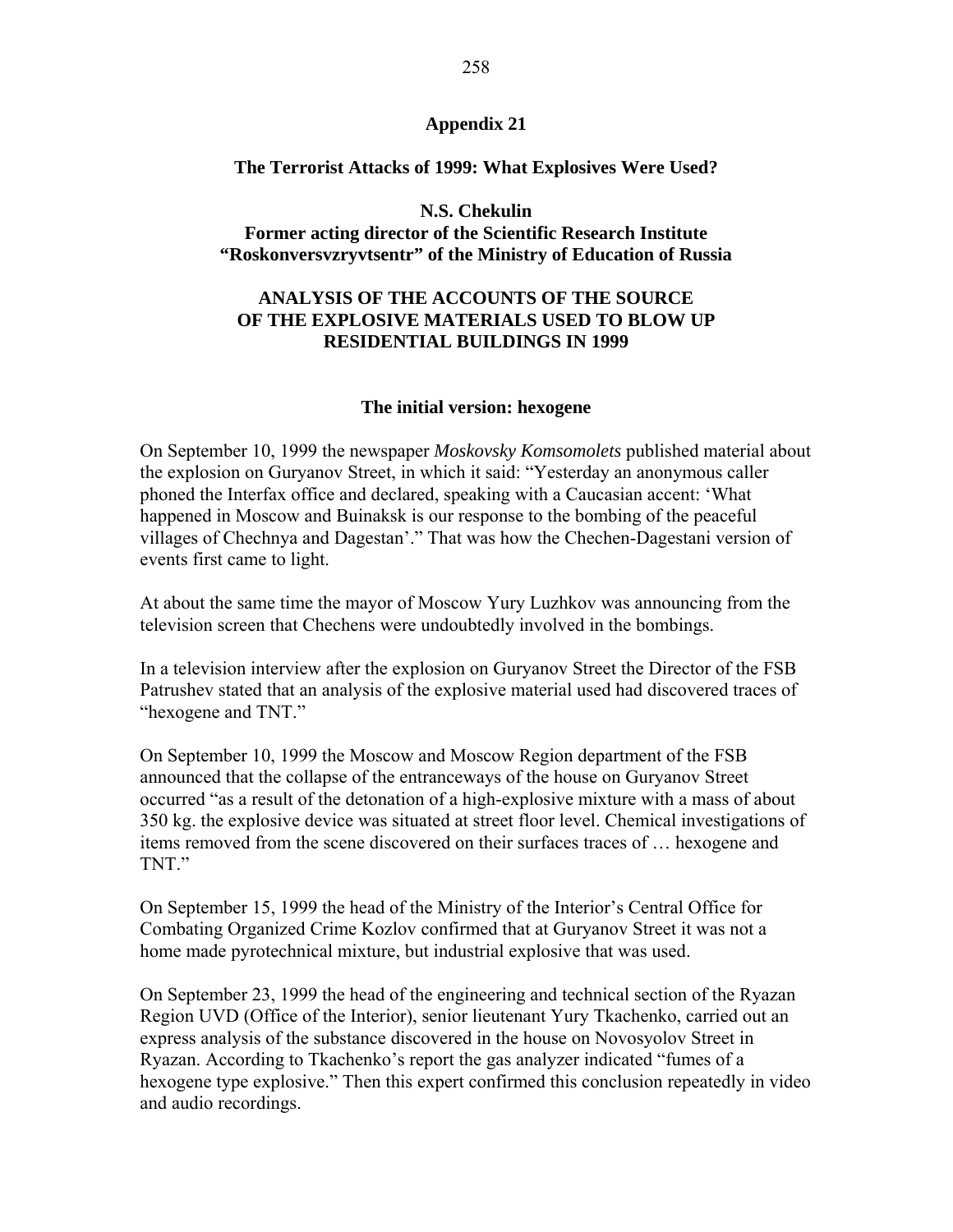On September 23 , 1999 the MVD press center issued an official statement concerning what was found in Ryazan on Novosyolov Street: "In investigating the substance in question the presence of hexogene fumes was discovered." At the same time the MVD emphasized that an explosive device was disarmed.

#### **The second version: an identical explosive**

On March 16, 2000 the first deputy head of the operational investigations office of Department "T" of the FSB, General Shagako, announced at a press conference: "The constituents of the explosive substances which were discovered in the basement premise on Borisovskye Prudy Street in Moscow, and also the constituents of the explosive substances which were discovered in the town of Buinaksk on September 4, 1999 in a ZIL-130 automobile, unexploded, they are identical, i.e. the composition of these substances includes ammonium nitrate and aluminum powder, in particular cases there are admixtures of hexogene and in particular cases there are admixtures of TNT."

Then Shagako stated that two months earlier in the Urus-Martanov region of Chechnya the FSB had discovered a center for training demolition specialists, and 5 tons of ammonium nitrate had been discovered on the territory of the camp. "Also found here were activating mechanisms similar to the mechanisms that were used in the explosions that I have already listed … the activating mechanisms discovered in the ZIl-130 automobile, in the town of Buinaksk and also the activating mechanisms discovered in the basement premises in the city of Moscow on Borisovskye Prudy Street, in the course of a criminal investigation were proved to be identical."

Shagako went on to list identical items: "Casio" watches, single-colored wires and other things that were found in Khattab's camps.

At the same press conference FSB General Zdanovich asked a rhetorical question: "Have there been any cases of theft of this explosive from the state factories where it is produced using specific technologies?" And he answered himself: "I can say immediately that there have not, at least our investigation is not in possession of any such data."

### **The third version: "hexogene-free"**

On March 20, 2000 during the recording of an NTV program with the author Nikolaev, FSB General Zdanovich stated that hexogene was not used either in Ryazan or in the other cities in Russia in the bombings of apartment blocks. The program was broadcast on March 24.

On December 22, 2000 *Moskovsky Komsomolets* published an interview by the correspondent Alexander Khinstein of the head of the operational investigations office, the deputy head of the FSB's Department "T," General Mironov. In the interview a new FSB version of the explosions that had taken place was given.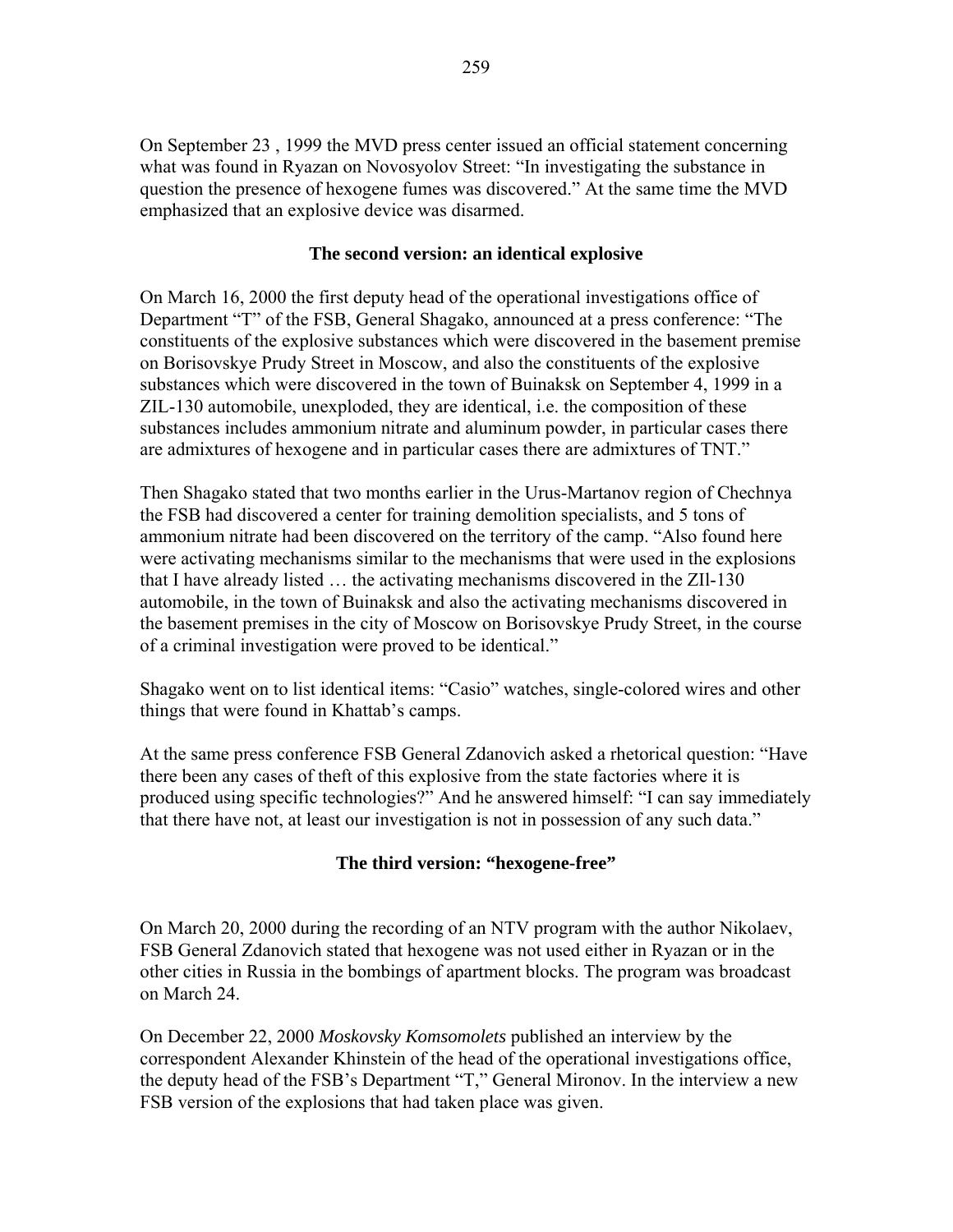Khinstein's question: "We have touched on the subject of the Moscow explosions. Is it possible to say with certainty how these terrorist acts were prepared?

Answer: "Yes, all the elements have already been put in place. Some of the perpetrators of the crime have been arrested. The main ones are being sought. We know in addition how this explosive was produced, who was issuing the orders … It is interesting to note that even before the explosions in Moscow and in Buinaksk the same technology had been developed in other places, for instance in Tashkent. The mixture of components there was exactly the same. We believe that a similar explosive has been used to commit terrorist acts in Africa."

General Mironov confirmed that in the terrorist acts in Moscow and Volgodonsk "Casio" watches were used.

Khinstein's question: "Shortly after the explosions quite a few different accounts appeared of how exactly the hexogene was delivered to Moscow?"

Answer: "Today we've worked out the entire route … In Chechnya there were two sabotage training camps: foreign instructors trained fighters in Serzhen-Yurt and in Urus-Martan. At these bases there was a special installation for producing the explosive mixture in large quantities. Its components included ammonium nitrate, aluminum powder and sugar. About fifteen tons were prepared: they used five and ten were confiscated by us. As far as we know, it was made by fighters of Uzbek Nationality. The explosive was specially transferred to Kislovodsk and based there, and from there in a heavy-duty van they delivered it to Moscow together with sacks of sugar. They distributed it round several addresses. Two of these addresses everybody knows: Kashirskoe Chausse and Guryanov Street …"

On May 14, 2002 the full text was published of an answer sent from the General Public Prosecutor's Office, signed by Kolmogorov, in response to an inquiry by State Duma deputy Kulikov concerning the results of the investigation into the criminal cases initiated on the basis of the explosions in Moscow and Volgodonsk, and also concerning the FSB exercises that took place in Ryazan in the fall of 1999. Kolmogorov signed a statement from his subordinates, which stated:

"As a result of a complex of investigative actions and operational investigative measures exhaustive proof was obtained that the acts of terrorism being investigated were committed by an organized criminal group consisting of illegal Chechen armed formations under the leadership of A. Sh. Gochiyaev and which also included Yu. I. Krymshamkhalov, T.A. Batchaev, A.O. Dekkushev, D.V. Saitakov, Kh. M. Abaev and a number of other individuals."

Not one of the individuals named is a Chechen by nationality.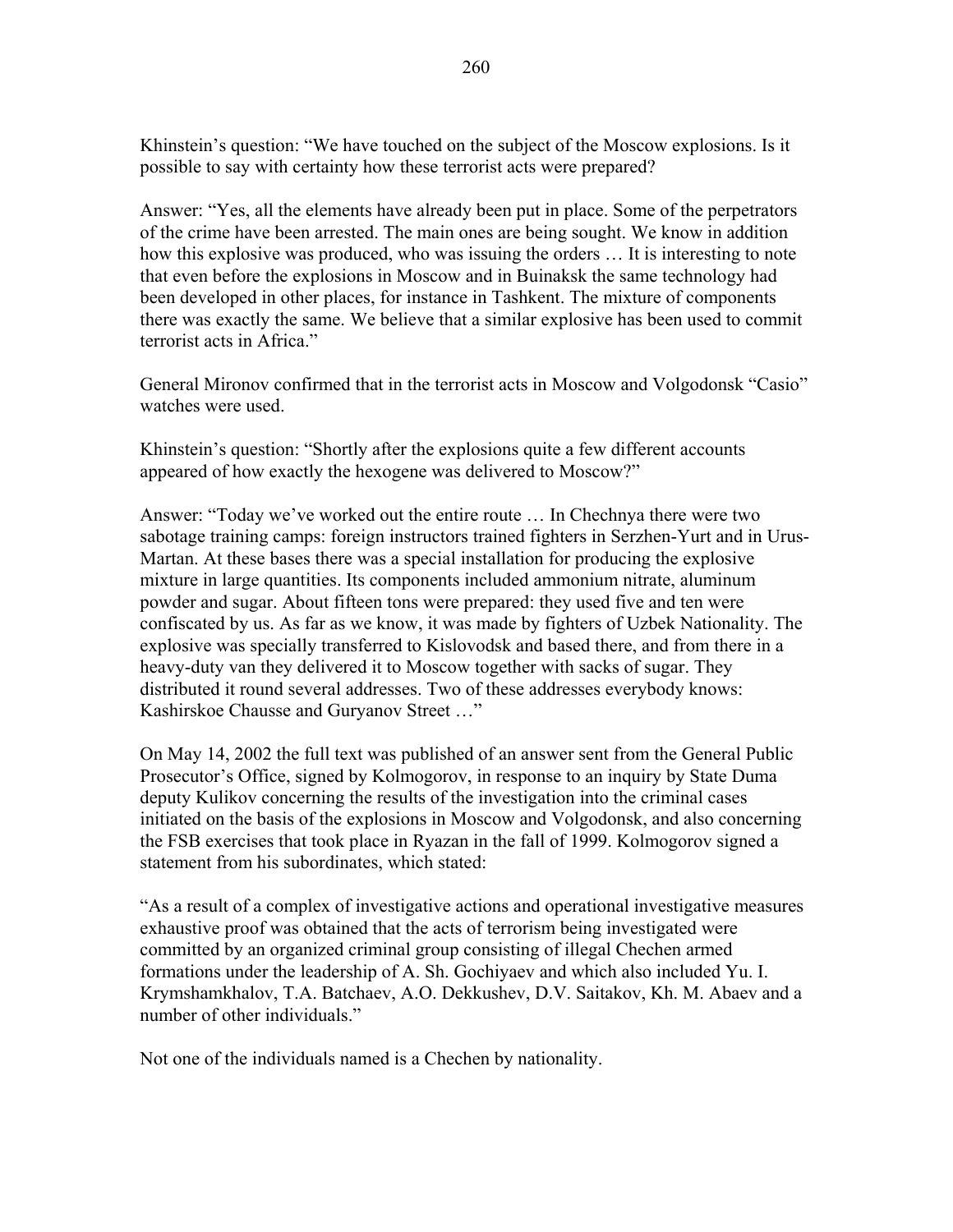The General Public Prosecutor's Office does not adduce any information concerning the name of the explosive substances used, their origin and the means of their delivery. Against this background the position of the General Public Prosecutor's Office regarding the verification of the events of the so-called "Ryazan exercises" is highly indicative. Kolmogorov can think of nothing better than to give a detailed description of an explosive substance that was not found in Ryazan. His letter states in particular:

"The expert explosives analysis carried out in connection with the case has established that the sacks contained saccharose-disaccharide based on glucopyranose and fructoranose. Traces of high-explosive substances (TNT, hexogene, octogen, TEN, nitroglycerine, tetryl and picric acid were not discovered in the substance under investigation."

That is to say, seven possible names of explosive substances – no more and no less. The names given do not include "ammonium nitrate," "aluminum powder or dust," "sugar," "industrial oil" or "plastic explosive."

The letter from the General Public Prosecutor's Office also contains one other piece of testimony:

"The police detachment that arrived in response to the call discovered in the basement of the house indicated three sacks containing a white, friable substance and a device consisting of three "Crown" electric batteries, an electronic watch and a 12-calibre hunting cartridge, resembling an electro-detonator ... In view of the fact that the objects found bore a resemblance to the home-made explosive devices used in the explosions in Moscow, it was decided to evacuate the residents of the building, and the FSB Department of Russia's investigative section for the Ryazan Region initiated a criminal case on the basis of indications of a crime as stipulated in articles 30 part 3 and 205 part 1 of the Criminal Code of the Russian Federation (attempted terrorism)."

## **The fourth version: "sugar"**

On September 9, 2002, on the third anniversary of the explosion on Guryanov Street *Rossiyskaya Gazeta* published a new interview with Ivan Mironov, still in the same post. Answering the very first question the general said that he did not see any need to engage in polemics with Boris Berezovsky, since "In two years the investigation has gathered enough incontrovertible evidence of the guilt of concrete individuals to construct a single precise and logically motivated version of the Moscow terrorist acts." According to Mironov's version the main organizer and executor of the explosions was the Karachaevan Achemez Gochiyaev.

Mironov's answer concerning the motives for the crimes in Moscow and Volgodonsk is interesting. The general answers: "Khattab was pursuing the goal of creating a 'second front'. It was planned to use general terror to draw the peoples of the entire Northern Caucasus into the military action, to set, say the Ingushetians and the Ossetians against each other and totally intimidate Russia so that Russians would not feel safe anywhere."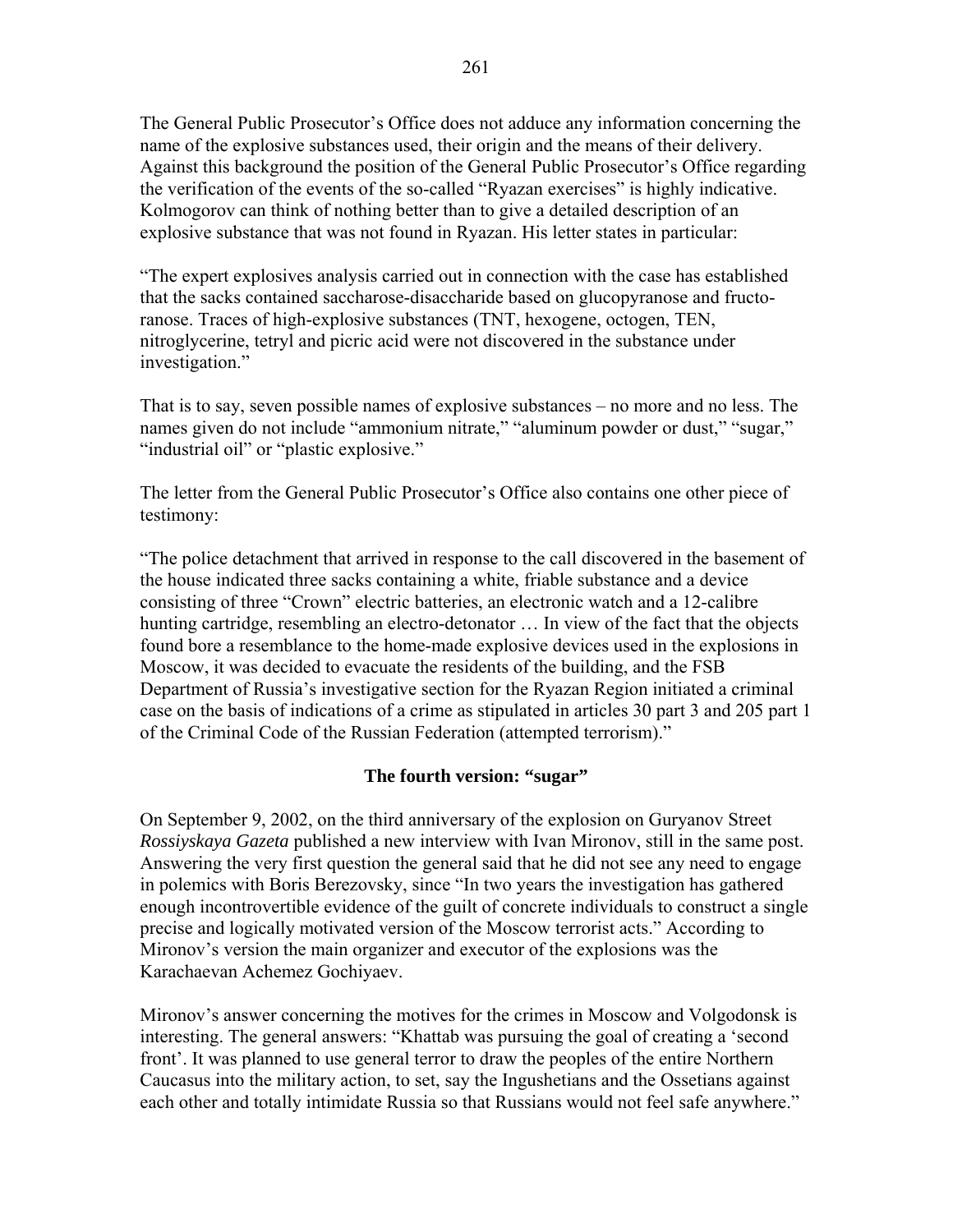At this point we should revert to Mironov's answers to a similar question in December 2002. Then he highlighted the version of vengeance by the Karachaevans for the death of their fellow-fighters who had invaded the territory of Dagestan. "The second point is purely political. The fighters wanted to demonstrate their ferocity and decisiveness, to punish absolutely innocent people for the start of military action."

Mironov's answers to questions about the composition of the explosive mixture used are extremely important. He said: "this composition is used in geological work. We know the proportions of ammonium nitrate, aluminum powder and ordinary industrial oil, which is added as a binding agent. In addition they added dry TNT and as an explosion initiator they used plastic explosive to heat up the main mass."

The general dwelt in particular on the role played by sugar. "At first we thought that it was just being used for camouflage, in order to conceal the delivery. But it turned out to be an active component that is totally involved in the explosion. When it does, a great deal of heat is developed and a large amount of oxygen is burned. An airless space is created at the site of the explosion and a high temperature, which also makes it impossible for anything living to survive."

To the question of why it had been so difficult to determine the composition of the mixture, the general replied: "When the aluminum powder is triggered no visible traces are left at the site of the explosion."

Then came the question: "If there are no traces, how did the FSB explosives specialists determine the composition of the mixture?"

The general answered: "In Chechnya in the hiding places that we discovered we gradually began finding detailed instructions on bombs and explosives work, mostly in Arabic." He said that the explosion technology was developed by Abu Umar, who was killed in the course of the special operation, but "in Kurchalo we found his workshop, where they made various mechanisms for explosive devices." According to Mironov the guerrilla fighters had organized their explosives work "on the professional level, adapting themselves to conditions in the field. The way they discovered to produce an explosive substance is relative simple in its preparation because it is put together from substances which can almost be found in the kitchen."

On December 10, 2002 the press service of the Rostov Region office of the FSB announced the solution of the terrorist act in Volgodonsk, remarking that "the investigative agencies have carried out explosives, criminalistic, biological and chemical analyses. It has been established that the power of the explosive device was equal to about two tons of TNT." No information was given concerning the explosive substances used.

# **WHAT HEXOGENE IS AND WHAT COULD HAVE BEEN USED TO BLOW UP THE APARTMENT BLOCKS**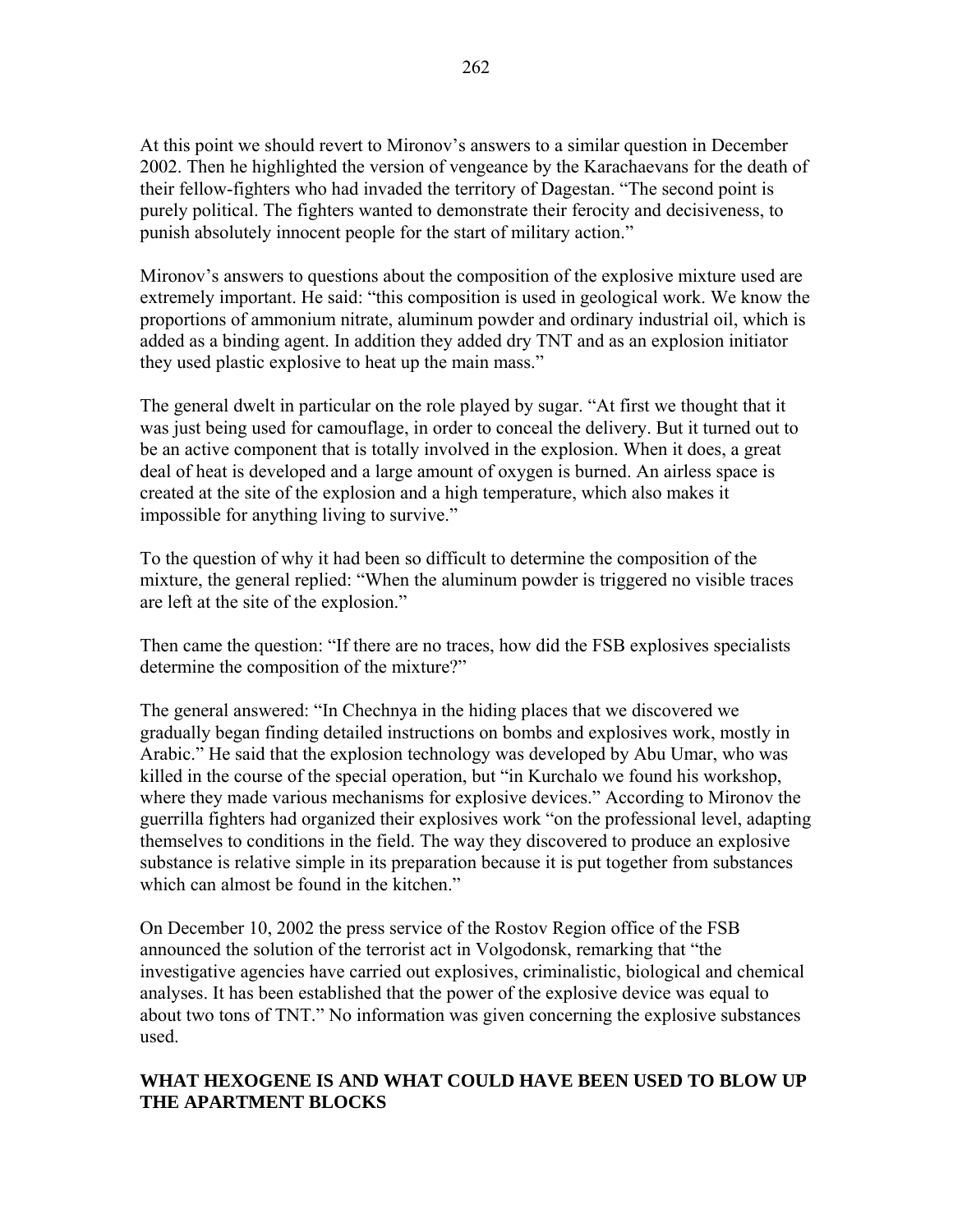Hexogene is a highly powerful explosive substance. Its chemical composition includes the following elements: carbon, hydrogen, nitrogen and oxygen. In the specialist literature it is referred to as cyclotrimethylentrinitroamine.

Hexogene is a product of the nitriding of urotropin. The raw materials for making hexogene are urotropin, which is also used for medical purposes, for instance kidney treatment, and nitric acid.

Hexogene is a white crystalline powder with a bulk density of about 1.1 g/cm<sup>3</sup>. Its compressibility and density are increased by the addition of a deterrent: paraffin or ceresin wax.

Hexogene is highly sensitive to mechanical action, in other words it is a highly dangerous explosive. For instance, hexogene is twenty times more sensitive than TNT and its destructive capacity is also significantly greater.

Hexogene is toxic, when working with it personal protective clothing is used to prevent the powder coming into contact with the skin and mucous membranes, or entering the lungs and digestive tract.

In military ammunition the term "hexogene" is used to mean deterred hexogene in complete products, i.e. hexogene slabs, which are designated as "A-iX-1" or deterred hexogene mixed with TNT and other explosive substances. In this case the products are designated as "A-IX-2" or in some other similar manner. These items of ammunition include high-explosive fragmentation shells such as NURS "GRAD," S-13 and other classes of rockets and torpedoes.

In the pure form hexogene is only used to fill particular types of percussion caps and detonators. For demolition work it is used mixed with TNT, aluminum and ammonium nitrate, or with the addition of deterrents. The hexogene-containing mixtures PVV-4 (plastic explosive), EVV, TGA, MS, TG and others are only produced under industrial conditions using special equipment. MS is used for making nautical mines and TG-50 for making hollow charge projectiles.

For industrial purposes hexogene is only used as a component of explosive mixtures. These include the so-called ammonium nitrate explosive substances. These are the ammonites – explosive mixtures consisting of ammonium nitrate and nitrogen compounds of TNT, hexogene and other substances: and ammonals – i.e. ammonites with aluminum powder additives.

Of the existing industrial explosive substances only ammonites, ammonals and several of their types are capable in the powder state of detonation by percussion caps, detonators, electro-detonators and detonating fuses.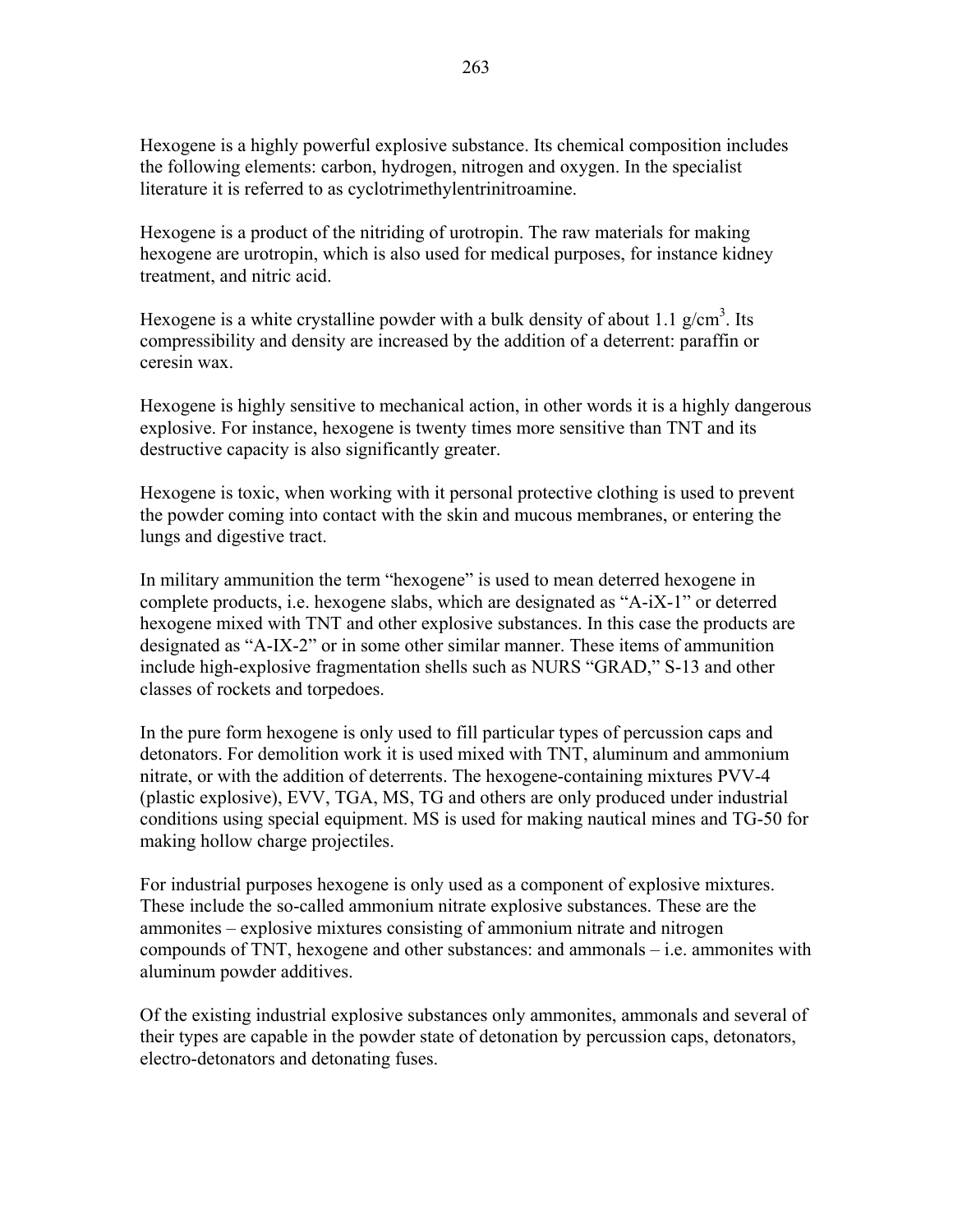In all the versions of events proposed by the FSB, home-made electro-detonators with "Casio" watches were used in blowing up the apartment blocks. This means that in the explosive mixtures used to blow up the apartment blocks in Moscow and other cities, only explosive including hexogene or a similar substance could have been used.

Ammonites and ammonals are called high-explosive or brisant substances (HES) because of their ability to produce brisance, i.e. their shattering effect on solid barriers in contact with their charges. Such a barrier could be rock or the walls and foundations of a building. The production of HES is classed as an explosion hazard technology, harmful to human health. The technological operations are mechanized and the most hazardous are automated or remotely controlled, i.e. from behind protective cover.

All of the above indicates a version of events in which the explosive used in blowing up the apartment blocks in Buinaksk, Moscow and Volgodonsk in 1999 was industrially produced.

## **THE "EVOLUTION" OF THE FSB VERSION CONCERNING THE CHECHEN ORIGINS OF THE EXPLOSIVE**

Immediately after the blowing up of the apartment blocks it was announced that the organizers and perpetrators were individuals connected with Chechen illegal armed formations, and the director of the FSB Patrushev announced from the television screens that traces of hexogene and TNT had been discovered. Why did Patrushev make that announcement? In all probability the conclusion of the experts involved in the investigation immediately after the organization of the explosions was that precisely these explosive substances were discovered, and so Patrushev broadcast it. In addition to that, Patrushev knew that the second Chechen war would start soon. And a war, as everyone knows, would wipe the slate clean and the attention of the press would be focused on new events. Finally, Patrushev did not think that he would ever have to provide explanations concerning subsequent events in Ryazan.

It should be emphasized that all subsequent statements by generals of the FSB concerning the origins of the explosive are unconvincing and seem implausible. Thus, on March 16, 2000, in describing only the two episodes of the discovery of explosive in on Borisovskye Prudy Street in Moscow and in the ZIL-130 automobile in Buinaksk, and also speaking of the explosive used in the two explosions in Moscow, General Shagako stated that "in particular cases there are admixtures of hexogene and in particular cases there are admixtures of TNT."

Which particular  $-$  i.e. not singular – cases does the general have in mind, while at the same time emphasizing that the main components are ammonium nitrate and aluminum powder? Shagako contradicts himself. At first he states that the explosive substances discovered are identical. Then he says that in a number of cases there was hexogene and in a number of cases there was TNT. There are substantial differences between these explosive substances. For instances, hexogene has a heat of explosion approximately fifty per cent greater than TNT, a speed of detonation thirty per cent greater, a pulverizing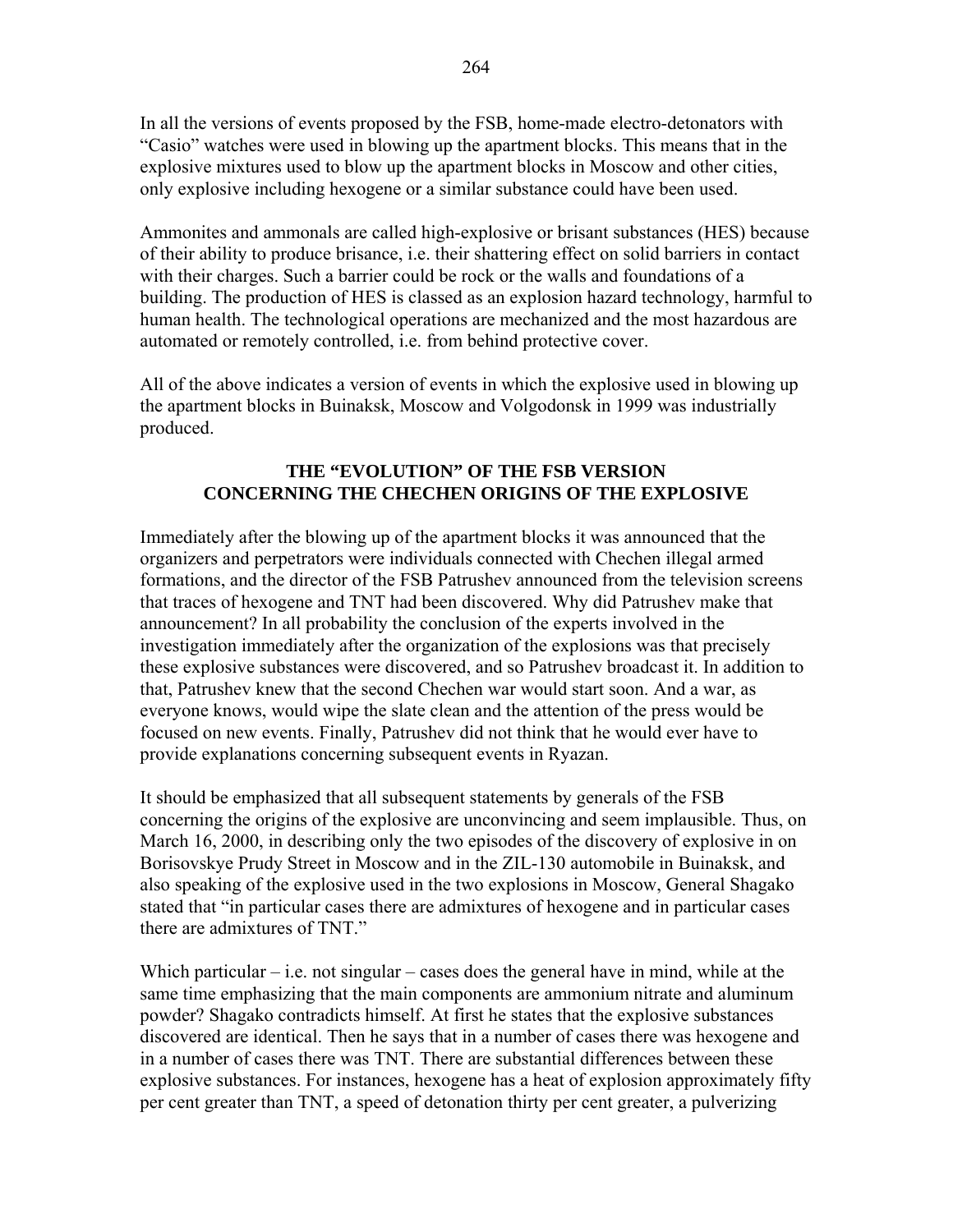capacity several times greater, a detonation capability 3-4 times greater and is also 20 times more susceptible to mechanical impact. Other characteristics also differ. This means that explosive mixtures with hexogene and explosive mixtures with TNT cannot be regarded as identical.

Only four days went by and then General Zdanovich publicly announced that there was no hexogene at all.

Then on March 16, 2000, General Zdanovich announced that the FSB knew nothing about any theft of explosive from state factories, but already in May 2000 the Minister of Education Filippov informed the FSB of the illegal removal of hexogene from military units and its dispatch to an unknown destination, and about numerous cases discovered of the illegal circulation of explosive substances, including from chemical plants. But for some reason this circumstance was not investigated within the framework of the criminal case concerning the 1999 bombings.

In December 2000 in an interview with Khinstein concerning the Moscow explosions, General Mironov declared that "some of the perpetrators have been arrested."

But that did not correspond to reality: no one had been arrested for the explosions in Moscow. Mironov goes on to state, in response to the question of "how exactly the hexogene was delivered to Moscow" that "today the entire route has been identified by us." He asserts that there was a special installation at sabotage training camps in two regions of Chechnya, i.e. one at the same time in two regions, "for producing the explosive mixture in large quantities. Its components included ammonium nitrate, aluminum powder and sugar." Why does the general mention "sugar"? Most likely because according to the version of events propagandized in the mass media the explosive was delivered disguised as sugar. But the general is clearly not certain exactly how: was it in sacks for sugar together with sacks of real sugar, or in a mixture with sugar together with sacks of sugar?

The following words of Mironov are extremely important: "Then the sugar was transferred to Kislovodsk, where it was based, and from there in a heavy-duty van together with sacks of sugar it was delivered to Moscow. They distributed it to several addresses." Here it should be noted that it follows from the general's words that the entire technological process of manufacturing the explosion was completed in full in Chechnya on a single unknown installation (which for some reason was located simultaneously in two regions of that mountain republic). But the most important thing in Mironov's interview is that in answering the question about the delivery of "hexogene" to Moscow, Mironov does not mention this word even once. And the generally hypercritical correspondent Khinstein "fails to notice" the absence of an answer to his question.

Mironov's position is quite understandable: explaining in any plausible manner the appearance of the substance "hexogene" in the mountainous regions of Chechnya and its use in the manufacture of an explosive mixture is an impossible task because of the chemical properties of this explosive substance and the absence of the necessary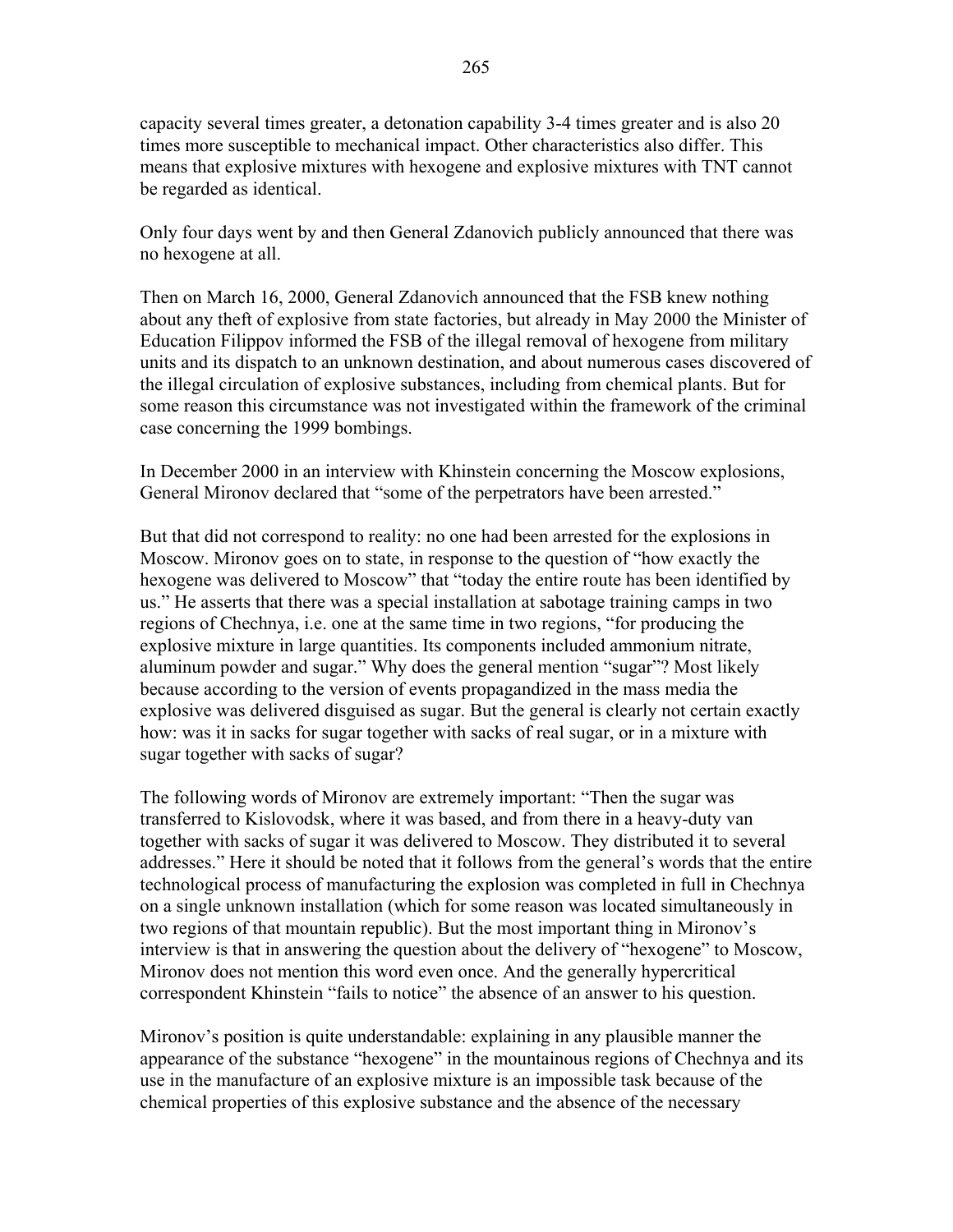technological base. If we follow the FSB version of events in which there was no hexogene in the explosive used, then it could mean that Zainutdinov, under whose nails "hexogene" was supposedly discovered, was wrongfully convicted of the explosion in Buinaksk.

The FSB's hexogene-free version of events constantly runs up against deliberate or accidental lack of correspondence with the testimony of other official departments. For instance, the MVD confirms the discovery at the scene of high-explosive substances, characterizes them as industrial, and in the case in Ryazan states that an explosive device was disarmed, i.e. it was not an imitation. In May 2002 the General Public Prosecutor's Office (Kolmogorov) is clearly trying to oblige the FSB. But instead of limiting itself to confirming the fact that sugar was discovered, it describes in detail high-explosive substances "that were not discovered" in Ryazan, naming seven types. If we are to follow the logic of the General Public Prosecutor's Office then this is a description of those explosive substances which were actually used in blowing up the apartment blocks, i.e. including hexogene. But they do not include either aluminum nitrate or aluminum powder or dust, or industrial oil, or plastic explosive.

It should be noted that immediately after the explosion of September 4, 1999 in Buinaksk and the explosion in Moscow at 9 Guryanov Street on September 9, 1999 dubious publications began to appear in the mass media. Already on September 10, 1999 on the internet at the Lenta.ru site unsigned material appeared, claiming: "Hexogene can be produced in domestic conditions." Certainly, the author did not say where the components for manufacturing it can be obtained, such as nitric acid, how the chemicals or – most importantly – the hexogene produced can be stored in domestic conditions. Nothing was said about the quantities of hexogene that can supposedly be produced in such a fashion and the possibility of its subsequent use. The unknown author went on to refer to materials in the newspaper "Segodnya" ("Today") which sees in the terrorist act on Guryanov Street "only a Caucasian connection."

Later other unsigned material appeared in the internet on the site Idlen.Narod.ru under the title "Hexogene," in which the unknown author attempted to convince his readers that the workers in the factories that produce hexogene use it in the struggle against … cockroaches. However the author does not name the specific enterprises at which the specially strict rules for recording the output of product are broken and the workers expose themselves to deadly danger to pursue the struggle against cockroaches! The same author offers recommendations for producing hexogene using two saucepans of nitric acid on a low heat.

Gradually the authors who appear to be writing in support of the FSB began to give more realistic descriptions of hexogene and lead their readers to the idea that the Chechens used a hexogene-free mixture in the explosions. For instance the author Yu.G. Veremeev on the site Tevton.Narod.ru wrote that "hexogene in the pure form is used extremely rarely, its use in this form is highly dangerous for the explosives technicians themselves and the production requires a well controlled industrial process. Reserves of hexogene are not kept anywhere." Veremeev then leads his readers to the idea of the "hexogene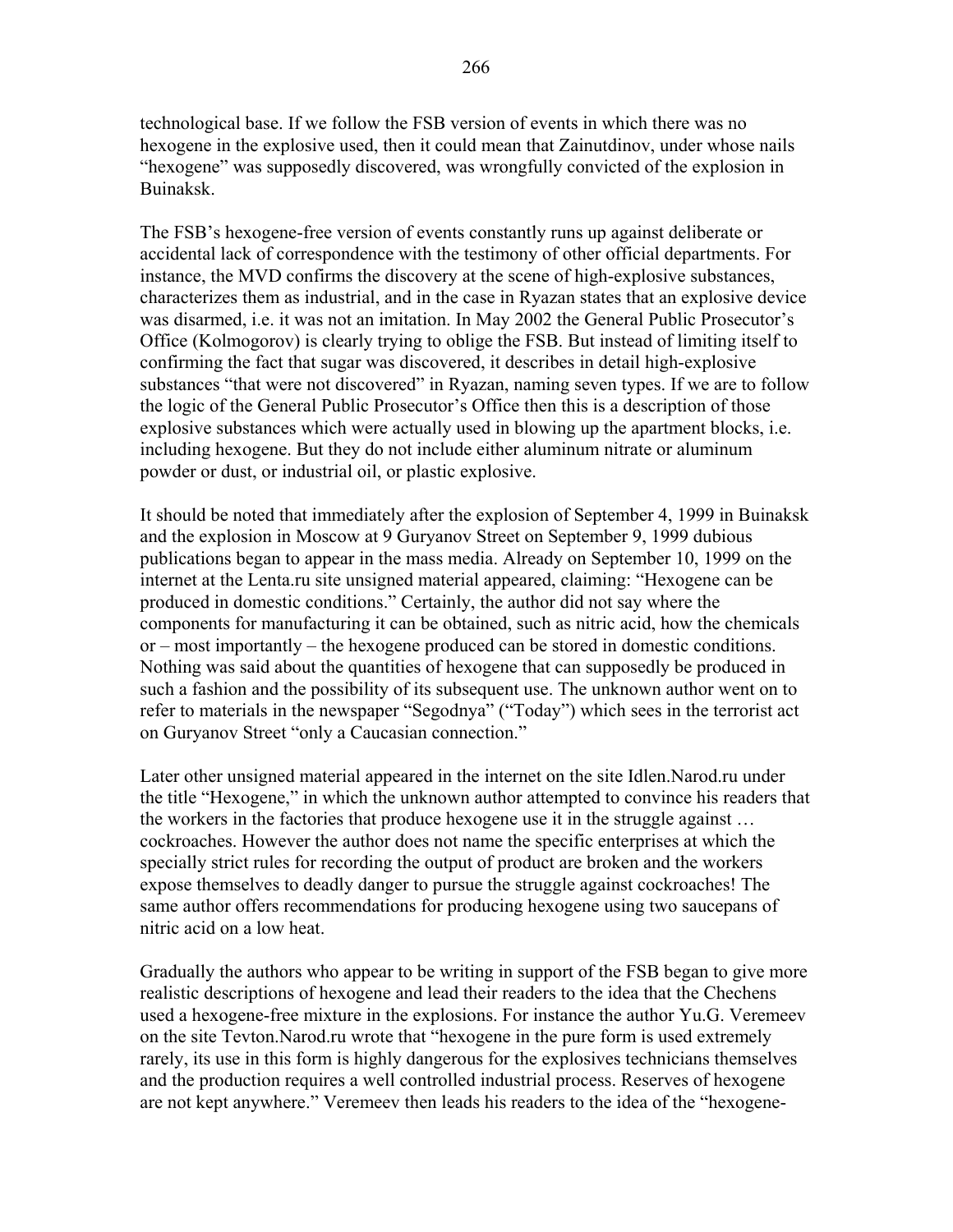free version" already described, as proposed by generals Zdanovich and Mironov. He writes: "Ammonium nitrate explosive substances are relatively easy to produce even with a weak industrial base (i.e. in mountain conditions) and with a minimum of chemical knowledge. At the same time their fugacity is higher than that of TNT and their use for such acts of sabotage (blowing up apartment blocks) is more appropriate."

General Mironov's remarks in September 2002 have a special significance. Thus, the general claimed that the investigation has a single precise and logically motivated version of events. Indeed, in the press spokesmen for the FSB maintained the one and only "Chechen" version of the explosive substances' origin, although the law required the investigation to put forward several possible accounts of events, especially since it had been asserted that industrial explosive was used.

Concerning the "logically motivated version of events" it should be noted that it had also undergone alteration. At first general Mironov claimed that the explosions were organized by Karachaevans out of motives of revenge, but now it turned out that they were organized by Khattab, now dead, in order to set the various nationalities living in Russia against each other, for instance Igushetians and Ossetians. It is quite incomprehensible how blowing up apartment blocks in Moscow and the deaths of people who are mostly Russian could have affected relations between Ingushetians and Ossetians in the Caucasus.

Particularly important, however, are Mironov's claims concerning the explosive mixture. "Ordinary industrial oil," "dry TNT" and "plastic explosive initiator" were now added to the ammonium nitrate, aluminum dust and sugar previously mentioned in December 2002, and the "role of sugar" is also revealed.

Concerning the "ordinary industrial oil" used by Mironov as a binding agent, it should be noted that in explosives work "industrial 30" oil in particular is known to be used in the preparation of explosive mixtures from recycled artillery powders. In this case the oil is not used as a "binding" agent, but as a deterrent, i.e. a substance that reduces the explosion hazard of the powder. But the most important point here is that oil products have a distinctive smell that could not fail to be detected by experts at the site of unexploded mixtures. However there were no reports of the presence of such a smell. In addition, it is unlikely that an explosive mixture including an oil product would not have detonated in the course of a lengthy journey by automobile and numerous shipments in sacks intended for transporting sugar, not explosives.

Concerning the term "dry TNT," it is not entirely clear what the general had in mind – that the TNT is not wet or not liquid? In point of fact TNT is a solid substance under normal conditions.

As for the claim that "plastic explosive was always used as an initiator for heating the main mass," this is a fundamentally new moment in the "Chechen," "hexogene-free" FSB version of events. Explosives technology distinguishes between the concepts of "explosive substances" and "means of initiation." The latter may or may not contain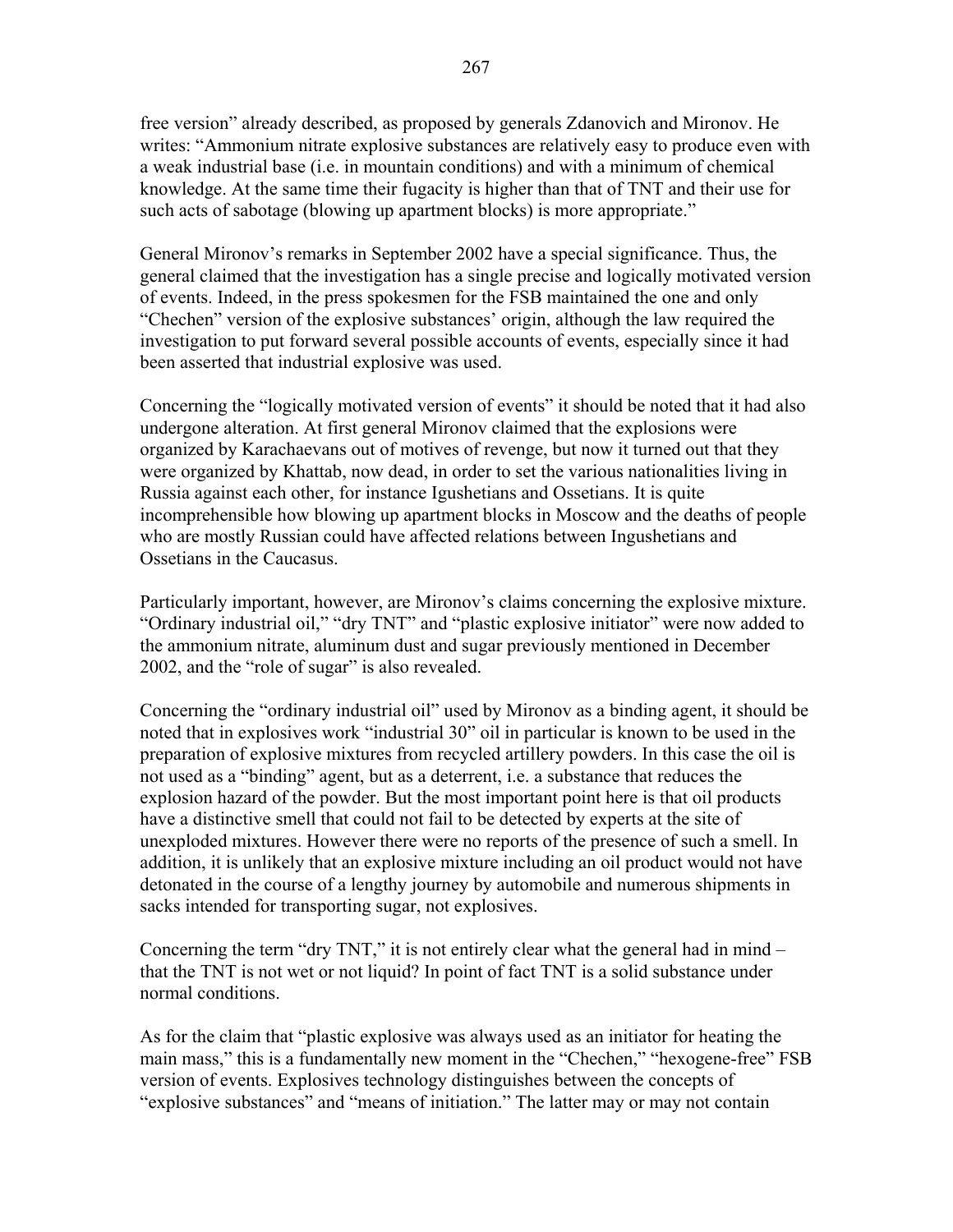explosive substances. Plastic explosive is an extremely powerful substance employed in means of initiation. Means of initiation specifically include the electro-detonators used in blowing up the apartment blocks according to the FSB version of events. By virtue of their technical characteristics they can only be used with explosive mixtures containing hexogene. Therefore the appearance in the new FSB version of events of Mironov's claims concerning "plastic explosive" appears perfectly logical. This explosive substance contains hexogene and appears to provide an explanation for the use of the home-made electro-detonator with the "Casio" watch. But the general typically does not use the actual term "hexogene." However there is no way that plastic explosive can be called "the initiator," since in the case described by the general it is not the means of initiation.

General Mironov goes on to make a sensational declaration concerning the role of sugar in the explosions. It turns out that granulated sugar was an "active component" in their execution. However Soviet and Russian science was previously unaware of this fact. The academic institutes of the country, at least, have never published anything on the subject. It is known that experiments with sugar have been carried out at individual chemical plants for purposes of its use in combustion reactions, but they did not produce any practical results.

In present industrial explosives practice, including geological survey work, the use of sugar in the organization of controlled explosions is unknown. This is explained by the fact that in order to ensure the process of combustion of sugar, the presence of a catalyst is required, i.e. the presence of an active substance that facilitates the sugar's process of combustion. But according to General Mironov's scientific discovery it is quite the reverse and the role of the "active" substance in the process of combustion or explosion is taken by sugar. It is appropriate here to recall the description given by General Mironov in December 2000, when he asserted that the explosive was delivered to Moscow together with sugar. In other words, according to the FSB version of events the explosive and sugar were not in a mixed state. Only two years previously the FSB and General Mironov were unaware of the peculiar qualities of granulated sugar, yet General Mironov nonetheless asserted at that time that the very same explosive had been used in Tashkent and even in Africa. Evidently this is the source of the conclusion that the mixture was prepared by individuals "of Uzbek nationality."

It is surprising that the FSB is not familiar with international classifications, with the socalled international professional hazard information sheets. They are intended for anyone who is responsible for safety in industry. It is well known that sugar is widely used in the food industry. For instance, in relation to the work of bakers, who are exposed to various hazards, there is only a single hazard noted for sugar: "Contact with sugar dust may cause dental caries." At the same the international sources warn that "dry flour" represents an ever present hazard of fire and explosion of the dust. Nothing of the kind is asserted in the case of sugar dust.

General Mironov goes on to make other equally important assertions. He says that when aluminum dust explodes no visible traces remain of the explosion having taken place. This could lead anybody to ask the logical question: then on what basis did the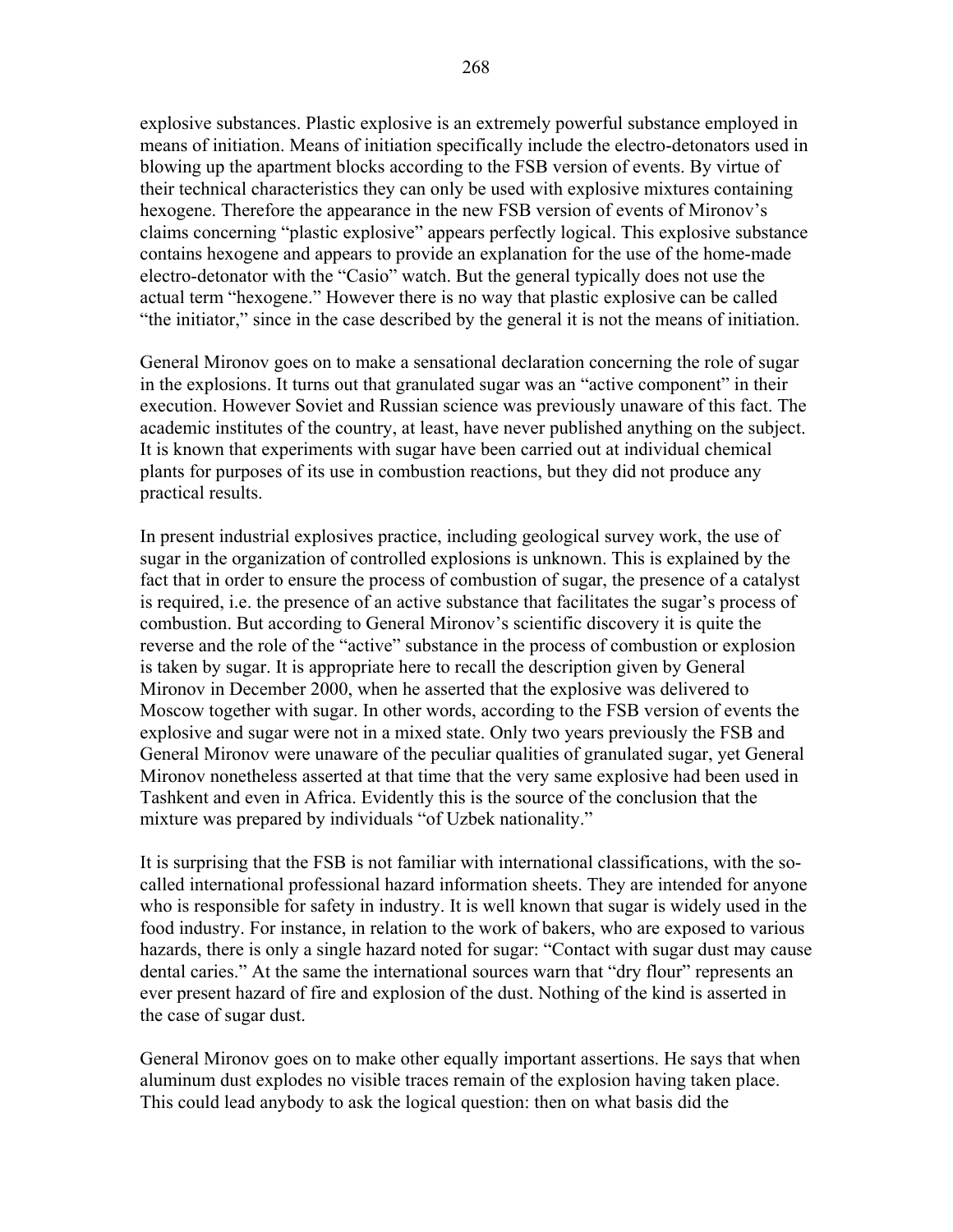explosives experts of the FSB and MVD reach their conclusions that hexogene and TNT were present, which were subsequently announced by generals Patrushev, Shagako and others? And where did the substances named at the time by Mironov appear from? According to General Mironov's reply the FSB determined the composition of the explosive mixture on the basis of instructions on bombs and explosives work discovered in secret hiding places in Chechnya. It would have seemed more logical here to refer to the composition of the explosive mixtures discovered unexploded on Borisovskye Prudy Street in Moscow and in the ZIL-130 automobile in Buinaksk.

It is indicative that the general claims: "The way they discovered to produce an explosive substance is relative simple in its preparation because it is put together from substances which can almost be found in the kitchen." Then is it not strange that the guerrilla fighters did not actually organize this process in kitchens somewhere in Buinaksk, Moscow and Volgodonsk? It is hard to agree that the chemical substances named – TNT and plastic explosive – are easy to manufacture or easily available, but the unique discovery of the qualities of sugar, if it really does exist, could have been made in field conditions by fighters without any special education or the necessary laboratory equipment.

It is a very important point here that in September 2002 General Mironov names the inventor Dekkushev as the organizer of the production of the terrorist's explosive mixture, while the place of production is referred to indefinitely as the Caucasus. In September 2001 the general spoke confidently about the places at which the explosive mixture was produced as being the Urus-Martan and Serzhen-Yurt regions of Chechnya, although for some reason it was produced on a single unknown installation.

A review of the statements made by spokesmen for the FSB concerning various accounts of the composition of the explosive mixture used for blowing up the apartment blocks inevitably leads to the conclusion that they are different and implausible. The descriptions given by the generals of the FSB, the General Public Prosecutor's Office and the MVD contradict each other. The impression is created that someone in the FSB is attempting to coordinate the statements of its leaders concerning the explosive substances used: "hexogene and TNT"; ammonium nitrate, aluminum dust with the addition sometimes of "hexogene," sometimes of "TNT": a hexogene-free mixture of ammonium nitrate, aluminum dust and sugar; and finally, a mixture of aluminum nitrate, aluminum dust, granulated sugar, industrial oil, TNT and plastic explosive.

It is quite impossible to explain the position in all this of the FSB, which fails to consider the possibility that the explosive substances were of industrial origin. It would appear from the statements made by the Moscow and Moscow Region Office of the FSB, the MVD and the Ministry of Education of Russia that this version is the most probable.

### **QUESTIONS TO THE FSB**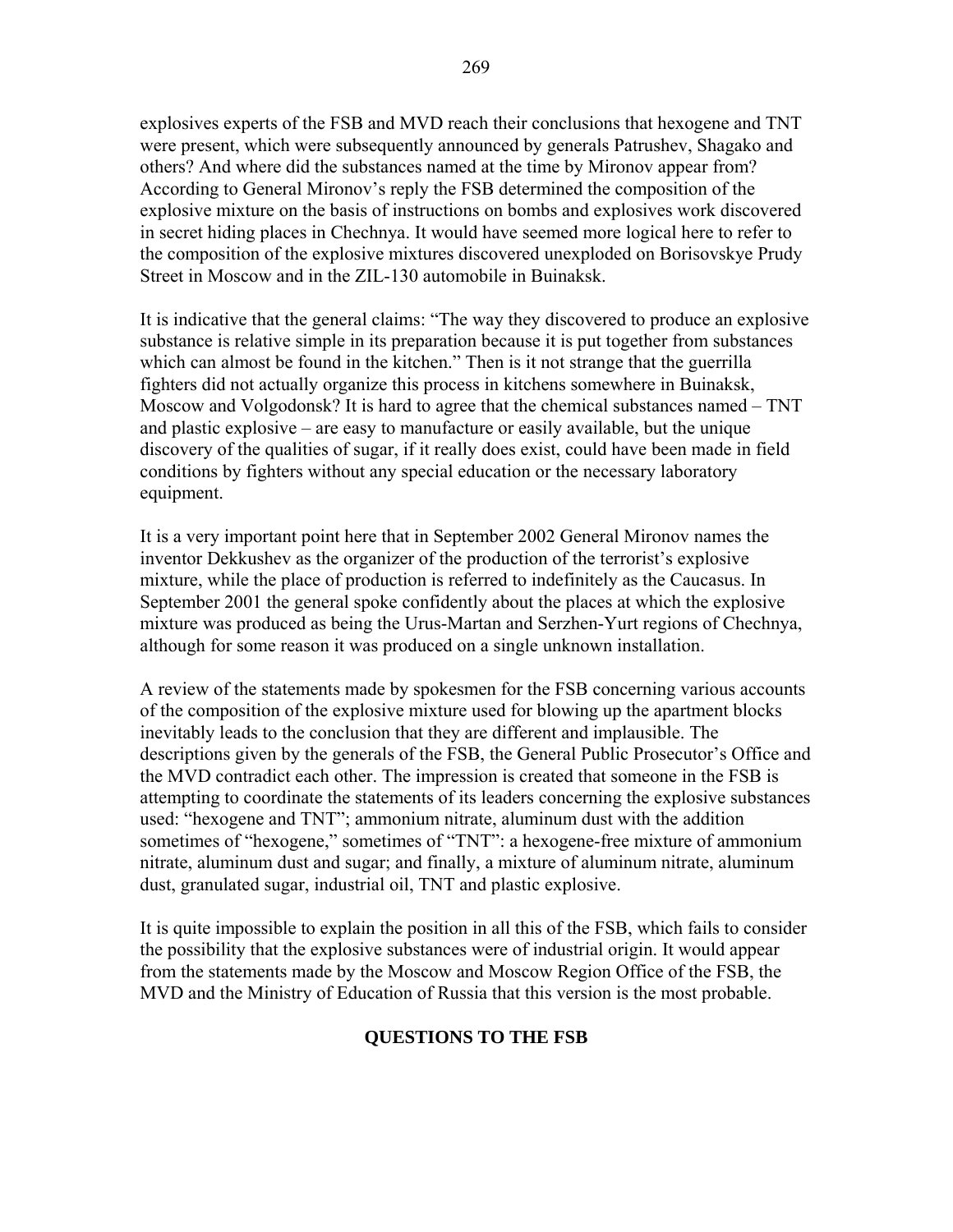On the basis of the above, several logical questions arise to which the Federal Security Service of the Russian Federation, as an agency of the state, is obliged to give satisfactory answers.

- 1. Why do the statements made in the mass media by FSB generals Patrushev, Shagako, Zdanovich and Mironov concerning the origin of the explosive mixtures used in blowing up the apartment blocks in Buinaksk, Moscow and Volgodonsk in 1999 contradict each other, ranging from the presence of hexogene to its absence?
- 2. What is the official FSB account of the types of explosive substances and their origin and why has it not been published after more than three years?
- 3. Why did the Moscow and Moscow Region Office of the FSB announce on September 10, 1999 that traces of hexogene and TNT had been discovered at the scene of the explosion on Guryanov Street.
- 4. Why did the Ministry of the Interior (MVD) of Russia announce on September 15 1999 that it was not a home made pyrotechnical mixture that was used on Guryanov Street, but industrial explosive?
- 5. Why did the Ministry of the Interior (MVD) of Russia announce on September 23 1999 that "hexogene" fumes had been discovered on Novosyolov Street in Ryazan and that an explosive device had been disarmed?
- 6. Why did General Shagako announce on March 16, 2000 the discovery in the explosive found in particular cases of admixtures of hexogene and in particular cases of admixtures of TNT? In what does the stated identical nature of the explosive mixtures consist? What was discovered in each particular case?
- 7. Why did the Federal Security Service (FSB) which on March 16, 2000 confirmed through the words of General Zdanovich that the investigation did not possess any information on cases of the theft of hexogene from state enterprises, fail to investigate Minister of Education Filippov's report in 2000 of indications of the theft of hexogene slabs from units of the armed forces? Why in the case of the theft of 5 kilograms of hexogene discovered by the FSB in the Nizhny Novgorod Region in 2000 were the perpetrators convicted to 4 and 3 years in prison, but in the case of indications of the illegal sale and acquisition of 6 tons of hexogene slabs discovered on Bolshaya Liubanskaya Street in Moscow also in the year 2000, the FSB did not even carry out an investigation?
- 8. Why in December 2000 did General Mironov claim that he knew for certain how the explosive was produced on one installation that had been identified, but simultaneously in two regions of Chechnya? That some of the perpetrators had been arrested? That the explosive used in the Russian cities was exactly the same as in Tashkent and in Africa?
- 9. Why did general Mironov state in December 2001, in response to a question from the correspondent Khinstein about how the hexogene was delivered to Moscow, that they had supposedly worked it all out, but the actual term "hexogene" was not used, and only three substances were named as having been identified – ammonium nitrate, aluminum dust and sugar?
- 10. Why in September 2002 did General Mironov, replying to a question from *Rossiyskaya Gazeta* concerning the composition of the mixture, add to the named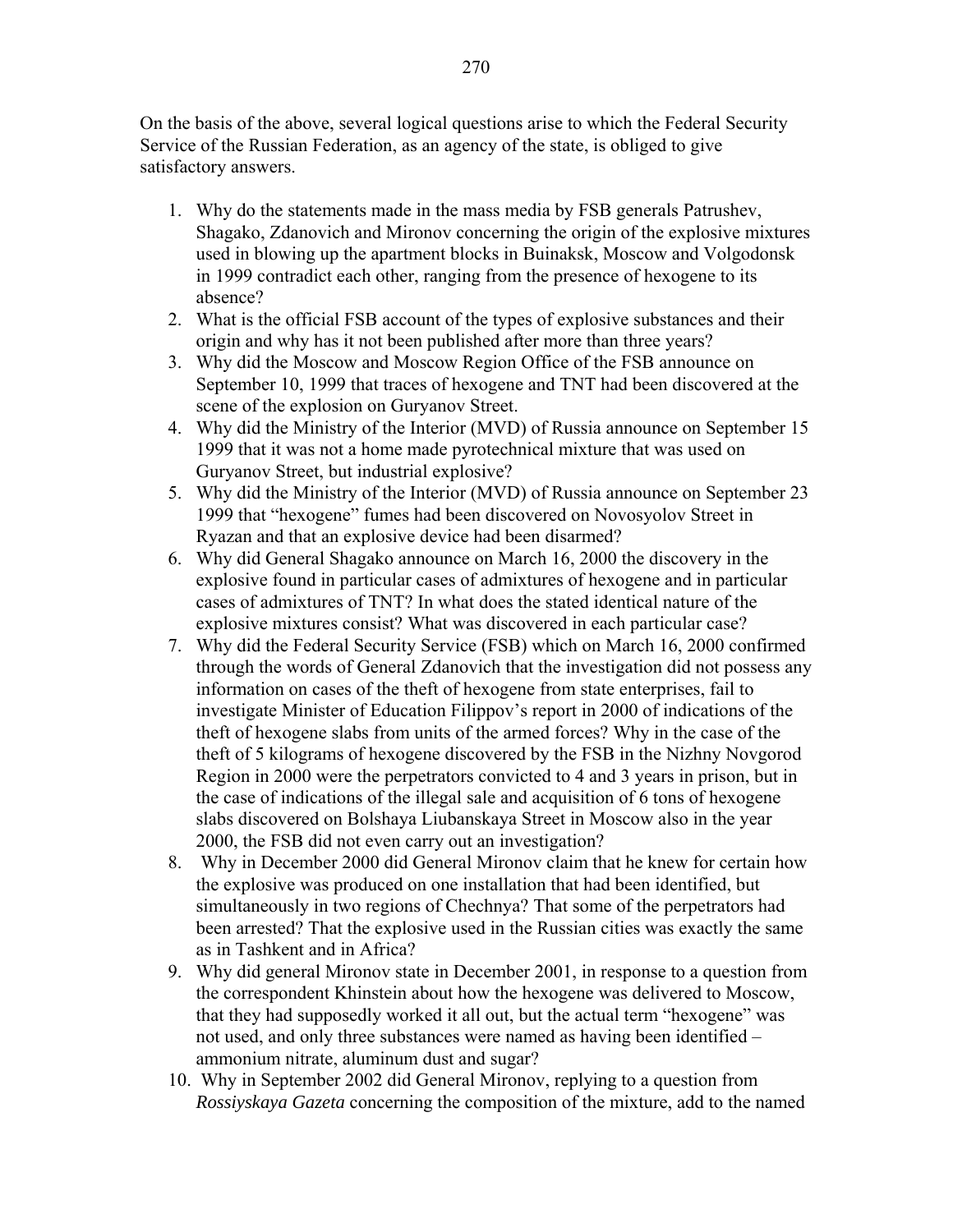substances industrial oil, TNT and plastic explosive? On the basis of what scientific results did the various different analyses reach their conclusion concerning the composition of the explosive mixture? The results of which scientific investigations made it possible to determine the role of sugar in the explosions that were carried out?

- 11. On the basis of what FSB data was the General Public Prosecutor's Office able, when replying to a request from State Duma Deputy Kulikov, to provide a detailed description of a high-explosive substance "not discovered" on Novosyolov Street in Ryazan? On what basis was this substance that was "not discovered" precisely defined: TNT, hexogene, octogen, TEN, nitroglycerine, tetryl and picric acid?
- 12. Why did FSB director Patrushev forbid an investigation into the criminal activity of employees of the scientific research institute "Roskonversvzryvtsentr" of the Ministry of Education of Russia, which was discovered in 2000 and was linked with the illegal circulation of explosive substances in especially large quantities, including during 1999?
- 13. Why does the FSB maintain the single unique account according to which the explosive substances originated in the Chechen Republic and does not investigate the version of events in which industrial explosive was used?
- 14. Why, despite the publication in 2002 in various channels of the mass media of materials concerning the illegal trade in explosive substances in Russia, including trade in components of military ammunition and their export, has the FSB not launched an appropriate investigation?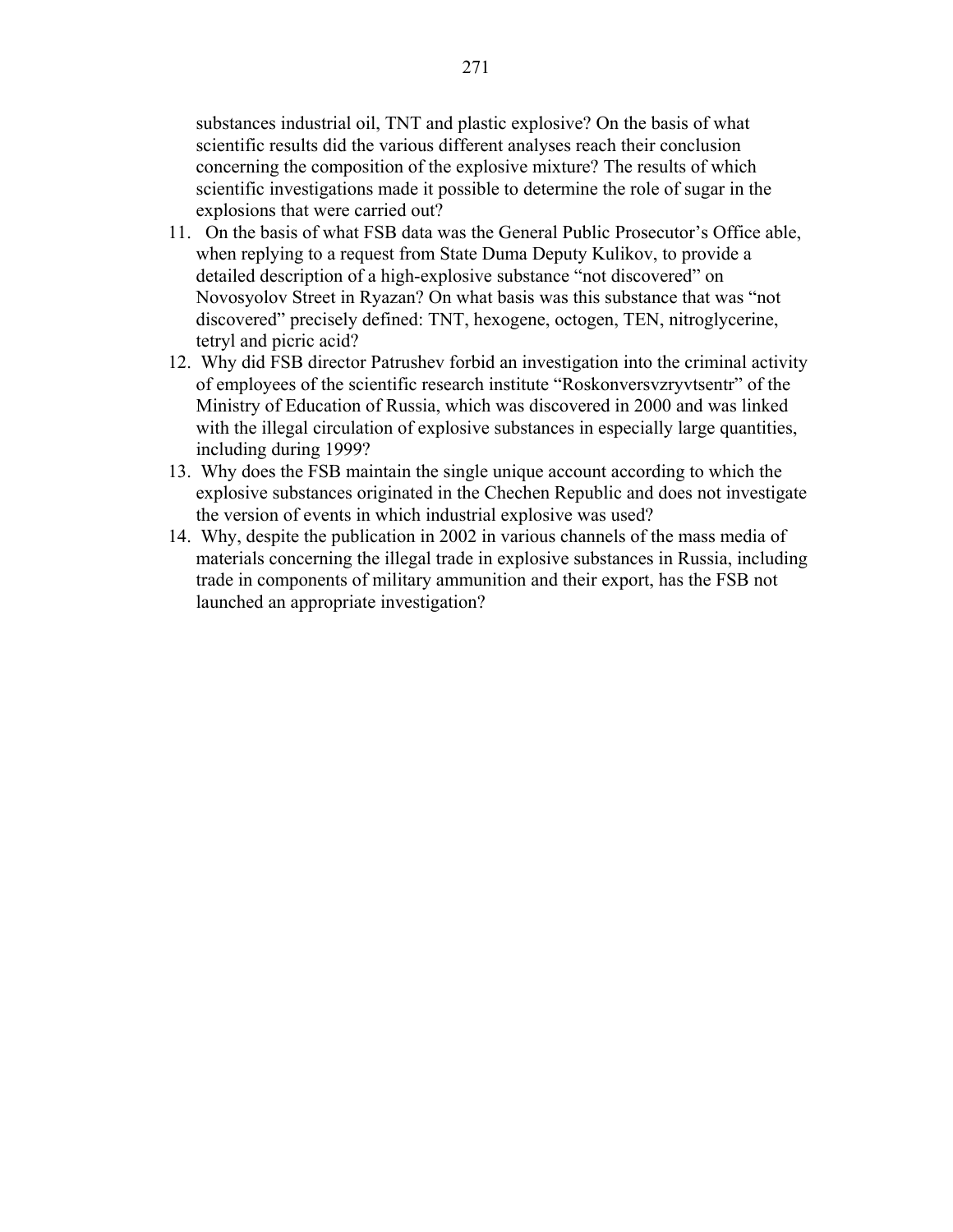### **Appendix 22**

#### **The Hexogene Trail**

#### *10 November 2003, Novaya Gazeta; Grani.Ru*

After Batchayev's murder and Krymshamkhalov's arrest on December  $2<sup>nd</sup>$ , 2002, my only remaining contact was A. Gochiyaev. However, my numerous attempts to receive additional information were hindered by a financial issue: people controlling Gochiyaev demanded money for information. Negotiations over the phone lasted for hours and were boring and tedious, at least for me. The situation came to a dead-lock. It had no way out, because we were not going to pay for information, and Gochiyaev's associates were becoming really annoyed with our stubbornness.

Shortly after one more droning conversation about money in exchange for a tape, on May  $7<sup>th</sup>$ , 2003, I received a note on my home fax in Boston in familiar Gochiyaev's handwriting. After that Gochiyaev's friends stopped bothering me either by fax, or by phone, or by e-mail. I was not getting in touch with them either. Here is this note (original spelling and grammar preserved).

*There is one man, a present FSB employee, an officer. He can come to you and give testimony in this case. But he needs a 100% guarantee of his safety. You understand yourselves that after this, it will be totally impossible for him to come back. If you can give him: guarantee of safety, help with asylum, and solve his financial side, then a man will come to you for negotiations. After your conversation with this man, where you agree on all conditions and guarantees, this man will come.* 

 *Besides I want to tell you that through my friends I got in touch with Yushenkov Sergey. After my friends' meeting with Yushenkov who wanted to give him my tape, exactly 1 week after their meeting Yushenkov was killed. This is just something for you to think about. I can make a video recording and tell about this case as well.* 

 *Everything that I offered above can be decided only when you, on your part,*  decide everything you have not decided yet. Without this no further dealings with you will *work.* 

 *Incidentally, I am acquainted with BAB; we met in Moscow when he was still the LogoVAZ director, and we met later when he was the Duma deputy from our Republic.* 

 *Believe me I can find people to deal with who will give very big money, I don't even have to look for them they are looking for me, who are interested in your persons more than in mine.* 

 *If what I am writing to you interests you and my suggestions suit you, then make a call within three days after receiving this letter, you have the number, if you do not call during this time, this will be the answer.* 

#### *Sincerely Achemez*

A clear case of blackmail. I faxed a printout of this note to the very "persons" that Gochiyaev had in mind and that interested Russian security services even more than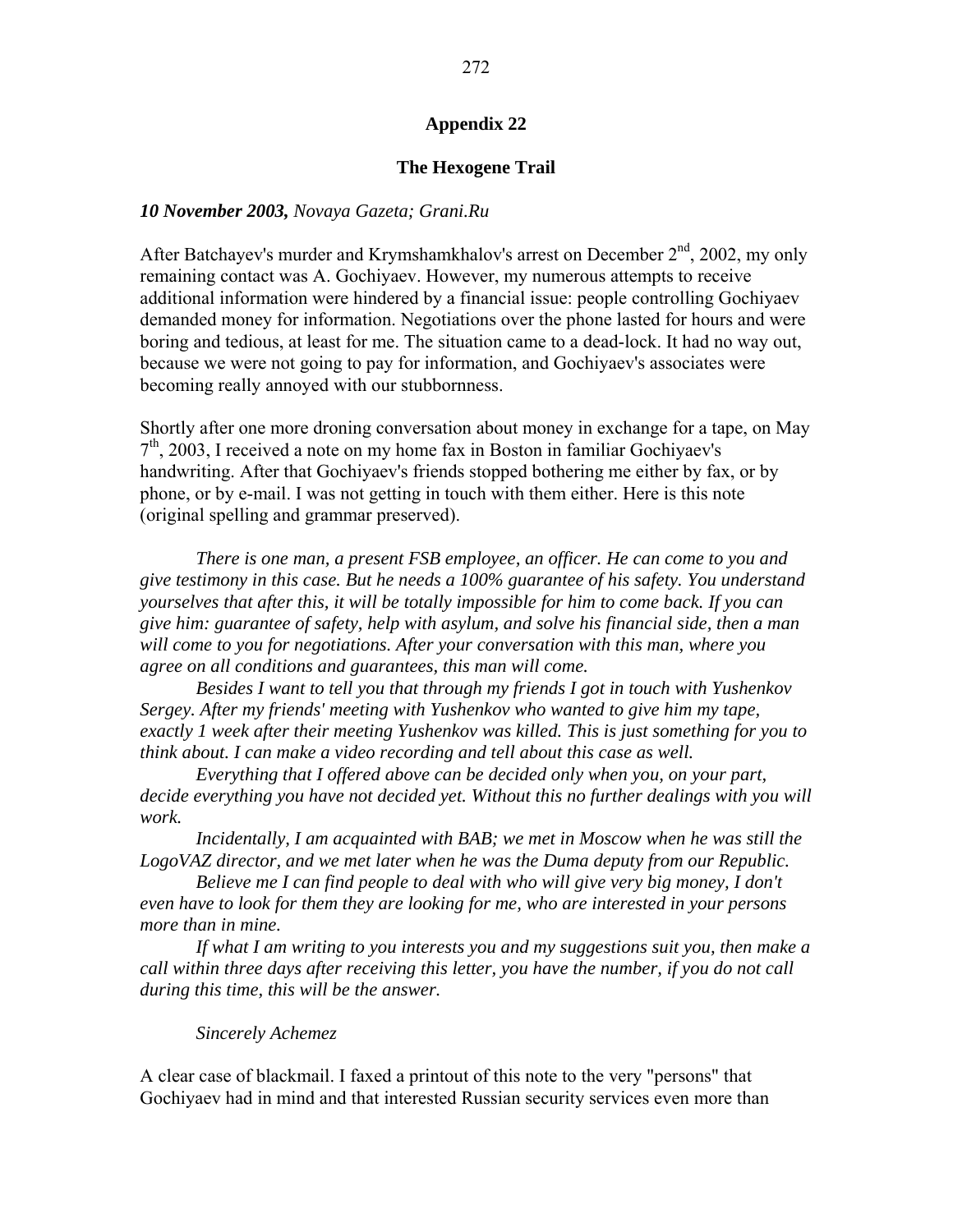Gochiyaev himself: Boris Berezovsky and Alexander Litvinenko. Frankly, we did not even discuss this note. We just forgot about it, and that's it; although I could vividly imagine how Gochiyaev's tape comes out where he says that the terrorist attacks in Moscow were organized by Berezovsky, from whom Gochiyaev was buying a Zhiguli car before that, visited him in his Duma office, and gave him a friendly wave as Berezovsky met with his constituency in the KChR. In short, all this appeared so surreal, that it seemed improper to start protesting about this in the media or post the note with comments on the Web.

I would not have done it today either, if not for another reason to remember Gochiyaev once again. And I remembered him because I started analyzing data about legal entities registered in Moscow. Electronic databases are an objective source. And this source shows the involvement of the FSB Moscow City and Regional Department's employee Maxim Yurievich Lazovsky (nicknames "Max" and "Lame"["Khromoy"]) in the terrorist attacks in Russia in September of 1999.

A few words about Lazovsky. Lazovsky was a founder of the Lanako company, giving two first letters of his last name to the company's name. In 1994 Lazovsky formed a special task force including officers of Russian security services and special forces. Lazovsky's supervisor in the FSB was the FSB Colonel E.A. Abovyan with the Illegal Bandit Formations Department. For the SVR [the FIS], Lazovsky was supervised by the Foreign Intelligence Service's career officer P.E. Suslov.

As with any history of intelligence and under-cover organizations, we know about such people only because of their failures (those who never failed are almost completely unknown). Thus, on September  $18<sup>th</sup>$ , 1994, a member of Lazovsky's task force, the GRU [Central Intelligence Department] officer Roman Polonsky was killed in a fire-fight with one of bandit groups. On November 18<sup>th</sup>, 1994, a Lazovsky's task force member, Captain Andrey Schelenkov was killed in a premature explosion of a bomb he was planting in an attempt to blow up the railway on a bridge across Yauza river. On December  $27<sup>th</sup>$ , 1994, a member of Lazovsky's group, Lieutenant Colonel Vladimir Vorobiov with the Zhukovsky Academy, had exploded a remote control bomb on a bus, route # 33, VDNKh to Yuzhnaya. He was arrested in August 1996. The trial was closed. Even Vorobiov's relatives were not allowed to attend it. The FSB gave Vorobiov as its officer a positive character reference which was attached to the criminal record. Vorobiov was sentenced to five years for the terrorist attack committed, but the RF Supreme Court reduced Vorobiov's sentence to three years (which in fact Vorobiov had already spent in detention by that moment), and Vorobiov was released at the end of August 1999. Maybe in order to participate in the September operation?

In February of 1996 the Moscow Criminal Police arrested Lazovsky's personal driver Vladimir Akimov who testified against his boss. Lazovsky was taken into custody. Six FSB operating officers were discovered who worked for Lazovsky, including Major Alexey Yumashkin with the Moscow FSB Office for Illegal Armed Formations, and two FSB officers Karpychev and Mehkov. However, the FSB Office representatives refused in show up in court, involvement in terrorist attacks was not discussed in court at all, and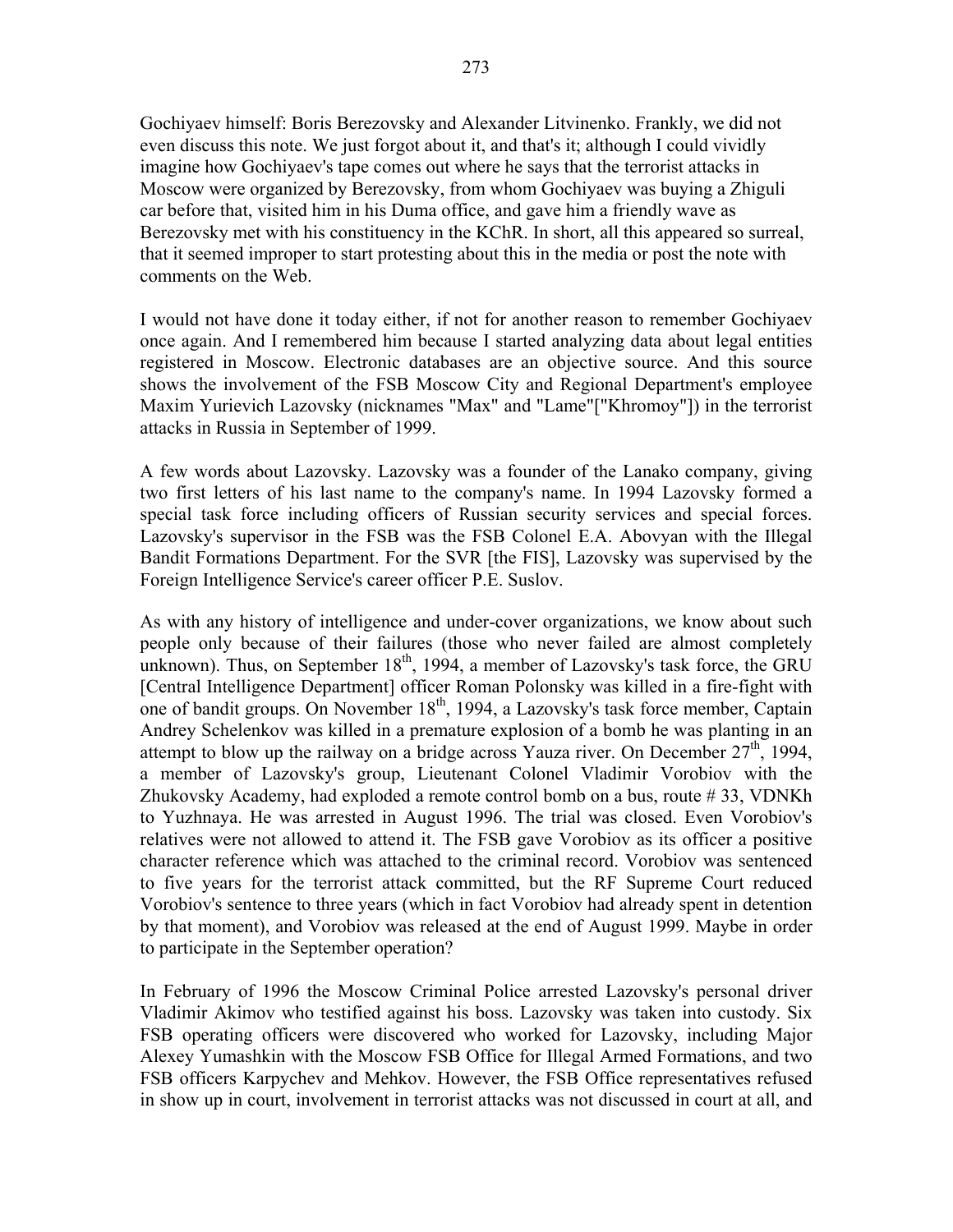defendants were found guilty of illegal possession of weapons and sentenced by the humane Russian court to two years in jail (counting in the time spent in custody during investigation). In February of 1998 Lazovsky was released, bought himself a fancy house in the elite suburb Uspenskoe in Odintsovo region near Moscow (along Rubliovo highway), created a Foundation "for promoting peace in the Caucasus" called the Yedinenie [the Unity] and became its Vice-President. On April 28<sup>th</sup>, 2000, on the steps of the Uspensky Cathedral in his suburb he was shot from a Kalashnikov gun equipped with a silencer and a scope sight. Four bullets (one hitting him in the throat) were lethal. Shooting came from the bush approximately 150 meters away. A jeep with bodyguards that was accompanying Lazovsky everywhere as of lately, this time was not anywhere close for some reason. The killer dropped the gun and disappeared. Somebody dragged the body covered in blood to a nearby hospital and put him on a bench. Local police invited a doctor from the Odintsovo clinic to examine the corpse. The paperwork concerning examination of the deceased and of the crime scene was done very carelessly and unprofessionally, and that allowed for allegations that it was not Lazovsky but his double that was killed. Later at least three FSB officers have confirmed to me the version that Lazovsky is still alive.

So, according to the Moscow Legal Entities database:

- 1. Lazovsky's company Lanaco was headed by a certain G.N. Kosna (other spellings Kasna and Kosia) since 1997.
- 2. G.N. Kosna also headed the MAM-1 company registered in Moscow at the address: 17, Shokalskogo Proyezd; phone numbers: 928-81-72, 928-5039.
- 3. The same phone number was listed as the phone for an environmental organization NGO Priroda, registered at the address: 3, Furkasovsky Alley. The Priroda NGO is located at the same address today, but with a different phone number: 924-42-14. The NGO Priroda deputy head was Andrey Yevgenievich Mamchitz, a Mytischi town resident. Obviously, the company name MAM-1 is composed of the first three characters of Mamchitz' name.
- 4. Registration of the Capstroy-2000 company founded by A. Gochiyaev and Alexander Yurievich Karmishin (who unlike Gochiyaev was never declared wanted by the FSB for some reason) was processed by legal companies Delovaya Compania registered at the address: 17, Shokalskogo Proyezd, i.e. the same address, as the MAM-1 headed by G.N. Kosna who was also heading since 1997 the Lanaco company owned by Lazovsky, and the NGO Priroda mentioned above.
- 5. On June 23<sup>rd</sup>, 1998, another company was founded in Moscow: the Lantana-L registered at the address: 31/3, Stremiannyi Alley, but with the same phone numbers as Delovaya Compania, MAM-1 and NGO Priroda companies, that is: 928-8172 и 928-50-39.
- 6. It is also obvious that Lantana-L company name is composed of the first three characters of Lazovsky's company Lanaco name – LAN, and characters taken from Lazovsky's wife name – Tatiana Lazovskaya: TAtiaNA. L is the first character of Lazovsky's and his wife's family name. Altogether it makes: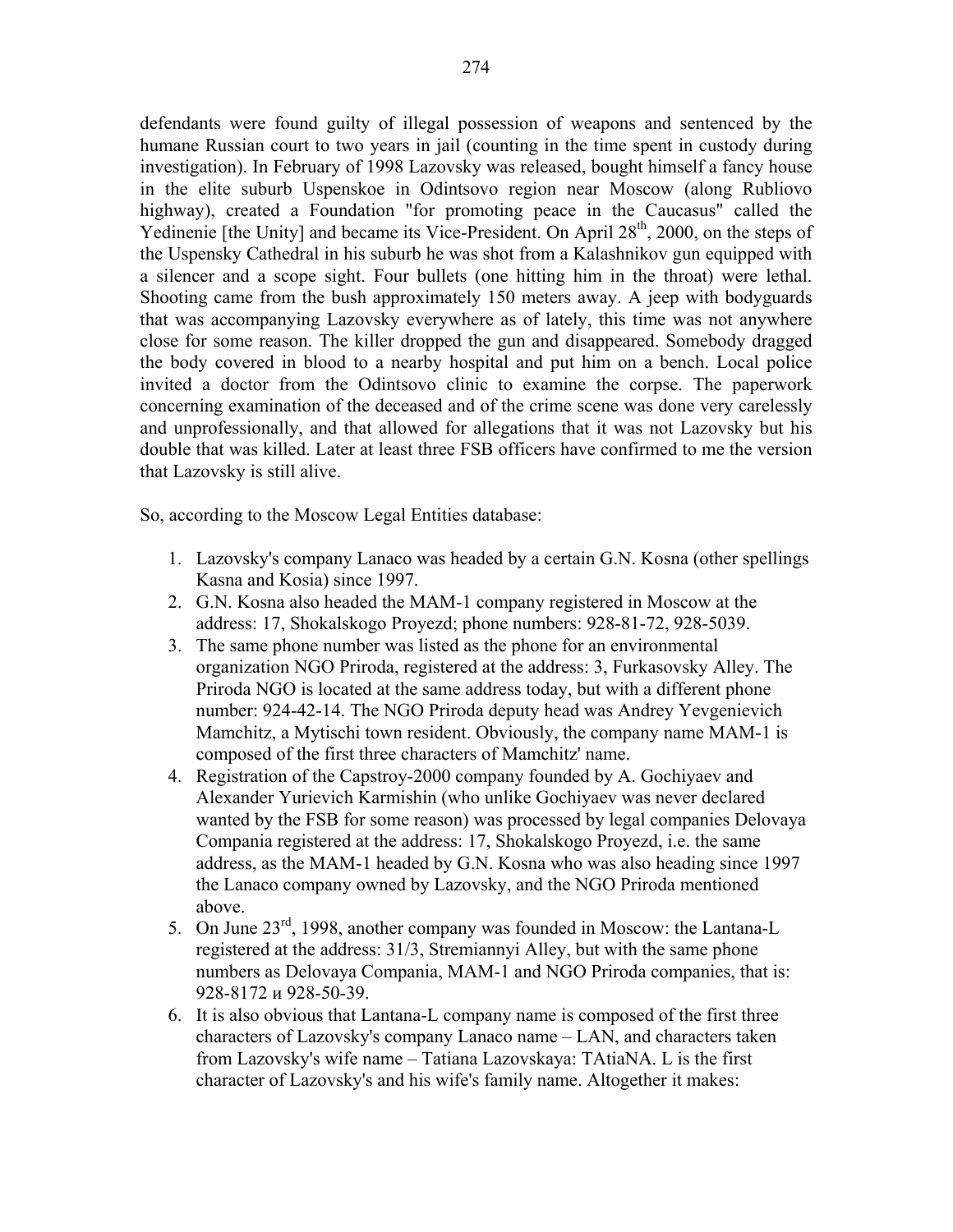LANTANA-L. It could have been a different Tatiana, though, but we will come to this later.

- 7. The NGO Priroda was founded by Yekaterina Markovna Bykhovskaya who resided in the same apartment block as Lazovsky's wife Tatiana, which can hardly be viewed as a random coincidence in this case.
- 8. Taking into account that Yu.Krymshamkhalov and T.Batchayev in their Open Letter also call Lazovsky one of the terrorist attacks' organizers, Lazovsky's involvement in the 1999 terrorist attacks may be considered formally proven.
- 9. Furkasovsky Alley is at the rear of the main FSB building; number 4 on Furkasovsky Alley is straight across, at 20 meters from it. Let's consider this a fact of no significance whatsoever.

But this is just one side of the medal. There is another one. On October  $10<sup>th</sup>$ , 1999, the *Kommersant* newspaper published a story entitled "The Kashirka Bombing Could Have Been Avoided":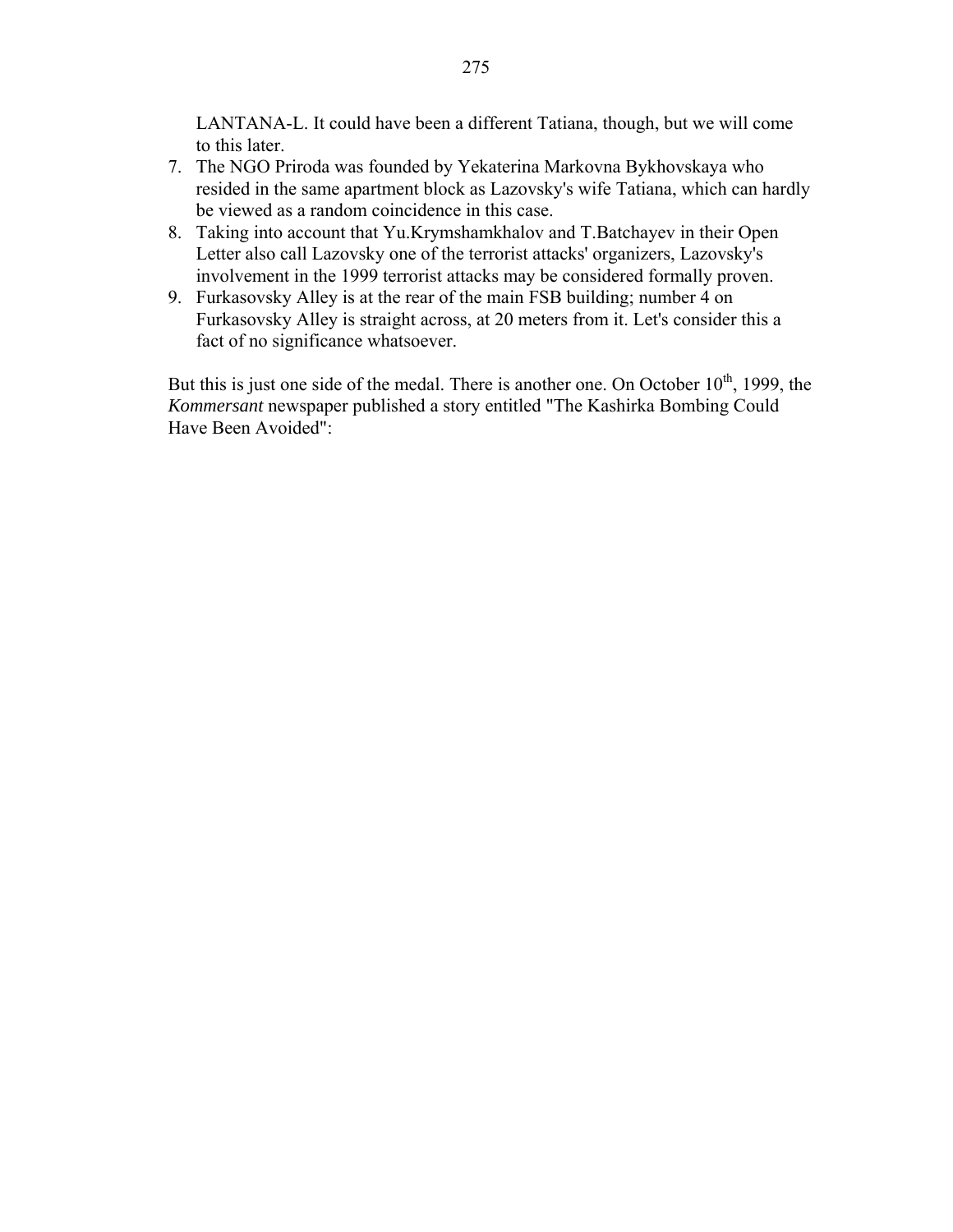The Kashirka Bombing Could Have Been Avoided **By Yuri SIUN** 

 **The FSB and Interior Ministry agents could have prevented the terrorist attack at the apartment block on Kashirskoye Highway where 130 people were killed. Several hours before the bombing Tatiana Koroliova, 26, was detained – a mistress of Achemez Gochiyaev who organized this terrorist attack and the previous one on Gurianova Street. Investigators could have learned everything from her, but without a proper interrogation they had let her go for some reason. Now she cannot be found anywhere.** 

 The FSB agents happened upon Tatiana Koroliova, an employee of the Delovaya Compania law firm, while investigating the terrorist attack at Gurianova Street. They have established that the bomb that destroyed the apartment block had been planted in the office of a Brand-2 company located on the ground floor.

 A Karachayevsk resident Mykhit Laipanov was listed as the Brand-2 founder. He was immediately declared a wanted person, but it became clear soon that they are searching for a dead man. Laipanov was killed in a road accident back in February of this year, and his townsman Achemez Gochiyaev was using his passport.

 The FSB agents were told at the Moscow Registration Chamber that documents for the Brand-2 registration were prepared by the Delovaya Compania firm. But when a police squad arrived to its legal address at Volgogradsky Avenue, they found its office closed.

 After digging through huge heaps of garbage in trash cans at the back yard, the FSB agents found some paper scraps. From these scraps it transpired that the firm was going to re-register. They managed to establish its new name too – the Lantana-L Agency.

 At the Agency they said that Laipanov's documents were prepared by Tatiana Koroliova, although she was registering the Brand-2 through a third-party legal entity – the Consul-Business.[…]

 Questioning employees of the former Delovaya Compania, the FSB agents learned that Koroliova was not only preparing Gochiyaev's documents, but that she was his mistress. She came to Moscow from Volgograd, rented an apartment here, and had no registration.

Koroliova was detained on the night of September  $13<sup>th</sup>$ . But when the law enforcement agents came to her place, Gochiyaev was not there. Apparently, at that very time he was at Kashirskoye Highway, in that very apartment block where the bomb had been planted.

 Koroliova who was three months pregnant with Gochiyaev's child (his wife Madina Abayeva is sterile – the *Kommersant*'s note) said that her boyfriend ran into some business problems and that he told her to leave Moscow for a while. "I knew that he used another person's passport and I suspected something wrong, but he was not letting me on his business," – she said.

 Questioning had to be continued on the next day, and Koroliova was booked into custody. But in the morning, a few hours after the bombing at Kashirka, she was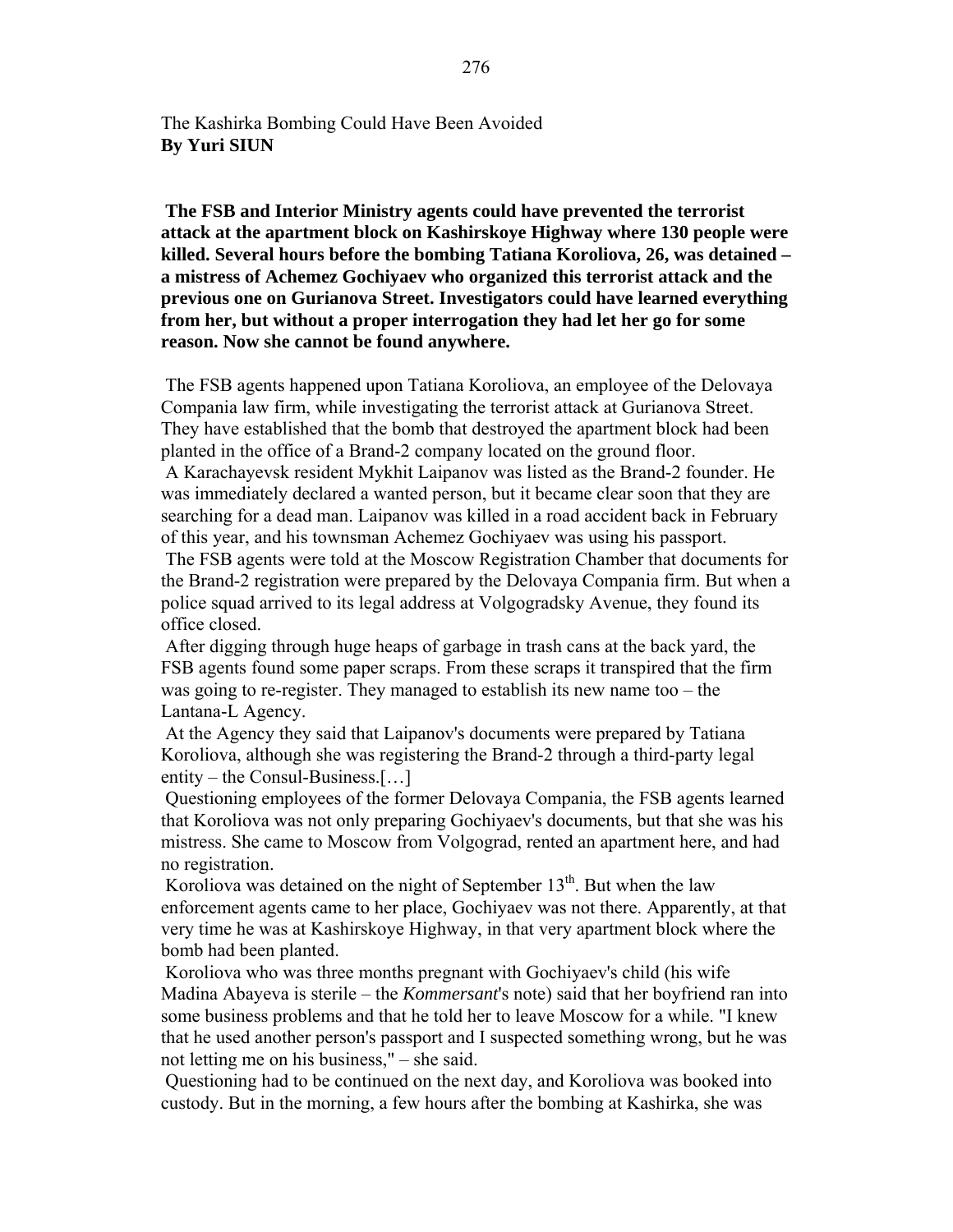released for some reason. Perhaps, agents were hoping that the pregnant woman would lead them to Gochiyaev, but a few days later she disappeared. Presently declared a wanted person, Koroliova, according to the police information, is in one of Chechnya mountain regions. The Gochiyaevs are hiding there too.

This article contains some errors. It was written in hot pursuit, and its author had no opportunity to verify the accuracy of information.

Was Koroliova indeed Gochiyaev's mistress and was she pregnant indeed? Obviously, a woman's three-month pregnancy is not showing (it is unlikely that Koroliova was subjected to such a close medical examination immediately after her arrest). Whether it was Gochiyaev who made Koroliova pregnant (if she were pregnant) is an even bigger question. The statement that Gochiyaev's wife was sterile is not accurate. This is confirmed by numerous photographs that Gochiyaev sent me to establish his identity, that included Gochiyaev's pictures with his children.

We will leave on the FSB and Russian investigating authorities' conscience the absence of any explanation for Koroliova's swift release from police custody. The statements made in the *Kommersant* article, that Koroliova was searched for by investigators, that she disappeared from Moscow and escaped to Chechnya, are not accurate. According to the table below that lists companies headed or founded by Tatiana Viktorovna Koroliova, she continued to practice law in Moscow until at least June  $20<sup>th</sup>$ , 2000. (We will regard as a mere coincidence the fact that a number of these companies are registered at Malaya Lubyanka Street and at Maly Kiselnyi Alley in a building adjacent to the Moscow FSB Office.)

| Registratio<br>n date<br>dd/mm/yy | Company<br>name            | <b>Head</b>                                    | <b>Address</b>                                    | <b>Founders</b>               | <b>Phone</b>     |
|-----------------------------------|----------------------------|------------------------------------------------|---------------------------------------------------|-------------------------------|------------------|
| 1.3.1993                          | Lombard dlya<br>vas        | Bobko Z.O.                                     | 13, Molodogvardeiskaya<br>St.                     | K. and<br>very many<br>others | 241-06-61        |
| 23.12.1999                        | Unificon-<br>Stroy         | Gumba Nat. Bor.                                | 44,<br>Novocheryomushkinskay<br>a St., building 1 | K.                            | Same as<br>above |
|                                   | Trans-Mega                 | Gumba Nat. Bor.                                | 8/7, M.Lubyanka St.,<br>building 10               | K.                            | Same as<br>above |
|                                   | <b>UTK</b><br>Spetsmontazh | Gumba Nat. Bor.                                | 44.<br>Novocheryomushkinskay<br>a St., building 1 | K.                            | Same as<br>above |
|                                   | Same as<br>above           | Gumba Nat.Bor.<br>(changes as of<br>26.9.2000) | 44,<br>Novocheryomushkinskay<br>a St., building 1 | K.                            | Same as<br>above |

Companies founded or headed by Tatiana Viktorovna Koroliova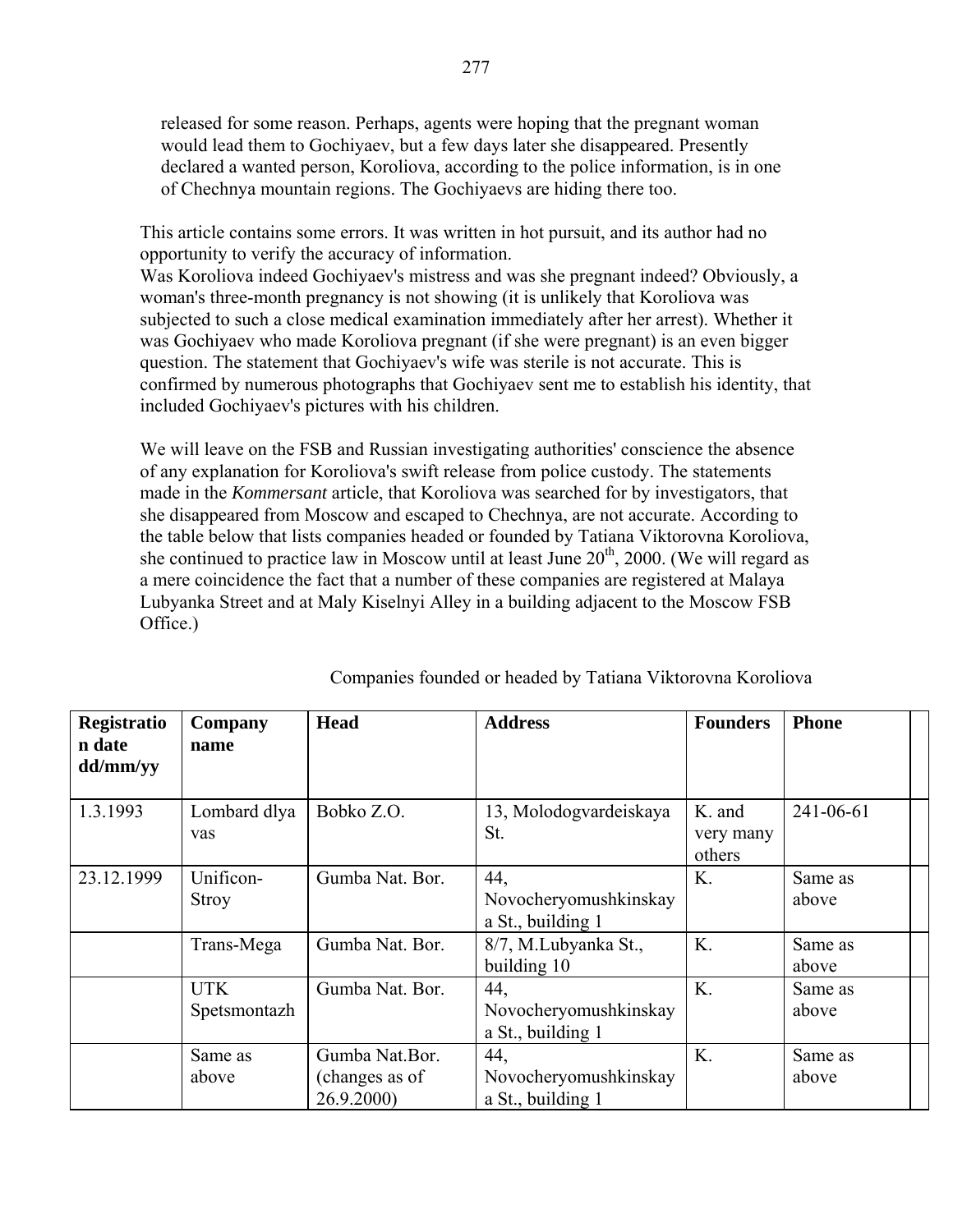|            | Same as            | Alexeyev Yuri Nik.            | 44,                                 | K.                     | 422-15-65         |
|------------|--------------------|-------------------------------|-------------------------------------|------------------------|-------------------|
|            | above              | (changes as of                | Novocheryomushkinskay               |                        |                   |
|            |                    | 24.7.2001)                    | a St., building 1                   |                        |                   |
|            | Remcomplect        | Gumba Nat. Bor.               | 44,                                 | K.                     | 241-06-61         |
|            | -99                |                               | Novocheryomushkinskay               |                        |                   |
|            |                    |                               | a St., building 1                   |                        |                   |
|            | Same as            | Yakobiva                      | 44,                                 | K.                     | $422 - 01 - 44$ ; |
|            | above              | Tat.Alexandrovna              | Novocheryomushkinskay               |                        |                   |
|            |                    | (changes as of<br>10.2000 and | a St., building 1                   |                        | 488-95-55         |
|            |                    | 7.2001)                       |                                     |                        |                   |
| 30.12.1999 | Dasti-Tur          | Gumba Nat. Bor.               | 8/7, M.Lubyanka St.,<br>building 10 | K.                     | 241-06-61         |
|            | Unificon-S         | Gumba Nat. Bor.               | 8/7, M.Lubyanka St.,<br>building 10 | K.                     | Same as<br>above  |
|            | Dial-Cont          | Gumba Nat. Bor.               | 6, M.Kiselnyi Alley,<br>building 1  | K.                     | Same as<br>above  |
|            | Decont-            | Gumba Nat. Bor.               | 6, M.Kiselnyi Alley,                | K.                     | Same as           |
|            | Service            |                               | building 1                          |                        | above             |
|            | Decont-            | Vasileva Yelena               | 15à, Pechatnikov Alley              | K.,                    | Same as           |
|            | Design             | Anat.                         |                                     | Vasilieva,             | above             |
|            |                    |                               |                                     | Medvedie<br>v, Shulaia |                   |
|            | Same as            | Gumba Nat. Bor.               | 6, M.Kiselnyi Alley,                | Same as                | Same as           |
|            | above              |                               | building 1                          | above                  | above             |
| 18.1.2000  | Denti-Cont         | Maiev N.B.                    | 44,                                 | K.                     | $422 - 01 - 44$   |
|            |                    | (+changes as of               | Novocheryomushkinskay               |                        |                   |
|            |                    | 25.7.01)                      | a St., building 1                   |                        |                   |
|            | TVK-               | Koroliova T.V.                | 44,                                 | K.                     | 241-06-61         |
|            | <b>Business</b>    |                               | Novocheryomushkinskay               |                        |                   |
|            |                    |                               | a St., building 1                   |                        | 241-06-61         |
| 19.1.2000  | TVK-Cont           | Koroliova T.V.                | 15à, Pechatnikov Alley              | $\rm K.$               |                   |
| 20.1.2000  | Consul-<br>Classic | Mikailov Omar<br>Dalgatovich  | 44,<br>Novocheryomushkinskay        | K.,<br>Mikailov        | 217-41-22         |
|            |                    |                               | a St., building 1                   | O.D.                   |                   |
|            | Mega-Consul        | Koroliova T.V.                | 6, M.Kiselnyi Alley,                | K.,                    | 241-06-61         |
|            |                    |                               | building 1                          | Bashori,               |                   |
|            |                    |                               |                                     | Khudoshi               |                   |
|            |                    |                               |                                     | n                      |                   |
|            | Same as            | Koroliova T.V.                | 15à, Pechatnikov Alley              | Same as                | Same as           |
|            | above              | (changes as of                |                                     | above                  | above             |
|            |                    | 4.2000                        |                                     |                        |                   |
|            | Vilar-99           | Koroliova T.V.                | 6, M.Kiselnyi Alley,                | K.,                    | Same as           |
|            |                    |                               | building 1                          | Shokhirev              | above             |
|            |                    |                               |                                     |                        |                   |